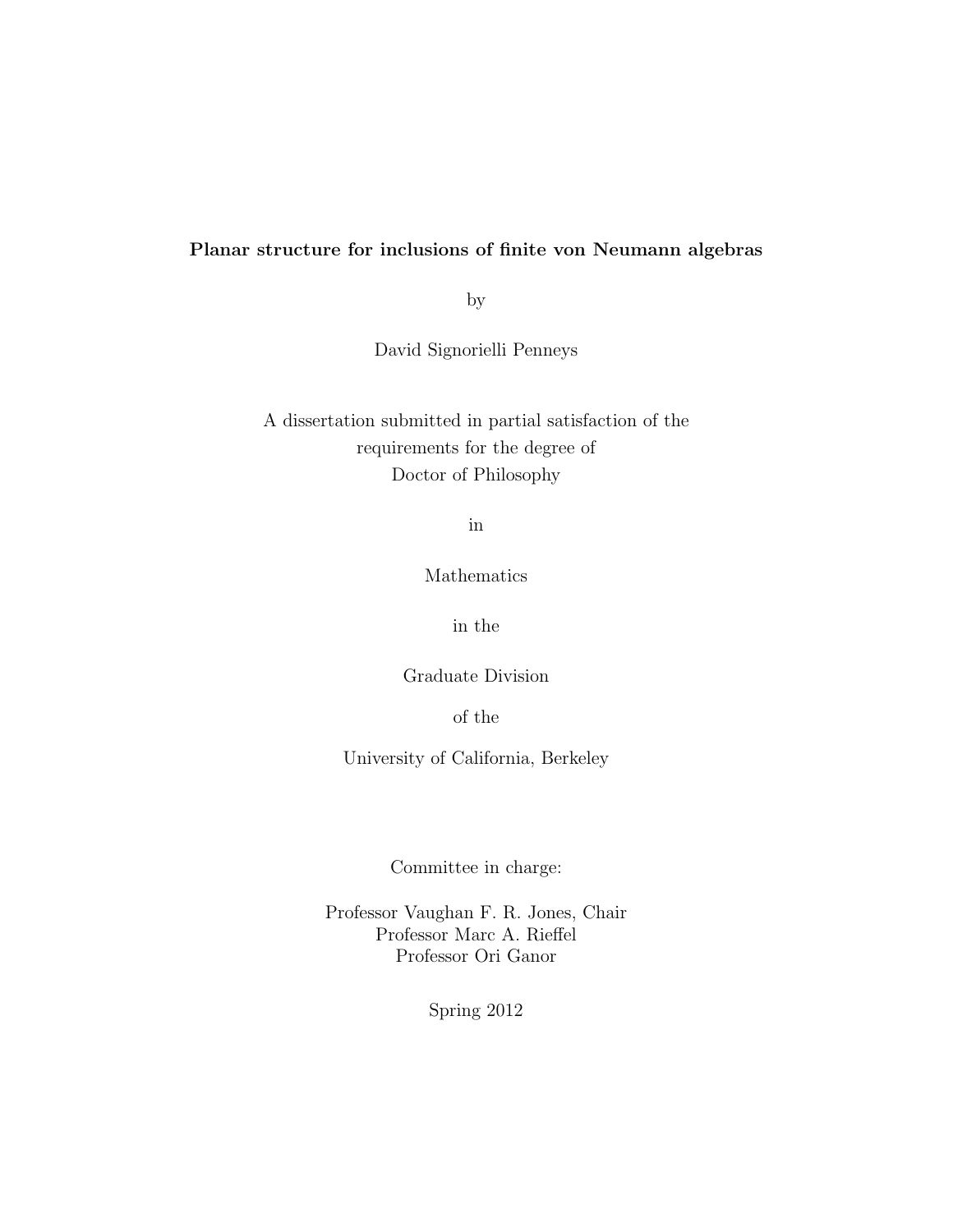# Planar structure for inclusions of finite von Neumann algebras

Copyright 2012 by David Signorielli Penneys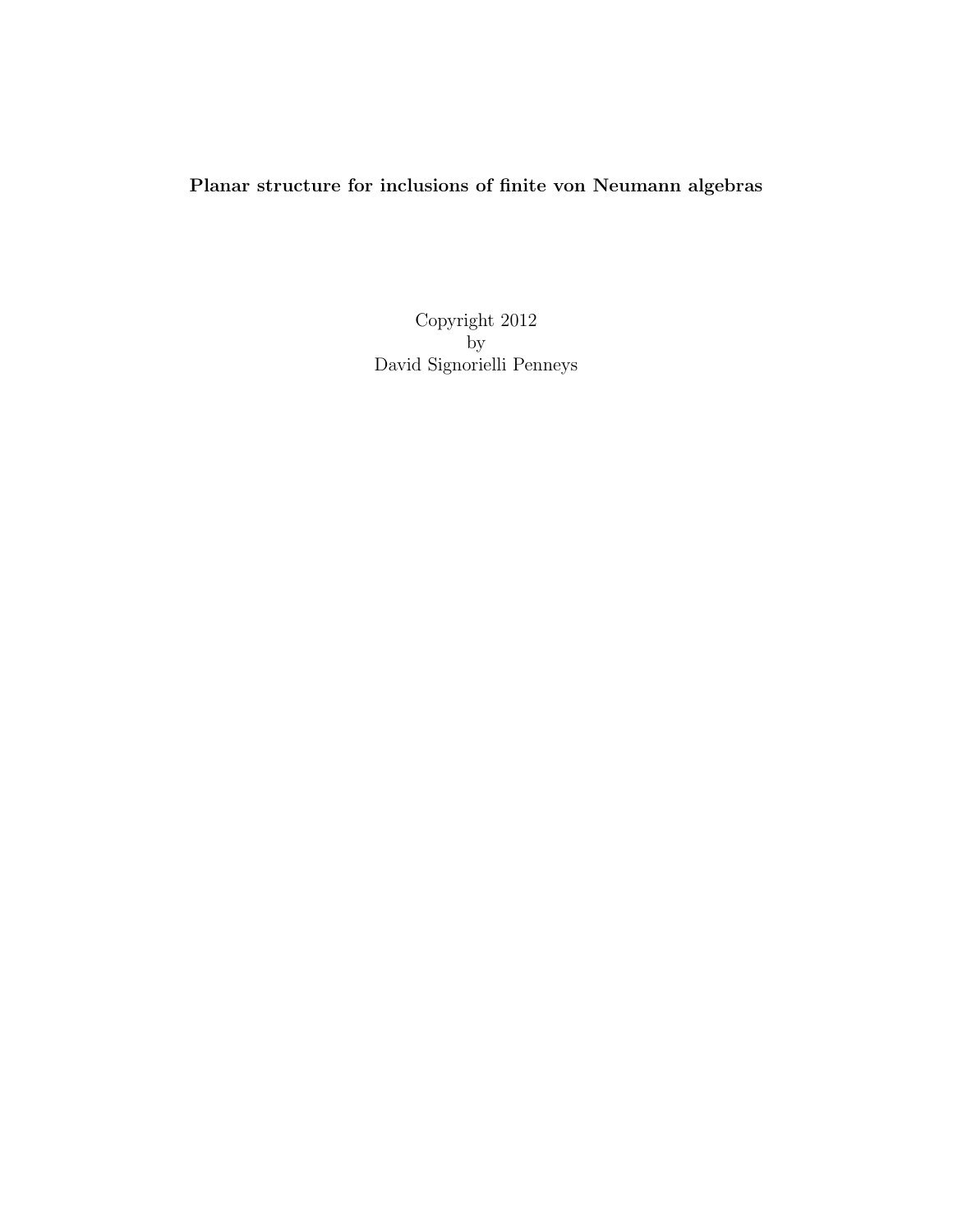#### Abstract

Planar structure for inclusions of finite von Neumann algebras

by

David Signorielli Penneys Doctor of Philosophy in Mathematics University of California, Berkeley Professor Vaughan F. R. Jones, Chair

This dissertation consists of three self-contained papers from my graduate work at UC Berkeley. The chapters increase in complexity from the annular Temperley-Lieb category to strongly Markov inclusions of finite von Neumann algebras to infinite index  $II_1$ -subfactors.

In Chapter [2,](#page-8-0) we discuss how two copies of the cyclic category generate the annular Temperley-Lieb category. In the process, we give a presentation of the annular Temperley-Lieb category via generators and relations, and we see the cyclic category evolve from the simplicial and semi-simplicial categories.

Chapter [3](#page-47-0) is joint work with Vaughan F. R. Jones. First, we define a canonical planar ∗-algebra associated to a strongly Markov inclusion of finite von Neumann algebras (the notion of such an inclusion is defined within). Second, we show for an inclusion of finite dimensional C<sup>\*</sup>-algebras with the Markov trace, the canonical planar algebra is isomorphic to the graph planar algebra of the Bratteli diagram of the inclusion. We use this fact to show that a subfactor planar algebra embeds into the graph planar algebra of its principal graph.

In Chapter [4,](#page-80-0) we expand upon Burns' work on rotations for infinite index  $II_1$ -subfactors. We start with a  $II_1$ -factor bimodule, and we construct a tower of centralizer algebras and a sequence of central  $L^2$ -vectors. In the finite index setting, the centralizer algebras and central  $L^2$ -vectors agree, but in the infinite index setting, these spaces can differ dramatically. We develop planar calculi for both sequences which are compatible. Interestingly, we obtain planar structure without Jones' basic construction or the resulting Jones projections! We also generalize Burns work on extremality and the existence of rotations to the bimodule setting, and we recover his main theorem. Along the way, we prove some results about relative tensor products of extended positive cones, and we give an example of an infinite index subfactor with finite dimensional higher relative commutants.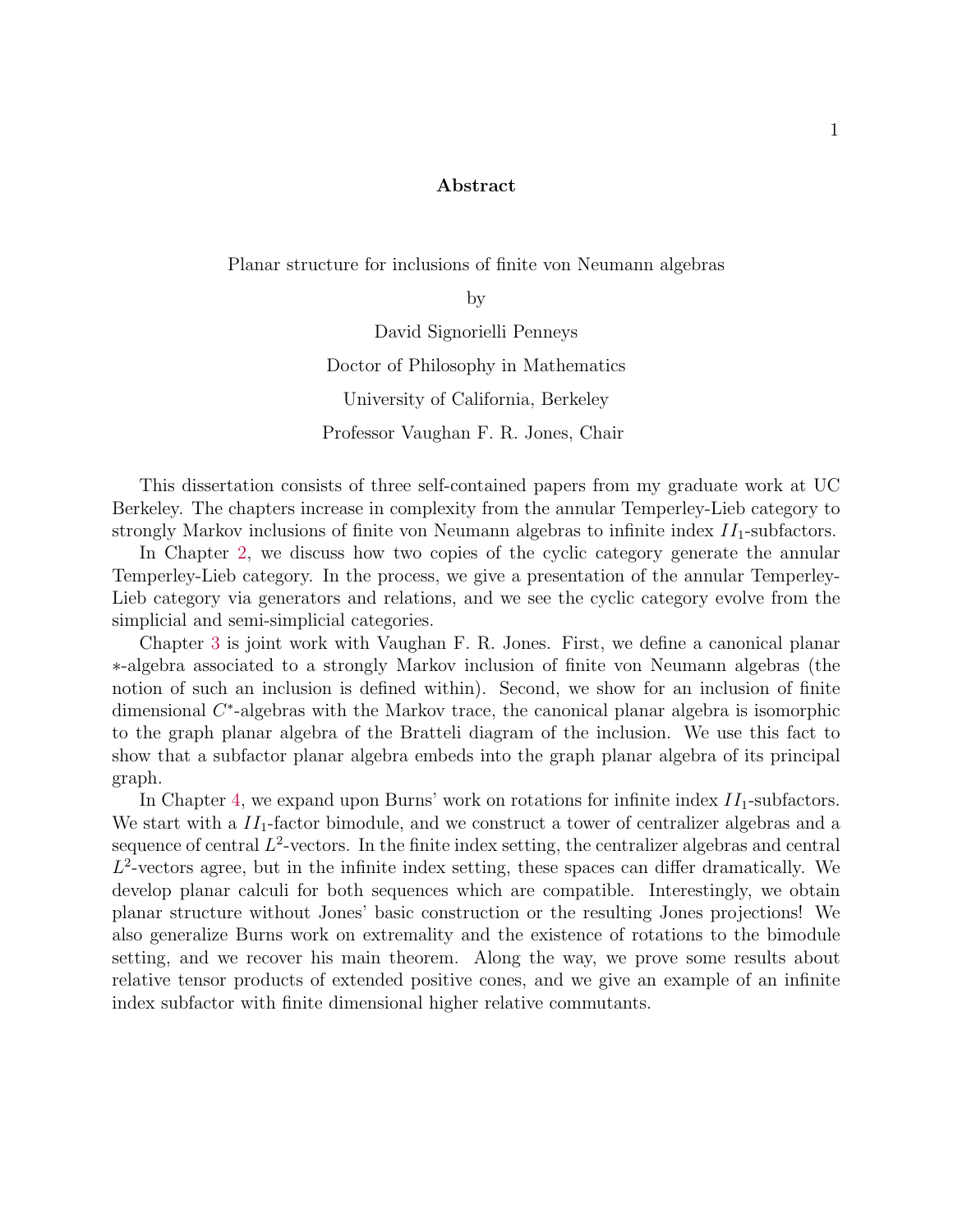# **Contents**

# <span id="page-3-0"></span>[Contents](#page-3-0) i

| $\mathbf{1}$   | Introduction                                                     |                                                                                                     |                         |  |  |  |  |
|----------------|------------------------------------------------------------------|-----------------------------------------------------------------------------------------------------|-------------------------|--|--|--|--|
|                | 1.1                                                              |                                                                                                     | 3                       |  |  |  |  |
| $\bf{2}$       |                                                                  | A cyclic approach to the annular Temperley-Lieb category                                            | $\overline{\mathbf{4}}$ |  |  |  |  |
|                | 2.1                                                              |                                                                                                     | $\overline{4}$          |  |  |  |  |
|                | 2.2                                                              |                                                                                                     | 6                       |  |  |  |  |
|                | 2.3                                                              |                                                                                                     | 21                      |  |  |  |  |
|                | 2.4                                                              |                                                                                                     | 27                      |  |  |  |  |
|                | 2.5                                                              | The Annular Category from Two Cyclic Categories                                                     | 29                      |  |  |  |  |
|                | 2.6                                                              |                                                                                                     | 37                      |  |  |  |  |
| $\bf{3}$       | The embedding theorem for finite depth subfactor planar algebras |                                                                                                     |                         |  |  |  |  |
|                | 3.1                                                              |                                                                                                     | 43                      |  |  |  |  |
|                | 3.2                                                              | The canonical planar *-algebra of a strongly Markov inclusion of finite von                         |                         |  |  |  |  |
|                |                                                                  |                                                                                                     | 45                      |  |  |  |  |
|                | 3.3                                                              | The planar algebra isomorphism for finite dimensional $C^*$ -algebras                               | 62                      |  |  |  |  |
|                | 3.4                                                              |                                                                                                     | 73                      |  |  |  |  |
| $\overline{4}$ | A planar calculus for infinite index subfactors                  |                                                                                                     |                         |  |  |  |  |
|                | 4.1                                                              |                                                                                                     | 76                      |  |  |  |  |
|                | 4.2                                                              | <b>Preliminaries</b>                                                                                | 80                      |  |  |  |  |
|                | 4.3                                                              |                                                                                                     | 90                      |  |  |  |  |
|                | 4.4                                                              |                                                                                                     | 101                     |  |  |  |  |
|                | 4.5                                                              |                                                                                                     | 110                     |  |  |  |  |
|                | 4.6                                                              | Relative tensor products of extended positive cones<br>$\hfill\ldots\ldots\ldots\ldots\ldots\ldots$ | 115                     |  |  |  |  |
|                | 4.7                                                              |                                                                                                     | 124                     |  |  |  |  |
|                | 4.8                                                              |                                                                                                     | 131                     |  |  |  |  |
|                | <b>Bibliography</b>                                              |                                                                                                     |                         |  |  |  |  |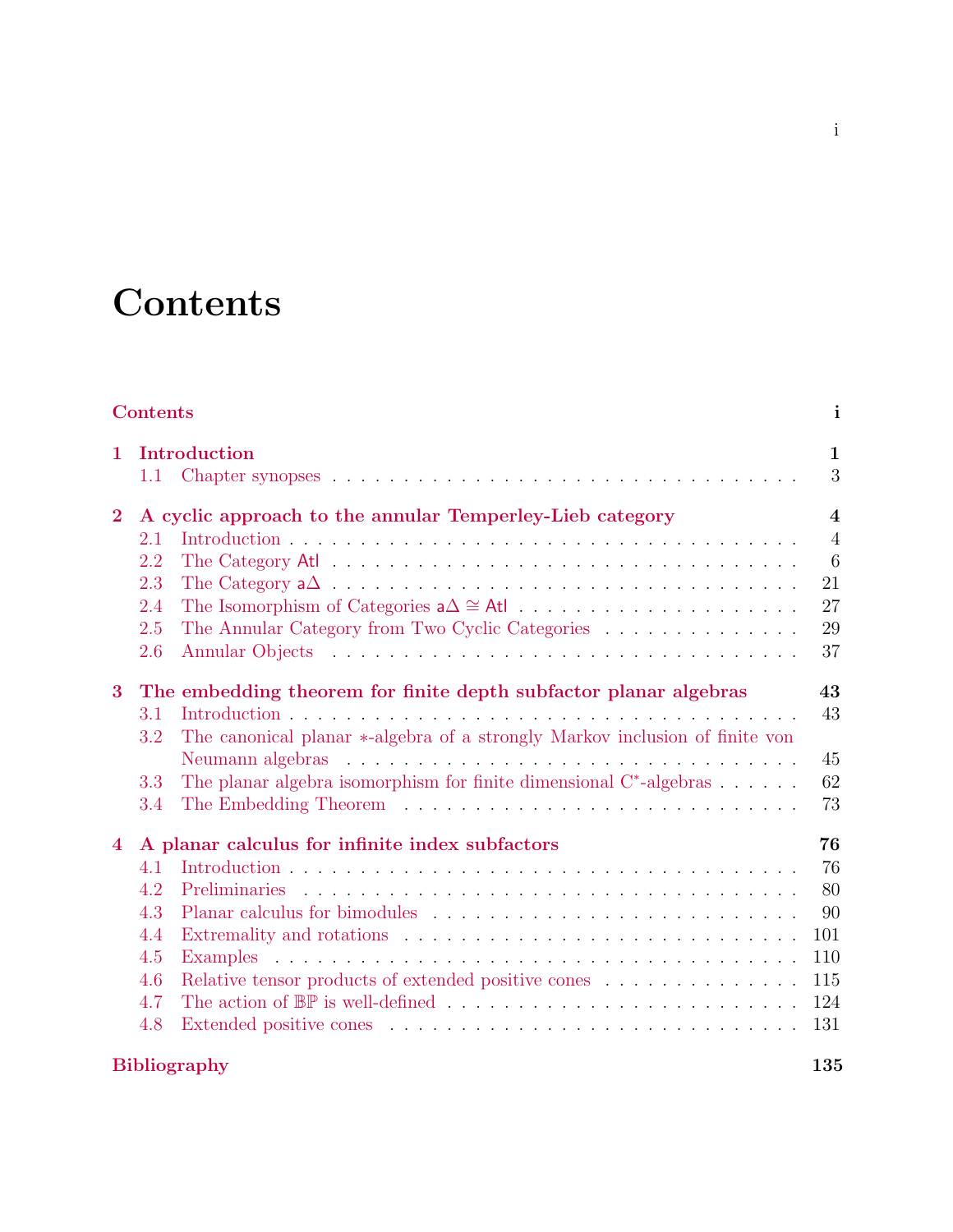#### Acknowledgments

Vaughan F. R. Jones, thank you for your guidance, support, and inspiration during my time at Berkeley. You are incredibly generous with your invaluable ideas. Thank you not only for advising me, but also for investing in my mathematical career by funding trips to Chennai, Paris, and Maui. Thanks for the pizza and beer and the various subfactor retreats at Bodega Bay and Tahoe. I'm sorry we lost your kite(s?).

Thank you to the subfactor community for conferences, discussions, papers, seminars, and workshops, as well as many good times together. In particular, thank you to Scott Morrison, Emily Peters, Noah Snyder, Arnaud Brothier, Mike Hartglass, and James Tener; Stephen Bigelow and Dietmar Bisch; Ved Gupta, Vijay Kodiayalam, and V. S. Sunder; and Yasuyuki Kawahigashi, Maskai Izumi, and Yasuo Watatani.

Thank you to my other mathematics colleagues for good math discussions and good times, including Marc A. Rieffel, Per-Olof Persson, and Jesse Peterson; Stephen Curran, Stephen Deprez, J. Owen Sizemore, and Thomas Sinclair; Masato Mimura and Makoto Yamashita; and Patrick Barrow, Ryan Hynd, Cody Mitchell, and Matthew Tucker-Simmons.

Thank you to my friends in the bay area who have added great depth and richness to my life over the past seven years, including Mark Adam, Adam Gomolin, Radu Mihaescu, and Susannah Ragab; Cal Triathlon, especially John Dahlz, Melissa Peabody, Tom Reynolds, and Steve Sexton; and Team Fuego, especially Ian Bannister, Johan Steiner, and Jon Wilkening.

I would like to thank my family. Nancy Signorielli and Robert Penneys, thank you for always stressing the importance of education and supporting me in all my endeavors. Laura Jane Penneys, thank you for being a wonderful sister.

Finally, Liz Kirby, I could not ask for a better partner. Thank you for your unending love and support.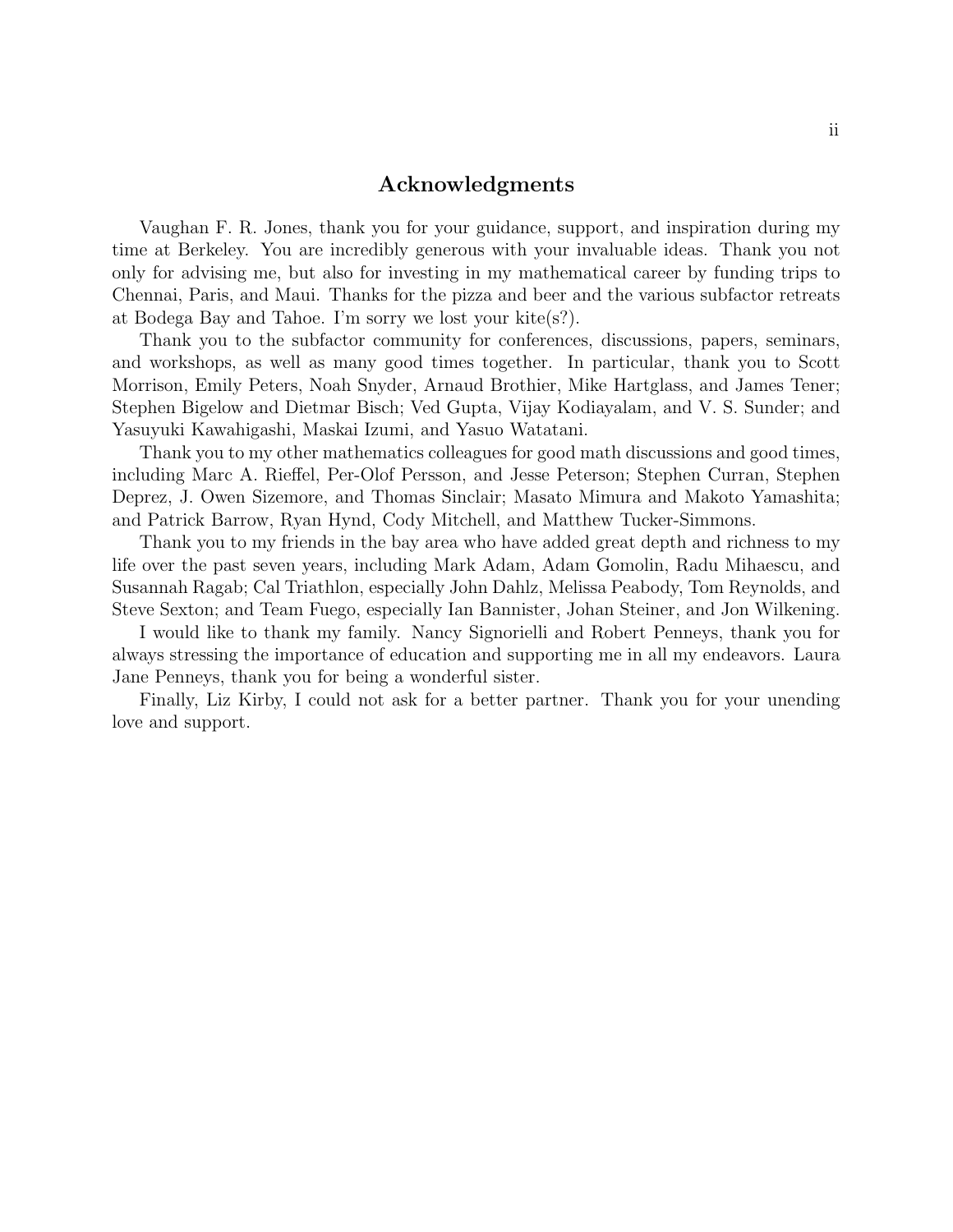# <span id="page-5-0"></span>Chapter 1

# Introduction

#### Finite index subfactors

Mathematicians are taxonomists; we classify species of mathematical objects into types. Herein, the species are factors, von Neumann algebras with trivial centers, first defined by von Neumann in his study of quantum mechanics. Murray and von Neumann classified factors into three types, and constructed examples of each. All factors in this subsection are type  $II_1$ .

Sometimes distinct species share common traits. Fields and  $II_1$ -factors are algebraically simple, so we study maps in these categories by studying inclusions, i.e., subfields or subfactors. Nakamura and Takeda strengthened this connection with their Galois correspondence for the intermediate subfactor lattice for  $M \subset M \rtimes G$  for a finite group G [\[NT60a,](#page-142-0) [NT60b\]](#page-142-1). Hence some refer to subfactor theory as "noncommutative Galois theory."

In his pioneering paper [\[Jon83\]](#page-141-0), Jones defined an index for a subfactor  $M_0 \subset M_1$ , showed

$$
[M_1: M_0] \in \{4\cos^2(\pi/n) | n = 3, 4, 5, \dots\} \cup [4, \infty],
$$

and constructed an example with each allowed index. To do so, he used the "basic construction" which constructs a tower of factors  $M_0 \subset M_1 \subset M_2 \subset M_3 \subset \cdots$ . The subfactors in this subsection are assumed to be finite index.

Just as topologists study a complicated topological space by its homology groups, we study a subfactor by its standard invariant, two sequences of finite dimensional  $C^*$ -algebras  $P_{n,+} = M'_0 \cap M_n$  and  $P_{n,-} = M'_1 \cap M_{n+1}$  [\[Jon83,](#page-141-0) [Jon86\]](#page-141-1). The standard invariant has been axiomatized in three similar ways, each emphasizing slightly different structure: Ocneanu's paragroups [\[Ocn88,](#page-142-2) [EK98\]](#page-139-1), Popa's  $\lambda$ -lattices [\[Pop95\]](#page-143-0), and Jones' planar algebras [\[Jon99\]](#page-141-2). Given a standard invariant  $P_{\bullet}$ , one can construct a subfactor whose standard invariant is  $P_{\bullet}$ [\[Pop95,](#page-143-0) [GJS07\]](#page-140-0).

The rich structure of a planar algebra provides connections between subfactor theory, combinatorics, quantum algebra, and tensor categories. Given a subfactor  $N \subset M$ , its planar algebra  $P_{\bullet}$  encodes two simpler invariants: the index, and the principal graphs, which are bipartite induction-restriction graphs associated to the representation theory of the sub-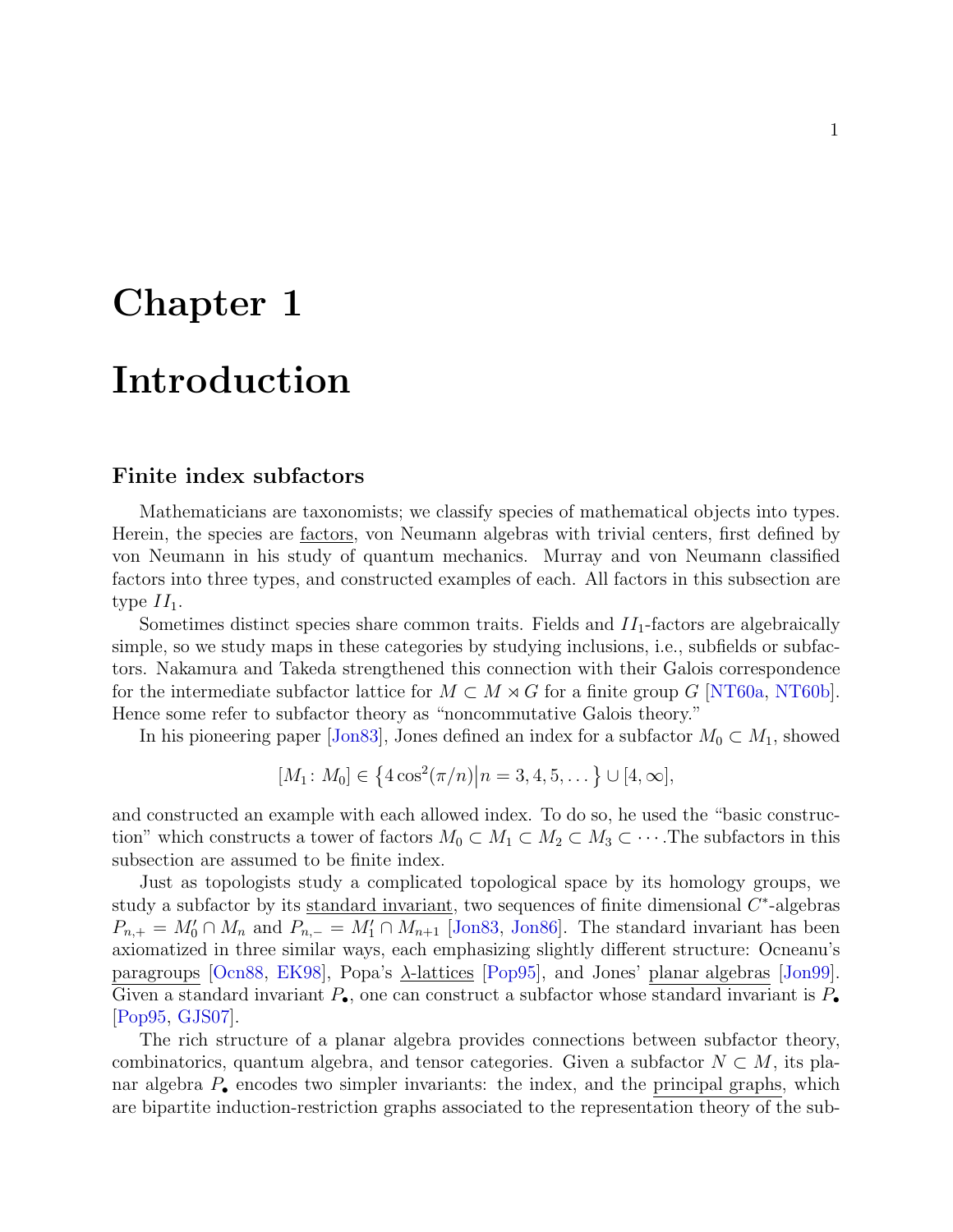factor. The two "even parts" of  $P_{\bullet}$  form two C<sup>\*</sup>-tensor categories of  $N - N$  bimodules and  $M - M$  bimodules respectively. If there are only finitely many isomorphism classes of such bimodules, the subfactor is called finite depth, and the "even parts" are fusion categories [\[ENO05\]](#page-140-1). In this case, the two fusion categories are Morita equivalent [Müg03] via the two "odd parts" of  $P_{\bullet}$ , which are module categories of  $N - M$  and  $M - N$  bimodules.

Subfactors and groups also share traits. For an outer action of a finite group G on a factor M and a subgroup  $H \subset G$ , the planar algebra of the fixed point subfactor  $M^G \subset M^H$ encodes the induction-restriction data of  $H \subset G$ . If H is trivial, one "even part" of  $P_{\bullet}$  is the fusion category of representations of G. This also works for actions of quantum groups.

Jones proved that every finite group has a unique outer action on the hyperfinite  $II_1$ factor R [\[Jon80\]](#page-141-3). Popa extended this result in his classification of amenable subfactors [\[Pop94\]](#page-143-1) where he shows that each amenable standard invariant has a unique "action" on R.

#### Infinite index subfactors

Some finite index results generalize to infinite index subfactors, such as discrete, irreducible, "depth 2" subfactors correspond to outer (cocycle) actions of Kac algebras [\[HO89,](#page-140-2) [EN96\]](#page-140-3), and the classical Galois correspondence still holds for outer actions of infinite discrete groups and minimal actions of compact groups [\[ILP98\]](#page-140-4). We ask:

#### Question. What is a suitable standard invariant for infinite index subfactors?

There are several candidates for the standard invariant, each with its pros and cons. For example, we could take the towers  $P_{n,\pm}$  as in the introduction since Enock and Nest showed

$$
M_i' \cap M_j \cong M_{i+2}' \cap M_{j+2} \text{ for all } i, j \ge 0
$$

in [\[EN96\]](#page-140-3). In his Ph.D. thesis [\[Bur03\]](#page-139-2), Burns studied rotations and extremality for infinite index subfactors, and he initiated the search for planar structure. He crucially observed that for finite index, the centralizer algebras  $M'_0 \cap M_n$  and the central  $L^2$ -vectors

$$
M'_0 \cap L^2(M_n) = \left\{ \xi \in L^2(M_n) \middle| x\xi = \xi x \text{ for all } x \in M_0 \right\}
$$

coincide. As this is no longer true for infinite index, he focused on the spaces  $M'_0 \cap L^2(M_n)$ , and he showed  $M_0 \subset M_1$  is (approximately) extremal if and only if a (non-)unitary rotation operator exists on the  $M'_0 \cap L^2(M_n)$ .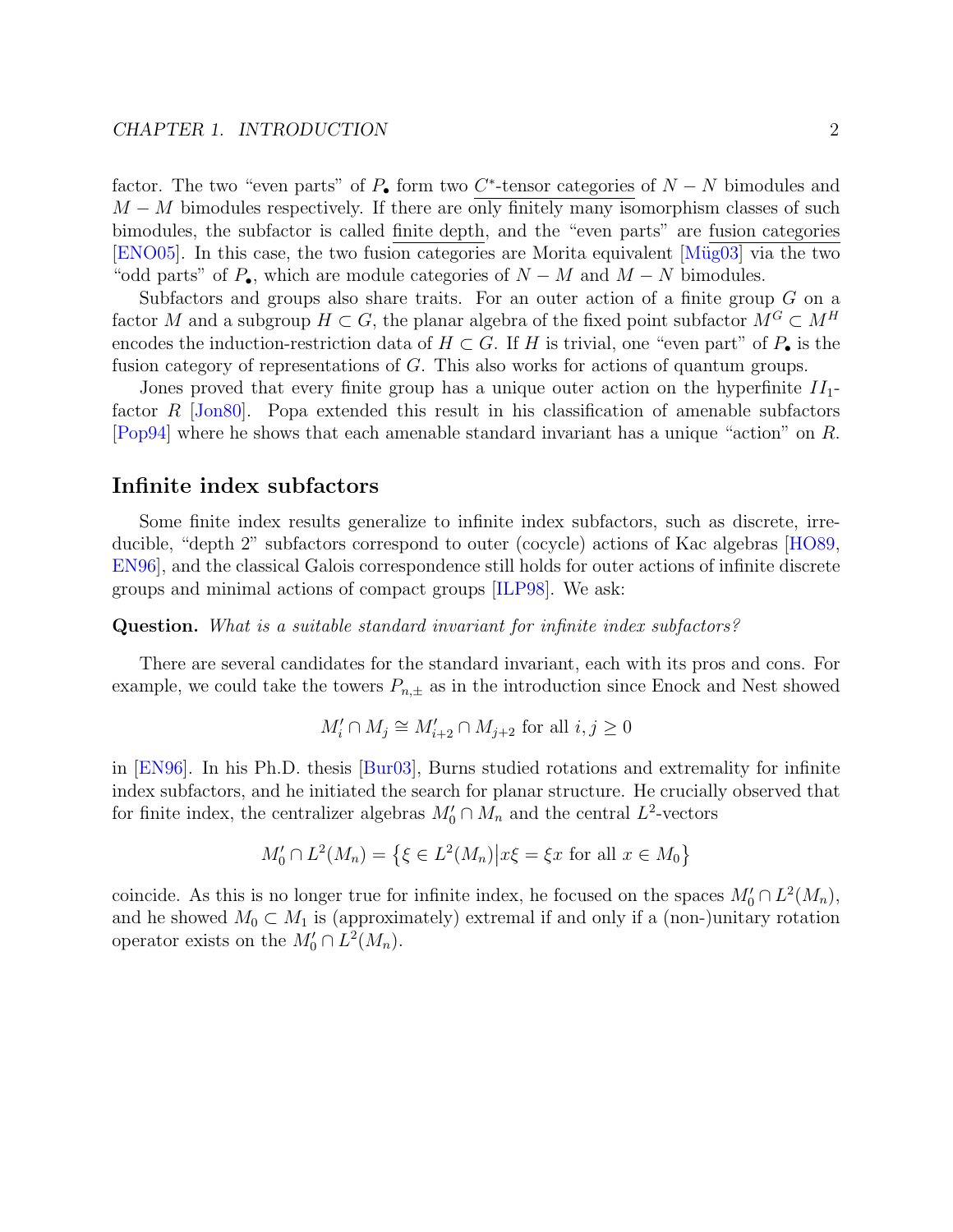# <span id="page-7-0"></span>1.1 Chapter synopses

This dissertation consists of three self-contained papers from my graduate work at UC Berkeley. The chapters increase in complexity from the annular Temperley-Lieb category to inclusions of finite von Neumann algebras to infinite index  $II_1$ -subfactors.

#### Chapter [2:](#page-8-0) A cyclic approach to the annular Temperley-Lieb category

This paper was published in J. Knot Theory and its Ramifications [\[Pen12a\]](#page-142-4). Its abstract is as follows:

In  $[John00]$ , Jones found two copies of the cyclic category c $\Delta$  in the annular Temperley-Lieb category Atl. We give an abstract presentation of Atl to discuss how these two copies of c∆ generate Atl together with the coupling constants and the coupling relations. We then discuss modules over the annular category and homologies of such modules, the latter of which arises from the cyclic viewpoint.

#### Chapter [3:](#page-47-0) The embedding theorem for finite depth subfactor planar algebras

This joint paper with Vaughan F. R. Jones was published in Quantum Topology [\[JP11\]](#page-141-5). Its abstract is as follows:

We define a canonical planar ∗-algebra from a strongly Markov inclusion of finite von Neumann algebras. In the case of a connected unital inclusion of finite dimensional C<sup>∗</sup>algebras with the Markov trace, we show this planar algebra is isomorphic to the bipartite graph planar algebra of the Bratteli diagram of the inclusion. Finally, we show that a finite depth subfactor planar algebra is a planar subalgebra of the bipartite graph planar algebra of its principal graph.

#### Chapter [4:](#page-80-0) A planar calculus for infinite index subfactors

This paper was accepted to Communications in Mathematical Physics on May 8, 2012; it can be found at [arXiv:1110.3504](http://arxiv.org/abs/1110.3504) [\[Pen12b\]](#page-142-5). Its abstract is as follows:

We develop an analog of Jones' planar calculus for  $II_1$ -factor bimodules with arbitrary left and right von Neumann dimension. We generalize to bimodules Burns' results on rotations and extremality for infinite index subfactors. These results are obtained without Jones' basic construction and the resulting Jones projections.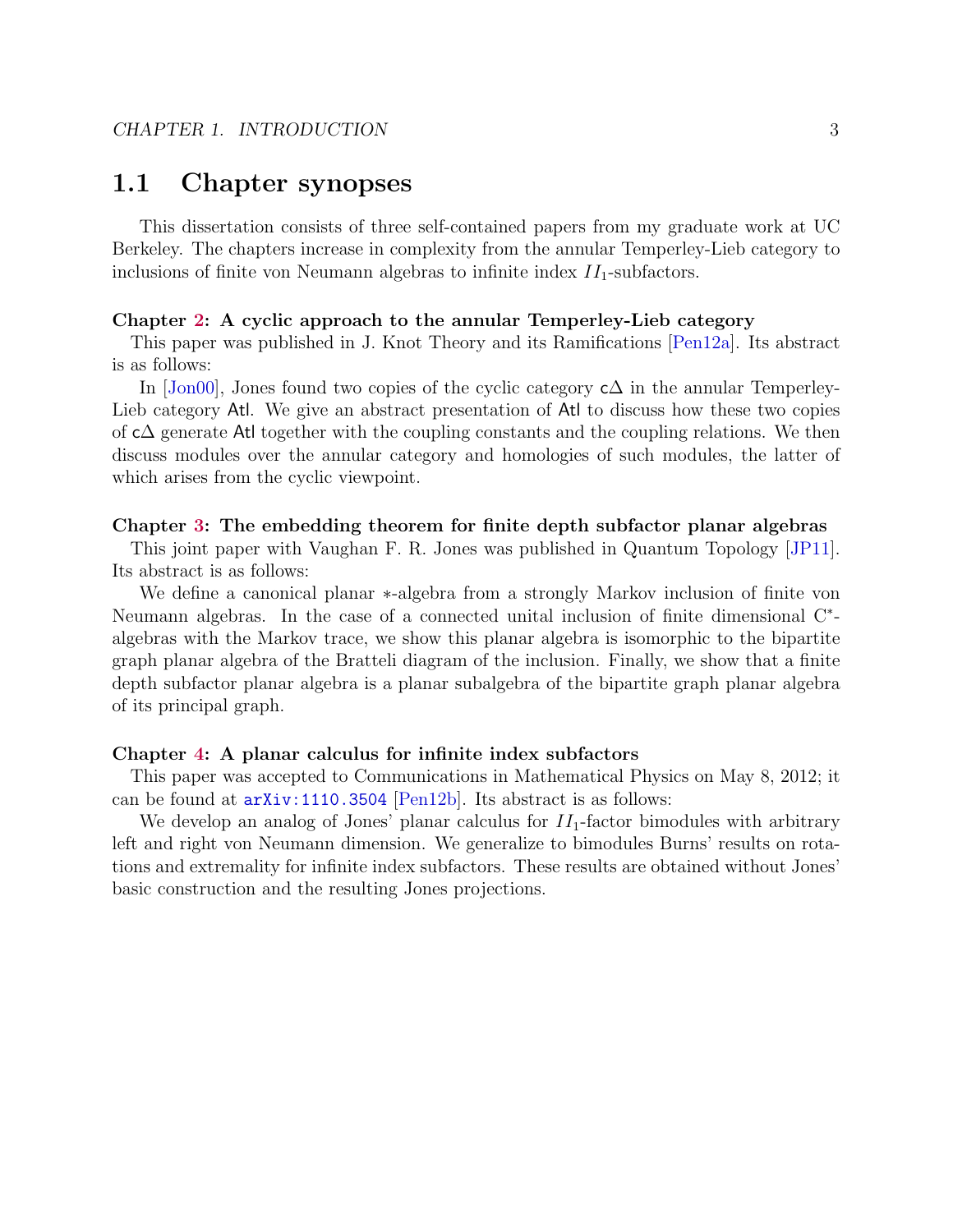# <span id="page-8-0"></span>Chapter 2

# A cyclic approach to the annular Temperley-Lieb category

# <span id="page-8-1"></span>2.1 Introduction

The Temperley-Lieb algebras have been studied extensively beginning with Temperley and Lieb's first paper in statistical mechanics regarding hydrogen bonds in ice-type lattices [\[TL71\]](#page-144-0). Since, these algebras have been instrumental in many areas of mathematics, including subfactors [\[Jon83\]](#page-141-0) and knot theory [\[Jon85\]](#page-141-6). The well known diagrammatic representation of these algebras was introduced by Kauffman in [\[Kau87\]](#page-141-7) in his skein theoretic definition of the Jones polynomial. From these diagrams, we get the Temperley-Lieb category whose objects are  $n$  points on a line, morphisms are diagrams with non-intersecting strings, and composition is stacking tangles vertically (we read bottom to top).

Historically, the (affine/annular) Temperley-Lieb algebras have been presented as quotients of the (affine) Hecke algegras [\[Jon94\]](#page-141-8). Graham and Lehrer define cellular structures for these algebras in [\[GL96\]](#page-140-5), and they give the representation theory for affine Temperley-Lieb in [\[GL98\]](#page-140-6). Jones' definition of the annular Temperley-Lieb category (see [\[Jon99\]](#page-141-2), [\[Jon01\]](#page-141-9)), which we will denote Atl, differs slightly Graham and Lehrer's. First, Atl-tangles have a checkerboard shading, so each disk has an even number of boundary points. Second, the rotation is periodic in Atl, similar to the rotation in Connes' cyclic category  $c\Delta$ , studied by Connes [\[Con83\]](#page-139-3), [\[Con94\]](#page-139-4), Loday and Quillen [\[LQ83\]](#page-142-6), [\[Lod98\]](#page-142-7), and Tsygan [\[Tsy83\]](#page-144-1). Jones found a connection between Atl and  $c\Delta$  in [\[Jon00\]](#page-141-4), and raised the question we now address: how does Atl arise from the interaction of two copies of the cyclic category?

In answering this question, we see Atl evolve from simple categories. The opposite of the simplicial category  $s\Delta^{op}$  (see [2.5.4\)](#page-34-0) has a well known pictorial representation much like the Temperley-Lieb category: objects are  $2n + 2$  points on a line, morphisms are rectangular planar tangles with only shaded caps and unshaded cups, and composition is stacking. In fact, these diagrams closely resemble the string diagrams arising from an adjoint functor pair.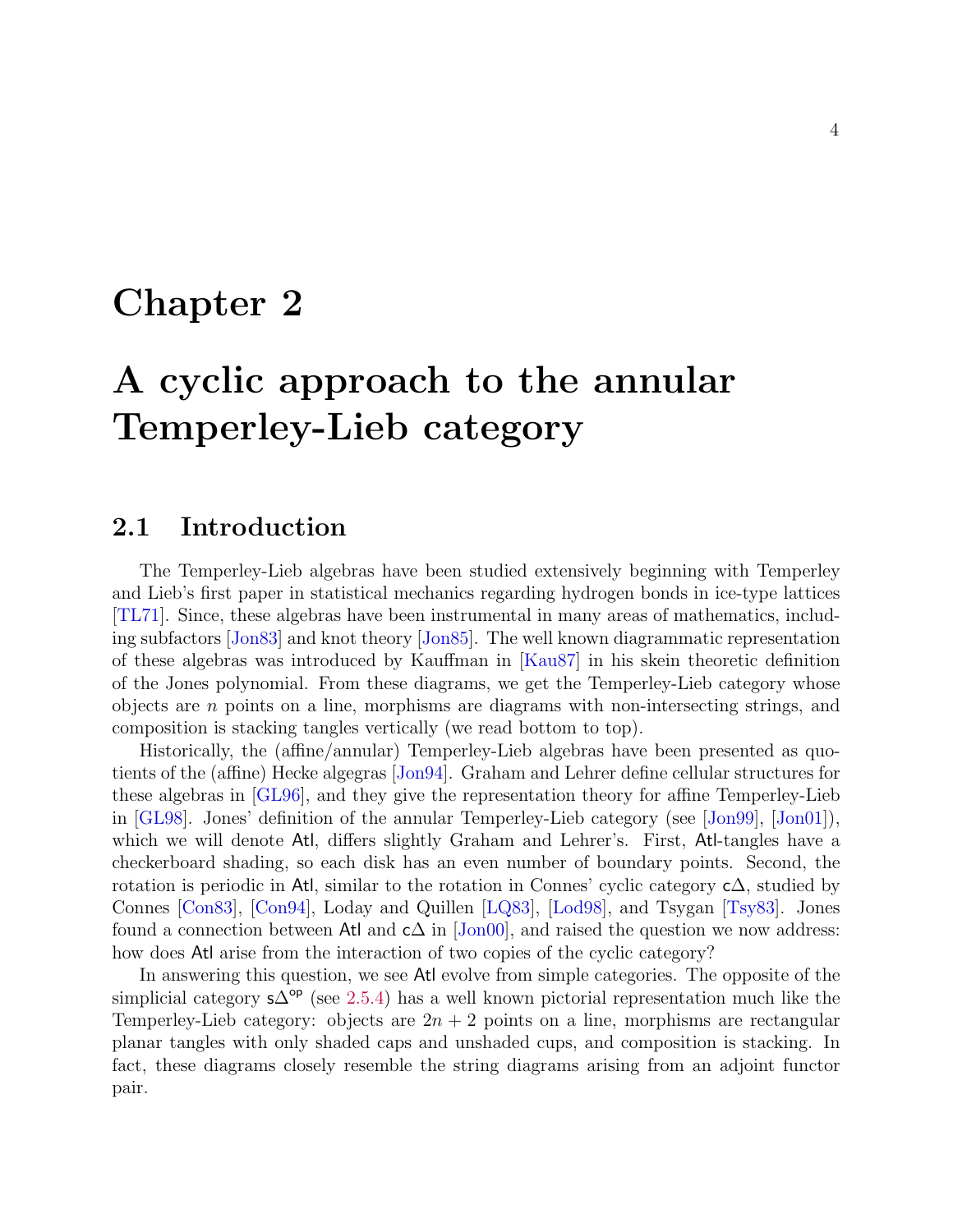

Figure 2.1: Face maps  $d_0, d_1, d_2 : [2] \to [1]$ 



Figure 2.2: Degeneracies  $s_0, s_1, s_2 : [2] \rightarrow [3]$ 

An asymmetry is present in the above tangles: all shaded regions can be "capped" by applying a face map, but not every unshaded region can be "cupped" by applying a degeneracy. This asymmetry can be corrected by closing the rectangular tangles into annuli, still enforcing the same shading requirements. Jones showed the resulting category is isomorphic to  $c\Delta^{op}$  in [\[Jon00\]](#page-141-4). Of course the category with the reverse shading is also isomorphic to  $c\Delta$ (and  $c\Delta^{op}$ ), and these two subcategories generate Atl.



Figure 2.3: Closing up rectangular tangles into annuli

# **Outline**

In Section [2.2,](#page-10-0) we will define Atl and offer candidates for generators and relations. We will then prove some uniqueness results which will be crucial to our approach. In Section [2.3,](#page-25-0) we will take these candidates and define an abstract category a∆, the annular category, via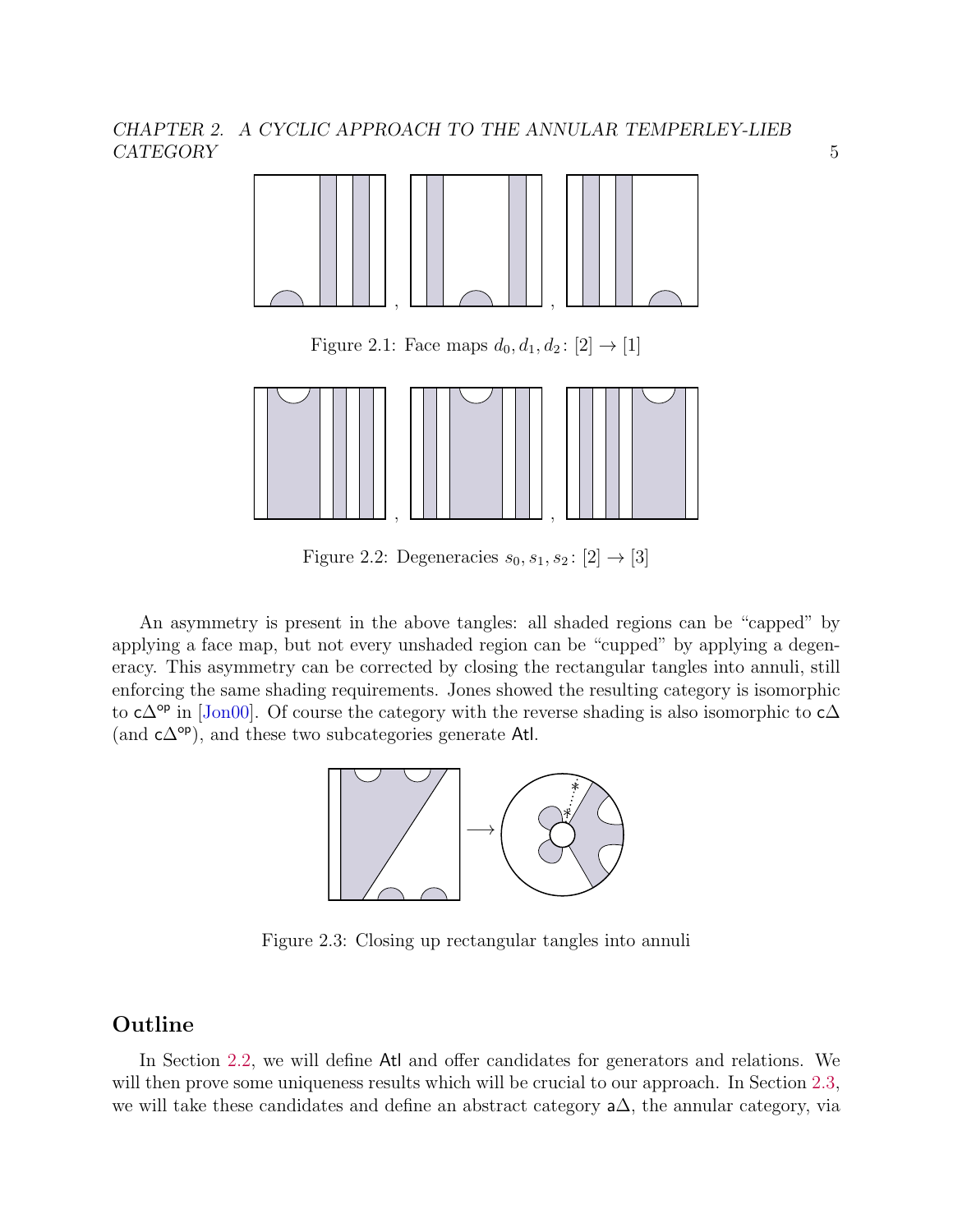generators and relations. We then prove existence of a standard form for words. In Section [2.4,](#page-31-0) we prove Theorem [2.4.8,](#page-33-1) which says there is an isomorphism of involutive categories Atl  $\cong$  a $\Delta$  (the isomorphism preserves an involution).

After we have our description of Atl in terms of abstract generators and relations, we recover the result of Jones in  $\text{[Jon00]}$  in [2.5,](#page-33-2) i.e. two isomorphisms from  $c\Delta^{\text{op}}$  to subcategories  $cAtl^{\pm}$  of Atl. After a note on augmentation of the cyclic category in [2.5,](#page-37-0) we prove the main result of the paper, Theorem [2.5.27,](#page-40-0) which shows Atl is a quotient of the pushout of augmented copies of  $c\Delta$  and  $c\Delta^{op}$  over a groupoid T of finite cyclic groups:



In Section [2.6,](#page-41-0) we define the notion of an annular object in a category C. As  $c\Delta^{\mathsf{op}}$  lives inside a∆ (in two ways), we will have notions of Hochschild and cyclic homology of annular objects in abelian categories. We define these notions and give some easy results in [2.6.](#page-43-0)

#### Acknowledgements

The author would like to acknowledge and thank Vaughan Jones for his guidance and advice, Vijay Kodiyalam and V. S. Sunder for discussing the problem at length and for their hospitality at IMSc, Ved Gupta for proofreading and correcting an error in the first draft, and Emily Peters for her support and her help on drawing planar tangles (in fact, all tangles shown are adapted from [\[Pet10\]](#page-143-2)). The author was partially supported by NSF grant DMS 0401734.

# <span id="page-10-0"></span>2.2 The Category Atl

Notation 2.2.1. All categories will be denoted by capital letters in the following sans-serif font: ABC... The categories we discuss will be small, and we will write  $X \in A$  to denote that  $X \in Ob(A)$ , the set of objects of A. We will write  $A(X, Y)$  to denote the set of morphisms  $\varphi: X \to Y$  where  $X, Y \in A$ , and we will write Mor(A) to denote the collection of all morphisms in A. In the sequel, objects of our categories will be the symbols  $[n]$  for  $n \in \mathbb{Z}_{\geq 0} \cup \{0,\pmpm\}.$  For simplicity and aesthetics, we will write  $\mathsf{A}(m,n)$  instead of  $\mathsf{A}([m],[n]).$ 

**Definition 2.2.2.** A category A is called involutive if for all  $X, Y \in A$ , there is a map ∗:  $A(X, Y)$  →  $A(Y, X)$  called the involution such that

(1)  $\mathrm{id}_X^* = \mathrm{id}_X$  for all  $X \in \mathsf{A}$ ,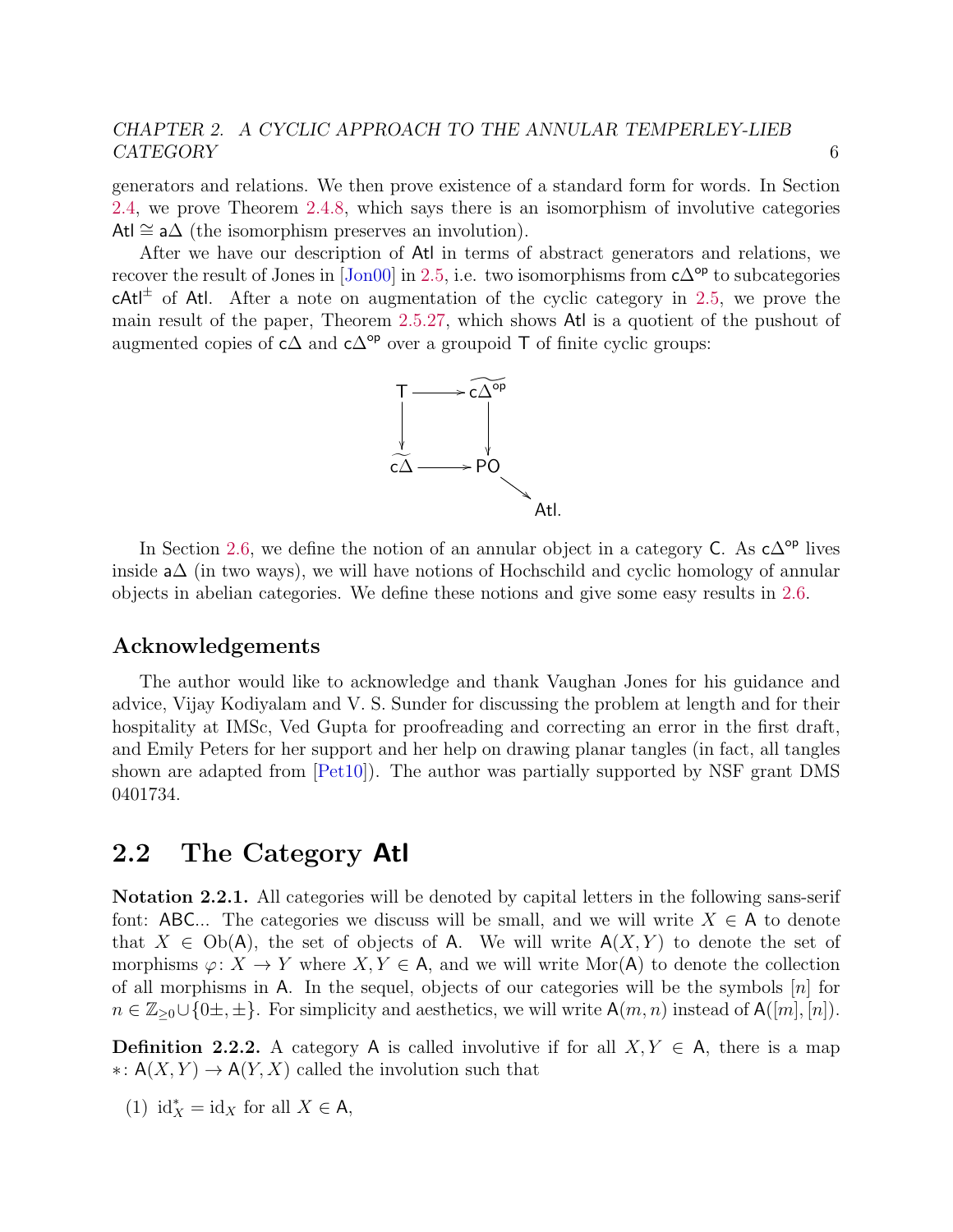- (2)  $(T^*)^* = T$  for all  $T \in A(X, Y)$ , and
- (3) for all  $X, Y, Z \in A$  and all  $T \in A(X, Y)$  and  $S \in A(Y, Z), (S \circ T)^* = T^* \circ S^*$ .

In other words, there is a contravariant functor  $\ast: A \rightarrow A$  of period two which fixes all objects.

**Definition 2.2.3.** Suppose A and B are categories and  $F: A \rightarrow B$  is a functor.

- (1) F is called an isomorphism of categories if there is a functor  $G: \mathsf{B} \to \mathsf{A}$  such that  $F \circ G = id_B$  and  $G \circ F = id_A$ , the identity functors. In this case, we say categories A and B are isomorphic, denoted  $A \cong B$ .
- (2) If A and B are involutive, we say  $F$  is involutive if it preserves the involution, i.e.  $F(\varphi^*) = \varphi^*$  for all  $\varphi \in A(X, Y)$  for all  $X, Y \in A$ .
- (3) An isomorphism of involutive categories is an involutive isomorphism of said categories.

Remark 2.2.4. It is clear that if A is involutive, then  $A \cong A^{\circ p}$ .

### Annular Tangles

We provide a definition of an annular  $(m, n)$ -tangle which is a fusion of the ideas in [\[Jon99\]](#page-141-2) and [\[KS04\]](#page-141-10).

**Definition 2.2.5.** An annular  $(m, n)$ -pretangle for  $m, n \in \mathbb{Z}_{\geq 0}$  consists of the following data:

- (1) The closed unit disk  $D$  in  $\mathbb{C}$ ,
- (2) The skeleton of T, denoted  $S(T)$ , consisting of:
	- (a) the boundary of D, denoted  $D_0(T)$ ,
	- (b) the closed disk  $D_1$  of radius  $1/4$  in  $\mathbb{C}$ , whose boundary is denoted  $D_1(T)$ ,
	- (c) 2m, respectively 2n, distinct marked points on  $D_1(T)$ , respectively  $D_0(T)$ , called the boundary points of  $D_i(T)$  for  $i = 0, 1$ . Usually we will call the boundary points of  $D_0(T)$  external boundary points of T and the boundary points of  $D_1(T)$ internal boundary points.
	- (d) inside D, but outside  $D_1$ , there is a finite set of disjointly smoothly embedded curves called strings which are either closed curves, called loops, or whose boundaries are marked points of the  $D_i(T)$ 's and the strings meet each  $D_i(T)$  transversally,  $i = 0, 1$ . Each marked point on  $D_i(T)$ ,  $i = 0, 1$  meets exactly one string.
- (3) The connected components of  $D\setminus S(T)$  are called the regions of T and are either shaded or unshaded so that regions whose closures meet have different shadings.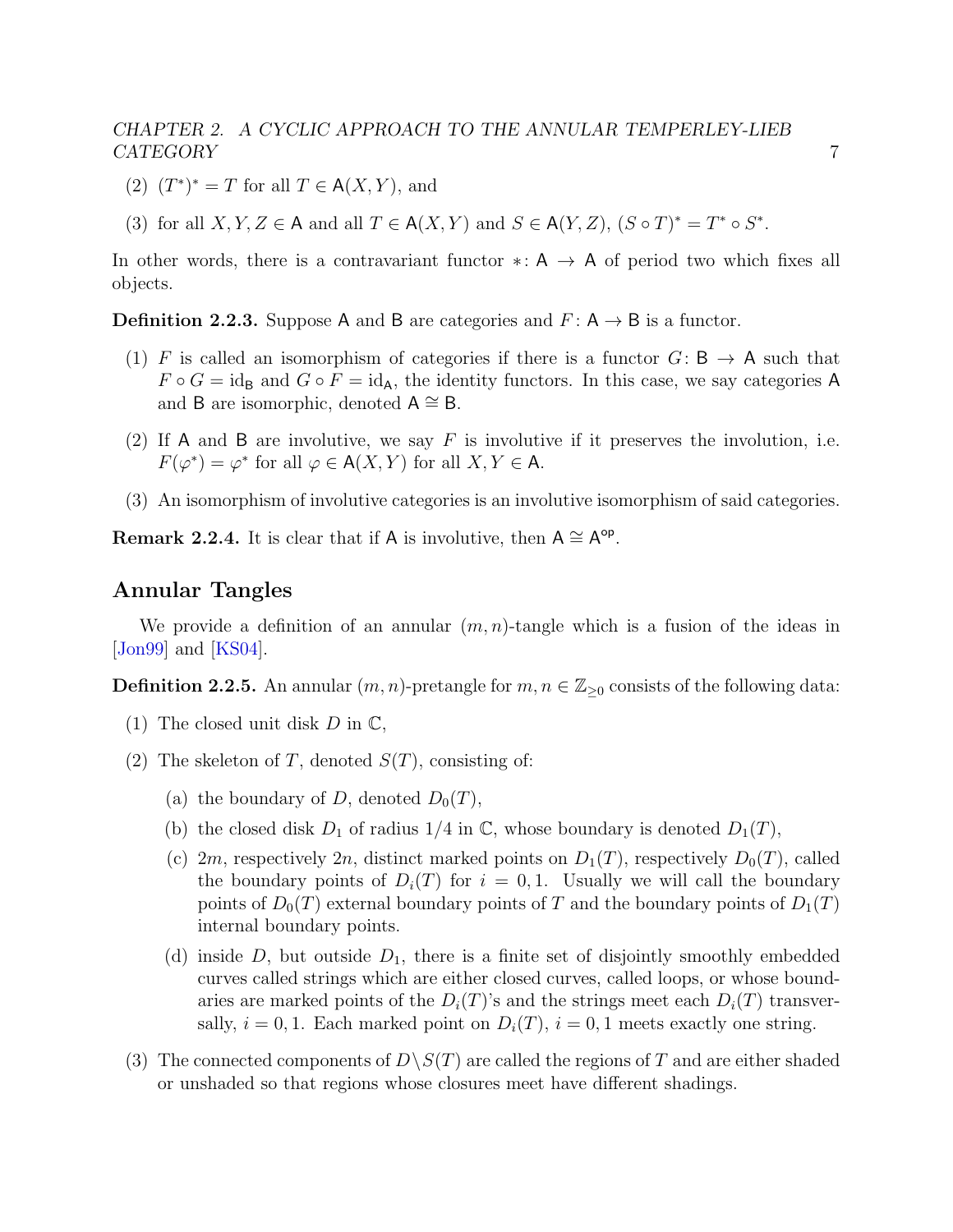Definition: If there are boundary points of  $D_i(T)$ , then an interval of  $D_i(T)$ ,  $i = 0, 1$ , is a connected arc on  $D_i(T)$  between two boundary points of  $D_i(T)$ . A simple interval of  $D_i(T)$ ,  $i = 0, 1$ , is an interval of  $D_i(T)$  in T which touches only two (adjacent) boundary points. If there are no boundary points of  $D_i(T)$ , then a (simple) interval of  $D_i(T)$  is  $D_i(T)$  itself.

(4) For each  $D_i(T)$ ,  $i = 0, 1$ , there is a distinguished simple interval of  $D_i(T)$  denoted  $*_i(T)$ whose interior meets an unshaded region. Starting at  $\ast_i(T)$  on  $D_i(T)$ , we order the marked points of  $D_i(T)$  clockwise. This numbering, along with the shading, induces an orientation on the pre-tangle.



Figure 2.4: An example of an annular tangle

- **Remarks 2.2.6.** (1) If  $m = 0$ , there are two kinds of annular  $(0, n)$ -pretangles depending on whether the region meeting  $D_1(T)$  is unshaded or shaded. If the region meeting  $D_1(T)$  is unshaded, we call T an annular  $(0+, n)$ -pretangle, and if the region is shaded, we call T an annular  $(0-, n)$ -pretangle. Likewise, when  $n = 0$ , there are two kinds of annular  $(m, 0)$ -pretangles. If the region meeting  $D_0(T)$  is unshaded, we call T an annular  $(m, 0+)$ -pretangle, and if the region is shaded, we call T an annular  $(m, 0-)$ pretangle. Additionally, we have annular  $(0\pm, 0\pm)$ -pretangles and annular  $(0\pm, 0\mp)$ pretangles.
	- (2) Loops may be shaded or unshaded.

**Definition 2.2.7.** An annular  $(m, n)$ -tangle is an orientation-preserving diffeomorphism class of an annular  $(m, n)$ -pretangle for  $m, n \in \mathbb{N} \cup \{0\pm\}.$  The diffeomorphisms preserve (but do not necessarily fix!)  $D_0$  and  $D_1$ .

**Definition 2.2.8.** Given an annular  $(m, n)$ -tangle T, and an annular  $(l, m)$ -tangle S, we define the annular  $(l, m)$ -tangle  $T \circ S$  by isotoping S so that  $D_0(S)$ , the marked points of  $D_0(S)$ , and \*<sub>0</sub> $(S)$ , coincide with  $D_1(T)$ , the marked points of  $D_1(T)$ , and \*<sub>1</sub> $(T)$  respectively. The strings may then be joined at  $D_1(T)$  and smoothed, and  $D_1(T)$  is removed to obtain  $T \circ S$  whose diffeomorphism class only depends on those of T and S.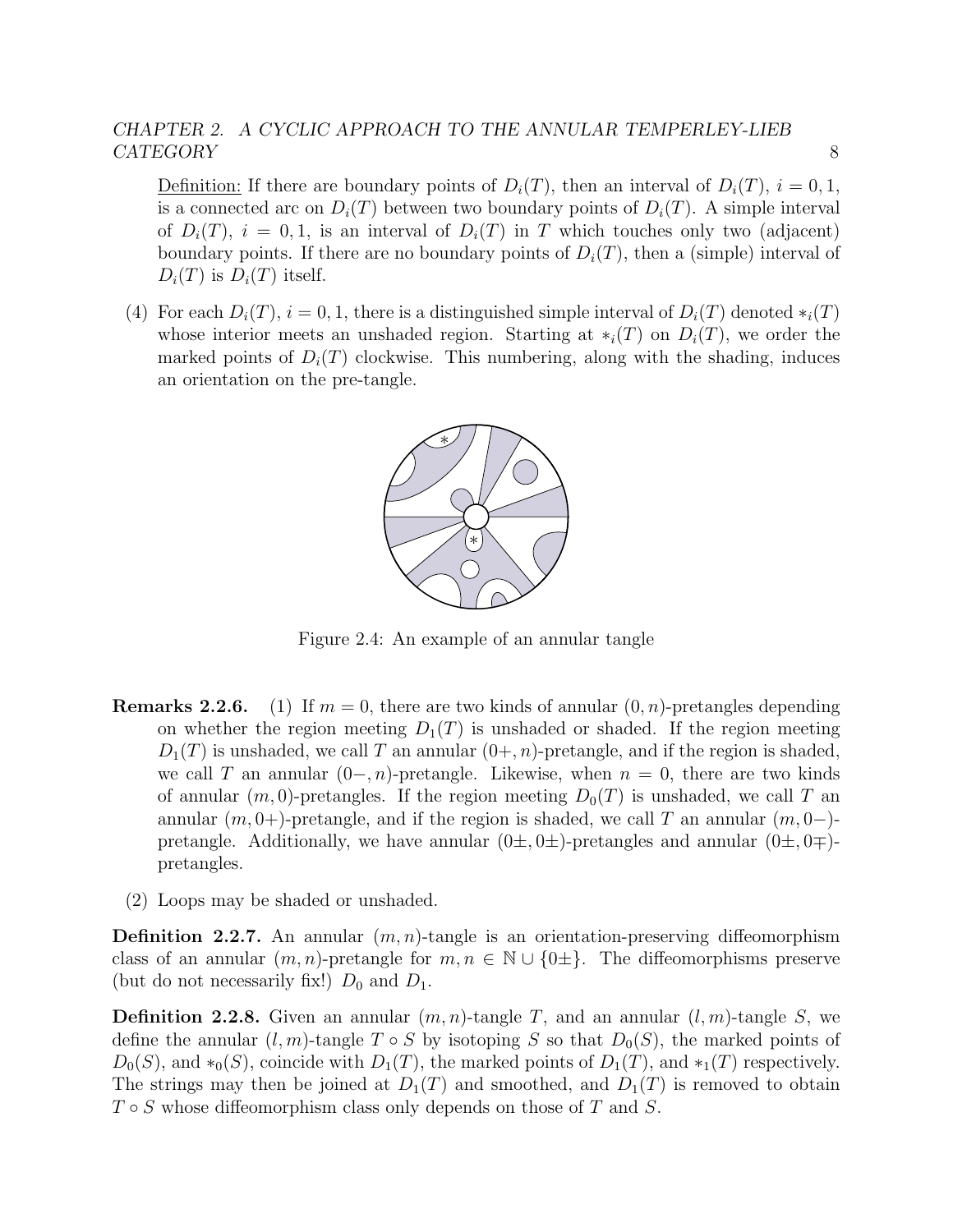

Figure 2.5: An example of composition of annular tangles

**Definition 2.2.9.** If T is an annular  $(m, n)$ -tangle, we define  $T^*$  to be the annular  $(n, m)$ tangle obtained by reflecting T about the circle of radius  $3/4$ , which switches  $D_i(T)$  and  $*_i(T), i = 0, 1$ . Clearly  $(T^*)^* = T$  and  $(T \circ S)^* = S^* \circ T^*$  for composable S and T.



Figure 2.6: An example of the adjoint of an annular tangle

**Definition 2.2.10.** Let T be an annular  $(m, n)$ -tangle.

Caps: A cap of  $T$  is a string that connects two internal boundary points. The set of caps of  $\overline{T}$  will be denoted caps $(T)$ .

 $\partial\Lambda$ : If  $\Lambda \in \text{caps}(T)$ , there is a unique interval of  $D_1(T)$ , denoted  $\partial\Lambda$ , such that  $\Lambda \cup \partial\Lambda$  is a closed loop (which is not smooth at two points) which does not contain  $D_1$  in its interior. Using  $\partial\Lambda$ , the cap  $\Lambda$  inherits an orientation as  $D_1(T)$  is oriented clockwise. Denote this orientation by an arrow on  $\Lambda$ .

Index: We define the cap index of  $\Lambda$ , denoted ind $(\Lambda)$ , to be the number of the marked point to which the arrow points. The set of cap indices of  $T$  forms an increasing sequence, which we denote capind $(T)$ .

 $B(\Lambda)$ : For  $\Lambda \in \text{caps}(T)$ , we let  $B(\Lambda) = {\Lambda' \in \text{caps}(T)|\partial \Lambda' \subseteq \partial \Lambda}$ , and we say an element  $\overline{\Lambda'} \in B(\Lambda)$  is bounded by  $\Lambda$  or that  $\Lambda$  bounds  $\Lambda'$ .

**Definition 2.2.11.** Let T be an annular  $(m, n)$ -tangle.

Cups: A cup  $V$  of  $T$  is a string that connects two external boundary points. The set of cups of T will be denoted cups $(T)$ .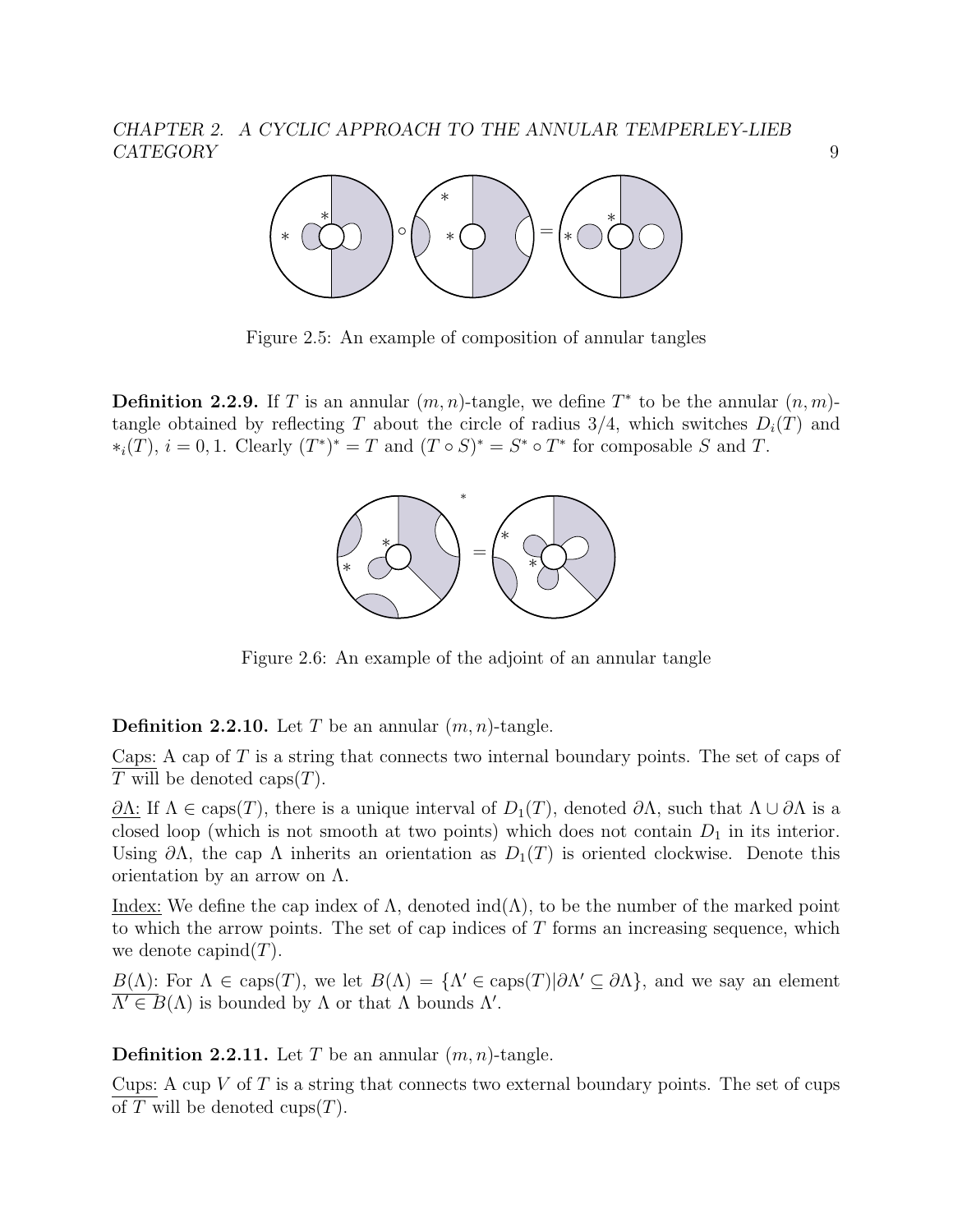

Figure 2.7: An example of cap indices

 $\partial V$ : If  $V \in \text{cups}(T)$ , there is a unique interval of  $D_0(T)$ , denoted  $\partial V$ , such that  $V \cup \partial V$  is a closed loop (which is not smooth at two points) which does not contain  $D_1$  in its interior. Using  $\partial V$ , the cup V inherits an orientation as  $D_0(T)$  is oriented clockwise. Denote this orientation by an arrow on  $V$ .

Index: We define the cup index of V, denoted  $\text{ind}(V)$ , to be the number of the marked point to which the arrow points. The set of cup indices of  $T$  forms an increasing sequence, which we denote cupind $(T)$ .

 $B(V)$ : For  $V \in \text{cups}(T)$ , we let  $B(V) = \{V' \in \text{cups}(T)|\partial V' \subseteq \partial V\}$ , and we say an element  $\overline{V' \in B(V)}$  is bounded by V or that V bounds V'.

**Remark 2.2.12.** Note capind $(T)$  = cupind $(T^*)$  for all annular tangles T.

**Definition 2.2.13.** Suppose T is an annular  $(m, n)$ -tangle.

ts(T): A through string is a string of T which connects an internal boundary point of T to an external boundary point of T. The set of through strings is denoted ts $(T)$ . Note that  $|ts(T)| \in 2\mathbb{Z}_{\geq 0}$ . We order ts(T) clockwise starting at  $*_0(T)$ , so each through string of T has a number.

 $t_{s_0}(T)$ : Suppose T has a through string. Using  $*_0(T)$  as our reference, we go counterclockwise along  $D_0(T)$  to the first through string, which is denoted ts<sub>0</sub> $(T)$ . Note the number of ts<sub>0</sub> $(T)$ is  $|ts(T)|$ .

ts<sub>1</sub>(T): Suppose T has a through string. Using  $*_1(T)$  as our reference, we go counterclockwise  $\overline{\text{along }D_1(T)}$  to the first through string, which is denoted ts<sub>1</sub>(T). We denote the number of  $ts_1(T)$  by  $\# ts_1(T)$ .

rel<sub>∗</sub>(T): We define the relative star position of T, denoted rel<sub>\*</sub>(T), as follows:

(1) Suppose T has an odd number k of non-contractible loops. Then there is a unique region R which touches both a non-contractible loop and  $D_1(T)$ . If R is unshaded, we define rel<sub>∗</sub>(T) to be the symbol  $\pm(k)$ , and if R is shaded, we define rel<sub>∗</sub>(T) to be the symbol  $\mp(k)$ . This notation signifies the shading switches from unshaded to shaded, respectively shaded to unshaded, as we read T from  $D_1(T)$  to  $D_0(T)$ .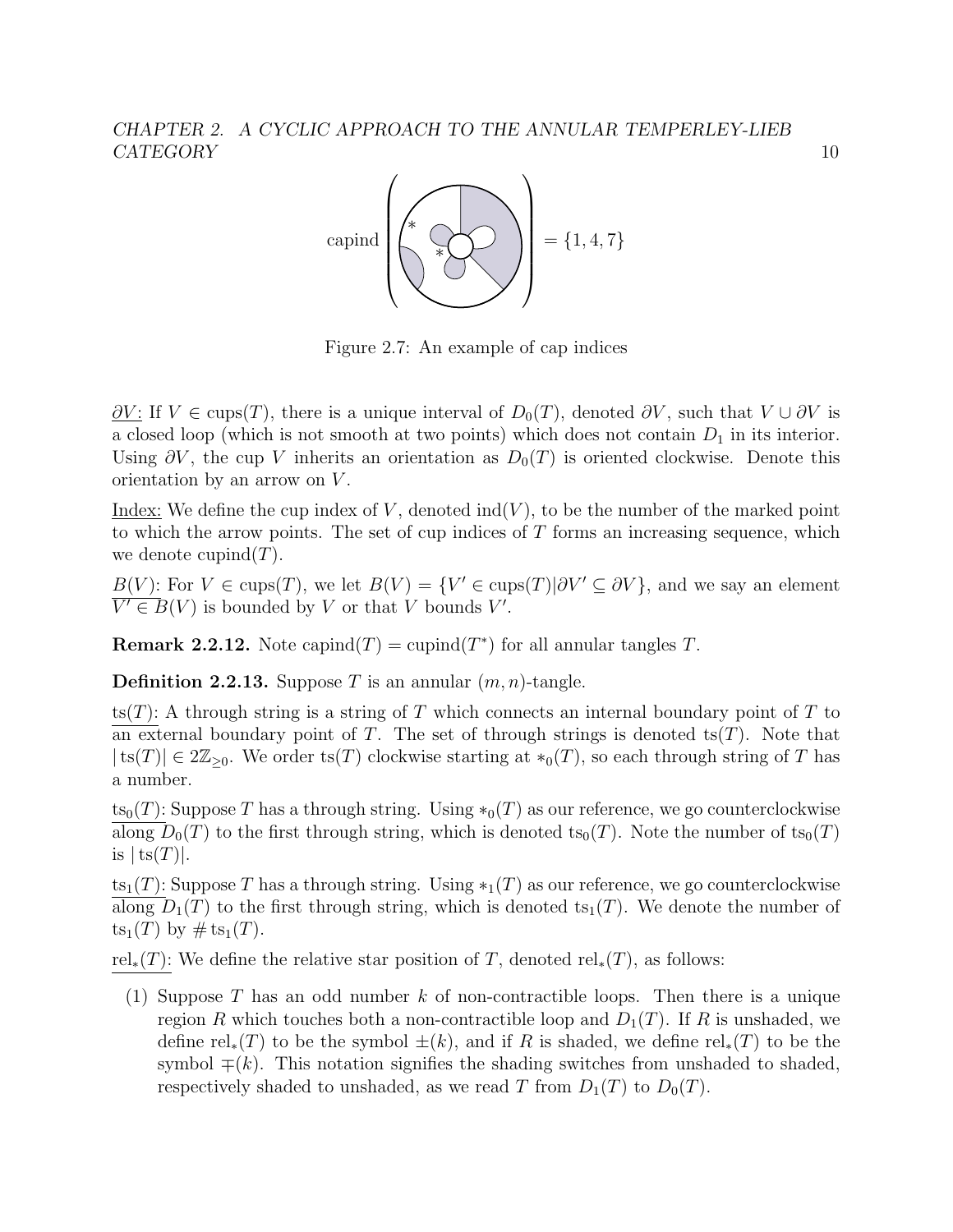- (2) Suppose T has an even number k of non-contractible loops. If  $k = 0$ , then there is a unique region R which touches both  $D_0(T)$  and  $D_1(T)$ . If  $k \geq 1$ , then there is a unique region R which touches both a non-contractible loop and  $D_1(T)$ . If R is unshaded, we define rel<sub>∗</sub>(T) to be the symbol +(k), and if R is shaded, we define rel<sub>∗</sub>(T) to be the symbol  $-(k)$ .
- (3) Suppose  $T$  has a through string. We define

$$
rel_*(T) = \left\lfloor \frac{\# \text{ts}_1(T)}{2} \right\rfloor \mod \left(\frac{|\text{ts}(T)|}{2}\right) \in \left\{0, 1, \dots, \frac{|\text{ts}(T)|}{2} - 1\right\}.
$$



Figure 2.8: An example of relative star position

#### "Generators and Relations" of Atl

**Definition 2.2.14.** Suppose T is an annular tangle. A loop of T is called contractible if it is contractible in  $D \setminus D_1$ . Otherwise it is called non-contractible.

**Definition 2.2.15** (Atl Tangle). An annular  $(m, n)$ -tangle T is called an Atl  $(m, n)$ -tangle if  $T$  has no contractible loops.

Definition 2.2.16. Let Atl be the following small category:

Objects:  $[n]$  for  $n \in \mathbb{N} \cup \{0\pm\}$ 

Morphisms: Given  $m, n \in \mathbb{N} \cup \{0\pm\},\$  Atl $(m, n)$  is the set of all triples  $(T, c_+, c_-)$  where T is an Atl  $(m, n)$ -tangle and  $c_+, c_- \in \mathbb{Z}_{\geq 0}$ .

Composition: Given  $(S, a_+, a_-) \in \text{Atl}(m, n)$  and  $(T, b_+, b_-) \in \text{Atl}(l, m)$ , we define  $(S, a_+, a_-) \circ$  $(T, b_+, b_-) \in \text{At}(l, n)$  to be the triple  $(R, c_+, c_-)$  obtained as follows: let  $R_0$  be the annular  $(l, n)$ -tangle S ∘ T. Let  $d_+$ , respectively  $d_-$ , be the number of shaded, respectively unshaded, contractible loops. Let R be the Atl  $(l, n)$ -tangle obtained from  $R_0$  by removing all contractible loops, and set  $c_{\pm} = a_{\pm} + b_{\pm} + d_{\pm}$ .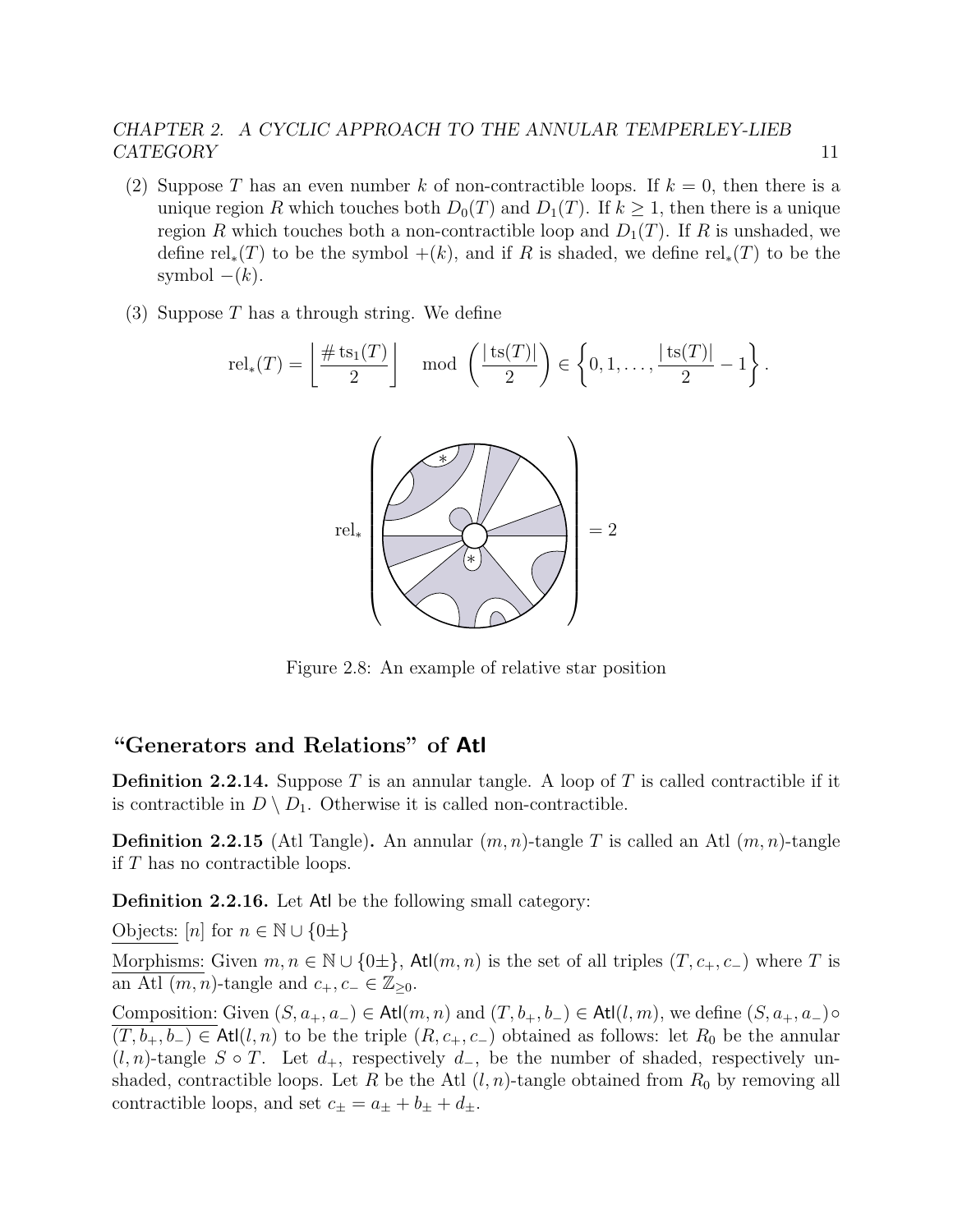**Remark 2.2.17.** For simplicity and aesthetics, we write T for the morphism  $(T, 0, 0) \in$ Mor(Atl).



Figure 2.9: An example of composition in Atl

**Definition 2.2.18.** We give the following names to the following distinguished Atl  $(n, m)$ tangles:

(A) Let  $a_1$  be the only Atl  $(1, 0+)$ -tangle with no loops, and let  $a_2$  be the only Atl  $(1, 0-)$ tangle with no loops. For  $n \geq 2$  and  $i \in \{1, ..., 2n\}$ , let  $a_i$  be the Atl  $(n, n-1)$ -tangle



Figure 2.10:  $a_1$  ∈ Atl(1, 0+) and  $a_2$  ∈ Atl(1, 0-)

whose  $i^{\text{th}}$  and  $(i+1)^{\text{th}}$  (modulo 2n) internal boundary point are joined by a string and all other internal boundary points are connected to external boundary points such that

- (i) If  $i = 1$ , then the first external point is connected to the third internal point.
- (ii) If  $1 < i < 2n$ , then the first external point is connected to the first internal point.
- (iii) If  $i = 2n$ , then the first external point is connected to the  $(2n 1)$ <sup>th</sup> internal point.
- (B) Let  $b_1$  be the only Atl (0+, 1)-tangle with no loops, and let  $b_2$  be the only Atl (0−, 1)tangle with no loops. For  $n \geq 1$  and  $i \in \{1, \ldots, 2n+2\}$ , let  $b_i$  be the Atl  $(n, n+1)$ -tangle whose  $i^{\text{th}}$  and  $(i+1)^{\text{th}}$  (modulo  $2n+2$ ) external boundary point are joined by a string and all other internal boundary points are connected to external boundary points such that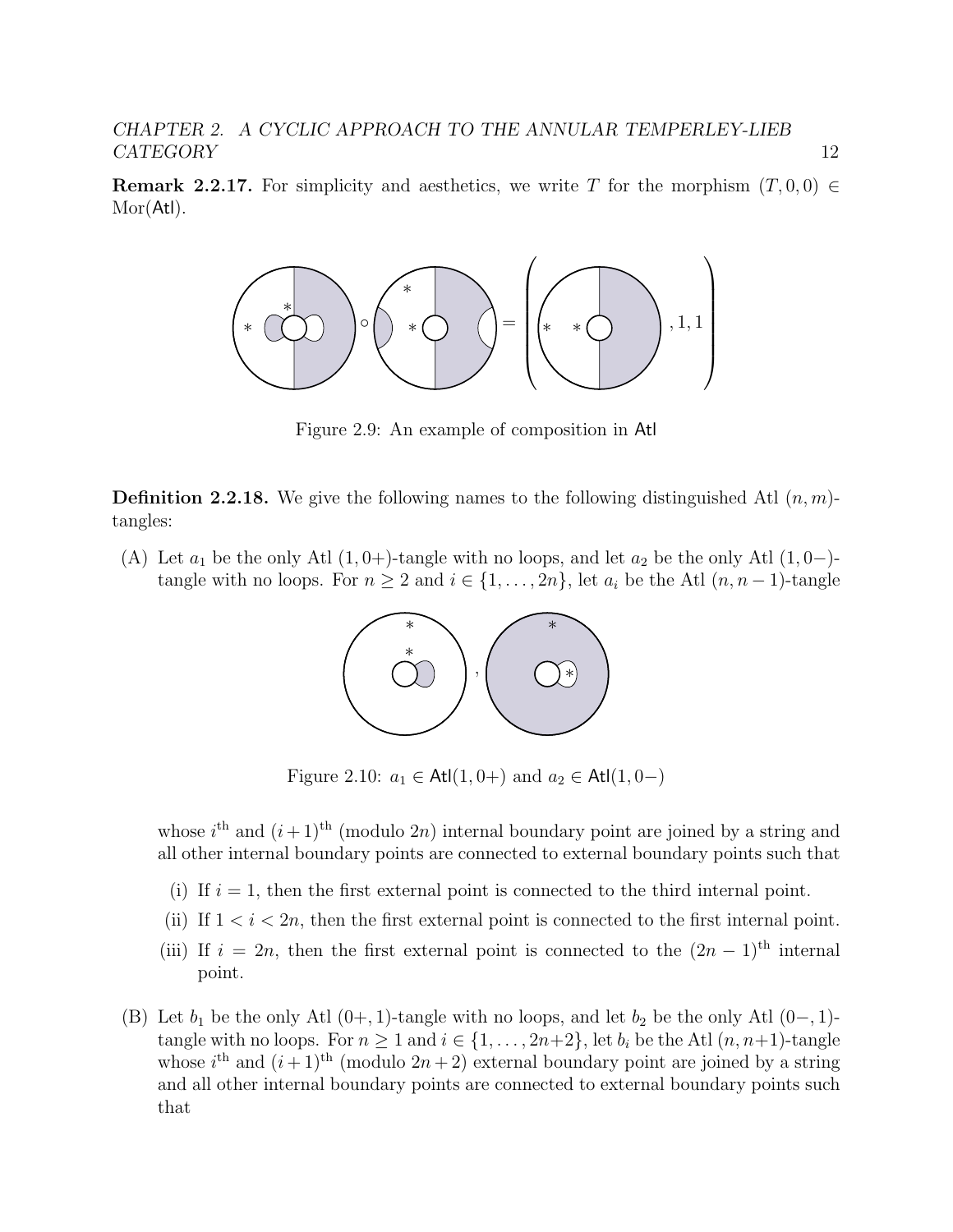

Figure 2.11:  $a_1, a_2, \dots, a_{2n} \in \text{Atl}(n, n-1)$ . (without the dots,  $n = 3$ )



Figure 2.12:  $b_1$  ∈ Atl $(0+, 1)$  and  $b_2$  ∈ Atl $(0-, 1)$ 

- (i) If  $i = 1$ , then the third external point is connected to the first internal point.
- (ii) If  $1 \leq i$ , then the first external point is connected to the first internal point.
- (iii) If  $i = 2n + 2$ , then the first internal point is connected to the  $(2n + 1)$ <sup>th</sup> external point.



Figure 2.13:  $b_1, b_2, \dots, b_{2n+2} \in \text{Atl}(n, n+1)$  (without the dots,  $n = 3$ )

(T) For  $n = 1$ , let t be the identity (1, 1)-tangle. For  $n \geq 2$ , let t be the Atl  $(n, n)$ -tangle where all internal points are connected to external point such that the third external point is connected to the first internal point.

<span id="page-17-0"></span>Theorem 2.2.19. The following relations hold in Atl:

- (1)  $a_i a_j = a_{i-2} a_i$  for  $i < j-1$  and  $(i, j) \neq (1, 2n)$ ,
- (2)  $b_i b_j = b_{i+2} b_i$  for  $i \leq j$  and  $(i, j) \neq (1, 2n + 2)$ ,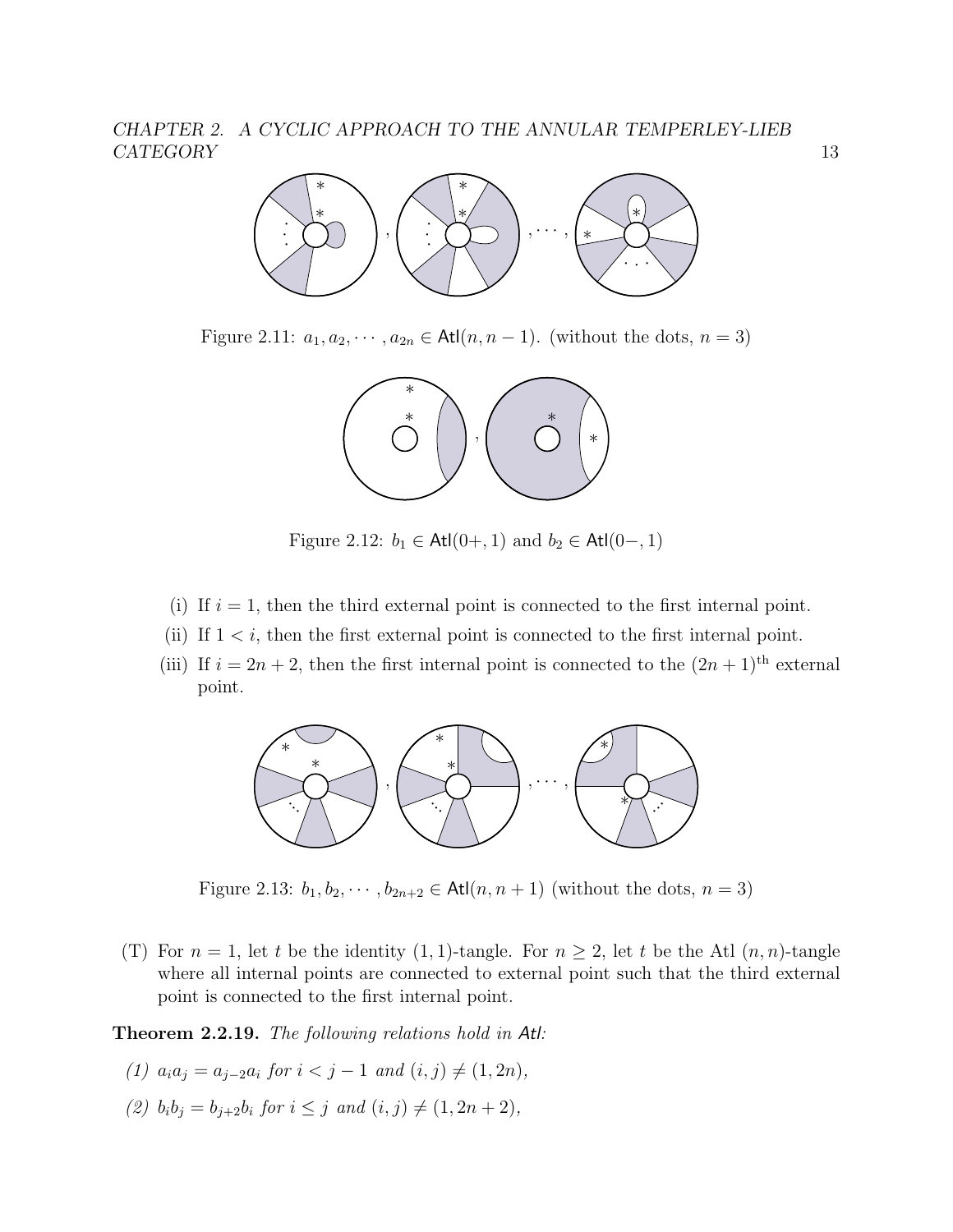

Figure 2.14:  $t \in \text{Atl}(n, n)$  (without the dots,  $n = 3$ )

- (3)  $t^n = id_{[n]},$
- (4)  $a_i t = t a_{i-2}$  for  $i \geq 3$ ,
- (5)  $b_i t = t b_{i-2}$  for  $i \geq 3$ ,
- (6)  $(id_{[0+]}, 1, 0) = a_1b_1 \in \text{Atl}(0+, 0+)$  and  $(id_{[0+]}, 0, 1) = a_2b_2 \in \text{Atl}(0-, 0-)$ . If  $a_ib_j \in$ Atl $(n, n)$  with  $n \geq 1$ , then

$$
a_i b_j = \begin{cases} t^{-1} & \text{if } (i,j) = (1, 2n+2) \\ b_{j-2} a_i & \text{if } i < j-1, (i,j) \neq (1, 2n+2) \\ \text{id}_{[n]} & \text{if } i = j-1 \\ (\text{id}_{[n]}, 1, 0) & \text{if } i = j \text{ and } i \text{ is odd} \\ (\text{id}_{[n]}, 0, 1) & \text{if } i = j \text{ and } i \text{ is even} \\ \text{id}_{[n]} & \text{if } i = j+1 \\ b_j a_{i-2} & \text{if } i > j+1, (i,j) \neq (2n+2, 1) \\ t & \text{if } (i,j) = (2n+2, 1) \end{cases}
$$

(7)  $(id_{[n]}, 1, 0)$  and  $(id_{[n]}, 0, 1)$  commute with all  $(T, c_+, c_-) \in \text{Atl}(n, n)$  where  $n \in \mathbb{N} \cup \{0 \pm \}.$ 

Proof. These relations can be easily verified by drawing pictures.

### Involution and Tangle Type

**Proposition 2.2.20.** The map  $*$ : Atl  $\rightarrow$  Atl given by  $[n]^* = [n]$  for all  $n \in \mathbb{N} \cup \{0\pm\}$  and  $(T, c_+, c_-)^* = (T^*, c_+, c_-)$  defines an involution on Atl.

Corollary 2.2.21. We have an isomorphism of categories  $At \cong At^{op}$ .

<span id="page-18-0"></span>Proposition 2.2.22. The involution on Atl satisfies

 $A/B: a_i^* = b_i$  for  $i = 1, 2$  if  $a_1 \in At(1, 0+)$  and  $a_2 \in At(1, 0-)$ . For  $n \geq 2$  and  $a_i \in At(1, 0+)$  $\overline{Atl(n, n-1)}$ , so  $i \in \{1, ..., 2n\}$ ,  $a_i^* = b_i \in Atl(n-1, n)$ .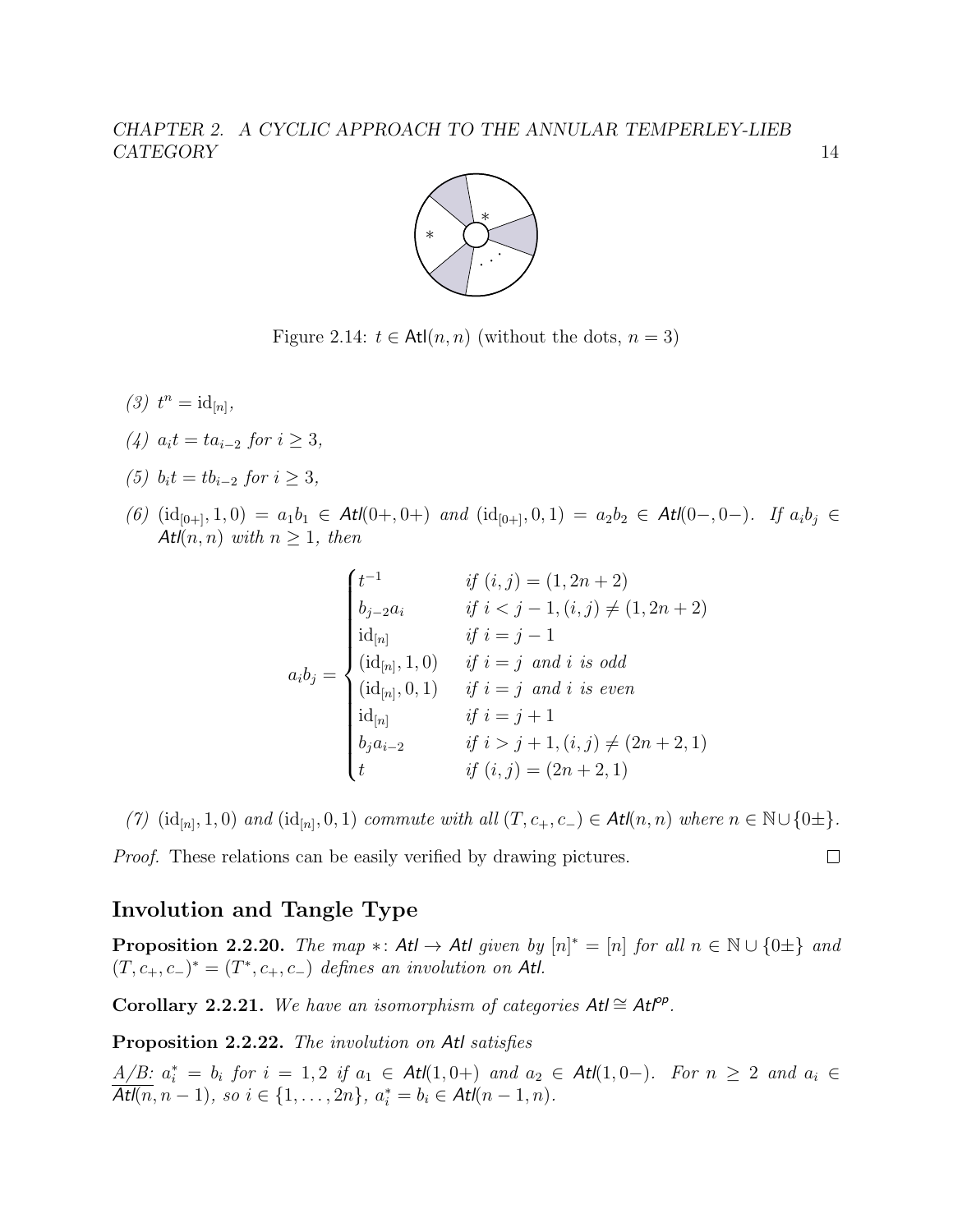$\underline{T}$ : For  $n \in \mathbb{N}$  and  $t \in \text{Atl}(n, n)$ ,  $t^* = t^{-1}$ .

 $\underline{D:}$  For  $n \in \mathbb{N} \cup \{0\pm\}, \ (\text{id}_{[n]}, 1, 0)^* = (\text{id}_{[n]}, 1, 0) \ \text{and } (\text{id}_{[n]}, 0, 1)^* = (\text{id}_{[n]}, 0, 1).$ 

Proof. Obvious.

**Definition 2.2.23.** An Atl  $(m, n)$ -tangle T is said to be of

Type I: if T is either  $\mathrm{id}_{[n]}$  for some  $n \in \mathbb{N} \cup \{\pm 0\}$ , or T has no cups, at least one cap, and no non-contractible loops, with the limitation on  $*_0(T)$  that exactly one of the following occurs:

I-1: There are no through strings, so  $*_0(T)$  is uniquely determined. Note that if  $n = 0-$ , then there is no  $*_0(T)$ .

I-2: There are through strings. Using  $*_1(T)$  as our reference, we go counterclockwise to the first through string, and travel outward until we reach a marked point p of  $D_0(T)$ . The simple interval meeting p whose interior touches an unshaded region is  $*_0(T)$ .

Type II: if  $T$  has no cups or caps, so  $T$  is a power of the rotation (including the identity tangle) or an annular  $(0, 0)$ -tangle with k non-contractible loops (here we do not specify  $0\pm$ ).

Type III: if T is either  $\mathrm{id}_{[n]}$  for some  $n \in \mathbb{N} \cup \{\pm 0\}$ , or T has no caps, at least one cup, and no non-contractible loops, with the limitation on  $*_1(T)$ , that exactly one of the following occurs:

III-1: There are no through strings, so  $*_1(T)$  is uniquely determined. Note that if  $m = 0,$  then there is no  $*_1(T)$ .

III-2: There are through strings. Using  $*_0(T)$  as our reference, we go counterclockwise to the first through string, and travel outward until we reach a marked point  $p$  of  $D_1(T)$ . The simple interval meeting p whose interior touches an unshaded region is  $*_1(T)$ .

Denote the set of all tangles of Type i by  $\mathcal{T}_i$ , and denote the set of all  $(m, n)$ -tangles of Type i by  $\mathcal{T}_i(m,n)$  for  $i \in \{I,II,III\}$ .

#### <span id="page-19-0"></span>Remark 2.2.24. Note that

- (1) the  $a_i$ 's are all Type I, and
- (2) the  $b_i$ 's are all Type III.

Notation 2.2.25. We will use the notation  $s_+ = a_2b_1 \in \text{Atl}(0+, 0-)$  and  $s_- = a_1b_2 \in \text{Atl}(0, 0)$ Atl $(0-, 0+)$ .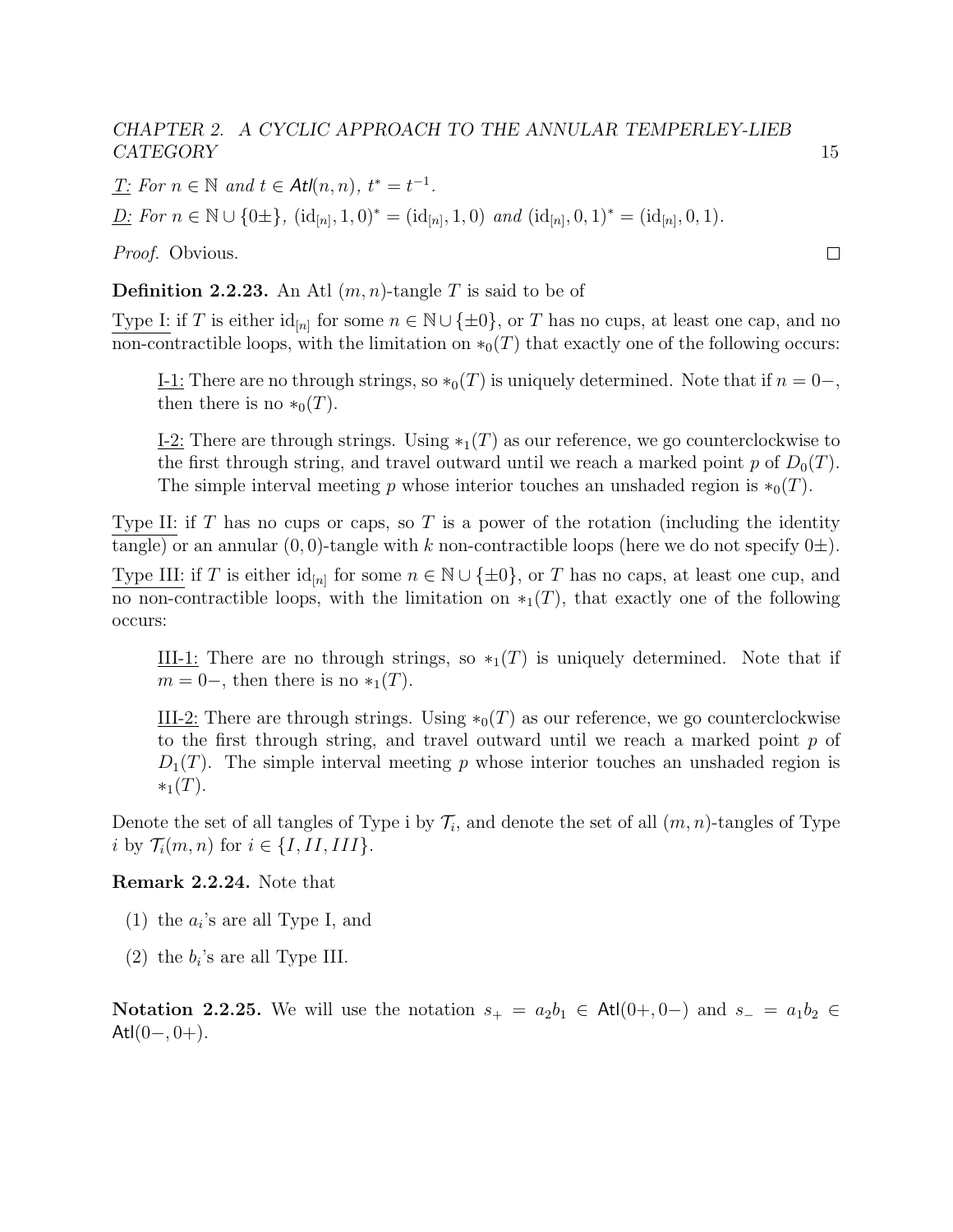

Figure 2.15: Examples of tangles of Types I and III



Figure 2.16: Type II tangles  $s_+, s_-$ 

**Remark 2.2.26.** For the case  $a_i b_j : [0] \to [0]$  (where we do not specify  $\pm$ ), a suitable version of relation (6) reads

$$
a_i b_j = \begin{cases} s_- & \text{if } (i,j) = (1,2) \\ (\mathrm{id}_{[0+]}, 1, 0) & \text{if } i = j = 1 \\ (\mathrm{id}_{[0-]}, 0, 1) & \text{if } i = j = 2 \\ s_+ & \text{if } (i,j) = (2,1). \end{cases}
$$

Note that we replace  $t^{\pm 1}$  with  $s_{\pm}$ , which supports Graham and Lehrer's reasoning that the rotation converges to the non-contractible loop as  $n \to 0$  in [\[GL98\]](#page-140-6).

<span id="page-20-0"></span>**Lemma 2.2.27.** Let  $m, n \in \mathbb{N} \cup \{0\pm\}$ . Types are related to the involution as follows:

(1) 
$$
T \in \mathcal{T}_I(m,n)
$$
 if and only if  $T^* \in \mathcal{T}_{III}(m,n)$ , and

(2) If  $T \in \mathcal{T}_{II}(n,n)$ , then  $T^* \in \mathcal{T}_{II}(n,n)$ .

Proof. Obvious.

<span id="page-20-1"></span>Proposition 2.2.28. Let  $m, n \in \mathbb{N} \cup \{0\pm\}.$ 

Type I: Any  $T \in \mathcal{T}_I(m,n)$  is uniquetly determined by capind(T). Moreover, rel<sub>\*</sub>(T)  $\in$  $\{0, +0, -0\}$ .

Type II: Suppose  $m = n \in \mathbb{N}$  or  $m, n \in \{0+, 0-\}$ . Any  $T \in \mathcal{T}_{II}(m, n)$  is uniquely determined by  $rel_*(T)$ .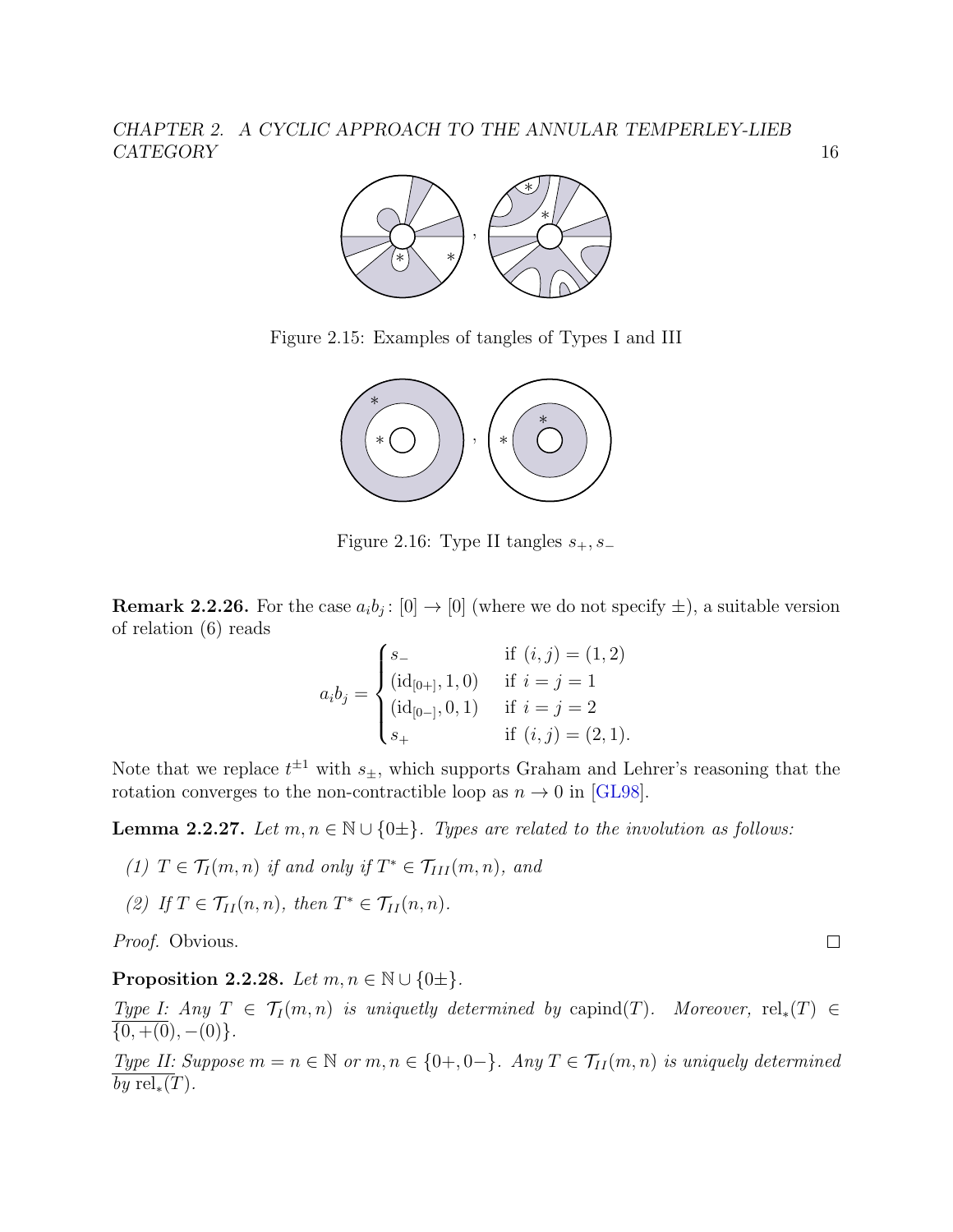Type III: Any  $T \in \mathcal{T}_{III}(m,n)$  is uniquely determined by cupind(T). Moreover, rel<sub>\*</sub>(T)  $\in$  $\overline{\{0, + (0), -(0)\}}$ .

#### Proof.

Type I: Suppose  $T_1, T_2 \in \mathcal{T}_1(m, n)$  with capind $(T_1) = \text{capital}(T_2)$ . If  $\Lambda_i \in \text{caps}(T_i)$  for  $i = 1, 2$  with  $\text{ind}(\Lambda_1) = \text{ind}(\Lambda_2)$ , note that  $|B(\Lambda_1)| = |B(\Lambda_2)|$ , so the  $\Lambda_i$ 's must end at the same points. Hence all caps of  $T_i$  start and end at the same points for  $i = 1, 2$ . Now note that all other points on  $D_1(T_i)$  for  $i = 1, 2$  (if there are any) are connected to through strings, and recall  $*_0(T_i)$  is uniquely determined by  $*_1(T_i)$  for  $i = 1, 2$ . Hence  $T_1 = T_2$ . The statement about  $rel_*(T)$  follows immediately from conditions (I-1) and (I-2).

Type II: Note that exactly one of the following occurs:

- (1)  $m = n$  and  $T = id_{[n]}$ , in which case  $rel_*(T) \in \{0, +00\}, -0)$ ,
- (2)  $m = n$  and  $T = t^k$  where  $0 < k < n$ , in which case rel<sub>\*</sub>(T) = k,
- (3)  $m = n = 0 \pm$  and  $T = (s_{\mp} s_{\pm})^k$  for some  $k \in \mathbb{N}$ , in which case rel<sub>\*</sub>(T) =  $\pm(2k)$ , or
- (4)  $m = 0 \pm$  and  $n = 0 \mp$  and  $T = (s_{\pm} s_{\mp})^k s_{\pm}$  for some  $k \in \mathbb{Z}_{\geq 0}$ , in which case rel<sub>\*</sub>(T) =  $\pm(2k+1)$ .

Type III: This follows immediately from the Type I case and Lemma [2.2.27.](#page-20-0)

<span id="page-21-0"></span>Lemma 2.2.29. Tangle type is preserved under tangle composition for tangles.

#### Proof.

Type I: Suppose  $S, T \in \mathcal{T}_I$  such that  $R = S \circ T$  makes sense. Certainly R has no cups or loops. It remains to verify that  $*_0(R)$  is in the right place. A problem could only arise in the case where both  $S$  and  $T$  have through strings, but we see that if  $S$  and  $T$  both satisfy condition  $(I-2)$ , then so does R.

#### Type II: Obvious.

Type III: Suppose  $S, T \in \mathcal{T}_{III}$  such that  $R = S \circ T$  makes sense. Then by Lemma [2.2.27,](#page-20-0) we have  $T^*, S^* \in \mathcal{T}_I$  and  $R^* = T^* \circ S^*$  makes sense, so by the Type I case,  $R^* \in \mathcal{T}_I$ , and once more by [2.2.27,](#page-20-0)  $R \in \mathcal{T}_{III}$ .  $\Box$ 

Corollary 2.2.30. By [2.2.24](#page-19-0) and Proposition [2.2.29,](#page-21-0)

- (1) any composite of  $a_i$ 's is in  $\mathcal{T}_I$ , and
- (2) any composite of  $b_i$ 's is in  $\mathcal{T}_{III}$ .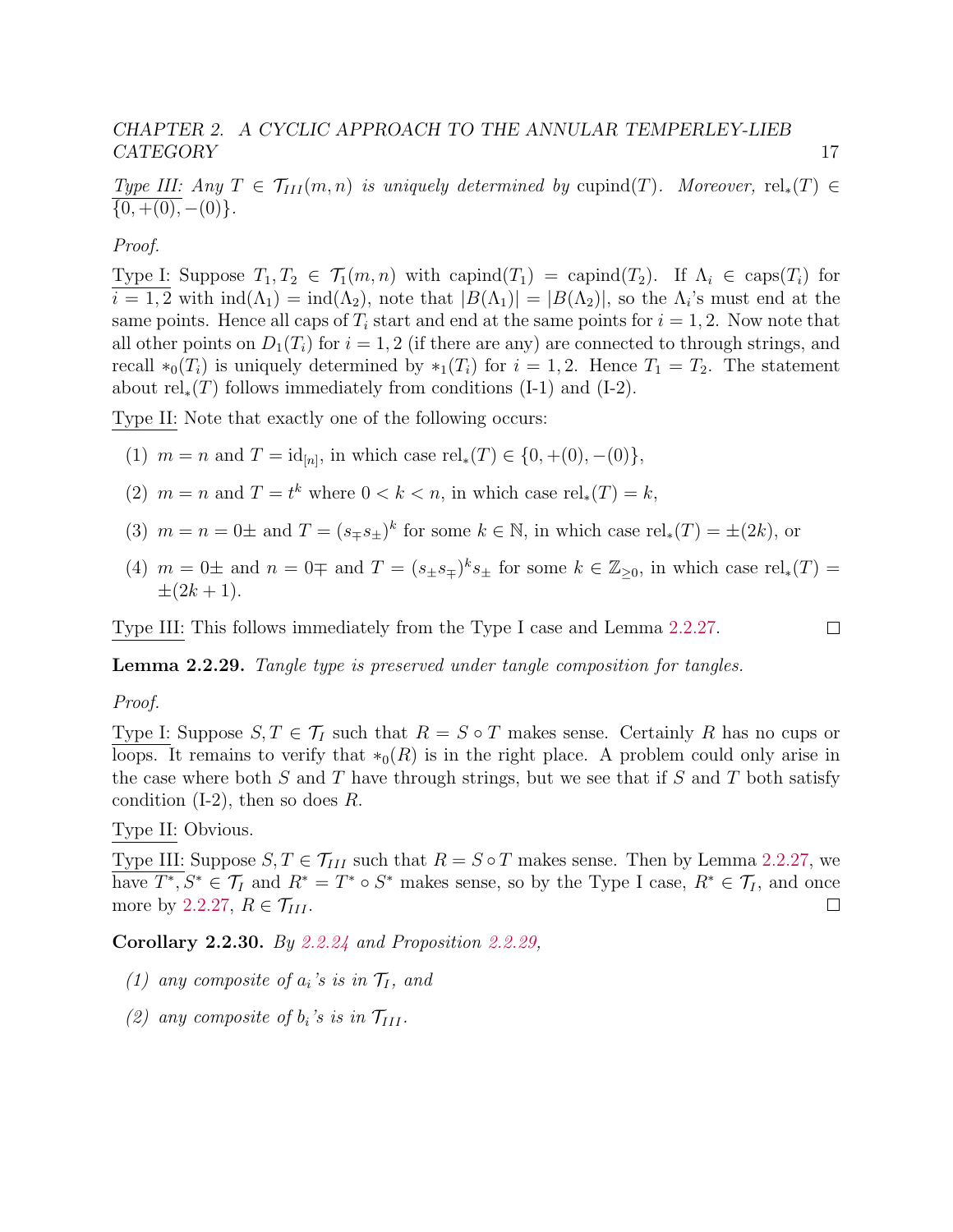#### Unique Tangle Decompositions

For this section, we use the convention that if  $n = 0 \pm$  and  $z \in \mathbb{Z}$ , then  $n + z = z$ .

**Definition 2.2.31.** A tangle  $T \in \mathcal{T}_I$  is called irreducible if there is at most one cap bounding  $*_1(T)$ , and if there is a cap  $\Lambda$  bounding  $*_1(T)$ , then all other caps of T are bounded by  $\Lambda$ .

<span id="page-22-0"></span>**Remark 2.2.32.** If  $T \in \mathcal{T}_I(m,n)$  for  $m \geq 1$  is irreducible, then T has a unique representation as follows:

<u>Case 1</u>: if there is no cap bounding  $*_1(T)$ , then  $T = a_{i_k} \cdots a_{i_1}$  with  $i_j > i_{j+1}$  for all  $j \in$  $\{1, \ldots, k-1\}$  and  $i_j < 2(m-j)+2$  for all  $j \in \{1, \ldots, k\}.$ 

<u>Case 2:</u> If there is a cap bounding  $*_1(T)$ , then  $T = a_q a_{i_k} \cdots a_{i_1} a_{j_1} \cdots a_{j_1}$  where  $k, l \ge 0$  and

- (i)  $q = 2n + 2$ ,
- (ii)  $i_r > i_{r+1}$  for all  $r \in \{1, ..., k-1\}$ ,  $i_1 < j_l$ , and  $j_s > j_{s+1}$  for all  $s \in \{1, ..., l-1\}$ , and
- (iii)  $i_r \leq 2(k-r)+1$  for all  $r \in \{1,\ldots,k\}$  and  $j_s \geq 2(m-s)+1$  for all  $s \in \{1,\ldots,k\}$ .

Uniqueness follows by looking at the cap indices which are given as follows:

<u>Case 1:</u> If there is no cap bounding  $*_1(T)$ , then capind $(T) = \{i_k, \dots, i_1\}.$ 

Case 2: If there is a cap  $\Lambda$  bounding  $*_1(T)$ , then  $ind(\Lambda) = 2(m - l)$  and capind(T) =  $\{i_k, \cdots, i_1, 2(m-l), j_l, \cdots, j_1\}.$ 

**Remarks 2.2.33.** Suppose  $T \in \mathcal{T}_I(m, n-1)$  with  $m > n-1 \geq 1$  is irreducible such that  $*_1(T)$  is bounded. Let  $T = a_q a_{i_k} \cdots a_{i_1} a_{j_l} \cdots a_{j_1}$  be the representation afforded by the above remark. If  $S \in \mathcal{T}_I(n-1,p)$  and  $R = S \circ T$ , then

- (1) there is a cap  $\Lambda$  of R bounding  $*_1(R)$ , of index  $2(m-l)$ . All other caps of R bounding  $*_1(R)$  have smaller index than  $\Lambda$ .
- (2)  $|B(\Lambda)| = k + l + 1.$
- (3) capind  $(R) = \{i_k, \dots, i_1, c_1, \dots, c_s, 2(m-l), j_l, \dots, j_1\}$  for some  $c_1, \dots, c_s \in \mathbb{N}$  and  $s = m - p - k - l - 1.$

<span id="page-22-1"></span>**Lemma 2.2.34.** Suppose  $T_1 \in \mathcal{T}_I(m, m-u-1)$  and  $T_2 \in \mathcal{T}_I(m, m-v-1)$  with  $m-u, m-v$  ≥ 2 are irreducible and each has one cap bounding  $*_1$ . Suppose  $S_1 \in \mathcal{T}_I$  (m – u – 1, w) and  $S_2 \in \mathcal{T}_I(m-v-1,w)$  such that  $S_1 \circ T_1 = S_2 \circ T_2$ . Then  $T_1 = T_2$ .

*Proof.* Set  $R = S_1 \circ T_1 = S_0 \circ T_0$ . We have that  $*_1(R)$  is bounded by a cap  $\Lambda$  with index  $2(m - u) = 2(m - v)$ , so  $u = v$ . Now we have unique irreducible decompositions

$$
T_1 = a_p a_{i_k} \cdots a_{i_1} a_{j_l} \cdots a_{j_1}
$$
 and  

$$
T_2 = a_q a_{g_r} \cdots a_{g_1} a_{h_s} \cdots a_{h_1},
$$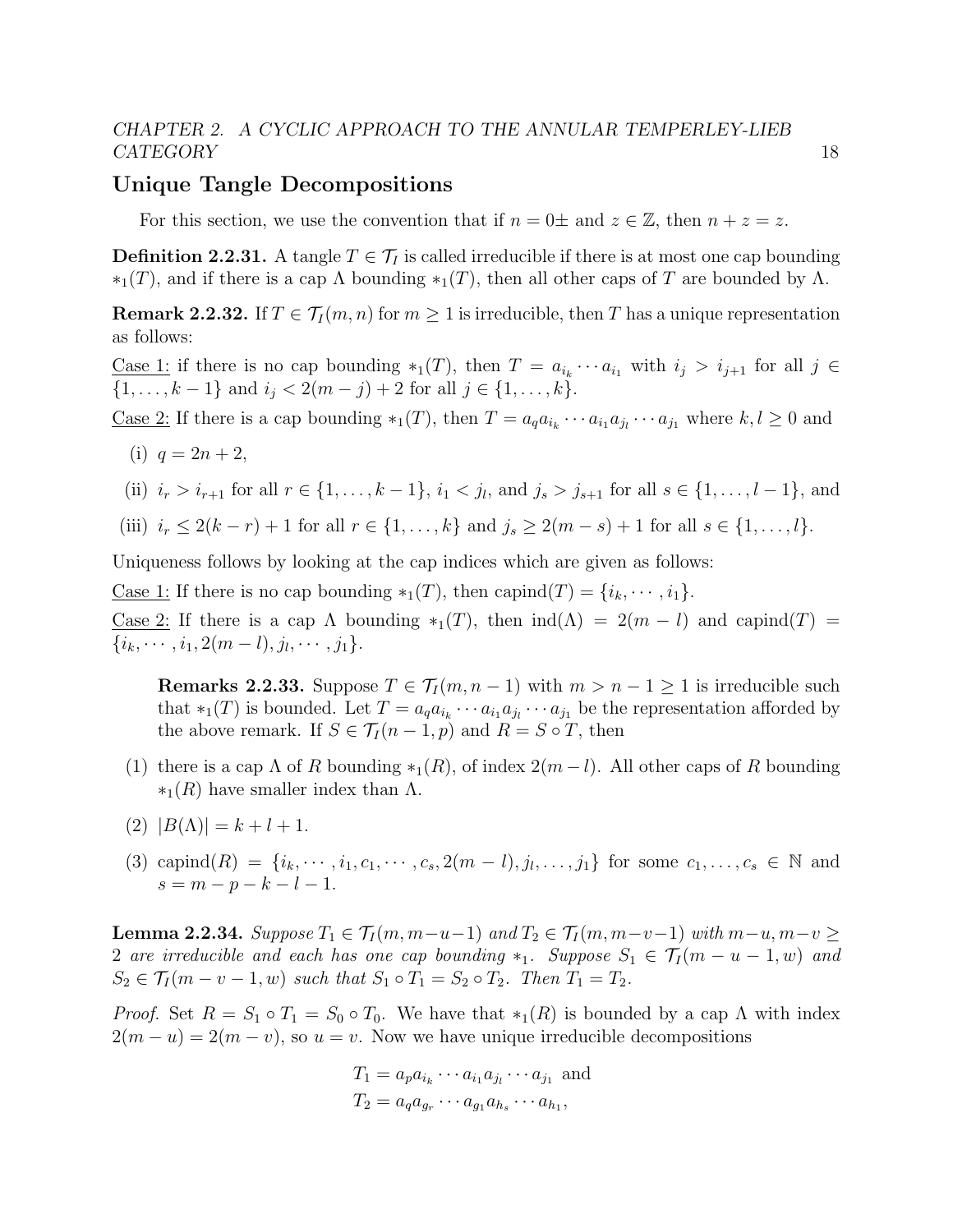

Figure 2.17:  $R = S \circ T$ , zoomed in near \*<sub>1</sub>(R) where  $T = a_{2n+2}a_1a_2a_4a_{2m-1} \in T_I(m, n)$  is irreducible

and as the cap indices of  $R$  are unique, we have

$$
capind(R) = \{i_k, \dots, i_1, c_1, \dots, c_s, 2(m - u), j_l \dots, j_1\}
$$
  
=  $\{g_r, \dots, g_1, c_1, \dots, c_s, 2(m - v), h_s, \dots, h_1\}.$ 

Hence we must have equality of the two sequences:

$$
\{i_k, \cdots, i_1, 2(m-u), j_l \cdots, j_1\} = \{g_r, \cdots, g_1, 2(m-v), h_s, \cdots, h_1\},\
$$

and  $T_1 = T_2$  by Proposition [2.2.28.](#page-20-1)

<span id="page-23-0"></span>**Proposition 2.2.35.** Each  $T \in \mathcal{T}_I(m,n)$  where  $m \in \mathbb{N}$  and  $n \in \mathbb{N} \cup \{0\pm\}$  has a unique decomposition  $T = W_r \cdots W_1$  such that  $W_i$  is irreducible for all  $i = 1, \ldots, r$ .

#### Proof.

Existence: The existence of such a decomposition will follow from Algorithm [3.2](#page-59-0) below.

Uniqueness: We induct on r. Suppose  $r = 1$ . Then uniqueness follows from Remark [2.2.32.](#page-22-0) Suppose now that  $r > 1$  and the result holds for all concatenations of fewer irreducible words. Suppose we have another decomposition

$$
T = W_r \cdots W_1 = U_s \cdots U_1.
$$

Then by the induction hypothesis, we must have  $s \geq r$ . As  $W_1$  and  $U_1$  are irreducible, we apply Lemma [2.2.34](#page-22-1) with

- (1)  $T_1 = W_1$  and  $S_1 = W_r \cdots W_2$ , and
- (2)  $T_2 = U_1$  and  $S_2 = U_s \cdots U_2$

to see that  $W_1 = U_1$ . We may now apply appropriate  $b_i$ 's to T (on the right) to get rid of  $W_1 = U_1$  to get

$$
W' = W_r \cdots W_2 = U_s \cdots U_2.
$$

where  $W'$  is equal to a concatenation of fewer irreducible words. By the induction hypothesis, we can conclude  $r = s$  and  $U_i = W_i$  for all  $i = 2, \ldots, r$ . We are finished.  $\Box$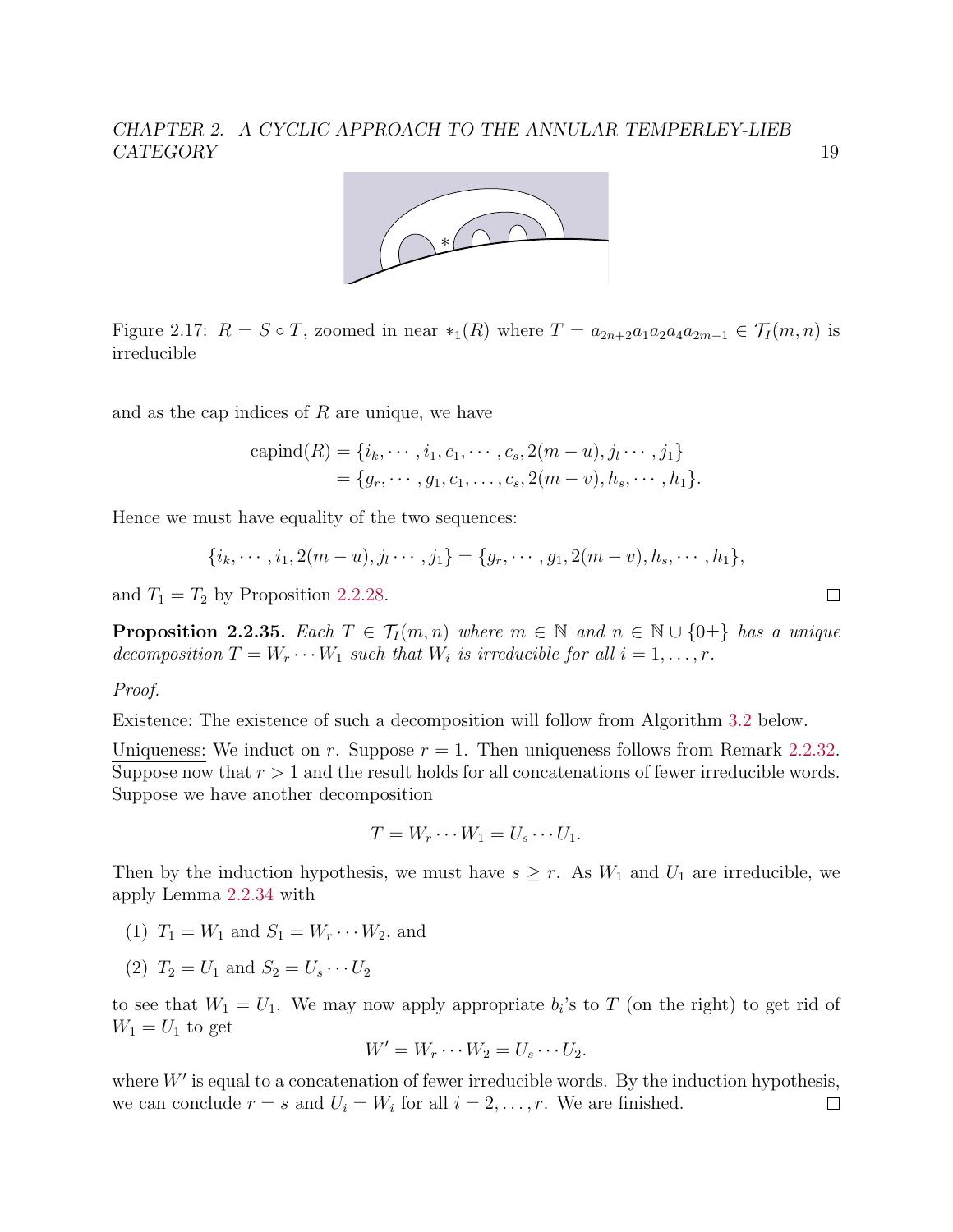**Algorithm 2.2.36.** The following algorithm expresses a Type I tangle  $T \in \mathcal{T}_I(m,n)$  where  $m \in \mathbb{N}$  and  $n \in \mathbb{N} \cup \{0\pm\}$  as a composite of  $a_i$ 's in the form required by Proposition [2.2.35.](#page-23-0) Set  $T_0 = T$ ,  $m_0 = m$ , and  $r = 1$ .

Step 1: Let  $S_1 = {\Lambda \in \text{caps}(T_0)|*_1(T_0) \subset \partial \Lambda}$  and  $\text{ind}(\Lambda) \in 2\mathbb{N}$ . Let  $S_0$  be the set of all caps that are not in  $B(\Lambda)$  for some  $\Lambda \in S_1$ . If  $S_1 = \emptyset$ , proceed to Step 4.

Step 2: Suppose  $|S_1| \geq 1$ . Select the cap  $\Lambda \in S_1$  with the largest index. There are two cases:

Case 1:  $B(\Lambda) = {\Lambda}$ . Set  $W_r = \alpha_{\text{ind}(\Lambda)}$ . Proceed to Step 3.

Case 2:  $B(\Lambda) \setminus {\Lambda} \neq \emptyset$ . List the cap indices for all caps  $\Lambda' \in B(\Lambda) \setminus {\Lambda}$  in decreasing order from right to left,  $i_k, \dots, i_1$  where  $i_j > i_{j+1}$  for all  $j \in \{1, \dots, k-1\}$ . where  $k = |B(\Lambda) \setminus {\{\Lambda\}}|$ . Set  $q = \text{ind}(\Lambda) - 2k$  and  $W_r = a_q a_{i_k} \cdots a_{i_1}$ .

Step 3: Note that  $W_r$  is irreducible. Move  $*_1(T_0)$  counterclockwise to the closest simple interval outside of  $\Lambda$  whose interior touches an unshaded region (which is necessarily 2 regions counterclockwise), and remove all caps in  $B(\Lambda)$  from  $T_0$  to get a new tangle, called  $T_1$ . Note that  $T_0 = T_1 W_r$ . Set  $m_1$  equal to half the number of internal boundary points of  $T_1$ , and set  $r_1 = r$ . Now set  $T_0 = T_1$ ,  $m_0 = m_1$ , and  $r = r_1 + 1$ . Go back to Step 1.

Step 4: List the cap indices for all caps  $\Lambda \in S_0$  in decreasing order from right to left,  $i_k, \dots, i_1$ where  $i_j > i_{j+1}$  for all  $j \in \{1, ..., k-1\}$ . There are two cases:

- (i) There are fewer than  $m_0$  caps. Set  $W_r = a_{i_k} \cdots a_{i_1}$ . Note that  $W_r$  is irreducible and  $T_0 = W_r$ . We are finished.
- (ii) There are  $m_0$  caps. Proceed to Step 5.

Step 5: There are two cases:

- (i) If the region touching  $D_0(T_0)$  is unshaded, set  $W_r = a_1 a_{i_{k-1}} \cdots a_{i_1}$ . Note that  $W_r$  is irreducible and  $T_0 = W_r$ . We are finished.
- (ii) If the region touching  $D_0(T_0)$  is shaded, set  $W_r = a_2 a_{i_{k-1}} \cdots a_{i_1}$ . Note that  $W_r$  is irreducible and  $T_0 = W_r$ . We are finished.

Note that  $T = W_r \cdots W_1$  satisfies the conditions of Proposition [2.2.35.](#page-23-0)

The following Theorem is merely a strengthening of Corollary 1.16 in [\[Jon94\]](#page-141-8).

<span id="page-24-0"></span>**Theorem 2.2.37** (Atl Tangle Decomposition). Each Atl  $(m, n)$ -tangle T can be written uniquely as a composite  $T = T_{III} \circ T_{II} \circ T_I$  where  $T_i \in \mathcal{T}_i$  for all  $i \in \{I, II, III\}$ .

Proof. We begin by proving the uniqueness of such a decomposition as it will tell us how to find such a decomposition.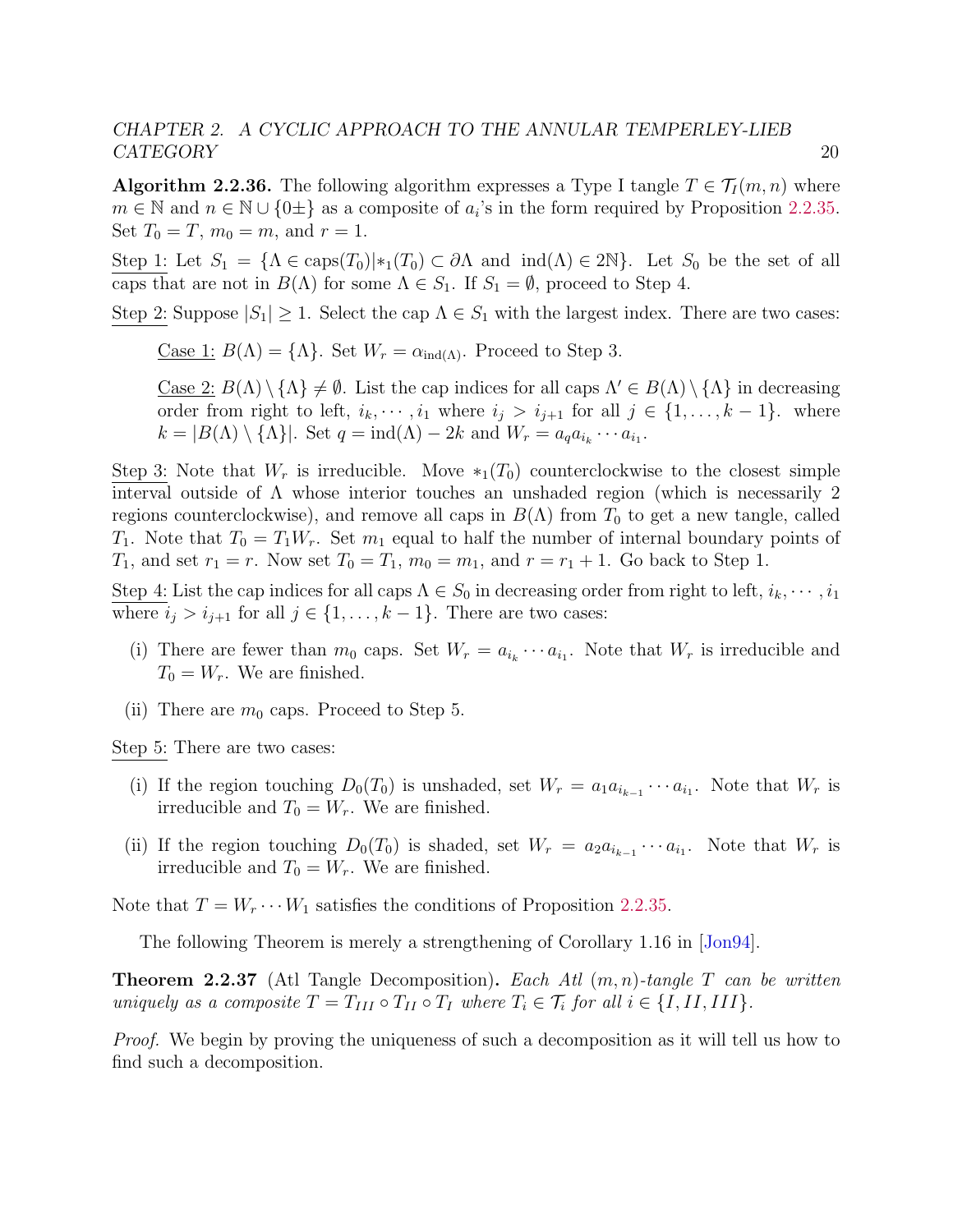Uniqueness: Suppose we have a decomposition  $T = T_{III} \circ T_{II} \circ T_I$  where  $T_I \in \mathcal{T}_I(m, l)$ ,  $T_{II} \in \mathcal{T}_{II}(l,k)$ , and  $T_{III} \in \mathcal{T}_{III}(k,n)$  for some  $l, k \in \mathbb{N} \cup \{0\pm\}$ . Note that  $l, k$  are uniquely determined by  $|ts(T)|$  and the shading of T. Note further that capind $(T<sub>I</sub>) =$  capind $(T)$ ,  $rel_*(T_{II}) = rel_*(T)$ , and cupind $(T_{III}) = \text{cupind}(T)$ . Hence  $T_i$  is uniquely determined for  $i \in \{I, II, III\}$  by Proposition [2.2.28.](#page-20-1)

Existence: Let  $l = k$  be the number of through strings of T. If  $l = k = 0$ , set  $l = 0^{+}$ , respectively  $l = 0-$  if the region meeting  $D_1(T)$  is unshaded, respectively shaded, and set  $k = 0+$ , respectively  $k = 0-$  if the region meeting  $D_0(T)$  is unshaded, respectively shaded. Let  $T_I \in \mathcal{T}_I(m, l)$  be the unique tangle with capind $(T_I) =$  capind $(T)$ . Let  $T_{II} \in \mathcal{T}_{II}(l, k)$  be the unique tangle with  $rel_*(T_{II}) = rel_*(T)$ . Let  $T_{III} \in \mathcal{T}_{III}(k,n)$  be the unique tangle with cupind( $T_{III}$ ) = cupind(T). It is now obvious that  $T = T_{III} \circ T_{II} \circ T_{I}$ .  $\Box$ 



Figure 2.18: Decomposition of an ATL tangle into  $T_{III} \circ T_{II} \circ T_I$ 

# <span id="page-25-0"></span>2.3 The Category a $\Delta$

#### Generators and Relations

**Definition 2.3.1.** Let  $a\Delta$ , the annular category, be the following small category: Objects:  $[n]$  for  $n \in \mathbb{N} \cup \{0\pm\}$ , and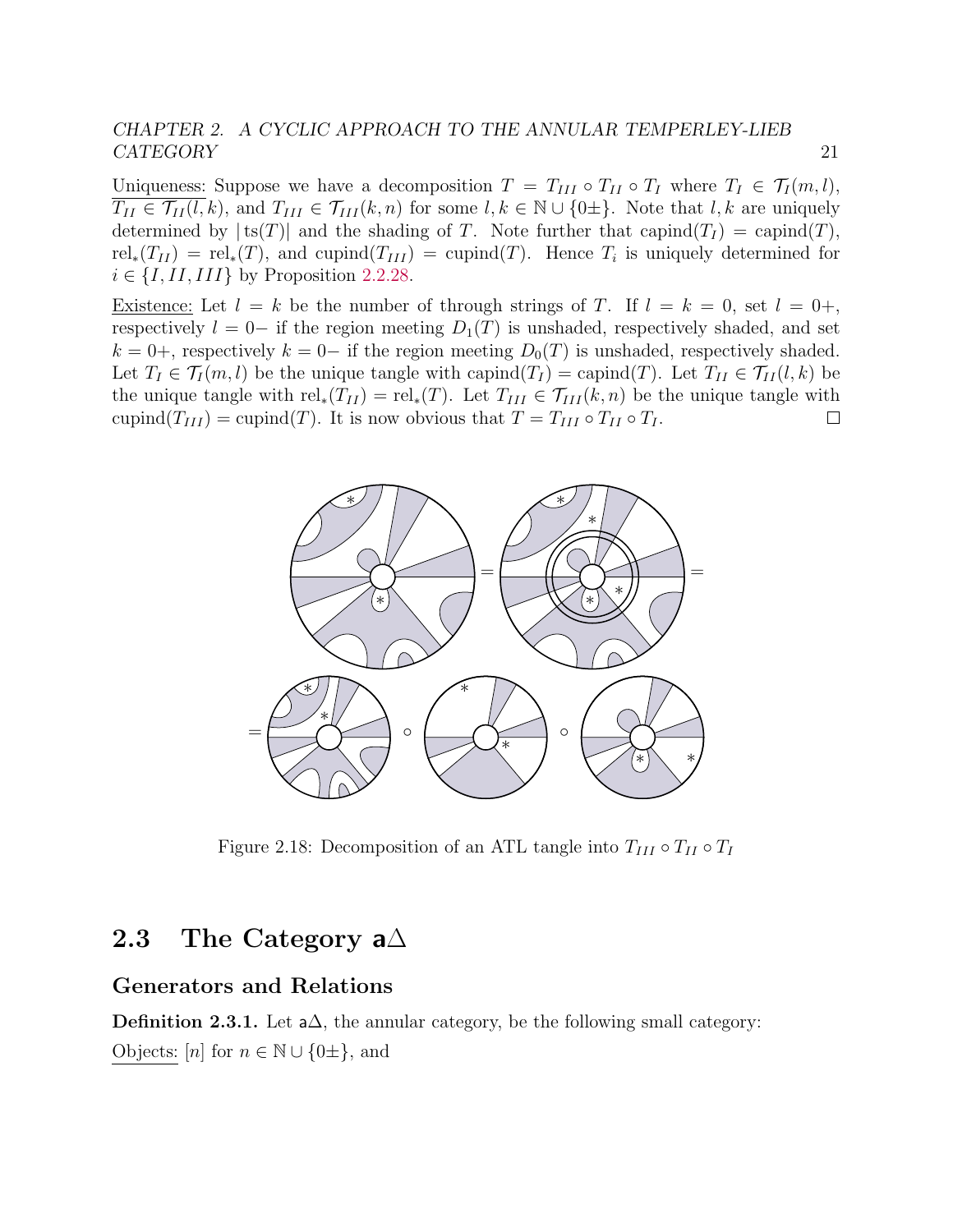Morphisms: generated by

$$
\alpha_1: [1] \to [0+], \alpha_2: [1] \to [0-], \text{ and}
$$
  
\n
$$
\alpha_i: [n] \to [n-1] \text{ for } i = 1, ..., 2n \text{ and } n \ge 2;
$$
  
\n
$$
\beta_1: [0+] \to [1], \beta_2: [0-] \to [1], \text{ and}
$$
  
\n
$$
\beta_i: [n] \to [n+1] \text{ for } i = 1, ..., 2n + 2 \text{ and } n \ge 1;
$$
  
\n
$$
\tau: [n] \to [n] \text{ for all } n \in \mathbb{N}; \text{ and}
$$
  
\n
$$
\delta_{\pm}: [n] \to [n] \text{ for all } n \in \mathbb{N} \cup \{0\pm\}
$$

subject to the following relations:

- (1)  $\alpha_i \alpha_j = \alpha_{j-2} \alpha_i$  for  $i < j-1$  and  $(i, j) \neq (1, 2n)$ ,
- (2)  $\beta_i \beta_j = \beta_{j+2} \beta_i$  for  $i \leq j$  and  $(i, j) \neq (1, 2n + 2)$ ,
- (3)  $\tau^n = id_{[n]},$
- (4)  $\alpha_i \tau = \tau \alpha_{i-2}$  for  $i > 3$ ,
- (5)  $\beta_i \tau = \tau \beta_{i-2}$  for  $i > 3$ ,
- (6)  $\delta_+ = \alpha_1 \beta_1 \in \mathsf{a}\Delta(0+,0+)$  and  $\delta_- = \alpha_2 \beta_2 \in \mathsf{a}\Delta(0-,0-)$ . If  $\alpha_i \beta_j : [n] \to [n]$  with  $n \geq 1$ , then

$$
\alpha_i \beta_j = \begin{cases}\n\tau^{-1} & \text{if } (i, j) = (1, 2n + 2) \\
\beta_{j-2} \alpha_i & \text{if } i < j - 1, (i, j) \neq (1, 2n + 2) \\
\text{id}_{[n]} & \text{if } i = j - 1 \\
\delta_+ & \text{if } i = j \text{ and } i \text{ is odd} \\
\delta_- & \text{if } i = j \text{ and } i \text{ is even} \\
\text{id}_{[n]} & \text{if } i = j + 1 \\
\beta_j \alpha_{i-2} & \text{if } i > j + 1, (i, j) \neq (2n + 2, 1) \\
\tau & \text{if } (i, j) = (2n + 2, 1)\n\end{cases}
$$

(7)  $\delta_{\pm}$  commutes with all other generators (including  $\delta_{\mp}$ ).

### Involution and Word Type

**Definition 2.3.2.** A morphism  $h \in \text{Mor}(\mathsf{a}\Delta)$  will be called primitive if h is equal to  $\alpha_i$ ,  $\beta_i$ , t,  $\delta_{\pm}$ , or id<sub>[n]</sub> for  $n \in \mathbb{N} \cup \{0\pm\}$ . A word on a $\Delta$  is a sequence  $h_r \cdots h_1$  with  $r \geq 1$  of primitive morphisms in a $\Delta$ . We say the length of such a word is  $r \in \mathbb{N}$ . By convention, we will say a word has length zero if and only if  $r = 1$  and  $h_1 = id_{[n]}$  for some  $n \in \mathbb{N} \cup \{0\pm\}.$ 

**Definition 2.3.3.** We define a map  $*$  on  $Ob(a\Delta)$  and on primitive morphisms in Mor $(a\Delta)$ :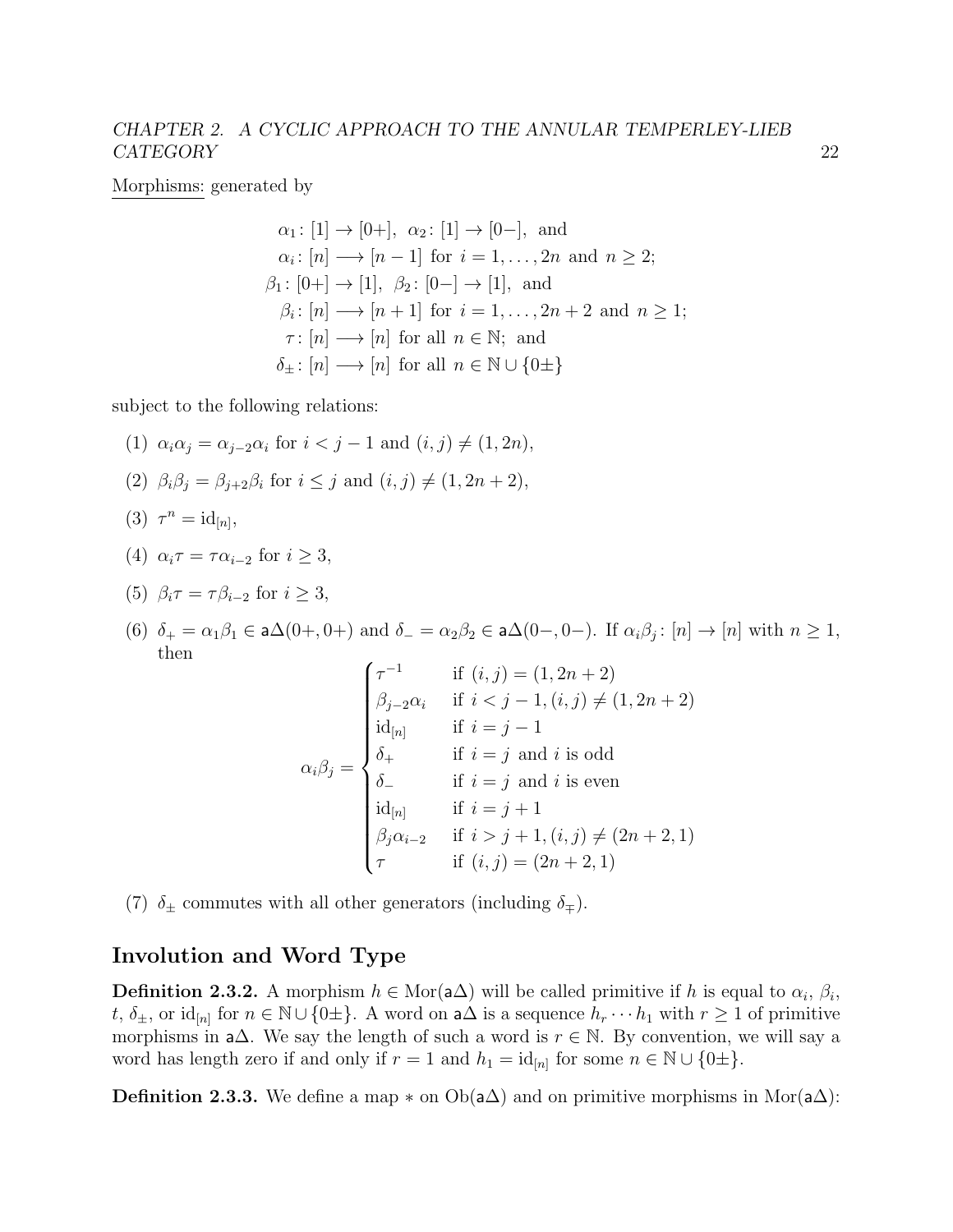- (Ob) For  $n \in \mathbb{N} \cup \{0\pm\},\$  define  $[n]^* = [n].$ 
	- (I) For all  $n \in \mathbb{N} \cup \{0\pm\},\$  define  $\mathrm{id}_{[n]}^* = \mathrm{id}_{[n]}.$
	- (A) For  $\alpha_1 \in a\Delta(1, 0+)$ , define  $\alpha_1^* = \beta_1 \in a\Delta(0+, 1)$ . For  $\alpha_2 \in a\Delta(1, 0-)$ , define  $\alpha_2^* =$  $\beta_2 \in \mathsf{a}\Delta(0-,1)$ . For  $n \geq 2$  and  $\alpha_i \in \mathsf{a}\Delta(n,n-1)$ , so  $i \in \{1,\ldots,2n\}$ , define  $\alpha_i^* = \beta_i \in$  $a\Delta(n-1,n)$ .
	- (B) For  $\beta_1 \in a\Delta(0+,1)$ , define  $\beta_1^* = \alpha_1 \in a\Delta(1,0+)$ . For  $\beta_2 \in a\Delta(0-,1)$ , define  $\beta_2^* =$  $\alpha_2 \in a\Delta(1, 0-)$ . For  $n \geq 1$  and  $\beta_i \in a\Delta(n, n + 1)$ , so  $i \in \{1, ..., 2n + 2\}$ , define  $\beta_i^* = \alpha_i \in \mathsf{a}\Delta(n+1,n).$
	- (T) For  $n \in \mathbb{N}$  and  $\tau \in \mathsf{a}\Delta(n,n)$ , define  $\tau^* = \tau^{-1}$ .
	- (D) For  $n \in \mathbb{N} \cup \{0\pm\}$  and  $\delta_{\pm} \in \mathsf{a}\Delta(n, n)$ , define  $\delta_{\pm}^* = \delta_{\pm}$ .

**Proposition 2.3.4.** The following extension of  $*$  to Mor( $a\Delta$ ) is well defined:

• If  $h_r \cdots h_1$  is a word on  $a\Delta$ , then we define  $(h_r \cdots h_1)^* = h_1^* \cdots h_r^*$ .

Hence  $*$  extends uniquely to an involution on  $a\Delta$ .

*Proof.* We must check that  $*$  preserves the relations of  $a\Delta$ . Note that relations (3), (6), and (7) are preserved by  $\ast$ , and the following pairs are switched: (1) & (2) and (4) & (5).  $\Box$ 

Corollary 2.3.5. We have an isomorphism of categories  $a\Delta \cong a\Delta^{op}$ .

<span id="page-27-0"></span>**Proposition 2.3.6.** The following additional relations hold in  $a\Delta$ :

- (1)  $\alpha_1 \tau = \alpha_{2n-1}$  and  $\alpha_2 \tau = \alpha_{2n}$ ,
- (2)  $\tau \beta_{2n+1} = \beta_1$ ,  $\tau \beta_{2n+2} = \beta_2$ , and
- (3)  $\beta_1 \tau = \tau^2 \beta_{2n-1}$  and  $\beta_2 \tau = \tau^2 \beta_{2n}$ .

*Proof.* (1) By relations (4) and (5), we have

$$
\alpha_{2n-1} = \alpha_{2n-1} \tau^n = \tau \alpha_{2n-3} \tau^{n-1} = \dots = \tau^{n-1} \alpha_3 \tau = \tau^n \alpha_1 = \alpha_1.
$$

The proof of the other relation is similar.

- (2) These relations are merely ∗ applied to (1).
- (3) By relations (4) and (6), we have

$$
\tau^2 \beta_{2n-1} = \tau^2 \beta_{2n-1} \tau^n = \tau^2 \tau \beta_{2n-3} \tau^{n-1} = \dots = \tau^2 \tau^{n-1} \beta_1 \tau = \tau^{n+1} \beta_1 \tau = \beta_1 \tau.
$$

The proof of the other relation is similar.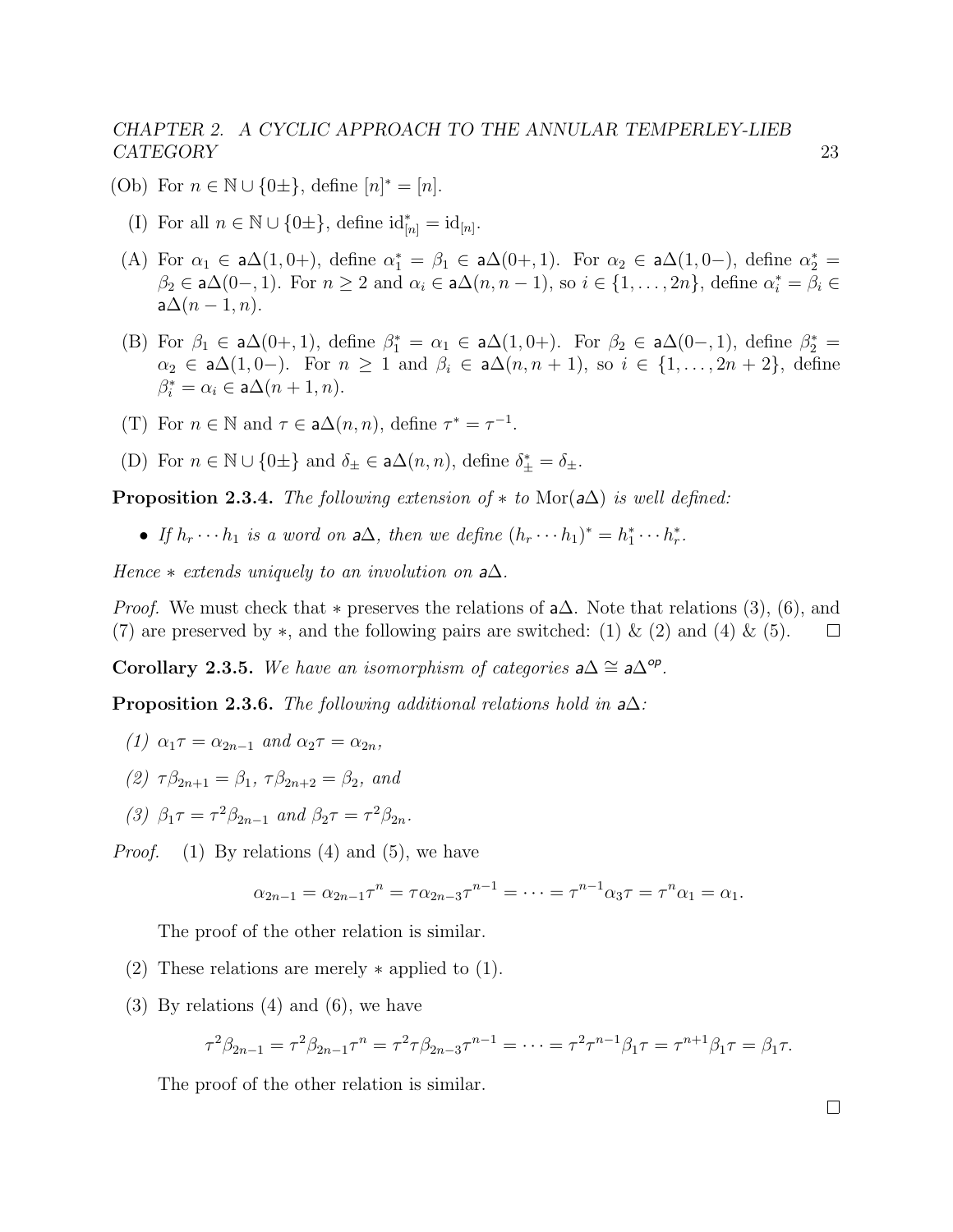- Notation 2.3.7. (1) If  $h \in \text{Mor}(\mathsf{a}\Delta)$ , we write  $h \in \mathcal{A}_1$  if  $h = \alpha_i \in \mathsf{a}\Delta(1, 0\pm)$  where  $i \in \{1,2\}$ . We write  $h \in \mathcal{A}_n$  where  $n \geq 2$  if  $h = \alpha_i \in \mathsf{a}\Delta(n,n-1)$  for some  $i \in \{1, \ldots, 2n\}$ . We write  $h \in \mathcal{A}$  if  $h \in \mathcal{A}_n$  for some  $n \geq 1$ . Similarly we define  $\mathbb{B}_n$  for  $n \in \mathbb{N} \cup \{0\pm\}$  and  $\mathbb{B}$ .
	- (2) For convenience, we will use the notation  $\sigma_+ = \alpha_2 \beta_1 \in \mathsf{a}\Delta(0+, 0-)$  and  $\sigma_- = \alpha_1 \beta_2 \in$  $a\Delta(0-,0+).$

**Definition 2.3.8.** A word  $w = h_r \cdots h_1$  on a $\Delta$  is called Type I: if w has length zero or if  $h_i \in \mathcal{A}$  for all  $i \in \{1, \ldots, r\}$ . Type II: if either

- $(1)$  w has length zero,
- (2)  $r > 0$  and  $h_i = \tau$  for all  $i \in \{1, \ldots, r\}$ , or
- (3)  $r = 2s$  for some  $s > 0$  and  $h_i h_{i+1} = \sigma_{\pm}$  for all odd i so that

$$
w = \begin{cases} (\sigma_{\pm}\sigma_{\mp})^k \sigma_{\pm} & \text{if } s = 2k + 1 \text{ is odd, or} \\ (\sigma_{\pm}\sigma_{\mp})^k & \text{if } s = 2k \text{ is even.} \end{cases}
$$

Type III: if w has length zero or if  $h_i \in \mathbb{B}$  for all  $i \in \{1, \ldots, r\}$ .

Denote the set of all words of Type i by  $\mathcal{W}_i$ , and denote the set of all words of Type i with domain  $[m]$  and codomain  $[n]$  by  $\mathcal{W}_i(m,n)$  for  $i \in \{I,II,III\}$ .

**Lemma 2.3.9.** Let  $m, n \in \mathbb{N} \cup \{0\pm\}$ . Types are related to the involution as follows:

- (1)  $w \in \mathcal{W}_I(m,n)$  if and only if  $w^* \in \mathcal{W}_{III}(n,m)$ , and
- (2) If  $w \in \mathcal{W}_{II}(n,n)$ , then  $w^* \in \mathcal{W}_{II}(n,n)$ .

Proof. Obvious.

#### Standard Forms

**Notation 2.3.10.** if we replace j with  $j + 2$  in the statement of relation (1), we get the equivalent relation

(1')  $\alpha_i \alpha_i = \alpha_i \alpha_{i+2}$  for all  $j > i$  with  $(j, i) \neq (2n, 1)$ 

as maps  $[n+1] \rightarrow [n-1]$ .

<span id="page-28-0"></span>**Definition 2.3.11.** A word  $w \in \mathcal{W}_I(m,n)$  with  $m \geq 1$  is called irreducible if either

(1)  $w = \alpha_{i_k} \cdots \alpha_{i_1}$  where  $i_r > i_{r+1}$  for all  $r \in \{1, \ldots, k-1\}$  and  $i_r < 2(m-r)+2$  for all  $r \in \{1, \ldots, k\}$ , in which case we also say w is ordered, or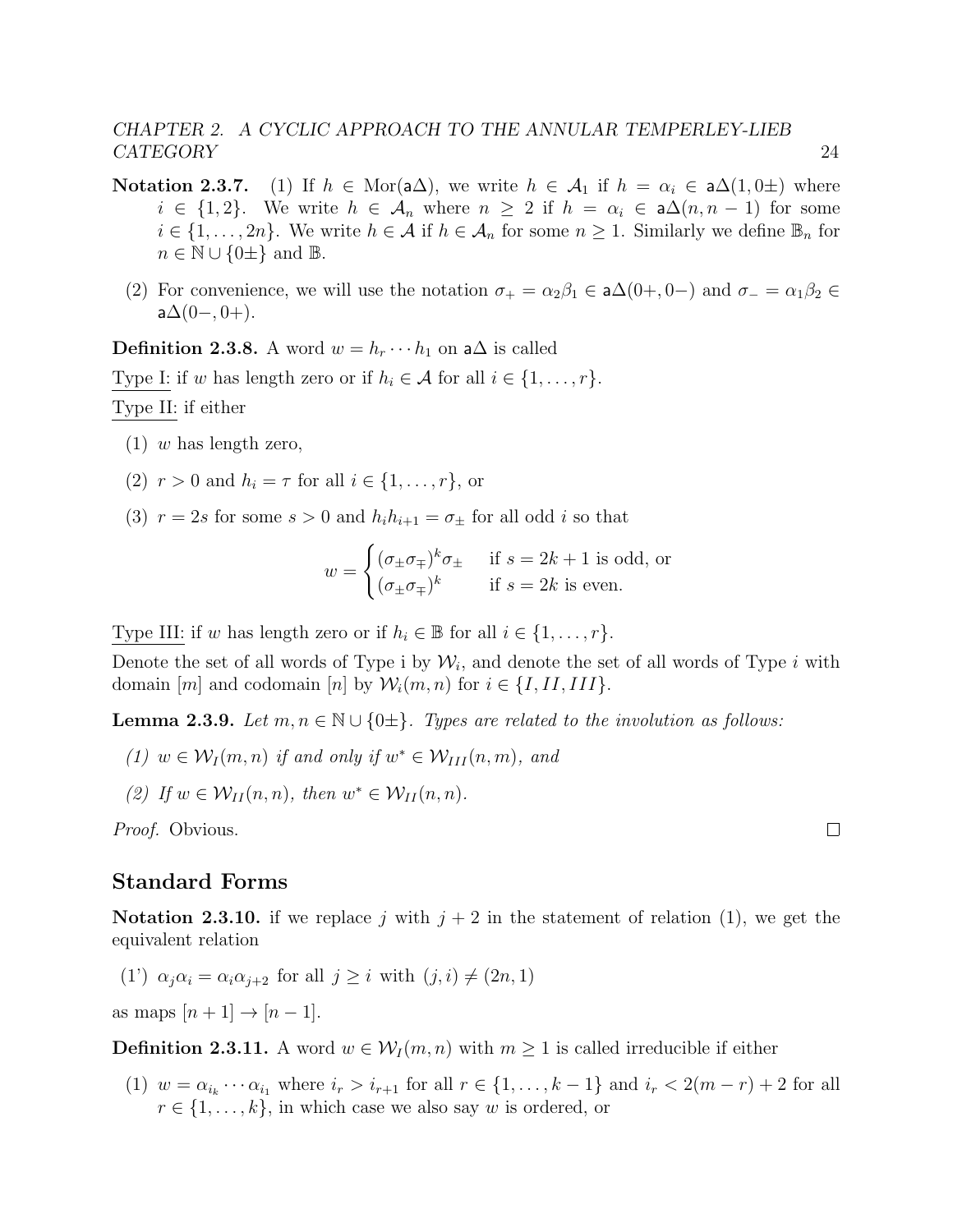- (2)  $w = \alpha_q \alpha_{i_k} \cdots \alpha_{i_1} \alpha_{j_1} \cdots \alpha_{j_1} \in \mathcal{W}_I(m,n)$  where  $m \ge 1$  and  $l, k \ge 0$  such that
	- (i)  $q = 2n + 2$ ,
	- (ii)  $i_r > i_{r+1}$  for all  $r \in \{1, ..., k-1\}$ ,  $i_1 < j_l$ , and  $j_s > j_{s+1}$  for all  $s \in \{1, ..., l-1\}$ , and
	- (iii)  $i_r \leq 2(k-r)+1$  for all  $r \in \{1,\ldots,k\}$  and  $j_s \geq 2(m-s)+1$  for all  $s \in \{1,\ldots,k\}$ .

**Remark 2.3.12.** If  $\alpha_q \alpha_{i_k} \cdots \alpha_{i_1} \alpha_{j_1} \cdots \alpha_{j_1}$  is irreducible as in (2) of [2.3.11,](#page-28-0) then so are

$$
\alpha_q \alpha_{i_k} \cdots \alpha_{i_1} \alpha_{j_l} \cdots \alpha_{j_r}
$$
 and  $\alpha_q \alpha_{i_k} \cdots \alpha_{i_s}$ 

for all  $r \in \{1, \ldots, l\}$  and  $s \in \{1, \ldots, k\}$ . In particular, if  $l > 0$ , then  $j_l = 2(m - l) + 1$ , and if  $k > 0$ , then  $i_k = 1$ .

<span id="page-29-0"></span>Algorithm 2.3.13. Suppose  $w = \alpha_{i_k} \cdots \alpha_{i_1} \in W_1(m, n-1)$  is ordered where  $n-1 > 0$ . The following algorithm gives words  $u_1, u_2$  where  $u_1$  is irreducible and  $\alpha_{2n}w = u_2u_1$ . Set  $u_1 = \alpha_{2n} w$  and  $u_3 = id_{[n-1]}$ .

Step 1: If  $u_1$  is irreducible, set  $u_2 = u_3$ . We are finished. Otherwise, proceed to Step 2.

Step 2: There is a  $j \in \{1, \ldots, k\}$  such that  $2(k-j)+1 < i_j < 2(m-j)+1$ . Pick j minimal with this property. Use relation (1) to push  $\alpha_{i_k} \cdots \alpha_{i_{j+1}}$  past  $\alpha_{i_j}$  to get

$$
w = \alpha_{2n} \alpha_{i_j-2(k-j)+2} \alpha_{i_{k-1}} \cdots \alpha_{i_{j+1}} \alpha_{i_{j-1}} \cdots \alpha_{i_1}.
$$

Note that

$$
1 < ij - 2(k - j) < 2(m - j) + 1 - 2(k - j) = 2(m - k) + 1 = 2n + 1,
$$

as  $m - k = n$ , so we may use relation (1') to get

$$
\alpha_{i_j-2(k-j)}\alpha_{2n+2}\alpha_{i_{k-1}}\cdots\alpha_{j+1}\alpha_{j-1}\cdots\alpha_{i_1}.
$$

Set  $u_2 = \alpha_{i_j-2(k-j)+2}u_3$ . Now set  $u_3 = u_2$ . Set

$$
u_1 = \alpha_{2n+2}\alpha_{i_{k-1}}\cdots\alpha_{j+1}\alpha_{j-1}\cdots\alpha_{i_1}.
$$

Go back to Step 1.

*Proof.* We need only prove the above algorithm terminates. Note one of the  $\alpha_i$ 's increases in index each iteration, which cannot happen indefinitely.  $\Box$ 

<span id="page-29-1"></span>**Proposition 2.3.14.** Suppose  $m \in \mathbb{N}$  and  $n \in \mathbb{N} \cup \{0\pm\}$ . Each  $w \in \mathcal{W}_I(m,n)$  has a decomposition  $w = w_r \cdots w_1$  where each  $w_i \in W_I$  is irreducible. Such a decomposition of w is called a standard decomposition of w.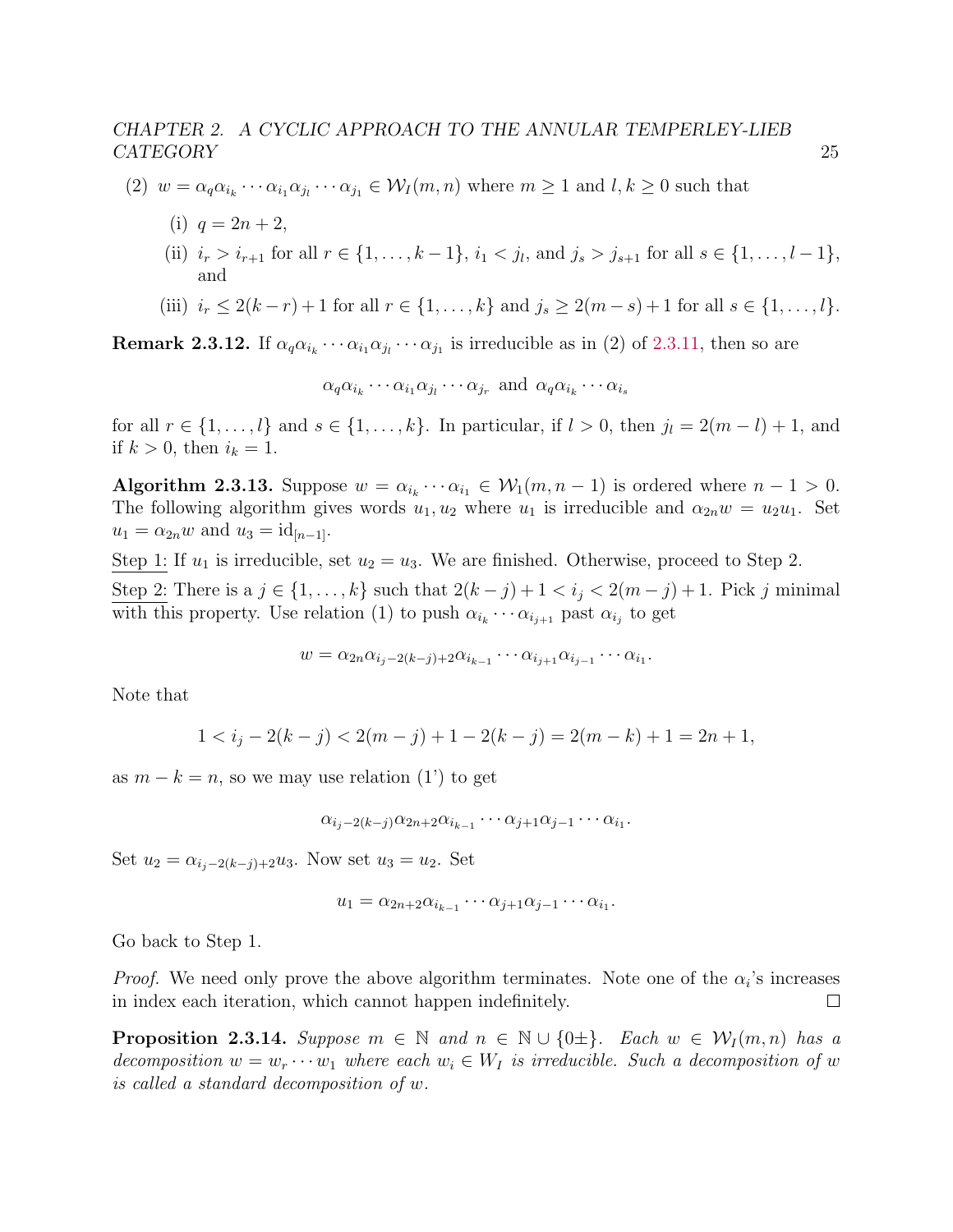*Proof.* We induct on the length of w. If the length of w is 1, then we are finished. Suppose w has length greater than 1 and the result holds for all words of shorter length. Use relation (1') to get  $w' = w_r \cdots w_1$  where each  $w_i$  is ordered and for each  $s \in \{1, \ldots, r-1\}$ . If  $w_s =$  $\alpha_{i_a} \cdots \alpha_{i_1}$  and  $w_{s+1} = \alpha_{j_b} \cdots \alpha_{j_1}$ , then  $i_a = 1$ ,  $j_1 = 2k$ , so  $\alpha_{j_1} \alpha_{i_a} = \alpha_{2k} \alpha_1 \in \mathsf{a}\Delta(k+1, k-1)$ for some  $k > 2$ . There are two cases.

Case 1:  $r = 1$ . Then  $w = w_1$  is ordered, hence irreducible, and we are finished.

<u>Case 2</u>: Suppose  $r > 1$ . As  $w_2 = \alpha_{i_a} \cdots \alpha_{i_1}$  where  $\alpha_{i_1} = \alpha_{2k} \in \mathsf{a}\Delta(k, k-1)$ , we apply Algorithm [2.3.13](#page-29-0) to the word  $\alpha_{2k}w_1$  to obtain  $u_1, u_2$  with  $u_1$  irreducible such that  $u_2u_1 =$  $\alpha_{2k}w_1$ . We now note that  $w = w'u_1$  where

$$
w' = w_r \cdots w_3 \alpha_{i_a} \cdots \alpha_{i_2}
$$

is a word of strictly smaller length. Applying the induction hypothesis to  $w'$  gives us the desired result.  $\Box$ 

<span id="page-30-0"></span>**Theorem 2.3.15** (Standard Forms). Suppose  $w = h_r \cdots h_1$  is a word on a $\Delta$  in a $\Delta(m, n)$ for  $m, n \in \mathbb{N} \cup \{0\pm\}$ . Then there is a decomposition  $w = \delta^{c_+}_{+} \delta^{c_-}_{-} w_{III} w_{II} w_I$  where  $w_i \in \mathcal{W}_i$ for all  $i \in \{I, II, III\}$ ,  $c_{\pm} \geq 0$ , and  $w_I$  and  $w_{III}^*$  are in the form afforded by Proposition [2.3.14.](#page-29-1)

*Proof.* Note that it suffices to find  $v_i \in W_i$  for  $i \in \{I, II, III\}$  and  $c_{\pm} \geq 0$  such that  $w = \delta_+^{c_+} c_-^{c_-} v_{III} v_{II} v_I$ , as we may then set  $w_{II} = v_{II}$  and apply Proposition [2.3.14](#page-29-1) to  $v_I$  and  $v_{III}^*$  to get  $w_I$  and  $w_{III}^*$  respectively. We induct on r. The case  $r = 1$  is trivial. Suppose  $r > 1$  and the result holds for all words of shorter length. Apply the induction hypothesis to  $w' = h_{r-1} \cdots h_1$  to get

$$
w' = \delta_+^{c'_+} \delta_-^{c'_-} u_{III} u_{II} u_I.
$$

There are 4 cases.

- (D) Suppose  $h_r = \delta_{\pm}$ . Set  $c_{\pm} = c'_{\pm} + 1$ ,  $c_{\mp} = c'_{\mp}$ , and  $v_i = u_i$  for all  $i \in \{I, II, III\}$ . We are finished.
- (B) Suppose  $h_r \in B$ . Set  $c_{\pm} = c'_{\pm}$  and  $v_i = u_i$  for  $i \in \{I, II, III\}$ . We are finished.
- (T) Suppose  $h_r = \tau$ . Set  $c_{\pm} = c'_{\pm}$  and  $w_I = u_I$ . As we push  $\tau$  right using relation (5) and Proposition [2.3.6,](#page-27-0) only two extraordinary possibilities occur:

Case 1:  $\tau$  meets  $\beta_{2n+1}$  or  $\beta_{2n+2}$  in  $a\Delta(n, n+1)$ , so  $\tau$  disappears when using Proposition [2.3.6,](#page-27-0) or

Case 2: 
$$
\tau
$$
 meets  $\beta_1 \in \mathsf{a}\Delta(0+,1)$  or  $\beta_2 \in \mathsf{a}\Delta(0-,1)$ , so  $\tau$  disappears as  $id_{[1]} = \tau \in \mathsf{a}\Delta(1,1)$ .

Hence we get that  $w = v'_{III} \tau^s$  where  $v_{III} \in \mathcal{W}_{III}$  and  $s \in \{0, 1\}$ . If  $s = 0$ , set  $v_{II} = u_{II}$ , and if  $s = 1$ , set  $v_{II} = \tau u_{II}$ . We are finished.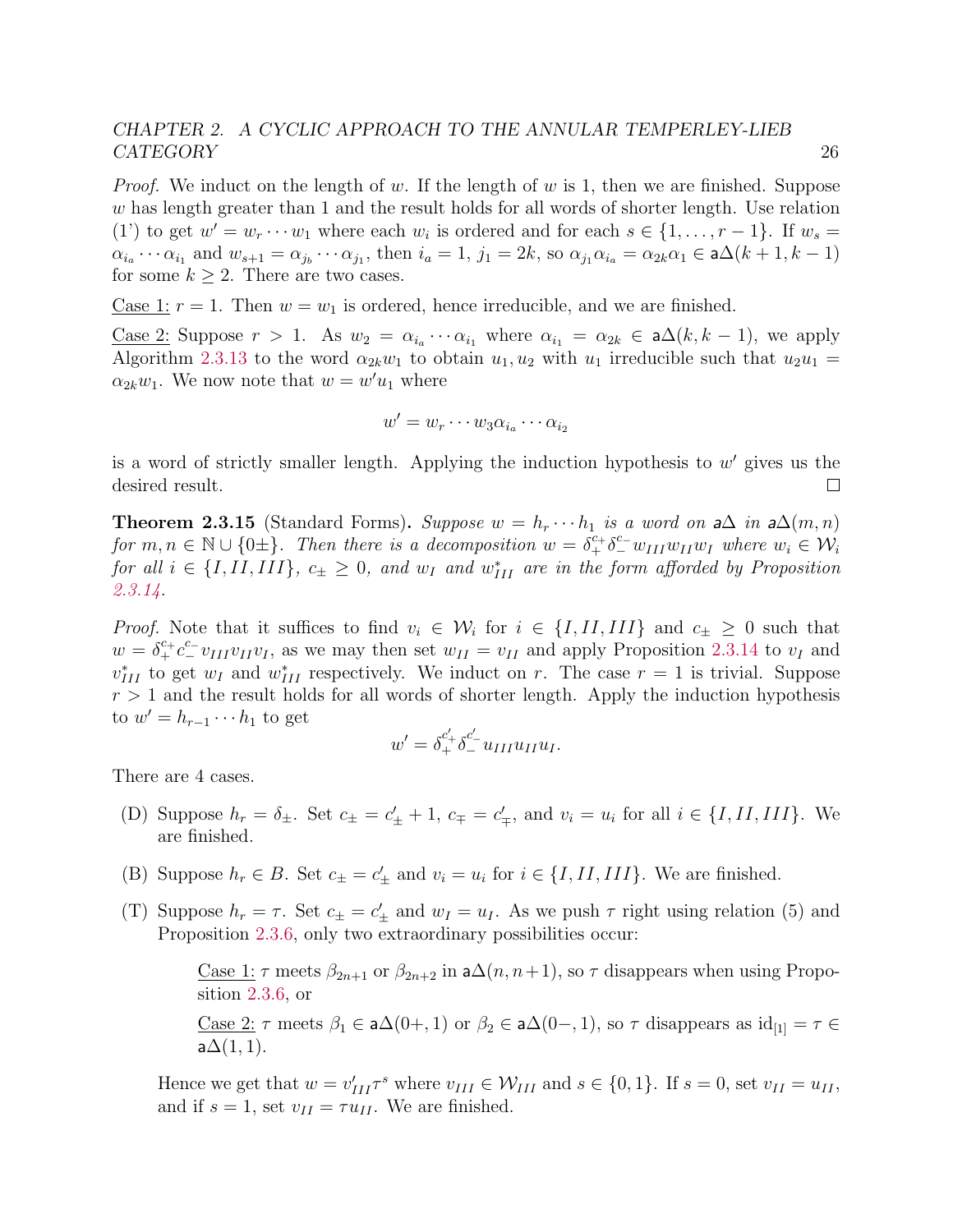(A) Suppose  $h_r = \alpha_q$  for some  $q \in \mathbb{N}$ . Use relation (6) to push  $\alpha_q$  to the right of the  $\beta$ 's. There are five cases.

> <u>Case 1</u>: We use the relation  $\alpha_i \beta_j = \tau^{\pm 1}$ . Arguing as in Case (T) we are finished. <u>Case 2:</u> We use the relation  $\alpha_i \beta_{i \pm 1} = id_{[k]}$  for some  $k \in \mathbb{N} \cup \{0 \pm \}$ , so  $\alpha_q u_{III} = v_{III}$ for some  $v_{III} \in \mathcal{W}_{III}$ . Set  $c_{\pm} = c'_{\pm}$  and  $v_i = u_i$  for  $i \in \{I, II\}$ . We are finished. Case 3: We use the relation  $\alpha_i \beta_i = \delta_{\pm}$ , so  $\alpha_a u_{III} = \delta_{\pm} v_{III}$  for some  $v_{III} \in \mathcal{W}_{III}$ . Set  $c_{\pm} = c_{\pm}' + 1$ ,  $c_{\mp} = c_{\mp}'$ , and  $v_i = u_i$  for  $i \in \{I, II\}$ . We are finished.

> <u>Case 4:</u>  $\alpha_q$  can be pushed all the way to the right of  $u_{III}$  to obtain  $\alpha_q u_{III} = v_{III} \alpha_p$ for some  $p \in \mathbb{N}$  and  $v_{III} \in \mathcal{W}_{III}$ . Then necessarily  $u_{II} = \tau^s$  for some  $s \in \mathbb{Z}_{\geq 0}$ , so we use relation (4) and [2.3.6](#page-27-0) to push  $\alpha_p$  to the right of the  $\tau$ 's. Hence we obtain  $\alpha_p u_{II} = v_{II} \alpha_k$  for some  $k \in \mathbb{N}$  and  $v_{II} \in \mathcal{W}_{II}$ . Set  $c_{\pm} = c'_{\pm}$  and  $v_I = \alpha_k u_I$ . We are finished.

> <u>Case 5:</u>  $\alpha_q$  can be pushed all the way to the right except for the last  $\beta_i$ . This means  $\alpha_q u_{III} = v_{III} \alpha_i \beta_j$  for some  $v_{III} \in W_{III}$  where  $\alpha_i \beta_j = \sigma_{\pm}$ . Set  $v_{II} = \sigma_{\pm} u_{II}$ ,  $c_{\pm} = c'_{\pm}$ , and  $v_I = u_I$ . We are finished.

> > $\Box$

**Definition 2.3.16.** If  $w \in \text{Mor}(\mathsf{a}\Delta)$ , a decomposition of w as in Theorem [2.3.15](#page-30-0) is called a standard form of w.

**Remark 2.3.17.** It will be a consequence of Theorem [2.4.8](#page-33-1) that a word  $w \in \mathsf{a}\Delta$  has a unique standard form.

# <span id="page-31-0"></span>2.4 The Isomorphism of Categories  $a\Delta \cong$  Atl

**Proposition 2.4.1.** The following defines an involutive functor  $F: a\Delta \rightarrow Atl$ : *Objects:*  $F([n]) = [n]$  for all  $n \in \mathbb{N} \cup \{0\pm\},\$ 

Morphisms:

- (A) Set  $F(\alpha_i) = a_i$ ,
- (B) Set  $F(\beta_i) = b_i$ ,
- (T) Set  $F(\tau) = t$ , and
- (D) Set  $F(\delta_+ \in a\Delta(n,n)) = (id_{[n]}, 1, 0)$  and  $F(\delta_- \in a\Delta(n,n)) = (id_{[n]}, 0, 1)$  for  $n \in$  $\mathbb{N} \cup \{0\pm\}.$

*Proof.* We must check that  $F(\mathrm{id}_{[n]}) = \mathrm{id}_{[n]}$  for all  $n \in \mathbb{N} \cup \{0\pm\}$  and that F preserves composition, but both these conditions follow from Theorem [2.2.19.](#page-17-0) It is clear ∗ preserves the involution by Proposition [2.2.22.](#page-18-0) $\Box$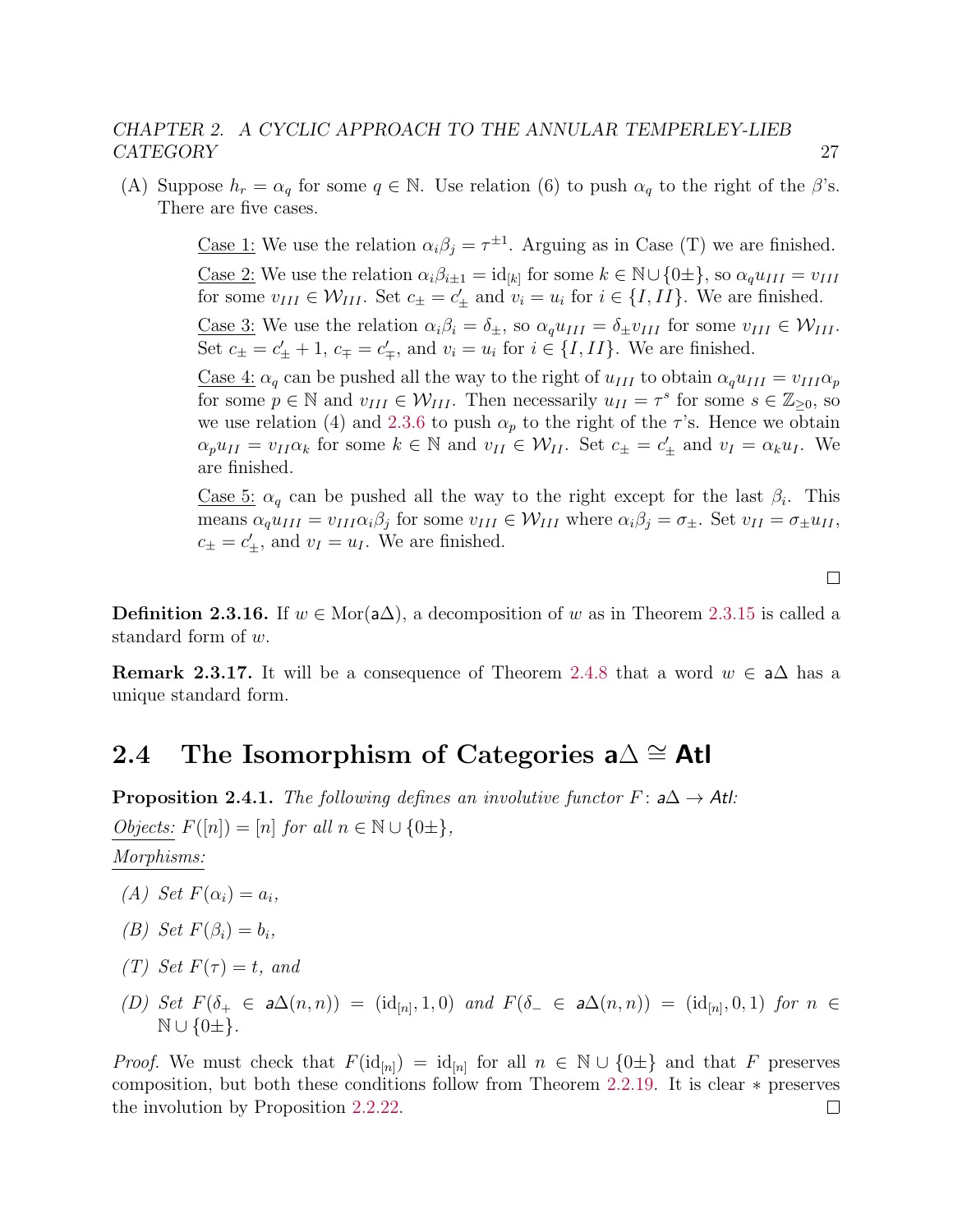**Remark 2.4.2.** We construct a functor  $G:$  At  $\rightarrow$  a $\Delta$  as follows: we create a function  $G:$  Atl  $\rightarrow$  a $\Delta$  taking objects to objects (this part is easy as objects in both categories have the same names) and  $\text{Atl}(m, n) \to \text{a}\Delta(m, n)$  bijectively such that  $F \circ G = \text{id}_{\text{Atl}}$ . It will follow immediately that G is a functor and  $G \circ F = id_{a\Delta}$ .

<span id="page-32-0"></span>**Theorem 2.4.3.** Let  $m, n \in \mathbb{N} \cup \{0\pm\}$ . Then  $F_i = F|_{W_i(m,n)} \colon \mathcal{W}_i(m,n) \to \mathcal{T}_i(m,n)$  is bijective for all  $i \in \{I, II, III\}$ , i.e. there is a bijective correspondence between words of Type i and Atl tangles of Type i for all  $i \in \{I, II, III\}$ .

Proof.

Type I: Note that  $\text{im}(F_I) \subset \mathcal{T}_I(m,n)$ . We construct the inverse  $G_I$  for  $F_I$ . Note that by Proposition [2.2.35,](#page-23-0) each  $T \in \mathcal{T}_I(m,n)$  can be written uniquely as  $T = W_r \cdots W_1$ , which can further be expanded as

$$
T = \underbrace{a_{i_p} \cdots a_{i_1}}_{W_r} \underbrace{a_{j_q} \cdots a_{j_1}}_{W_2} \cdots \underbrace{a_{k_r} \cdots a_{k_1}}_{W_1}
$$

satisfying [2.2.35.](#page-23-0) Set

$$
G_I(T) = \alpha_{i_p} \cdots \alpha_{i_1} \cdots \alpha_{j_q} \cdots \alpha_{j_1} \alpha_{k_r} \cdots \alpha_{k_1}.
$$

It follows  $F_I \circ G_I = id$ . Now by Proposition [2.3.14,](#page-29-1) every word of Type I can be written in this form. Hence we see  $G_I$  is in fact the inverse of  $F_I$ 

Type II: Obvious.

Type III:. From the Type I case and the involutions in a∆ and Atl, we have the following bijections:

$$
\mathcal{T}_{III}(m,n) \longleftrightarrow \mathcal{T}_{I}(n,m) \longleftrightarrow \mathcal{W}_{I}(n,m) \longleftrightarrow \mathcal{W}_{III}(m,n).
$$

 $\Box$ 

 $\Box$ 

**Definition 2.4.4.** We define  $G:$  Atl  $\rightarrow$  a $\Delta$  as follows:

Objects:  $G([n]) = [n]$  for all  $n \in \mathbb{N} \cup \{0 \pm \}.$ 

Morphisms: First define  $G(T, 0, 0)$  for a  $T \in \mathcal{T}_i$  for  $i \in \{I, II, III\}$  by the bijective correspon-dences given in Theorem [2.4.3.](#page-32-0) Then for an arbitrary Atl  $(m, n)$ -tangle T, define  $G(T, 0, 0)$ by

$$
G(T,0,0) = G(T_{III},0,0) \circ G(T_{II},0,0) \circ G(T_{I},0,0)
$$

where  $T_i$  for  $i \in \{I, II, III\}$  is defined for T as in the Atl Decomposition Theorem [2.2.37.](#page-24-0) Finally, define  $G(T, c_+, c_-) = \delta_+^{c_+} \delta_-^{c_-} G(T, 0, 0)$  for an arbitrary morphism  $(T, c_+, c_-) \in$ Mor(Atl). Note that G is well defined by the uniqueness part of [2.2.37.](#page-24-0)

**Proposition 2.4.5.** If T is an Atl  $(m, n)$ -tangle of Type i for  $i \in \{I, II, III\}$ , then F  $\circ$  $G(T) = T$ .

Proof. This is immediate from the definition of G and Theorem [2.4.3.](#page-32-0)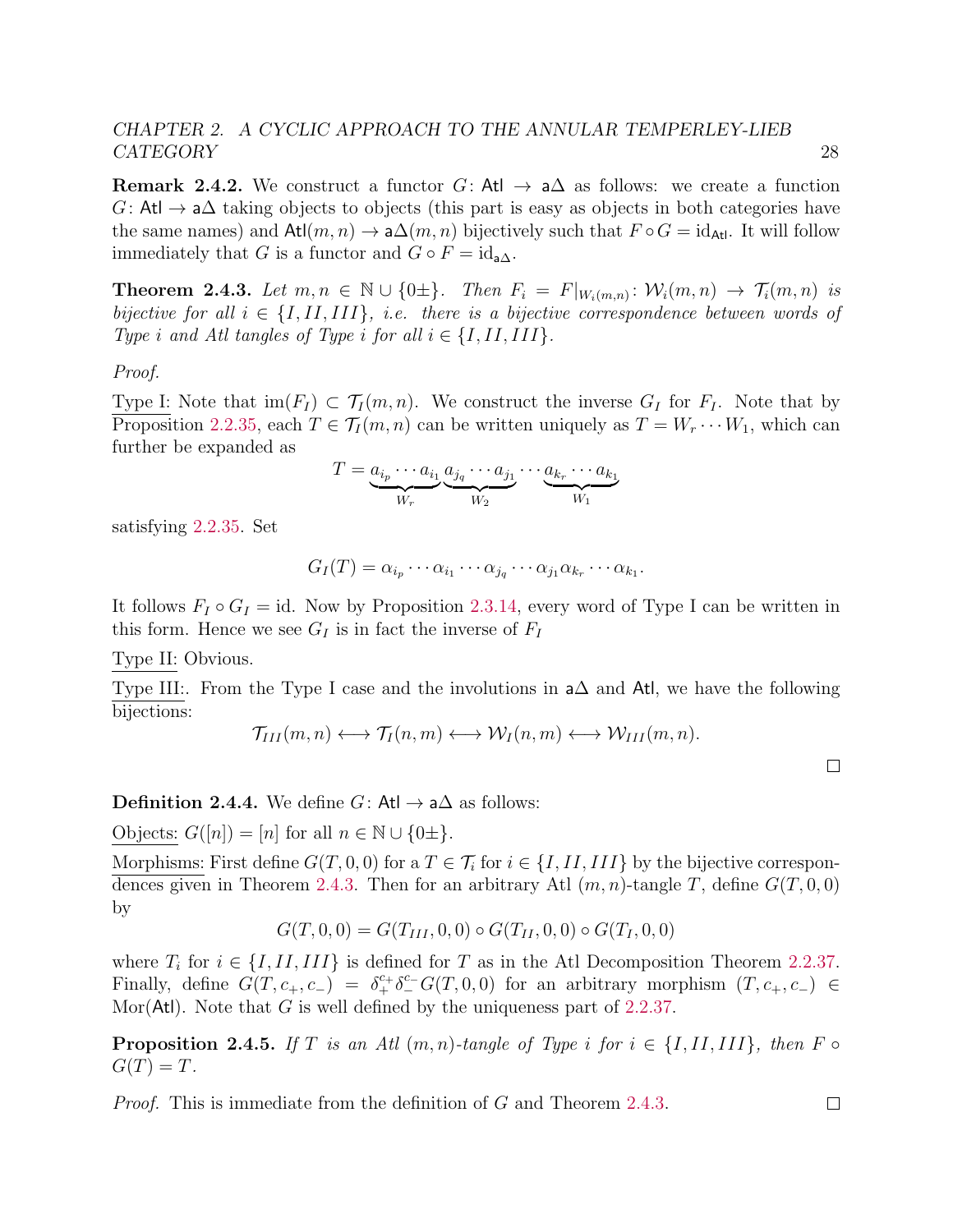<span id="page-33-3"></span>Corollary 2.4.6.  $F \circ G = id_{\text{Atl}}$ , so G restricted to Atl $(m, n)$  is injective into a $\Delta(m, n)$  for all  $m, n \in \mathbb{N} \cup \{0\pm\}.$ 

*Proof.* This follows immediately from Theorem [2.2.37](#page-24-0) and the definition of G as F is a functor.  $\Box$ 

<span id="page-33-4"></span>**Proposition 2.4.7.** G restricted to  $\text{At}(m, n)$  is surjective onto  $a\Delta(m, n)$ .

*Proof.* We have that every word  $w \in \text{Mor}(\mathsf{a}\Delta)$  is equal to a word  $\delta^{c_+}_+ \delta^{c_-}_- w_{III} w_{II} w_I$  in standard form where  $w_i$  is of Type i for  $i \in \{I, II, III\}$ . By [2.4.3](#page-32-0) there are unique Atl tangles  $T_i$  of Type i such that  $w_i = G(T_i)$  for all  $i \in \{I, II, III\}$ . Set  $T = T_{III} \circ T_{II} \circ T_I$ , and note this decomposition into a composite of Atl tangles of Types I, II, and III is unique by [2.2.37.](#page-24-0) It follows that

$$
G(T, c_{+}, c_{-}) = \delta_{+}^{c_{+}} \delta_{-}^{c_{-}} w_{III} w_{II} w_{I} = w
$$

by the definition of G.

<span id="page-33-1"></span>**Theorem 2.4.8.** F:  $a\Delta \rightarrow At$  is an isomorphism of involutive categories. Hence  $a\Delta$  is a presentation of Atl via generators and relations.

Proof. Obvious from Corollary [2.4.6](#page-33-3) and Proposition [2.4.7.](#page-33-4)

Corollary 2.4.9. Each word  $w \in \text{Mor}(\mathsf{a}\Delta)$  has a unique standard form.

*Proof.* Each Atl tangle has a unique decomposition as  $T_{III} \circ T_{II} \circ T_I$ . Note  $T_{III}^*$  and  $T_I$  have unique decompositions as in Proposition [2.2.35](#page-23-0) which correspond under the isomorphism of categories to decompositions as in Proposition [2.3.14.](#page-29-1) We are finished.  $\Box$ 

# <span id="page-33-0"></span>2.5 The Annular Category from Two Cyclic **Categories**

### <span id="page-33-2"></span>The Cyclic Category

In this subsection, we recover Jones' result in  $|Jon00|$  that there are two copies of (the opposite of) the cyclic category  $c\Delta^{\mathsf{op}}$  in  $a\Delta \cong$  Atl. We will recycle the notation t from Section 1. The definitions from this section are adapted from [\[Lod98\]](#page-142-7).

**Definition 2.5.1.** Let  $cAt^{\dagger}$  be the subcategory of Atl with objects [n] for  $n \in \mathbb{N}$  such that for  $m, n \in \mathbb{N}$ , cAtl $(m, n)$  is the set of annular  $(m, n)$ -tangles with no loops, only shaded caps, and only unshaded cups. Let cAtl<sup>-</sup> be the image of cAtl<sup>+</sup> under the involution of Atl, i.e.  $cAt<sup>−</sup>(m, n)$  is the set of annular  $(m, n)$ -tangles with no loops, only unshaded caps, and only shaded cups.

Remark 2.5.2. Clearly  $cAt<sup>+</sup> \cong cAt<sup>-</sup>$ .

 $\Box$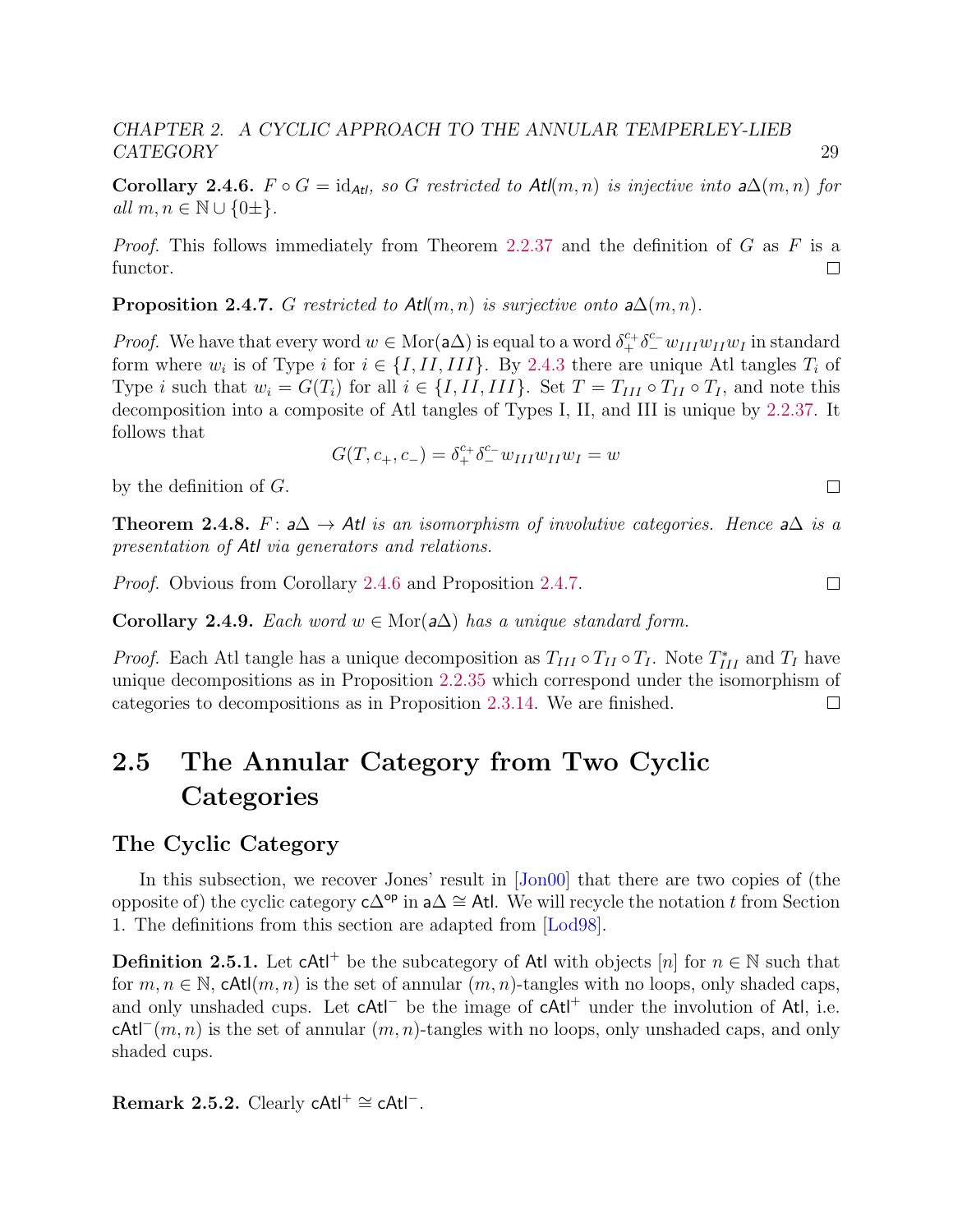

Figure 2.19: Examples of morphisms in  $cAt<sup>+</sup>$  and  $cAt<sup>-</sup>$  respectively.

**Definition 2.5.3.** The opposite of the cyclic category  $c\Delta^{op}$  is given by Objects:  $[n]$  for  $n \in \mathbb{Z}_{\geq 0}$  and Morphisms: generated by

> $d_i: [n] \longrightarrow [n-1]$  for  $i = 0, \ldots, n$  where  $n \geq 1$  $s_i: [n] \longrightarrow [n+1]$  for  $i = 0, \ldots, n$  where  $n \geq 0$  $t: [n] \longrightarrow [n]$  where  $n > 0$

subject to the relations

(1)  $d_i d_j = d_{j-1} d_i$  for  $i < j$ .

(2) 
$$
s_i s_j = s_{j+1} s_i
$$
 for  $i \leq j$ ,

(3) 
$$
d_i s_j = \begin{cases} s_{j-1} d_i & \text{if } i < j \\ \mathrm{id}_{[n]} & \text{if } i = j, j+1 \\ s_j d_{i-1} & \text{if } i > j+1, \end{cases}
$$

- (4)  $t^{n+1} = \mathrm{id}_{[n]},$
- (5)  $d_i t = t d_{i-1}$  for  $1 \leq i \leq n$ , and
- (6)  $s_it = ts_{i-1}$  for  $1 \le i \le n$ .

<span id="page-34-0"></span>**Remark 2.5.4.** The opposite of the simplicial category  $s\Delta^{op}$  is the subcategory of  $c\Delta^{op}$ generated by the  $d_i$ 's and the  $s_i$ 's subject to relations (1)-(3).

<span id="page-34-1"></span>Remark 2.5.5. Similar to Proposition [2.3.6,](#page-27-0) we have the additional relations in  $c\Delta^{op}$  that  $d_0 t = d_n$  and  $s_0 t = t^2 s_n$ .

**Definition 2.5.6.** For  $n \in \mathbb{Z}_{\geq 0}$ , we define  $s_{-1}$ :  $[n] \rightarrow [n+1]$  by  $s_{-1} = ts_n$ . This map is called the extra degeneracy.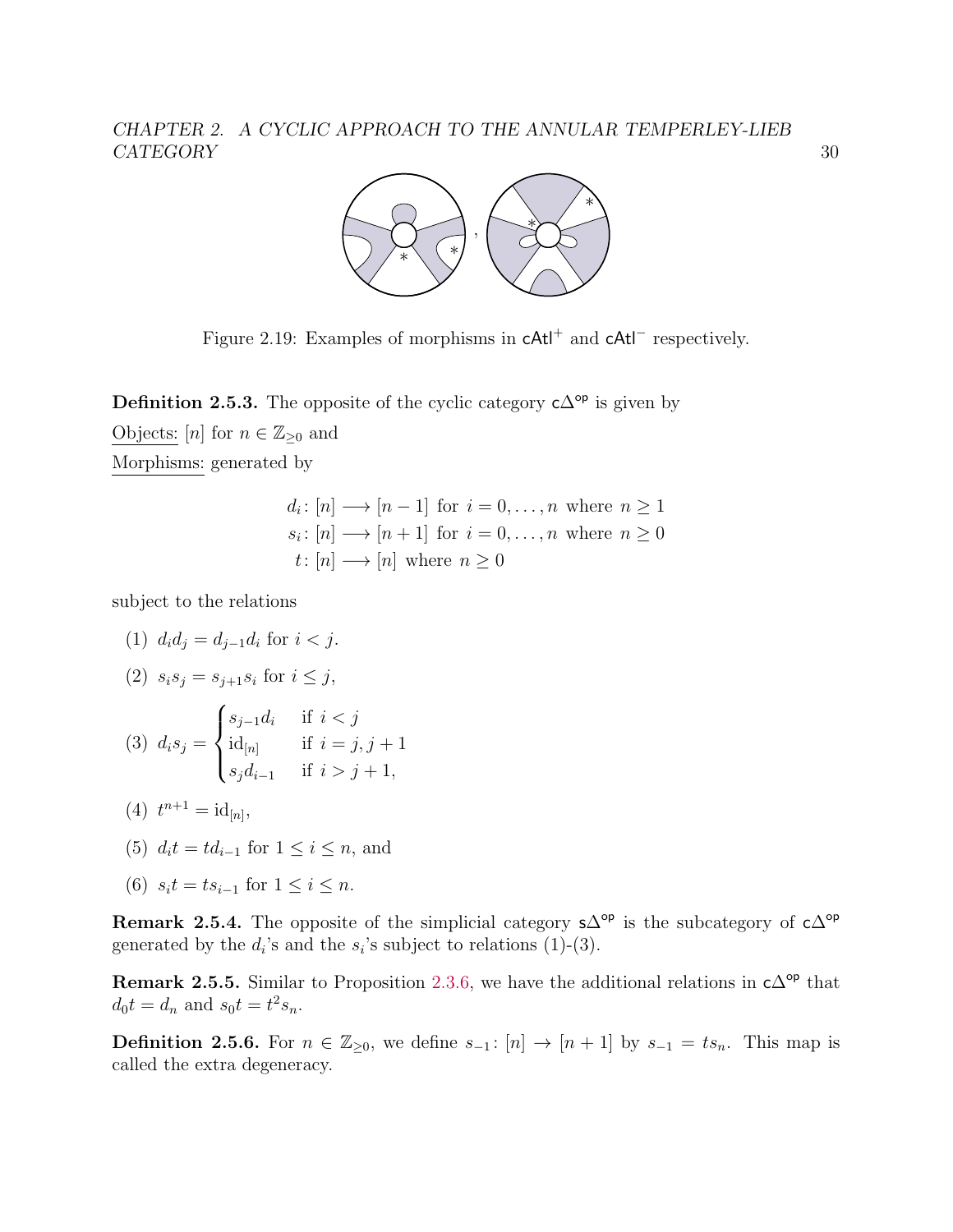**Remark 2.5.7.** In [\[Lod98\]](#page-142-7), Loday names this map  $s_{n+1}$ . However, we will use the name  $s_{-1}$ considering Proposition [2.5.8,](#page-35-0) Corollary [2.5.16,](#page-37-1) and the fact that if  $R$  is a unital commutative ring, A is a unital R-algebra, and  $C_{\bullet}$  is the cyclic R-module (see Section [2.6\)](#page-41-0) arising from the Hochschild complex with coefficients in A, then  $C_n = A^{\otimes n+1}$ , and

$$
s_{-1}(a_0 \otimes \cdots \otimes a_n) = 1 \otimes a_0 \otimes \cdots \otimes a_n,
$$
  
\n
$$
s_i(a_0 \otimes \cdots \otimes a_n) = a_0 \otimes \cdots a_i \otimes 1 \otimes a_{i+1} \otimes \cdots \otimes a_n \text{ for } 0 \le i \le n-1, \text{ and}
$$
  
\n
$$
s_n(a_0 \otimes \cdots \otimes a_n) = a_0 \otimes \cdots \otimes a_n \otimes 1.
$$

<span id="page-35-0"></span>**Proposition 2.5.8.** The following additional relations hold for  $s_{-1} \in c\Delta^{op}(n, n+1)$ :

(1) 
$$
s_{-1}s_i = s_{i+1}s_{-1}
$$
 for all  $i \ge 0$ ,  
\n(2)  $d_i s_{-1} = \begin{cases} id_{[n]} & \text{if } i = 0 \\ s_{-1}d_{i-1} & \text{if } 1 \le i \le n \\ t & \text{if } i = n+1, \text{and} \end{cases}$ 

 $(3)$  s<sub>0</sub>t = ts<sub>-1</sub>.

*Proof.* (1) Using relations (2) and (6), we get

$$
s_{-1}s_i = ts_{n+1}s_i = ts_is_n = s_{i+1}ts_n = s_{i+1}s_{-1}.
$$

(2) Using Remark [2.5.5,](#page-34-1) we have  $d_0s_{-1} = d_0ts_n = d_ns_n = id_{[n]}$ . If  $1 \le i \le n$ , then using relations  $(3)$  and  $(5)$ , we have

$$
d_i s_{-1} = d_i t s_n = t d_{i-1} s_n = t s_{n-1} d_{i-1} = s_{-1} d_{i-1}.
$$

Finally,  $d_{n+1}s_{-1} = d_{n+1}ts_n = td_ns_n = t \mathrm{id}_{[n]} = t.$ 

(3) Using Remark [2.5.5,](#page-34-1) we have  $s_0 t = t^2 s_n = t s_{-1}$ .

**Remark 2.5.9.** We may now add  $s_{-1}$  to the list of generators of  $c\Delta^{op}$  after appropriately altering relations (3) and (6).

**Proposition 2.5.10.** Suppose  $w = h_r \cdots h_1$  is a word on  $c\Delta^{op}$  in  $c\Delta^{op}(m, n)$  for  $m, n \in \mathbb{Z}_{\geq 0}$ . Then there is a decomposition  $w = w_{III}w_{II}w_I$  such that

- (D)  $w_I = d_{i_a} \cdots d_{i_1}$  with  $i_j > i_{j+1}$  for all  $j \in \{1, ..., a-1\}$ .
- (T)  $w_{II} = t^k$  for some  $k \geq 0$ , and
- (S)  $w_{III} = s_{i_b} \cdots s_{i_1}$  with  $i_j < i_{j+1}$  for all  $j \in \{1, ..., b-1\}$ ,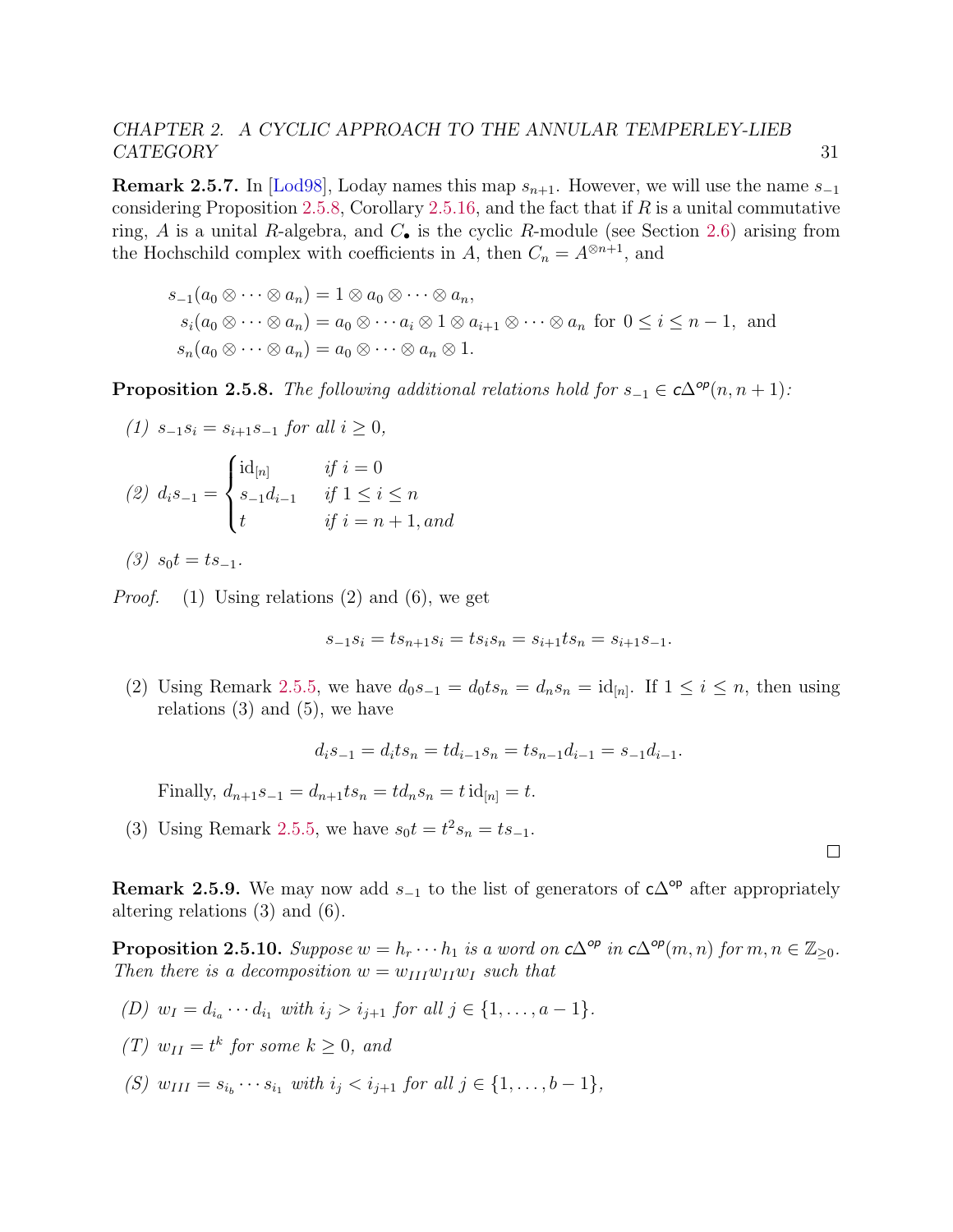Proof. The proof is similar to Theorem [2.3.15,](#page-30-0) but much easier. We proceed by induction on r. If  $r = 1$ , the result is trivial. Suppose  $r > 1$  and the result holds for all words of shorter length. Apply the induction hypothesis to  $w' = h_{r-1} \cdots h_1$  to get

$$
w' = u_{III} u_{II} u_I
$$

satisfying  $(1)-(3)$ . There are three cases.

- (T) Suppose  $h_r = t$ . Set  $w_l = u_l$ . Use relation (6) and Remark [2.5.5](#page-34-0) to push t to the right of the  $s_i$ 's. Either it makes it all the way, or it disappears in the process. Define  $w_{II}$ accordingly. Order the  $s_i$ 's using relation (2) to get  $w_{III}$ . We are finished.
- (D) Suppose  $h_r = d_i$ . Use relation (3) to push  $d_i$  to the right of the  $s_j$ 's. One of three possibilities occurs:
	- (1) We only use the relation  $d_i s_j = s_k d_l$ . Thus we can push  $d_i$  all the way to the right. Now push  $d_i$  right of the t's using relation (5) and Remark [2.5.5.](#page-34-0) Order the  $s_j$ 's using relation (2) to get  $w_{III}$ , define  $w_{II}$  in the obvious way, and reorder the  $d_i$ 's using relation (1) to get  $w_I$ . We are finished.
	- (2) We use the relation  $d_i s_j = id$ , and  $d_i$  disappears. Set  $w_i = u_i$  for  $i \in \{I, II\}$ , and order the  $s_j$ 's using relation (2) to get  $w_{III}$ . We are finished.
	- (3) We use the relation  $d_{n+1}s_{-1} = t$ . We are now argue as in Case (T). We are finished.
- (S) Suppose  $h_r = s_i$ . Order  $s_i u_{III}$  using relation (2) to get  $w_{III}$ , and set  $w_i = u_i$  for  $i \in \{I, II\}$ . We are finished.

**Theorem 2.5.11.** The following defines an injective functor  $H^+$ :  $c\Delta^{op} \to a\Delta$ : Objects:  $H^+([n]) = [n+1]$  for  $n \in \mathbb{Z}_{\geq 0}$ , and Morphisms: Let  $n \in \mathbb{Z}_{\geq 0}$ .

(D) For  $d_j \in c\Delta^{op}(n, n-1)$ , set  $H^+(d_j) = \alpha_{2j+1} \in a\Delta(n+1, n)$ .

(T) For 
$$
t \in c\Delta^{op}(n, n)
$$
, set  $H^+(t) = \tau \in a\Delta(n+1, n+1)$ .

(S) For 
$$
s_j \in c\Delta^{op}(n, n+1)
$$
, set  $H^+(s_j) = \beta_{2j+2} \in a\Delta(n+1, n+2)$ .

*Proof.* Clearly  $H^+$  is a functor as the relations are satisfied. Injectivity follows immediately from Corollary [2.4.9](#page-33-0) and Proposition [2.5.10.](#page-35-0)  $\Box$ 

**Remark 2.5.12.** Note that  $H^+(s_{-1}) = H^+(ts_n) = H^+(t)H^+(s_n) = \tau \beta_{2n+2} = \beta_{2n+4}\tau$ .

Corollary 2.5.13. The image of  $F \circ H^+$ :  $c\Delta^{op} \to Atl$  is  $cAtl^+$ . Hence  $c\Delta^{op} \cong cAtl^+$ .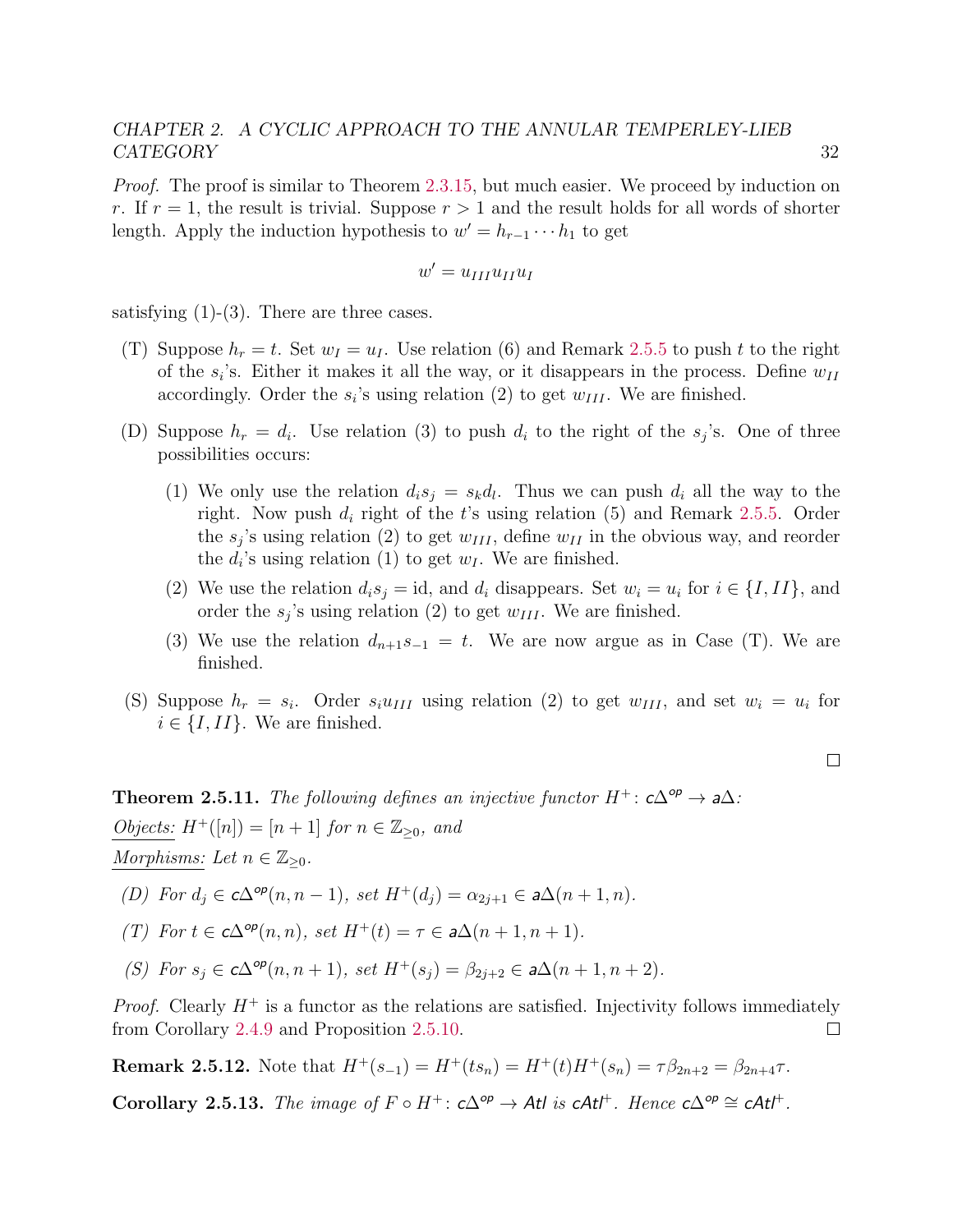*Proof.* It is clear  $F \circ H^+$  is injective and lands in cAtl<sup>+</sup> as all generators of c $\Delta^{op}$  land in cAtl<sup>+</sup>. Surjectivity follows from Theorem [2.2.37.](#page-24-0)  $\Box$ 

**Corollary 2.5.14.** A decomposition  $w = w_{III}w_{II}w_I$  as in Proposition [2.5.10](#page-35-0) is unique.

**Theorem 2.5.15.** The following defines an injective functor  $H^-$ :  $c\Delta^{op} \to a\Delta$ : *Objects:*  $H^{-}([n]) = [n+1]$  *for*  $n \in \mathbb{Z}_{\geq 0}$ *, and* Morphisms: Let  $n \in \mathbb{Z}_{\geq 0}$ .

- (D) For  $d_j \in c\Delta^{op}(n, n-1)$ , set  $H^-(d_j) = \alpha_{2j+2} \in a\Delta(n+1, n)$ .
- (T) For  $t \in c\Delta^{op}(n,n)$ , set  $H^-(t) = \tau \in a\Delta([n+1], [n+1])$ .
- (S) For  $s_j \in c\Delta^{op}(n, n+1)$ , set  $H^-(s_j) = \beta_{2j+3} \in a\Delta(n+1, n+2)$ .

*Proof.* Clearly  $H^-$  is a functor as the relations are satisfied. Injectivity follows immediately from Corollary [2.4.9](#page-33-0) and Proposition [2.5.10.](#page-35-0)  $\Box$ 

**Remark 2.5.16.** Note that  $H^{-}(s_{-1}) = H^{-}(ts_{n}) = H^{-}(t)H^{-}(s_{n}) = \tau \beta_{2n+3} = \beta_1$ .

Corollary 2.5.17. The image of  $F \circ H^-$ :  $c\Delta^{op} \to Atl$  is  $cAt\Gamma$ . Hence  $c\Delta^{op} \cong cAt\Gamma$ .

Remark 2.5.18. cAt<sup> $\pm$ </sup> and cAt<sup> $\pm$ </sup> are exactly the two copies of c∆<sup>op</sup> in Atl found by Jones in [\[Jon00\]](#page-141-0).

Corollary 2.5.19. There is an isomorphism  $c\Delta \cong c\Delta^{op}$ .

*Proof.* We have cAtl<sup>-</sup>  $\cong$  c $\Delta^{op} \cong$  cAtl<sup>+</sup>. Note the involution in Atl is an isomorphism cAtl<sup>+</sup>  $\cong$ (cAtl<sup>−</sup> ) op. The result follows.  $\Box$ 

#### <span id="page-37-0"></span>Augmenting the Cyclic Category

Recall from algebraic topology that the reduced (singular, simplicial, cellular) homology of a space X is obtained by inserting an augmentation map  $\varepsilon: C_0(X) \to \mathbb{Z}$  where  $C_0(X)$ denotes the appropriate zero chains. In the language of the semi-simplicial category, we see that this is the same thing as looking at an augmented semi-simplicial abelian group, i.e., a functor from the opposite of the augmented semi-simplicial category, which is obtained from the opposite of the semi-simplicial category (see [2.5.4\)](#page-34-1) by adding an object  $[-1]$  and the generator  $d_0: [0] \to [-1]$  subject to the relation  $d_i d_j = d_{j-1} d_i$  for  $i < j$ .

$$
[-1] \leftarrow \begin{array}{c} d_0 \qquad [0] \leftarrow \begin{array}{c} d_0, d_1 \end{array} \begin{array}{c} 1 \end{array} \right] \leftarrow \begin{array}{c} d_0, d_1, d_2 \end{array} \begin{array}{c} 2 \end{array} \right] \leftarrow \begin{array}{c} d_0, d_1, d_2, d_3 \end{array} \cdots
$$

This immediately raises the question of how one should augment the opposite of the cyclic category. The surprising answer comes from the symmetry arising from the extra degeneracy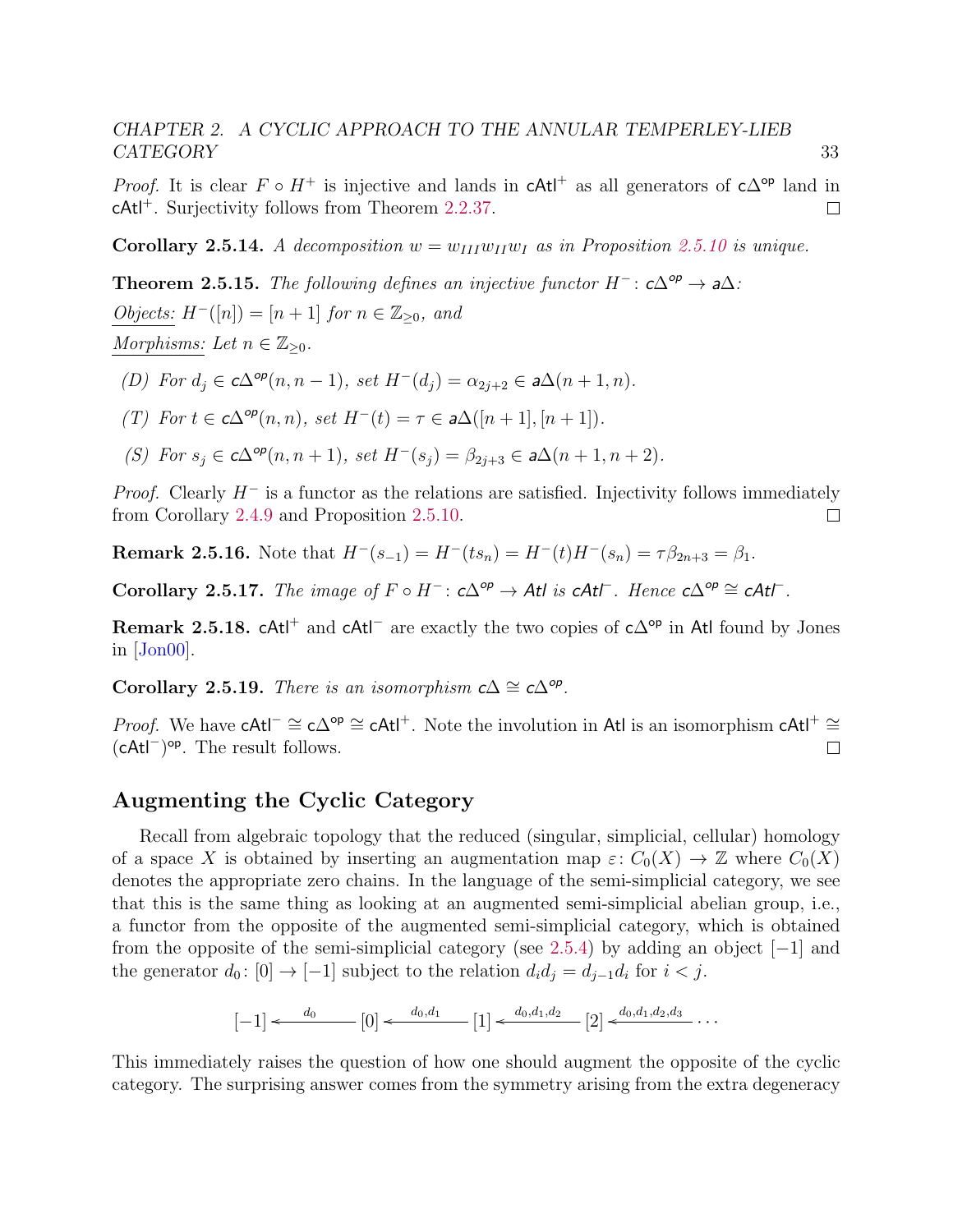s<sub>−1</sub>. We should add two objects, [+] and [−], and maps  $d_0: [0] \rightarrow [+]$  and  $s_{-1}: [-] \rightarrow [0]$ subject to the relations  $d_i d_j = d_{j-1} d_i$  for  $i < j$  and  $s_i s_j = s_{j+1} s_i$  for  $i \leq j$ :



As t:  $[0] \rightarrow [0]$  is the identity, we need not worry about the other relations. Under the isomorphism  $c\Delta^{op} \cong cAt$ <sup>+</sup> described in the previous subsection, these maps should be represented by the following diagrams:



Figure 2.20: Maps  $d_0: [0] \to [+]$  and  $s_{-1}: [-] \to [0]$ 

Note that these morphisms satisfy the shading convention of  $cAt<sup>+</sup>$  once we add  $[0\pm]$  to the objects of  $cAt^+$ . We cannot use just one object as we would then violate the shading convention and closed loops would arise. We will denote the augmented opposite of the cyclic category by  $\widetilde{c\Delta^{op}}$ . For our main result, we will also need to consider the augmented cyclic category  $\tilde{c}\tilde{\Delta}$ , which is just the category  $\tilde{c}\tilde{\Delta}^{\circ p}$  with the arrows switched.

#### Pushouts of Small Categories

Let Cat be the category of small categories. Note that pushouts exist in Cat.

**Definition 2.5.20.** Suppose  $A, B_1, B_2$  are small categories and  $F_i: A \rightarrow B_i$  for  $i = 1, 2$  are functors. Then the pushout of the diagram

$$
\begin{array}{c}\nA \xrightarrow{F_1} B_1 \\
F_2 \downarrow \\
B_2\n\end{array}
$$

is the small category C defined as follows: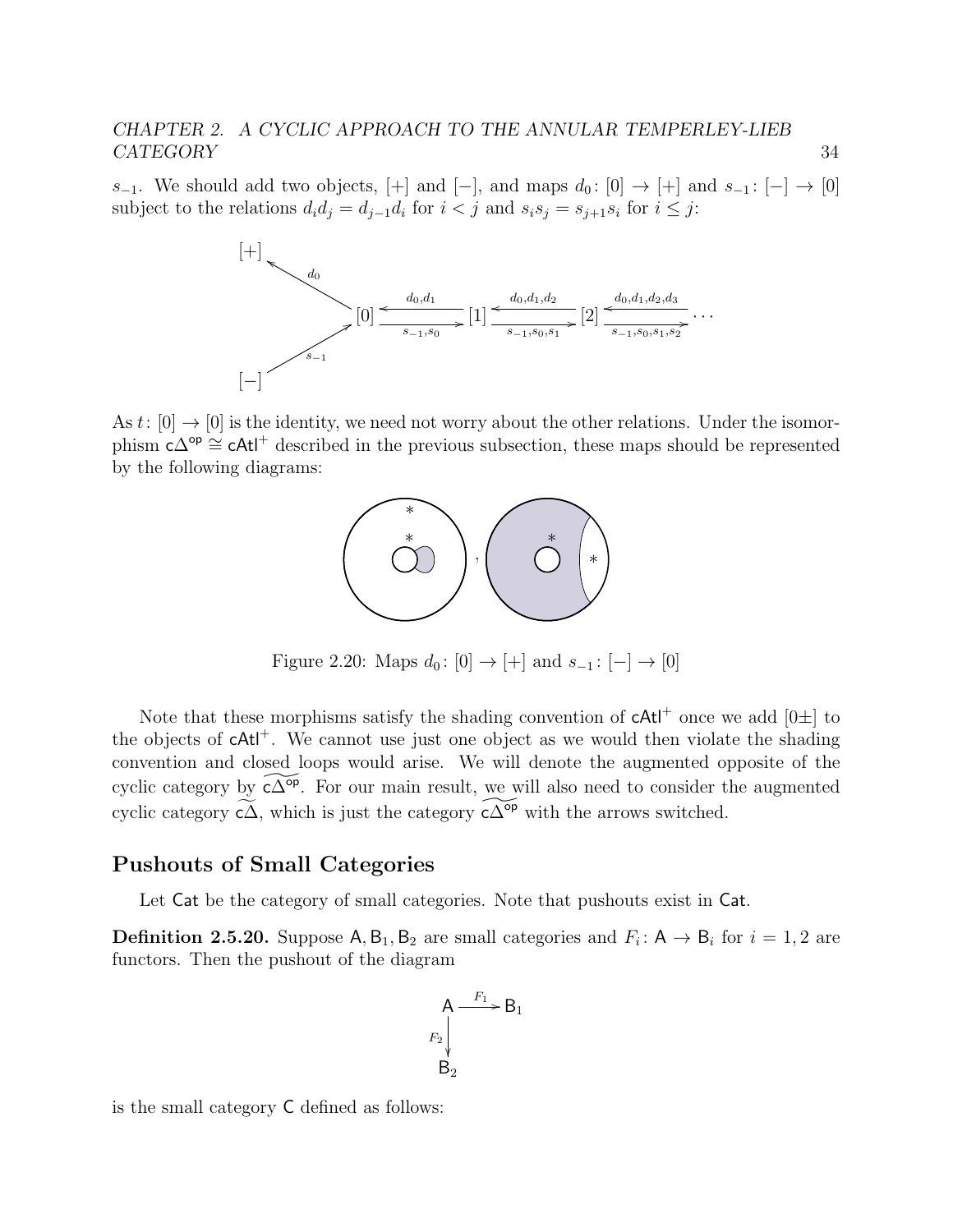Objects:  $Ob(C)$  is the pushout in Set of the diagram

$$
\begin{array}{c}\n\text{Ob}(A) \xrightarrow{F_1} \text{Ob}(B_1) \\
\downarrow F_2 \downarrow \\
\text{Ob}(B_2) \xrightarrow[ G_2]{} \text{Ob}(C)\n\end{array}
$$

This defines maps  $G_i$ :  $Ob(B_i) \rightarrow Ob(C)$  for  $i = 1, 2$ .

Morphisms: For  $X, Y \in Ob(\mathsf{C})$ , Mor $(X, Y)$  is the set of all words of the form  $\varphi_n \circ \cdots \circ \varphi_1$ such that

- (1)  $\varphi_i \in \text{Mor}(\mathsf{B}_1) \cup \text{Mor}(\mathsf{B}_2)$  for all  $i = 1, \ldots, n$ ,
- (2) the source of  $\varphi_1$  is in  $G_1^{-1}(X) \cup G_2^{-1}(X)$  and the target of  $\varphi_n$  is in  $G_1^{-1}(Y) \cup G_2^{-1}(Y)$ ,
- (3) for all  $i = 1, \ldots, n-1$ , either
	- (i) the target of  $\varphi_i$  is the source of  $\varphi_{i+1}$ , or
	- (ii) the target of  $\varphi_i$  is  $Z_i \in \text{im}(F_j) \subseteq \mathsf{B}_j$  for some  $j \in \{1,2\}$ , and the source of  $\varphi_{i+1}$  is in  $F_k(F_i^{-1})$  $j^{-1}(Z_i)$  where  $k \neq j$ .

subject to the relation  $F_1(\psi) = F_2(\psi)$  for every morphism  $\psi \in \text{Mor}(\mathsf{A})$ .

Notation 2.5.21. In the sequel, we will need to discuss  $\widetilde{c}\widetilde{\Delta}$ , the augmented cyclic category. In order that no confusion can arise, we will add a ∗ to morphisms to emphasize the fact that they compose in the opposite order. For example, we have generators  $d_i^*$  satisfying the relation  $d_j^* d_i^* = d_i^* d_{j-1}^*$  for  $i < j$ .

**Definition 2.5.22.** Define the small category/groupoid  $\mathsf{T}$  by

Objects:  $[n]$  for  $n \in \mathbb{Z}_{\geq 0} \cup \{\pm\}$ 

Morphisms: Generated by  $t: [n] \to [n]$  subject to the relation  $t^{n+1} = id_{[n]}$  for  $n \in \mathbb{Z}_{\geq 0}$ .

Definition 2.5.23. Let PO be the pushout in Cat of the following diagram:

$$
\begin{array}{ccc}\nT & \xrightarrow{F_1} & \widetilde{c\Delta^{op}} \\
F_2 & & \\
\widetilde{c\Delta}\n\end{array}
$$

where  $F_i([n]) = [n]$  for  $n \in \mathbb{Z}_{\geq 0} \cup [\pm]$  for  $i = 1, 2$  and  $F_1(t) = t$  and  $F_2(t) = (t^*)^{-1} = (t^{-1})^*$ . Note that if  $c\Delta^{op}$  has generators  $d_i, s_i, t$  and  $c\Delta$  has generators  $d_i^*, s_i^*, t^*$ , then PO is the category given by

Objects:  $[n]$  for  $n \in \mathbb{Z}_{\geq 0} \cup \{\pm\}$  and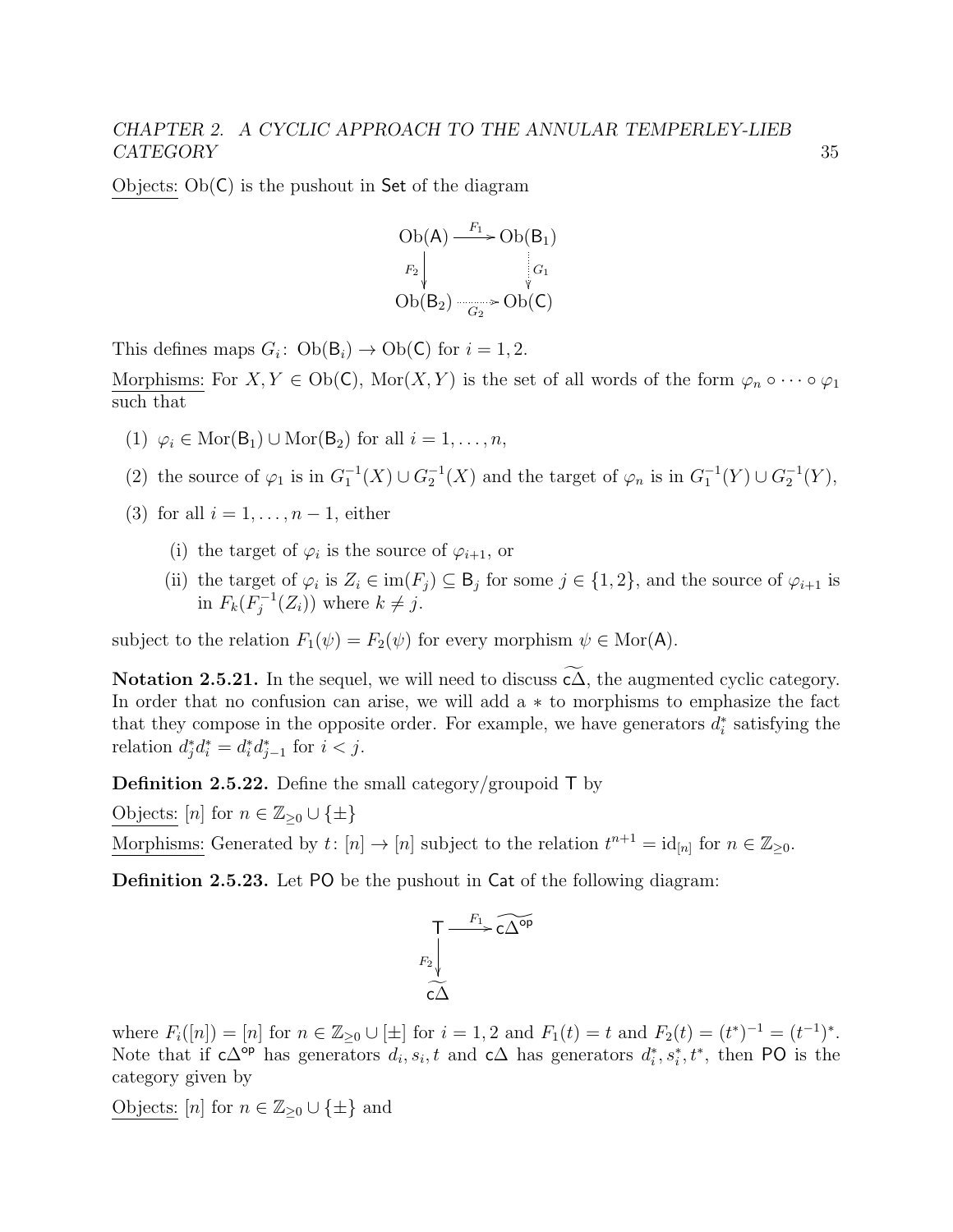Morphisms: generated by

$$
d_0: [0] \to [+]
$$
 and  $s_{-1}^*: [0] \to [-]$   
\n
$$
s_{-1}: [+] \to [0]
$$
 and  $d_0^*: [-] \to [0]$   
\n
$$
d_i, s_{i-1}^*: [n] \longrightarrow [n-1]
$$
 for  $i = 0, \ldots, n$  where  $n \ge 1$   
\n
$$
s_i, d_{i+1}^*: [n] \longrightarrow [n+1]
$$
 for  $i = -1, \ldots, n$  where  $n \ge 0$   
\n
$$
t: [n] \longrightarrow [n]
$$
 where  $n \ge 0$ 

subject to the relations

(1)  $d_i d_j = d_{j-1} d_i$  and  $s_i^* s_j^* = s_{j-1}^* s_i^*$  for  $i < j$ , (2)  $s_i s_j = s_{j+1} s_i$  and  $d_i^* d_j^* = d_{j+1}^* d_i^*$  for  $i \leq j$ ,

$$
(3) \ d_i s_j = \begin{cases} s_{j-1} d_i & \text{if } i < j \\ \mathrm{id}_{[n]} & \text{if } i = j, j+1 \\ s_j d_{i-1} & \text{if } i > j+1 \end{cases} \text{ and } s_{i-1}^* d_j^* = \begin{cases} d_{j-1}^* s_{i-1}^* & \text{if } i < j-1 \\ \mathrm{id}_{[n]} & \text{if } i = j, j+1 \\ d_j^* s_{i-2}^* & \text{if } i > j+1, \end{cases}
$$

- (4)  $t^{n+1} = \mathrm{id}_{[n]},$
- (5)  $d_i t = t d_{i-1}$  for  $1 \le i \le n$  and  $s_i^* t = t s_{i-1}^*$  for  $0 \le i \le n$ , and

(6) 
$$
s_i t = t s_{i-1}
$$
 for  $0 \le i \le n$  and  $d_i^* t = t d_{i-1}^*$  for  $1 \le i \le n$ .

Note that  $t = (t^*)^{-1}$  as PO is the pushout, so  $t^*$  does not appear in the above list.

Remark 2.5.24. Note that PO is involutive using the obvious involution as hinted by the ∗-notation.

**Definition 2.5.25.** Let  $PO(\delta_+, \delta_-)$  be the small category obtained from PO by adding generating morphisms  $\delta \pm : [n] \to [n]$  for all  $n \in \mathbb{Z}_{\geq 0} \cup \{\pm\}$  which commute with all other morphisms. The maps  $\delta_\pm$  are called the coupling constants.

**Remark 2.5.26.** Note that  $PO(\delta_+, \delta_-)$  is involutive if we define  $(\delta_{\pm})^* = \delta_{\pm}$ .

**Theorem 2.5.27.** a $\Delta$  is isomorphic to the category Q obtained from  $PO(\delta_+, \delta_-)$  with the additional relations

(1) 
$$
d_i s_j^* = \begin{cases} s_{j-1}^* d_i & \text{if } i < j \\ s_j^* d_{i+1}^* & \text{if } j > i \end{cases}
$$
  
\n(2)  $d_i d_j^* = \begin{cases} d_{j-1}^* d_i & \text{if } i < j \\ \delta_- & \text{if } i = j \end{cases}$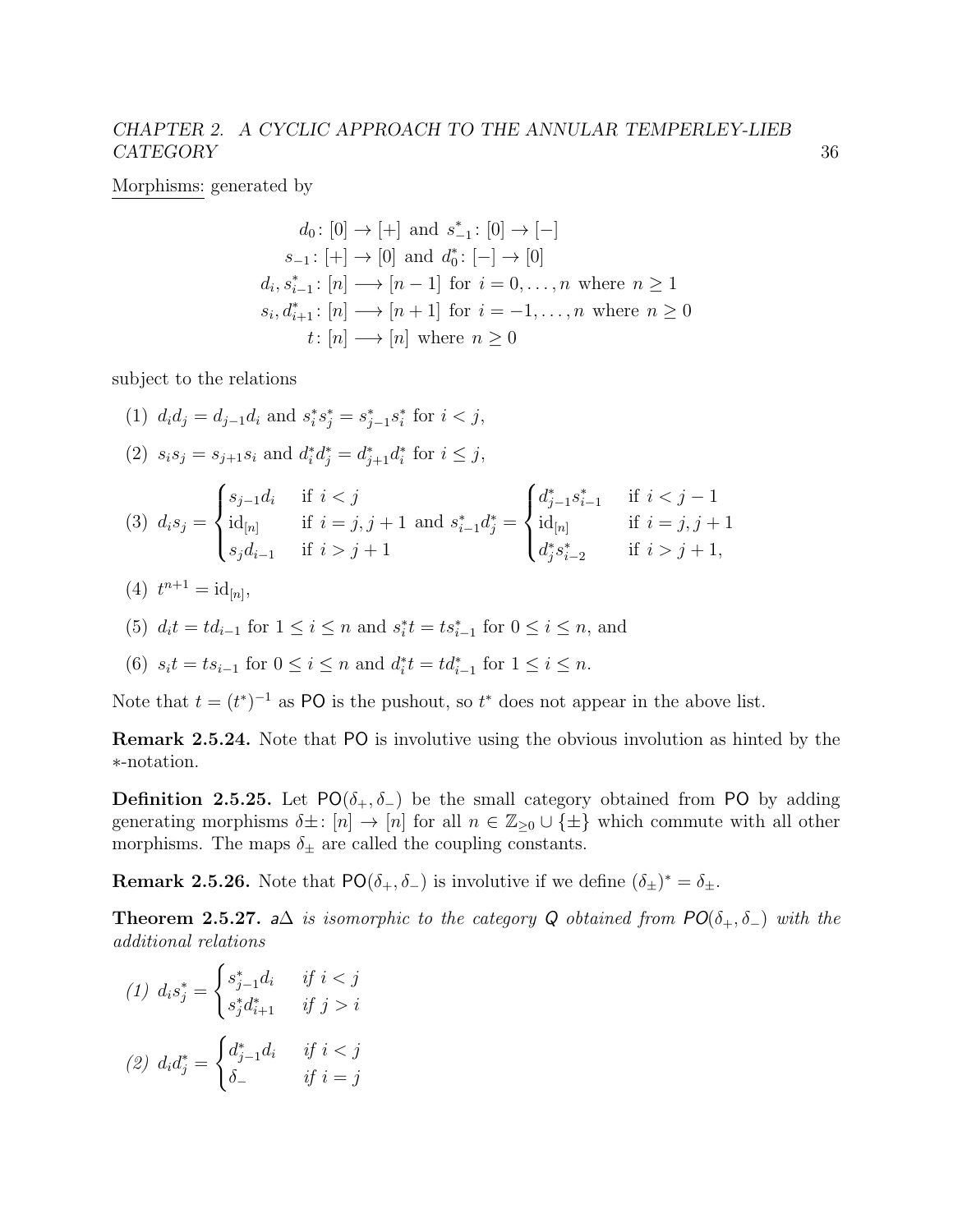$$
(3) \ s_i^* s_j = \begin{cases} s_{j-1} s_i^* & \text{if } i < j \\ \delta_+ & \text{if } i = j \end{cases}
$$

*Proof.* Define a map  $\Psi: a\Delta \rightarrow Q$  by

Objects: Define  $\Psi([0\pm]) = [\pm]$ . For  $n \geq 1$ , define  $\Psi([n]) = [n-1]$ .

Morphisms: We define  $\Psi$  on primitive morphisms:

(A) Define  $\Psi(\alpha_1 \in \mathsf{a}\Delta(1, 0+)) = d_0 \in \mathsf{Q}(0, +)$  and  $\Psi(\alpha_2 \in \mathsf{a}\Delta(1, 0-)) = s_{-1}^* \in \mathsf{Q}(0, -)$ . For  $n \geq 2$ , define

$$
\Psi(\alpha_i \in \mathsf{a}\Delta(n, n-1)) = \begin{cases} s_{(i-3)/2}^* \in \mathsf{Q}(n-1, n-2) & \text{if } i \text{ is odd} \\ d_{(i-2)/2} \in \mathsf{Q}(n-1, n-2) & \text{if } i \text{ is even.} \end{cases}
$$

(B) Define  $\Psi(\beta_1 \in a\Delta(0+,1)) = s_{-1} \in \mathsf{Q}(-,0)$  and  $\Psi(\beta_2 \in a\Delta(0-,1)) = d_0^* \in \mathsf{Q}(+,0)$ . For  $n \geq 1$ , define

$$
\Psi(\beta_i \in \mathsf{a}\Delta(n, n+1)) = \begin{cases} s_{(i-3)/2} \in \mathsf{Q}(n-1, n) & \text{if } i \text{ is odd} \\ d_{(i-2)/2}^* \in \mathsf{Q}(n-1, n) & \text{if } i \text{ is even.} \end{cases}
$$

(T) For  $n \geq 1$ , define  $\Psi(\tau \in a\Delta(n,n)) = t \in \mathbb{Q}(n-1,n-1)$ .

(D) Define 
$$
\Psi(\delta_{\pm}) = \delta_{\pm}
$$
.

One checks  $\Psi$  is a well defined isomorphism by showing the relations match up.

 $\Box$ 

Remarks 2.5.28. (1) The above relations are called the coupling relations.

- (2) Usually we study representations of  $c\Delta$  and  $a\Delta$  in abelian categories and the coupling constants are multiplication by scalars. These scalars can be built into the coupling relations in our abelian category without first defining  $PO(\delta_+, \delta_-)$ . Hence an annular object in an abelian category (see Section [2.6\)](#page-41-0) is obtained from the pushout of two cyclic objects over a T-object and then quotienting out by the coupling relations.
- (3) Another way to skip passing to  $PO(\delta_+, \delta_-)$  is to take the linearization of all our categories over some unital commutative ring  $R$  (make the morphism sets  $R$ -modules) and choose scalars  $\delta_{\pm}$  for the coupling relations.

## <span id="page-41-0"></span>2.6 Annular Objects

**Definition 2.6.1.** An annular object in an arbitrary category C is a functor  $a\Delta \rightarrow C$ . A cyclic object is a functor  $c\Delta^{op} \to C$ . If C is an abelian category and  $X_{\bullet}$  is an annular, respectively cyclic, object, we replace  $X_{\bullet}(\tau \in a\Delta(n,n))$  with  $(-1)^{n-1}X_{\bullet}(\tau)$ , respectively we replace  $X_{\bullet}(t \in c\Delta^{\mathsf{op}}(n,n))$  with  $(-1)^n X_{\bullet}(t)$ , to account for the sign of the cyclic permutation.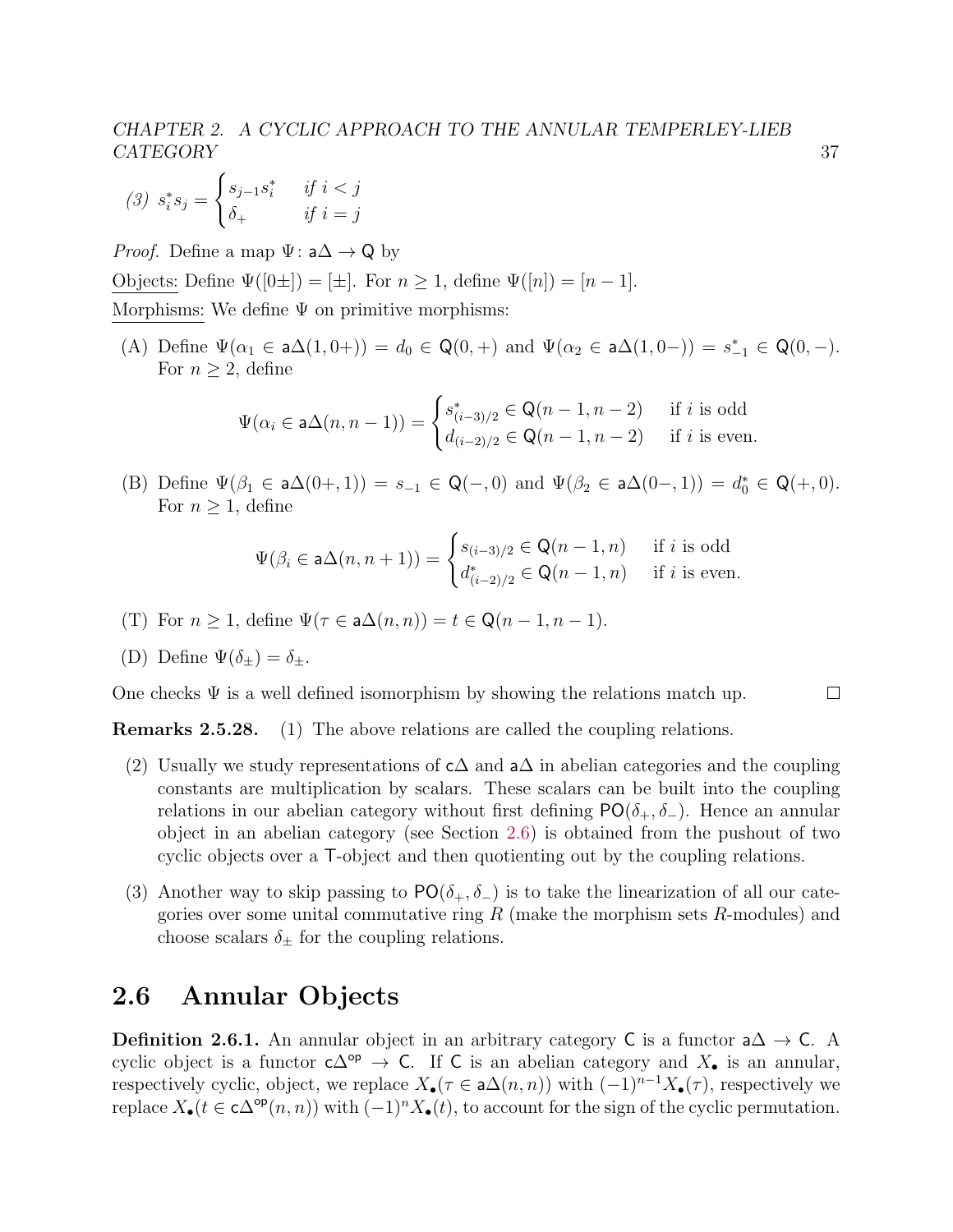Remarks 2.6.2. Each annular object has two restrictions to cyclic objects.

**Notation 2.6.3.** Usually such a functor is denoted with a bullet subscript, e.g.  $X_{\bullet}$ . If  $X_{\bullet}$ is such a functor, we will use the following standard notation:

- (1)  $X_{\bullet}([n]) = X_n$  for  $n \in \mathbb{Z}_{\geq 0}$  and  $X_{\bullet}([0 \pm]) = X_{\pm}$  where applicable.
- (2)  $X_{\bullet}(\varphi) = \varphi$ , i.e. we will use the same notation for the images of the morphisms in the category C.

Note 2.6.4. For an annular object in an abelian category, relations (4), (5), and (6) become

(4') 
$$
\alpha_i \tau = -\tau \alpha_{i-2}
$$
 for  $i \geq 3$ ,

(5') 
$$
\beta_i \tau = -\tau \beta_{i-2}
$$
 for  $i \geq 3$ , and

(6') if  $\alpha_i\beta_j: [n] \to [n]$  with  $n \geq 2$  and  $(i, j) = (1, 2n + 2), (2n + 2, 1)$ , then  $\alpha_1\beta_{2n+2} =$  $(-1)^{n-1}\tau^{-1}$  and  $\alpha_{2n+2}\beta_1 = (-1)^{n-1}\tau$ .

Proposition [2.3.6](#page-27-0) becomes

- (1')  $\alpha_1 \tau = (-1)^{n-1} \alpha_{2n-1}$  and  $\alpha_2 \tau = (-1)^{n-1} \alpha_{2n}$
- (2')  $\tau \beta_{2n+1} = (-1)^n \beta_1$ ,  $\tau \beta_{2n+2} = (-1)^n \beta_2$ , and

(3') 
$$
\beta_1 \tau = (-1)^{n-1} \tau^2 \beta_{2n-1}
$$
 and  $\beta_2 \tau = (-1)^{n-1} \tau^2 \beta_{2n}$ .

Note 2.6.5. For a cyclic object in an abelian category, relations (5) and (6) become

- (5')  $d_i t = -t d_{i-1}$  for  $i \ge 1$  and
- (6')  $s_i t = -ts_{i-1}$  for  $i \ge 1$ .

Following Remark [2.5.5,](#page-34-0) we have

(i)  $d_0 t = (-1)^n d_n$  and

(ii) 
$$
s_0 t = (-1)^n t^2 s_n
$$
.

Definition [2.5.6](#page-34-2) becomes  $s_{-1} = (-1)^{n+1}ts_n$ . Parts (2) and (3) of Proposition [2.5.8](#page-35-1) become

(2')  $d_{n+1}s_{-1} = (-1)^n t$  and

$$
(3') \ \ s_0 t = -t s_{-1}.
$$

Remark 2.6.6. The necessity of this sign convention becomes apparent in calculations with Connes' boundary map (see [2.6.19](#page-45-0) and [2.6.20\)](#page-45-1).

**Definition 2.6.7.** Let C be an involutive category and suppose  $X_{\bullet}$ :  $a\Delta \rightarrow C$  is an annular object in C. Then  $X_{\bullet}^*$ : a $\Delta \to C$  is also an annular object in C where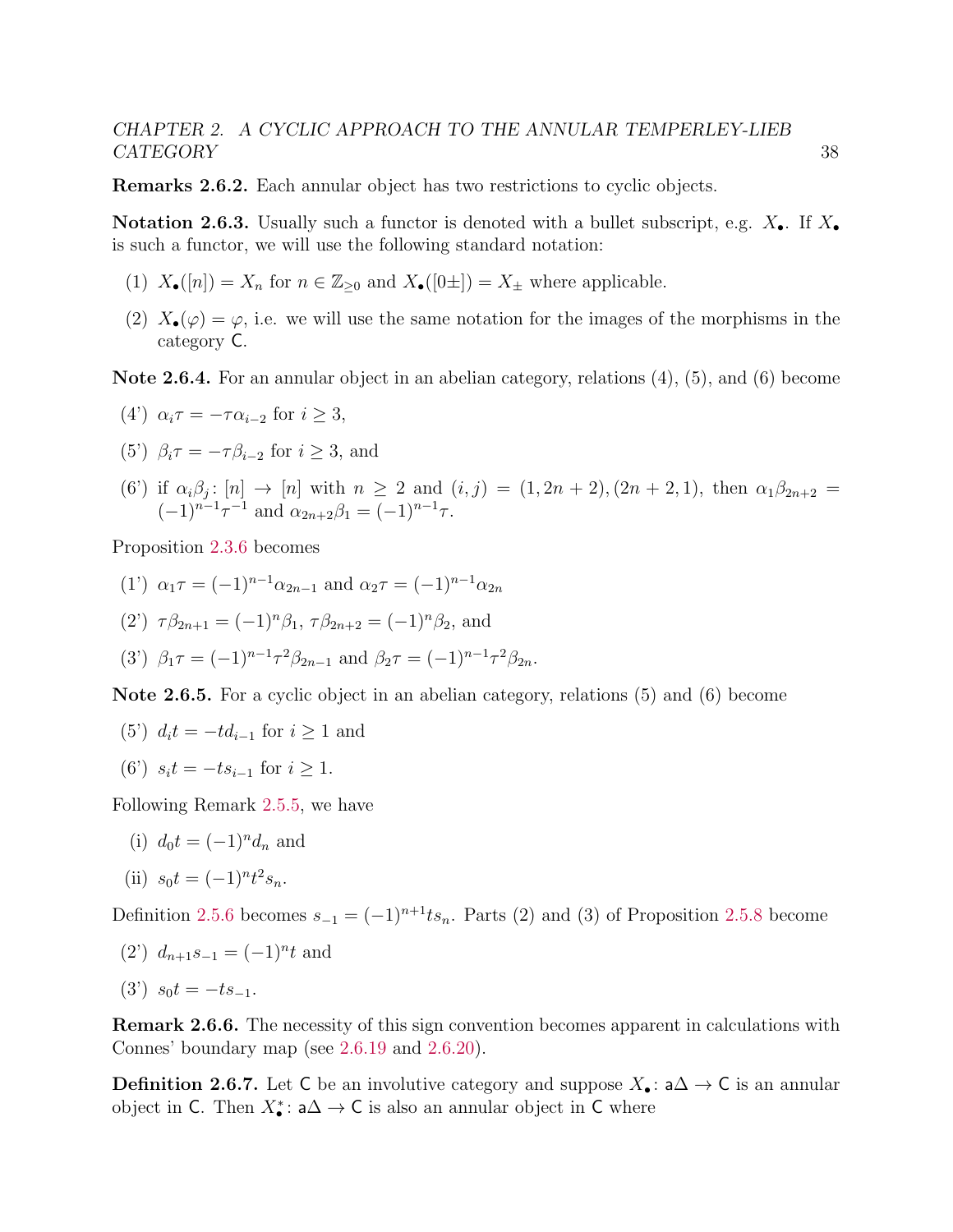Objects:  $X_{\bullet}^{*}([n]) = X_n$  for all  $n \in \mathbb{N} \cup \{0 \pm \},$  and Morphisms:  $X_{\bullet}^{*}(w) = X_{\bullet}(w^{*})^{*}$  for all  $w \in \text{Mor}(\mathsf{a}\Delta)$ .

If C is abelian, then  $X^*_{\bullet}$  still satisfies the sign convention.

Remark 2.6.8. The representation theory of Atl was studied extensively by Graham and Lehrer in [\[GL98\]](#page-140-0) and Jones in [\[Jon01\]](#page-141-1). In Definition/Theorem 2.2 in [\[Pet10\]](#page-143-0), Peters gives a good summary of the case of an annular  $C^*$ -Hilbert module where  $\delta_{\pm}$  is given by multiplication by  $\delta > 2$ .

#### Homologies of Annular Modules

As the semi-simplicial, simiplicial, and cyclic categories live inside a∆, we can define Hochschild and cyclic homologies of annular objects in abelian categories. We will focus on annular modules and leave the generalization to an arbitrary abelian category to the reader. Fix a unital commutative ring R.

**Definition 2.6.9.** Given a semi-simplicial R-module  $M_{\bullet}$ , define the Hochschild boundary b:  $M_n \to M_{n-1}$  for  $n \geq 1$  by

$$
b = \sum_{i=0}^{n} (-1)^{i} d_i
$$

.

The Hochscild homology of  $M_{\bullet}$  is

$$
HH_n(M_\bullet, b) = \ker(b)/\operatorname{im}(b)
$$

for  $n \geq 0$ , where we set  $M_{-1} = 0$ , and  $b: M_0 \to M_{-1}$  is the zero map.

Remark 2.6.10. As an annular R-module is a semi-simplicial R-module in two ways, we will have two Hochschild boundaries.

**Definition 2.6.11.** Suppose  $X_{\bullet}$  is an annular R-module. Let  $X_{\bullet}^{\pm}$  be the cyclic object obtained from  $X_{\bullet}$  by restricting  $X_{\bullet}$  to  $G(\text{cAt}^{\dagger})$ . For  $n \geq 1$ , define

$$
HH_n^{\pm}(X_{\bullet}) = HH_{n-1}^{\pm}(X_{\bullet}^{\pm}).
$$

**Remark 2.6.12.** The Hochschild boundaries of  $X_{\bullet}^{\pm}$  for  $n \geq 2$  are

$$
b_{+} = \sum_{i=0}^{n-1} (-1)^{i} \alpha_{2i+1}
$$
 and  $b_{-} = \sum_{i=0}^{n-1} (-1)^{i} \alpha_{2i+2}$ .

**Definition 2.6.13.** The above definition does not take into account  $X_{\pm}$ . We may define the reduced Hochschild homology by looking at the corresponding augmented cyclic objects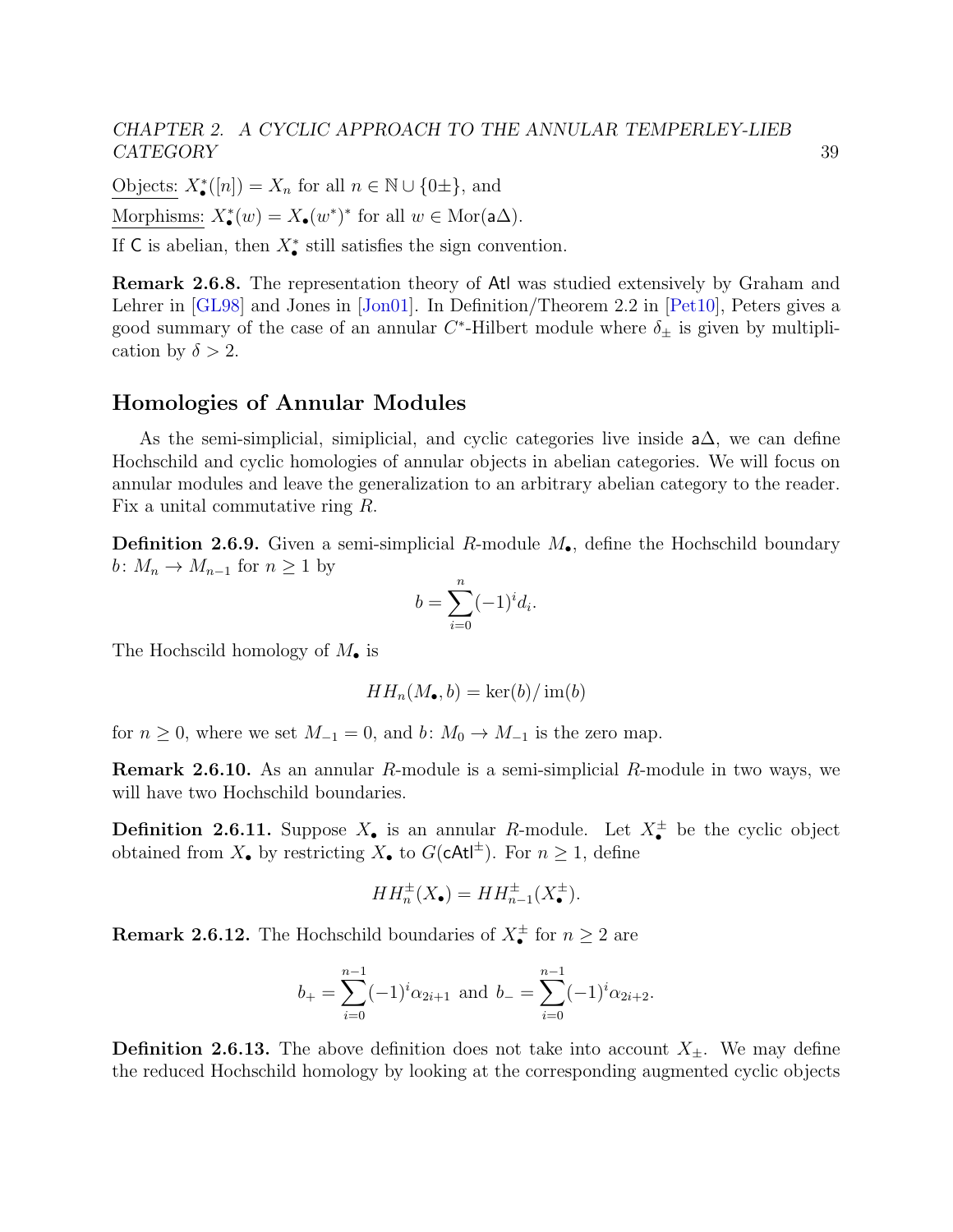(see Subsection [2.5\)](#page-37-0). Define  $b_{\pm}$ :  $X_1 \rightarrow X_{\pm}$  by  $b_{+} = \alpha_1$ :  $X_1 \rightarrow X_{+}$  and  $b_{-} = \alpha_2$ :  $X_1 \rightarrow X_{-}$ . Define the reduced Hochschild homology of  $X_{\bullet}$  as follows:

$$
\widetilde{HH}_n^{\pm}(X_{\bullet}) = HH_n^{\pm}(X_{\bullet}) \text{ for } n \ge 2,
$$
  
\n
$$
\widetilde{HH}_1^{\pm}(X_{\bullet}) = \ker(b_{\pm})/\text{ im}(b_{\pm}), \text{ and}
$$
  
\n
$$
\widetilde{HH}_0^{\pm}(X_{\bullet}) = \text{coker}(b_{\pm})
$$

Remark 2.6.14. The content of the next proposition was found by Jones in [\[Jon00\]](#page-141-0).

**Proposition 2.6.15.** Let  $X_{\bullet}$  be an annular R-module. Then for all  $n \geq 1$ ,

$$
\beta_1 b_+ + b_+ \beta_1 = \delta_+ \mathrm{id}_{X_n} \quad and
$$
  

$$
\beta_2 b_- + b_- \beta_2 = \delta_- \mathrm{id}_{X_n},
$$

and when  $n = \pm$ ,

$$
b_{+}\beta_{1} = \delta_{+} \mathrm{id}_{X_{+}} \text{ and}
$$
  

$$
b_{-}\beta_{2} = \delta_{-} \mathrm{id}_{X_{-}}.
$$

Proof. This follows immediately from relation 6.

**Corollary 2.6.16.** If  $\delta_{\pm}$  is multiplication by an element of  $R^{\times}$ , the group of units of R, then  $\widetilde{HH}_n^{\pm}(X_{\bullet}) = 0$  for all  $n \geq 0$ .

Corollary 2.6.17. Let  $N \subset M$  be an extremal, finite index  $II_1$ -subfactor, and let  $X_{\bullet}$  be the annular C-module given by its tower of relative commutants (see [\[Jon99\]](#page-141-2), [\[Jon01\]](#page-141-1)). Then  $\widetilde{HH}_n^{\pm}(X_{\bullet}) = 0$  for all  $n \geq 0$ .

**Example 2.6.18** (TL<sub>•</sub>( $\mathbb{Z}, 0$ )). When  $\delta_{\pm} \notin R^{\times}$ , we can have non-trivial homology. For example, for  $n \in \mathbb{N} \cup \{0\pm\}$ , let  $TL_n(\mathbb{Z}, 0)$  be the set of  $\mathbb{Z}$ -linear combinations of planar n-tangles with no input disks and no loops (adjust the definition of an annular  $n$ -tangle so that there is no  $D_1$ ). The action of  $T \in \mathsf{a}\Delta(m,n)$  on  $S \in TL_m(\mathbb{Z},0)$  is given by tangle composition  $F(T) \circ S$  with the additional requirement that if there are any closed loops, we get zero. We then extend this action Z-linearly. Then  $HH_n^{\pm}(TL_{\bullet}(\mathbb{Z},0)) \neq 0$  for all  $n \geq 0$ . In fact, the class of the planar *n*-tangle with only shaded, respectively unshaded, cups is a nontrivial element in  $HH_n^{\pm}(TL_{\bullet}(\mathbb{Z},0))$  respectively. Clearly all such tangles are in ker $(b_{\pm})$ . However, it is only possible to get an even multiple of this tangle in  $\text{im}(b_\pm)$ . If a shaded region is capped off by an  $\alpha_i$  to make a cup, there must be two ways of doing so. Using MAGMA [\[BCP97\]](#page-139-0), the author has calculated the first few  $(+)$  reduced Hochschild homology groups of  $TL_{\bullet}(\mathbb{Z}, 0)$  to be

$$
\widetilde{HH}_0^+ = \widetilde{HH}_1^+ = \mathbb{Z},
$$
  
\n
$$
HH_2^+ = HH_3^+ = \mathbb{Z}/2,
$$
  
\n
$$
HH_4^+ = HH_5^+ = \mathbb{Z}/6, \text{ and}
$$
  
\n
$$
HH_6^+ = HH_7^+ = \mathbb{Z}/2 \oplus \mathbb{Z}/2.
$$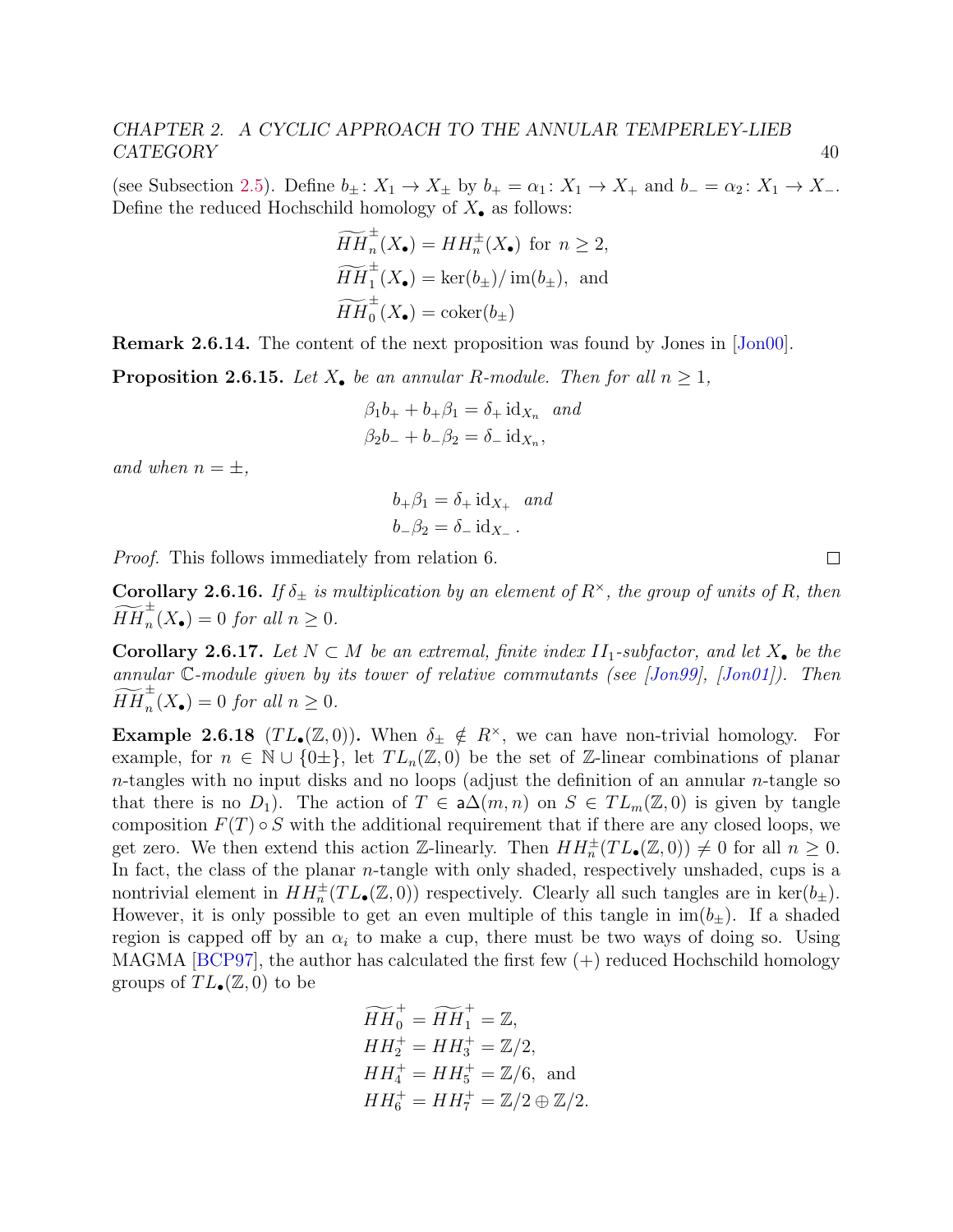

Figure 2.21: Representative for a nontrivial element in  $HH_4^+(TL_\bullet(\mathbb{Z},0))$ 

For  $n \geq 2$ , the class of the tangle described above contributes a copy of  $\mathbb{Z}/2\mathbb{Z}$ . The question still remains whether this parity continues.

<span id="page-45-0"></span>**Definition 2.6.19.** Given a cyclic R-module  $C_{\bullet}$ , define the cyclic bicomplex  $BC_{**}(C_{\bullet})$  be the bicomplex

$$
b \qquad b \qquad b \qquad b \qquad b \qquad b
$$
\n
$$
C_3 \xleftarrow{B} C_2 \xleftarrow{B} C_1 \xleftarrow{B} C_0
$$
\n
$$
C_2 \xleftarrow{B} C_1 \xleftarrow{B} C_0
$$
\n
$$
b \qquad b \qquad b \qquad b
$$
\n
$$
C_1 \xleftarrow{B} C_0
$$
\n
$$
b \qquad b \qquad b \qquad c
$$
\n
$$
C_1 \xleftarrow{B} C_0
$$

where  $b$  is the Hochschild boundary obtained by looking at the corresponding semi-simplicial R-module,  $B = (1 - t)s_{-1}N: C_n \to C_{n+1}$  is Connes' boundary map, and

$$
N = \sum_{i=0}^{n} t^i.
$$

Recall  $s_{-1} = (-1)^{n+1}ts_n$  is the extra degeneracy. The cyclic homology of  $C_{\bullet}$  is given by  $HC_n(C_\bullet) = H_n(\text{Tot}(BC_{**}(C_\bullet))).$ 

<span id="page-45-1"></span>**Remark 2.6.20.** In order for  $BC_{**}(C_{\bullet})$  to be a bicomplex, we need  $b^2$ ,  $B^2$ , and  $bB + Bb$  to equal zero. While the first two are trivial, we must use Loday's sign convention to get the third. Setting

$$
b' = \sum_{i=0}^{n-1} (-1)^i d_i \colon C_n \to C_{n-1},
$$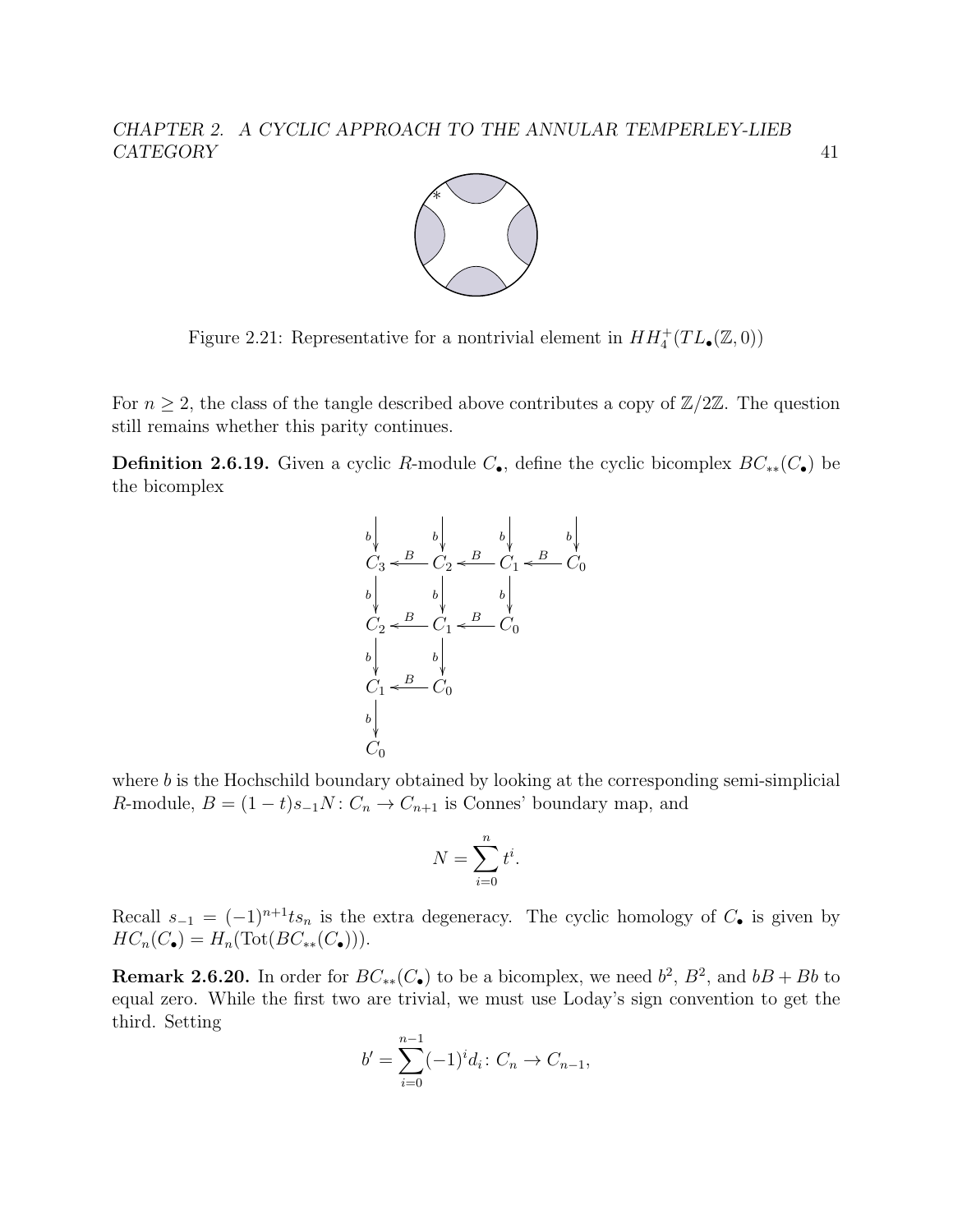we have  $b(1-t) = (1-t)b'$ ,  $b's_{-1} + s_{-1}b' = id$ , and  $b'N = Nb$ , so

$$
bB + Bb = b(1-t)s_{-1}N + (1-t)s_{-1}Nb = (1-t)(b's_{-1} + s_{-1}b')N = (1-t)N = 0.
$$

Without this sign convention, we no longer have  $bB + Bb = 0$ .

**Definition 2.6.21.** Suppose  $X_{\bullet}$  is an annular R-module. Then  $X_{\bullet}$  becomes a cyclic module in two ways, so we have two cyclic homologies to study. For  $n \geq 1$ , define  $HC_n^{\pm}(X_{\bullet})$  =  $HC_{n-1}(X_{\bullet}^{\pm}).$ 

**Remark 2.6.22.** For  $n \geq 1$ ,  $B_{\pm}$ :  $X_n \to X_{n+1}$  is given by

$$
B_{+} = (-1)^{n} (1 - \tau)(\tau \beta_{2n}) \sum_{i=0}^{n-1} \tau^{i} = (-1)^{n} (1 - \tau)(\beta_{2n+2}\tau) \sum_{i=0}^{n-1} \tau^{i}
$$
  
=  $(-1)^{n} (1 - \tau) \beta_{2n+2} \sum_{i=0}^{n-1} \tau^{i}$  and  

$$
B_{-} = (-1)^{n} (1 - \tau) \beta_{1} \sum_{i=0}^{n-1} \tau^{i}
$$

as the two extra degeneracies for  $G(\text{cAt}^{\dagger})$  are  $(-1)^n \tau \beta_{2n}$  and  $(-1)^n \beta_1$  respectively.

Corollary 2.6.23. If  $\delta_{\pm}$  is multiplication by an element of  $R^{\times}$ , the group of units of R, then  $HC_n^{\pm}(X_{\bullet}) = R$  for all odd  $n \geq 1$  and  $HC_n^{\pm}(X_{\bullet}) = 0$  for all even  $n \geq 2$ .

Corollary 2.6.24. Let  $N \subset M$  be an extremal, finite index  $II_1$ -subfactor, and let  $X_{\bullet}$  be the annular C-module given by its tower of relative commutants. Then  $HC_n^{\pm}(X_{\bullet}) = \mathbb{C}$  for all odd  $n \geq 1$  and  $HC_n^{\pm}(X_{\bullet}) = 0$  for all even  $n \geq 2$ .

Example 2.6.25. Once again using MAGMA [\[BCP97\]](#page-139-0), the author has calculated the first few (+) cyclic homology groups of  $TL_{\bullet}(\mathbb{Z}, 0)$  to be

$$
HC_1^+ = \mathbb{Z}
$$
  
\n
$$
HC_2^+ = \mathbb{Z}/2
$$
  
\n
$$
HC_3^+ = \mathbb{Z}/2 \oplus \mathbb{Z}
$$
  
\n
$$
HC_4^+ = \mathbb{Z}/2 \oplus \mathbb{Z}/6
$$
  
\n
$$
HC_5^+ = \mathbb{Z}/2 \oplus \mathbb{Z}/6 \oplus \mathbb{Z}, \text{ and}
$$
  
\n
$$
HC_6^+ = \mathbb{Z}/2 \oplus \mathbb{Z}/2 \oplus \mathbb{Z}/2 \oplus \mathbb{Z}/6.
$$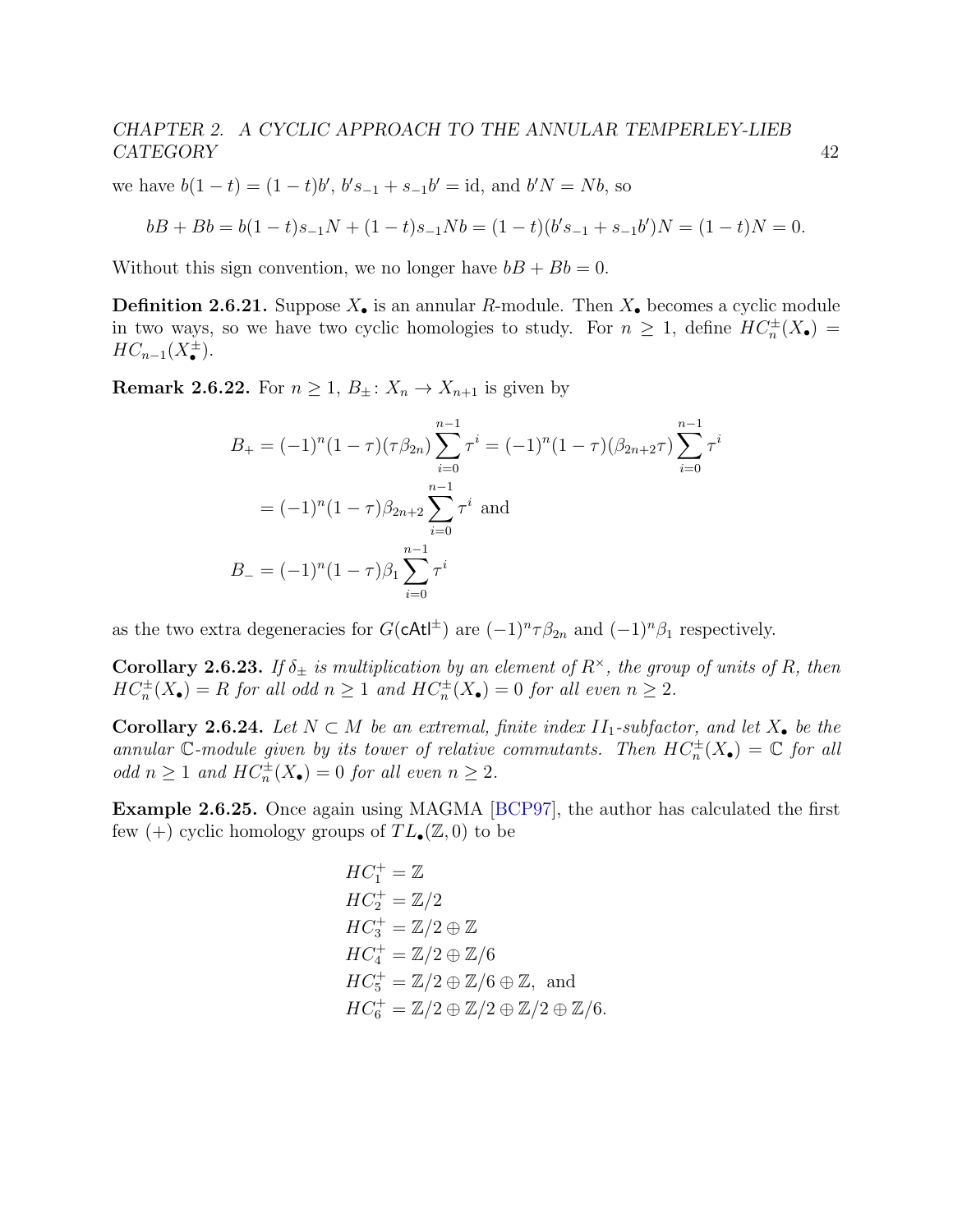# Chapter 3

# The embedding theorem for finite depth subfactor planar algebras

## 3.1 Introduction

A powerful method of construction of subfactors is the use of commuting squares, which are systems of four finite dimensional von Neumann algebras

$$
A_{1,0} \subset A_{1,1}
$$
  

$$
\cup \qquad \cup
$$
  

$$
A_{0,0} \subset A_{0,1}
$$

included as above, with a faithful trace on  $A_{1,1}$  so that  $A_{1,0}$  and  $A_{0,1}$  are orthogonal modulo their intersection  $A_{0,0}$ .

One iterates the basic construction of [\[Jon83\]](#page-141-3) for the inclusions  $A_{i,j} \subset A_{i,j+1}$  and  $A_{i,j} \subset$  $A_{i+1,j}$  to obtain a tower of inclusions  $A_{0,n} \subset A_{1,n}$ . By a lovely compactness argument of Ocneanu [\[JS97\]](#page-141-4),[\[EK98\]](#page-139-1), the standard invariant, or higher relative commutants, of the inductive limit inclusion  $A_{0,\infty} \subset A_{1,\infty}$  are the algebras  $A'_{0,1} \cap A_{n,0}$ . Thus once bases have been chosen, the calculation of the relative commutants is a matter of elementary linear algebra.

It was to formalise this calculation that planar algebras were first introduced [\[Jon99\]](#page-141-2). Finite dimensional inclusions are given by certain graphs (Bratteli diagrams), and in [\[Jon00\]](#page-141-0), a planar algebra associated purely combinatorially to a bipartite graph was introduced so that it is rather obviously the tower of relative commutants for an inclusion  $B_0 \subset B_1$  having the graph as its Bratteli diagram. But because Ocneanu's notion of connection was never completely formalised in [\[Jon99\]](#page-141-2), it was NOT proved that the planar algebra coming from a commuting square via Ocneanu compactness is a planar subalgebra of the one defined in [\[Jon00\]](#page-141-0) for the graph of the inclusion  $A_{0,0} \subset A_{1,0}$ .

Meanwhile the theory of planar algebras grew in its own right and a new method of constructing subfactors evolved by looking at planar subalgebras of a given planar algebra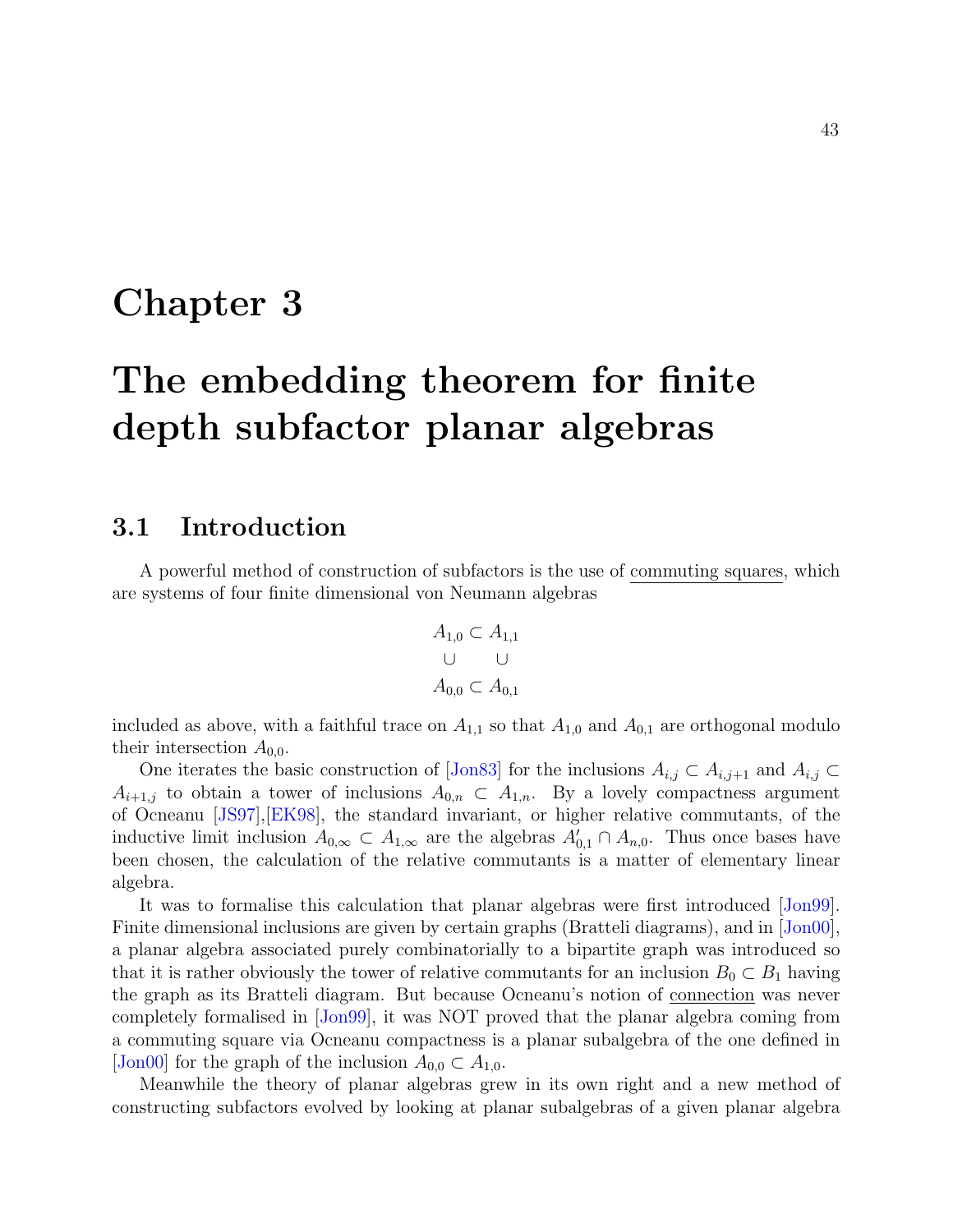[\[Pet10\]](#page-143-0),[\[BMPS09\]](#page-139-2). Now if a subfactor is of finite depth, then by [\[Pop90\]](#page-143-1), there is a commuting square that constructs a hyperfinite model of it. Moreover the inclusion  $A_{0,0} \subset A_{1,0}$  for this canonical commuting square has Bratteli diagram given by the so-called principal graph, which is a powerful subfactor invariant. Thus if the the result of the previous paragraph had been proved, it would have implied the following theorem, which is the main result of this paper:

Theorem. A finite depth subfactor planar algebra is a planar subalgebra of the bipartite graph planar algebra of its principal graph.

(See [\[MPS10\]](#page-142-0) for the definition of the principal graph of a planar algebra.)

We prove this result with the interesting twist of not using connections. In particular, our proof does not invoke the dual principal graph, which is perhaps rather surprising.

There are three steps to our proof. The first step, Section [3.2,](#page-49-0) is to define a canonical planar ∗-algebra structure on the tower of relative commutants from a connected unital inclusion of finite dimensional C<sup>∗</sup> -algebras whose Bratteli diagram is a given graph. We call this the canonical planar ∗-algebra associated to the inclusion. We do this in more generality, replacing finite dimensionality by a strong Markov property (see Definition [3.2.8\)](#page-50-0), because it is no harder and should have applications.

The second step, Section [3.3,](#page-66-0) is to identify the canonical planar ∗-algebra with the bipartite graph planar algebra of [\[Jon00\]](#page-141-0) in the finite dimensional case. Loops on the Bratteli diagram for the inclusion give bases for the relative commutants, so the isomorphism is constructed by choosing bases for the vector spaces in the canonical planar ∗-algebra.

Finally, in Section [3.4,](#page-77-0) we construct the embedding map as follows: given a finite depth subfactor planar algebra  $Q_{\bullet}$ , pick 2r suitably large so that the inclusion  $Q_{2r,+} \subset Q_{2r+1,+} \subset$  $(Q_{2r+2,+}, e_{2r+1})$  is standard, i.e., isomorphic to the basic construction. Set  $M_0 = Q_{2r,+}$  and  $M_1 = Q_{2r+1,+}$ , and let  $P_{\bullet}$  be the canonical planar \*-algebra  $P_{\bullet}$  associated to the inclusion  $M_0 \subset M_1$ . We prove in Theorem [3.4.1](#page-77-1) that the map  $Q_{\bullet} \to P_{\bullet}$  given by adding  $2r$  or  $2r + 1$ strings on the left, depending on whether we are in  $Q_{n,+}$  or  $Q_{n,-}$  respectively, is an inclusion of planar algebras.



While this paper was being written, Morrison and Walker in [\[MW10\]](#page-142-1) produced a totally different proof which constructs an embedding directly from the planar algebra Q• without the use of algebra towers and centralisers. Their method also has the advantage that it applies to infinite depth subfactor planar algebras without alteration!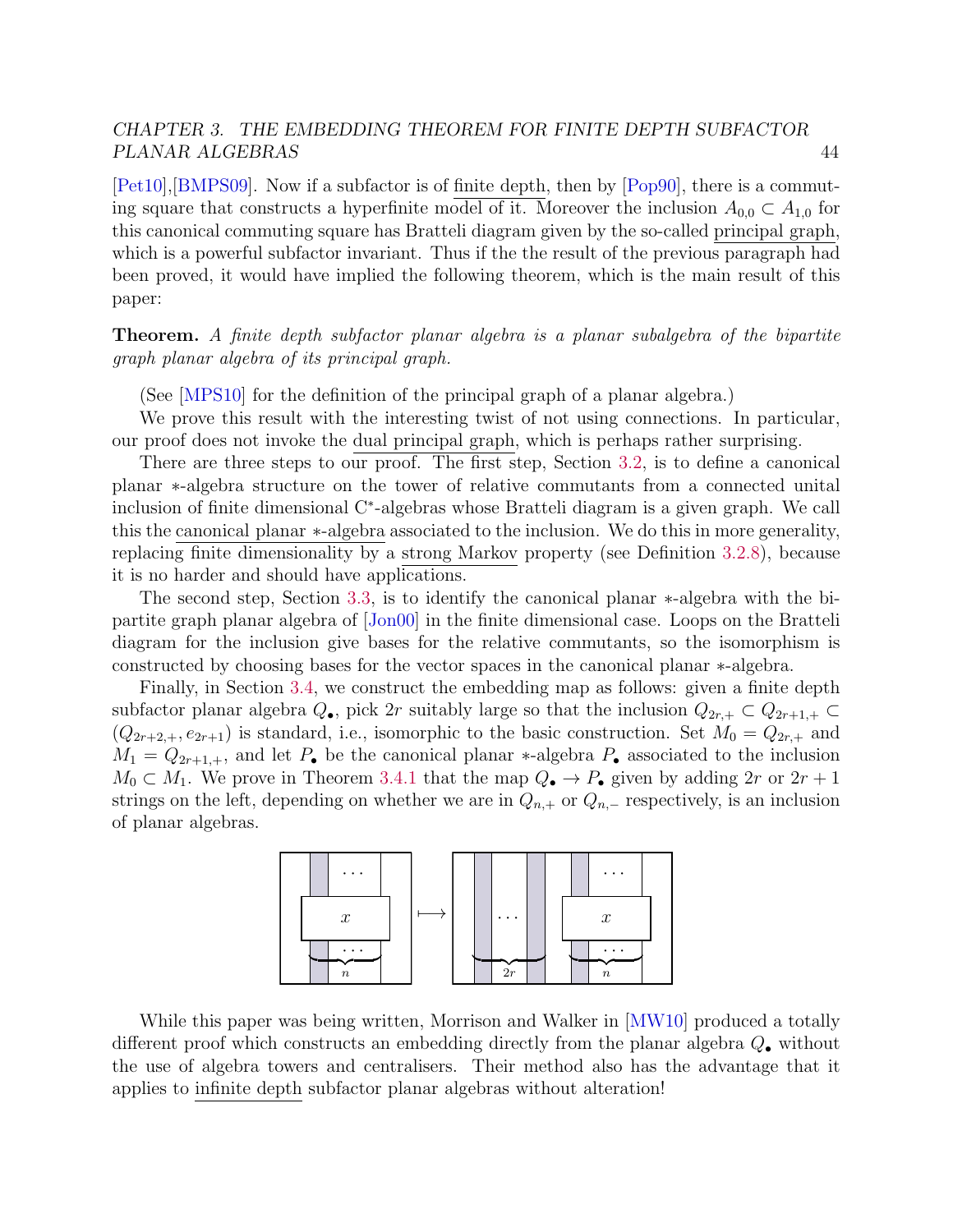Both authors would like to acknowledge support from NSF grants DMS 0401734, DMS 0856316, and UC Berkeley's Geometry, Topology, and Operator Algebras NSF grant EMSW21- RTG.

# <span id="page-49-0"></span>3.2 The canonical planar ∗-algebra of a strongly Markov inclusion of finite von Neumann algebras

After defining the notion of a strongly Markov inclusion of finite von Neumann algebras, we show the basic construction is also strongly Markov with the same (Watatani) index. We then define the canonical planar ∗-algebra associated to a strongly Markov inclusion.

Many results of this section can be found in [\[Jon83\]](#page-141-3), [\[PP86\]](#page-143-2), [\[Wat90\]](#page-144-0), [\[Jol90\]](#page-141-5), [\[Pop94\]](#page-143-3), [\[Bis97\]](#page-139-3), and [\[Bur03\]](#page-139-4), but our treatment differs slightly, so we provide some proofs for the reader's convenience.

#### <span id="page-49-2"></span>Bases, traces, and strongly Markov inclusions

Notation 3.2.1. Throughout this paper, a trace on a finite von Neumann algebra means a faithful, normal, tracial state unless otherwise specified. We will write  $M_0 \subset (M_1, \text{tr}_1)$  to mean  $M_0 \subset M_1$  is an inclusion of finite von Neumann algebras where  $\text{tr}_1$  is a trace on  $M_1$ . We set  $\text{tr}_0 = \text{tr}_1 |_{M_0}.$ 

Let  $M_0 \subset (M_1, \text{tr}_1)$ . Let  $M_2 = \langle M_1, e_1 \rangle = J M_0' J \subset B(L^2(M_1, \text{tr}_1))$  be the basic construction, where  $e_1$  is the Jones projection with range  $L^2(M_0, \text{tr}_0)$ , and  $J: L^2(M_1, \text{tr}_1) \to$  $L^2(M_1, \text{tr}_1)$  is the antilinear unitary given by the antilinear extension of  $x\Omega \mapsto x^*\Omega$ , where  $\Omega \in L^2(M_1, \text{tr}_1)$  is the image of  $1 \in M_1$ .

Recall that there is a unique trace-preserving conditional expectation  $E_{M_0}: M_1 \to M_0$ determined by  $\text{tr}_1(xy) = \text{tr}_0(E_{M_0}(x)y)$  for all  $x \in M_1$  and  $y \in M_0$ , i.e.,  $E_{M_0}$  is the (Banach) adjoint of the inclusion of preduals  $(M_0)_* \to (M_1)_*$  [\[Tak02\]](#page-143-4). The conditional expectation satisfies  $e_1(x\Omega) = E_{M_0}(x)\Omega$  for all  $x \in M_1$ .

The following proposition is straightforward:

<span id="page-49-1"></span>**Proposition 3.2.2.** The following are equivalent for a finite subset  $B = \{b\} \subset M_1$ :

(i) 
$$
1 = \sum_{b \in B} be_1 b^*,
$$
  
\n(ii) 
$$
x = \sum_{b \in B} b E_{M_0}(b^*x)
$$
 for all  $x \in M_1$ , and  
\n(iii) 
$$
x = \sum_{b \in B} E_{M_0}(xb) b^*
$$
 for all  $x \in M_1$ .

**Definition 3.2.3.** A Pimsner-Popa basis for  $M_1$  over  $M_0$  is a finite subset  $B = \{b\} \subset M_1$ for which the conditions in Proposition [3.2.2](#page-49-1) hold.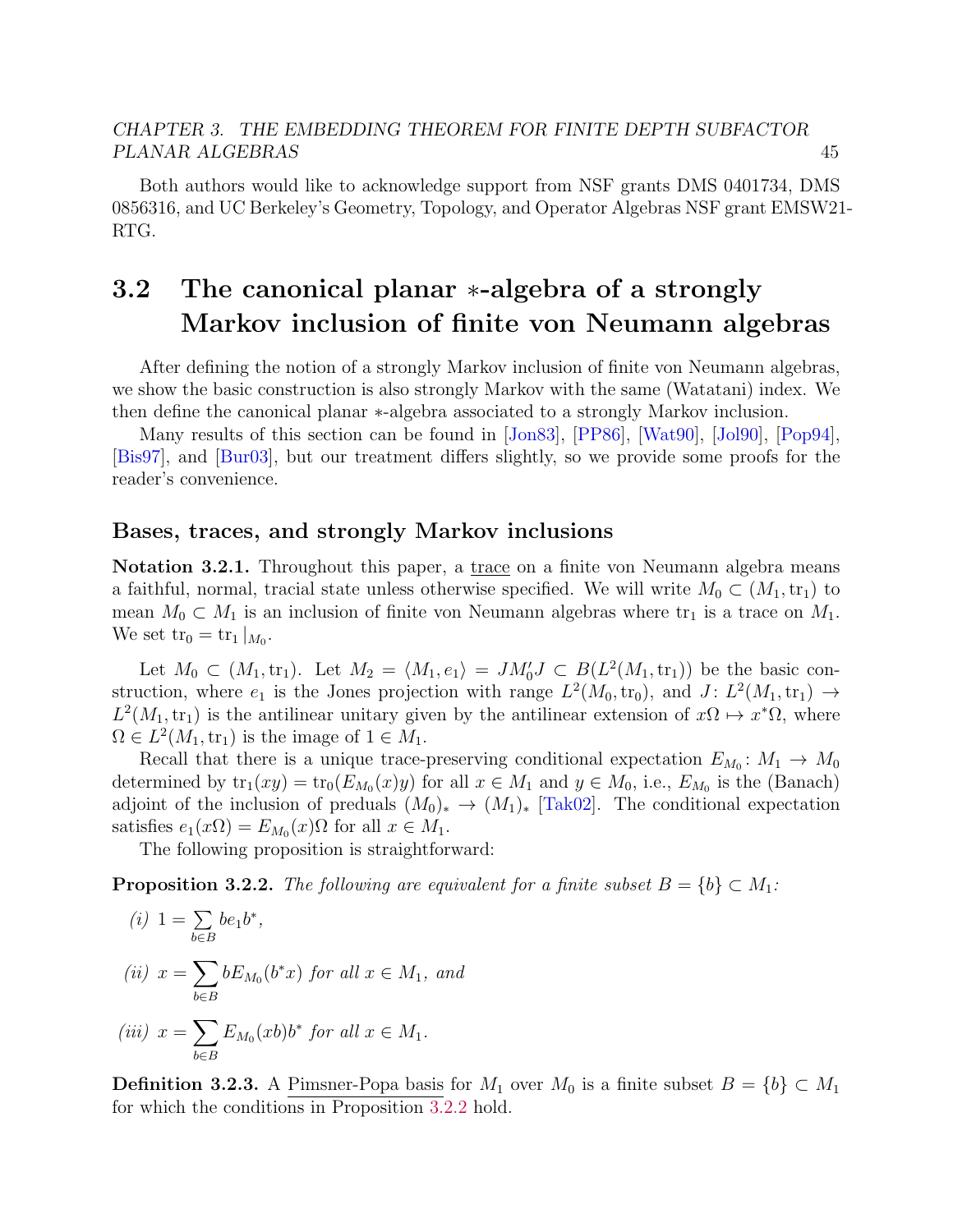We refer the reader to [\[Wat90\]](#page-144-0) for the proof of the following:

<span id="page-50-2"></span>Proposition 3.2.4. The following are equivalent:

- (i) There is a Pimsner-Popa basis for  $M_1$  over  $M_0$ ,
- (ii)  $M_1 \otimes_{M_0} M_1 \to M_2$  by  $x \otimes y \mapsto xe_1y$  is an  $M_1 M_1$  bimodule isomorphism, and
- (*iii*)  $M_2 = M_1e_1M_1$ .

<span id="page-50-3"></span>**Remark 3.2.5.**  $M_1 \otimes_{M_0} M_1$  is a ∗-algebra with multiplication  $(x_1 \otimes y_1)(x_2 \otimes y_2) = x_1 \otimes$  $E_{M_0}(y_1x_2)y_2$  and adjoint  $(x \otimes y)^* = y^* \otimes x^*$ . If there is a Pimsner-Popa basis for  $M_1$  over  $M_0$ , the sum  $\sum_{b \in B} b \otimes b^*$  is independent of the choice of Pimsner-Popa basis B, as it is the identity. (We will renormalize in Proposition [3.2.25.](#page-55-0))

**Definition 3.2.6** ([\[Wat90\]](#page-144-0)). If there is a Pimsner-Popa basis  $B = \{b\}$  for  $M_1$  over  $M_0$ , then we define the (Watatani) index

$$
[M_1: M_0] = \sum_{b \in B} bb^*,
$$

which is independent of the choice of basis.

<span id="page-50-1"></span>**Definition 3.2.7.** Recall from [\[Pop94\]](#page-143-3) that  $M_2$  has a canonical faithful, normal, semifinite trace Tr<sub>2</sub> which is the extension of the map  $xe_1y \mapsto \text{tr}_1(xy)$  for  $x, y \in M_1$ .

<span id="page-50-0"></span>**Definition 3.2.8.** An inclusion  $M_0 \,\subset (M_1, \text{tr}_1)$  of finite von Neumann algebras is called Markov if it satisfies the Markov property:

(1) Tr<sub>2</sub> is finite with Tr<sub>2</sub>(1)<sup>-1</sup> Tr<sub>2</sub> |<sub>M<sub>1</sub></sub> = tr<sub>1</sub>.

A Markov inclusion is called strongly Markov if

(2) there is a Pimsner-Popa basis for  $M_1$  over  $M_0$ .

Remark 3.2.9. Markov inclusions have been studied by Jolissaint [\[Jol90\]](#page-141-5), Pimsner, Popa [\[PP86\]](#page-143-2), [\[Pop94\]](#page-143-3), and more. In [\[Jol90\]](#page-141-5), Jolissaint showed that condition (1) implies condition (2) when the centers are atomic and the inclusion is <u>connected</u>, i.e.,  $Z(M_0) \cap Z(M_1) = M'_1 \cap M_0$ is one dimensional. It is unknown to the authors at this point whether condition (1) implies condition (2) for connected inclusions with diffuse centers.

The adjective "strongly" in the term "strongly Markov" comes from Definition 3.6 in [\[BDH88\]](#page-139-5), where they define the notion of "fortement d'indice fini" for a conditional expectation. This notion translates as the existence of a finite Pimsner-Popa basis.

**Remark 3.2.10.** Recall from [\[Pop94\]](#page-143-3) that  $Tr_2(1)^{-1} Tr_2$  extends  $tr_1$  if and only if  $Tr_2(1) =$  $[M_1: M_0] \in [1, \infty).$ 

**Examples 3.2.11.** (1) A finite Jones index inclusion of  $II_1$ -factors with the unique trace is strongly Markov, and the Watatani index is equal to the Jones index.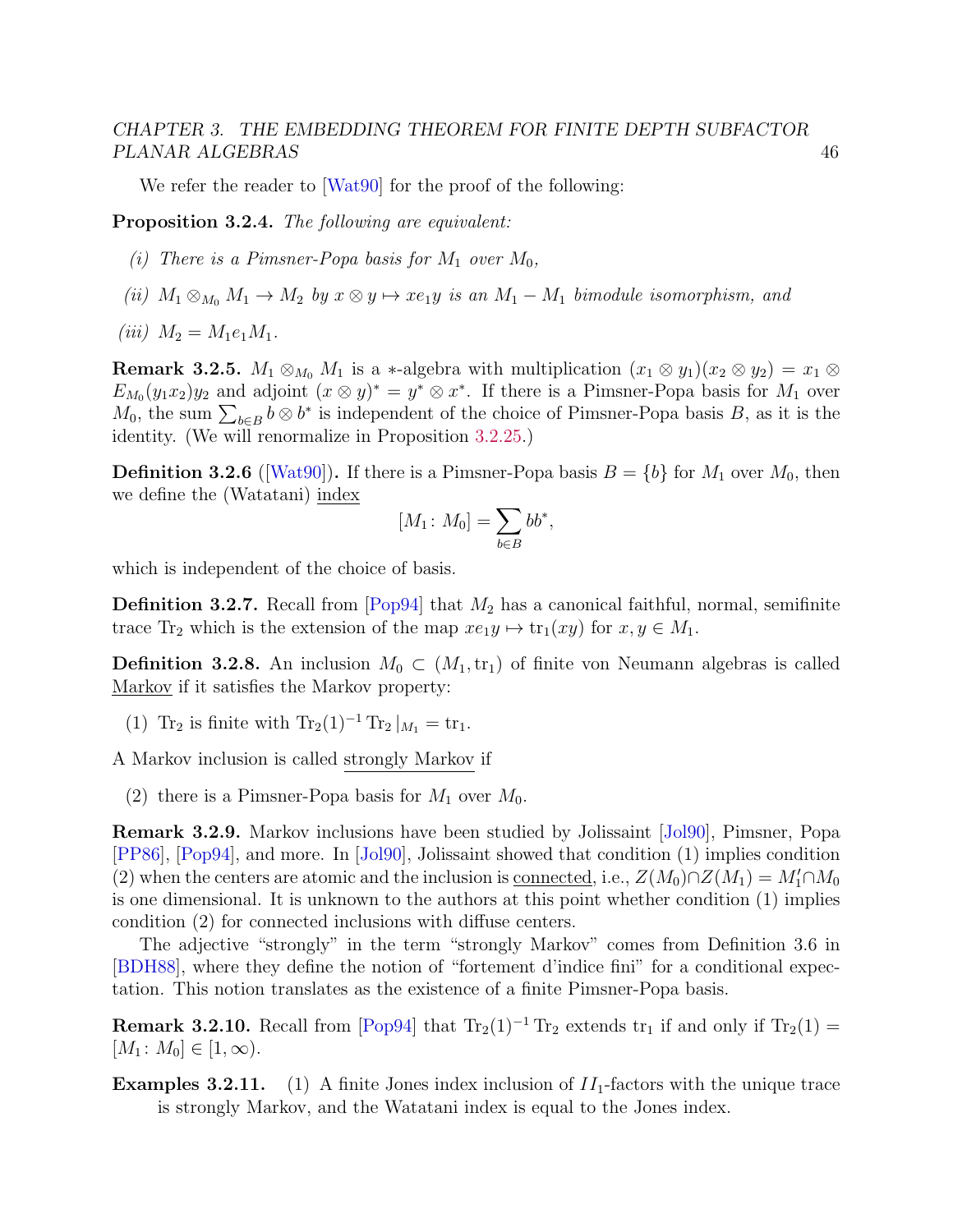(2) A connected, unital inclusion of finite dimensional C<sup>∗</sup> -algebras with the Markov trace is strongly Markov, and the index is equal to  $\|\Lambda^T\Lambda\|$  where  $\Lambda$  is the bipartite adjacency matrix for the Bratteli diagram of the inclusion.

Suppose  $M_0 \subset (M_1, \text{tr}_1)$  is strongly Markov. Then  $M_2$  is finite and  $\text{tr}_2 = [M_1: M_0]^{-1} \text{Tr}_2$ extends tr<sub>1</sub>, so we may iterate the basic construction for  $M_1 \subset (M_2, \text{tr}_2)$ . Let  $M_3 =$  $\langle M_2, e_2 \rangle \subset B(L^2(M_2, \text{tr}_2)),$  where  $e_2$  is the Jones projection with range  $L^2(M_1, \text{tr}_1)$ . Let  $Tr_3$  be the canonical faithful, normal, semifinite trace on  $M_3$  (see Definition [3.2.7\)](#page-50-1). The following lemma is straightforward:

**Lemma 3.2.12.** (1) The conditional expectation  $E_{M_1}: M_2 \to M_1$  is given by  $E_{M_1}(xe_1y) =$ xy,

- (2)  $e_1e_2e_1 = [M_1: M_0]^{-1}e_1$  and  $e_2e_1e_2 = [M_1: M_0]^{-1}e_2$ , and
- (3) if B is a Pimsner-Popa basis for  $M_1$  over  $M_0$ , then  $\{[M_1: M_0]^{1/2}$  be<sub>1</sub> $|b \in B\}$  is a Pimsner-Popa basis for  $M_2$  over  $M_1$ .

**Theorem 3.2.13.**  $M_1 \subset (M_2, \text{tr}_2)$  is strongly Markov and  $[M_2: M_1] = [M_1: M_0]$ .

*Proof.* Note  $M_3 = M_2 e_2 M_2$  by Proposition [3.2.4](#page-50-2) and Lemma [3.2.12,](#page-0-0) so the canonical trace Tr<sub>3</sub> on  $M_3$  is finite. By Definition [3.2.7](#page-50-1) and Lemma [3.2.12,](#page-0-0) if  $x \in M_2$ ,

$$
\mathrm{Tr}_3(x) = [M_1: M_0] \sum_{b \in B} \mathrm{Tr}_3(xbe_1e_2e_1b^*) = [M_1: M_0] \sum_{b \in B} \mathrm{tr}_2(xbe_1b^*) = [M_1: M_0] \mathrm{tr}_2(x).
$$

Hence  $[M_2: M_1] = Tr_3(1) = [M_1: M_0]$ , and  $tr_3 = [M_1: M_0]^{-1} Tr_3$  extends  $tr_2$ .  $\Box$ 

**Definition 3.2.14.** Suppose  $P \text{ }\subset B(L^2(M_1, \text{tr}_1))$  is a von Neumann algebra containing  $M_1$ , tr<sub>P</sub> is a trace on P extending tr<sub>1</sub>, and p is a projection in P. We say the inclusion  $M_0 \subset M_1 \subset (P, \text{tr}_P, p)$  is standard if there is an isomorphism of von Neumann algebras  $\varphi \colon P \to M_2$  such that  $\varphi|_{M_1} = \mathrm{id}_{M_1}$ ,  $\mathrm{tr}_P = \mathrm{tr}_2 \circ \varphi$ , and  $\varphi(p) = e_1$ .

The following lemma, which is an alteration of Lemma 5.8 of [\[Jol90\]](#page-141-5) and uses ideas from Lemma 5.3.1 in [\[JS97\]](#page-141-4), allows us to identify when inclusions are standard:

<span id="page-51-0"></span>**Lemma 3.2.15.** Suppose  $M_0 \subset M_1 \subset (P, \text{tr}_P, p)$  such that

- (1)  $pmp = E_{M_0}(m)p$  for all  $m \in M_1$ , and
- (2)  $E_{M_1}(p) = [M_1: M_0]^{-1}.$

Then  $\psi: M_1 \otimes_{M_0} M_1 \to M_1 p M_1$  by  $x \otimes y \mapsto xpy$  is an  $M_1$ -bilinear isomorphism of  $*$ -algebras. Hence  $\varphi: M_1e_1M_1 \to M_1pM_1$  by  $xe_1y \to xpy$  is an isomorphism of \*-algebras. Moreover, if

$$
(3) P = M_1 p M_1,
$$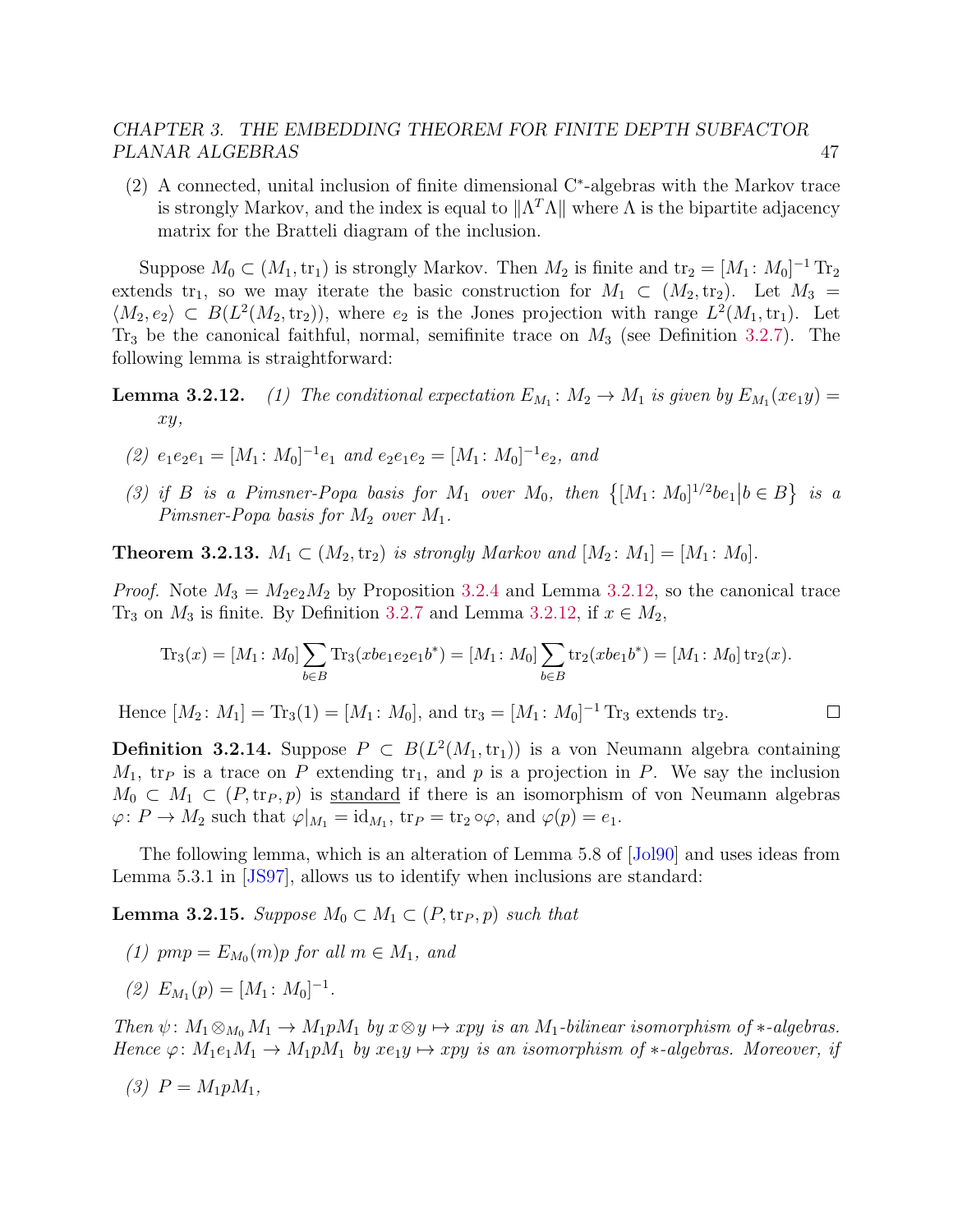then  $M_0 \subset M_1 \subset (P, \text{tr}_P, p)$  is standard via  $\varphi$ . Conversely, if  $M_0 \subset M_1 \subset (P, \text{tr}_P, p)$  is standard, then  $(1)$ ,  $(2)$ , and  $(3)$  hold.

*Proof.* First, note that  $px = xp$  for all  $x \in M_0$  by (1), and the map  $M_1 \to M_1p$  by  $y \mapsto yp$ is injective by (2). Clearly  $\psi$  is surjective and preserves the ∗-algebra structure. Suppose

$$
\psi\left(\sum_{i=1}^k x_i \otimes y_i\right) = \sum_{i=1}^k x_i py_i = 0.
$$

Then for all  $x, y \in M_1$ ,

$$
px\left(\sum_{i=1}^{k} x_i py_i\right)yp = \left(\sum_{i=1}^{k} E_{M_0}(xx_i)E_{M_0}(y_iy)\right)p = 0 \Longrightarrow \sum_{i=1}^{k} E_{M_0}(xx_i)E_{M_0}(y_iy) = 0.
$$

If  $B = \{b\}$  is a Pimsner-Popa basis for  $M_1$  over  $M_0$ , by Remark [3.2.5,](#page-50-3)

$$
\sum_{i=1}^{k} x_i \otimes y_i = \sum_{a \in B} a \otimes a^* \left( \sum_{i=1}^{k} x_i \otimes y_i \right) \sum_{b \in B} b \otimes b^* = \sum_{a,b \in B} \sum_{i=1}^{k} a \otimes E_{M_0}(a^* x_i) E_{M_0}(y_i b) b^* = 0.
$$

The remaining claims follow as in  $|J_0|$ .

#### <span id="page-52-0"></span>The Jones tower and tensor products

We give the background necessary to define the canonical planar ∗-algebra associated to a Markov inclusion and to prove its uniqueness. Many facts stated without proof in Subsection [3.2](#page-62-0) rely on the results of this subsection. In particular, the multistep basic construction described in this subsection helps us understand tangles which cap off on the left (see Proposition [3.2.47\)](#page-0-0), which are crucial to the proof of Theorem [3.4.1,](#page-77-1) the main result of this paper.

For the rest of this section, let  $M_0 \subset (M_1, \text{tr}_1)$  be a strongly Markov inclusion of finite von Neumann algebras, and set  $d = [M_1 : M_0]^{1/2}$ . For  $n \in \mathbb{N}$ , inductively define the basic construction

$$
M_{n+1} = \langle M_n, e_n \rangle = M_n e_n M_n = J_n M'_{n-1} J_n \subset B(L^2(M_n, \text{tr}_n))
$$

with canonical trace  $\text{tr}_{n+1}$  extending  $\text{tr}_n$  and satisfying  $\text{tr}_{n+1}(xe_n) = d^{-2} \text{tr}_n(x)$  for all  $x \in M_n$ where  $e_n \in B(L^2(M_n, \text{tr}_n))$  is the Jones projection with range  $L^2(M_{n-1}, \text{tr}_{n-1})$ . For  $n \in \mathbb{N}$ , set  $E_n = de_n$ .

**Fact 3.2.16.** The  $E_i$ 's satisfy the Temperley-Lieb relations:

(i) 
$$
E_i^2 = dE_i = dE_i^*
$$
,

(ii)  $E_i E_j = E_j E_i$  for  $|i - j| > 1$ , and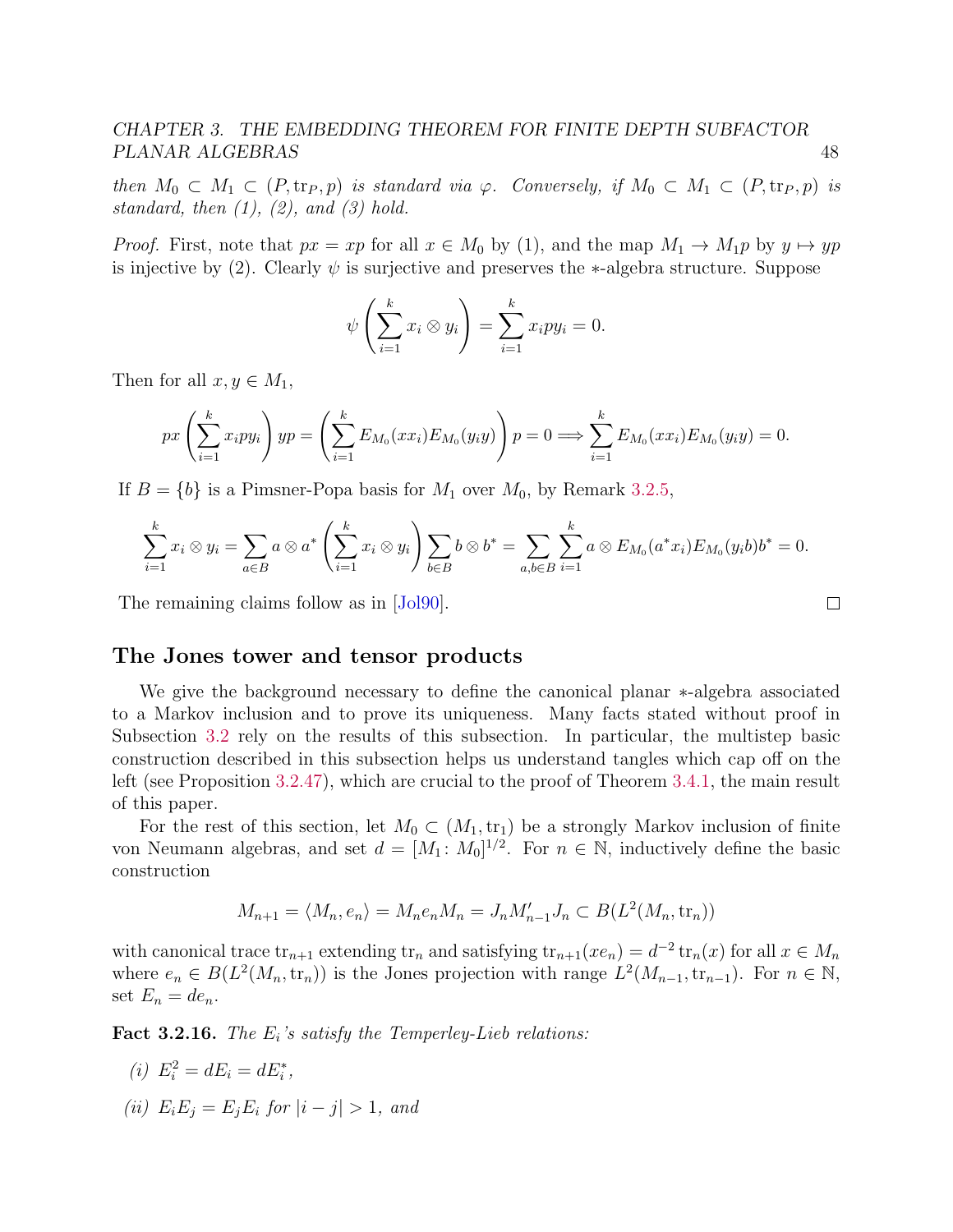$$
(iii) E_i E_{i\pm 1} E_i = E_i.
$$

<span id="page-53-0"></span>**Proposition 3.2.17.** Suppose  $N \subset (M, \text{tr}_M)$  and  $M \subset (P, \text{tr}_P)$  such that  $\text{tr}_P|_M = \text{tr}_M$ . Suppose  $A = \{a\}$  is a Pimsner-Popa basis for P over M and  $B = \{b\}$  is a Pimsner-Popa basis for M over N. Then

- (1)  $AB = \{ab|a \in A \text{ and } b \in B\}$  is a Pimsner-Popa basis for P over N,
- (2)  $[P: N] = [P: M][M: N]$ , and
- $(3)$   $\Sigma$ b∈B  $be_N^Pb^* = e_M^P \in B(L^2(P, \text{tr}_P)),$  where  $e_N^P$  is the projection  $L^2(P, \text{tr}_P) \to L^2(N, \text{tr}_N)$ and  $e_M^P$  is the projection  $L^2(P, \text{tr}_P) \to L^2(M, \text{tr}_M)$ .

*Proof.* (1) For all  $x \in P$ ,

$$
\sum_{ab \in AB} abE_N^P(b^*a^*x) = \sum_{a,b} abE_N^M(E_M^P(b^*a^*x)) = \sum_{a,b} abE_N^M(b^*E_M^P(a^*x)) = \sum_a aE_M^P(a^*x) = x.
$$

- (2) Immediate from (1).
- (3) If  $p \in P$  and  $\Omega \in L^2(P, \text{tr}_P)$  is the image of  $1 \in P$ , then

$$
\sum_{b \in B} b e_N^P b^* p \Omega = \sum_{b \in B} b E_N^P (b^* p) \Omega = \sum_{b \in B} b E_N^M (b^* (E_M^P(p)) \Omega = E_M^P(p) \Omega = e_M^P p \Omega.
$$

**Corollary 3.2.18.**  $M_k \subset (M_n, \text{tr}_n)$  is strongly Markov for all  $0 \leq k \leq n$ .

The following technical lemma will be used to define the multistep basic construction in Proposition [3.2.20.](#page-54-0)

<span id="page-53-1"></span>**Lemma 3.2.19.** For all  $0 \leq k \leq n$ , let

$$
f_{n-k}^n = d^{k(k-1)}(e_ne_{n-1}\cdots e_{n-k+1})(e_{n+1}e_n\cdots e_{n-k+2})\cdots (e_{n+k-1}e_{n+k-2}\cdots e_n) \in M_{n+k}.
$$

If  $0 \le j \le k \le n$  and B is a Pimsner-Popa basis for  $M_{n-j}$  over  $M_{n-k}$ , then  $\sum_{b \in B} bf_{n-k}^nb^* =$  $f_{n-j}^n$ .

*Proof.* For  $j + 1 \leq i \leq k$ , let  $A_i$  be a Pimsner-Popa basis for  $M_{n-i+1}$  over  $M_{n-i}$ . Then  $A = A_{j+1} \cdots A_k$  is a Pimsner-Popa basis for  $M_{n-j}$  over  $M_{n-k}$  by Proposition [3.2.17,](#page-53-0) and

$$
\sum_{\substack{a_i \in A_i \\ j+1 \le i \le k}} a_{j+1} \cdots a_k f_{n-k}^n a_k^* \cdots a_{j+1}^* = \sum_{\substack{a_i \in A_i \\ j+1 \le i \le k-1}} a_{j+1} \cdots a_{k-1} f_{n-k+1}^n a_{k-1}^* \cdots a_{j+1}^*
$$
\n
$$
= \cdots = \sum_{a_{j+1} \in A_{j+1}} a_{j+1} f_{n-j-1}^n a_{j+1}^* = f_{n-j}^n.
$$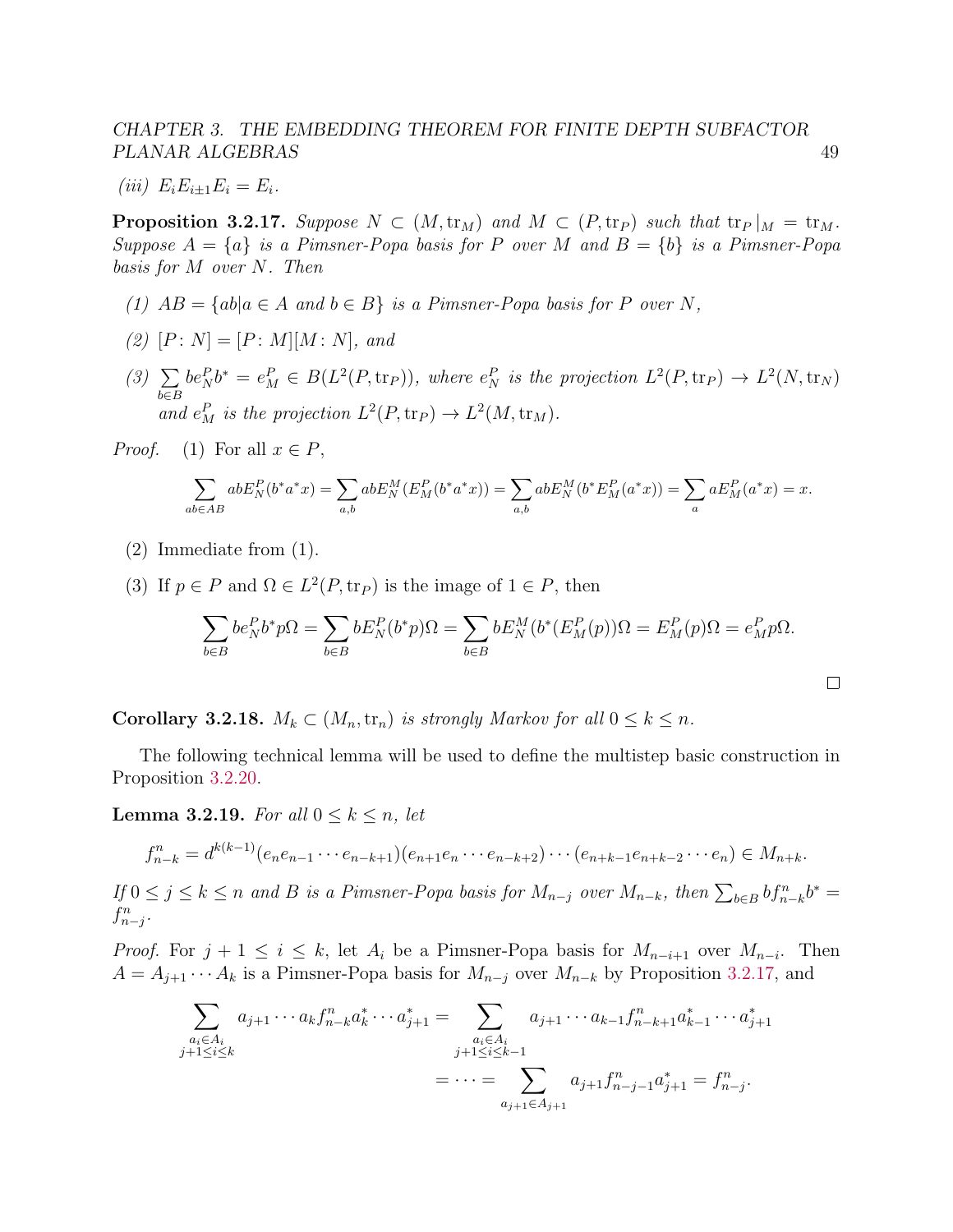For B another Pimsner-Popa basis for  $M_{n-j}$  over  $M_{n-k}$ , define  $U \in Mat_{|A| \times |B|}(M_{n-k})$  by  $U_{a,b}=E_{M_{n-k}}^{M_{n-j}}$  ${}_{M_{n-i}}^{M_{n-j}}(a^*b)$ . If we consider A as a row vector in  $\text{Mat}_{1\times|A|}(M_{n-j}),$  then  $B=AU$  and  $A = BU^*$ . For  $\ell \in \mathbb{N}$ , let  $F_{\ell} = f_{n-k}^n I_{\ell} \in Mat_{\ell \times \ell}(M_{n+k})$ , i.e.,  $F_{\ell}$  is the  $\ell \times \ell$  diagonal matrix with all diagonal entries equal to  $f_{n-k}^n$ . Then since  $f_{n-k}^n$  commutes with  $M_{n-k}$ , we have

$$
\sum_{b \in B} bf_{n-k}^n b^* = BF_{|B|}B^* = AUF_{|B|}U^*A^* = AUU^*F_{|A|}A^* = AF_{|A|}A^* = \sum_{a \in A} af_{n-k}^n a^* = f_{n-j}^n.
$$

 $\Box$ 

Forms of the next proposition appear in [\[PP88\]](#page-143-5), [\[Jol90\]](#page-141-5), and [\[Bis97\]](#page-139-3).

<span id="page-54-0"></span>Proposition 3.2.20 (Multistep Basic Construction). The inclusion

$$
M_{n-k} \subset M_n \subset (M_{n+k}, \text{tr}_{n+k}, f_{n-k}^n)
$$

is standard. (See Remark [3.2.45\)](#page-63-0).

*Proof.* Let B be a Pimsner-Popa basis for  $M_n$  over  $M_{n-k}$ . Then by Lemma [3.2.19,](#page-53-1)

$$
\sum_{b \in B} b f_{n-k}^n b^* = 1,
$$

so  $M_n f_{n-k}^n M_n = M_{n+k}$ . It is straightforward to check  $f_{n-k}^n x f_{n-k}^n = E_{M_{n-k}}(x) f_{n-k}^n$  for all  $x \in M_n$  and  $E_{M_n}(f_{n-k}^n) = d^{-2k}$ , and the result follows by Lemma [3.2.15.](#page-51-0)  $\Box$ 

**Remark 3.2.21.** Note that  $L^2(M_n, \text{tr}_n)$  has left and right actions of  $M_0, \ldots, M_{2n}$ , where as usual, the right action of  $M_i$  is the left action of  $J_n M_i J_n \cong M_i^{\text{op}}$ <sup>op</sup>. Note that  $M'_i = J_n M_{2n-i} J_n$ , so we define a canonical trace on  $M'_i \cap B(L^2(M_n, \text{tr}_n))$  by  $\text{tr}'_i(x) = \text{tr}_{2n-i}(J_n x^* J_n)$  for all  $x \in M'_i \cap B(L^2(M_n, \text{tr}_n)).$ 

**Proposition 3.2.22** (Shifts). For all  $0 \leq k \leq n$ , there is a canonical isomorphism  $M'_{k} \cap$  $M_n \cong M'_{k+2} \cap M_{n+2}.$ 

*Proof.* On  $B(L^2(M_n, \text{tr}_n))$ , the map  $x \mapsto J_n x^* J_n$  gives an anti-isomorphism  $M'_k \cap M_n \cong$  $M'_n \cap M_{2n-k}$ . On  $B(L^2(M_{n+1}, \text{tr}_{n+1}))$ , the map  $y \mapsto J_{n+1}y^*J_{n+1}$  gives an anti-isomorphism  $M'_n \cap M_{2n-k} \cong M'_{k+2} \cap M_{n+2}.$  $\Box$ 

<span id="page-54-1"></span>**Proposition 3.2.23.** The canonical trace-preserving conditional expectation  $M_{n+k} \to M_{n+k-i}$ is given by  $xf_{n-k}^n y \mapsto d^{-2i}xf_{n-k+i}^n y$  where  $x, y \in M_n$ . The canonical trace-preserving conditional expectation  $M'_{n-k} = J_n M_{n+k} J_n \rightarrow J_n M_{n+k-i} J_n = M'_{n-k+i}$  is given by the same formula, only with  $x, y \in M'_n = J_n M_n J_n$ .

Proof. We prove the first statement, as the second is similar. By the Markov property, for all  $x, y \in M_n$ ,

$$
tr_{n+k}(xf_{n-k}^ny) = d^{-2k} tr_n(xy) = d^{-2i} tr_{n+k-i}(xf_{n-k+i}^ny),
$$

so the map is trace-preserving. Now  $M_{n+k-i}$ -bilinearity follows from the following two facts: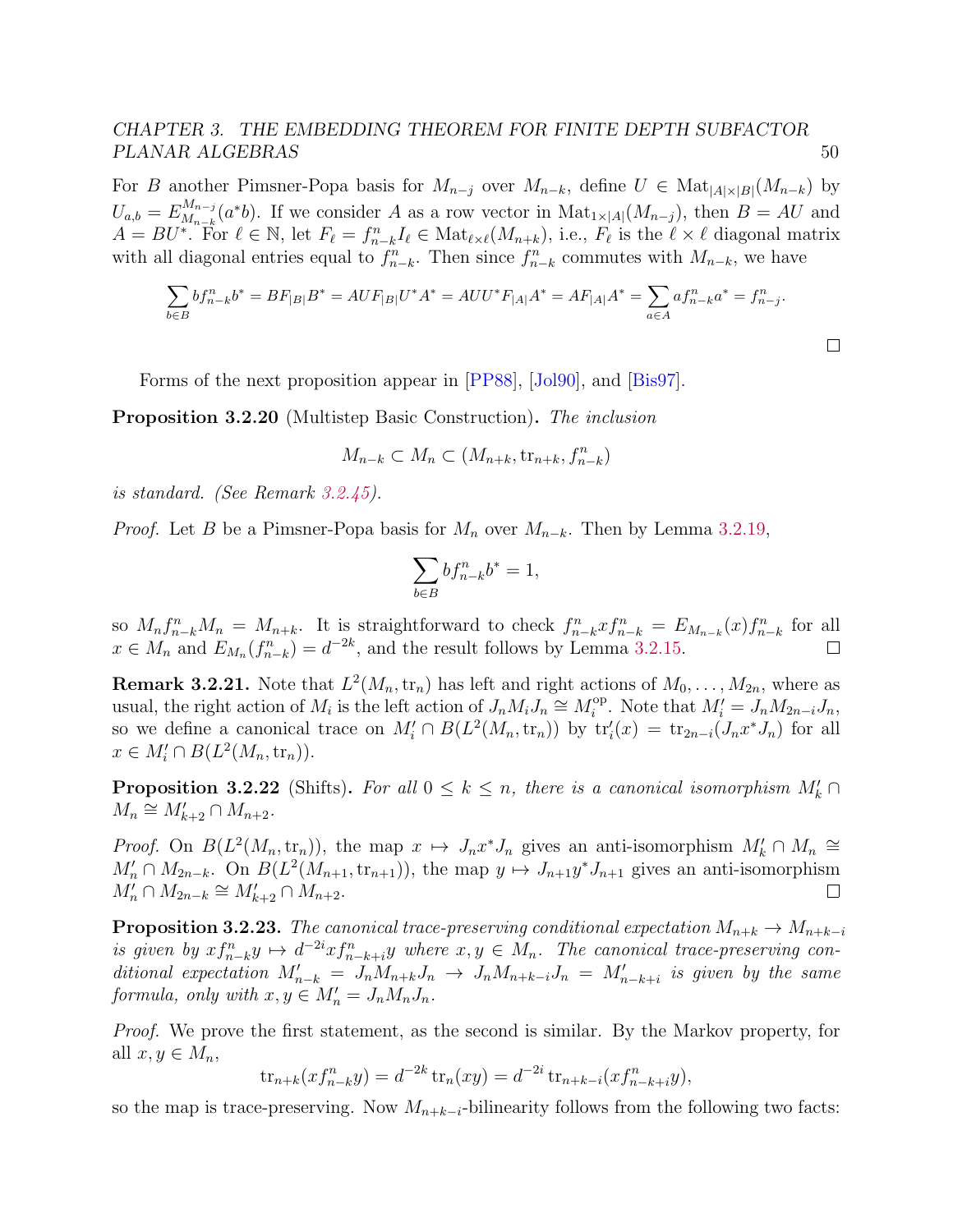(i) for all  $1 \le i \le k$ ,  $M_{n-k} \subset M_{n-k+i}$ , so  $f_{n-k+i}^n f_{n-k}^n = f_{n-k}^n$ , and

(ii) 
$$
E_{M_{n+k-i}}^{M_{n+k}}(f_{n-k}^n) = d^{-2i} f_{n-k+i}^n
$$
.

We can now strengthen Proposition 2.7 from [\[Bis97\]](#page-139-3), versions of which also appear in [\[Bur03\]](#page-139-4). This is the main proposition describing left-capping tangles.

<span id="page-55-1"></span>**Proposition 3.2.24.** Let  $0 \le k \le \ell \le n$ , and let B be a Pimsner-Popa basis for  $M_\ell$  over  $M_k$ . The conditional expectation  $E_{M'_\ell}^{M'_k}$ :  $(M'_k \cap B(L^2(M_n, \text{tr}_n)), \text{tr}'_k) \to (M'_\ell \cap B(L^2(M_n, \text{tr}_n)), \text{tr}'_\ell)$ is given by

$$
E_{M'_{\ell}}^{M'_{k}}(x) = \frac{1}{d^{2(\ell-k)}} \sum_{b \in B} bx b^*.
$$

In particular, this map is independent of n and the choice of basis.

*Proof.* The result follows from Lemma [3.2.19](#page-53-1) and Proposition [3.2.23,](#page-54-1) since for  $x, y \in J_n M_n J_n \subset$  $M'_\ell,$ 

$$
\sum_{b \in B} bx f_k^n y b^* = \sum_{b \in B} x b f_k^n b^* y = x f_\ell^n y.
$$

To define our planar ∗-algebra in Subsection [3.2,](#page-57-0) we need the following fact, which follows from Proposition [3.2.4](#page-50-2) and a simple induction argument.

<span id="page-55-0"></span>**Proposition 3.2.25.** For  $k \in \mathbb{N}$ , let  $v_k = E_k E_{k-1} \cdots E_1$ . For all  $n \in \mathbb{N}$ , there are isomorphisms of  $M_1 - M_1$  bimodules

$$
\theta_n: \bigotimes_{M_0}^n M_1 \longrightarrow M_n \text{ by}
$$

$$
x_1 \otimes \cdots \otimes x_n \longmapsto x_1 v_1 x_2 v_2 \cdots v_{n-1} x_n.
$$

**Remark 3.2.26.** Recall that  $L^2(M_n, \text{tr}_n)$  is the completion of  $M_n$  with inner product  $\langle x, y \rangle =$  $\text{tr}_n(y^*x)$ . As usual,  $\theta_n$  gives an isomorphism of Hilbert-bimodules

$$
\bigotimes_{M_0}^n L^2(M_1, \text{tr}_1) \longrightarrow L^2(M_n, \text{tr}_n)
$$

where the tensor product on the left is Connes' relative tensor product with inner product given inductively by

$$
\langle x_1 \otimes u, y_1 \otimes v \rangle_n = \langle E_{M_0}(y_1^* x_1)u, v \rangle_{n-1}
$$
  

$$
\langle u \otimes x_n, v \otimes y_n \rangle_n = \langle u, v E_{M_0}(y_n x_n^*) \rangle_{n-1}.
$$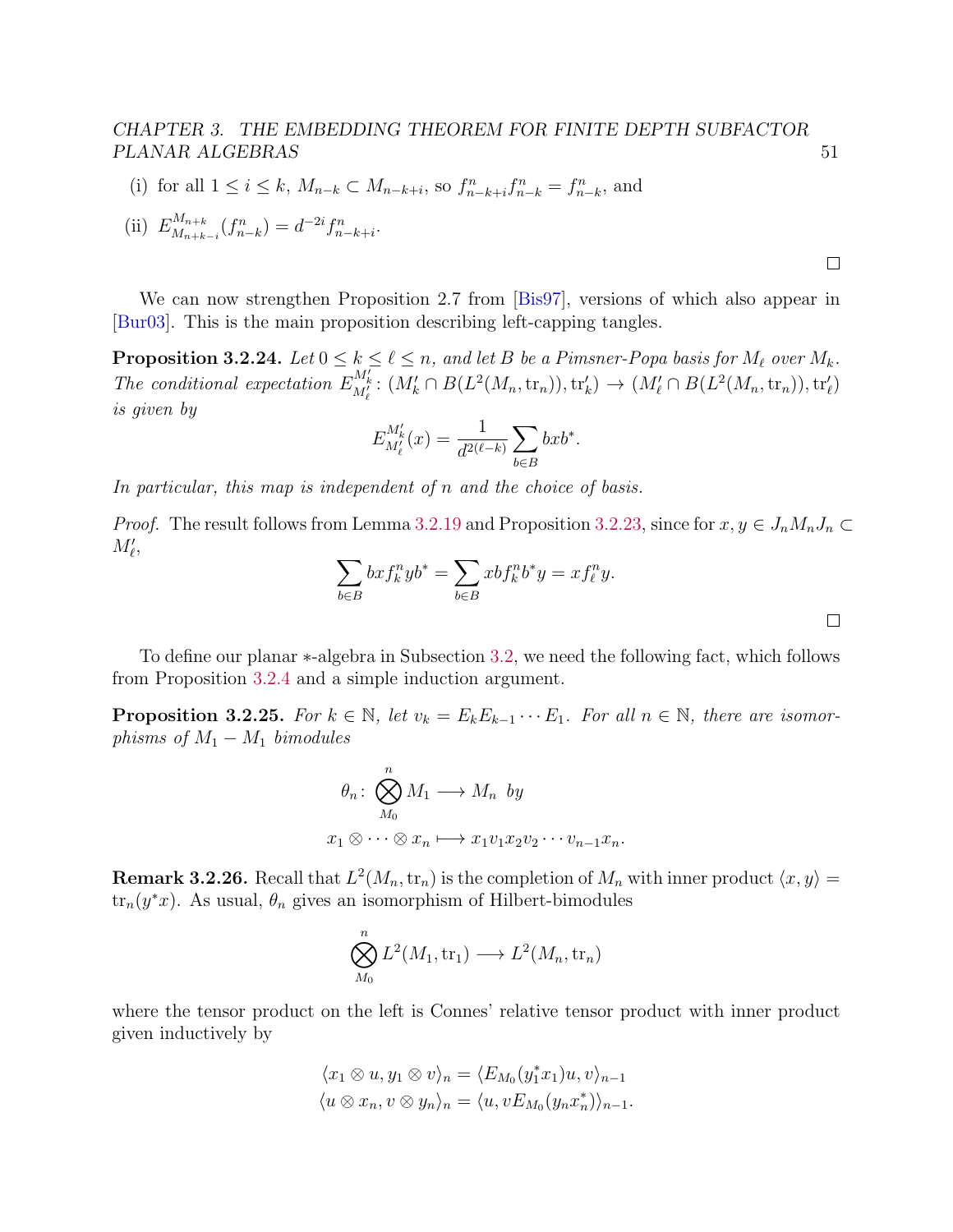The following operators will be useful in the definition of the rotation operators in Subsections [3.2](#page-60-0) and [3.2.](#page-61-0)

**Definition 3.2.27.** Given  $x \in M_1$ , we get

(1) left and right multiplication operators

$$
L(x), R(x): \bigotimes_{M_0}^n L^2(M_1, \text{tr}_1) \longrightarrow \bigotimes_{M_0}^n L^2(M_1, \text{tr}_1)
$$

by  $L(x)(v) = xv$  and  $R(x)(v) = vx$ , and

(2) left and right creation operators

$$
L_x, R_x \colon \bigotimes_{M_0}^n L^2(M_1, \text{tr}_1) \longrightarrow \bigotimes_{M_0}^{n+1} L^2(M_1, \text{tr}_1)
$$

by  $L_x(v) = x \otimes v$  and  $R_x(v) = v \otimes x$ .

Fact 3.2.28. For  $x \in M_1$ , we have

$$
L_x^*(y_1 \otimes \cdots \otimes y_{n+1}) = E_{M_0}(x^*y_1)y_2 \otimes \cdots \otimes y_{n+1} \text{ and}
$$
  

$$
R_x^*(y_1 \otimes \cdots \otimes y_{n+1}) = y_1 \otimes \cdots \otimes y_n E_{M_0}(y_{n+1}x^*).
$$

The following lemma will be instrumental in defining the action of tangles.

<span id="page-56-0"></span>**Lemma 3.2.29.** If A is a  $\mathbb{C}$ -algebra,  $V_1$  is a right A-module,  $V_2$  is an  $A - A$  bimodule, and  $V_3$  is a left A-module, then for each A-invariant  $v_2 \in V_2$ , the map

$$
v_1 \otimes v_3 \longmapsto v_1 \otimes v_2 \otimes v_3
$$

defines a linear map  $\phi_{v_2} : V_1 \otimes_A V_3 \to V_1 \otimes_A V_2 \otimes_A V_3$ . Moreover, the map  $v \mapsto \phi_v$  on  $A' \cap V_2 = \{v \in V_2 | av = va \text{ for all } a \in A\} \text{ is } \mathbb{C}\text{-linear}.$ 

 $\Box$ 

*Proof.* Middle A-linearity is satisfied as  $v_2$  is A-invariant.

**Remark 3.2.30.** This lemma gives an alternate proof that the map  $E_{M_0'}^{M_1'}$  is well defined in Proposition [3.2.24.](#page-55-1) By Remark [3.2.5,](#page-50-3)  $d^{-2} \sum_{b \in B} b \otimes b^*$  is independent of the choice of Pimsner-Popa basis  $B$ , so the composite map

$$
x \longmapsto \phi_x \longmapsto \phi_x \left( d^{-2} \sum_{b \in B} b \otimes b^* \right) = d^{-2} \sum_{b \in B} b \otimes x \otimes b^* \longmapsto d^{-2} \sum_{b \in B} bxb^*
$$

on  $M'_0 \cap B(L^2(M_n, \text{tr}_n))$  is independent of the choice. Moreover, the result is  $M_1$ -invariant, since for any unitary  $u \in M_1$ ,  $\{ub | b \in B\}$  is another Pimsner-Popa basis for  $M_1$  over  $M_0$ .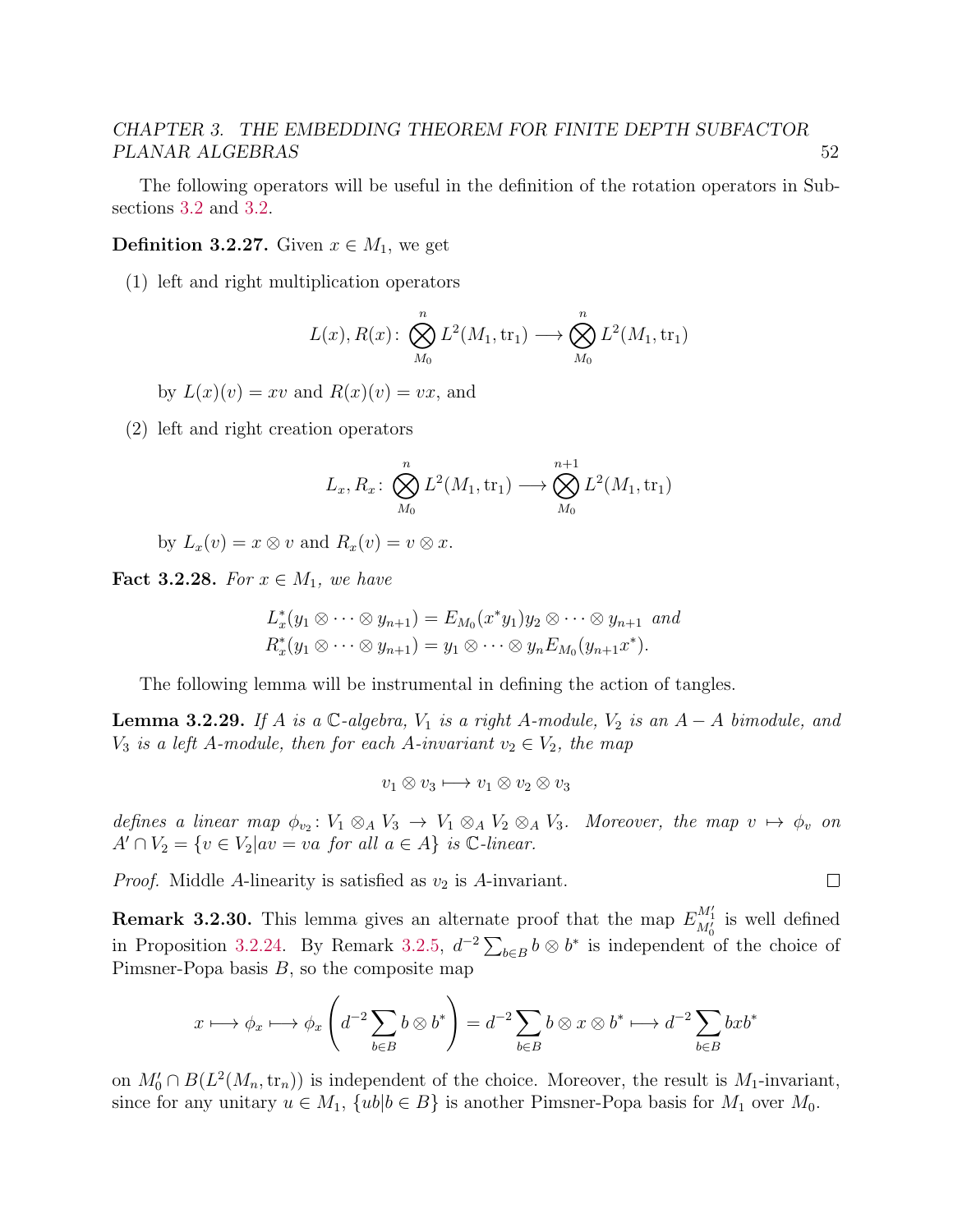#### <span id="page-57-0"></span>Definition of the canonical planar ∗-algebra

The definition of a planar ∗-algebra has evolved since its inception in [\[Jon99\]](#page-141-2). We use the definition of  $\text{Join}10\vert$  (see also  $\text{[Pet10]}$ ), but we do not reproduce it here.

In [\[Jon99\]](#page-141-2), it was shown how to endow the tower of relative commutants of an extremal, finite index  $II_1$ -subfactor with the structure of a subfactor planar algebra, i.e., a planar ∗-algebra  $Q_{\bullet} = \{Q_{n,\pm}\}\$  with  $\dim(Q_{n,\pm}) < \infty$  for all  $n \geq 0$  which is

- Spherical:  $\dim(Q_{0,\pm}) = 1$  and any fully labelled 0-tangle is invariant under spherical isotopy. This implies shaded and unshaded contractible loops count for the same multiplicative factor of d, called the modulus of  $Q_{\bullet}$ .
- <u>Positive-definite</u>: The bilinear form on  $Q_{n,\pm}$  given by  $\langle a, b \rangle = d^{-n} \text{tr}(b^*a)$  is positive definite.

The only essential ingredient to the construction of [\[Jon99\]](#page-141-2) is a Pimsner-Popa basis, so the same construction applies to a strongly Markov inclusion  $M_0 \subset (M_1, \text{tr}_1)$ . As we do not require the algebras to be factors or the inclusion to be extremal, the resulting planar algebra need not be spherical nor positive-definite nor have finite dimensional  $n$ -box spaces.

Below, we define a planar \*-algebra structure on the vector spaces  $P_{n,\pm}$   $(n \geq 0)$  given by  $P_{n,+} = \theta_n^{-1}(M_0' \cap M_n)$  and  $P_{n,-} = \theta_n^{-1}(M_1' \cap M_{n+1})$ . This planar algebra is independent of any choices, so we call it the canonical planar  $*$ -algebra associated to  $M_0 \subset (M_1, \text{tr}_1)$ .

We define the action of a planar tangle in standard form:

- (1) all the input and output disks are horizontal rectangles with all strings (that are not closed loops) emanating from the top edges of the rectangles,
- (2) all the input disks are in disjoint horizontal bands and all maxima and minima of strings are at different vertical levels, and not in the horizonal bands defined by the input disks, and
- (3) the distinguished (starred) intervals of all the disks are at the left edges of the rectangles. (In the sequel, we will assume this convention and omit the ∗'s.)

We do not provide the proof of isotopy invariance, i.e., that the action is independent of the choice of standard form, as this proof is identical to that in [\[Jon99\]](#page-141-2). However, in Subsection [3.2,](#page-60-0) we provide Burns' elegant proof that the rotation operator is well-defined.

Suppose we have a  $(k, \pm)$ -tangle T in standard form with s input rectangles, and input rectangle j has  $2r_j$  strings emanating from the top. We define the action of T on an s-tuple  $\xi = (\xi_1, \dots, \xi_s)$  where  $\xi_j \in P_{r_j, \pm_j}$  and  $\pm_j = \pm$  if the region just below input rectangle j is unshaded or shaded respectively.

We read the action of T on  $\xi$  by sliding a horizontal line through the tangle from bottom to top. For a fixed vertical y-value, off the input disks' horizontal bands and away from the relative extrema of the strings, the horizontal line will meet  $n_y$  shaded regions from left to right. One should think of the shaded regions along this line as elements of  $M_1$  and the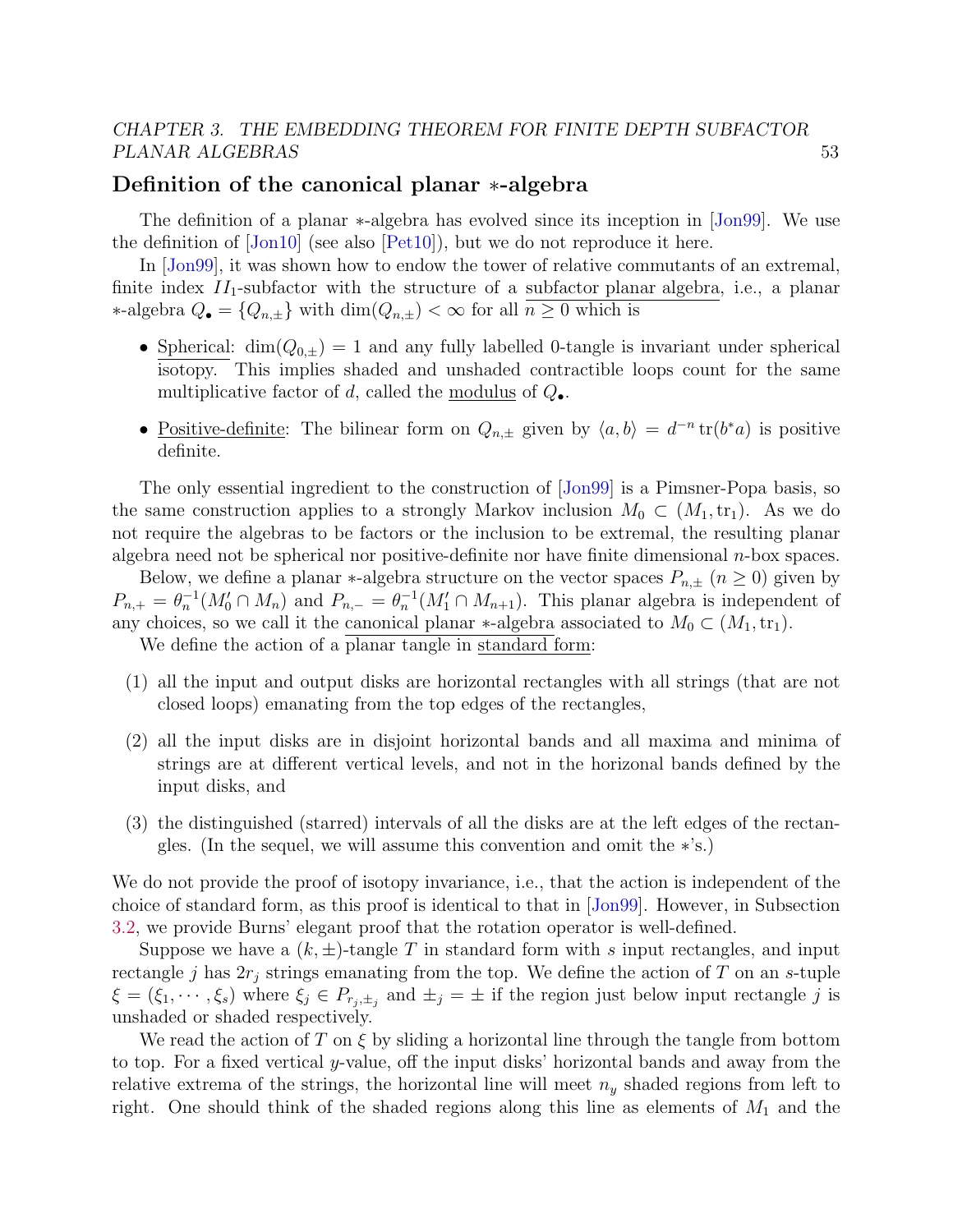unshaded regions between shaded regions as the symbols  $\otimes_{M_0}$ . Near the top, the line will meet k or  $k+1$  shaded regions depending on whether the left-most region of T is unshaded or shaded respectively. We illustrate a typical  $(3, +)$ -tangle with the horizontal line about half way through its travel:



For each y coordinate of the horizontal line, one reads off an  $M_i$ -invariant element  $\eta_y \in$  $\bigotimes_{M_0}^{n_y} M_1$ , where  $i = 0$  if T is a  $(k, +)$ -tangle and  $i = 1$  if T is a  $(k, -)$ -tangle.

The element  $\eta_u$  begins as  $1 \in M_i$  near the bottom, and it remains constant as long as the horizontal line meets neither maxima, minima, nor rectangles. If the horizontal line passes input rectangle j for which exactly t shaded regions sit to the left, then we insert  $\xi_j$  into  $\eta_y$ as in Figure [3.1](#page-59-0) by applying Lemma [3.2.29](#page-56-0) with  $v_2 = \xi_j$ ,

$$
V_1 = \bigotimes_{M_0}^t M_1, \ V_2 = P_{r_j, \pm_j}, \text{ and } V_3 = \bigotimes_{M_0}^{n_y - t} M_1.
$$

Note that  $V_1, V_3$  are considered as  $M_{\ell}$ -modules and  $P_{r_j, \pm_j}$  is an  $M_{\ell} - M_{\ell}$  bimodule, where  $\ell = 0$  if  $\pm_j = +$  and  $\ell = 1$  if  $\pm_j = -$ . Note that inserting  $\xi_j$  into  $\eta_y$  gives an  $M_i$ -invariant vector.

As the horizontal line passes a maximum or minimum,  $\eta_y$  changes according to Figure [3.2](#page-59-1) where the changes indicated on the tensors are to be inserted into the position indicated by the shaded regions on the horizontal (dashed) line. With the exception of one case, each of these maps is an  $M_1 - M_1$  bimodule map, so it will preserve  $M_i$ -invariant elements. The remaining case to consider is when the left-most or right-most shaded region is capped off by applying the third map pictured above, which is an  $M_0 - M_0$  bimodule map. But this will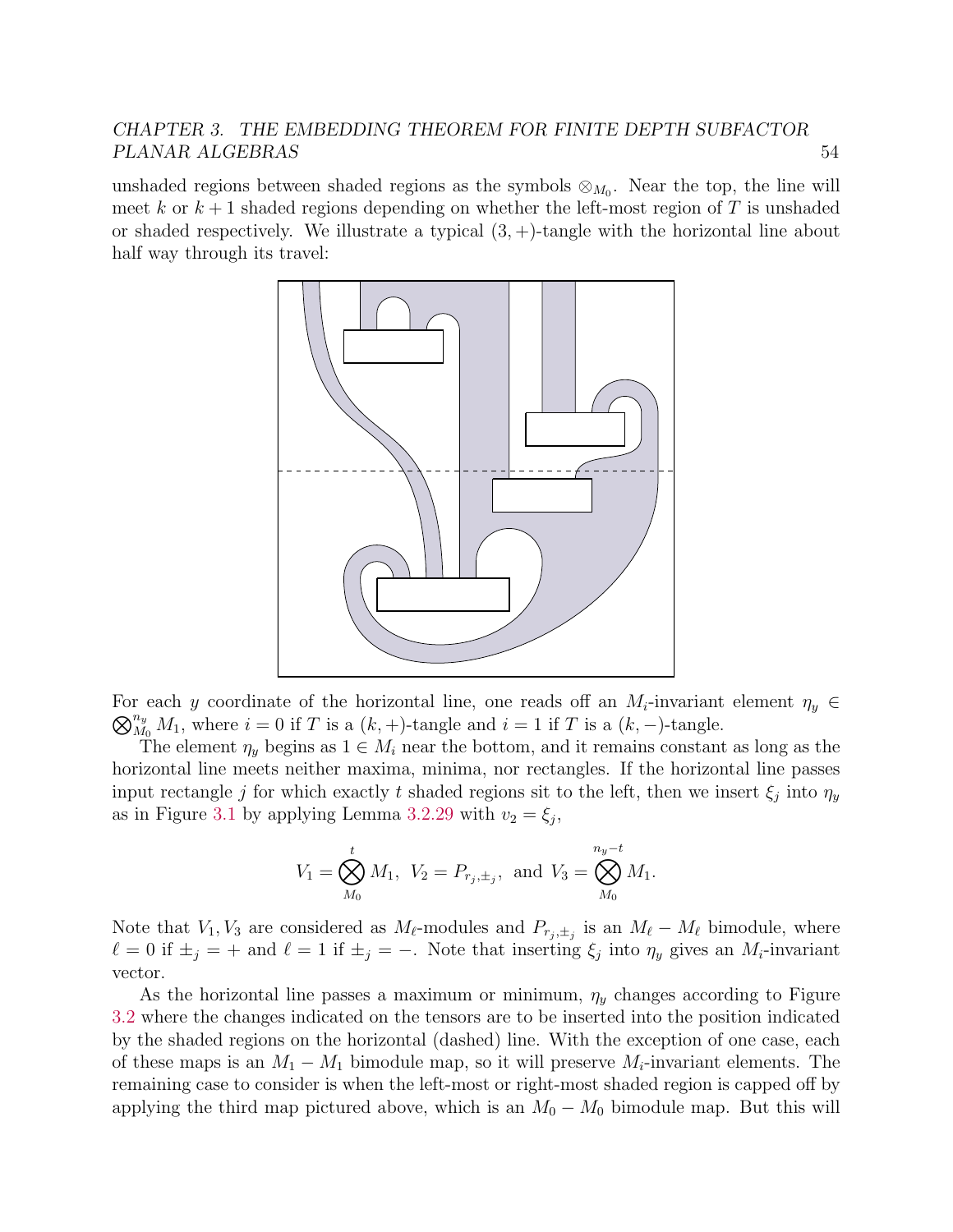

<span id="page-59-0"></span>Figure 3.1: Inserting central vectors



<span id="page-59-1"></span>Figure 3.2: Reading maxima and minima of planar tangles in standard form

only occur when the distinguished (starred) interval of the external disk meets an unshaded region, so  $i$  would have to be 0 from the beginning.

The action of the tangle on  $\xi$  is the element  $\eta_y \in P_{k,\pm}$  read for horizontal lines sufficiently close to the top. The ∗-structure is the same as that of [\[Jon99\]](#page-141-2).

 $\Box$ 

<span id="page-59-2"></span>Example  $3.2.31$ . To cal

$$
\xi = \sum_{i=1}^{k} x_1^i \otimes \cdots \otimes x_n^i \in \theta_n^{-1}(M'_0 \cap M_n),
$$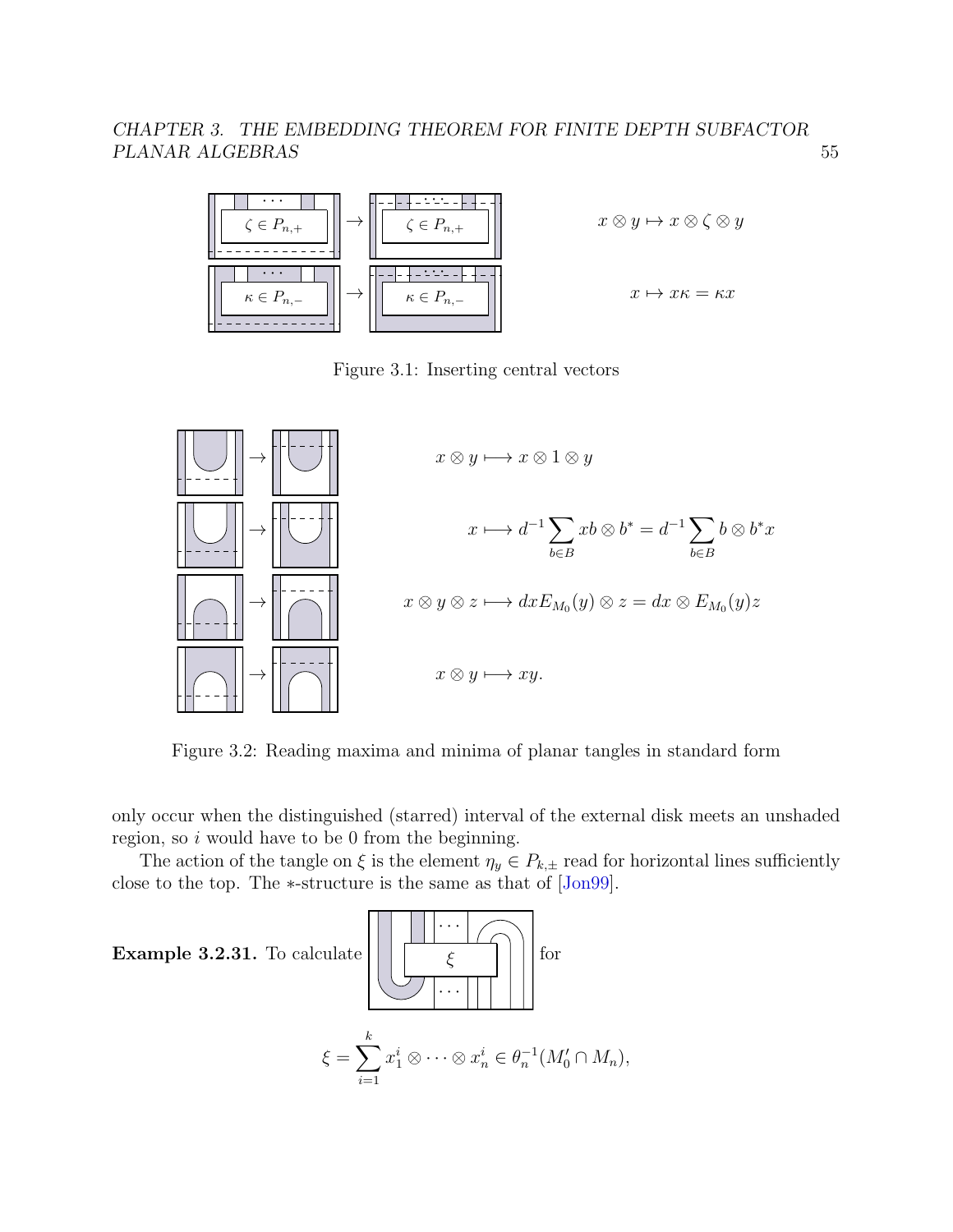we first isotope the tangle into a standard form. The horizontal line travels upward as shown:



which we read as:

$$
1_{\mathbb{C}} \mapsto 1_{M} \mapsto d^{-1} \sum_{b \in B} b \otimes b^{*} \mapsto d^{-1} \sum_{b \in B} b \otimes \xi \otimes b^{*} \mapsto d^{-1} \sum_{b \in B} \sum_{i=1}^{k} b \otimes x_{1}^{i} \otimes \cdots \otimes x_{n-1}^{i} \otimes x_{n}^{i} b^{*}
$$

$$
\mapsto \sum_{b \in B} \sum_{i=1}^{k} b \otimes x_{1}^{i} \otimes \cdots \otimes x_{n-1}^{i} E_{M_{0}}(x_{n}^{i} b^{*}),
$$

the last line giving the output of the tangle applied to  $\xi$ .

#### <span id="page-60-0"></span>Burns' treatment of the rotation operator on  $P_{n,+}$

The key to showing that the  $P_{n,\pm}$ 's define a planar algebra is isotopy invariance, which relies on the existence of the rotation on  $P_{n,\pm}$ . A particularly elegant treatment of this is due to Michael Burns, but it only appears in his thesis [\[Bur03\]](#page-139-4), so we include a proof below for the reader's convenience.

**Definition 3.2.32.** Let B be a Pimsner-Popa basis of  $M_1$  over  $M_0$ . For

$$
x = x_1 \otimes \cdots \otimes x_n \in \bigotimes_{M_0}^n M_1,
$$

define  $\rho(x) = \sum$ b∈B  $L_b R_b^*(x) = \sum$ b∈B  $b \otimes x_1 \otimes \cdots \otimes x_{n-1} E_{M_0}(x_n b^*)$  (see Example [3.2.31\)](#page-59-2).

<span id="page-60-1"></span>**Proposition 3.2.33.** The map  $\rho$  preserves  $P_{n,+}$ , and its restriction to  $P_{n,+}$  is independent of the choice of B.

*Proof.* Middle linearity is respected by  $\rho$ , so it is well defined, though it may depend on B. By Lemma [3.2.29](#page-56-0) and Remark [3.2.5,](#page-50-3) for  $M_0$ -invariant x, the sum

$$
\sum_{b\in B}b\otimes x\otimes b^*
$$

is independent of B. We obtain  $\rho$  by applying an  $M_0 - M_0$  bilinear map which does not involve B, so the restriction of  $\rho$  is  $M_0$ -invariant and independent of B.  $\Box$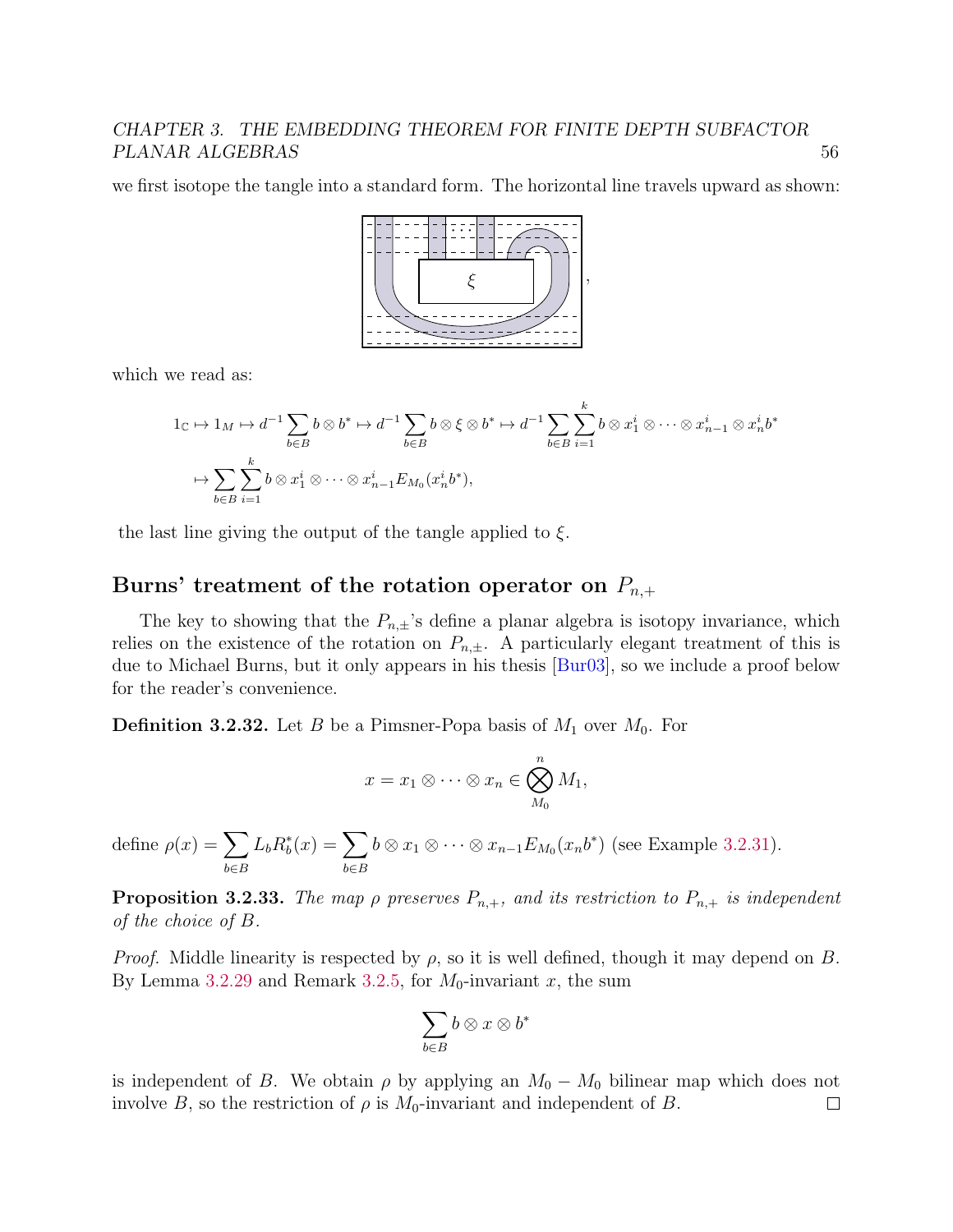<span id="page-61-1"></span>**Theorem 3.2.34** ([\[Bur03\]](#page-139-4)). For  $x \in P_{n,+}$  and  $y_1, \ldots, y_n \in M_1$ ,

$$
\langle \rho(x), y_1 \otimes \cdots \otimes y_n \rangle = \langle x, y_2 \otimes \cdots \otimes y_n \otimes y_1 \rangle,
$$

so  $\rho^n = \text{id}$  on  $P_{n,+}.$ 

Proof. As 
$$
\rho(x) = \sum_{b \in B} L_b R_b^*(x)
$$
, we have  
\n
$$
\langle \rho(x), y_1 \otimes \cdots \otimes y_n \rangle = \sum_{b \in B} \langle L_b R_b^* x, y_1 \otimes \cdots \otimes y_n \rangle = \sum_{b \in B} \langle x, R_b L_b^* y_1 \otimes \cdots \otimes y_n \rangle
$$
\n
$$
= \sum_{b \in B} \langle x, E_{M_0}(b^* y_1) y_2 \otimes \cdots \otimes y_n \otimes b \rangle = \sum_{b \in B} \langle E_{M_0}(b^* y_1)^* x, y_2 \otimes \cdots \otimes y_n \otimes b \rangle
$$
\n
$$
= \sum_{b \in B} \langle x E_{M_0}(b^* y_1)^*, y_2 \otimes \cdots \otimes y_n \otimes b \rangle = \sum_{b \in B} \langle x, y_2 \otimes \cdots \otimes y_n \otimes b E_{M_0}(b^* y_1) \rangle
$$
\n
$$
= \langle x, y_2 \otimes \cdots \otimes y_n \otimes y_1 \rangle.
$$

Corollary 3.2.35. The rotation · · · · · · on  $P_{n,+}$  is well defined.

### <span id="page-61-0"></span>The rotation on  $P_{n,-}$

We mimic Burns' treatment of the rotation on  $P_{n,+}$  to define the rotation on  $P_{n,-}$ . **Definition 3.2.36.** Let B be a Pimsner-Popa basis of  $M_1$  over  $M_0$ . For

$$
x = x_1 \otimes \cdots \otimes x_{n+1} \in \bigotimes_{M_0}^{n+1} M_1,
$$

define  $\sigma(x) = \sum$ b∈B  $R(b^*)R_1^*L_b(x) = \sum$ b∈B  $b \otimes x_1 \otimes \cdots \otimes x_n E_{M_0}(x_{n+1}) b^*.$ 

**Proposition 3.2.37.** The map  $\sigma$  preserves  $P_{n,-}$ , and its restriction to  $P_{n,-}$  is independent of the choice of B.

Proof. Similar to Proposition [3.2.33.](#page-60-1)

<span id="page-61-2"></span>Theorem 3.2.38. For  $x \in P_{n,-}$  and  $y_1, \ldots, y_{n+1} \in M_1$ ,

$$
\langle \sigma(x), y_1 \otimes \cdots \otimes y_{n+1} \rangle = \langle x, y_2 \otimes \cdots \otimes y_n \otimes y_{n+1} y_1 \otimes 1 \rangle.
$$

 $\Box$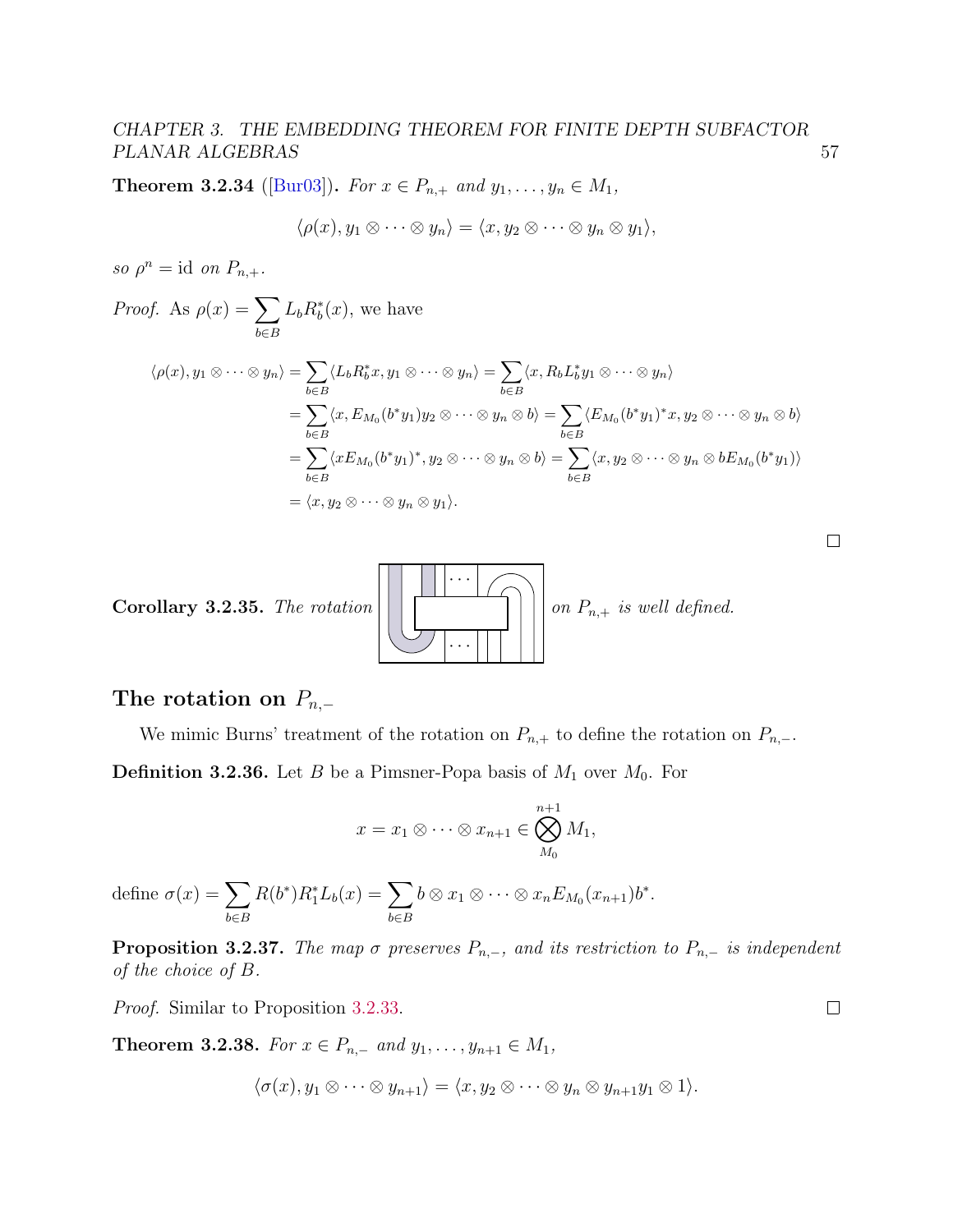Proof. Similar to Theorem [3.2.34.](#page-61-1)

Corollary 3.2.39.  $\sigma^n = id$  on  $P_{n,-}.$ 

*Proof.* As  $\sigma$  preserves  $P_{n,-}$ , we repeatedly apply Theorem [3.2.38](#page-61-2) for  $x \in P_{n,-}$  to get

$$
\langle \sigma^n(x), y_1 \otimes \cdots \otimes y_{n+1} \rangle = \langle \sigma^{n-1}(x), y_2 \otimes \cdots \otimes y_n \otimes y_{n+1} y_1 \otimes 1 \rangle
$$
  
= 
$$
\langle \sigma^{n-2}(x), y_3 \otimes \cdots \otimes y_n \otimes y_{n+1} y_1 \otimes y_2 \otimes 1 \rangle
$$
  
= 
$$
\cdots = \langle x, y_{n+1} y_1 \otimes y_2 \otimes \cdots \otimes y_n \otimes 1 \rangle.
$$

We then invoke Burns' trick again to get

$$
\langle x, y_{n+1}y_1 \otimes y_2 \otimes \cdots \otimes y_n \otimes 1 \rangle = \langle y_{n+1}^* x, y_1 \otimes \cdots \otimes y_n \otimes 1 \rangle
$$
  
=  $\langle xy_{n+1}^*, y_1 \otimes \cdots \otimes y_n \otimes 1 \rangle$   
=  $\langle x, y_1 \otimes \cdots \otimes y_n \otimes y_{n+1} \rangle$ .

| __ |  |
|----|--|
|    |  |
|    |  |
|    |  |
|    |  |
|    |  |
|    |  |
|    |  |
|    |  |
|    |  |
|    |  |
|    |  |
|    |  |
|    |  |
|    |  |
|    |  |



#### <span id="page-62-0"></span>Uniqueness of the canonical planar ∗-algebra

We have the following facts whose proofs are similar to those in [\[Jon99\]](#page-141-2) and will be omitted (they are straightforward from the results in Subsections [3.2](#page-49-2) and [3.2\)](#page-52-0). We shade tangles as much as possible, but sometimes we will not have enough information.

**Proposition 3.2.41** (Multiplication). Suppose  $x, y \in M_n$  such that

$$
\theta_n^{-1}(x) = x_1 \otimes \cdots \otimes x_n \text{ and } \theta_n^{-1}(y) = y_1 \otimes \cdots \otimes y_n
$$

Then

$$
\theta_n^{-1}(xy) = \begin{cases} x_1 \otimes \cdots \otimes x_k E_{M_0}(x_{k+1} E_{M_0}(x_{k+2}(\cdots)y_{k-1})y_k) \otimes y_{k+1} \otimes \cdots \otimes y_{2k} & n = 2k \\ x_1 \otimes \cdots \otimes x_{k+1} E_{M_0}(x_{k+2} E_{M_0}(x_{k+3}(\cdots)y_{k-1})y_k)y_{k+1} \otimes \cdots \otimes y_{2k+1} & n = 2k+1. \end{cases}
$$

<span id="page-62-1"></span>**Remark 3.2.42.** If  $x, y$  as above are in  $M_i' \cap M_n$  where  $i \in \{0, 1\}$ , then

$$
\theta_n^{-1}(xy) = \begin{bmatrix} \frac{|x_1 \otimes \cdots \otimes x_n|}{\cdots} \\ \frac{|x_1 \otimes \cdots \otimes x_n|}{\cdots} \\ \frac{|y_1 \otimes \cdots \otimes y_n|}{\cdots} \end{bmatrix}
$$
 where the shading depends on *i* and the parity of *n*.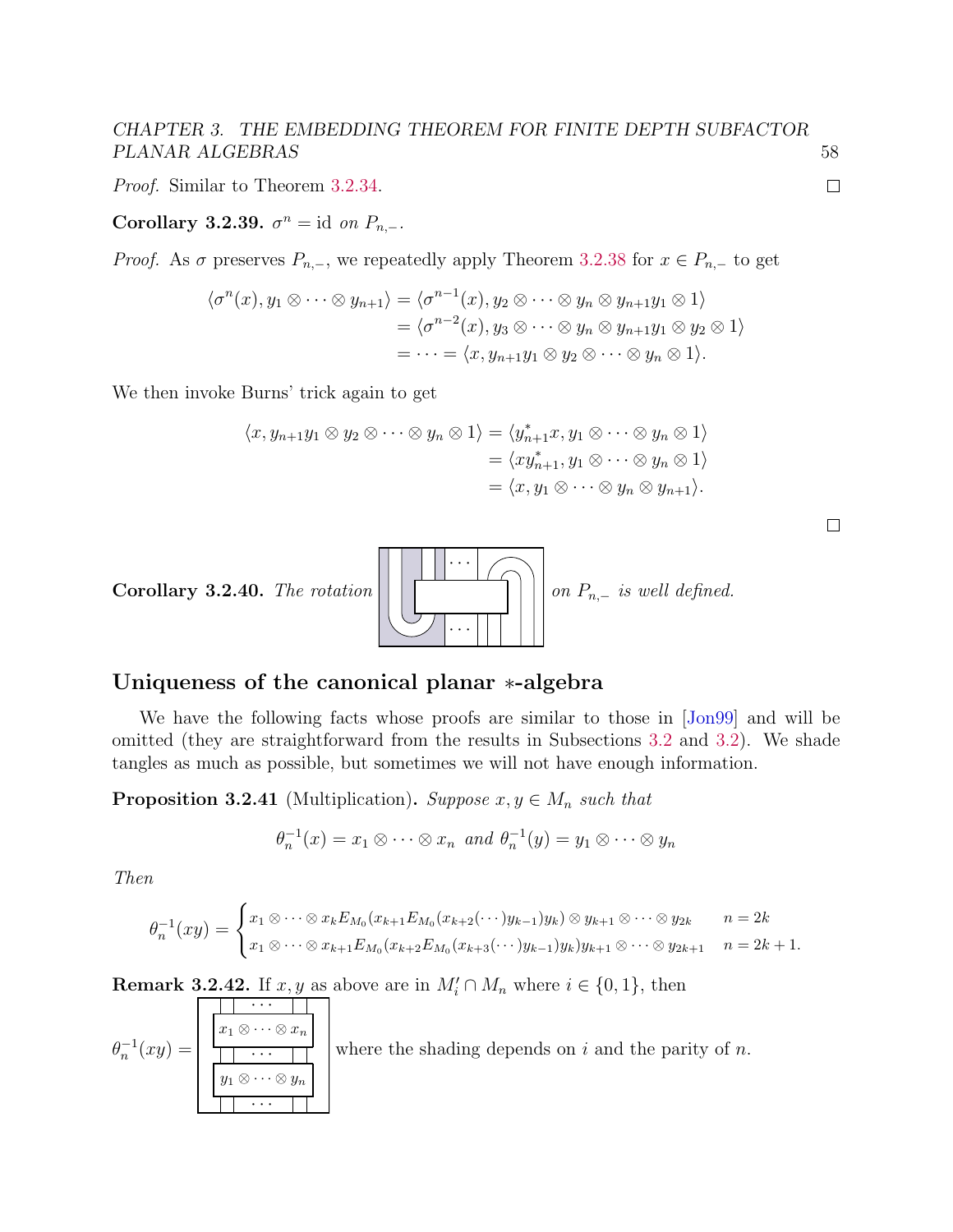<span id="page-63-1"></span>**Proposition 3.2.43** (\*-Structure). Suppose  $x \in M_n$  such that  $\theta_n^{-1}(x) = x_1 \otimes \cdots \otimes x_n$ . Then  $\theta_n^{-1}(x^*) = x_n^* \otimes \cdots \otimes x_1^*.$ 

**Proposition 3.2.44** (Jones Projections). (1) For  $n \geq 1$ , the Jones projection  $E_n \in P_{n+1,+}$ 



(2) For  $n \geq 2$ , the Jones projection  $E_n \in P_{n,-}$  is given by

<span id="page-63-0"></span>Remark 3.2.45. The multistep basic construction projection of Proposition [3.2.20](#page-54-0) is given by  $f_{n-k}^n = d^{-k}$  $\sum_{n-k}$  $n-k$  $\sum_{k}$ k  $\cdot \cdot \cdot$ . . . . . :<br>: .

 $n-2$ 

.

· · ·

.

 $\overline{\cdots}$ 

**Proposition 3.2.46** (Inclusions). (1) Let  $i_n: M'_0 \cap M_n \to M'_0 \cap M_{n+1}$  be the inclusion. Then the inclusion  $\theta_{n+1}^{-1} \circ i_n \circ \theta_n : P_{n,\pm} \to P_{n+1,\pm}$  is given by · · · .

(2) If 
$$
x \in P_{n,-}
$$
, then 
$$
\boxed{\frac{\cdots}{x}} = x \in P_{n+1,+}.
$$

**Proposition 3.2.47** (Conditional Expectations). (1) The conditional expectation  $\theta_{n-1}^{-1}$   $\circ$ 

$$
E_{M_{n-1}} \circ \theta_n \colon P_{n,+} \to P_{n-1,+} \text{ is given by } d^{-1} \cdot \left[ \begin{array}{ccc} \cdots & \cdots & \cdots \\ \vdots & \ddots & \vdots \\ \cdots & \cdots & \cdots \end{array} \right]
$$

(2) The conditional expectation  $\theta_n^{-1} \circ E_{M'_1}^{M'_0} \circ \theta_n : P_{n,+} \to P_{n-1,-}$  (see Proposition [3.2.24\)](#page-55-1) is given by  $d^{-1}$ . · · ·  $\overline{\cdots}$ .

Notation 3.2.48. We use the notation from [\[Pen12a\]](#page-142-2):

(1) Denote the annular capping maps  $P_{n,+} \to P_{n-1,+}$  by  $\alpha_j$  as shown:

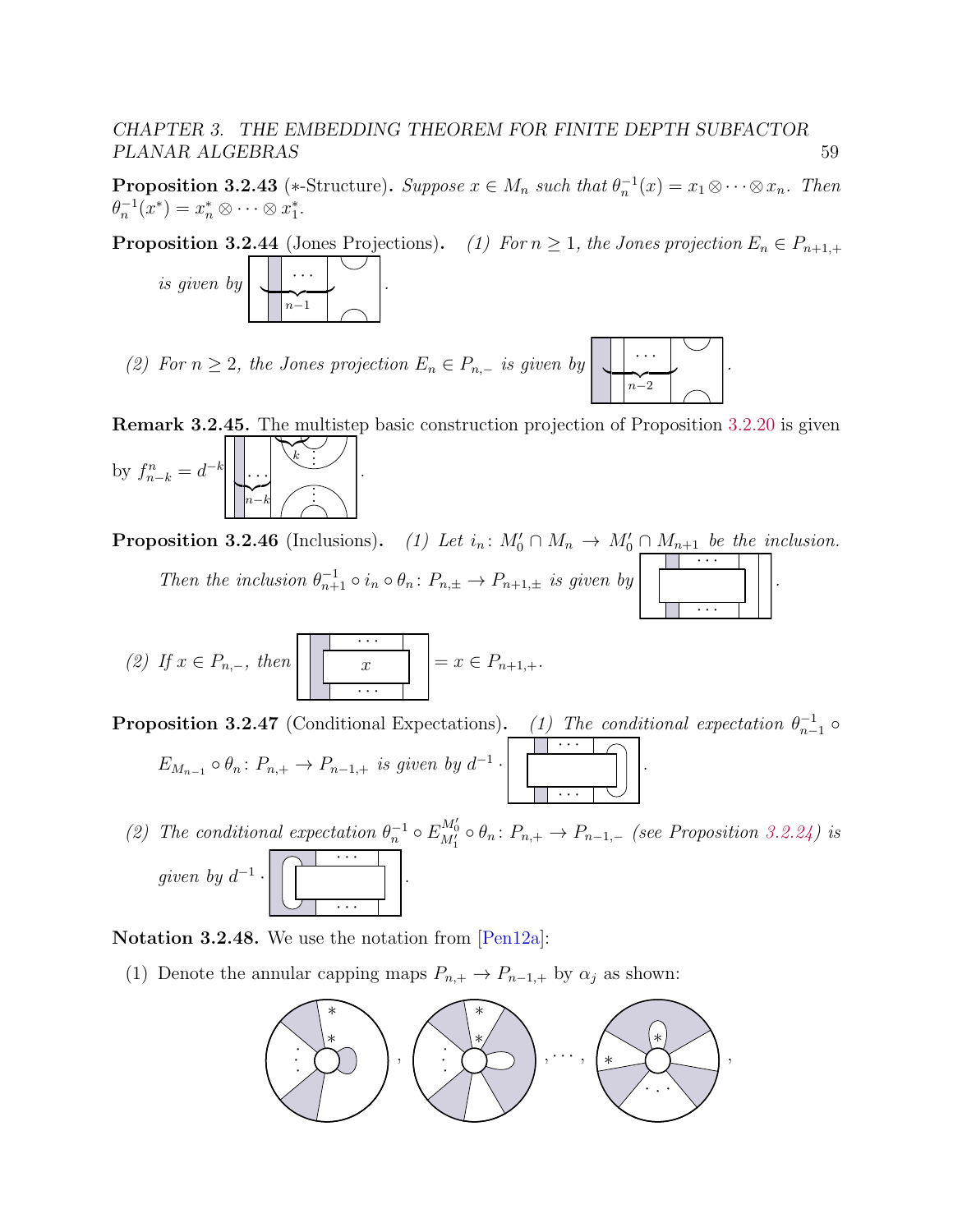i.e., numbering the boundary points clockwise from \*, the i<sup>th</sup> and  $(i+1)$ <sup>th</sup> (modulo 2n) internal boundary points are joined by a string and all other internal boundary points are connected to external boundary points such that

- (i) If  $i = 1$ , then the first external point is connected to the third internal point.
- (ii) If  $1 < i < 2n$ , then the first external point is connected to the first internal point.
- (iii) If  $i = 2n$ , then the first external point is connected to the  $(2n 1)$ <sup>th</sup> internal point.
- (2) Denote the annular cupping maps  $P_{n-1,+} \to P_{n,+}$  by  $\beta_j$  as shown:



i.e.,  $\beta_j$  is  $\alpha_j$  turned inside out.

The following lemma is similar to a result in [\[KS04\]](#page-141-7):

<span id="page-64-0"></span>**Lemma 3.2.49.** Suppose  $P_{\bullet}$  is a planar \*-algebra with modulus  $d \neq 0$  and  $Q_{n,\pm} \subset P_{n,\pm}$  are ∗-subalgebras which are closed under the following operations:

- (1) left and right multiplication by tangles  ${\cal E}_n =$  $n-1$  $\in P_{n+1,+}$  for  $n \in \mathbb{N}$ ;
- (2) The maps from  $P_{n,+}$  as follows:

$$
\alpha_n = \boxed{\begin{bmatrix} \cdots & \cdots & \cdots & \cdots & \cdots & \cdots & \cdots & \cdots & \cdots & \cdots & \cdots & \cdots & \cdots & \cdots & \cdots & \cdots & \cdots & \cdots & \cdots & \cdots & \cdots & \cdots & \cdots & \cdots & \cdots & \cdots & \cdots & \cdots & \cdots & \cdots & \cdots & \cdots & \cdots & \cdots & \cdots & \cdots & \cdots & \cdots & \cdots & \cdots & \cdots & \cdots & \cdots & \cdots & \cdots & \cdots & \cdots & \cdots & \cdots & \cdots & \cdots & \cdots & \cdots & \cdots & \cdots & \cdots & \cdots & \cdots & \cdots & \cdots & \cdots & \cdots & \cdots & \cdots & \cdots & \cdots & \cdots & \cdots & \cdots & \cdots & \cdots & \cdots & \cdots & \cdots & \cdots & \cdots & \cdots & \cdots & \cdots & \cdots & \cdots & \cdots & \cdots & \cdots & \cdots & \cdots & \cdots & \cdots & \cdots & \cdots & \cdots & \cdots & \cdots & \cdots & \cdots & \cdots & \cdots & \cdots & \cdots & \cdots & \cdots & \cdots & \cdots & \cdots & \cdots & \cdots & \cdots & \cdots & \cdots & \cdots & \cdots & \cdots & \cdots & \cdots & \cdots & \cdots & \cdots & \cdots & \cdots & \cdots & \cdots & \cdots & \cdots & \cdots & \cdots &
$$

Then the  $Q_{n,\pm}$  define a planar  $*$ -subalgebra  $Q_{\bullet} \subset P_{\bullet}$ .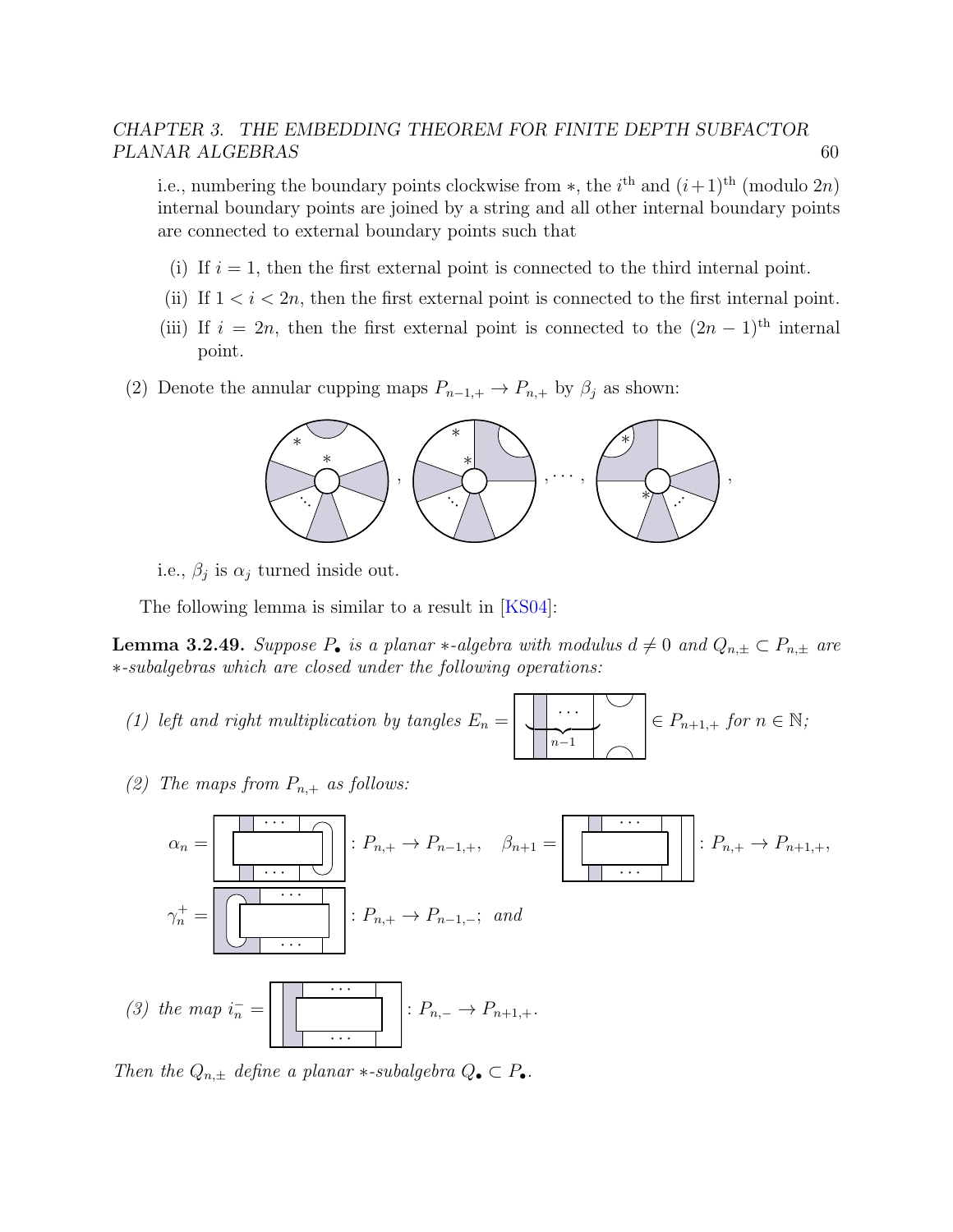*Proof.* As  $Q_{n,\pm}$  is closed under multiplication and \*, it suffices to show  $Q_{\bullet}$  is closed under all annular maps. To show this, it suffices to show all  $\alpha_j$ 's, all  $\beta_j$ 's, and both rotations by 1 preserve  $Q_{\bullet}$ .

First, note that the maps  $\gamma_n^-: P_{n,-} \to P_{n-1,+}$  and  $i_n^+: P_{n,+} \to P_{n+1,-}$  given by

$$
\gamma_n^-(x) = \boxed{\begin{bmatrix} x \\ x \\ \vdots \\ x \end{bmatrix}} = \frac{1}{d} \alpha_{n+2} (E_n E_{n-1} \cdots E_1 \cdot \beta_{n+2} (i_n^- x)) \cdot E_1 E_2 \cdots E_n)
$$
 and  

$$
i_n^+(x) = \boxed{\begin{bmatrix} \cdots \\ x \\ \vdots \\ x \end{bmatrix}} = \gamma_{n+2}^+((E_1 E_2 \cdots E_n) \cdot \beta_{n+2} \beta_{n+1}(x) \cdot (E_{n+1} E_n \cdots E_1))
$$

preserve  $Q_{\bullet}$ .

We show all  $\alpha_j$ 's preserve  $Q_{\bullet}$ . For  $j < n$  and  $x \in Q_n$ ,

$$
\alpha_j(x) = \frac{1}{d} \alpha_n \alpha_{n+1} ((E_n E_{n-1} \cdots E_j) \cdot \beta_{n+1}(x) \cdot (E_n))).
$$

The case  $n < j < 2n$  is similar. It is clear  $\alpha_{2n}(x) = \alpha_{2n-1}(i_{n-1}^-(\gamma_n^+(x)))$ .

We show all  $\beta_j$ 's preserve  $Q_{\bullet}$ . If  $j < n+1$ , we have

$$
\beta_j(x) = (E_j E_{j-1} \cdots E_n) \cdot \beta_{n+1}(x).
$$

The case  $n + 1 < j < 2n + 2$  is similar. It is clear  $\beta_{2n+2}(x) = \alpha_2 \gamma_{n+1}^+ \gamma_n^+(x)$ .

We show both rotations by 1 preserve  $Q_{\bullet}$ . We have

$$
\frac{\sqrt{x}}{\sqrt{x}} = \frac{1}{d} \gamma_{n+1}^{+} \alpha_{2n+2} i_{n+1}^{-} i_{n}^{+} \alpha_{n} \beta_{n+1}(x)
$$
 and  

$$
\alpha_{n+1} \beta_{n+2} \alpha_{2n+1} i_{n}^{-}(x).
$$

 $\Box$ 

<span id="page-65-0"></span>**Theorem 3.2.50.** Given a strongly Markov inclusion  $M_0 \,\subset (M_1, \text{tr}_1)$ , there is a unique planar ∗-algebra  $P_{\bullet}$  of modulus  $d = [M_1: M_0]^{1/2}$  where

$$
P_{n,+} = \theta_n^{-1}(M'_0 \cap M_n) \text{ and } P_{n,-} = \theta_{n+1}^{-1}(M'_1 \cap M_{n+1})
$$

such that the multiplication is given by Remark [3.2.42,](#page-62-1)

(0) for all tangles T with n input disks,  $T(\xi_1^*, \dots, \xi_n^*) = T^*(\xi_1, \dots, \xi_n)^*$  where for  $\xi_i \in$  $P_{n_i,\pm_i}$ ,  $\xi_i^*$  is as in Proposition [3.2.43](#page-63-1) and  $T^*$  is the mirror image of T;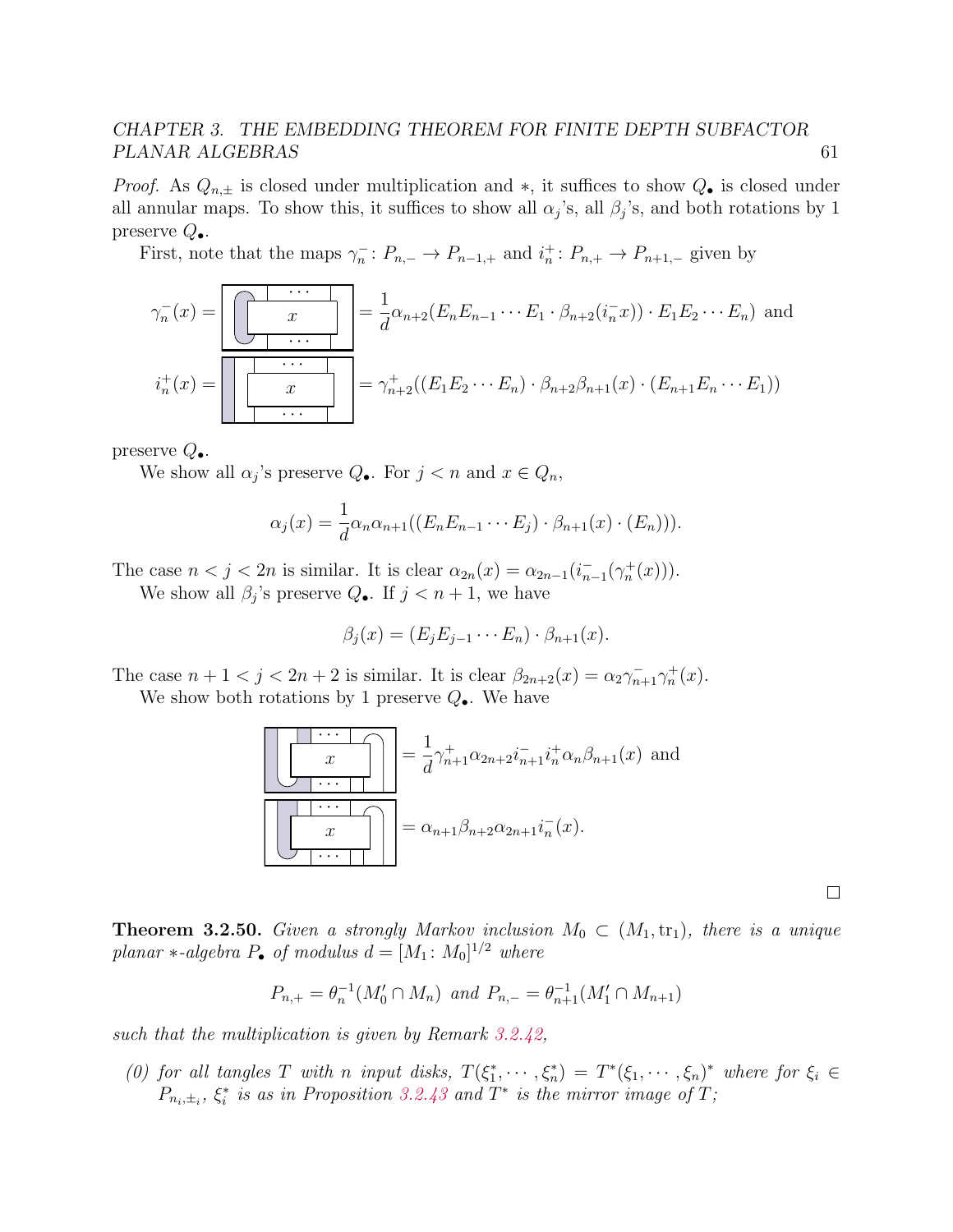(1) for 
$$
n \in \mathbb{N}
$$
,  $E_n = \begin{bmatrix} \cdot & \cdot & \cdot \\ \cdot & \cdot & \cdot \\ \cdot & \cdot & \cdot \\ \cdot & \cdot & \cdot \end{bmatrix} \in P_{n+1,+};$ 

(2) for  $x \in P_{n,+}$  and B a Pimsner-Popa basis for  $M_1$  over  $M_0$ ,



Proof. Uniqueness follows from Lemma [3.2.49.](#page-64-0) Existence follows from the existence of the canonical planar  $\ast$ -algebra associated to  $M_0 \subset (M_1, \text{tr}_1)$ .  $\Box$ 

Corollary 3.2.51. The canonical planar \*-algebra associated to an extremal, finite index  $II_1$ -subfactor is the subfactor planar algebra constructed in  $[Jon99]$ .

# <span id="page-66-0"></span>3.3 The planar algebra isomorphism for finite dimensional C<sup>∗</sup> -algebras

We now restrict our attention to a connected unital inclusion  $M_0 \subset M_1$  of finite dimensional C<sup>∗</sup>-algebras with the Markov trace. We show that in this case, the canonical planar ∗-algebra of Theorem [3.2.50](#page-65-0) is isomorphic to the bipartite graph planar algebra [\[Jon00\]](#page-141-0) of the Bratteli diagram.

Many of the results in this section can be found in [\[GdlHJ89\]](#page-140-1),[\[JS97\]](#page-141-4),[\[EK98\]](#page-139-1), but we present them here for completeness and for the reader's convenience.

#### <span id="page-66-1"></span>Loop algebras

We define loop algebras in the spirit of  $|John00|$  which are another description of Evans, Ocneanu, and Sunder's path algebras [\[GdlHJ89\]](#page-140-1),[\[JS97\]](#page-141-4),[\[EK98\]](#page-139-1), with a more GNS (rather than spatial) flavor.

Notation 3.3.1. For this section, let  $\Gamma$  be a finite, connected, bipartite multi-graph. Let  $V_{\pm}$  denote the set of even/odd vertices of Γ, and let  $\mathcal E$  denote the edge set of Γ. Usually we will denote edges by  $\varepsilon$  and  $\xi$ . All edges will be directed from even to odd vertices, so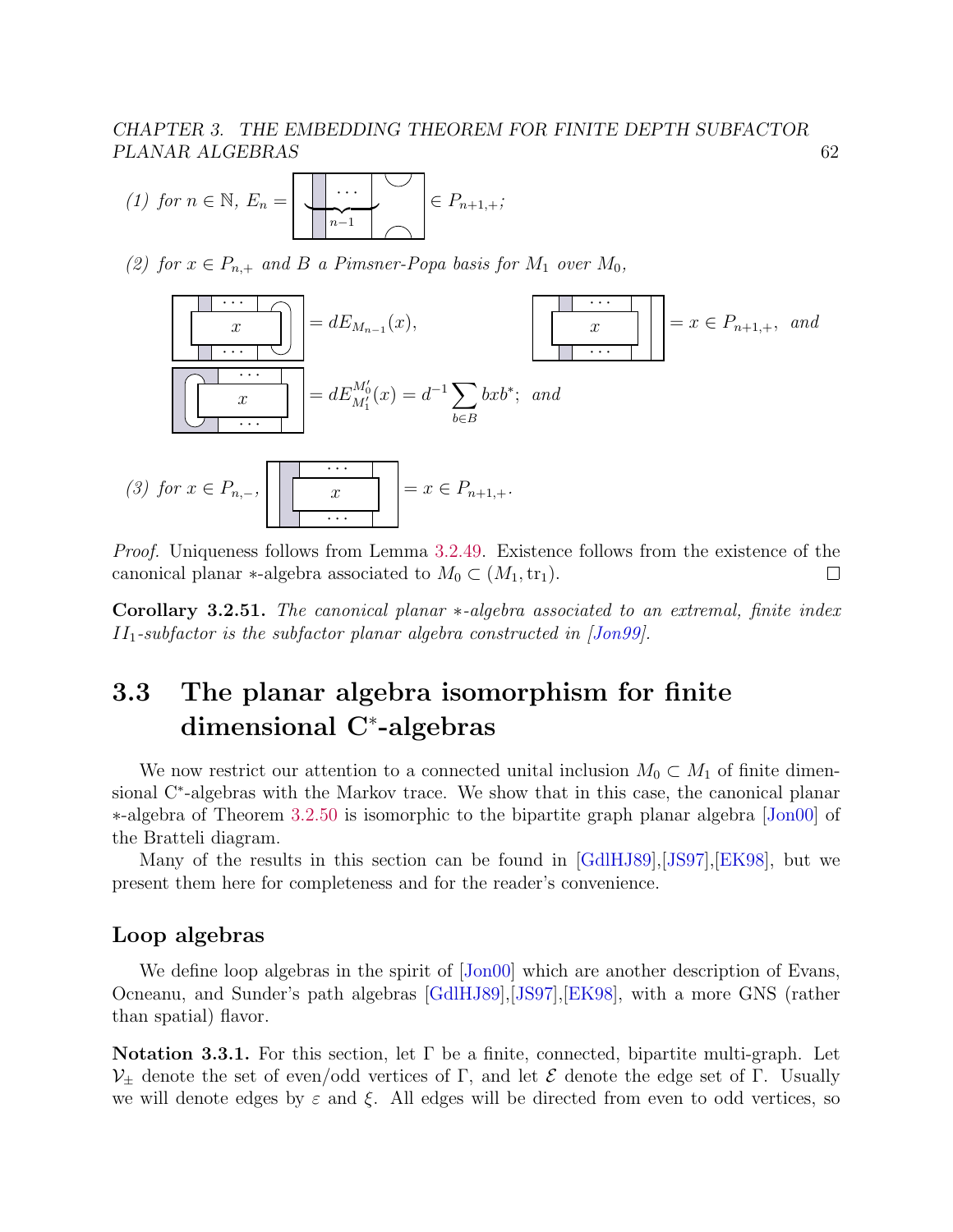we have source and target functions  $s: \mathcal{E} \to \mathcal{V}_+$  and  $t: \mathcal{E} \to \mathcal{V}_-$ . We will write  $\varepsilon^*$  to denote an edge  $\varepsilon$  traversed from an odd vertex to an even vertex, and we define source and target functions  $s: \mathcal{E}^* = \{\varepsilon^* | \varepsilon \in \mathcal{E}\} \to \mathcal{V}_-$  and  $t: \mathcal{E}^* \to \mathcal{V}_+$  by  $s(\varepsilon^*) = t(\varepsilon)$  and  $t(\varepsilon^*) = s(\varepsilon)$ . Let  $m_+ : \mathcal{V}_+ \to \mathbb{N}$  be a dimension (row) vector for the even vertices. For  $v \in \mathcal{V}_-$ , define the dimension (row) vector for the odd vertices by

$$
m_-(v)=\sum_{t(\varepsilon)=v}m_+(s(\varepsilon)).
$$

Let  $\Lambda$  be the bipartite adjacency matrix for  $\Gamma$  ( $\Lambda_{i,j}$  is the number of times the i<sup>th</sup> vertex in  $\mathcal{V}_+$  is connected to the j<sup>th</sup> vertex in  $\mathcal{V}_-$ ).

**Remark 3.3.2.** Given  $(\Gamma, m_+)$ , we can associate a connected unital inclusion of finite dimensional C<sup>\*</sup>-algebras  $M_0 \subset M_1$ . We set

$$
M_0 = \bigoplus_{v \in \mathcal{V}_+} M_{m_+(v)}(\mathbb{C}) \text{ and } M_1 = \bigoplus_{v \in \mathcal{V}_-} M_{m_-}(\mathbb{C}),
$$

and the inclusion is such that  $\Gamma$  is the Bratteli diagram for the inclusion, and  $\Lambda$  is the inclusion matrix ( $\Lambda_{i,j}$  is the number of times the i<sup>th</sup> simple summand of  $M_0$  is contained in the j<sup>th</sup> simple summand of  $M_1$ ). Conversely, given such an inclusion, we get a finite, connected, bipartite multi-graph (the Bratteli diagram) and a dimension vector  $m_{+}$  (corresponding to the simple summands of  $M_0$ ).

**Definition 3.3.3.** Let  $G_{0,\pm}$  be the complex vector space with basis  $V_{\pm}$  respectively. For  $n \in \mathbb{N}$ ,  $G_{n,\pm}$  will denote the complex vector space with basis loops of length  $2n$  on  $\Gamma$  based at a vertex in  $\mathcal{V}_{\pm}$  respectively.

We discuss the vector spaces  $G_{n,+}$ . The spaces  $G_{n,-}$  are similar, and it is clear what the corresponding notation should be and how they will behave.

<span id="page-67-0"></span>**Notation 3.3.4.** Loops in  $G_{n,+}$  will be denoted  $[\epsilon_1 \epsilon_2^* \cdots \epsilon_{2n-1} \epsilon_{2n}^*]$ . Any time we write such a loop, it is implied that

- (i)  $t(\varepsilon_i) = s(\varepsilon_{i+1}^*) = t(\varepsilon_{i+1})$  for all odd  $i < 2n$ ,
- (ii)  $t(\varepsilon_i^*) = s(\varepsilon_i) = s(\varepsilon_{i+1})$  for all even  $i < 2n$ , and
- (iii)  $t(\varepsilon_{2n}^*) = s(\varepsilon_{2n}) = s(\varepsilon_1).$

For a loop  $\ell = [\varepsilon_1 \varepsilon_2^* \cdots \varepsilon_{2n-1} \varepsilon_{2n}^*] \in G_{n,+}$  and  $1 \leq k \leq 2n$ , we define the following paths in  $\ell$ :

$$
\ell_{[1,k]} = \begin{cases} \varepsilon_1 \varepsilon_2^* \cdots \varepsilon_{k-1} \varepsilon_k^* & \text{even} \\ \varepsilon_1 \varepsilon_2^* \cdots \varepsilon_{k-1}^* \varepsilon_k & \text{odd} \end{cases}
$$
\n
$$
\ell_{[k,2n]} = \begin{cases} \varepsilon_k \varepsilon_{k+1}^* \cdots \varepsilon_{2n-1} \varepsilon_{2n}^* & \text{odd} \\ \varepsilon_k^* \varepsilon_{k+1} \cdots \varepsilon_{2n-1} \varepsilon_{2n}^* & \text{even.} \end{cases}
$$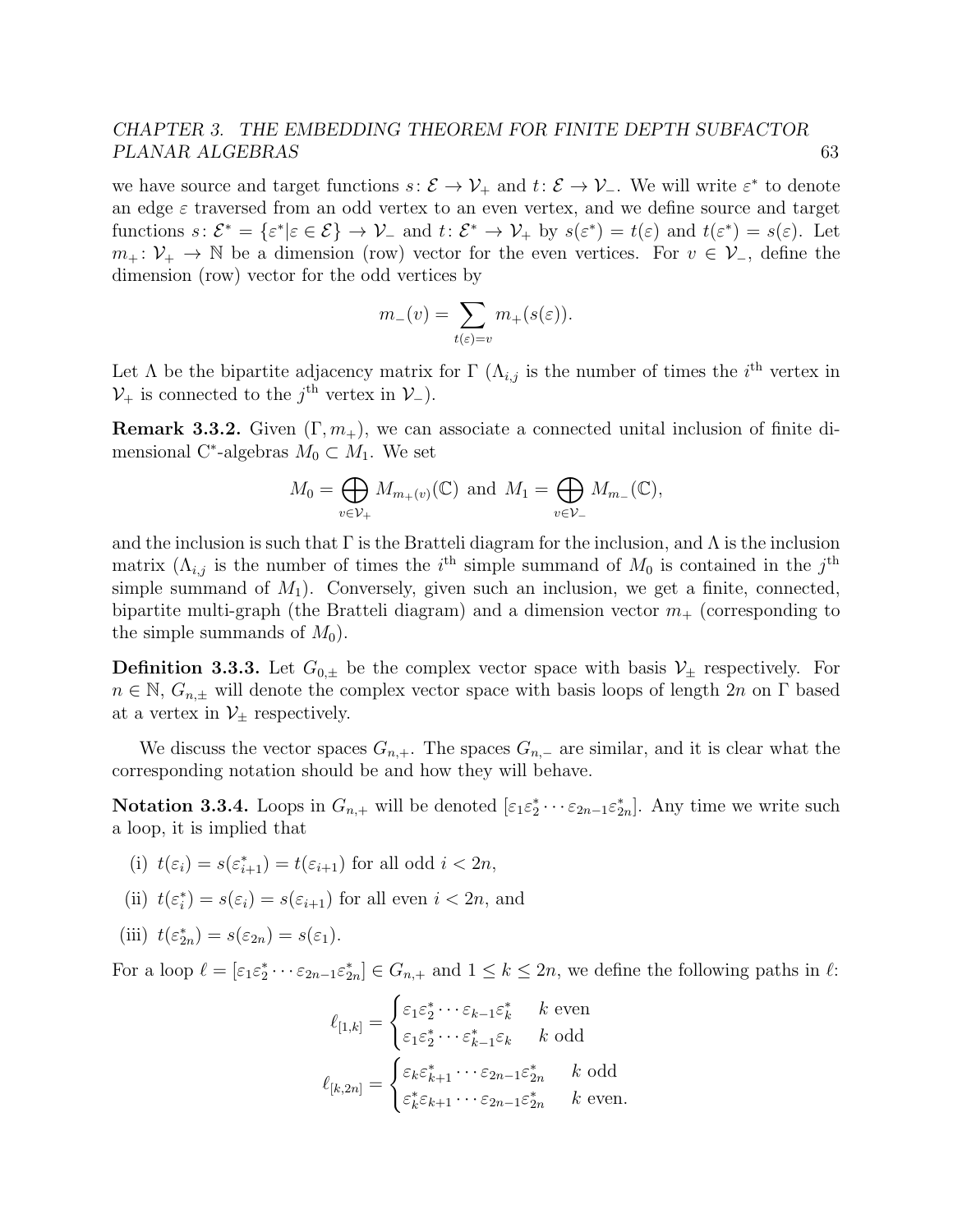**Definition 3.3.5.** Define an antilinear map  $*$  on  $G_{n,+}$  by the antilinear extension of the map

$$
[\varepsilon_1\varepsilon_2^*\cdots\varepsilon_{2n-1}\varepsilon_{2n}^*]^*=[\varepsilon_{2n}\varepsilon_{2n-1}^*\cdots\varepsilon_{2}\varepsilon_1^*].
$$

There is also an obvious notion of taking  $*$  of a path  $\gamma_{[j,k]}(\ell)$  for a loop  $\ell \in G_{n,+}$ . We define a multiplication on  $G_{n,+}$  by

$$
\ell_1 \cdot \ell_2 = \delta_{(\ell_1)_{[n+1,2n]}^*, (\ell_2)_{[1,n]}} [(\ell_1)_{[1,n]}(\ell_2)_{[n+1,2n]}].
$$

It is clear that  $*$  is an involution, i.e., an anti-automorphism of period 2, for  $G_{n,+}$  under this multiplication.

**Remark 3.3.6.** We can think of a loop in  $G_{n,+}$  as a path up and down the multi-graph  $\Gamma_n$ corresponding to the Bratteli diagram for the inclusions

$$
M_0 \subset M_1 \subset \cdots \subset M_n,
$$

which is obtained by reflecting  $\Gamma$  a total of  $n-1$  times, as the inclusion matrix of  $M_j \subset M_{j+1}$ is given by  $\Lambda$  or  $\Lambda^T$  if j is even or odd, respectively [\[Jon83\]](#page-141-3).

**Definition 3.3.7.** Let  $\widetilde{\Gamma}$  be the augmentation of the bipartite graph  $\Gamma$  by adding a distinguished vertex  $\star$  which is connected to each  $v \in \mathcal{V}_+$  by  $m_+(v)$  distinct edges. These edges are oriented so they begin at  $\star$ . We will denote these added edges by  $\eta's$  (and  $\zeta$ 's and  $\kappa$ 's when necessary).

**Definition 3.3.8.** For  $n \in \mathbb{Z}_{\geq 0}$ , let  $A_n$  be the algebra defined as follows: a basis of  $A_n$  will consist of loops of length  $2n + 2$  on  $\Gamma$  of the form

$$
[\eta_1\varepsilon_1\varepsilon_2^*\cdots\varepsilon_{2n-1}\varepsilon_{2n}^*\eta_2^*]
$$

i.e., the loops start and end at  $\star$ , but remain in  $\Gamma$  otherwise. Note that we have an obvious  $*$ -structure on each  $A_n$ . Multiplication will be given as follows: if one defines the similar path notation as in Notation [3.3.4,](#page-67-0) then we have

$$
\ell_1 \cdot \ell_2 = \delta_{(\ell_1)_{[n+2,2n+2]}^*, (\ell_2)_{[1,n+1]}} [(\ell_1)_{[1,n+1]}(\ell_2)_{[n+2,2n+2]}].
$$

**Remark 3.3.9.** We can think of a loop in  $A_n$  as a path up and down the multi-graph  $\widetilde{\Gamma}_n$ corresponding to the Bratteli diagram for the inclusions

$$
\mathbb{C} \subset M_0 \subset M_1 \subset \cdots \subset M_n.
$$

<span id="page-68-0"></span>**Definition 3.3.10** (Inclusions). The inclusion  $A_n \to A_{n+1}$  is given by the linear extension of

$$
[\eta_1 \varepsilon_1 \varepsilon_2^* \cdots \varepsilon_{2n-1} \varepsilon_{2n}^* \eta_2^*] \longmapsto \begin{cases} \sum_{s(\varepsilon)=s(\varepsilon_n)} [\eta_1 \varepsilon_1 \varepsilon_2^* \cdots \varepsilon_n^* \varepsilon \varepsilon^* \varepsilon_{n+1} \cdots \varepsilon_{2n-1} \varepsilon_{2n}^* \eta_2^*] & n \text{ even} \\ \sum_{s(\varepsilon)=t(\varepsilon_n)} [\eta_1 \varepsilon_1 \varepsilon_2^* \cdots \varepsilon_n \varepsilon^* \varepsilon \varepsilon_{n+1}^* \cdots \varepsilon_{2n-1} \varepsilon_{2n}^* \eta_2^*] & n \text{ odd.} \end{cases}
$$

We identify  $A_n$  with its image in  $A_{n+1}$ .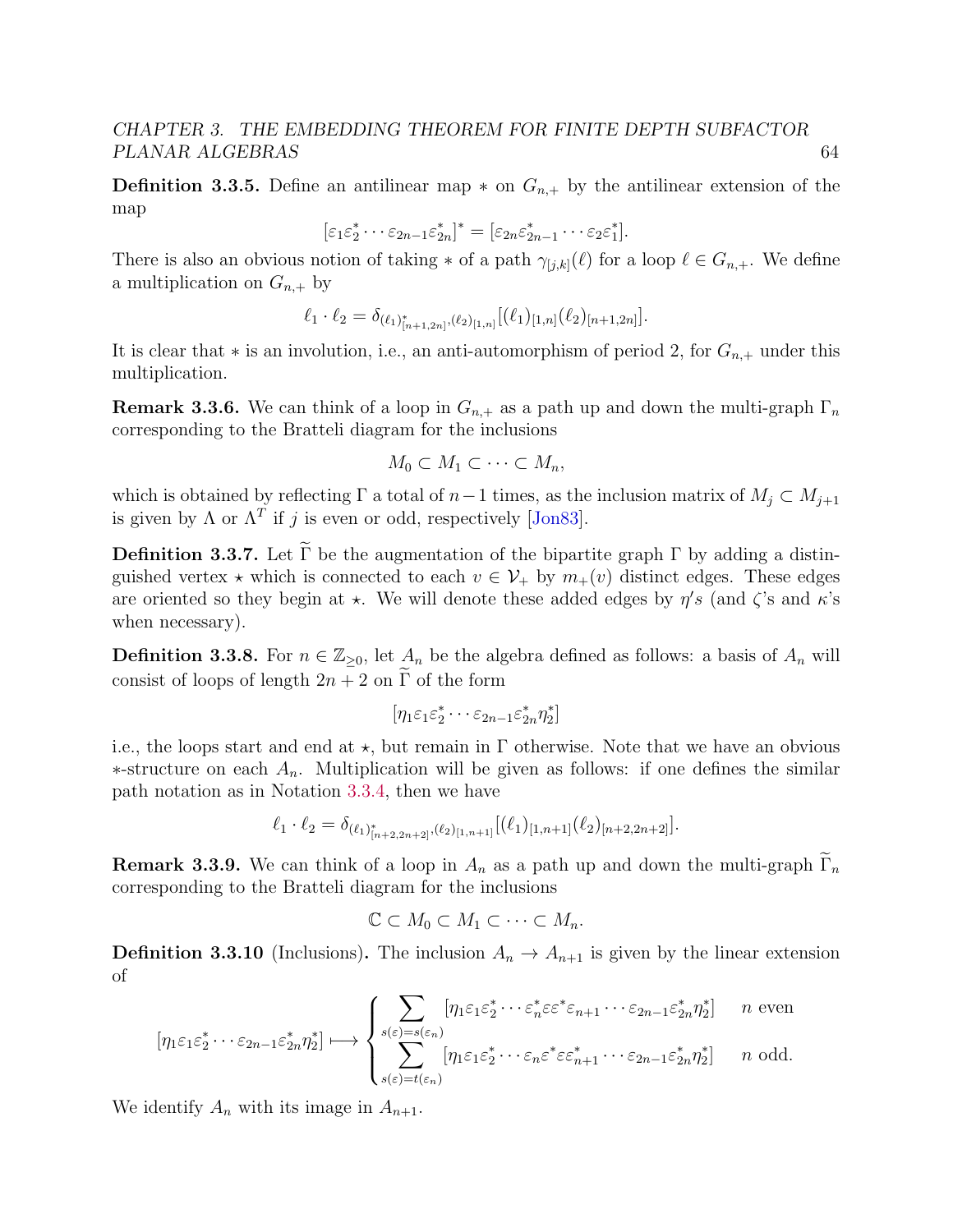**Remark 3.3.11.** The inclusion identifications allow us to define a multiplication  $A_m \times A_n \rightarrow$  $A_{\max\{m,n\}}$  by including  $A_m$ ,  $A_n$  into  $A_{\max\{m,n\}}$  and using the regular multiplication. Explicitly, if  $\ell_1 \in A_m$  and  $\ell_2 \in A_n$  with  $m \leq n$ , then

$$
\ell_1 \cdot \ell_2 = \delta_{(\ell_1)_{[m+2,2m+2]}^*, (\ell_2)_{[1,m+1]}} [(\ell_1)_{[1,m+1]}(\ell_2)_{[m+2,2n+2]}].
$$

The case  $m \geq n$  is similar.

#### Towers of loop algebras

We provide an isomorphism of the tower  $(M_n)_{n\geq 0}$  coming from a connected unital inclusion of finite dimensional C<sup>∗</sup> -algebras with the Markov trace and the corresponding tower  $(A_n)_{n\geq 0}$  of loop algebras. Assume the notation of Subsection [3.3.](#page-66-1)

For  $n \geq 0$ , if  $S_i$  is the i<sup>th</sup> simple summand of of  $M_n$ , then loops  $\ell$  in  $A_n$  for which  $\ell_{[1,n+1]}$ ends at the corresponding vertex of  $\widetilde{\Gamma}_n$  form a system of matrix units for a simple algebra isomorphic to  $S_i$ . Hence for  $n \in \mathbb{Z}_{\geq 0}$ , there is a \*-algebra isomorphism  $A_n \cong M_n$ , and  $\dim(A_n) = \dim(M_n).$ 

At this point, we only choose such isomorphisms  $\varphi_n: A_n \to M_n$  for  $n = 0,1$  which respects the inclusion given in Definition [3.3.10.](#page-68-0) In Proposition [3.3.17,](#page-70-0) we will inductively define isomorphisms  $\varphi_n: A_n \to M_n$  for  $n \geq 2$  to identify the Jones projections.

**Definition 3.3.12.** Following [\[Jon83\]](#page-141-3), let  $\lambda_i$  be the Markov trace (column) vector for  $M_i$ for  $i = 0, 1$  such that

$$
m_+\lambda_0=1=m_-\lambda_1,
$$

so  $\lambda_i$  gives the traces of minimal projections in the simple summands of  $M_i$  for  $i = 0, 1$ . In order for the trace on  $M_1$  to restrict to the trace on  $M_0$ , we must have  $\Lambda \lambda_1 = \lambda_0$ .

Recall that the inclusion matrix for  $M_n \subset M_{n+1}$  is given by  $\Lambda$  if n is even and  $\Lambda^T$  if *n* is odd. This means that to extend the trace, we must have  $\Lambda \Lambda^T \lambda_0 = d^{-2} \lambda_0$ ,  $\Lambda^T \Lambda \lambda_1 =$  $d^{-2}\lambda_1$ , and  $\lambda_n = d^{-2}\lambda_{n-2}$  for all  $n \geq 2$ , where  $\lambda_n$  is the Markov trace vector for  $M_n$  and  $d = \sqrt{\Vert \Lambda^T \Lambda \Vert} = \sqrt{\Vert \Lambda \Lambda^T \Vert}.$ 

**Definition 3.3.13.** Let 
$$
\lambda = \begin{pmatrix} \lambda_0 \\ d\lambda_1 \end{pmatrix}
$$
, a Frobenius-Perron eigenvector for  $\begin{pmatrix} 0 & \Lambda \\ \Lambda^T & 0 \end{pmatrix}$ .

**Definition 3.3.14** (Traces). We define a trace on  $A_0$  by

$$
\operatorname{tr}_0([\eta_1 \eta_2^*]) = \begin{cases} \lambda(t(\eta_1)) = \lambda_0(t(\eta_1)) & \text{if } \eta_1 = \eta_2 \\ 0 & \text{else.} \end{cases}
$$

Suppose  $\ell = [\eta_1 \varepsilon_1 \varepsilon_2^* \cdots \varepsilon_{2n-1} \varepsilon_{2n}^* \eta_2^*] \in A_n$  with  $n \ge 1$ . We define a trace on  $A_n$  by

$$
\operatorname{tr}_n(\ell) = \begin{cases} d^{-n} \lambda(s(\varepsilon_n)) & \text{if } n \text{ is even and } \ell = \ell^* \\ d^{-n} \lambda(t(\varepsilon_n)) & \text{if } n \text{ is odd and } \ell = \ell^* \\ 0 & \text{if } \ell \neq \ell^*. \end{cases}
$$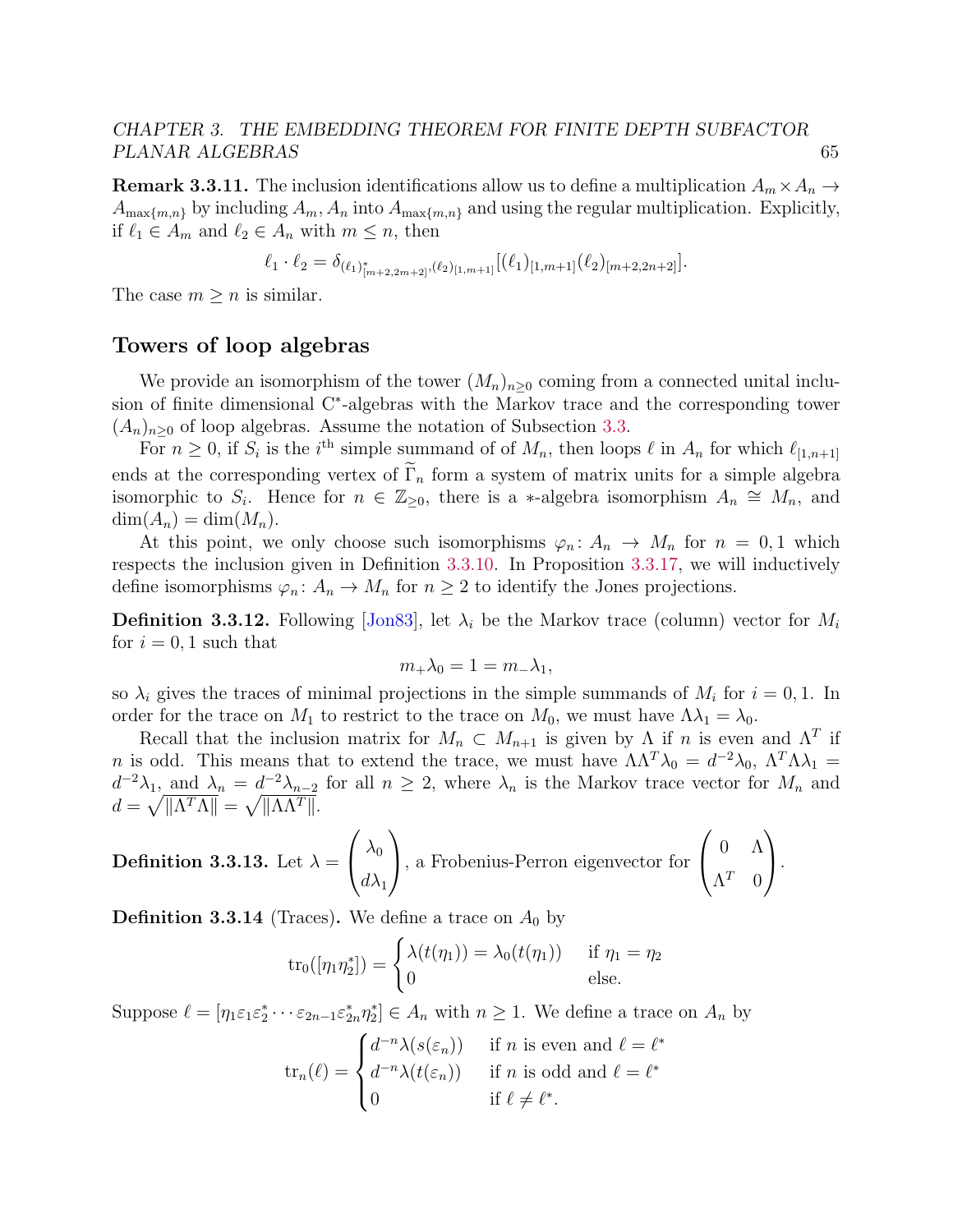**Remark 3.3.15.** The isomorphisms  $\varphi_n$  for  $n = 0, 1$  preserve the trace. Moreover,  $\text{tr}_{n+1} |_{A_n} =$  $\text{tr}_n$  for all  $n \in \mathbb{N}$  as  $\lambda$  is a Frobenius-Perron eigenvector.

**Proposition 3.3.16** (Conditional Expectations). If  $\ell = [\eta_1 \varepsilon_1 \varepsilon_2^* \cdots \varepsilon_{2n-1} \varepsilon_{2n}^* \eta_2^*] \in A_n$ , the conditional expectation  $A_n \to A_{n-1}$  is given by

$$
E_{A_{n-1}}(\ell) = \begin{cases} d^{-1}\delta_{\varepsilon_n,\varepsilon_{n+1}}\left(\frac{\lambda(s(\varepsilon_n))}{\lambda(t(\varepsilon_n))}\right)[\eta_1\varepsilon_1\varepsilon_2^*\cdots\varepsilon_{n-1}\varepsilon_{n+2}^*\cdots\varepsilon_{2n-1}\varepsilon_{2n}^*\eta_2^*] & n \text{ even} \\ d^{-1}\delta_{\varepsilon_n,\varepsilon_{n+1}}\left(\frac{\lambda(t(\varepsilon_n))}{\lambda(s(\varepsilon_n))}\right)[\eta_1\varepsilon_1\varepsilon_2^*\cdots\varepsilon_{n-1}^*\varepsilon_{n+2}\cdots\varepsilon_{2n-1}\varepsilon_{2n}^*\eta_2^*] & n \text{ odd.} \end{cases}
$$

*Proof.* We consider the case n even. The case n odd is similar. We must show  $tr_n(xy) =$  $\text{tr}_{n-1}(E_{A_{n-1}}(x)y)$  for all  $x \in A_n$  and  $y \in A_{n-1}$ . It suffices to check when  $x, y$  are loops. If

$$
x = [\eta_1 \varepsilon_1 \varepsilon_2^* \cdots \varepsilon_{2n-1} \varepsilon_{2n}^* \eta_2^*] \text{ and } y = [\eta_3 \xi_1 \xi_2^* \cdots \xi_{2n-3} \xi_{2n-2}^* \eta_4^*],
$$

using the formula above, we have

$$
\begin{split} \operatorname{tr}_{n-1}(E_{A_{n-1}}(x)y) &= d^{-1}\delta_{\varepsilon_n,\varepsilon_{n+1}}\delta_{y_{[1,n]},x^*_{[n+2,2n+2]}}\frac{\lambda(s(\varepsilon_n))}{\lambda(t(\varepsilon_n))}\operatorname{tr}_{n-1}([ \eta_1\varepsilon_1\cdots\varepsilon_{n-1}\xi_n^*\xi_{n+1}\cdots\xi_{2n-2}^*\eta_4^*]) \\ &= d^{-n}\delta_{y_{[1,n]},x^*_{[n+2,2n+2]}}\delta_{\varepsilon_n,\varepsilon_{n+1}}\delta_{x_{[1,n]},y^*_{[n+1,2n-2]}}\lambda(s(\varepsilon_n)) = \operatorname{tr}_n(xy). \end{split}
$$

<span id="page-70-0"></span>**Definition 3.3.17** (Jones Projections). For  $n \in \mathbb{N}$ , define distinguished elements of  $A_{n+1}$ as follows: if  $n$  is odd, define

$$
F_n = \sum_{\vec{i}} \sum_{t(\eta) = s(\varepsilon_{i_1})} \frac{[\lambda(t(\varepsilon_{i_n}))\lambda(t(\varepsilon_{i_{n+1}}))]^{1/2}}{\lambda(s(\varepsilon_{i_n}))} [\eta \varepsilon_{i_1} \varepsilon_{i_2}^* \cdots \varepsilon_{i_{n-1}}^* \varepsilon_{i_n} \varepsilon_{i_n}^* \varepsilon_{i_{n+1}} \varepsilon_{i_{n+1}}^* \varepsilon_{i_{n-1}} \cdots \varepsilon_{i_2} \varepsilon_{i_1}^* \eta^*]
$$

where the sum is taken over all vectors  $\vec{i} = (i_1, i_2, \ldots, i_{n+1})$  such that

$$
[\varepsilon_{i_1}\varepsilon_{i_2}^*\cdots\varepsilon_{i_{n-1}}^*\varepsilon_{i_n}\varepsilon_{i_n}^*\varepsilon_{i_{n+1}}\varepsilon_{i_{n+1}}^*\varepsilon_{i_{n-1}}\cdots\varepsilon_{i_2}\varepsilon_{i_1}^*]\in G_{n+1,+}
$$

If  $n$  is even, then define

$$
F_n = \sum_{\vec{i}} \sum_{t(\eta) = s(\varepsilon_{i_1})} \frac{[\lambda(s(\varepsilon_{i_n}))\lambda(s(\varepsilon_{i_{n+1}}))]^{1/2}}{\lambda(t(\varepsilon_{i_n}))} [\eta \varepsilon_{i_1} \varepsilon_{i_2}^* \cdots \varepsilon_{i_{n-1}} \varepsilon_{i_n}^* \varepsilon_{i_n} \varepsilon_{i_{n+1}}^* \varepsilon_{i_{n+1}} \varepsilon_{i_{n-1}}^* \cdots \varepsilon_{i_2} \varepsilon_{i_1}^* \eta^*]
$$

with a similar limitation on the vectors  $\vec{i} = (i_1, i_2, \dots, i_{n+1}).$ 

**Lemma 3.3.18.** (1)  $F_n x F_n = dE_{A_{n-1}}(x) F_n$  for all  $x \in A_n$  and

(2) 
$$
\operatorname{tr}_{n+1}(xF_n) = d^{-1} \operatorname{tr}_n(x)
$$
 for all  $x \in A_n$ , *i.e.*,  $E_{A_n}(F_n) = d^{-1}$ .

*Proof.* We prove the case n odd. The case n even is similar.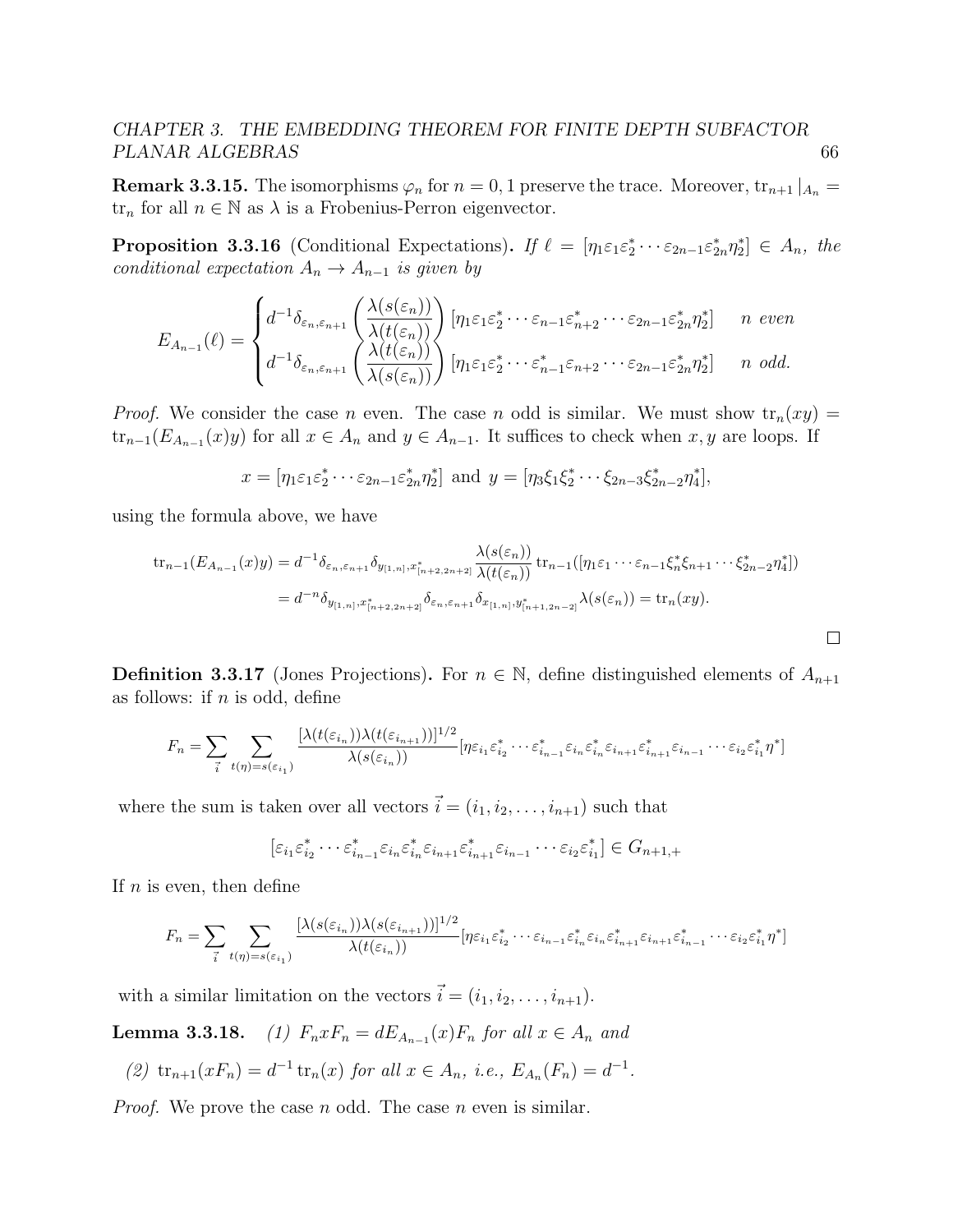$$
(1) \text{ If } x = [\zeta_1 \xi_1 \xi_2^* \cdots \xi_{n-1} \xi_n^* \cdots \xi_{2n-1} \xi_{2n}^* \xi_2^*] \in A_n, \text{ then}
$$
\n
$$
F_n x F_n = \sum_{\vec{i}} \sum_{t(\eta)=s(\varepsilon_{i_1})} \frac{[\lambda(t(\varepsilon_{i_n}))\lambda(t(\varepsilon_{i_{n+1}}))]^{1/2}}{\lambda(s(\varepsilon_{i_n}))} [\eta \varepsilon_{i_1} \varepsilon_{i_2}^* \cdots \varepsilon_{i_{n-1}}^* \varepsilon_{i_n} \varepsilon_{i_{n+1}} \varepsilon_{i_{n+1}}^* \varepsilon_{i_{n-1}} \cdots \varepsilon_{i_2} \varepsilon_{i_1}^* \eta^*] \times
$$
\n
$$
x \sum_{\vec{j}} \sum_{t(\kappa)=s(\varepsilon_{j_1})} \frac{[\lambda(t(\varepsilon_{j_n}))\lambda(t(\varepsilon_{j_{n+1}}))]^{1/2}}{\lambda(s(\varepsilon_{j_n}))} [\kappa \varepsilon_{j_1} \varepsilon_{j_2}^* \cdots \varepsilon_{j_{n-1}}^* \varepsilon_{j_n} \varepsilon_{j_{n+1}} \varepsilon_{j_{n-1}}^* \cdots \varepsilon_{j_2} \varepsilon_{j_1}^* \kappa^*]
$$
\n
$$
= \sum_{s(\xi)=s(\xi_{n-1})} \frac{[\lambda(t(\xi))\lambda(t(\xi_{n+1}))]^{1/2}}{\lambda(s(\xi))} [\zeta_1 \zeta_1 \zeta_2^* \cdots \zeta_{n-1}^* \zeta_3^* \zeta_n \zeta_{n+1}^* \cdots \zeta_{2n-1} \zeta_{2n}^* \zeta_2^*] \times
$$
\n
$$
\sum_{\vec{j}} \sum_{t(\kappa)=s(\varepsilon_{j_1})} \frac{[\lambda(t(\varepsilon_{j_n}))\lambda(t(\varepsilon_{j_{n+1}}))]^{1/2}}{\lambda(s(\varepsilon_{j_n}))} [\kappa \varepsilon_{j_1} \varepsilon_{j_2}^* \cdots \varepsilon_{j_{n-1}}^* \varepsilon_{j_n} \varepsilon_{j_{n+1}}^* \varepsilon_{j_{n+1}}^* \varepsilon_{j_{n-1
$$

(2) Another straightforward calculation.

**Proposition 3.3.19** (Basic Construction). For  $n \in \mathbb{N}$ , the inclusion

$$
A_{n-1} \subset A_n \subset (A_{n+1}, \text{tr}_{n+1}, d^{-1}F_n)
$$

is standard. Hence for all  $k \geq 0$ , there are isomorphisms  $\varphi_k: A_k \to M_k$  preserving the trace such that  $\varphi_{k+1}|_{A_k} = \varphi_k$  and  $\varphi_m(F_n) = E_n$  for all  $m > n$ .

*Proof.* We construct the isomorphisms  $\varphi_n$  for  $n \geq 1$  by induction on n. The base case is finished. Suppose we have constructed  $\varphi_n$  for  $n \geq 1$ . We know that  $M_{n+1} = M_n E_n M_n$ and  $A_n \cong M_n$  via  $\varphi_n$ . By Lemmata [3.2.15](#page-51-0) and [3.3.18,](#page-0-0) there is an algebra isomorphism  $h_{n+1}$ :  $M_{n+1} = M_n E_n M_n \rightarrow A_n F_n A_n \subseteq A_{n+1}$  such that  $E_n \mapsto F_n$ . But  $\dim(M_{n+1}) =$  $\dim(A_{n+1}),$  so  $A_{n+1} = A_n F_n A_n$ , and we set  $\varphi_{n+1} = h_{n+1}^{-1}$ , which extends  $\varphi_n$ . Finally, note the  $\varphi_m$ 's preserve the trace by construction and the uniqueness of the Markov trace.  $\Box$ 

#### Relative commutants are isomorphic to loop algebras

We provide isomorphisms between the relative commutants of the tower  $(A_n)_{n\geq 0}$  and the spaces  $G_{n,\pm}$ .

**Proposition 3.3.20** (Central Vectors). A basis for the central vectors  $A'_0 \cap A_n$  is given by

$$
S_{0,n} = \left\{ \sum_{t(\eta)=s(\varepsilon_1)} [\eta \varepsilon_1 \varepsilon_2^* \cdots \varepsilon_{2n-1} \varepsilon_{2n}^* \eta^*] \in A_n \middle| [\varepsilon_1 \varepsilon_2^* \cdots \varepsilon_{2n-1} \varepsilon_{2n}^*] \in G_{n,+} \right\}.
$$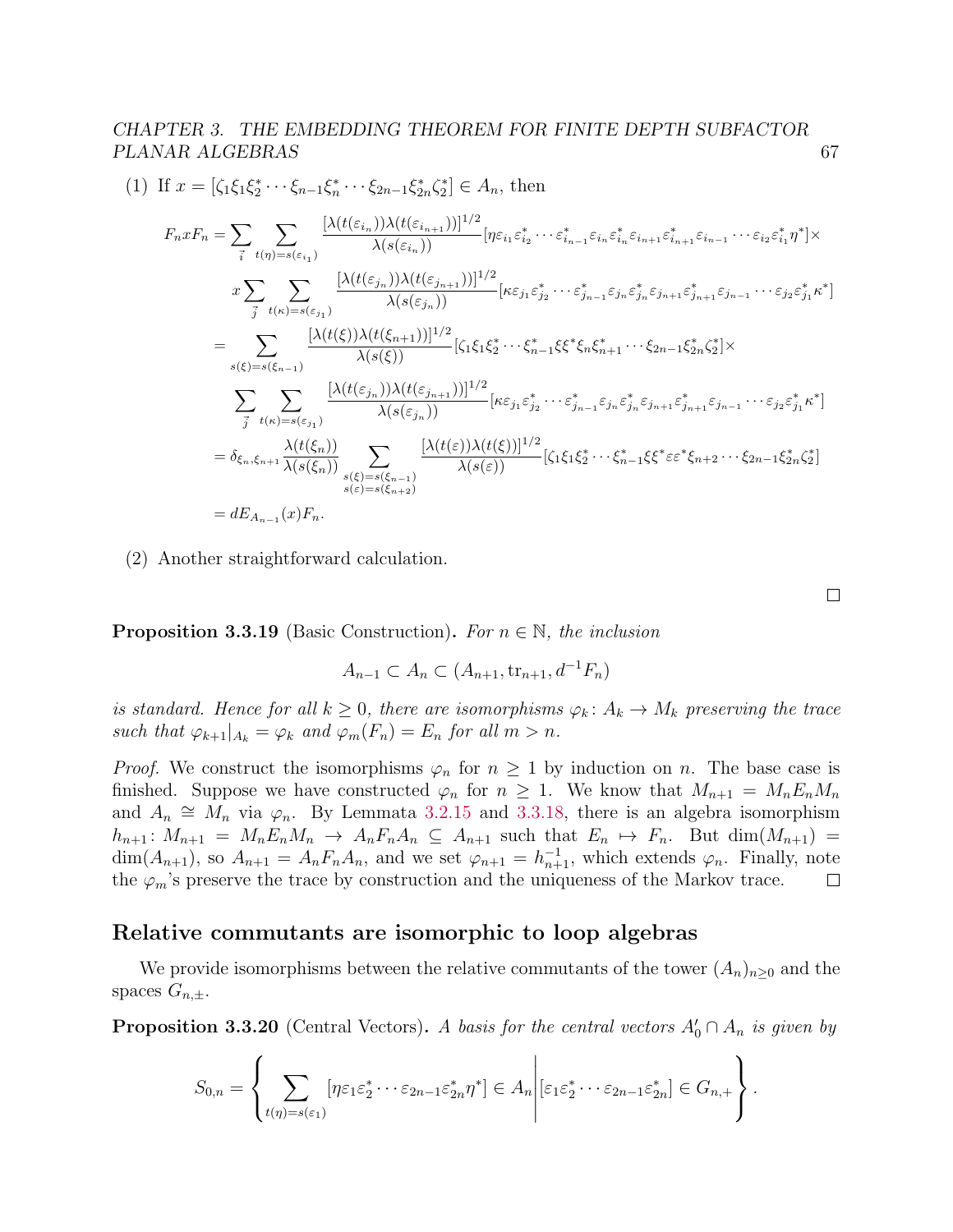A basis for the central vectors  $A'_1 \cap A_{n+1}$  is given by

$$
S_{1,n+1} = \left\{ \sum_{\substack{t(\eta) = s(\varepsilon) \\ t(\varepsilon) = t(\varepsilon_1)}} [\eta \varepsilon \varepsilon_1^* \varepsilon_2 \cdots \varepsilon_{2n-1}^* \varepsilon_{2n} \varepsilon^* \eta^*] \in A_{n+1} \middle| \varepsilon_1^* \varepsilon_2 \cdots \varepsilon_{2n-1}^* \varepsilon_{2n} \right\}.
$$

*Proof.* Note that if  $[\zeta_1 \zeta_2^*] \in A_0$ , then we have

$$
\begin{aligned} \left[\zeta_{1}\zeta_{2}^{*}\right] \cdot \sum_{t(\eta)=s(\varepsilon_{1})} \left[\eta\varepsilon_{1}\varepsilon_{2}^{*} \cdots \varepsilon_{2n-1}\varepsilon_{2n}^{*}\eta^{*}\right] &= \sum_{t(\eta)=s(\varepsilon_{1})} \delta_{\zeta_{2},\eta} \left[\zeta_{1}\varepsilon_{1}\varepsilon_{2}^{*} \cdots \varepsilon_{2n-1}\varepsilon_{2n}^{*}\eta^{*}\right] \\ &= \left[\zeta_{1}\varepsilon_{1}\varepsilon_{2}^{*} \cdots \varepsilon_{2n-1}\varepsilon_{2n}^{*}\zeta_{2}^{*}\right] = \sum_{t(\eta)=s(\varepsilon_{1})} \delta_{\eta,\zeta_{1}} \left[\eta\varepsilon_{1}\varepsilon_{2}^{*} \cdots \varepsilon_{2n-1}\varepsilon_{2n}^{*}\zeta_{2}^{*}\right] \\ &= \left(\sum_{t(\eta)=s(\varepsilon_{1})} \left[\eta\varepsilon_{1}\varepsilon_{2}^{*} \cdots \varepsilon_{2n-1}\varepsilon_{2n}^{*}\eta^{*}\right]\right) \cdot \left[\zeta_{1}\zeta_{2}^{*}\right] \end{aligned}
$$

Hence  $S_{0,n} \subset A'_0 \cap A_n$ . Similarly,  $S_{1,n+1} \subset A'_1 \cap A_n$ .

Suppose now that  $x \in A'_0 \cap A_n$ . Then since  $1_{A_0} = \sum_{\eta} [\eta \eta^*]$ , we have

$$
x = \left(\sum_{\eta} [\eta \eta^*]\right) x = \left(\sum_{\eta} [\eta \eta^*] \cdot [\eta \eta^*]\right) x = \sum_{\eta} [\eta \eta^*] \cdot x \cdot [\eta \eta^*] \in \text{span}(S_{0,n}).
$$

Similarly,  $A'_1 \cap A_{n+1} \subseteq \text{span}(S_{1,n+1})$ .

<span id="page-72-0"></span>Corollary 3.3.21. There are ∗-algebra isomorphisms

$$
\phi_{n,+}: G_{n,+} \longrightarrow A'_0 \cap A_n \text{ and}
$$
  

$$
\phi_{n,-}: G_{n,-} \longrightarrow A'_1 \cap A_{n+1}.
$$

If  $n = 0$ , the isomorphisms are given by

$$
\phi_{0,+}(v_+) = \sum_{t(\eta)=v_+} [\eta \eta^*] \ \ and \ \ \phi_{0,-}(v_-) = \sum_{t(\eta)=s(\varepsilon);t(\varepsilon)=v_-} [\eta \varepsilon \varepsilon^* \eta^*].
$$

For  $n \in \mathbb{N}$ , the isomorphisms are given by

$$
\phi_{n,+}([\varepsilon_1 \varepsilon_2^* \cdots \varepsilon_{2n-1} \varepsilon_{2n}^*]) = \sum_{t(\eta)=s(\varepsilon_1)} [\eta \varepsilon_1 \varepsilon_2^* \cdots \varepsilon_{2n-1} \varepsilon_{2n}^* \eta^*] \text{ and}
$$
  

$$
\phi_{n,-}([\varepsilon_1^* \varepsilon_2 \cdots \varepsilon_{2n-1}^* \varepsilon_{2n}]) = \sum_{\substack{t(\eta)=s(\varepsilon) \\ t(\varepsilon)=t(\varepsilon_1)}} [\eta \varepsilon \varepsilon_1^* \varepsilon_2 \cdots \varepsilon_{2n-1}^* \varepsilon_{2n} \varepsilon^* \eta^*].
$$

It will be helpful to have an explicit Pimsner-Popa basis for  $A_1$  over  $A_0$ :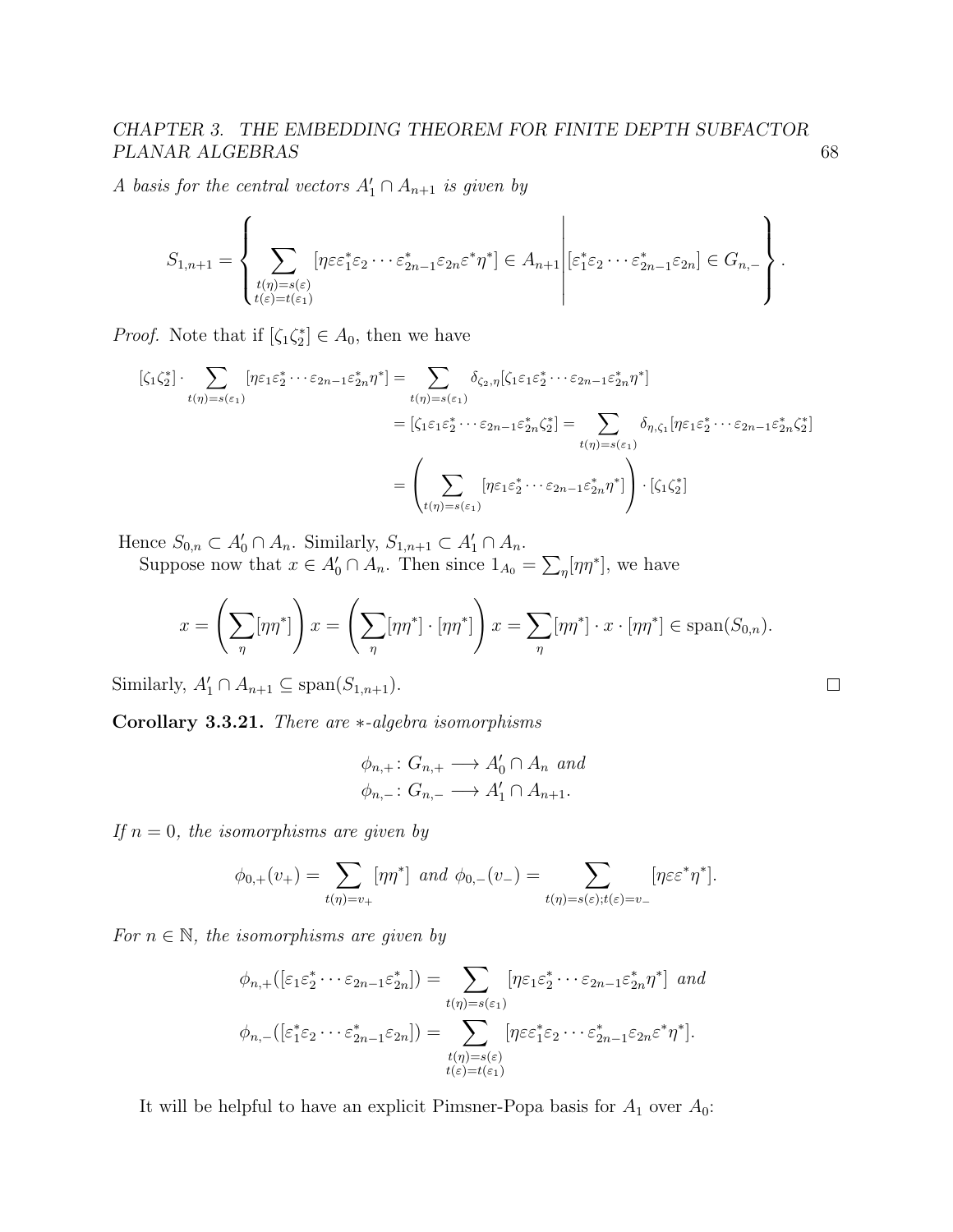<span id="page-73-0"></span>**Proposition 3.3.22** (Pimsner-Popa Bases). For each  $v_+ \in \mathcal{V}_+$ , pick a distinguished  $\eta_{v_+}$ with  $t(\eta_{v_+}) = v_+$ . Set

$$
B_1 = \left\{ \left( \frac{d\lambda(s(\varepsilon_2))}{\lambda(t(\varepsilon_2))} \right)^{1/2} \sum_{t(\eta)=s(\varepsilon_1)} [\eta \varepsilon_1 \varepsilon_2^* \eta^*] \middle| \varepsilon_1 \varepsilon_2^* \right\} \text{ and}
$$

$$
B_2 = \left\{ \left( \frac{d\lambda(s(\varepsilon_2))}{\lambda(t(\varepsilon_2))} \right)^{1/2} [\eta_1 \varepsilon_1 \varepsilon_2^* \eta^*_{s(\varepsilon_2)}] \middle| s(\varepsilon_1) \neq s(\varepsilon_2) \right\}.
$$

Then  $B = B_1 \amalg B_2$  is a Pimsner-Popa basis for  $A_1$  over  $A_0$ .

*Proof.* Suppose  $x = [\zeta_1 \xi_1 \xi_2^* \zeta_2^*] \in A_1$ .

<u>Case 1</u>: Suppose that  $s(\xi_1) = s(\xi_2)$ , so  $[\xi_1 \xi_2^*] \in G_{1,+}$ . If  $b \in B_2$ , then  $E_{A_0}(b^*x) = 0$  as the formula will have delta functions  $\delta_{\xi_i,\varepsilon_i}$  for  $i=1,2$ . Hence we have

$$
\sum_{b \in B} bE_{A_0}(b^*x) = \sum_{b \in B_1} bE_{A_0}(b^*x) = \sum_{b \in B_1} \frac{d\lambda(s(\varepsilon_2))}{\lambda(t(\varepsilon_2))} \sum_{\substack{t(\eta) = s(\varepsilon_1) \\ t(\zeta) = s(\varepsilon_1)}} [\eta \varepsilon_1 \varepsilon_2^* \eta^*] E_{A_0}([\zeta \varepsilon_2 \varepsilon_1^* \zeta^*] \cdot [\zeta_1 \xi_1 \xi_2^* \zeta_2^*])
$$
\n
$$
= \sum_{b \in B_1} \frac{d\lambda(s(\varepsilon_2))}{\lambda(t(\varepsilon_2))} \sum_{\substack{t(\eta) = s(\varepsilon_1) \\ t(\eta) = s(\varepsilon_1)}} \delta_{\zeta_1, \zeta} \delta_{\xi_1, \varepsilon_1} [\eta \varepsilon_1 \varepsilon_2^* \eta^*] E_{A_0}([\zeta \varepsilon_2 \xi_2^* \zeta_2^*])
$$
\n
$$
= \sum_{b \in B_1} \frac{d\lambda(s(\varepsilon_2))}{\lambda(t(\varepsilon_2))} \sum_{\substack{t(\eta) = s(\xi_1) \\ t(\eta) = s(\xi_1)}} [\eta \xi_1 \varepsilon_2^* \eta^*] E_{A_0}([\zeta_1 \varepsilon_2 \xi_2^* \zeta_2^*])
$$
\n
$$
= \sum_{b \in B_1} \sum_{\substack{t(\eta) = s(\xi_1) \\ t(\eta) = s(\xi_1)}} \delta_{\xi_2, \varepsilon_2} [\eta \xi_1 \varepsilon_2^* \eta^*] \cdot [\zeta_1 \zeta_2^*] = [\zeta_1 \xi_1 \xi_2^* \zeta_2^*] = x.
$$

<u>Case 2</u>: Suppose that  $s(\xi_1) \neq s(\xi_2)$ . If  $b \in B_1$ , then similarly,  $E_{A_0}(b^*x) = 0$ . Hence

$$
\sum_{b \in B} bE_{A_0}(b^*x) = \sum_{b \in B_2} bE_{A_0}(b^*x) = \sum_{b \in B_2} \frac{d\lambda(s(\varepsilon_2))}{\lambda(t(\varepsilon_2))} [\eta_1 \varepsilon_1 \varepsilon_2^* \eta_{s(\varepsilon_2)}^*] E_{A_0}([\eta_{s(\varepsilon_2)} \varepsilon_2 \varepsilon_1^* \eta_1^*] \cdot [\zeta_1 \xi_1 \xi_2^* \zeta_2^*])
$$
  
=  $[\zeta_1 \xi_1 \xi_2^* \eta_{s(\xi_2)}^*] \cdot [\eta_{s(\xi_2)} \zeta_2^*] = [\zeta_1 \xi_1 \xi_2^* \zeta_2] = x.$ 

Remark 3.3.23. One could also take

$$
B_2 = \left\{ \left( \frac{d\lambda(s(\varepsilon_2))}{m_+(s(\varepsilon_2))\lambda(t(\varepsilon_2))} \right)^{1/2} \left[ \eta_1 \varepsilon_1 \varepsilon_2^* \eta_2^* \right] \middle| s(\varepsilon_1) \neq s(\varepsilon_2) \right\}.
$$

<span id="page-73-1"></span>Corollary 3.3.24 (Commutant Conditional Expectations). If

$$
x = \sum_{t(\zeta) = s(\xi_1)} [\zeta \xi_1 \xi_2^* \cdots \xi_{2n-1} \xi_{2n}^* \zeta^*] \in A'_0 \cap A_n,
$$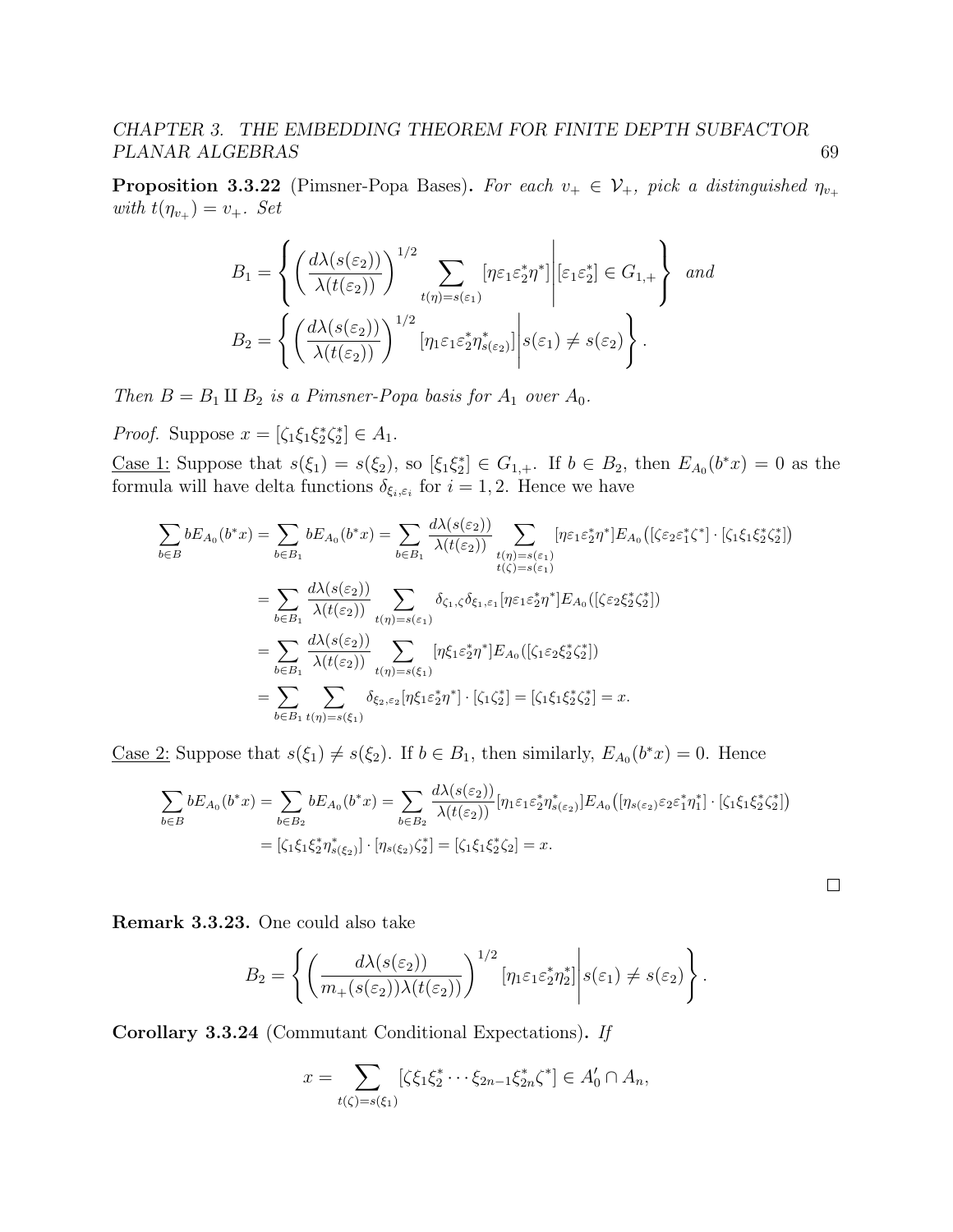the conditional expectation  $A'_0 \cap A_n \to A'_1 \cap A_n$  is given by

$$
E_{A'_1}^{A'_0}(x) = d^{-1}\delta_{\xi_1,\xi_{2n}}\left(\frac{\lambda(s(\xi_1))}{\lambda(t(\xi_1))}\right)\sum_{t(\zeta)=s(\varepsilon);t(\varepsilon)=t(\xi_2)}[\eta\varepsilon\xi_2^*\xi_3\cdots\xi_{2n-2}^*\xi_{2n-1}\varepsilon^*\eta^*].
$$

Proof. Let B be as in Proposition [3.3.22.](#page-73-0) By Proposition [3.2.24,](#page-55-0) we have

$$
d^2 E_{A'_1}^{A'_0}(x) = \sum_{b \in B} bx b^* = \sum_{b \in B_1} bx b^* + \sum_{b \in B_2} bx b^*.
$$

We treat each sum separately:

$$
\sum_{b \in B_1} bx b^* = \sum_{b \in B_1} \left( \frac{d\lambda(s(\varepsilon_2))}{\lambda(t(\varepsilon_2))} \right) \sum_{\substack{t(\eta) = s(\varepsilon_1) = t(\kappa) \\ t(\zeta) = s(\xi_1)}} [\eta \varepsilon_1 \varepsilon_2^* \eta^*] \cdot [\zeta \zeta_1 \xi_2^* \cdots \xi_{2n-1} \xi_{2n}^* \zeta^*] \cdot [\kappa \varepsilon_2 \varepsilon_1^* \kappa^*]
$$
  
\n
$$
= d \sum_{\substack{s(\varepsilon) = s(\varepsilon_2) \\ t(\varepsilon) = t(\xi_2)}} \left( \frac{\lambda(s(\varepsilon_2))}{\lambda(t(\varepsilon_2))} \right) \sum_{\substack{t(\eta) = s(\varepsilon_1) = t(\kappa) \\ t(\zeta) = s(\xi_1)}} \delta_{\eta, \zeta} \delta_{\zeta, \kappa} \delta_{\varepsilon_2, \xi_1} \delta_{\varepsilon_2, \xi_{2n}} [\eta \varepsilon \xi_2^* \cdots \xi_{2n-1} \varepsilon^* \kappa^*]
$$
  
\n
$$
= d \sum_{\substack{t(\eta) = s(\varepsilon) = s(\xi_1) \\ t(\varepsilon) = t(\xi_2)}} \left( \frac{\lambda(s(\xi_1))}{\lambda(t(\xi_1))} \right) \delta_{\xi_1, \xi_{2n}} [\eta \varepsilon \xi_2^* \cdots \xi_{2n-1} \varepsilon^* \eta^*].
$$

Similarly, we have

$$
\sum_{b \in B_2} bx b^* = d \sum_{\substack{t(\eta) = s(\varepsilon) \neq s(\xi_1) \\ t(\varepsilon) = t(\xi_2)}} \left( \frac{\lambda(s(\xi_1))}{\lambda(t(\xi_1))} \right) \delta_{\xi_1, \xi_{2n}} [\eta \varepsilon \xi_2^* \cdots \xi_{2n-1} \varepsilon^* \eta^*].
$$

Putting these two together, we get the desired formula for  $E_{A'_1}^{A'_0}$ .

 $\Box$ 

### The bipartite graph planar algebra and the isomorphism

We refer the reader to [\[Jon00\]](#page-141-0) for the full definition of the planar algebra of a bipartite graph.

Let  $G_{\bullet}$  be the planar algebra of the bipartite graph  $\Gamma$  with spin vector  $\lambda$  as in Subsections [3.3](#page-66-0) and [3.3.](#page-69-0) We briefly recall the action of tangles on the  $G_{n,\pm}$ , and we calculate some necessary examples.

A state  $\sigma$  of a tangle T is a way of assigning the regions and strings of T with compatible vertices and edges of  $\Gamma$  respectively, i.e., if a string S of T partitions the unshaded region R<sub>+</sub> from the shaded region R<sub>-</sub>, then for  $\sigma(S) \in \mathcal{E}$ ,  $s(\sigma(S)) = \sigma(R_+) \in \mathcal{V}$ <sub>+</sub> and  $t(\sigma(S)) =$  $\sigma(R_{-})\in\mathcal{V}_{-}.$ 

Define the output loop  $\ell_{\sigma}$  as the loop obtained by reading clockwise around the outer boundary of T once it has been labeled by  $\sigma$ .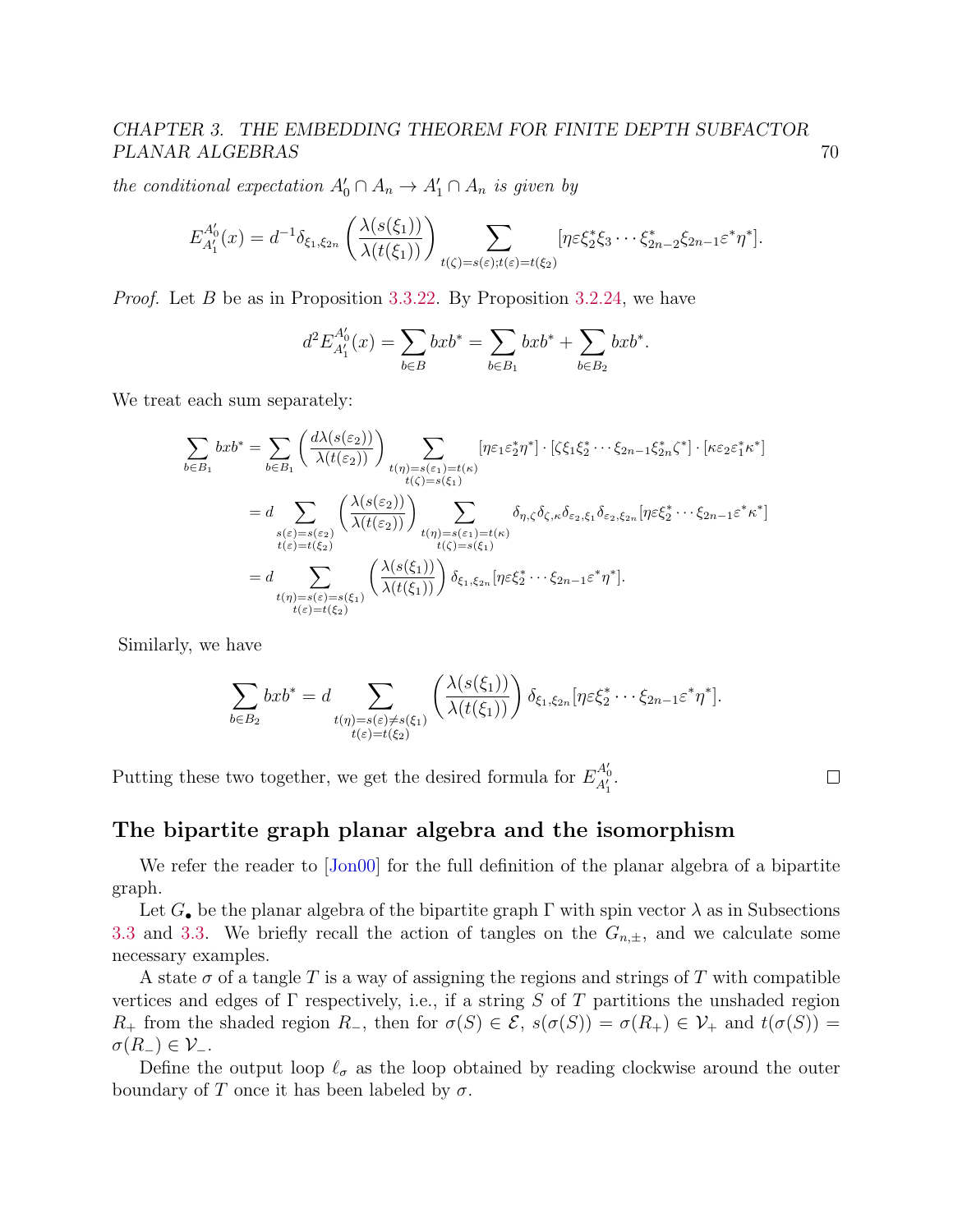Suppose now that T has n input disks, and  $\ell = \ell_1 \otimes \cdots \otimes \ell_n$  is a simple tensor of loops where  $\ell_i$  is a loop in  $G_{n_i,\pm_i}$ . Then the action of T on  $\ell$  is given by

$$
T(\ell) = \sum_{\text{states }\sigma} c(\sigma,\ell)\ell_{\sigma},
$$

where  $c(\sigma, \ell)$  is a correction factor defined as follows:

- (1) First, label the regions and strings of T adjacent to the input disks with the edges and vertices which compose the  $\ell_i$ 's. If the labeling contradicts  $\sigma$ , then  $c(\sigma, \ell) = 0$ .
- (2) If the labels agree, put the tangle in a standard form similar to Section [3.2,](#page-57-0) where the only difference is that the half the strings emanate from the top of the input rectangles, and half the strings emanate down, but the  $*$  is still on the left side. Let  $E(T)$  be the set of local extrema of the strings of the standard form of the tangle. For each  $e \in E(T)$ , let conv(e) be the vertex assigned by  $\sigma$  to the convex region of the extrema, and let  $\text{conc}(e)$  be the vertex assigned to the concave region. Set

$$
k_e = \sqrt{\frac{\lambda(\text{conv}(e))}{\lambda(\text{conc}(e))}}.
$$

Below is an example of an extrema e on a string S with  $\sigma(S) = \varepsilon$ , connecting vertices w, v:

$$
\varepsilon \qquad \qquad \downarrow \qquad \downarrow \qquad \downarrow \qquad k_e = \sqrt{\frac{\lambda(w)}{\lambda(v)}}.
$$

Note that conv(e) may be in either  $\mathcal{V}_+$  or  $\mathcal{V}_-$ . Finally, set

$$
c(\sigma, \ell) = \prod_{e \in E(T)} k_e.
$$

The  $\ast$ -structure on the bipartite graph planar algebra is given as follows: if T,  $\ell$  are as above, then

$$
T(\ell_1^* \otimes \cdots \otimes \ell_n^*) = T^*(\ell_1 \otimes \cdots \otimes \ell_n)^*
$$

where  $T^*$  is the mirror image of  $T$ , and the adjoint of a loop is the loop traversed backwards as in Definition [3.3.5.](#page-68-0)

**Remark 3.3.25.** Contractible loops are traded for a multiplicative factor of d as  $\lambda$  is a Frobenius-Perron eigenvector (see Definition [3.3.13\)](#page-69-1).

<span id="page-75-0"></span>Remark 3.3.26. Note from Corollary [3.3.21](#page-72-0) that there is a natural inclusion identification  $G_{n,-} \to G_{n+1,+}$  given by

$$
[\varepsilon_1^* \varepsilon_2 \cdots \varepsilon_{2n-1}^* \varepsilon_{2n}] \longmapsto \sum_{t(\varepsilon)=s(\varepsilon_1)} [\varepsilon \varepsilon_1^* \varepsilon_2 \cdots \varepsilon_{2n-1}^* \varepsilon_{2n} \varepsilon^*].
$$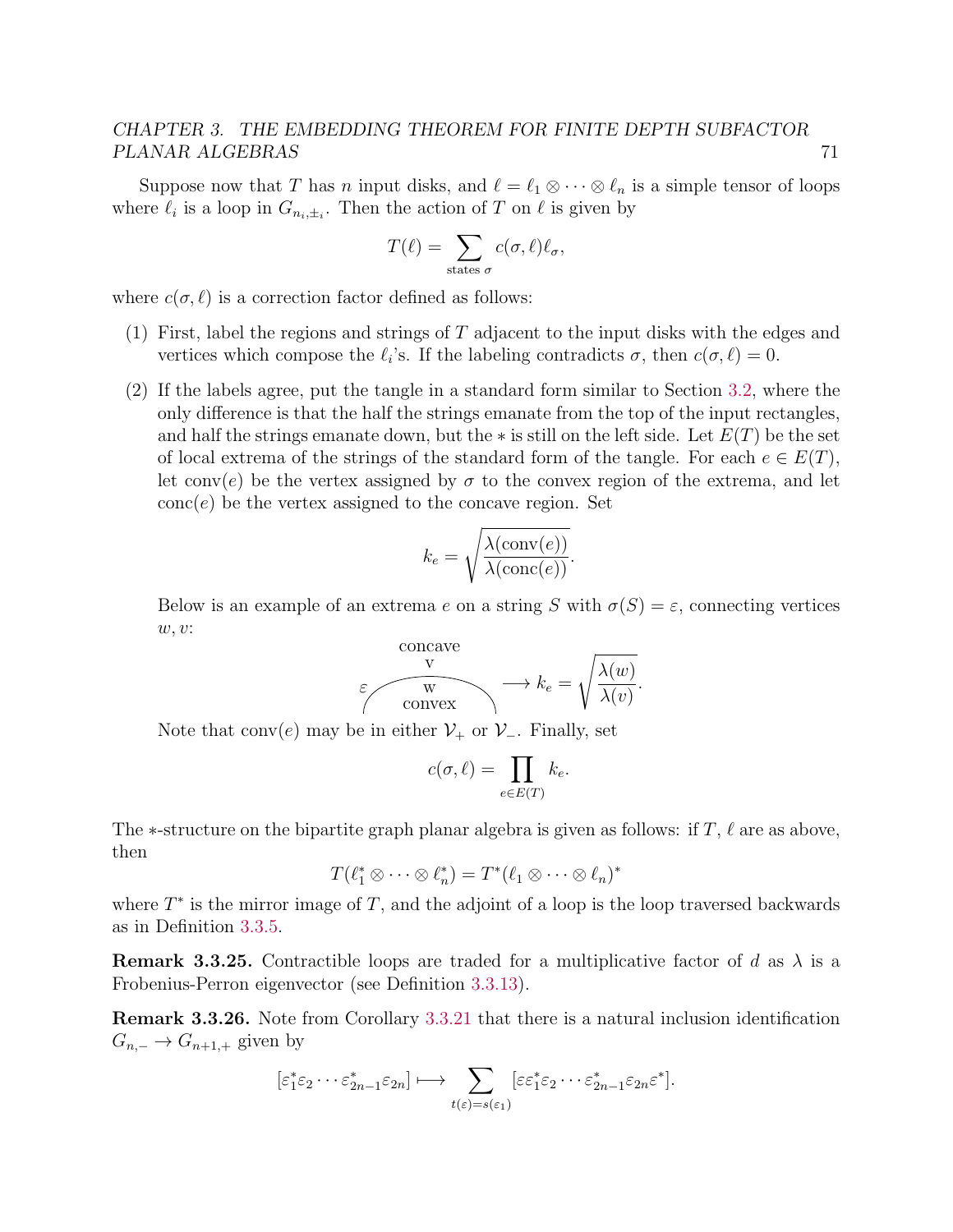**Examples 3.3.27.** (0) If  $\ell_1, \ell_2 \in G_{n,\pm}$ , then  $\ell_1 \cdot \ell_2 = \begin{bmatrix} \ell_1 & \cdots & \ell_n \\ \hline \cdots & \ell_n & \cdots & \ell_n \end{bmatrix}$ · · ·  $\ell_2$  $\ell_1$ , the shading

depending on  $n, \pm$ .

(1) For  $n \in \mathbb{N}$  odd,

$$
\left[\begin{array}{c}\n\cdots \\
\hline\nn-1\n\end{array}\right] = \sum_{\vec{i}} \frac{[\lambda(t(\varepsilon_{i_n}))\lambda(t(\varepsilon_{i_{n+1}}))]^{1/2}}{\lambda(s(\varepsilon_{i_n}))} [\varepsilon_{i_1} \cdots \varepsilon_{i_{n-1}}^* \varepsilon_{i_n} \varepsilon_{i_n} \varepsilon_{i_{n+1}} \varepsilon_{i_{n+1}}^* \varepsilon_{i_{n-1}} \cdots \varepsilon_{i_1}^*],
$$

where the sum is taken over all vectors  $\vec{i} = (i_1, i_2, \ldots, i_{n+1})$  such that

$$
[\varepsilon_{i_1}\varepsilon_{i_2}^*\cdots\varepsilon_{i_{n-1}}^*\varepsilon_{i_n}\varepsilon_{i_n}^*\varepsilon_{i_{n+1}}\varepsilon_{i_{n+1}}^*\varepsilon_{i_{n-1}}\cdots\varepsilon_{i_2}\varepsilon_{i_1}^*]\in G_{n+1,+}.
$$

There is a similar formula for  $n$  even. (Compare with Definition [3.3.17.](#page-70-0))

- (2) Suppose  $\ell = [\varepsilon_1 \varepsilon_2^* \cdots \varepsilon_{2n-1} \varepsilon_{2n}^*] \in G_{n,+}.$ 
	- (i) If  $n$  is even, then

$$
\left[\begin{array}{c} \cdots \\ \hline \ell \\ \hline \cdots \end{array}\right] = \delta_{\varepsilon_n,\varepsilon_{n+1}} \frac{\lambda(s(\varepsilon_n))}{\lambda(t(\varepsilon_n))} [\varepsilon_1 \varepsilon_2^* \cdots \varepsilon_{n-1} \varepsilon_{n+2}^* \varepsilon_{2n-1} \cdots \varepsilon_{2n}^*],
$$

with a similar formula for *n* odd. (Compare with Proposition [3.3.16.](#page-70-1))

(ii) If  $n$  is even, then

$$
\left[\begin{array}{c} \mathbf{0} & \cdots & \mathbf{0} \\ \hline \mathbf{0} & \cdots & \mathbf{0} \end{array}\right] = \sum_{s(\varepsilon)=s(\varepsilon_n)} [\varepsilon_1 \varepsilon_2^* \cdots \varepsilon_n^* \varepsilon \varepsilon^* \varepsilon_{n+1} \cdots \varepsilon_{2n-1} \varepsilon_{2n}^*],
$$

with a similar formula for *n* odd. (Compare with Definition [3.3.10.](#page-68-1))

(iii) 
$$
\left[\begin{array}{|c|}\n\hline\n\ell \\
\hline\n\ell\n\end{array}\right] = \delta_{\varepsilon_1, \varepsilon_{2n}} \frac{\lambda(s(\varepsilon_1))}{\lambda(t(\varepsilon_1))} [\varepsilon_2^* \varepsilon_3 \cdots \varepsilon_{2n-2}^* \varepsilon_{2n-1}].
$$

(Compare with Proposition [3.3.24](#page-73-1) and Remark [3.3.26.](#page-75-0))

(3) If  $\ell = [\varepsilon_1^* \varepsilon_2 \cdots \varepsilon_{2n-1}^* \varepsilon_{2n}] \in G_{n,-}$ , then

$$
\left[\begin{array}{|c|}\n\hline\n\vdots \\
\hline\n\ell\n\end{array}\right] = \sum_{t(\varepsilon)=s(\varepsilon_1)} [\varepsilon \varepsilon_1^* \varepsilon_2 \cdots \varepsilon_{2n-1}^* \varepsilon_{2n} \varepsilon^*],
$$

which may be identified with  $\ell \in G_{n+1,+}$  by Remark [3.3.26.](#page-75-0)

· · ·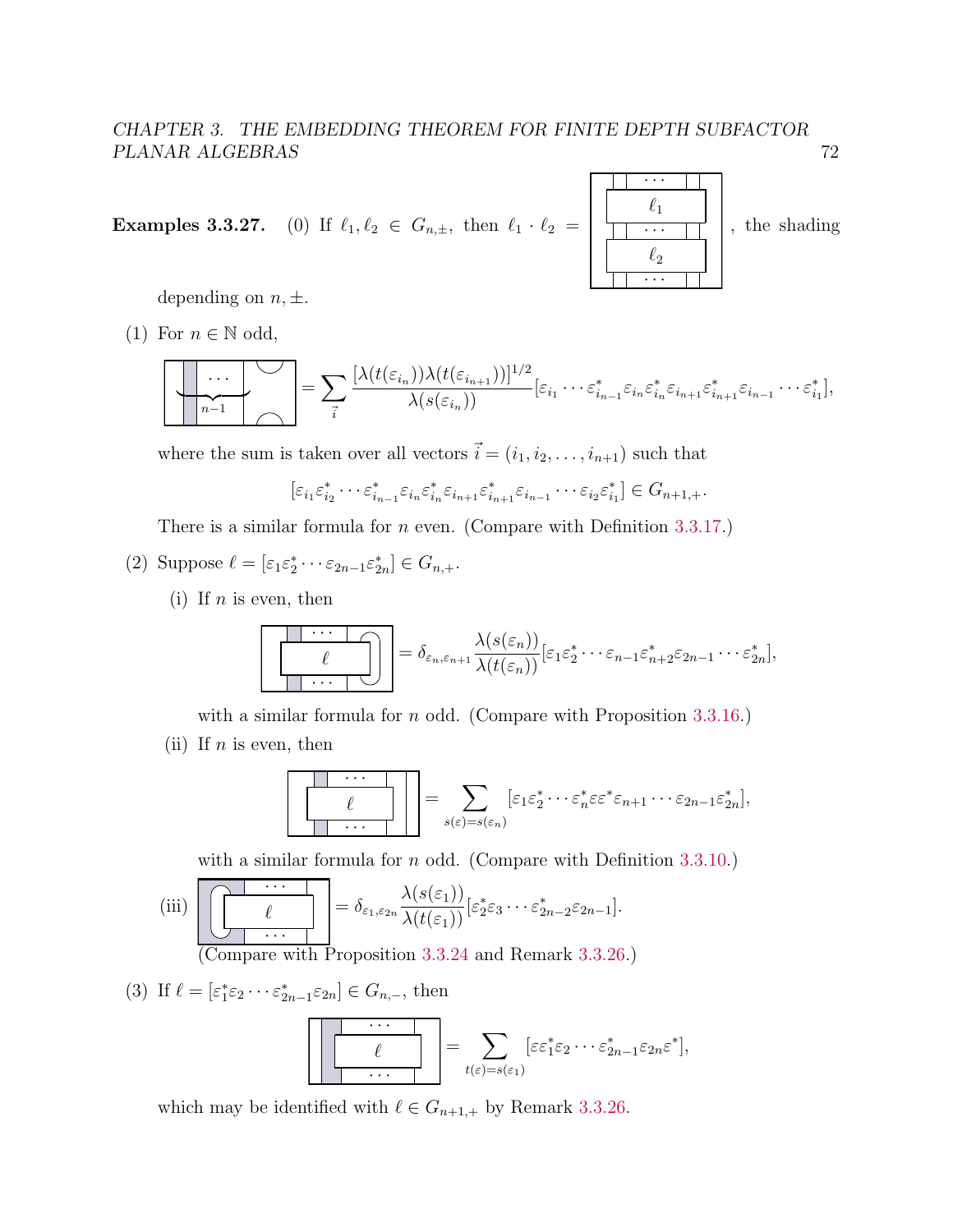**Theorem 3.3.28.** The canonical planar \*-algebra  $P_{\bullet}$  associated to  $M_0 \subset (M_1, \text{tr}_1)$  is isomorphic to the bipartite graph planar  $*$ -algebra  $G_{\bullet}$  of the Bratteli diagram  $\Gamma$  for the inclusion.

*Proof.* To show that the ∗-algebra isomorphisms

$$
G_{n,+} \xrightarrow{\phi_{n,+}} A'_0 \cap A_n \xrightarrow{\varphi_n|_{A'_0 \cap A_n}} M'_0 \cap M_n \xrightarrow{\theta_n^{-1}|_{M'_0 \cap M_n}} P_{n,+}
$$
  

$$
G_{n,-} \xrightarrow{\phi_{n,-}} A'_1 \cap A_{n+1} \xrightarrow{\varphi_{n+1}|_{A'_1 \cap A_{n+1}}} M'_1 \cap M_{n+1} \xrightarrow{\theta_{n+1}|_{M'_1 \cap M_{n+1}}} P_{n,-}
$$

give an isomorphism of planar  $*$ -algebras  $G_{\bullet} \to P_{\bullet}$ , we must check that

(1) they map Jones projections in  $G_{\bullet}$  to those in  $P_{\bullet}$ , and

(2) they preserve the action of annular tangles.

Both follow immediately from Examples [3.3.27](#page-0-0) and the proof of Lemma [3.2.49.](#page-64-0)  $\Box$ 

# 3.4 The Embedding Theorem

Let  $Q_{\bullet}$  be a finite depth subfactor planar algebra of modulus d. Pick  $r \geq 0$  minimal such that  $Q_{2r,+} \subset Q_{2r+1,+} \subset (Q_{2r+2,+}, e_{2r+1})$  is standard (with the usual trace). Note this is possible if and only if  $Q_{\bullet}$  has finite depth. In fact,  $Q_{k,+} \subset Q_{k+1,+} \subset (Q_{k+2,+}, e_{k+1})$  is standard for all  $k \ge 2r$ . For  $n \ge 0$ , set  $M_n = Q_{2r+n,+}$  and  $F_{n+1} = E_{2r+n+1}$  (shifted Jones projections). Let  $P_{\bullet}$  be the canonical planar  $*$ -algebra associated to the inclusion  $M_0 \subset M_1$ , i.e.,

$$
P_{n,+} = M'_0 \cap M_n = Q'_{2r,+} \cap Q_{2r+n,+}
$$
 and  

$$
P_{n,-} = M'_1 \cap M_{n+1} = Q'_{2r+1,+} \cap Q_{2r+n+1,+},
$$

where we suppress the isomorphisms  $\theta_n$  with the tensor products of  $Q_{2r+1,+}$  over  $Q_{2r,+}$ .

**Theorem 3.4.1.** Define  $\Phi: Q_{\bullet} \to P_{\bullet}$  by adding  $2r$  strings to the left for  $x \in Q_{n,+}$  and adding  $2r + 1$  strings to the left for  $x \in Q_{n,-}$ .



Then  $\Phi$  is an inclusion of planar  $\ast$ -algebras.

Proof. We use Lemma [3.2.49.](#page-64-0) Note that  $\Phi(x^*) = \Phi(x)^*$  and  $\Phi(xy) = \Phi(x)\Phi(y)$  for all  $x, y \in Q_{n,\pm}$ .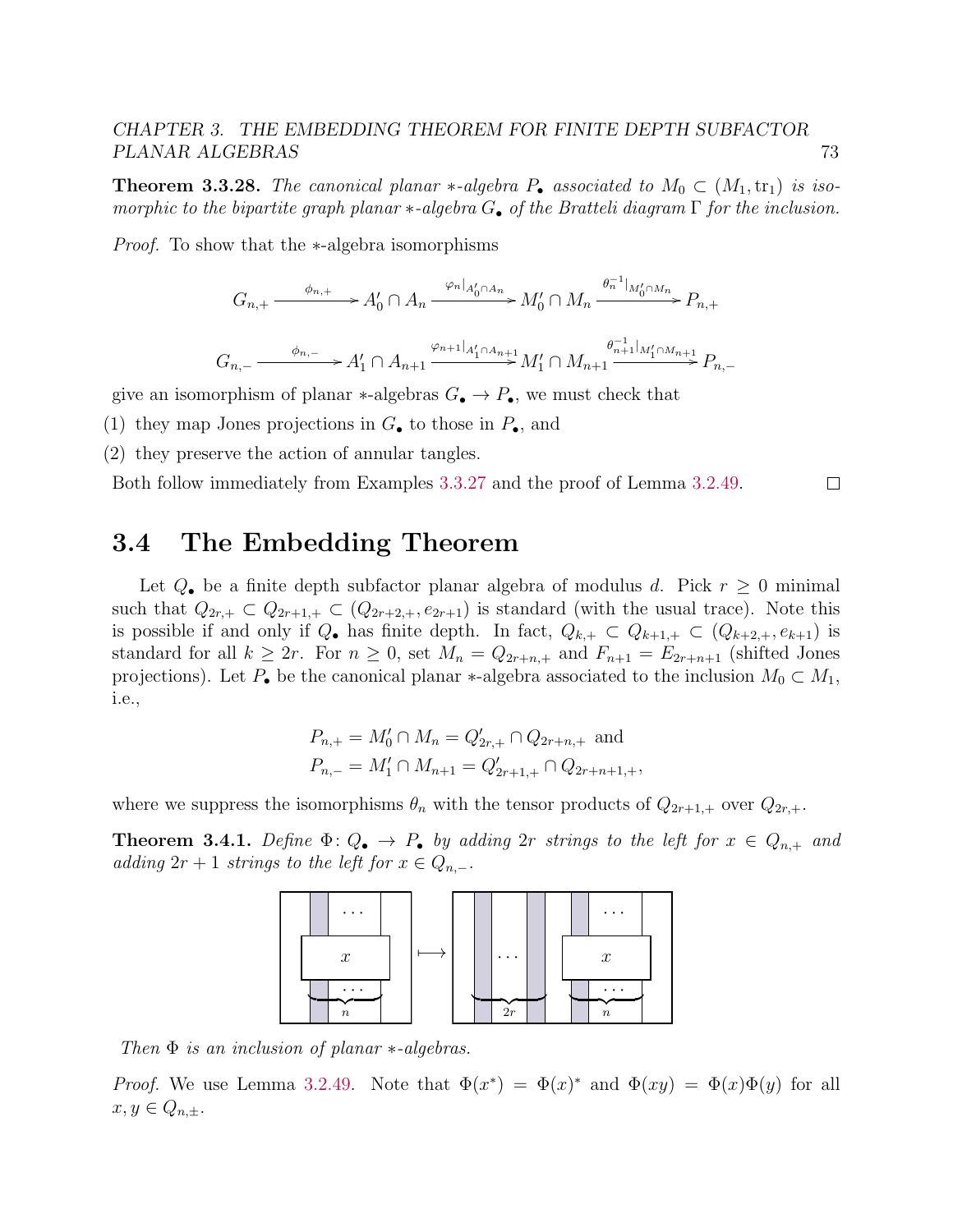- (1) Since  $\Phi(E_j) = E_{2r+j} = F_j$  for all  $j \in \mathbb{N}$ , we have  $\Phi(E_j x) = F_j \Phi(x)$  and  $\Phi(xE_j) =$  $\Phi(x) F_j$  for all  $x \in Q_{n,\pm}$  and all  $j \in \mathbb{N}$ .
- (2) Note that
	- (i) For  $n \in \mathbb{N}$ ,  $\Phi(E_{Q_{n-1,+}}(x)) = E_{P_{n-1,+}}(\Phi(x))$  since

$$
E_{Q_{2r+n-1,+}}|_{Q'_{2r,+}\cap Q_{2r+n,+}} = E_{Q_{2r+n-1,+}}|_{P_{n,+}} = E_{P_{n-1,+}}
$$

(since  $Q_{2r,+} \subset Q_{2r+n-1,+}$ , we have that  $E_{Q_{2r+n-1,+}}$  preserves  $Q_{2r,+}$ -central vectors as it is  $Q_{2r+n-1,+}$ -bilinear).

- (ii)  $\Phi(\beta_{n+1}(x)) = \beta_{n+1}(\Phi(x))$  for all  $x \in Q_{n,+}$  since the inclusion  $P_{n,+} \to P_{n+1,+}$  is the restriction of the inclusion  $Q_{2r+n,+} \to Q_{2r+n+1,+}.$
- (iii) Let  $B = \{b\}$  be a Pimsner-Popa basis for  $M_1 = Q_{2r+1,+}$  over  $M_0 = Q_{2r,+}$ . Since each  $b \in B$  is an  $(2r + 1, +)$ -box in  $Q_{2r+1,+}$ ,



Then by Proposition [3.2.24](#page-55-0) and Theorem [3.2.50,](#page-65-0) for all  $x \in Q_{n,+}$ ,

$$
\gamma_n^+(\Phi(x)) = \frac{1}{d} \sum_{b \in B} b\Phi(x)b^* = \frac{1}{d} \sum_{b \in B} \left[ \frac{b}{\begin{array}{|c|c|c|c|c|c|c|c|c|c|c|c} \hline b^* & & & & \\ \hline b^* & & & & \\ \hline & & & & & \\ \hline & & & & & \\ \hline & & & & & \\ \hline & & & & & \\ \hline & & & & & \\ \hline & & & & & \\ \hline & & & & & \\ \hline & & & & & \\ \hline & & & & & \\ \hline & & & & & \\ \hline & & & & & \\ \hline & & & & & \\ \hline & & & & & \\ \hline & & & & & \\ \hline & & & & & \\ \hline & & & & & \\ \hline & & & & & \\ \hline & & & & & \\ \hline & & & & & \\ \hline & & & & & \\ \hline & & & & & \\ \hline & & & & & \\ \hline & & & & & \\ \hline & & & & & \\ \hline & & & & & \\ \hline & & & & & \\ \hline & & & & & & \\ \hline & & & & & & \\ \hline & & & & & & \\ \hline & & & & & & \\ \hline & & & & & & \\ \hline & & & & & & \\ \hline & & & & & & \\ \hline & & & & & & \\ \hline & & & & & & \\ \hline & & & & & & \\ \hline & & & & & & \\ \hline & & & & & & \\ \hline & & & & & & \\ \hline & & & & & & \\ \hline & & & & & & & \\ \hline & & & & & & & \\ \hline & & & & & & & \\ \hline & & & & & & & \\ \hline & & & & & & & \\ \hline & & & & & & & \\ \hline & & & & & & & \\ \hline & & & & & & & \\ \hline & & & & & & & \\ \hline & & & & & & & \\ \hline & & & & & & & \\ \hline & & & & & & & \\ \hline & & & & & & & \\ \hline & & & & & & & \\ \hline & & & & & & & \\ \hline & & & & & & & & \\ \hline & & & & & & & & \\ \hline & & & & & & & & \\ \hline & & & & & & & & \\ \hline & & & & & & & & \\ \hline & & & & & & & & \\ \hline & & & & & & & & \\ \hline & & & & & & & & \\ \hline & & & & & & & & \\ \hline & & &
$$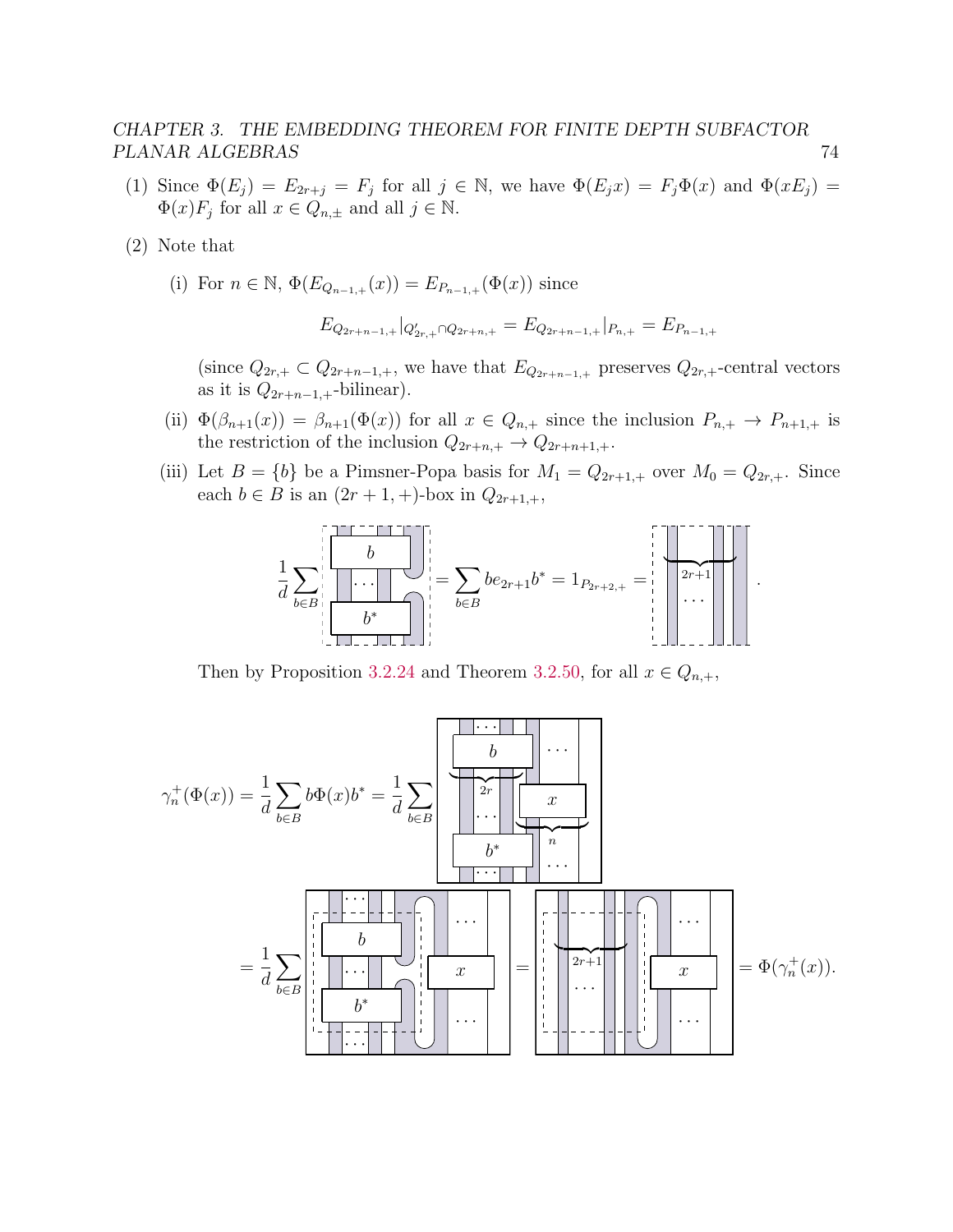(3) The inclusion  $i_n^-: P_{n,-} \to P_{n+1,+}$  is the identity in the canonical planar \*-algebra. If  $x \in Q_{n,-}$ , then we have



Corollary 3.4.2. Let  $N \subset M$  be a finite index, finite depth  $II_1$ -subfactor, and let  $P_{\bullet}$  be the associated canonical subfactor planar algebra. Let  $\Gamma$  be the principal graph of  $N \subset M$ , and let  $G_{\bullet}$  be the bipartite graph planar algebra of  $\Gamma$ . Then there is an embedding of planar algebras  $P_{\bullet} \to G_{\bullet}$ .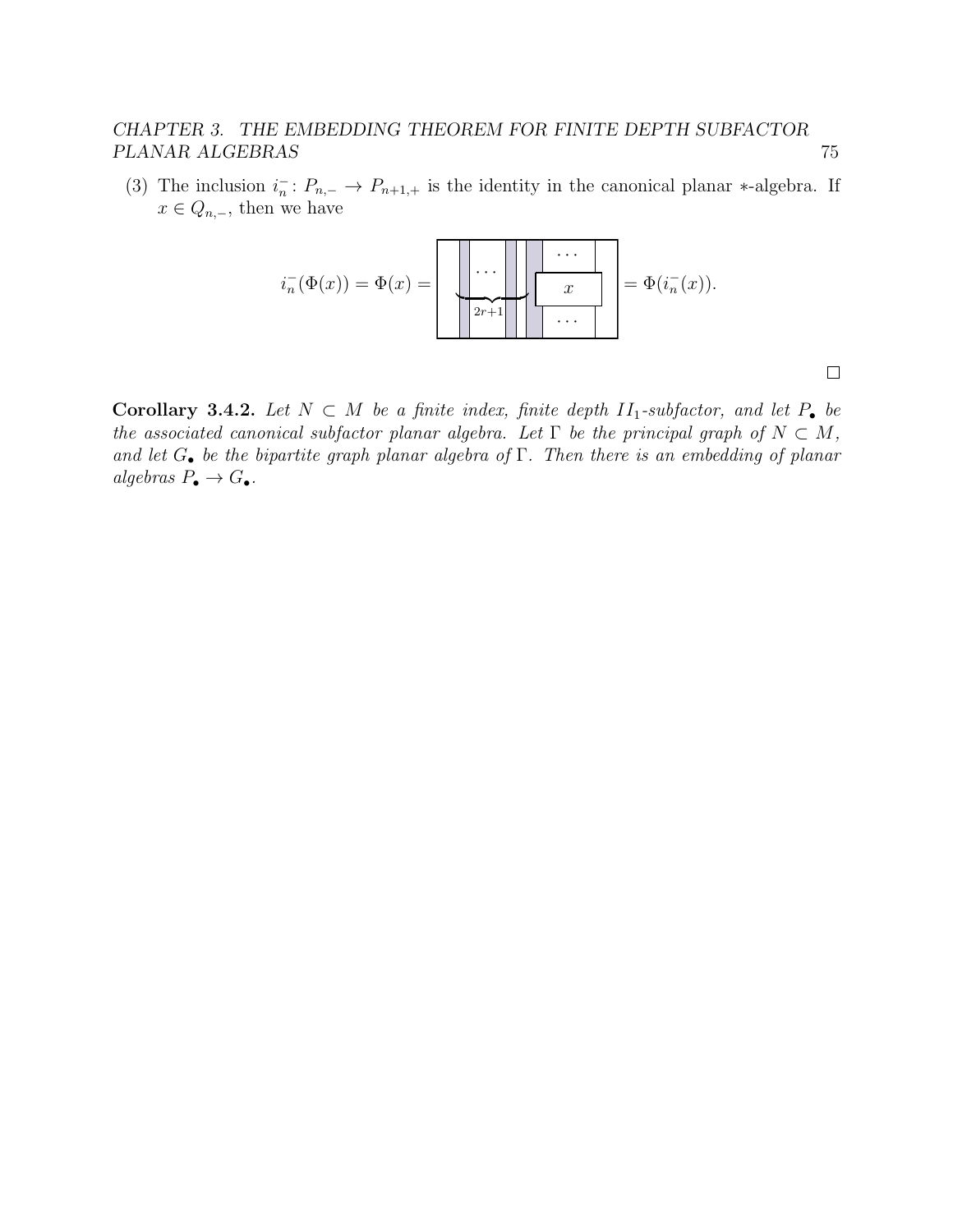# Chapter 4

# A planar calculus for infinite index subfactors

# 4.1 Introduction

Jones initiated the modern theory of subfactors in [\[Jon83\]](#page-141-1). Given a finite index  $II_1$ subfactor  $A_0 \subseteq A_1$ , he used the <u>basic construction</u> to obtain the Jones tower  $(A_n)_{n\geq 0}$ , obtained iteratively by adding the Jones projections  $(e_n)_{n\geq 1}$  which satisfy the Temperley-Lieb relations. Jones used this structure to show the index lies in the range  $\{4\cos^2(\pi/n)|n\geq 3\}\cup$  $[4,\infty)$ , and he found an example for each value.

Much initial subfactor research classified hyperfinite subfactors of small index  $([A_1: A_0] \leq$ 4) by studying the standard invariant, i.e., the two towers of higher relative commutants  $(A_i' \cap A_j)_{i=0,1;j\geq 0}$  [\[Ocn88,](#page-142-0) [GdlHJ89,](#page-140-0) [Izu91,](#page-140-1) [Pop94\]](#page-143-0). This combinatorial data was axiomatized in three slightly different structures: paragroups  $[Ocn88]$ ,  $\lambda$ -lattices  $[Pop95]$ , and planar algebras [\[Jon99\]](#page-141-2). When combined, these viewpoints produce strong results, e.g., standard invariants with index in  $(4, 5)$  are completely classified, excluding the  $A_{\infty}$  standard invariant at each index value [\[Pop93\]](#page-143-2) (see [\[MS11,](#page-142-1) [MPPS12,](#page-142-2) [IJMS11,](#page-140-2) [PT12\]](#page-143-3) for more details).

Some finite index results generalize to infinite index subfactors, such as discrete, irreducible, "depth 2" subfactors correspond to outer (cocylce) actions of Kac algebras [\[HO89,](#page-140-3) [EN96\]](#page-140-4), and the classical Galois correspondence still holds for outer actions of infinite discrete groups and minimal actions of compact groups [\[ILP98\]](#page-140-5).

In his Ph.D. thesis [\[Bur03\]](#page-139-0), Burns studied rotations and extremality for infinite index, since the key to isotopy invariance of Jones' planar calculus in [\[Jon99\]](#page-141-2) is the rotation operator (also known to Ocneanu). Burns' essential observation for finite index was that the centralizer algebras  $A'_0 \cap A_n$  coincide with the central  $L^2$ -vectors:

$$
A'_0 \cap L^2(A_n) = \left\{ \zeta \in L^2(A_n) \middle| a \zeta = \zeta a \text{ for all } a \in A_0 \right\}.
$$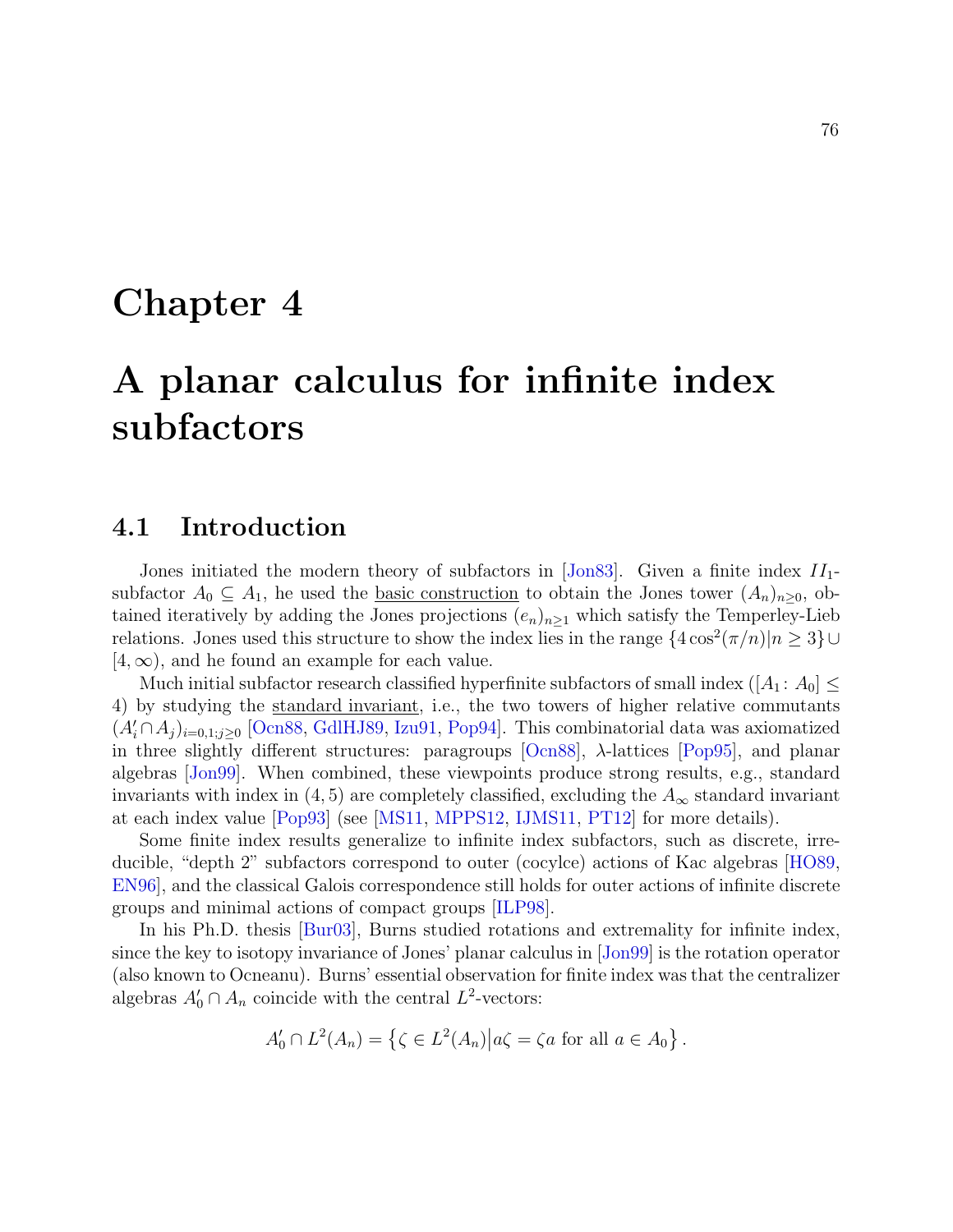Burns found an elegant formula for the rotation on  $P_{n,+} = A'_0 \cap \bigotimes_{A_0}^n L^2(A_1)$ :

$$
\rho=\sum_\beta L_\beta R_\beta^*
$$

where  $\{\beta\}$  is a Pimsner-Popa basis for  $A_1$  over  $A_0$ ,  $L_\beta$  is the left creation operator, and  $R^*_\beta$ is the right annihilation operator (see Definition [4.2.4\)](#page-86-0). This approach was generalized in [\[JP11\]](#page-141-3) to define a canonical planar ∗-algebra associated to a strongly Markov inclusion of finite von Neumann algebras. Burns adapted his formula to infinite index, and he showed existence of the rotation on the central  $L^2$ -vectors is equivalent to approximate extremality of the subfactor.

In infinite index,  $A'_0 \cap A_n$  and  $A'_0 \cap L^2(A_n)$  do not coincide. One naturally asks:

#### <span id="page-81-0"></span>Question 4.1.1. What is a suitable standard invariant for infinite index subfactors?

A definitive answer to Question [4.1.1](#page-81-0) is not yet known. On one hand, we have the two towers of centralizer algebras  $(A'_i \cap A_j)_{i=0,1;j\geq 0}$  in which we can multiply (the shift isomorphisms  $A'_i \cap A_j \cong A'_{i+2} \cap A_{j+2}$  still hold by [\[EN96\]](#page-140-4)). On the other hand, we have the central  $L^2$ -vectors on which we have Burns' rotation (in the approximately extremal case) and graded multiplication in the sense of [\[GJS10\]](#page-140-6) (tensoring of central vectors). However, the operator valued weights which replace the conditional expectations do not preserve these spaces and may not be well-defined. All this structure is necessary for a good planar calculus. We ask:

<span id="page-81-1"></span>Question 4.1.2. What is the strongest planar calculus we can define for infinite index subfactors?

In this paper, we propose an answer to Question [4.1.2](#page-81-1) using both centralizer algebras and central  $L^2$ -vectors. We do so in more generality, starting with a bimodule  $_AH_A$  over a  $II_1$ -factor A (one recovers the subfactor case when  $A = A_0$  and  $H = L^2(A_1)$ ). First, we set  $H^n = \bigotimes_A^n H$ ,  $Q_n = A' \cap (A^{\text{op}})' \cap B(H^n)$  (the centralizer algebras), and  $P_n = A' \cap$  $H^n = \{ \zeta \in H^n | a \zeta = \zeta a \text{ for all } a \in A \}$  (the central  $L^2$ -vectors). As mentioned above, the  $P_n$ 's naturally form a graded algebra  $P_{\bullet}$  in the sense of [\[GJS10\]](#page-140-6) under relative tensor product. We represent central vectors in  $P_n$  as in [\[GJS10\]](#page-140-6) by boxes with n strings emanating from the top, and we denote graded multiplication (relative tensor product) of  $\zeta_m \in P_m$  and  $\zeta_n \in P_n$ by

$$
\zeta_m \otimes \zeta_n = \frac{m}{\zeta_m} \frac{n}{\zeta_n} \in P_{m+n}.
$$

We represent elements of  $Q_n$  as boxes with strings emanating from top and bottom. For  $\zeta \in P_n$ , note that the creation-annihilation operator  $L(\zeta)L(\zeta)^* = R(\zeta)R(\zeta)^*$  lies in  $Q_n$ ,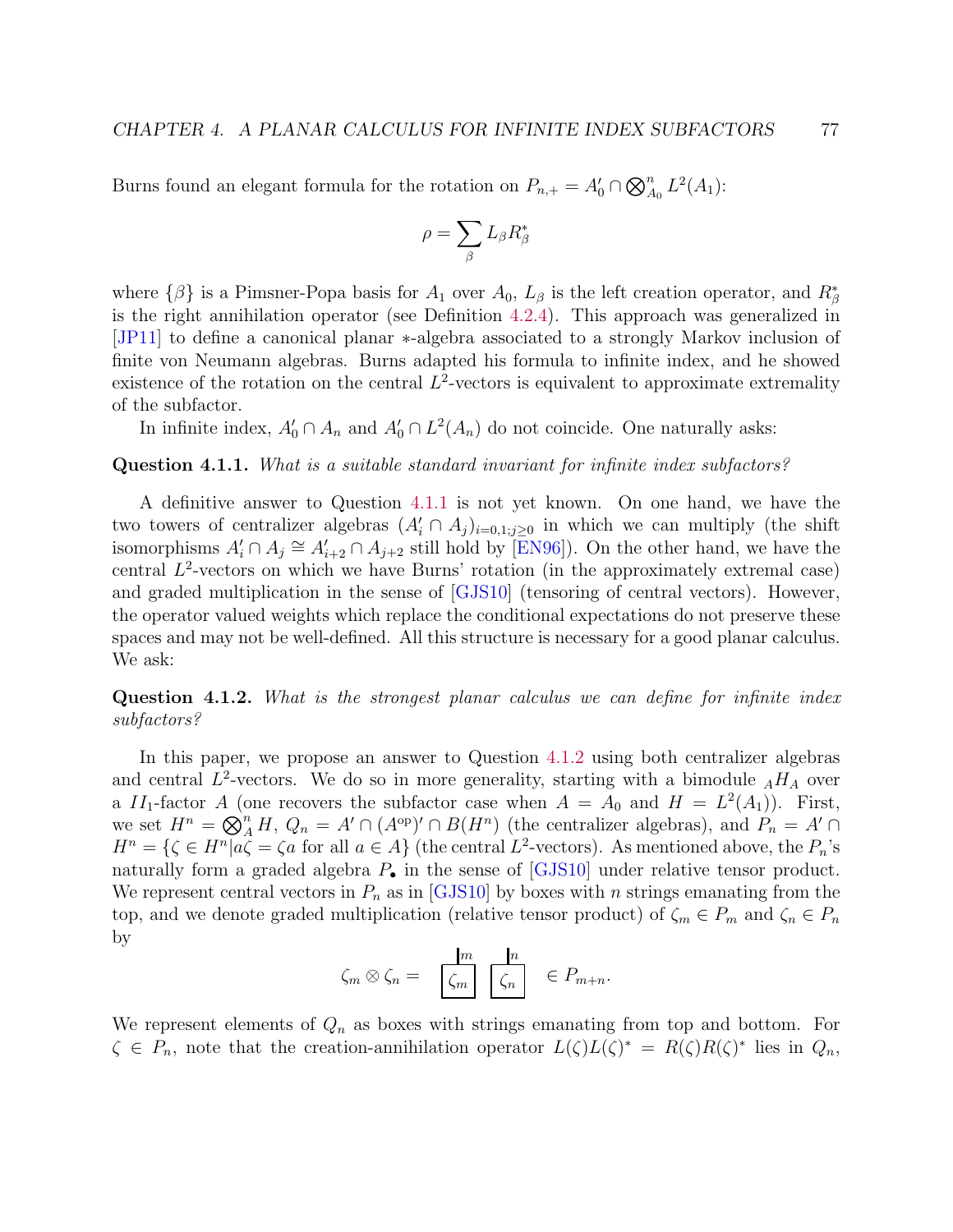which we represent as

$$
L(\zeta)L(\zeta)^* = \frac{\begin{bmatrix} n \\ \zeta \\ \zeta \end{bmatrix}}{\begin{bmatrix} \zeta \\ \eta \end{bmatrix}} \in Q_n.
$$

**Theorem 4.1.3.** The extended positive cones  $Q_n^+$  (in the sense of [\[Haa79\]](#page-140-7)) naturally form an algebra  $\widehat{Q^+_{\bullet}}$  over the operad  $\mathbb{BP}$  generated by the oriented tangles



for  $m, n \geq 0$  up to planar isotopy. (We suppress external disks, draw one thick string labelled n for n individual strings, and orient all strings upward unless otherwise specified.)

Moreover, the  $\mathbb{BP}$ -algebra  $\widehat{Q_{\bullet}}$  and graded algebra  $P_{\bullet}$  are compatible: if  $z \in \widehat{Q_n^+}$  and  $\zeta \in P_n$ , then

$$
z(\omega_{\zeta}) = \frac{\begin{bmatrix} \zeta \\ z \end{bmatrix}}{\begin{bmatrix} \zeta \\ \zeta \end{bmatrix}} = \frac{\begin{bmatrix} \zeta \\ \zeta \end{bmatrix}}{\begin{bmatrix} z \\ \zeta \end{bmatrix}} = \text{Tr}_{n}(L(\zeta)L(\zeta)^{*} \cdot z)
$$

where  $\text{Tr}_n$  is the canonical trace on  $Q_n$  coming from the right A-action on  $H^n$ . (Note that the multiplication tangle only makes sense once we take the trace by [\[Haa79\]](#page-140-7). See Theorem [4.2.14](#page-90-0) for more details.)

We generalize to bimodules Burns' work on rotations: an operator  $\rho$  on the central L<sup>2</sup>-vectors  $P_n$  is a <u>Burns rotation</u> if for all left and right bounded vectors  $b_1, \ldots, b_n \in H$ , (omitting the subscript A on the tensors,)

$$
\langle \rho(\zeta), b_1 \otimes \cdots \otimes b_n \rangle = \langle \zeta, b_2 \otimes \cdots \otimes b_n \otimes b_1 \rangle.
$$

Note this equation implies the uniqueness and periodicity of  $\rho$  if it exists. We generalize Burns' notion of (approximate) extremality, and we prove the following theorem:

<span id="page-82-0"></span>Theorem 4.1.4. Consider the following statements (include all or none of the parenthetical statements):

(1)  $H^n$  is (approximately) extremal for some  $n \geq 1$ ,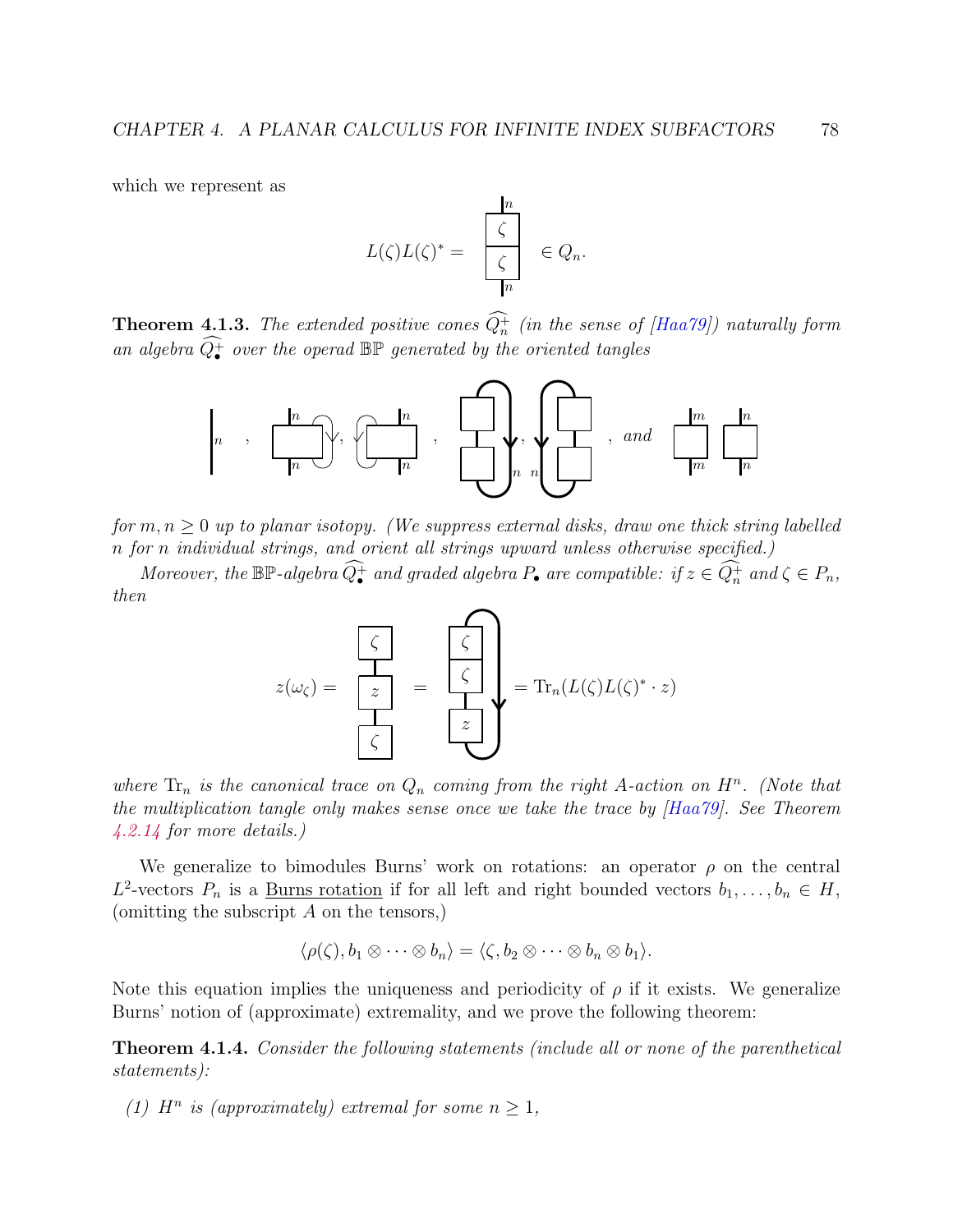- (2)  $H^n$  is (approximately) extremal for all  $n \geq 1$ ,
- (3) The (possibly non-)unitary  $\rho$  exists on  $P_{2n}$  for all  $n \geq 1$ , and
- (4) The (possibly non-)unitary  $\rho$  exists on  $P_{2n}$  for some  $n \geq 1$ .

Then  $(1) \Rightarrow (2) \Rightarrow (3) \Rightarrow (4)$ . If H is symmetric, then  $(4) \Rightarrow (1)$ .

When ρ exists, we represent it diagrammatically by

$$
\rho^m(\zeta) = \bigotimes^m \bigotimes^{\lfloor n \rfloor} \mathbf{f} \text{ or } \zeta \in P_{m+n},
$$

(well-defined by Corollary [4.4.16\)](#page-110-0) and these diagrams are compatible with the diagrams above in the sense of Theorem [4.4.17.](#page-0-0)

Interestingly, we find our planar structure without the use of Jones' basic construction and resulting Jones projections!

#### Outline:

In Section [4.2,](#page-84-0) we give a brief introduction to modules, the relative tensor product, extended positive cones, and operator valued weights. Subsections [4.2](#page-87-0) and [4.2](#page-92-0) provide some helpful, well-known results for the convenience of the reader.

In Subsection [4.3,](#page-94-0) starting with our  $A - A$  bimodule H, we introduce  $H<sup>n</sup>$  along with two towers of algebras  $C_n, C_n^{\text{op}}$ , a tower of centralizer algebras  $Q_n = C_n \cap C_n^{\text{op}}$ , and the central  $L^2$ -vectors  $P_n$ . We then compute formulas for the various canonical maps associated with these towers. In Subsection [4.3,](#page-98-0) we show the extended positive cones (in the sense of [\[Haa79\]](#page-140-7)) of the centralizer algebras  $\widehat{Q_n^+}$  naturally form an algebra over an operad  $\mathbb{BP}$  (we use positive cones so we can "conditionally expect" using operator valued weights). In Subsection [4.3,](#page-101-0) we show that the vectors in  $P_{\bullet}$  are left and right A-bounded and form a graded algebra in the sense of [\[GJS10\]](#page-140-6). We then show the compatibility of  $Q_{\bullet}^{+}$  and  $P_{\bullet}$  in Subsection [4.3.](#page-102-0)

Subsection [4.4](#page-105-0) defines extremality for bimodules and Burns rotations. In Subsection [4.4,](#page-108-0) we show how the Burns rotation fits in our planar calculus, and in Subsection [4.4,](#page-111-0) we show that (approximate) extremality implies the existence of the Burns rotation (Theorem [4.4.20\)](#page-112-0). A converse of this theorem for symmetric bimodules is obtained in Subsection [4.4,](#page-112-1) which finishes the proof of Theorem [4.1.4.](#page-82-0)

Subsection [4.5](#page-114-0) discusses centralizer algebras  $Q_n$  and central  $L^2$ -vectors  $P_n$  for some basic examples, including the infinite index group-subgroup subfactor, and Subsection [4.5](#page-117-0) determines if the examples are (approximately) extremal. In particular, Corollaries [4.5.9,](#page-116-0) [4.5.11,](#page-117-1) and [4.5.20](#page-0-0) give an extremal infinite index subfactor for which  $\dim(Q_n) < \infty$  and  $\dim(P_n) = 1$ for all  $n \in \mathbb{N}$ . This example contrasts Burns' example of an infinite index subfactor with a type III summand in a higher relative commutant [\[Bur03\]](#page-139-0).

Throughout the paper, we need some technical results which have been included in the last few sections. Section [4.6](#page-119-0) shows that the relative tensor product of extended positive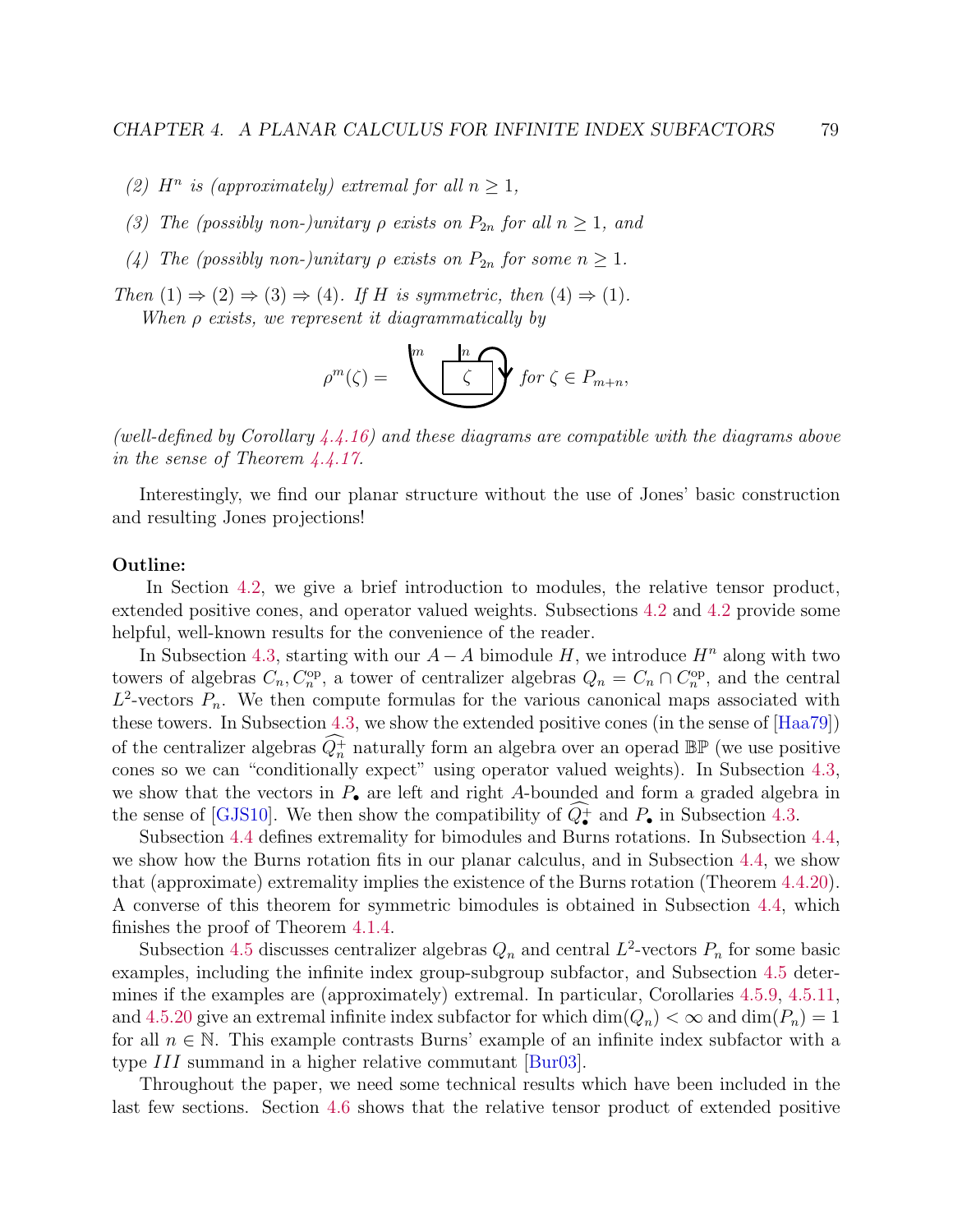cones is well-defined and associative, which is necessary for our planar calculus. Section [4.7](#page-128-0) discusses the operad  $\mathbb{BP}$  which acts on the positive cones  $\widehat{Q_n^+}$ , including results on generating sets of tangles, standard form of tangles, and that the action is well-defined. In Section [4.8,](#page-135-0) we axiomatize the notion of extended positive cone to make rigorous the idea of a planar algebra over such objects. The main intricacy is that we must make multiplication by  $\infty_{\mathbb{R}}$ well-defined.

#### Future research:

The annular Temperley-Lieb category, especially the rotation, played an important role in the construction of certain exotic finite index subfactors [\[Pet10,](#page-143-4) [BMPS09\]](#page-139-1). In a future paper with Jones, we will incorporate the odd Jones projections for infinite index (see [\[Bur03\]](#page-139-0)) into the planar calculus, and we will give the analog of the annular Tempeley-Lieb category for infinite index. We hope this viewpoint will be as fruitful as in the finite index case.

The results of this paper should generalize to bimodules over an arbitrary finite von Neumann algebra. As it requires substantial calculations while obscuring the main new ideas presented here, this generalization will appear in a future paper.

Finally, it would be interesting to try to connect Connes' results on self-dual positive cones [\[Con74\]](#page-139-2) to the extended positive cones axiomatized in Section [4.8.](#page-135-0)

#### Acknowledgements:

The author would like to thank Stephen Curran, Steven Deprez, Michael Hartglass, Vaughan Jones, Scott Morrison, Jean-Luc Sauvageot, J. Owen Sizemore, and Makoto Yamashita for many helpful conversations. The author would like to thank Vaughan Jones again for giving him this project and for his supervision while completing his Ph.D. at the University of California, Berkeley.

This majority of this work was completed at the Institut Henri Poincaré during the trimester on von Neumann algebras and ergodic theory of groups actions. The author would like to thank the organizers Damien Gaboriau, Sorin Popa, and Stefaan Vaes for their support during this time. The author was also supported by DOD-DARPA grant HR0011-11-1-0001.

# <span id="page-84-0"></span>4.2 Preliminaries

Notation 4.2.1. • Throughout this paper, a trace on a finite von Neumann algebra means a faithful, normal, tracial state unless otherwise specified.

- A will always denote a finite von Neumann algebra with trace  $\text{tr}_A$ .
- We use the notation  $\hat{a}$  to denote the image of  $a \in A$  in  $L^2(A, \text{tr}_A)$ .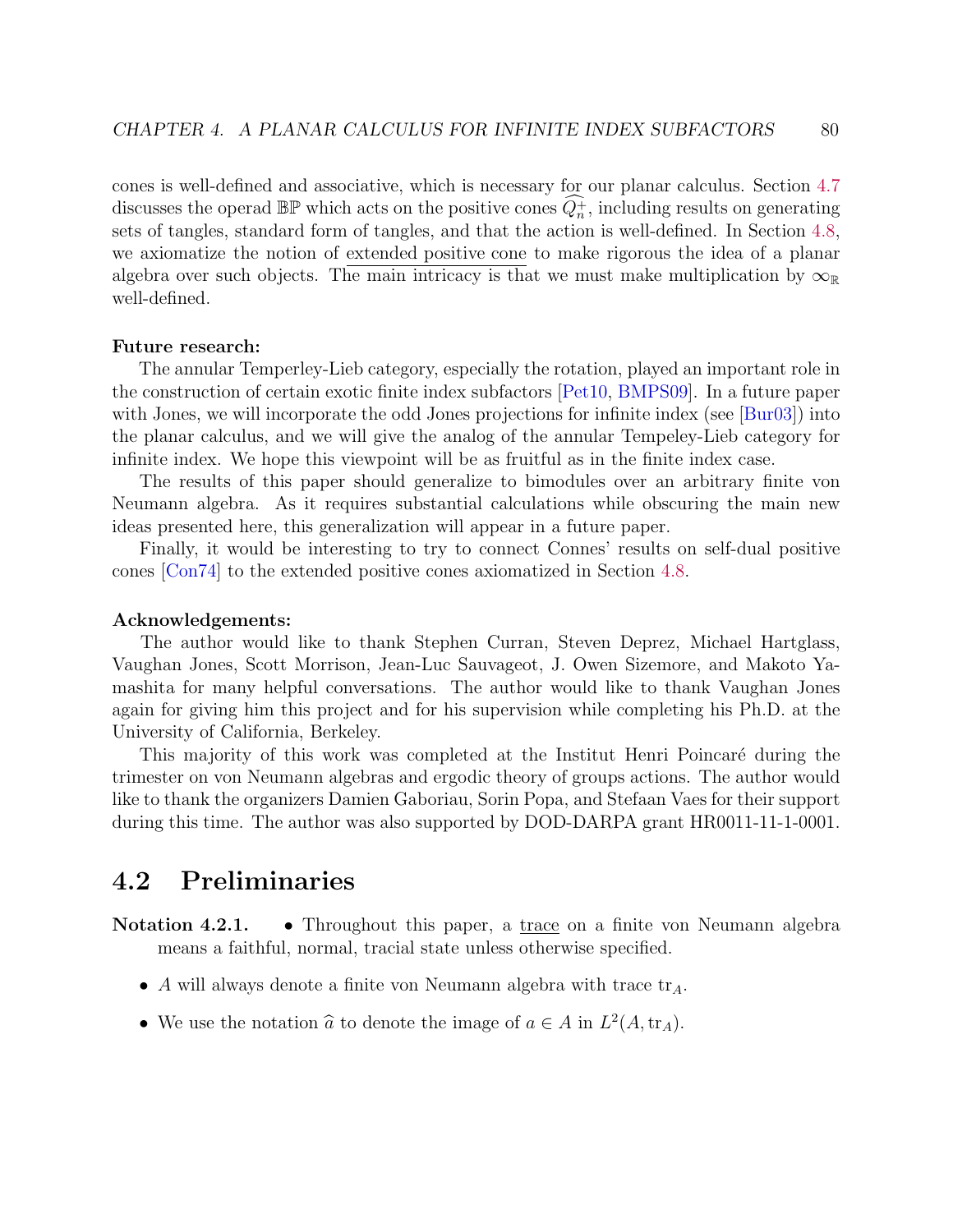• For a semifinite von Neumann algebra  $M$  with normal, faithful, semifinite (n.f.s.) trace  $\text{Tr}_M$ , we write

$$
\begin{aligned}\n\mathfrak{n}_{\mathrm{Tr}_M} &= \{x \in M | \mathrm{Tr}_M(x^*x) < \infty\} \text{ and} \\
\mathfrak{m}_{\mathrm{Tr}_M} &= \mathfrak{n}_{\mathrm{Tr}_M}^* \mathfrak{n}_{\mathrm{Tr}_M} = \mathrm{span}\left\{x^*y | x, y \in \mathfrak{n}_{\mathrm{Tr}_M}\right\}.\n\end{aligned}
$$

#### Modules and the relative tensor product

This exposition follows [\[Con80,](#page-139-3) [Sau83,](#page-143-5) [Pop94,](#page-143-0) [EN96,](#page-140-4) [Bis97,](#page-139-4) [EV00,](#page-140-8) [Bur03\]](#page-139-0).

**Definition 4.2.2** (Left modules). If  $_A K$  is a left Hilbert A-module, then the set of left A-bounded vectors is given by

$$
D(AK) = \{ \eta \in K \mid ||a\eta||_2 \le \lambda ||a||_2 \text{ for some } \lambda \ge 0 \},
$$

and each  $\eta \in D(AK)$  gives a bounded map  $R(\eta) : L^2(A) \to H$  by the extension of  $\hat{a} \mapsto a\eta$ .<br>For  $n, n \in D(AK)$  we have an A valued inner product given by For  $\eta_1, \eta_2 \in D(AK)$ , we have an A-valued inner product given by

$$
_A\langle \eta_1, \eta_2 \rangle = JR(\eta_1)^*R(\eta_2)J \in A
$$

satisfying

$$
(1) A\langle a\eta_1 + \eta_2, \eta_3 \rangle = a_A \langle \eta_1, \eta_3 \rangle + A\langle \eta_2, \eta_3 \rangle,
$$

(2) 
$$
A\langle \eta_1, \eta_2 \rangle^* = A\langle \eta_2, \eta_1 \rangle
$$
, and

(3)  $_A\langle x\eta_1, \eta_2\rangle = A\langle \eta, x^*\eta_2\rangle$ 

for all  $a \in A$ ,  $x \in A' \cap B(K)$ , and  $\eta_1, \eta_2, \eta_3 \in D({}_AK)$  (note  $x\eta_i \in D({}_AK)$ ).

An <sub>A</sub>K-basis is a set of vectors  $\{\alpha\} \subset D(AK)$  such that

$$
\sum_{\alpha} R(\alpha)R(\alpha)^* = 1_K \Longleftrightarrow \sum_{\alpha} {}_A\langle \eta, \alpha \rangle \alpha = \eta \text{ for all } \eta \in D({}_A K).
$$

 $_A K$ -bases exist by [\[Con80\]](#page-139-3).

The canonical trace on  $A' \cap B(K)$  is given by  $\text{Tr}_{A' \cap B(K)}(x) = \sum_{\alpha} \langle x\alpha, \alpha \rangle$  where  $\{\alpha\}$  is any  $_A K$  basis.

If  $\eta \in D({}_AK)$ , then  $\text{Tr}_{A' \cap B(K)}(R(\eta)R(\eta)^*) = \text{tr}_A({}_A \langle \eta, \eta \rangle) = ||\eta||_2^2$ .

Definition 4.2.3 (Right modules). A right Hilbert A-module is the same as a left Hilbert  $A^{\text{op}}$ -module. If  $H_A$  is a right Hilbert A-module, we write  $\xi a$  for  $a^{\text{op}}\xi$  for all  $a^{\text{op}} \in A^{\text{op}}$ . We get parallel definitions:

The set of right A-bounded vectors is given by

$$
D(H_A) = \{ \xi \in H \mid \|\xi a\|_2 \le \lambda \|a\|_2 \text{ for some } \lambda \ge 0 \}.
$$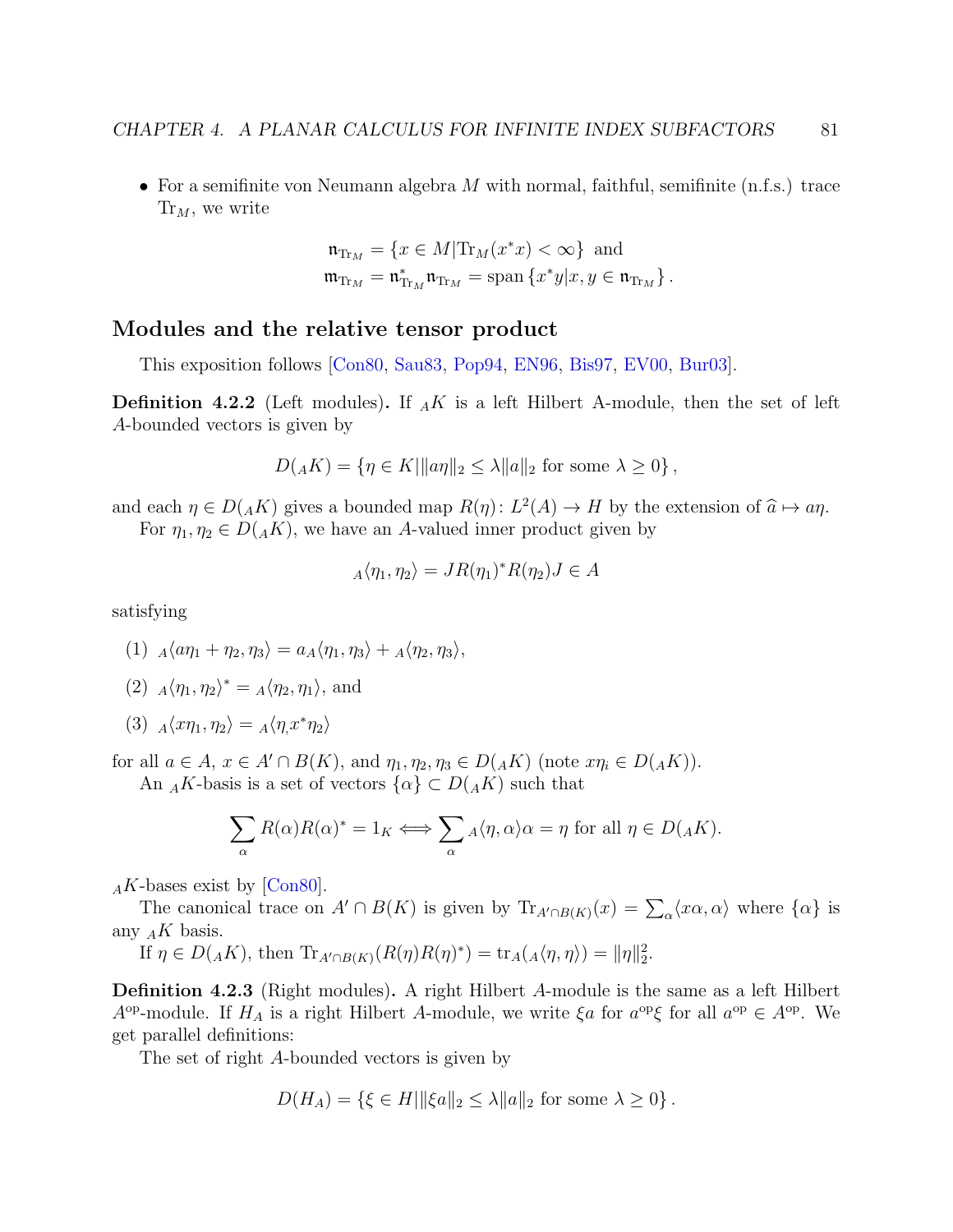Each  $\xi \in D(H_A)$  defines a bounded map  $L(\xi): L^2(A) \to H$  by the extension of  $\hat{a} \mapsto \xi a$ .<br>For  $\xi \in C(D(H_A))$  we have an A valued inner product given by For  $\xi_1, \xi_2 \in D(H_A)$ , we have an A-valued inner product given by

$$
\langle \xi_1 | \xi_2 \rangle_A = L(\xi_1)^* L(\xi_2) \in A
$$

satisfying

- (1)  $\langle \xi_1 | \xi_2 a + \xi_3 \rangle_A = \langle \xi_1 | \xi_2 \rangle_A a + \langle \xi_1 | \xi_3 \rangle_A,$
- (2)  $\langle \xi_1 | \xi_2 \rangle_A^* = \langle \xi_2 | \xi_1 \rangle_A$ , and
- (3)  $\langle x\xi_1|\xi_2\rangle_A = \langle \xi_1|x^*\xi_2\rangle_A$

for all  $a \in A$ ,  $x \in (A^{\text{op}})' \cap B(H)$ , and  $\xi_1, \xi_2, \xi_3 \in D(H_A)$  (note  $x\xi_i \in D(H_A)$ ). An  $H_A$ -basis is a set of vectors  $\{\beta\} \subset D(H_A)$  such that

$$
\sum_{\beta} L(\beta) L(\beta)^* = 1_H \Longleftrightarrow \sum_{\beta} \beta \langle \beta | \xi \rangle_A = \xi \text{ for all } \xi \in D(H_A).
$$

 $H_A$ -bases exist by [\[Con80\]](#page-139-3).

The canonical trace on on  $(A^{op})' \cap B(H)$  is given by  $\text{Tr}_{(A^{op})' \cap B(H)}(x) = \sum_{\beta} \langle x\beta, \beta \rangle$  where  $\{\beta\}$  is any  $H_A$  basis.

If  $\xi \in D(H_A)$ , then  $\text{Tr}_{(A^{\text{op}})' \cap B(H)}(L(\xi)L(\xi)^*) = \text{tr}_A(\langle \xi | \xi \rangle_A) = ||\xi||_2^2$ .

<span id="page-86-0"></span>**Definition 4.2.4** (Relative tensor product). The relative tensor product  $H \otimes_A K$  is given by one of the three equivalent definitions:

- (1) the completion of the algebraic tensor product  $D(H_A) \odot_A K$  under the pseudo-norm induced by the sesquilinear form  $\langle \xi_1 \odot \eta_1, \xi_2 \odot \eta_2 \rangle = \langle \langle \xi_2 | \xi_1 \rangle_A \eta_1, \eta_2 \rangle$ ,
- (2) the completion of the algebraic tensor product  $H \odot_A D(AK)$  under the pseudo-norm induced by the sesquilinear form  $\langle \xi_1 \odot \eta_1, \xi_2 \odot \eta_2 \rangle = \langle \xi_{1A} \langle \eta_1, \eta_2 \rangle, \xi_2 \rangle_H$ , or
- (3) the completion of the algebraic tensor product  $D(H_A) \odot_A D(AK)$  under the pseudonorm induced by the sesquilinear form

$$
\langle \xi_1 \odot \eta_1, \xi_2 \odot \eta_2 \rangle = \langle \xi_{1A} \langle \eta_1, \eta_2 \rangle, \xi_2 \rangle_H = \langle \langle \xi_2 | \xi_1 \rangle_A \eta_1, \eta_2 \rangle_K.
$$

The image of  $\xi \odot \eta$  in  $H \otimes_A K$  is denoted  $\xi \otimes \eta$ . (This notation avoids confusion with the operators  $x \otimes_A y$  as in Lemma [4.6.4.](#page-121-0))

Given  $\xi \in D(H_A)$  and  $\eta \in D({}_AK)$ , we get bounded creation operators  $L_{\xi}: K \to H \otimes_A K$ by  $\eta' \mapsto \xi \otimes \eta'$  and  $R_\eta: H \to H \otimes_A K$  by  $\xi' \mapsto \xi' \otimes \eta$ , whose adjoints are the annihilation operators given by  $L_{\xi}^{*}(\xi' \otimes \eta') = \langle \xi | \xi' \rangle_{A} \eta'$  and  $R_{\eta}^{*}(\xi' \otimes \eta') = \xi'_{A} \langle \eta', \eta \rangle$ .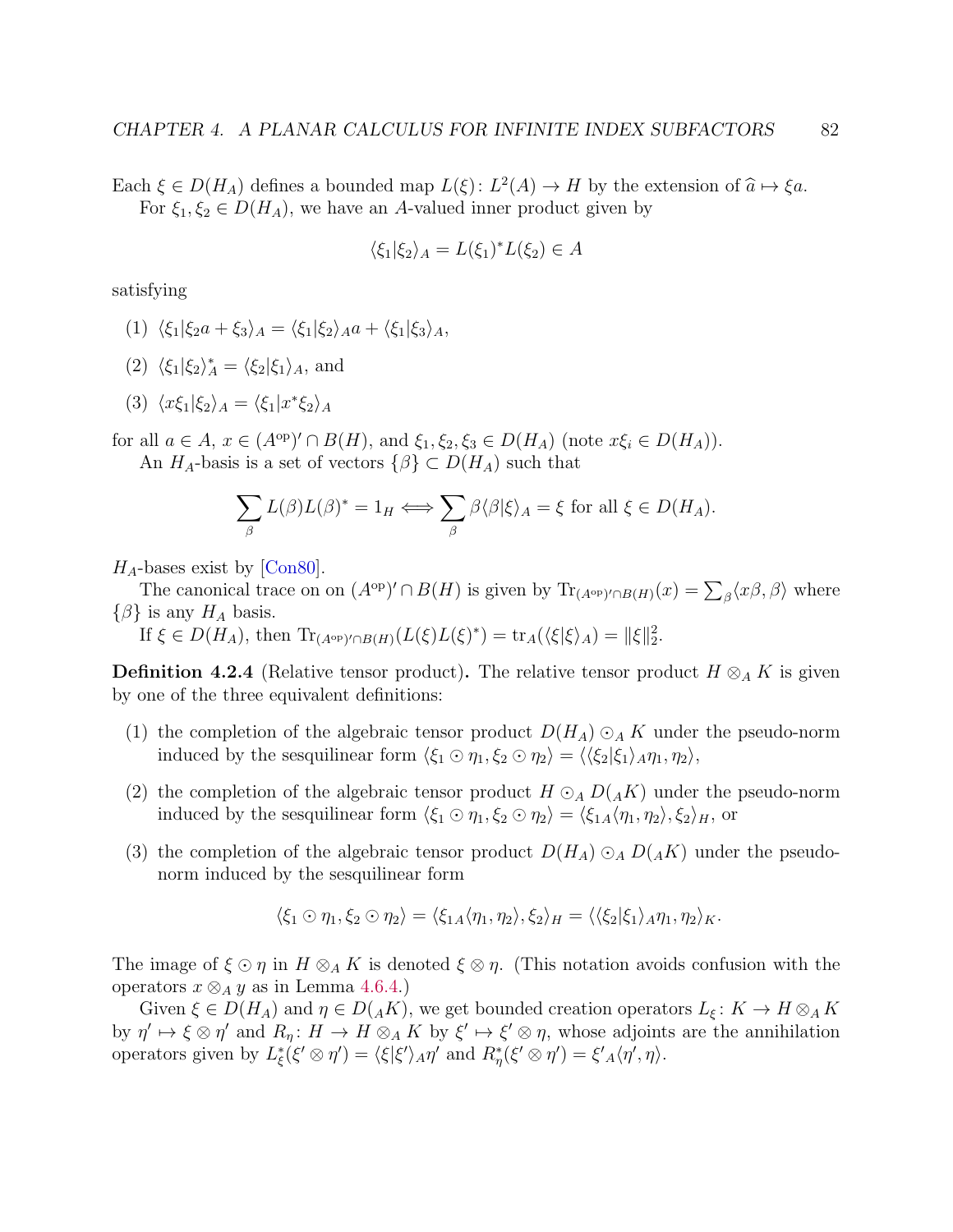<span id="page-87-1"></span>**Definition 4.2.5** (Fiber product, [\[Sau85,](#page-143-6) [EV00\]](#page-140-8)). Suppose  $A^{\text{op}} \subset M_1 \subset B(H)$  and A ⊂  $M_2 \subset B(K)$ . Then we define

$$
M'_1 \otimes_A M'_2 = \{ x \otimes_A y | x \in M'_1 \text{ and } y \in M'_2 \} \subset B(H \otimes_A K)
$$

(see Section [4.6](#page-119-0) and Lemma [4.6.4\)](#page-121-0), and the fiber product of  $M_1$  and  $M_2$  over A is given by  $M_1 \star_A M_2 = (M'_1 \otimes_A M'_2)'$ . The fiber product satisfies:

- $(M_1 \star_A M_2) \cap (N_1 \star_A N_2) = (M_1 \cap N_1) \star_A (M_2 \cap N_2)$  and
- $M_1 \star_A A = ((A^{\text{op}})' \cap M_1) \otimes_A 1_K$  and  $A^{\text{op}} \star_A M_2 = 1_H \otimes_A (A' \cap M_2)$ .

In particular,

$$
(B(H) \star_A A)' = ((A^{\rm op})' \otimes_A 1_K)' = A^{\rm op} \star_A B(K) = 1_H \otimes_A A'.
$$

#### <span id="page-87-0"></span>Some easy facts about the relative tensor product

The following are well-known to experts, but we reproduce them here for the sake of completeness and the reader's convenience. For this subsection,  $H_A$  is a right Hilbert Amodule, and  $_A K$  is a left Hilbert A-module unless otherwise stated.

<span id="page-87-2"></span>**Lemma 4.2.6.** Suppose  $\{\beta\}$  is an  $H_A$ -basis. Then if  $u \in U((A^{\text{op}})' \cap B(H))$ ,  $\{u\beta\}$  is another  $H_A$ -basis. If  $v \in U(A)$ , then  $\{\beta v\}$  is also an  $H_A$ -basis. A similar result holds for left modules.

*Proof.* For  $u \in (A^{\text{op}})' \cap B(H)$ ,  $L(u\beta)L(u\beta)^* = uL(\beta)L(\beta)^*u^*$ . Thus

$$
\sum_{u\beta} L(u\beta) L(u\beta)^* = u\left(\sum_{\beta} L(\beta) L(\beta)^*\right) u^* = 1_H.
$$

If  $v \in U(A)$ , then  $L(\beta v)L(\beta v^*) = L(\beta)v v^* L(\beta)^* = L(\beta)L(\beta)^*$ , and the result follows.  $\Box$ 

**Lemma 4.2.7.** Let  $\xi_1, \xi_2 \in D(H_A)$  and  $\eta_1, \eta_2 \in D(AK)$ . Then  $L_{\xi_1}^* L_{\xi_2} \in B(K)$  is left multiplication by  $\langle \xi_1 | \xi_2 \rangle_A$  and  $R_{\eta_1}^* R_{\eta_2} \in B(H)$  is right multiplication by  $_A \langle \eta_1, \eta_2 \rangle$ .

Proof.  $\langle L_{\xi_1}^* L_{\xi_2} \eta_1, \eta_2 \rangle = \langle \xi_2 \otimes \eta_1, \xi_1 \otimes \eta_2 \rangle = \langle \langle \xi_1 | \xi_2 \rangle_A \eta_1, \eta_2 \rangle$ . The other is as trivial.  $\Box$ 

**Lemma 4.2.8.** If  $\{\beta\}$  is an  $H_A$ -basis, then  $\sum_{\beta} L_{\beta} L_{\beta}^* = 1_{H\otimes_A K}$ . Similarly, if  $\{\alpha\}$  is an  $_AH$ -basis, then  $\sum_{\alpha} R_{\alpha} R_{\alpha}^* = 1_{H\otimes_A K}$ .

*Proof.* We prove the first statement. Suppose  $\xi \in D(H_A)$  and  $\eta \in D(AK)$ . Then

$$
\sum_{\beta} L_{\beta} L_{\beta}^*(\xi \otimes \eta) = \sum_{\beta} L_{\beta} (L_{\beta}^* L_{\xi}) \eta = \sum_{\beta} \beta \langle \beta | \xi \rangle_A \otimes \eta = \xi \otimes \eta.
$$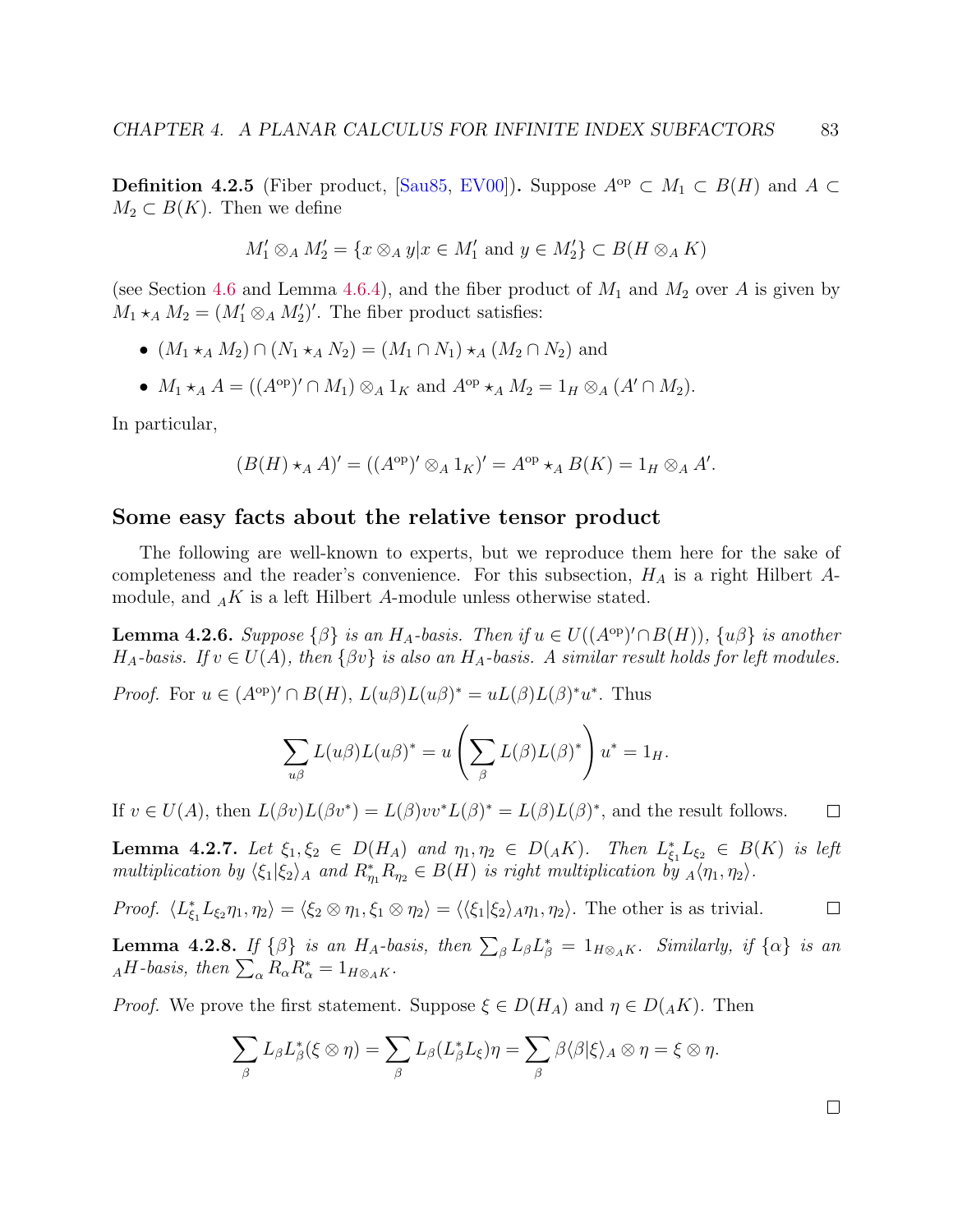<span id="page-88-0"></span>**Lemma 4.2.9.** Suppose  $\eta \in A K$  and  $\eta' \in D(A K)$ . Then there is a unique  $_A \langle \eta', \eta \rangle \in L^2(A) \subset$  $L^1(A)$  such that  $\langle a\eta, \eta'\rangle_K = \langle a, A\langle \eta', \eta \rangle \rangle_{L^2(A)}$  for all  $a \in A$ . A similar result holds for right modules.

*Proof.* If  $\xi \in D(AK)$ , this is just the usual Radon-Nikodym derivative, and

$$
\|A\langle \eta', \eta \rangle\|_2 = \sup_{a \in A, \|\widehat{a}\|_2 \le 1} |\langle \widehat{a}, A\langle \eta', \eta \rangle \widehat{\ } \rangle_{L^2(A)}| = \sup_{a \in A, \|\widehat{a}\|_2 \le 1} \text{tr}(A\langle \eta, \eta' \rangle a)
$$

$$
= \sup_{a \in A, \|\widehat{a}\|_2 \le 1} |\langle a\eta, \eta' \rangle_K| \le \left( \sup_{a \in A, \|\widehat{a}\|_2 \le 1} \|a^*\eta'\|_2 \right) \|\eta\|_2 \le \lambda \|\eta\|_2
$$

for some  $\lambda > 0$  depending only on  $\eta'$  as  $\eta' \in D({}_AK)$ . Now if  $\eta \notin D({}_AK)$ , take  $\eta_n \in D({}_AK)$ with  $\eta_n \to \eta$  in  $\|\cdot\|_2$ , and define

$$
{}_A\langle\eta',\eta\rangle=\lim_n {}_A\langle\eta',\eta_n\rangle
$$

which exists by the above estimate. Now  $\langle a\eta, \eta'\rangle_K = \langle \hat{a}, A\langle \eta', \eta \rangle \rangle_{L^2(A)}$  for all  $a \in A$  by construction.  $\Box$ 

**Corollary 4.2.10.** Each  $\eta \in A K$  gives a closable operator  $R(\eta)^0$ :  $\hat{A} \to {}_A K$  by  $\hat{a} \mapsto a\eta$ . A similar recall holds for right modules similar result holds for right modules.

*Proof.* We need only show its adjoint is densely defined. If  $\eta' \in D(AK)$ , then

$$
\langle R(\eta)^0 \hat{a}, \eta' \rangle_K = \langle a\eta, \eta' \rangle_K = \langle \hat{A}, A \langle \eta', \eta \rangle \rangle_{L^2(A)}
$$

by Lemma [4.2.9,](#page-88-0) and the result follows as  $D(AK)$  is dense in K.

<span id="page-88-1"></span>**Corollary 4.2.11.** Each  $\eta \in A K$  gives a closable unbounded operator  $R_{\eta}^0$ :  $D(H_A) \to H \otimes_A K$ by  $\xi \mapsto \xi \otimes \eta$ . A similar result holds for each  $\xi' \in H_A$ .

*Proof.* Once again, we show its adjoint is densely defined. If  $\xi' \in D(H_A)$  and  $\eta' \in D({}_AK)$ , then by Lemma [4.2.9,](#page-88-0)

$$
\langle R_{\eta}^0 \xi, \xi' \otimes \eta' \rangle_{H \otimes_A K} = \langle \xi \otimes \eta, \xi' \otimes \eta' \rangle_{H \otimes_A K} = \langle \langle \xi' | \xi \rangle_A \eta, \eta' \rangle_K = \langle \langle \xi' | \xi \rangle_A^2, A \langle \eta', \eta \rangle \rangle_{L^2(A)} = \langle L(\xi')^* \xi, A \langle \eta', \eta \rangle \rangle_{L^2(A)} = \langle \xi, L(\xi') A \langle \eta', \eta \rangle \rangle_H.
$$

The result now follows as  $D(H_A) \otimes_A D(AK)$  is dense in  $H \otimes_A K$ .

#### Haagerup's extended positive cones and operator valued weights

For this subsection,  $M$  is a von Neumann algebra acting on a Hilbert space  $H$ .

**Definition 4.2.12** (Section 1 of [\[Haa79\]](#page-140-7)). The extended positive cone of M, denoted  $M^+$ , is the set of weights on the predual of M, i.e., maps  $m: M^+_* \to [0, \infty]$  such that

 $\Box$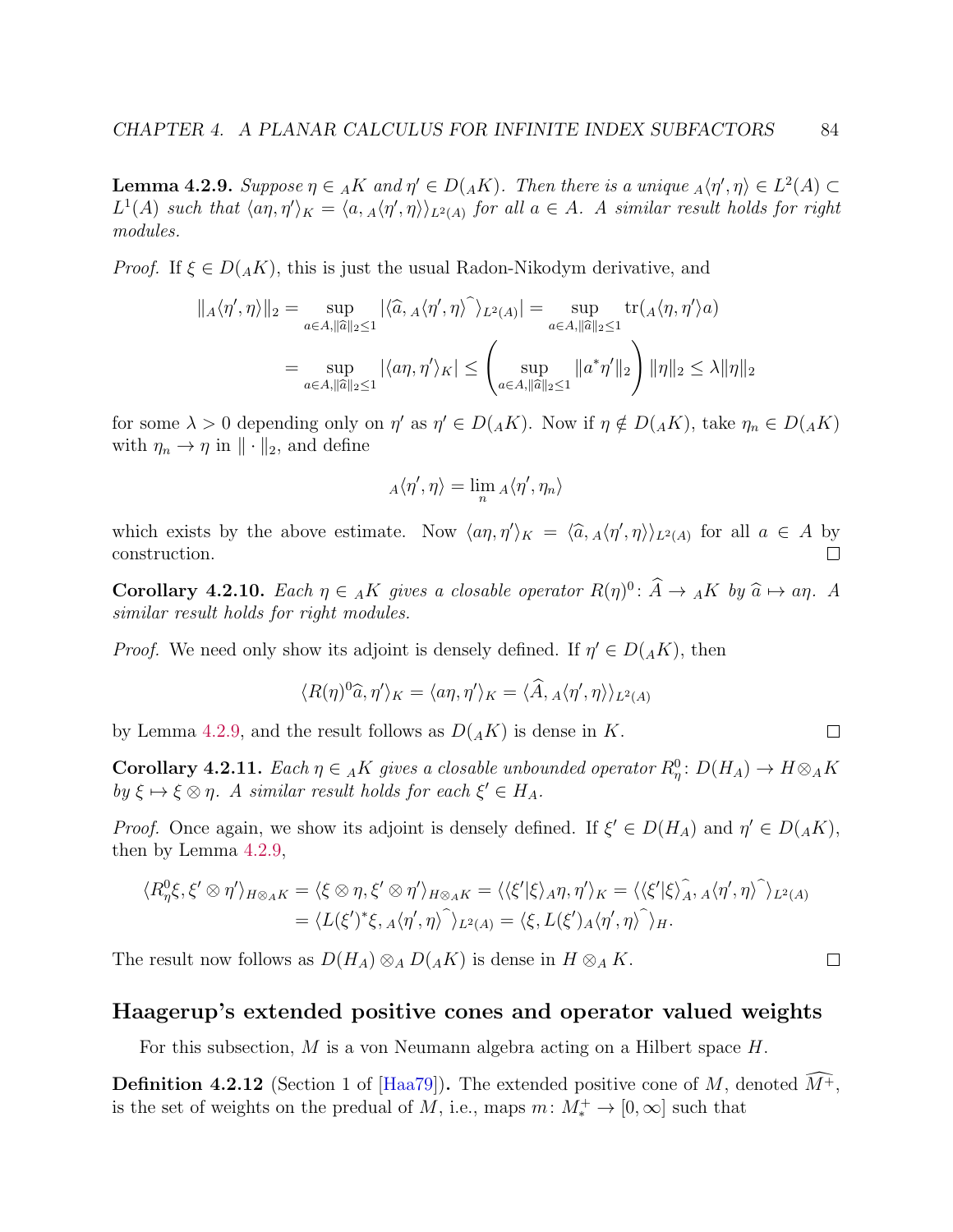- (1)  $m(\lambda \phi + \psi) = \lambda m(\phi) + m(\psi)$  for all  $\lambda \geq 0$  and  $\phi, \psi \in M_*^+$ , and
- $(2)$  m is lower semicontinuous.

The extended positive cone has additional structure:

- There is a natural inclusion  $M^+ \to \widehat{M^+}$  by  $m \mapsto (\phi \mapsto \phi(m)).$
- For  $m \in \widehat{M^+}$  and  $a \in M$ , we define  $a^*ma \in \widehat{M^+}$  by

$$
a^*ma(\phi) = m(a\phi a^*) = m(\phi(a^* \cdot a)).
$$

We write  $\lambda m$  for  $\lambda^{1/2} m \lambda^{1/2}$  for  $\lambda \geq 0$ .

- There is a natural partial ordering on  $\widehat{M^+}$  given by  $m_1 \leq m_2$  if  $m_1(\phi) \leq m_2(\phi)$  for all  $\phi \in M_*^+$ .
- If I is a directed set, we say  $(m_i)_{i\in I} \subset \widehat{M^+}$  increases to  $m \in \widehat{M^+}$  if  $i \leq j$  implies  $m_i \leq m_j$  and  $\sup_i m_i(\phi) = m(\phi)$  for all  $\phi \in M_*^+$ . Hence we can define the sum of elements of  $\widehat{M^+}$  pointwise.
- Each  $\phi \in M_*^+$  extends uniquely to a map  $M^+ \to [0, \infty]$  by  $\phi(m) = m(\phi)$ .

**Remark 4.2.13** (Section 1 of [\[Haa79\]](#page-140-7)). There are equivalent definitions of  $\widehat{M^+}$ :

• Given a projection  $p \in P(M)$  and a densely-defined positive, self-adjoint operator S in  $K = pH$  affiliated with M, we can define

<span id="page-89-0"></span>
$$
m_{(K,S)}(\omega_{\xi}) = \begin{cases} ||S^{1/2}\xi|| & \text{if } \xi \in D(S^{1/2})\\ \infty & \text{else} \end{cases}
$$
(4.1)

where  $\omega_{\xi} = \langle \cdot \xi, \xi \rangle$ . Conversely, given  $m \in \widehat{M^+}$ , there are unique  $(K, S)$  such that Equation [\(4.1\)](#page-89-0) holds. In the sequel, we will write  $m = (K, S)$  when we use this bijective correspondence.

• Each  $m \in \widehat{M^+}$  has a unique spectral resolution

$$
m(\phi) = \int_0^\infty \lambda d\phi(e_\lambda) + \infty \phi(p)
$$

where  $\{e_{\lambda}\}_{\lambda\in[0,\infty)}$  are increasing family of projections in M such that:

- (1)  $\lambda \mapsto e_{\lambda}$  is strongly continuous from the right, and
- (2)  $p = 1 \lim_{\lambda \to \infty} e_{\lambda}$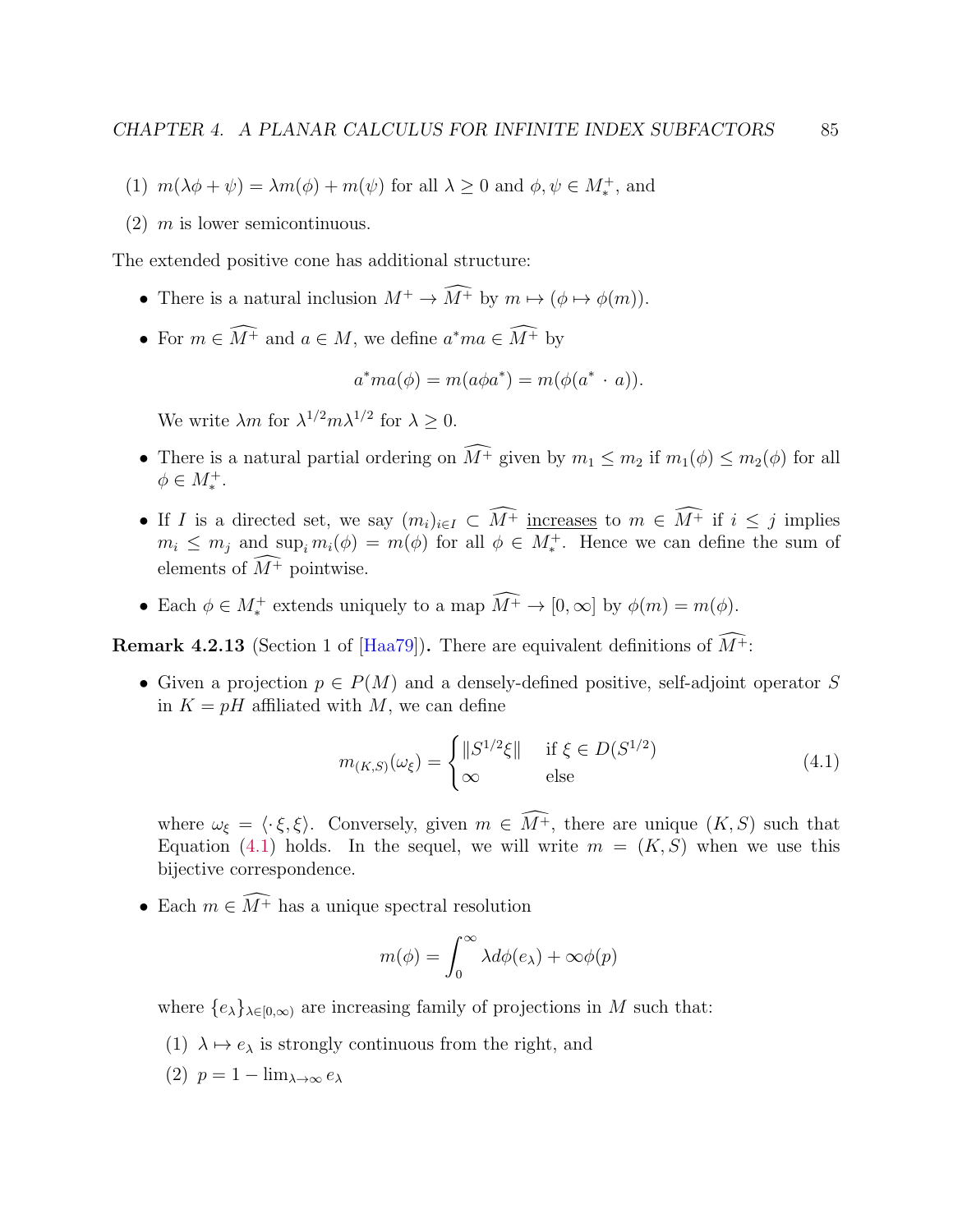Moreover,

$$
e_0 = 0 \Longleftrightarrow m(\phi) > 0 \text{ for all } \phi \in M_*^+ \setminus \{0\}
$$

$$
p = 0 \Longleftrightarrow \{\phi \in M_*^+ \big| m(\phi) < \infty\} \text{ is dense in } M_*^+
$$

.

- Every  $m \in \widehat{M^+}$  is a pointwise limit of an increasing sequence of operators in  $M^+$ .
- $\widehat{M^+}$  is the set of all  $m \in \widehat{B(H)^+}$  affiliated to  $M$  (umu<sup>\*</sup> = m for all  $u \in U(M')$ ).

<span id="page-90-0"></span>**Theorem 4.2.14** ( $\text{[Haa79]}$  $\text{[Haa79]}$  $\text{[Haa79]}$ , Proposition 1.11, Theorem 1.12). Suppose M is a semifinite von Neumann algebra with n.f.s. trace  $Tr_M$ . For  $x, y \in M^+$ , let  $Tr_M(x \cdot y) = Tr_M(x^{1/2}yx^{1/2})$ . Then the map  $(x, y) \mapsto \text{Tr}_M(x \cdot y)$  has a unique extension to  $\widehat{M^+} \times \widehat{M^+}$  such that

- $\text{Tr}_M(x \cdot y) = \text{Tr}_M(y \cdot x)$  for all  $x, y \in \widehat{M^+}$ ,
- $Tr_M$  is additive and homogeneous in both variables,
- if  $(x_i), (y_j) \subset M^+$  with  $x_i \nearrow x$  and  $y_j \nearrow y$ , then  $\text{Tr}_M(x_i \cdot y_j) \nearrow \text{Tr}_M(x \cdot y)$ , and
- $\text{Tr}_M((a^*xa)\cdot y) = \text{Tr}_M(x\cdot (aya^*))$  for all  $x, y \in M^+$  and  $a \in M$ .

Moreover

- The map  $x \mapsto \text{Tr}(x \cdot)$  is a homogeneous, additive bijection from  $\widehat{M^+}$  onto the set of normal weights of M,
- $x \leq y \Longleftrightarrow \text{Tr}(x \cdot) \leq \text{Tr}(y \cdot)$  and  $x_i \nearrow x \Longleftrightarrow \text{Tr}(x_i \cdot) \nearrow \text{Tr}(x \cdot)$ , and
- If  $x = \int_0^\infty \lambda \, de_\lambda + \infty p$ , then  $\text{Tr}(x \cdot)$  is faithful if and only if  $e_0 = 0$  and semifinite if and only if  $p = 0$ .

Definition 4.2.15 ([\[Haa79\]](#page-140-7), Definitions 2.1 and 2.2). Let  $M$  and  $N$  be von Neumann algebras  $N \subseteq M$ . An operator valued weight from  $M \to N$  is a map  $T: M^+ \to \widehat{N^+}$  which satisfies the following conditions:

- (1)  $T(\lambda x + y) = \lambda T(x) + T(y)$  for all  $\lambda > 0$  and  $x, y \in M^+$ , and
- (2)  $T(a^*xa) = a^*T(x)a$  for all  $x \in M^+$  and  $a \in N$ .

As in the case of ordinary weights, we set

$$
\mathfrak{n}_T = \left\{ x \in M \middle| T(x^*x) \in N^+ \right\} \text{ and}
$$
  

$$
\mathfrak{m}_T = \mathfrak{n}_T^* \mathfrak{n}_T = \text{span} \left\{ x^* y \middle| x, y \in \mathfrak{n}_T \right\}.
$$

Moreover, we say  $T$  is: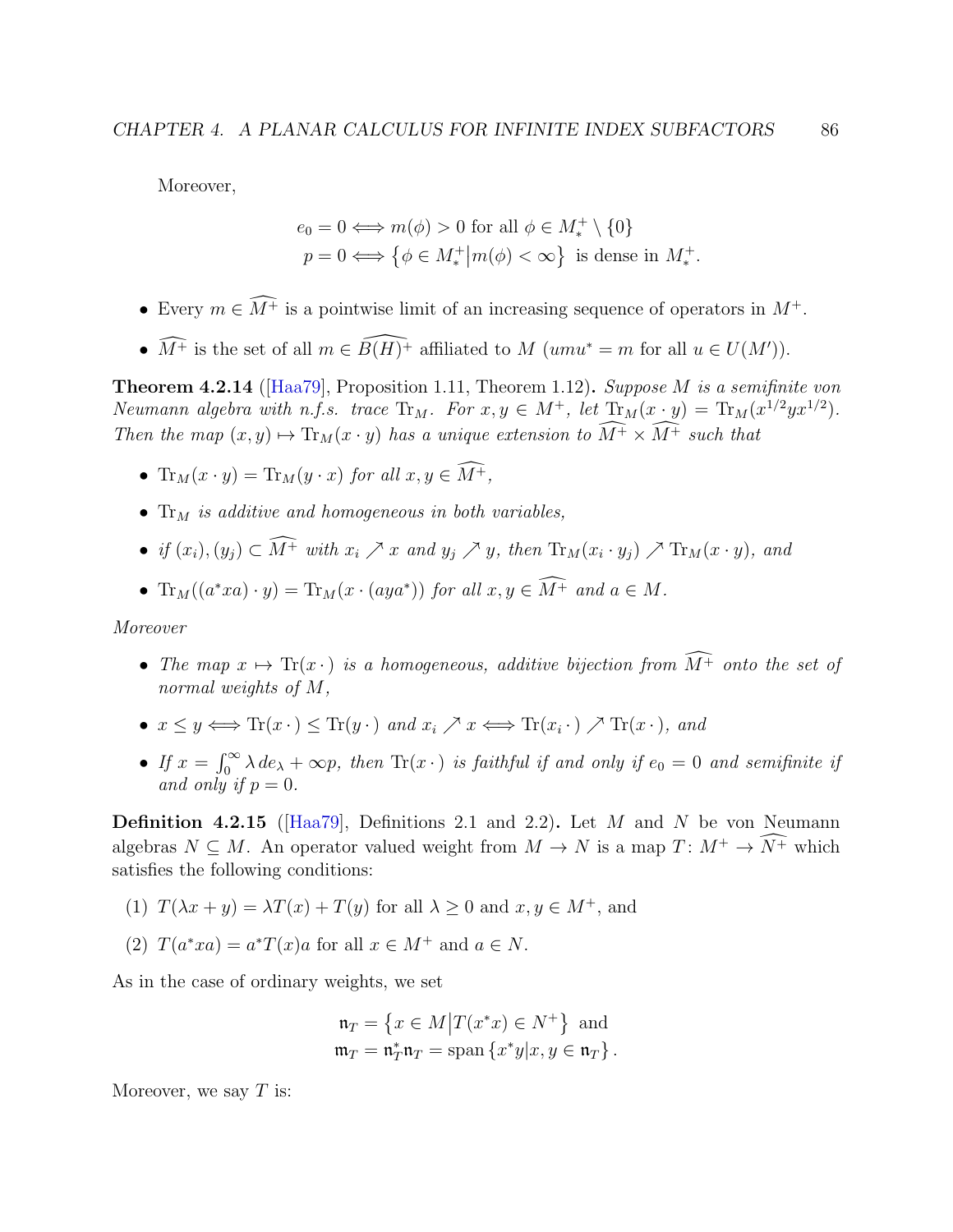- <u>normal</u> if  $x_i \nearrow x \Rightarrow T(x_i) \nearrow T(x)$  for all  $x_i, x \in M^+$ ,
- faithful if  $T(x^*x) = 0 \Rightarrow x = 0$  for all  $x \in M^+$ , and
- semifinite if  $\mathfrak{n}_T$  is  $\sigma$ -weakly dense in M.

We will abbreviate normal, faithful, semifinite by the acronym n.f.s.

**Remarks 4.2.16.** (1) T is a conditional expectation if and only if  $T(1) = 1$ .

- (2) If T is normal, it has a unique extension to  $\widehat{M}^+$  satisfying (1) and (2).
- (3)  $\mathfrak{n}_T$  is a left-ideal and  $\mathfrak{n}_T$ ,  $\mathfrak{m}_T$  are algebraic  $N N$  bimodules. By polarization, T extends to a map  $T: \mathfrak{m}_T \to N$ , and  $T(axb) = aT(x)b$  for all  $x \in \mathfrak{m}_T$  and  $a, b \in N$ .

<span id="page-91-1"></span>**Theorem 4.2.17** ([\[Haa79\]](#page-140-7), Theorem 2.7). Given an inclusion  $N \subseteq M$  of semifinite von Neumann algebras with n.f.s. traces  $\text{Tr}_{N}$ ,  $\text{Tr}_{M}$  respectively. Then there is a unique n.f.s. trace-preserving operator valued weight  $T: M^+ \to \widehat{N^+}$ . Moreover, if  $x \in M^+$ ,  $T(x)$  is the unique element of  $\widehat{N^+}$  such that

<span id="page-91-0"></span>
$$
\operatorname{Tr}_M(y \cdot x) = \operatorname{Tr}_N(y \cdot T(x)) \text{ for all } y \in N^+ \tag{4.2}
$$

(where we also write  $\text{Tr}_N$  for the unique extension of  $\text{Tr}_N$  to  $\widehat{N^+}$ ).

**Definition 4.2.18.** For  $N \subseteq M$  an inclusion of von Neumann algebras, we write

- $\mathcal{P}(M, N)$  for the set of n.f.s. operator valued weights  $M^+ \to \widehat{N^+}$ , and
- $\mathcal{P}_0(M, N) \subset \mathcal{P}(M, N)$  for the set of operator valued weights whose restriction to  $N' \cap M$ is semifinite.

<span id="page-91-2"></span>**Lemma 4.2.19** ([\[ILP98\]](#page-140-5), Lemma 2.5 and Proposition 2.8, [\[Yam94\]](#page-144-0), Corollary 28). Let  $N \subset M$  be an inclusion of semifinite von Neumann algebras.

- (1) There is a unique central projection  $z \in N' \cap M$  such that
	- $\mathcal{P}_0(pMp, pN) = \emptyset$  for all  $p \in N' \cap M$ ,  $p \leq (1-z)$  and
	- $P_0(zMz, zN) = P(zMz, zN)$ .

Moreover, for all  $T \in \mathcal{P}(M, N)$ ,

- $(1-z)(N' \cap M) \cap \mathfrak{m}_T = \{0\}, \text{ and}$
- $T|_{z(N' \cap M)}$  is semifinite.
- (2) If  $\mathcal{P}_0(M, N) \neq \emptyset$  and  $\mathcal{P}_0(N', M') \neq \emptyset$ , then  $N' \cap M$  is a direct sum of type I factors, and pN  $\subset pMp$  has finite index for every finite rank  $p \in N' \cap M$ .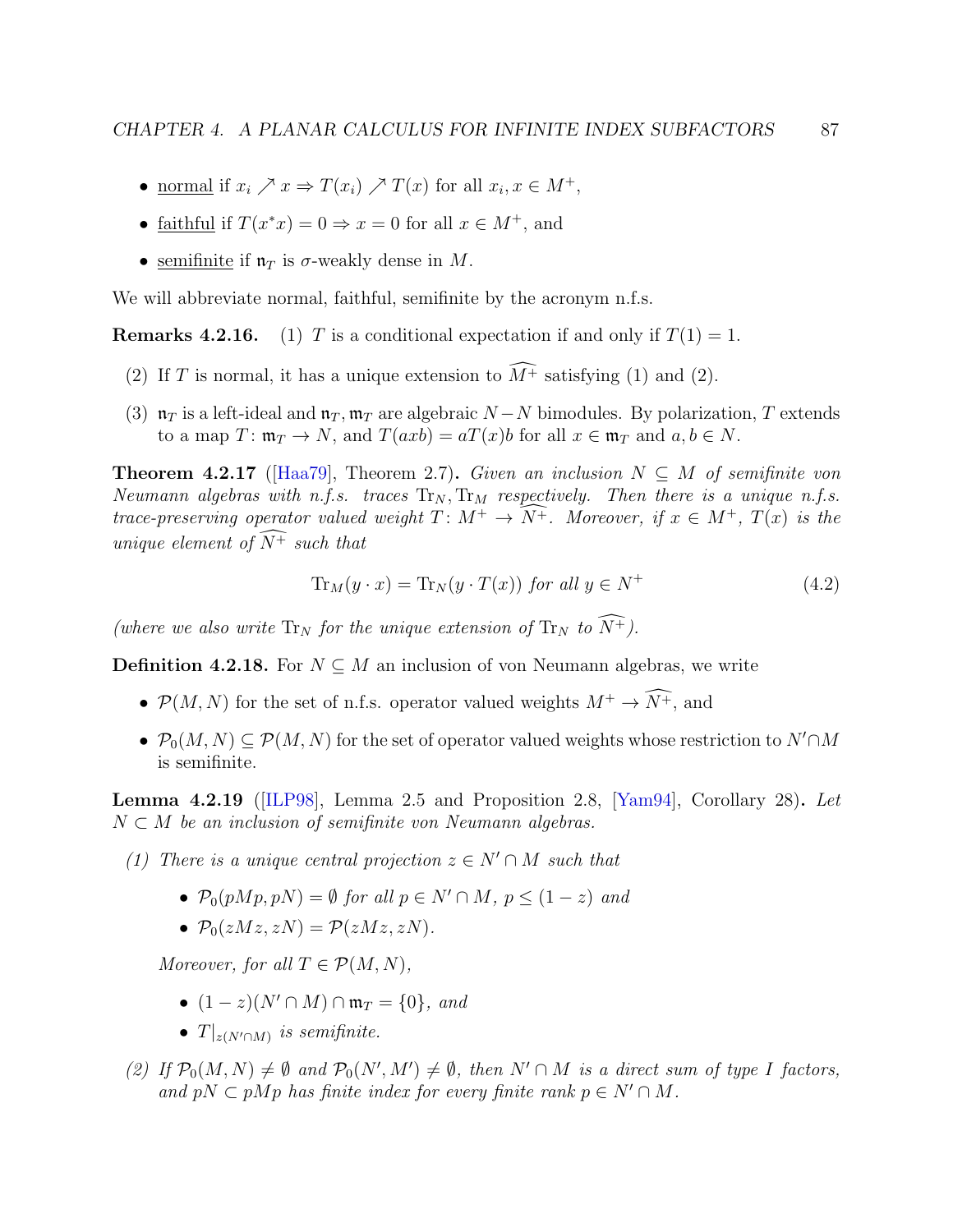#### <span id="page-92-0"></span>Useful lemmata on extended positive cones

For this subsection, M is a von Neumann algebra acting on a Hilbert space H.

<span id="page-92-1"></span>**Lemma 4.2.20.** For  $m \in \widehat{M^+}$  and  $\eta, \xi \in H$ , the parallelogram identity holds:

$$
m(\omega_{\eta+\xi})+m(\omega_{\eta-\xi})=2m(\omega_{\eta})+2m(\omega_{\xi}).
$$

*Proof.* Take  $(x_i) \subset M^+$  with  $x_i$  increasing to m. Then

$$
m(\omega_{\eta+\xi}) + m(\omega_{\eta-\xi}) = \sup_{i,j} \left( x_i(\omega_{\eta+\xi}) + x_j(\omega_{\eta-\xi}) \right)
$$
  
\n
$$
\leq \sup_{i,j} \left( \sup_{k \geq i,j} \left( x_k(\omega_{\eta+\xi}) + x_k(\omega_{\eta-\xi}) \right) \right)
$$
  
\n
$$
= \sup_{i,j} \left( \sup_{k \geq i,j} \left( 2x_k(\omega_{\eta}) + 2x_k(\omega_{\xi}) \right) \right)
$$
  
\n
$$
\leq \sup_{i',j'} \left( 2x_{i'}(\omega_{\eta}) + 2x_{j'}(\omega_{\xi}) \right) = 2m(\omega_{\eta}) + 2m(\omega_{\xi}).
$$

The other inequality is proved similarly.

**Lemma 4.2.21.** (1)  $m_1 \leq m_2$  if and only if  $m_1(\omega_{\xi}) \leq m_2(\omega_{\xi})$  for all  $\xi \in H$ .

- (2)  $(m_i)_{i\in I}$  increases to m if and only if  $i \leq j$  implies  $m_i \leq m_j$  and  $\sup_i m_i(\omega_{\xi}) = m(\omega_{\xi})$ for all  $\xi \in H$ .
- (3) If  $(m_i)_{i \in I}$  increases to m and  $a \in M^+$ , then  $a^* m_i a$  increases to  $a^* m a$ .

*Proof.* First, note every  $\phi \in M_*^+$  is a sum of functionals  $\omega_{\xi_k} = \langle \cdot \xi_k, \xi_k \rangle$  for  $\xi_i \in H$ .

- (1) Follows immediately by lower semicontinuity of  $m \in \widehat{M^+}$ .
- (2) Suppose  $\phi = \sum_{k} \omega_{\xi_k}$ . By lower semicontinuity,

$$
m(\phi) = \sum_{k} m(\omega_{\xi_k}) = \sum_{k} \sup_{i} m_i(\omega_{\xi_k})
$$
  
 
$$
\geq \sup_{i} \sum_{k} m_i(\omega_{\xi_k}) = \sup_{i} m_i \left(\sum_{k} \omega_k\right) = \sup_{i} m_i(\phi).
$$

There are two cases:

<u>Case 1</u>: Suppose  $m(\phi) = \infty$ . Then there is a  $\varepsilon > 0$  such that  $\sup_i m_i(\omega_{\xi_k}) > \varepsilon$  for infinitely many k, say  $(k_n)$ . Let  $N > 0$ , and let  $M > 0$  such that  $M\varepsilon > N$ . Choose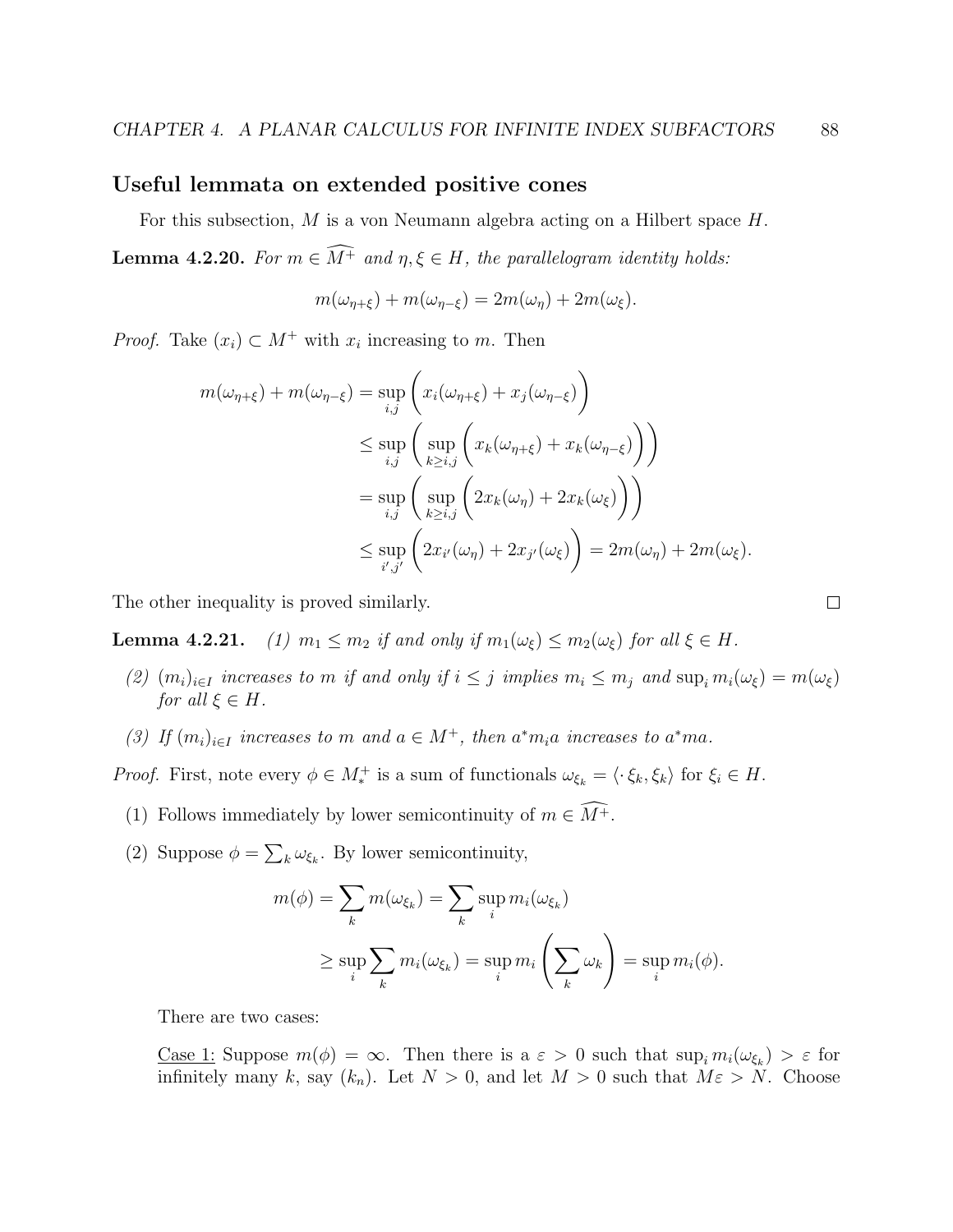$j_1 \in I$  such that  $i \geq j_1$  implies  $m_i(\omega_{k_1}) > \varepsilon$ . For  $n = 2, ..., M$ , inductively choose  $j_n > j_{n-1}$  such that  $i \ge j_n$  implies  $m_i(\omega_{k_n}) > \varepsilon$ . Then for all  $i > j_M$ ,

$$
\sum_{k} m_i(\omega_{\xi_k}) \ge \sum_{n=1}^{M} m_i(\omega_{\xi_{k_n}}) \ge \sum_{n=1}^{M} \varepsilon = M\varepsilon > N.
$$

Since  $N$  was arbitrary, we must have

$$
\sup_i m_i(\phi) = \sup_i m_i (\omega_k) = \sup_i \sum_k m_i (\omega_k) = \infty.
$$

Case 2: Suppose  $m(\phi) < \infty$ . Let  $\varepsilon > 0$ . Then there is an  $N \in \mathbb{N}$  such that  $\sum_{k>N} m(\omega_{\xi_k}) < \varepsilon$ . Now as in the proof of Lemma [4.2.20,](#page-92-1)

$$
m(\phi) - \varepsilon < \sum_{k=1}^N \sup_i m_i(\omega_{\xi_k}) = \sup_i \sum_{k=1}^N m_i(\omega_{\xi_k}) \le \sup_i \sum_k m_i(\omega_k) = \sup_i m_i(\phi),
$$

and the result follows as  $\varepsilon$  was arbitrary.

(3) We use (2). Let  $\xi \in H$ .

$$
a^* m_i a(\omega_{\xi}) = m_i(\omega_{a\xi}) \le m_j(\omega_{a\xi}) = a^* m_j a(\omega_{\xi}) \text{ for all } i \le j \text{ and}
$$
  
\n
$$
\sup_i a^* m_i a(\omega_{\xi}) = \sup_i m_i(\omega_{a\xi}) = m(\omega_{a\xi}) = a^* m a(\omega_{\xi}).
$$

| ۰ |  |
|---|--|
|   |  |
|   |  |
|   |  |
|   |  |
|   |  |
|   |  |
|   |  |
|   |  |

Remark 4.2.22. Suppose  $(x_i)_{i\in I}$ ,  $(y_i)_{i\in I} \subset M^+$  are directed families and  $\lambda \geq 0$ . Then by Lemma [4.2.21](#page-0-0) and techniques similar to those used in the proof of Lemma [4.2.20,](#page-92-1)

$$
\sup_i(\lambda x_i + y_i) = \lambda \sup_i x_i + \sup_j y_j.
$$

**Lemma 4.2.23.** Suppose  $F \subset \widehat{M^+}$  is a directed family, i.e., if  $x, y \in F$ , then there is a  $z \in F$ with  $z \geq x$  and  $z \geq y$ . Then there is a unique  $m_F = (K_F, S_F) \in \widehat{M^+}$  with  $K_F = \text{Dom}(S_F^{1/2})$  $\binom{1/2}{F}$ such that

$$
m_F(\omega_{\xi}) = \langle S_F^{1/2}\xi, S_F^{1/2}\xi \rangle = \sup_{x \in F} x(\omega_{\xi}) \text{ for all}
$$
  

$$
\xi \in \text{Dom}(S_F^{1/2}) = \left\{ \xi \in H \middle| \sup_{x \in F} x(\omega_{\xi}) < \infty \right\}.
$$

We denote  $m_F$  by  $\sup_{x \in F} x$ .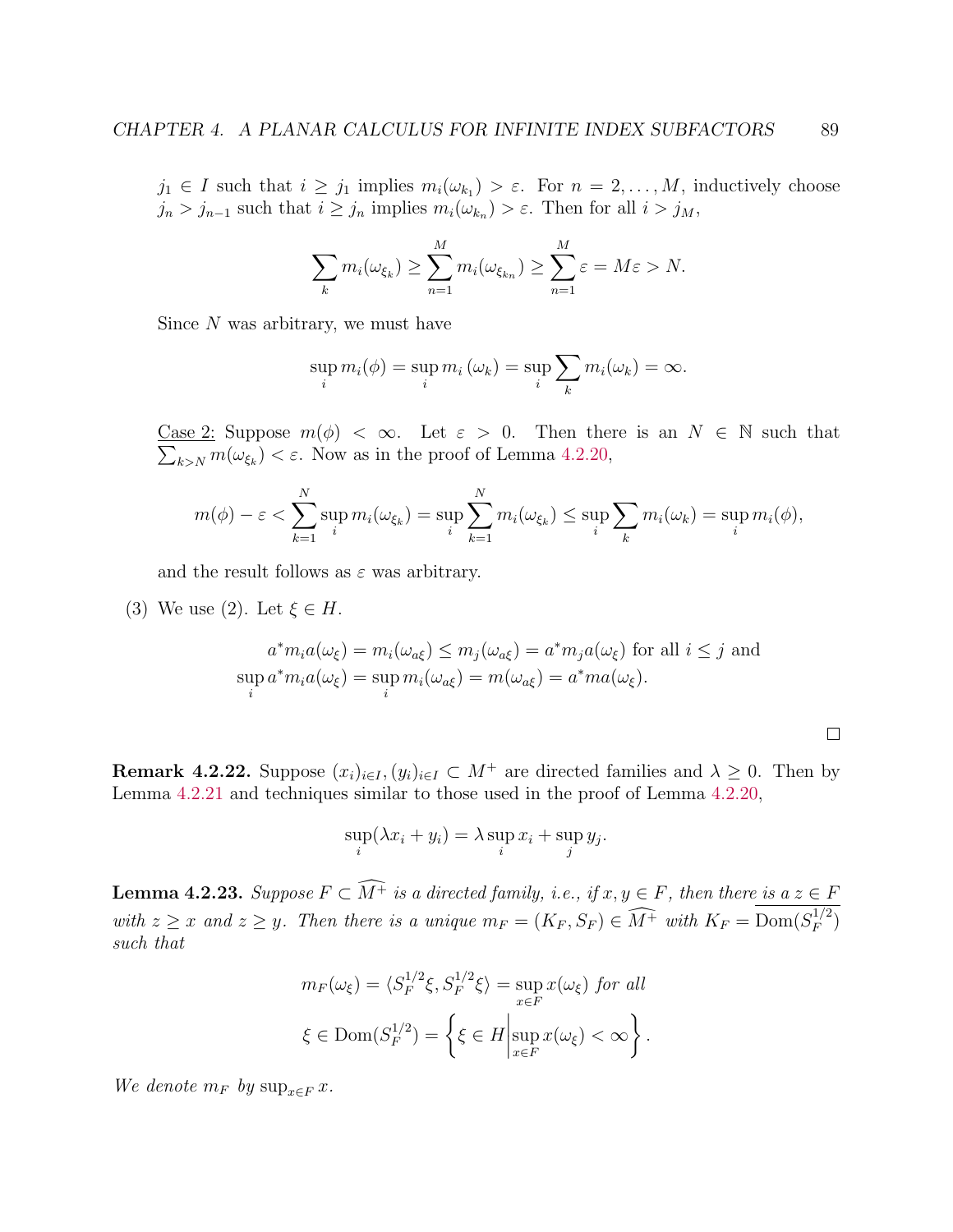*Proof.* As in [\[Haa79,](#page-140-7) [Con80,](#page-139-3) [Tak03\]](#page-143-7), one checks that the extended quadratic form  $s_F : H \to$  $[0_{\mathbb{R}}, \infty_{\mathbb{R}}]$  given by  $s_F(\xi) = \sup_{x \in F} x(\omega_{\xi})$  satisfies

$$
(1) s_F(\lambda \xi) = |\lambda|^2 s_F(\xi),
$$

(2) 
$$
s_F(\eta + \xi) + s_F(\eta - \xi) = 2s_F(\eta) + 2s_F(\xi),
$$

- (3)  $s_F$  is lower semicontinuous, and
- (4)  $s_F(u\xi) = s_F(\xi)$  for all  $u \in M'$ .

(1) and (4) are trivial. (3) follows as sups of lower semicontinuous maps are lower semicontinuous. (2) is similar to the proof of Lemma [4.2.20.](#page-92-1)  $\Box$ 

**Definition 4.2.24.** Suppose M is a semifinite von Neumann algebra with n.f.s. trace  $Tr_M$ acting on the right of H. Let  $\xi \in D(H_M)$ , and suppose  $(x_i) \in (M' \cap B(H))^+$  with  $x_i \nearrow x \in$  $(M' \cap B(H))$ <sup>+</sup>. Then each  $L(\xi)^* x_i L(\xi) \in M^+$  as it commutes with the right M-action on  $L^2(M, \text{Tr}_M)$ , so we define

$$
L(\xi)^* x L(\xi) = \sup_i L(\xi)^* x_i L(\xi) \in \widehat{M^+}.
$$

Note that if  $\kappa \in L^2(M, \text{Tr}_M)$ , then

$$
\left(L(\xi)^* x L(\xi)\right)(\omega_{\kappa}) = \sup_{i} \left(L(\xi)^* x_i L(\xi)\right)(\omega_{\kappa}) = \sup_{i} x_i(\omega_{\xi \otimes \kappa}) = x(\omega_{\xi \otimes \kappa}),
$$

which is independent of the choice of  $(x_i)$ . Hence  $L(\xi)^* x L(\xi)$  is well-defined by Lemma [4.2.21.](#page-0-0) Similarly, we may define operators of the form  $R(\eta)^* y R(\eta)$ ,  $L_{\xi}^* x L_{\xi}$ , and  $R_{\eta}^* y R_{\eta}$ .

# 4.3 Planar calculus for bimodules

For this section, let A be a  $II_1$ -factor, and let  $_AH_A$  be an  $A - A$  Hilbert bimodule, i.e., H has commuting actions of A and  $A^{\rm op}$ .

# <span id="page-94-0"></span>Centralizer algebras, central  $L^2$ -vectors, and canonical maps

**Definition 4.3.1.** For an  $A - A$  bimodule K (algebraic or Hilbert), we define

$$
A' \cap K = \{ \xi \in K | a\xi = \xi a \text{ for all } a \in A \}.
$$

Notation 4.3.2. For  $n \geq 0$ , let

•  $H^n = \bigotimes_A^n H$ , with the convention that  $H^0 = L^2(A)$ ,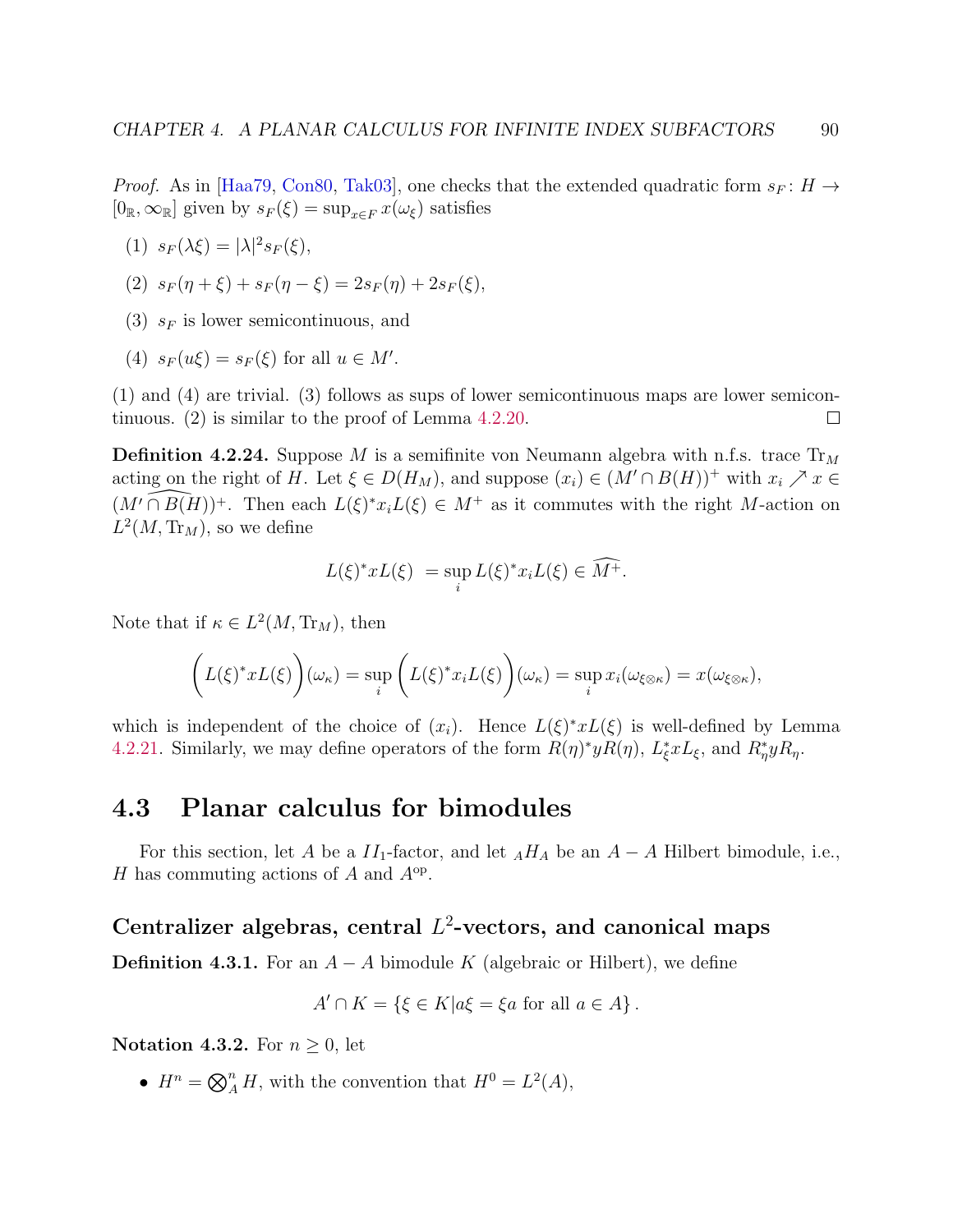- $B^n = D(AH^n) \cap D(H_A^n)$ , which is dense in  $H^n$  by Lemma 1.2.2 of [\[Pop86\]](#page-143-8). We also use the convention  $B = B^1$ . Note  $B^0 = A$ .
- $\{\alpha\} \subset B$  be an  $_AH$  basis (possible due to the density of B in H), with

$$
\{\alpha^n\} = \{\alpha_1 \otimes \cdots \otimes \alpha_n | \alpha_i \in \{\alpha\} \text{ for all } i = 1, \ldots, n\} \subset B^n
$$

the corresponding  $_AH^n$  basis (as  $R_{\alpha_1\otimes\cdots\otimes\alpha_n} = R_{\alpha_1}\cdots R_{\alpha_n}$ ). We let  $\{\beta\}\subset B$  be an  $H_A$ basis, with  $\{\beta^n\} \subset B^n$  the corresponding  $H_A^n$  basis.

- (central L<sup>2</sup>-vectors)  $P_n = A' \cap H^n$ . Note  $P_0 = A' \cap L^2(A) = \mathbb{C} \widehat{1}$ .
- $C_n = (A^{\rm op})' \cap B(H^n)$  (the commutant of the right A-action on  $H^n$ ) with canonical trace  $\text{Tr}_n = \sum_{\beta^n} \langle \cdot \beta^n, \beta^n \rangle$ ,
- $C_n^{\text{op}} = A' \cap B(H^n)$  with canonical trace  $\text{Tr}_n^{\text{op}} = \sum_{\alpha^n} \langle \cdot \alpha^n, \alpha^n \rangle$ ,
- (centralizer algebras)  $Q_n = C_n \cap C_n^{\text{op}}$ .

**Remark 4.3.3.** Note that  $A \subset C_n$  and  $A^{\text{op}} \subset C_n^{\text{op}}$ .

**Definition 4.3.4.** H is called symmetric if there is a conjugate-linear isomorphism  $J: H \rightarrow$ H such that  $J(a\xi b) = b^*(J\xi)a^*$  for all  $a, b \in A$  and  $\xi \in H$  and  $J^2 = id_H$ .

**Remark 4.3.5.** If H is symmetric, then for  $n \geq 1$ ,  $H^n$  is symmetric with conjugate-linear isomorphism  $J_n: H^n \to H^n$  given by the extension of

$$
J_n(\xi_1\otimes\cdots\otimes\xi_n)=(J\xi_1)\otimes\cdots\otimes(J\xi_n).
$$

for  $\xi_i \in B$  for all i. Note that  $J_n A J_n = A^{\rm op}$ ,  $J_n C_n J_n = C_n^{\rm op}$ , and  $J_n B^n = B^n$ . On  $B(H^n)$ , we define  $j_n$  by  $j_n(x) = J_n x^* J_n$ . Note that  $j_n^2 = id$  and  $Tr_n = Tr_n^{\text{op}} \circ j_n$ .

If H is not symmetric, then in general,  $C_n^{\rm op}$  is not the opposite algebra of  $C_n$ , e.g.  $R \otimes 1^2 (R \otimes R)_{R \otimes R}$  where R is the hyperfinite  $II_1$ -factor.

**Remark 4.3.6.** It is clear that  $B^n$  is an  $A - A$  bimodule. If  $\eta \in B^n$  and  $c \in C_n$ , then  $c\xi \in D(H_A^n)$ , but in general,  $c\xi \notin D(AH^n)$ . However, if  $c \in Q_n$ , then clearly  $c\xi \in B^n$ .

<span id="page-95-0"></span>Proposition 4.3.7. We have natural inclusions:

 $i_n: C_n \to C_{n+1}$  by  $x \mapsto x \otimes_A id_H = (\eta \otimes \xi \mapsto (x\eta) \otimes \xi$  for  $\eta \in B^n$  and  $\xi \in B)$  and  $i_n^{\text{op}}: C_n^{\text{op}} \to C_{n+1}^{\text{op}}$  by  $y \mapsto \text{id}_H \otimes_A y = (\xi \otimes \eta \mapsto \xi \otimes (y\eta))$  for  $\xi \in B$  and  $\eta \in B^n$ ).

Both maps include  $Q_n \to Q_{n+1}$ .

*Proof.* If  $z \in Q_n$ , then  $i_n(z) \in Q_{n+1}$  as for all  $a, b \in A$ ,

$$
(z \otimes_A id_H)[a(\xi \otimes \eta)b] = (z(a\xi)) \otimes (\eta b) = (a(z\xi)) \otimes (\eta b) = a[(z\eta) \otimes \xi]b.
$$

The result is similar for  $i_n^{\text{op}}$ .

$$
^{11}
$$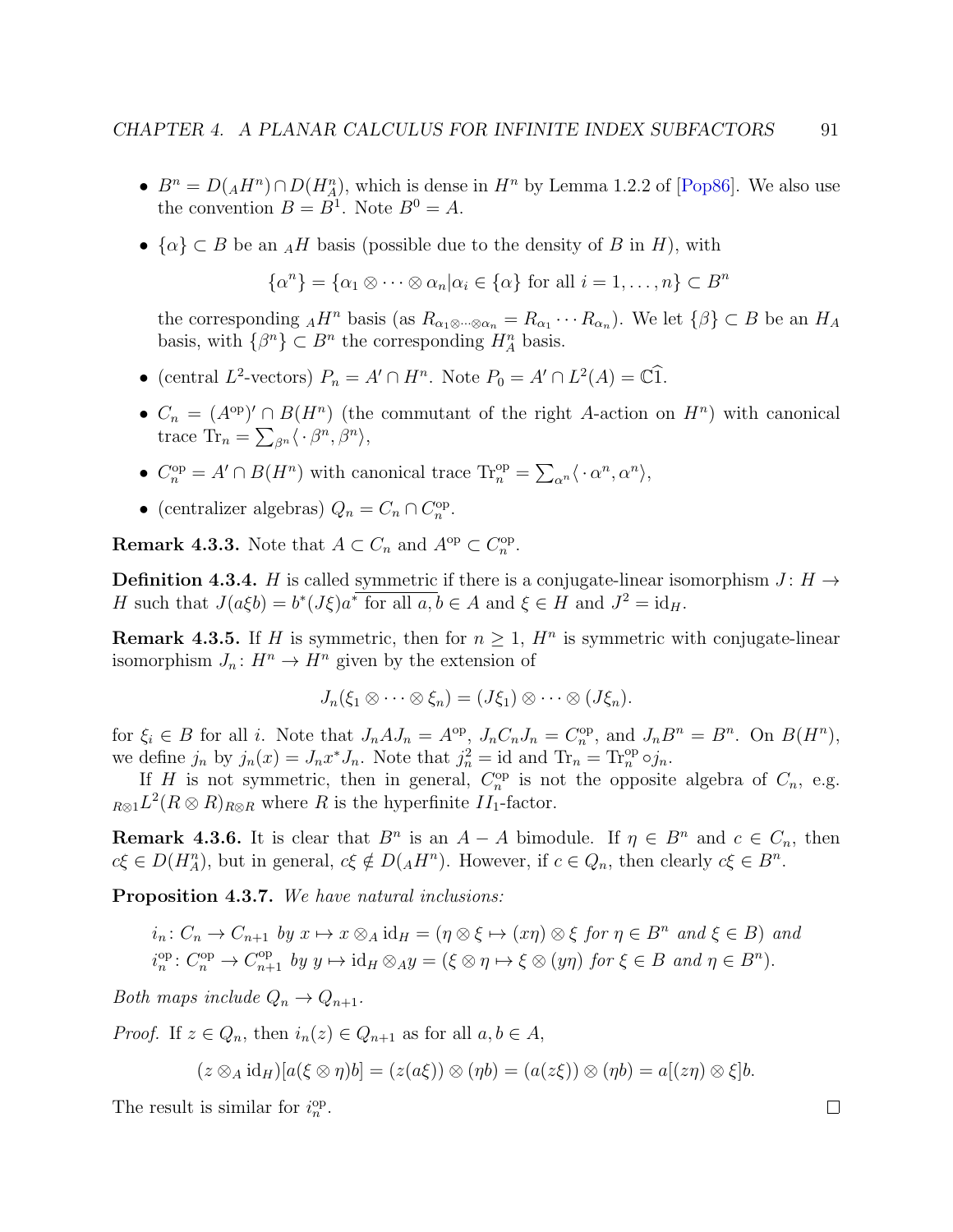**Proposition 4.3.8.** If  $x \in C_n$ , then  $i_n(x) = \sum_{\alpha} R_{\alpha} x R_{\alpha}^*$ . If  $y \in C_n^{\text{op}}$ , then  $i_n^{\text{op}}(y) =$  $\sum_{\beta} L_{\beta} y L_{\beta}^*$ .

*Proof.* We prove the first statement. If  $\xi_1, \ldots, \xi_{n+1} \in B$ , we have

$$
\left(\sum_{\alpha} R_{\alpha} x R_{\alpha}^{*}\right) \xi_{1} \otimes \cdots \otimes \xi_{n} = \sum_{\alpha} R_{\alpha} x (\xi_{1} \otimes \cdots \otimes \xi_{n-1} A \langle \xi_{n}, \alpha \rangle)
$$
  

$$
= \sum_{\alpha} \left(x (\xi_{1} \otimes \cdots \otimes \xi_{n-1} A \langle \xi_{n}, \alpha \rangle) \otimes \alpha\right)
$$
  

$$
= \sum_{\alpha} \left(x (\xi_{1} \otimes \cdots \otimes \xi_{n-1})\right) \otimes A \langle \xi_{n}, \alpha \rangle \alpha
$$
  

$$
= \left[x (\xi_{1} \otimes \cdots \otimes \xi_{n-1})\right] \otimes \xi_{n} = i_{n}(x) (\xi_{1} \otimes \cdots \otimes \xi_{n}).
$$

**Remark 4.3.9.** By Definition [4.2.5,](#page-87-1)  $(C_k \otimes_A id_{n-k})' \cap B(H^n) = id_k \otimes_A C_{n-k}^{op}$  $_{n-k}^{\infty}$ .

<span id="page-96-0"></span>**Lemma 4.3.10.** Suppose  $\xi \in H^n$  and  $y \in (C_{n+1}^{\text{op}})^+$ . Recall the operator  $R_{\xi}^0: B \to H^{n+1}$  by  $\eta \mapsto \eta \otimes \xi$  is closable by Corollary [4.2.11.](#page-88-1) Then  $y^{1/2}R_{\xi}^0$ :  $B \to H^{n+1}$  is also closable.

*Proof.* Let p be the range/kernel perp projection of  $y^{1/2}$ . By the spectral theorem, there are projections  $p_k \in C_{n+1}^{\text{op}}$  such that  $y^{1/2}p_k = p_k y^{1/2}$  is invertible on  $p_k H^{n+1}$  and  $p_k \nearrow p$ (strongly). Fix  $k \geq 0$ . Vectors of the form  $\zeta = \sum_{i=1}^{j} \sigma_i \otimes \kappa_i \in p_k H^{n+1}$  where  $\sigma_1, \ldots, \sigma_j \in B$ and  $\kappa_1, \ldots, \kappa_j \in B^n$  are dense in  $p_k H^{n+1}$  by the density of  $B \otimes_A B^n \subset H^{n+1}$ . Then for such  $\zeta$  and all  $\eta \in B$ ,

$$
\langle y^{1/2} R_{\xi}^{0} \eta, y^{-1/2} p_{k} \zeta \rangle = \sum_{i=1}^{j} \langle \eta \otimes \xi, \sigma_{i} \otimes \kappa_{i} \rangle = \sum_{i=1}^{j} \langle \eta, L_{\sigma_{i}}(A \langle \kappa_{i}, \xi \rangle) \rangle = \left\langle \eta, \sum_{i=1}^{j} L_{\sigma_{i}}(A \langle \kappa_{i}, \xi \rangle) \right\rangle
$$

(see Corollary [4.2.11\)](#page-88-1). Finally, the span of vectors of the form  $y^{-1/2}p_k\zeta$  where  $\zeta$  is as above and  $k \geq 0$  is dense in  $pH^{n+1}$ .  $\Box$ 

The following proposition and its proof are similar to Theorem 3.2.26 and Proposition 3.2.27 of [\[Bur03\]](#page-139-0).

<span id="page-96-1"></span>**Proposition 4.3.11.** Recall from Proposition [4.3.7](#page-95-0) that  $i_n(C_n) \subset C_{n+1}$  and  $i_n^{\rm op}(C_n^{\rm op}) \subset$  $C_{n+1}^{\text{op}}$ . The unique trace-preserving operator valued weight

$$
T_{n+1} : (C_{n+1}^+, \text{Tr}_{n+1}) \to (\widehat{C_n^+}, \text{Tr}_n) \text{ is given by } x \mapsto \sum_{\beta} R_{\beta}^* x R_{\beta}.
$$

The unique trace-preserving operator valued weight

$$
T_{n+1}^{\mathrm{op}}\colon \left( (C_{n+1}^{\mathrm{op}})^{+}, \mathrm{Tr}_{n+1}^{\mathrm{op}} \right) \to \left( \widehat{(C_{n}^{\mathrm{op}})^{+}}, \mathrm{Tr}_{n}^{\mathrm{op}} \right) \text{ is given by } y \mapsto \sum_{\alpha} L_{\alpha}^{*} y L_{\alpha}.
$$

In particular,  $T_{n+1}$  and  $T_{n+1}^{\text{op}}$  are independent of the choice of basis.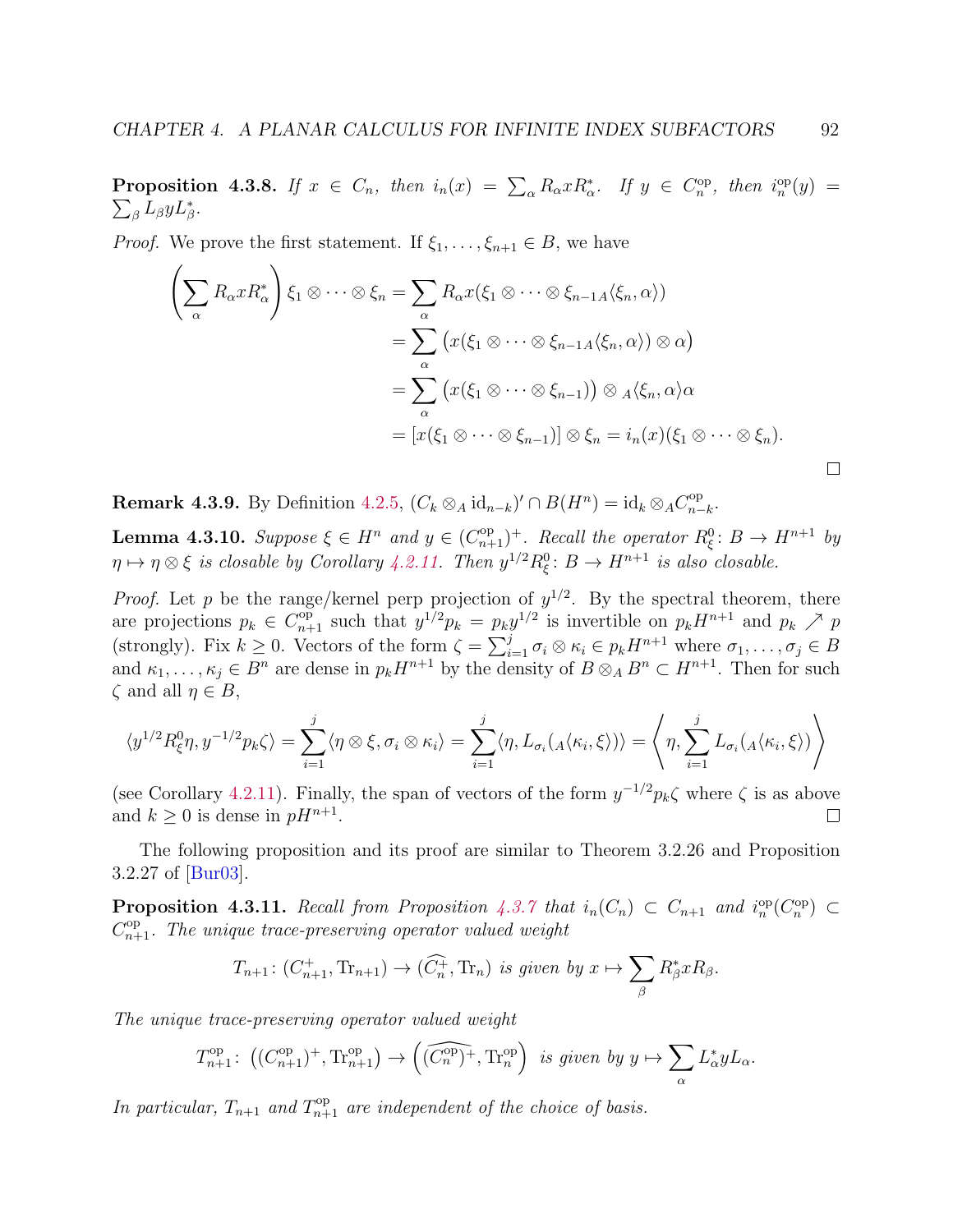Proof. We prove the result for the second statement.

Suppose  $y \in (C_{n+1}^{\text{op}})^+$  and  $\xi \in H^n$ . By Lemma [4.3.10,](#page-96-0)  $y^{1/2} R_{\xi}^0$  is closable, so we set  $S = (y^{1/2}R_{\xi}^0)^* \overline{y^{1/2}R_{\xi}^0}$ , which is affiliated with  $C_1^{\text{op}}$  $\widehat{\mathcal{C}}_1^{\text{op}},$  and define  $m_S \in \widehat{(\mathcal{C}_1^{\text{op}})^+}$  $_1^{\text{op}}$  + as in Equation [\(4.1\)](#page-89-0) by

$$
m_S(\omega_\eta) = \begin{cases} ||S^{1/2}\eta|| & \text{if } \eta \in D(S^{1/2}) \supset B \\ \infty & \text{else.} \end{cases}
$$

Now we calculate that

$$
\begin{split} \text{Tr}_{1}^{\text{op}}(m_{S}) &= \sum_{\alpha} m_{S}(\omega_{\alpha}) = \sum_{\alpha} \|S^{1/2}\alpha\|_{2}^{2} = \sum_{\alpha} \|y^{1/2}R_{\xi}^{0}\alpha\|_{2}^{2} \\ &= \sum_{\alpha} \langle y(\alpha \otimes \xi), (\alpha \otimes \xi) \rangle_{H^{n+1}} = \left\langle \left(\sum_{\alpha} L_{\alpha}^{*} y L_{\alpha}\right) \xi, \xi \right\rangle_{H^{n}} = T_{n+1}^{\text{op}}(y)(\omega_{\xi}). \end{split}
$$

As all elements of  $B(H)^+_*$  are sums  $\sum_i \omega_{\xi_i}$ ,  $T_{n+1}^{\text{op}}$  is well-defined and independent of the choice of  $\{\alpha\}.$ 

Note that  $T_{n+1}^{\text{op}}((C_{n+1}^{\text{op}})^+) \subset (\widehat{C_n^{\text{op}}})^+$  as if  $y \in (C_{n+1}^{\text{op}})^+$ ,  $\xi \in H^n$ , and  $u \in U(A)$ , then

$$
\sum_{\alpha} L_{\alpha}^* y L_{\alpha}(\omega_{u\xi}) = \sum_{\alpha} \langle y(\alpha \otimes u\xi), \alpha \otimes u\xi \rangle = \sum_{\alpha} \langle y(\alpha u \otimes \xi), \alpha u \otimes \xi \rangle
$$

$$
= \sum_{\alpha} L_{\alpha u}^* y L_{\alpha u}(\omega_{\xi}) = \sum_{\alpha} L_{\alpha}^* y L_{\alpha}(\omega_{\xi})
$$

as  $\{\alpha u\}$  is another  $_AH$  basis by Lemma [4.2.6.](#page-87-2)

Finally, if  $x \in (C_n^{\text{op}})^+$  and  $y \in (C_{n+1}^{\text{op}})^+$ , then

$$
\begin{split} \operatorname{Tr}_{n+1}^{\mathrm{op}} \left( [i_{n}^{\mathrm{op}}(x^{1/2})] y [i_{n}^{\mathrm{op}}(x^{1/2})] \right) &= \sum_{\alpha^{n+1}} \left\langle [i_{n}^{\mathrm{op}}(x^{1/2})] y [i_{n}^{\mathrm{op}}(x^{1/2})] \alpha^{n+1}, \alpha^{n+1} \right\rangle \\ &= \sum_{\alpha, \alpha^{n}} \left\langle y (\alpha \otimes (x^{1/2} \alpha^{n})) , (\alpha \otimes (x^{1/2} \alpha^{n})) \right\rangle \\ &= \sum_{\alpha^{n}} \left\langle \sum_{\alpha} L_{\alpha}^{*} y L_{\alpha}(x^{1/2} \alpha^{n}) , (x^{1/2} \alpha^{n}) \right\rangle \\ &= \operatorname{Tr}_{n}^{\mathrm{op}} \left( x^{1/2} T_{n+1}^{\mathrm{op}}(y) x^{1/2} \right) , \end{split}
$$

so  $T_{n+1}^{\text{op}}$  is the unique trace-preserving operator valued weight by Equation [\(4.2\)](#page-91-0) in Theorem [4.2.17.](#page-91-1)  $\Box$ 

<span id="page-97-0"></span>**Remark 4.3.12.** If  $z \in Q_{n+1}^+$ , then  $T_{n+1}^{\text{op}}(z) \in \widehat{Q_n^+}$  as if  $\xi \in H^n$  and  $u \in U(A)$ ,

$$
\sum_{\alpha} L_{\alpha}^* z L_{\alpha}(\omega_{\xi u}) = \sum_{\alpha} \langle z(\alpha \otimes \xi u), \alpha \otimes \xi u \rangle = \sum_{\alpha} \langle (z(\alpha \otimes \xi))uu^*, \alpha \otimes \xi \rangle = \sum_{\alpha} L_{\alpha}^* z L_{\alpha}(\omega_{\xi}).
$$

A similar result holds for  $T_{n+1}$ .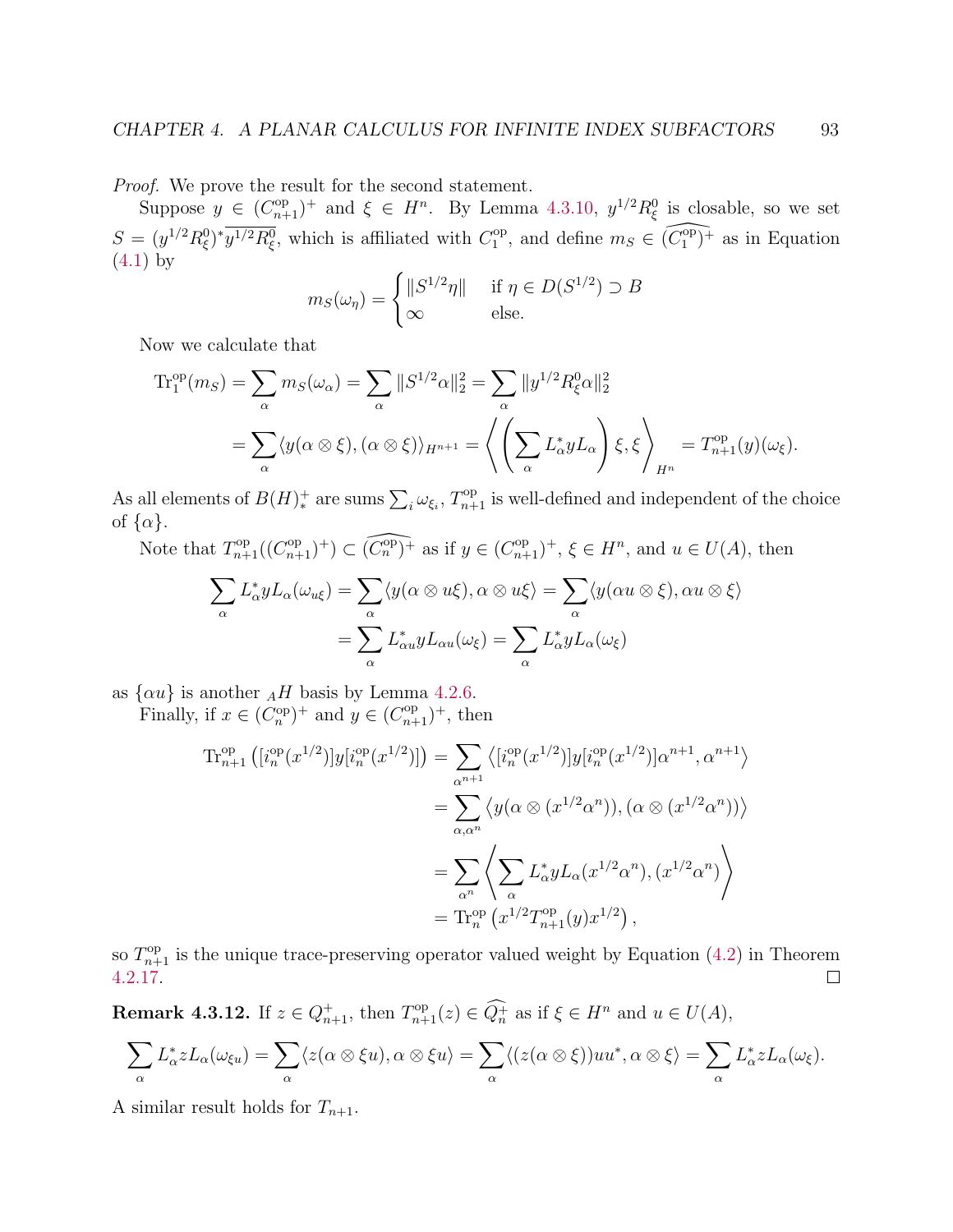Corollary 4.3.13. If  $z \in Q_1^+$ , then  $\sum_{\alpha} L(\alpha)^* z L(\alpha) = \text{Tr}_1^{\text{op}}(z) 1_{L^2(A)}$ . Similarly,  $\sum_{\alpha} R(\beta)^* z R(\beta) = \text{Tr}_1(z) 1_{L^2(A)}$ .

*Proof.* We prove the first formula. First,  $\sum_{\alpha} L(\alpha)^* z L(\alpha) \in Q_0^+ = [0, \infty]$ . Now

$$
\left(\sum_{\alpha} L(\alpha)^* z L(\alpha)\right) (\omega_{\widehat{1}}) = \sum_{\alpha} \langle L(\alpha)^* z L(\alpha) \widehat{1}, \widehat{1} \rangle = \sum_{\alpha} \langle z \alpha, \alpha \rangle = \text{Tr}_{1}^{\text{op}}(z).
$$

<span id="page-98-2"></span>Proposition 4.3.14. The unique trace-preserving operator valued weight

$$
\widetilde{T_{n+1}}\colon (Q_{n+1}^+, \mathrm{Tr}_{n+1}) \to (i_n^{\mathrm{op}}(\widehat{Q_n^+}), \mathrm{Tr}_n) \text{ is given by } x \mapsto \sum_{\beta} L_{\beta}^* x L_{\beta}.
$$

The unique trace-preserving operator valued weight

$$
\widetilde{T_{n+1}^{\text{op}}} \colon \left(Q_{n+1}^+, \mathrm{Tr}_{n+1}^{\text{op}}\right) \to \left(i_n(\widehat{Q_n^+}), \mathrm{Tr}_n^{\text{op}}\right) \text{ is given by } y \mapsto \sum_{\alpha} R_{\alpha}^* y R_{\alpha}.
$$

In particular,  $\widetilde{T_{n+1}}$  and  $\widetilde{T_{n+1}}$  are independent of the choice of basis.

*Proof.* Similar to the proof of Proposition [4.3.11](#page-96-1) using Remark [4.3.12.](#page-97-0) Note that if  $u \in U(A)$ , then  $\{u\alpha\}, \{\beta u\}$  are also  $_A H, H_A$ -bases respectively by Lemma [4.2.6.](#page-87-2)  $\Box$ 

# <span id="page-98-0"></span>Planar algebra over extended positive cones of centralizer algebras

In this subsection, we define an operad BP, and describe a BP-algebra of extended positive cones  $Q_{\bullet}^{+}$ . The proof that the action is well-defined is deferred to Section [4.7](#page-128-0) as it is quite technical. The relations given in the next theorem will be important in our approach.

<span id="page-98-1"></span>**Theorem 4.3.15.** The following relations hold among the maps  $i_n, i_n^{\text{op}}, T_n, T_n^{\text{op}}, \otimes_A, \text{Tr}_n, \text{Tr}_n^{\text{op}}$ for  $m, n \geq 1$  (compare with Theorem [4.7.2,](#page-129-0) Remark [4.7.8,](#page-132-0) and the proof of Theorem [4.7.13\)](#page-135-1):

(1) 
$$
T_n T_{n+1}^{\text{op}}(z) = T_n^{\text{op}} T_{n+1}(z)
$$
 for all  $z \in \widehat{Q_{n+1}}$ ,

$$
(2) \; z_1 \otimes_A (z_2 \otimes_A z_3) = (z_1 \otimes_A z_2) \otimes_A z_3 \; \text{for all} \; z_i \in \widehat{Q_{n_i}} \; i = 1, 2, 3,
$$

(3)  $T_{m+n}(z_1 \otimes z_2) = z_1 \otimes_A (T_n z_2)$  and  $T_{m+n}^{\text{op}}$  $\mathcal{L}_{m+n}(z_1 \otimes z_2) = (T_m^{\text{op}} z_1) \otimes_A z_2 \text{ for all } z_1 \in \tilde{Q}_m^+ \text{ and }$  $z_2 \in Q_n^+,$ 

(4) 
$$
\text{Tr}_n(z_1 \cdot z_2) = \text{Tr}_n(z_2 \cdot z_1)
$$
 for all  $z_1, z_2 \in \widehat{Q}_n^+$ , and similarly for  $\text{Tr}_n^{\text{op}}$ , and

(5)  $\text{Tr}_{n+1}(z_1 \cdot i_n(z_2)) = \text{Tr}_n(T_{n+1}(z_1) \cdot z_2)$  for all  $z_1 \in \widehat{Q_{n+1}}$  and  $z_2 \in \widehat{Q_n}$ , and a similar statement holds with  $^{\text{op}}$ .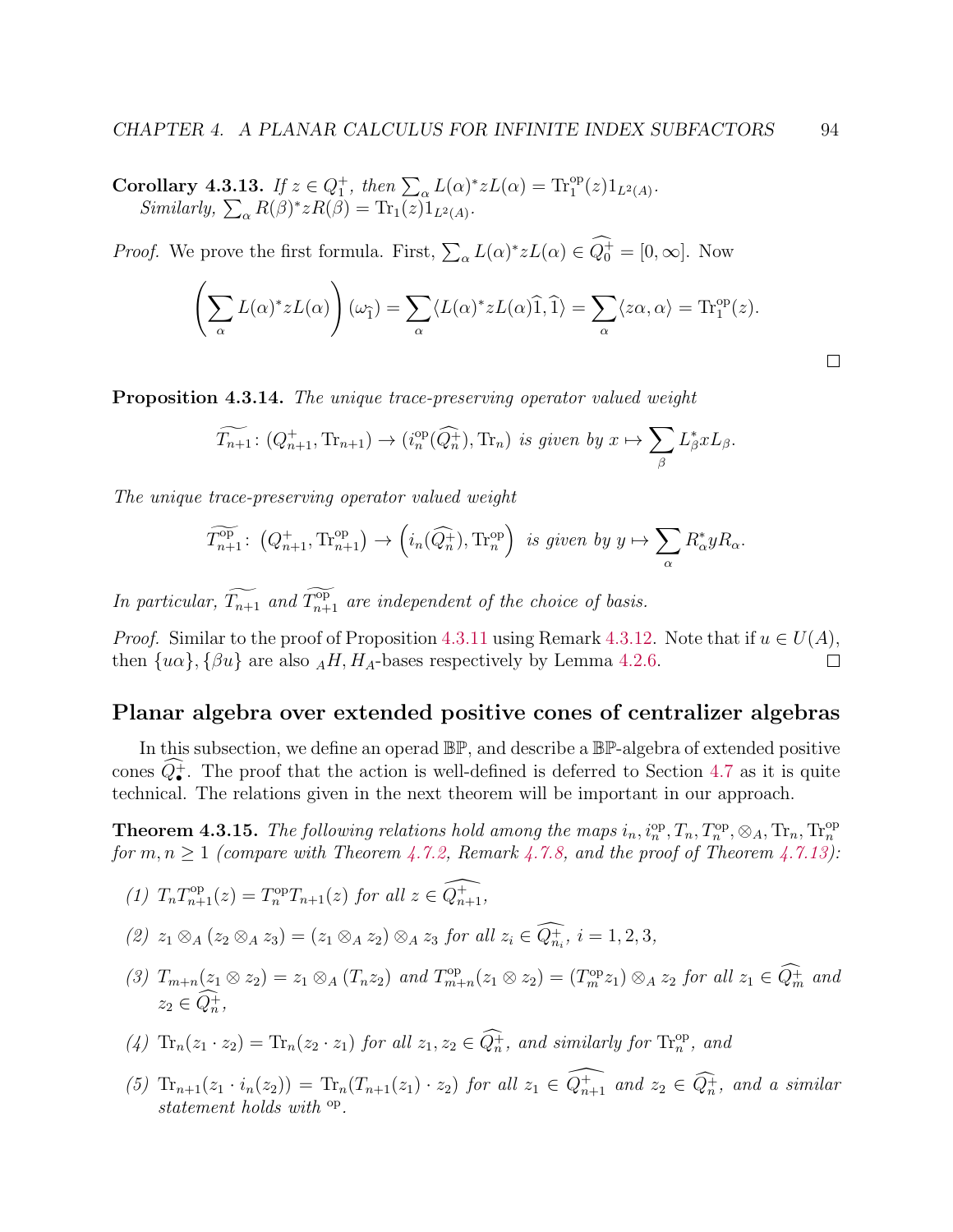*Proof.* (1) For all  $\xi \in H^n$  and  $z \in \widehat{Q_{n+1}^+}$ ,  $(T_n T_{n+1}^{\text{op}}(z))(\omega_{\xi}) = \Bigg(\sum$ β  $R^*_\beta\left(\sum\right.$ α  $L^*_{\alpha} z L_{\alpha}$  $\setminus$  $R_\beta$  $\setminus$  $(\omega_{\xi}) = \sum$  $_{\alpha,\beta}$  $(R_{\beta}^* L_{\alpha}^* z L_{\alpha} R_{\beta})(\omega_{\xi})$  $=$   $\sum$  $_{\alpha,\beta}$  $z(\omega_{\alpha\otimes \xi\otimes \beta}) = \Bigg(\sum \Bigg)$ α  $L_{\alpha}^* \left( \sum_{i=1}^{\infty}$ β  $R^*_{\beta} z R_{\beta}$  $\setminus$  $L_{\alpha}$  $\setminus$  $(\omega_{\xi})$ =  $(T_n^{\text{op}}T_{n+1}(z))(\omega_{\xi}).$ 

- (2) This is Corollary [4.6.14.](#page-127-0)
- (3) Suppose  $z_{1,j} \in Q_m^+$  increases to  $z_1$  and  $z_{2,k} \in Q_n^+$  increases to  $z_2$ . Then

$$
T_{m+n}(z_{1,j} \otimes_A z_{2,k}) = \sum_{\beta} R_{\beta}^*(z_{1,j} \otimes_A z_{2,k}) R_{\beta} = \sum_{\beta} z_{1,j} \otimes_A (R_{\beta}^* z_{2,k} R_{\beta})
$$
  
=  $z_{1,j} \otimes_A \left( \sum_{\beta} R_{\beta}^* z_{2,k} R_{\beta} \right) = z_{1,j} \otimes_A (T_n z_{2,k}).$ 

Now  $T_n z_{2,k}$  increases to  $T_n z_2$ , and we are finished by Theorem [4.6.16.](#page-128-1) The other equality is similar.

- (4) This is Theorem [4.2.14.](#page-90-0)
- (5) This is Proposition [4.8.11.](#page-138-0)

<span id="page-99-0"></span>Corollary 4.3.16. The following relations also hold:

- (1)  $i_{n+1}i_n^{\mathrm{op}}(z) = i_{n+1}^{\mathrm{op}}i_n(z)$  for all  $z \in \widehat{Q_n^+}$ .
- (2)  $i_{m+n}(z_1 \otimes_A z_n) = z_1 \otimes_A i_n(z_2)$  and  $i_m^{\rm op}$  $\lim_{m+n}(z_1 \otimes_A z_2) = i_m^{\rm op}(z_1) \otimes_A z_2$  for all  $z_1 \in \tilde{Q}_m^+$  and  $z_2 \in Q_n^+,$

$$
(3) i_{n-1}^{\text{op}} T_n(z) = T_{n+1} i_n^{\text{op}}(z) \text{ and } i_{n-1} T_n^{\text{op}}(z) = T_{n+1}^{\text{op}} i_n(z) \text{ for all } z \in \widehat{Q_n^+},
$$

- (4)  $(T_{n+1} \circ \cdots \circ T_{m+n})(z_1 \otimes_A z_2) = \text{Tr}_n(z_2)z_1$  for all  $z_1 \in Q_m^+$  and  $z_2 \in Q_n^+$ , and a similar statement holds with <sup>op</sup>. In particular,  $\text{Tr}_{m+n}(z_1 \otimes z_2) = \text{Tr}_m(z_1) \text{Tr}_n(z_2)$  and  $\text{Tr}_{m+n}^{\text{op}}(z_1 \otimes z_2)$  $z_2$ ) = Tr<sub>m</sub><sup>op</sup>( $z_1$ ) Tr<sub>n</sub><sup>op</sup>( $z_2$ ).
- (5)  $\text{Tr}_{m+n}((z_1 \otimes_A z_2) \cdot (z_3 \otimes_A z_4)) = \text{Tr}_m(z_1 \cdot z_3) \text{Tr}_n(z_2 \cdot z_4)$  for all  $z_1, z_3 \in Q_m^+$  and  $z_2, z_4 \in Q_n^+$ . A similar statement holds for  $\text{Tr}_{n}^{\text{op}}$ .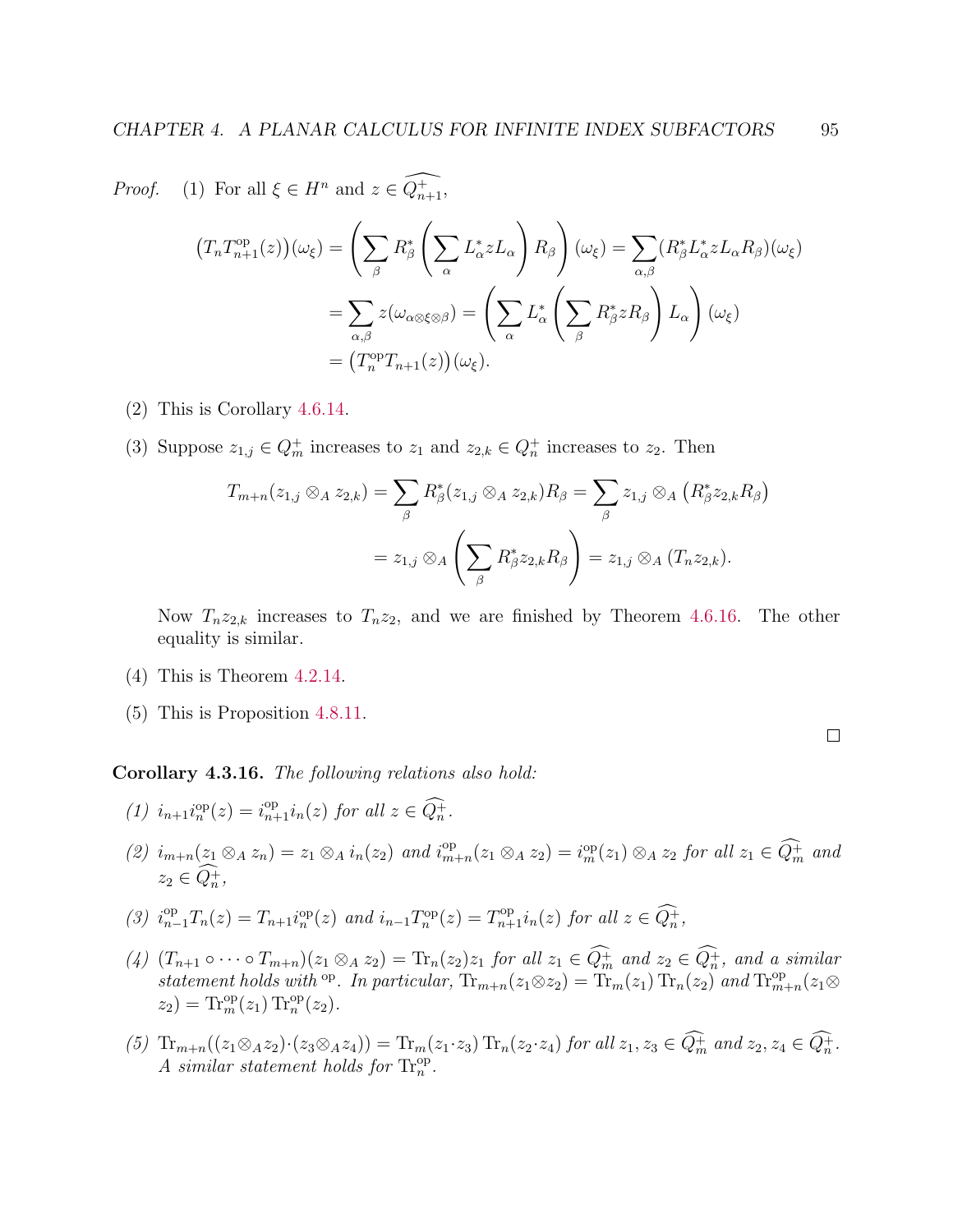Definition 4.3.17. The bimodule planar operad BP is the operad of oriented, unshaded planar tangles (up to planar isotopy) generated by



for  $m, n \geq 0$  up to planar isotopy. (We draw all disks as boxes, suppress external disks, draw one thick string labelled  $n$  for  $n$  individual strings, and orient all strings upward unless otherwise specified.) A topological characterization of BP tangles is given in Theorem [4.7.9.](#page-132-1)

A BP-algebra (of extended positive cones)  $V_{\bullet}$  is a sequence  $\{V_n\}_{n\geq 0}$  of extended positive cones  $\overline{(\text{defined in Section 4.8})}$  and an action by multilinear maps

$$
Z\colon\mathbb{BP}\to ML\{V_n\}
$$

(Z is the partition function) which is well-behaved under composition.

A BP-algebra is called:

- central if  $V_0 = [0_{\mathbb{R}}, \infty_{\mathbb{R}}]$ ,
- <u>normal</u> if  $Z(\mathcal{T})$  is normal for all  $\mathcal{T} \in \mathbb{BP}$ , and

 $\mathbf{I}$ 

• self-dual if  $V_n$  is self-dual for all n, and for all annular tangles  $\mathcal{T} \in \mathbb{BP}$ , flipping it inside out gives the adjoint map (see Definitions [4.8.8](#page-137-0) and [4.8.10\)](#page-138-1).

**Theorem 4.3.18.** Given an  $A - A$  bimodule H, the extended positive cones  $Q_n^+$  form a central, normal, self-dual  $\mathbb{BP}$ -algebra  $\widehat{Q^+_{\bullet}}$  such that:

(1) 
$$
id_{H^n} = id_n = \begin{bmatrix} \frac{n}{z} \\ \frac{z}{m} \end{bmatrix}
$$
,  
\n(2)  $T_{n+1}(z) = \begin{bmatrix} \frac{n}{z} \\ \frac{z}{m} \end{bmatrix}$  and  $T_{n+1}^{op}(z) = \begin{bmatrix} \frac{n}{z} \\ \frac{z}{m} \end{bmatrix}$  for all  $z \in \widehat{Q_{n+1}^+}$ ,  
\n(3)  $z_1 \otimes_A z_2 = \begin{bmatrix} \frac{m}{z_1} & \frac{n}{z_2} \\ \frac{m}{z_1} & \frac{m}{z_2} \end{bmatrix}$  (defined in Section 4.6) for all  $z_1 \in \widehat{Q_m^+}$  and  $z_2 \in \widehat{Q_n^+}$ , and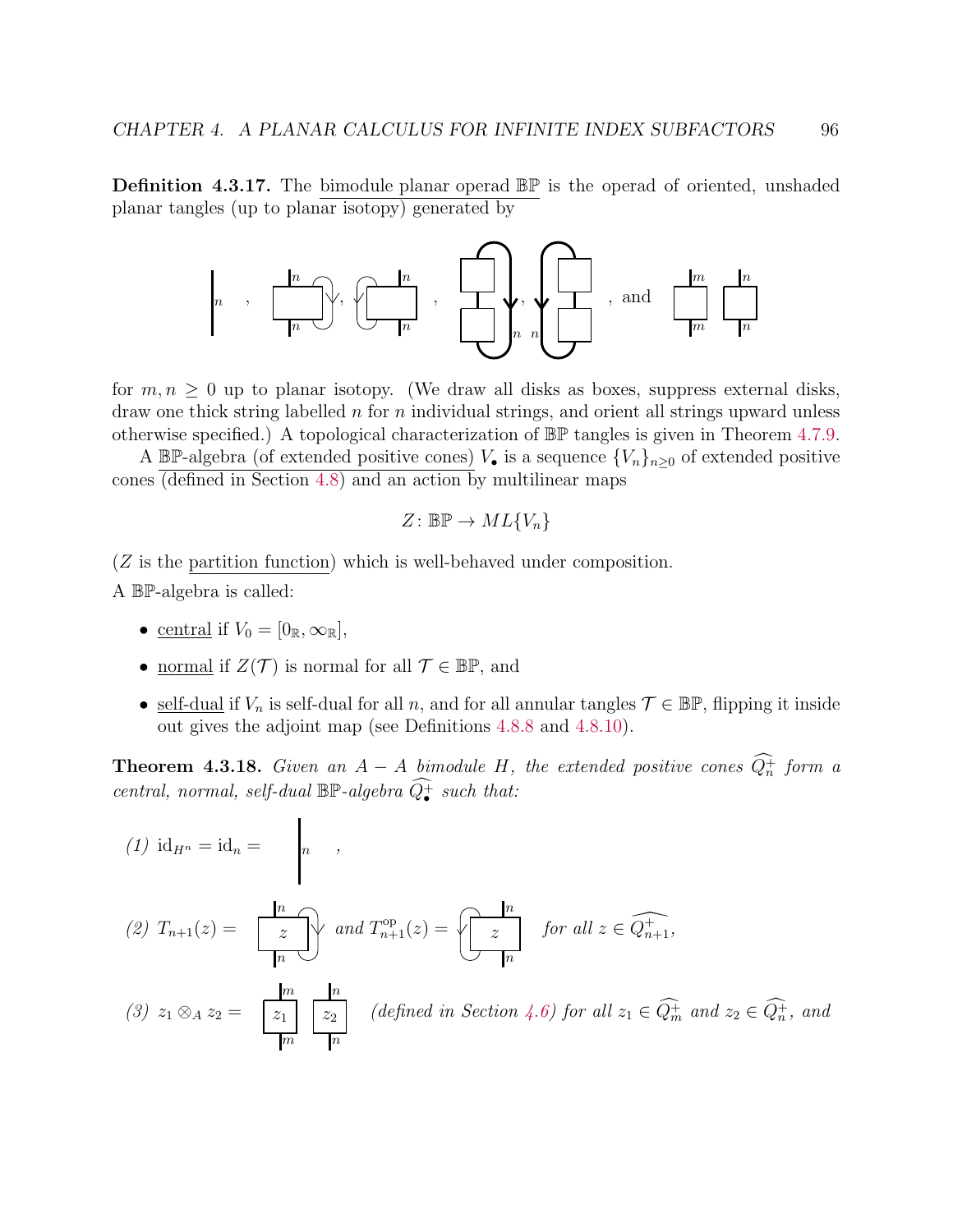$$
(4) \operatorname{Tr}_n(z_1 \cdot z_2) = \sum_{\begin{bmatrix} z_2 \\ z_2 \end{bmatrix} n} and \operatorname{Tr}_n^{\operatorname{op}}(z_1 \cdot z_2) = \underbrace{\left\{\begin{bmatrix} z_1 \\ z_2 \end{bmatrix} \right\}}_{n} \text{ for all } z_1, z_2 \in \widehat{Q}_n^+
$$

Moreover, the following hold:

$$
(5) \ i_n(z) = \left\lfloor \frac{n}{z} \right\rfloor \quad \text{and} \ i_n^{\text{op}}(z) = \left\lfloor \frac{n}{z} \right\rfloor \quad \text{for all } z \in \widehat{Q_n^+} \text{ and}
$$

(6) dim<sub>-A</sub>(H) = 
$$
T_1(1) = 1
$$
  $\bigodot$  and dim<sub>A-</sub>(H) =  $T_1^{\text{op}}(1) = \bigodot$  1.

Note that for Z to be well-defined, any closed diagram must count for a multiplicative factor in  $\widehat{Q_0^+} = \widehat{Z(A)^+} = [0_{\mathbb{R}}, \infty_{\mathbb{R}}].$ We call  $\widehat{Q^+_{\bullet}}$  the canonical  $\mathbb{BP}$ -algebra associated to H.

*Proof.* We will show  $(1)-(4)$  uniquely determine the action of any  $\mathbb{BP}$ -tangle. We defer this technical proof to Section [4.7](#page-128-0) (Theorem [4.7.13\)](#page-135-1), which uses the important relations given in Theorem [4.3.15](#page-98-1) and Corollary [4.3.16.](#page-99-0) Note that  $\widehat{Q}_{\bullet}^{+}$  is central since  $\widehat{Q}_{0}^{+} = \widehat{Z(A)^{+}} = [0_{\mathbb{R}}, \infty_{\mathbb{R}}]$ , normal by Theorem  $4.2.14$  and Remark  $4.8.7$ , and self-dual by Proposition  $4.8.11$ .

**Remark 4.3.19.** Given some operad  $\mathbb{P}$  of (shaded, unshaded, oriented, disoriented, etc.) planar tangles, it is not always possible to define an (extended) positive cone planar algebra over P. For example, the rotation does not always map positive elements to positive elements in a subfactor planar algebra.

# <span id="page-101-0"></span>Graded algebra of central  $L^2$ -vectors

In this subsection, we define a graded algebra  $P_{\bullet}$  of central  $L^2$ -vectors.

<span id="page-101-1"></span>**Lemma 4.3.20.** Suppose K is a Hilbert  $A - A$  bimodule. Then  $A' \cap K \subseteq D(AK) \cap D(K_A)$ .

*Proof.* Suppose  $\zeta \in A' \cap K$ ,  $\zeta \neq 0$ . Define  $\varphi: A_+ \to \mathbb{C}$  by  $a \mapsto \langle a\zeta, \zeta \rangle$ . Note that  $\varphi$  is traicial as

$$
\varphi(a^*a) = \langle a^*a\zeta, \zeta \rangle = \langle a^*\zeta a, \zeta \rangle = \langle a^*\zeta, \zeta a^* \rangle = \langle a^*\zeta, a^*\zeta \rangle = \langle aa^*\zeta, \zeta \rangle = \varphi(aa^*).
$$

Hence there is a  $\lambda \geq 0$  such that  $\varphi = \lambda \text{ tr}_A$  by the uniqueness of the trace on a  $II_1$ -factor. Now for all  $a \in A$ ,

$$
||a\zeta||_2^2 = ||\zeta a||_2^2 = \varphi(a^*a) = \lambda \operatorname{tr}_A(a^*a) = \lambda ||a||_2^2,
$$

and  $\zeta$  is left and right A-bounded.

.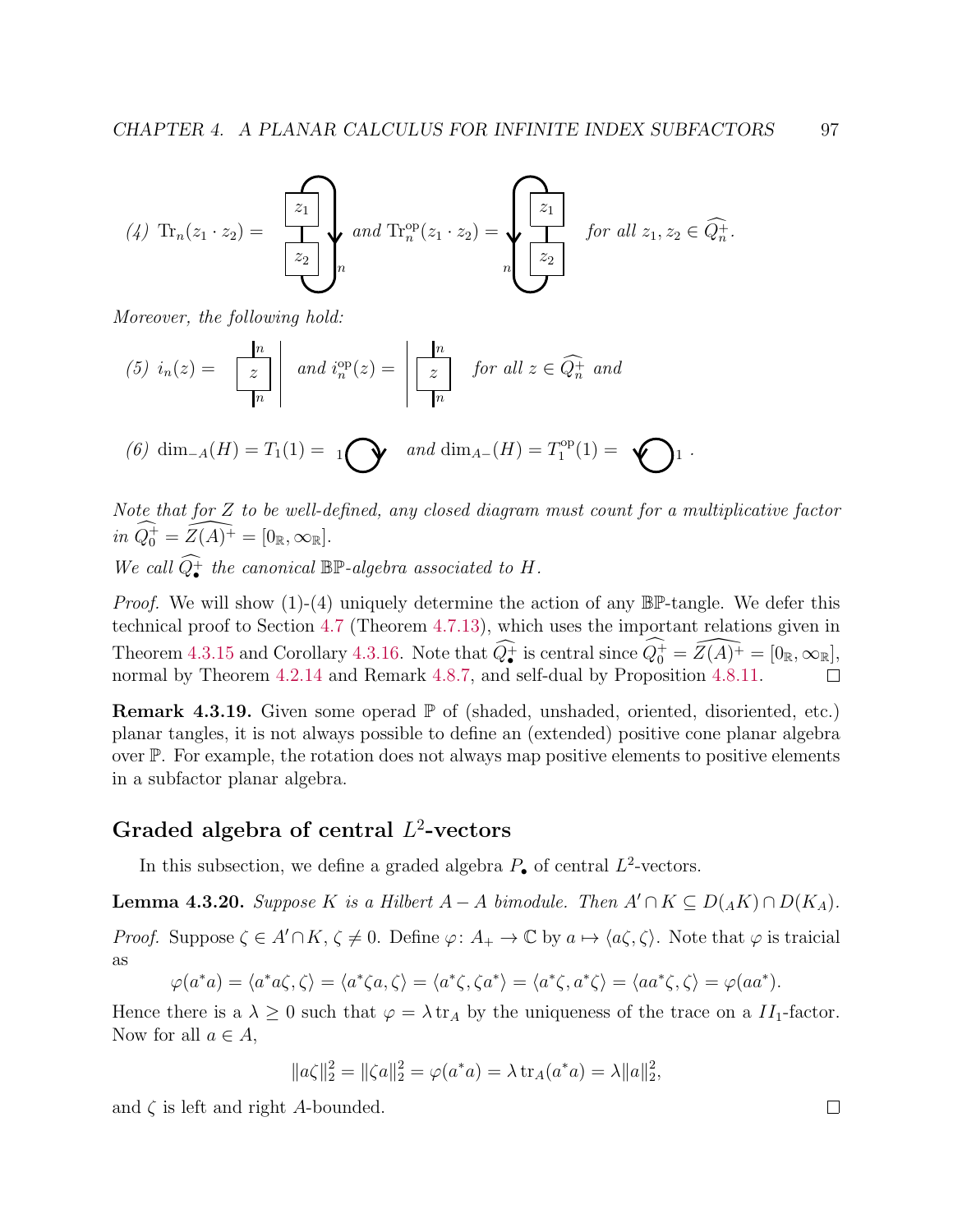**Remark 4.3.21.** In the sequel, we will confuse elements  $\zeta \in P_n$  and the operators  $L(\zeta)$  =  $R(\zeta): L^2(A) \to H^n$ . We will omit  $R(\zeta)$  and only write  $L(\zeta)$ .

**Definition 4.3.22.** We represent elements  $\zeta \in P_n$  by boxes with *n* strings emanating from the top

$$
\zeta \text{ or } L(\zeta) = \frac{n}{\zeta} .
$$

By Lemma [4.3.20,](#page-101-1) the  $P_n$ 's form a graded algebra  $P_{\bullet}$  in the sense of [\[GJS10\]](#page-140-6) where the graded multiplication is given by relative tensor product (over  $A$ ) of central vectors. We denote the product of  $\zeta_m \in P_m$  and  $\zeta_n \in P_n$  by

$$
\zeta_m \otimes \zeta_n = \frac{m}{\zeta_m} \frac{n}{\zeta_n} \in P_{m+n}.
$$

If  $z \in Q_n$  and  $\zeta \in P_n$ , then  $z \zeta \in P_n$ , which we denote as:

$$
z\zeta
$$
 or  $L(z\zeta) = \frac{z}{\zeta}$ 

.

The reflections of these diagrams denote the functionals  $\langle \cdot, \zeta \rangle$  or adjoints  $L(\zeta)^* = \sqrt{\zeta}$ .

The inner product  $\langle \cdot, \cdot \rangle$ :  $P_n \times P_n^* \to \mathbb{C}$  is given by  $\langle \xi, \zeta \rangle =$ ζ ξ (see Lemma [4.3.23](#page-0-0) (2)).

### <span id="page-102-0"></span>Compatibility

We now show how the  $\mathbb{BP}$ -algebra  $\widehat{Q^+_{\bullet}}$  and the graded algebra  $P_{\bullet}$  are compatible.

**Lemma 4.3.23.** (1) If  $\zeta \in P_n$  and  $\xi \in B^n$ , then  $_A \langle \zeta, \xi \rangle = \langle \xi | \zeta \rangle_A$ .

- (2) If  $\zeta, \xi \in P_n$ ,  $_A \langle \zeta, \xi \rangle = \langle \xi | \zeta \rangle_A = \langle \zeta, \xi \rangle 1_{L^2(A)} \in \mathbb{C} 1_{L^2(A)}$ .
- (3) For  $\zeta \in P_n$ ,  $L(\zeta)L(\zeta)^* = R(\zeta)R(\zeta)^* \in Q_n^+$ . We denote the common operator as:



n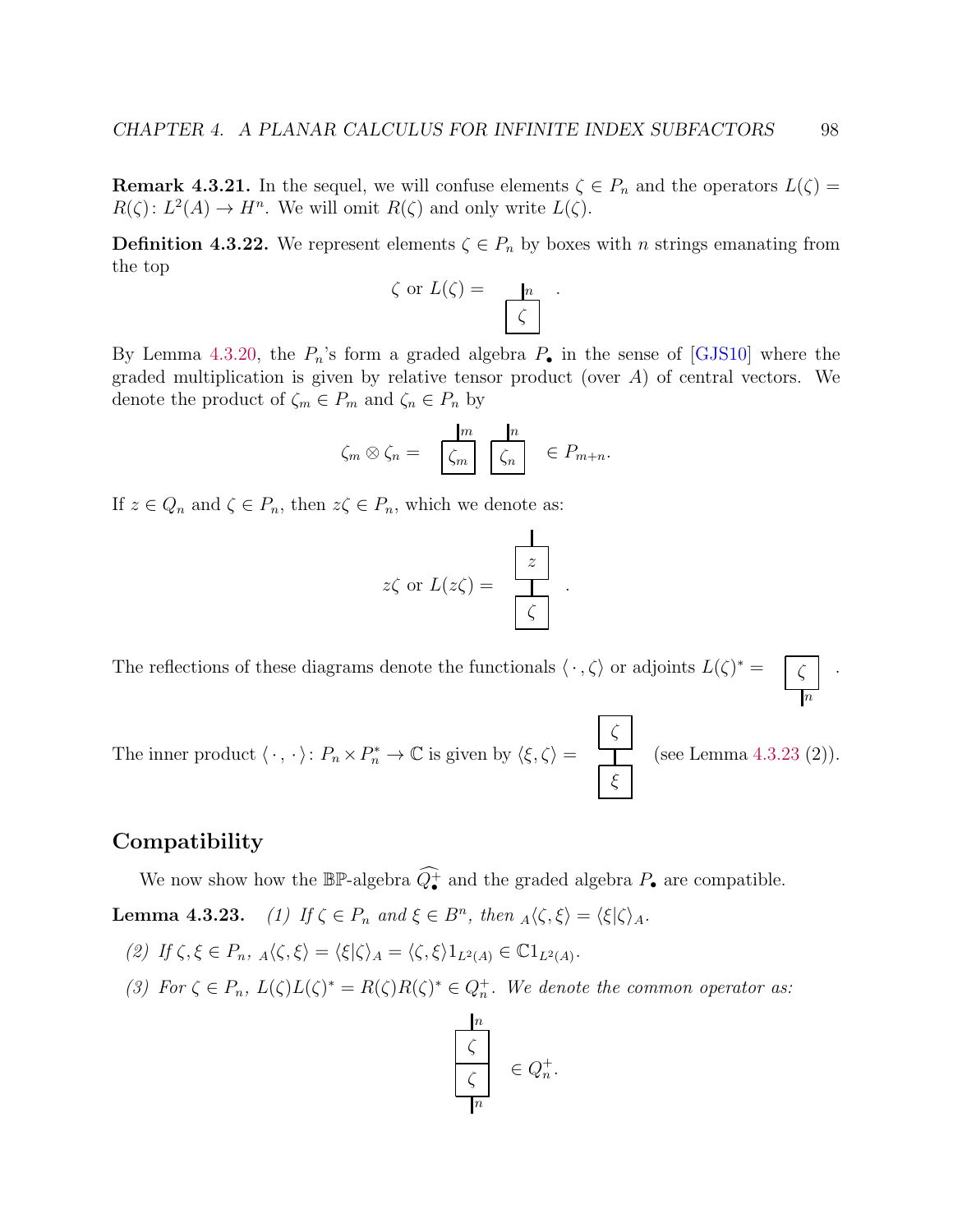(4) If  $\zeta \in P_n$  and  $\|\zeta\|_2 = 1$ ,  $L(\zeta)L(\zeta)^*|_{P_n} = p_{\zeta}$ , the projection onto  $\mathbb{C}\zeta$ .

*Proof.* (1) Suppose  $a_1, a_2 \in A$ . Then

$$
\langle A\langle \zeta, \xi \rangle \widehat{a_1}, \widehat{a_2} \rangle = \langle JR(\zeta)^* R(\xi) J \widehat{a_1}, \widehat{a_2} \rangle = \langle \widehat{a_2^*}, R(\zeta)^* R(\xi) \widehat{a_1^*} \rangle = \langle a_2^* \zeta, a_1^* \xi \rangle
$$
  
=  $\langle \zeta a_2^*, a_1^* \xi \rangle = \langle a_1 \zeta, \xi a_2 \rangle = \langle \zeta a_1, \xi a_2 \rangle = \langle L(\zeta) \widehat{a_1}, L(\xi) \widehat{a_2} \rangle$   
=  $\langle \langle \xi | \zeta \rangle_A \widehat{a_1}, \widehat{a_2} \rangle$ .

(2) Since  $\zeta, \xi \in P_n$ , for all  $a, b, a_1, a_2 \in A$ ,

$$
\langle \langle \xi | \zeta \rangle_A (a\hat{a_1}b), \hat{a_2} \rangle = \langle \zeta a a_1b, \xi a_2 \rangle = \langle \zeta a_1, \xi a^* a_2 b^* \rangle
$$
  
=  $\langle \langle \xi | \zeta \rangle_A \hat{a_1}, a^* \hat{a_2} b^* \rangle = \langle a(\langle \xi | \zeta \rangle_A \hat{a_1})b, \hat{a_2} \rangle,$ 

so  $\langle \xi | \zeta \rangle_A \in Z(A) = \mathbb{C}1_A$ . Now setting  $a = b = a_1 = a_2 = 1_A$  gives the result.

(3) For  $\xi \in B^n$ , by (1),

$$
L(\zeta)L(\zeta)^*\xi = \zeta\langle\zeta|\xi\rangle_A = \langle\zeta|\xi\rangle_A\zeta = {}_A\langle\xi,\zeta\rangle\zeta = R(\zeta)R(\zeta)^*\xi,
$$

so the two are equal on  $H^n$ . We have  $C_n \ni L(\zeta)L(\zeta)^* = R(\zeta)R(\zeta)^* \in C_n^{\text{op}}$ , so  $L(\zeta)L(\zeta)^* \in Q_n^+.$ 

(4) Trivial from (2) and (3).

<span id="page-103-0"></span>**Theorem 4.3.24.** Suppose  $\zeta \in P_n$  and  $z \in Q_n^+$ .

(1) 
$$
L(\zeta)^* z L(\zeta) = z(\omega_{\zeta}) 1_{L^2(A)} = R(\zeta)^* z R(\zeta)
$$
. We denote this diagrammatically by



(2) In the notation of Theorem  $4.2.14$ ,

$$
z(\omega_{\zeta}) = \text{tr}_A(L(\zeta)^* z L(\zeta)) = \text{Tr}_n(L(\zeta) L(\zeta)^* \cdot z)
$$
  
= 
$$
\text{tr}_{A^{\text{op}}}(R(\zeta)^* z R(\zeta)) = \text{Tr}_n^{\text{op}}(z \cdot R(\zeta) R(\zeta)^*).
$$

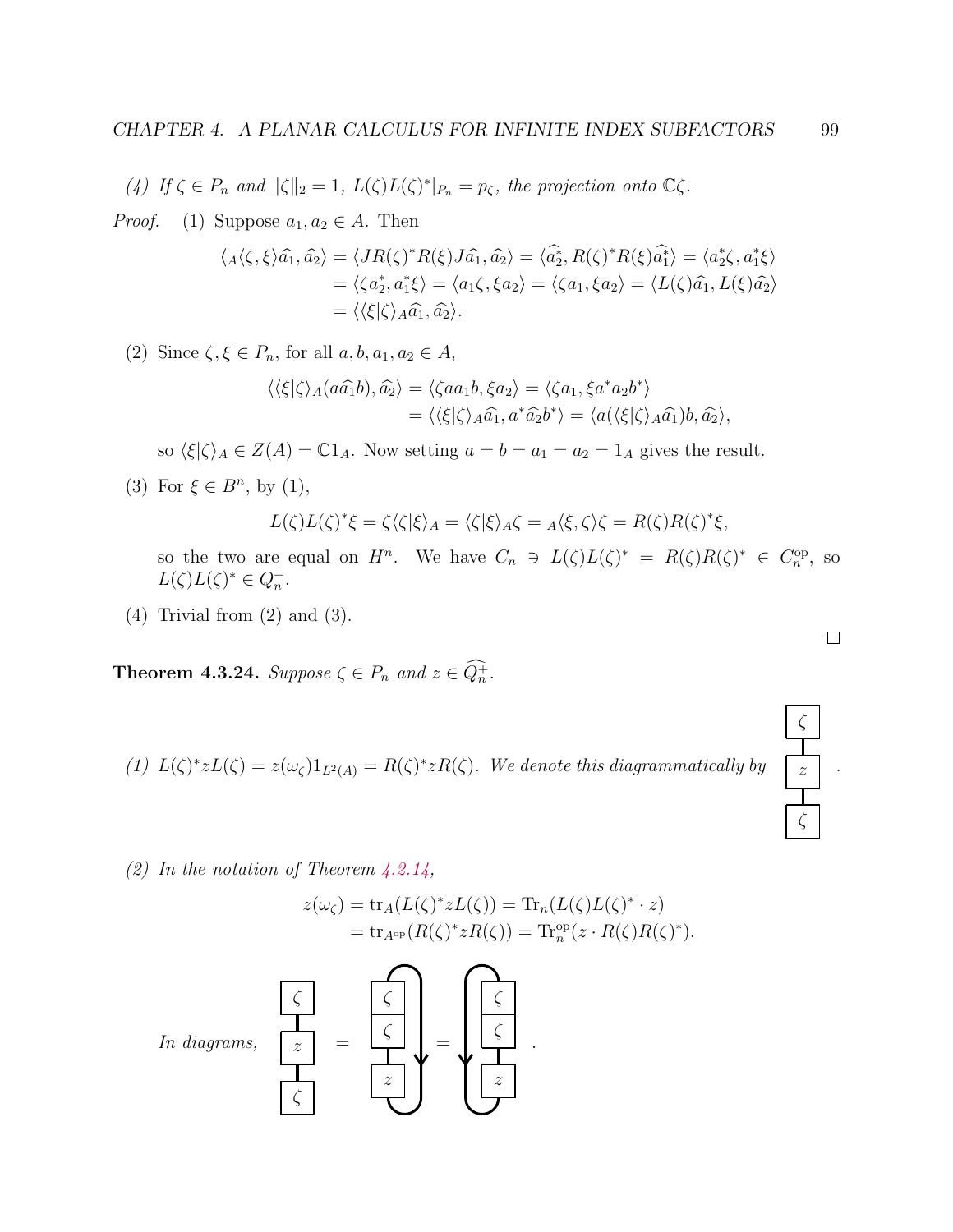*Proof.* (1) We show the first equality. If  $z \in Q_n^+$ , this is just (2) of Lemma [4.3.23](#page-0-0) with  $\zeta_1 = \zeta_2 = z^{1/2}\zeta$ . Now for  $z \in \overline{Q_n^+}$ , pick  $(z_m) \subset Q_n^+$  with  $z_m \nearrow z$  to get

$$
L(\zeta)^* z L(\zeta) = \lim_{m \to \infty} L(\zeta)^* z_m L(\zeta) = \lim_{m \to \infty} z_m(\omega_{\zeta}) 1_{L^2(A)} = z(\omega_{\zeta}) 1_{L^2(A)}.
$$

The second equality is similar.

(2) We show the second equality. We may assume  $z \in Q_n^+$ , after which we may take sups to get the full result. Then as  $z^{1/2}\zeta \in P_n$ , we have

$$
\mathrm{Tr}_n(z \cdot L(\zeta)L(\zeta)^*) = \mathrm{Tr}_n(z^{1/2}L(\zeta)L(\zeta)^*z^{1/2}) = \mathrm{Tr}_n(L(z^{1/2}\zeta)L(z^{1/2}\zeta)^*)
$$
  
= 
$$
\mathrm{tr}_A(L(z^{1/2}\zeta)^*L(z^{1/2}\zeta)) = \mathrm{tr}_A(L(\zeta)^*zL(\zeta)).
$$

The other equality is similar.

**Remark 4.3.25.** If  $a \in Q_n$ ,  $z \in Q_n^+$ , and  $\zeta \in P_n$ ,



<span id="page-104-0"></span>Corollary 4.3.26. If  $\zeta_1 \in P_m$ ,  $\zeta_2 \in P_n$ ,  $z_1 \in Q_m^+$ , and  $z_2 \in Q_n^+$ , then



For  $z_1 \in Q_m^+$ , and  $z_2 \in Q_n^+$ , taking sups gives



 $\Box$ 

 $\zeta_2$ 

 $z_2$ 

.

 $\zeta_2$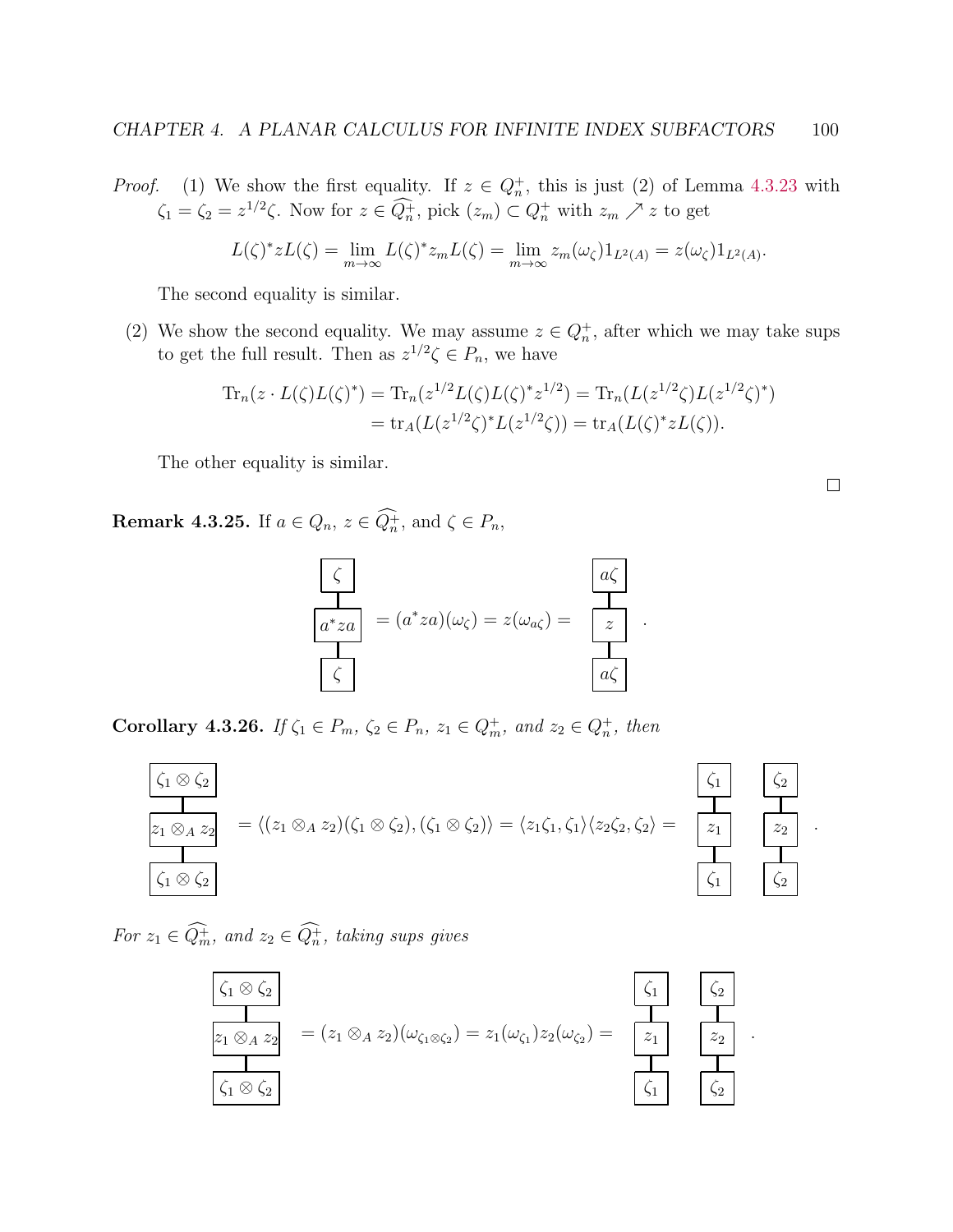**Theorem 4.3.27** ( $P_{\bullet}$  acts on  $\widehat{Q_{\bullet}^+}$ ). Given a tangle  $\mathcal{T} \in \mathbb{BP}$  with 2n boundary points and a  $\zeta \in P_n$ , we have

$$
\begin{array}{|c|}\n\hline\n\downarrow \\
\hline\n\mathcal{T} & := \mathrm{ev}_{\omega_{\zeta}} \circ \mathcal{T} \colon V_{i_1} \times \cdots \times V_{i_k} \to [0_{\mathbb{R}}, \infty_{\mathbb{R}}]. \\
\hline\n\zeta\n\end{array}
$$

In this sense, we say  $P_{\bullet}$  acts as weights on  $Q_{\bullet}^{+}$ . By Theorems [4.3.15](#page-98-1) and [4.3.24](#page-103-0) and Corollary [4.3.26,](#page-104-0) we may remove closed subdiagrams and multiply by the appropriate scalar in  $[0_R,\infty_R]$ .

**Remark 4.3.28.** If  $A \subset (B, \text{tr}_B)$  is an inclusion of  $II_1$ -factors and  $H = L^2(B)$ , then one can also define a shaded bimodule planar operad which works similarly to the above construction. This will be explored in a future paper.

# 4.4 Extremality and rotations

For this section, A is a  $II_1$ -factor. Assume the notation of the last section.

### <span id="page-105-0"></span>Extremality

**Definition 4.4.1.** *H* is approximately extremal with constant  $\lambda \geq 1$  if on  $Q_1^+$ ,

$$
\lambda^{-1}\operatorname{Tr}_1\leq \operatorname{Tr}_1^{op}\leq \lambda\operatorname{Tr}_1.
$$

H is <u>extremal</u> if  $Tr_1 = Tr_1^{\text{op}}$  on  $Q_1^+$ .

The following proposition is almost identical to Proposition 2.8 in [\[ILP98\]](#page-140-5).

<span id="page-105-1"></span>**Proposition 4.4.2** (Structure of  $Q_n$ ).  $Q_n = \mathfrak{a}_n \oplus \mathfrak{b}_n \oplus \mathfrak{b}_n^{\text{op}} \oplus \mathfrak{c}_n$  such that

- $a_n$  is a direct sum of type I factors, and for each finite rank  $p \in a_n$ ,  $pA \subset pC_n$  has finite index.
- $\text{Tr}_n |_{\mathfrak{a}_n \oplus \mathfrak{b}_n}$  and  $\text{Tr}_n^{\text{op}} |_{\mathfrak{a}_n \oplus \mathfrak{b}_n^{\text{op}}}$  are semifinite,
- $\mathfrak{b}_n^{\mathrm{op}} \oplus \mathfrak{c}_n \cap \mathfrak{m}_{\mathrm{Tr}_n} = \{0\} = \mathfrak{b}_n \oplus \mathfrak{c}_n \cap \mathfrak{m}_{\mathrm{Tr}_n^{\mathrm{op}}}, \text{ and}$
- If  $H^n$  is symmetric, then  $j_n$  fixes  $\mathfrak{a}_n$ ,  $\mathfrak{c}_n$  and  $j_n(\mathfrak{b}_n) = \mathfrak{b}_n^{\mathrm{op}}$ .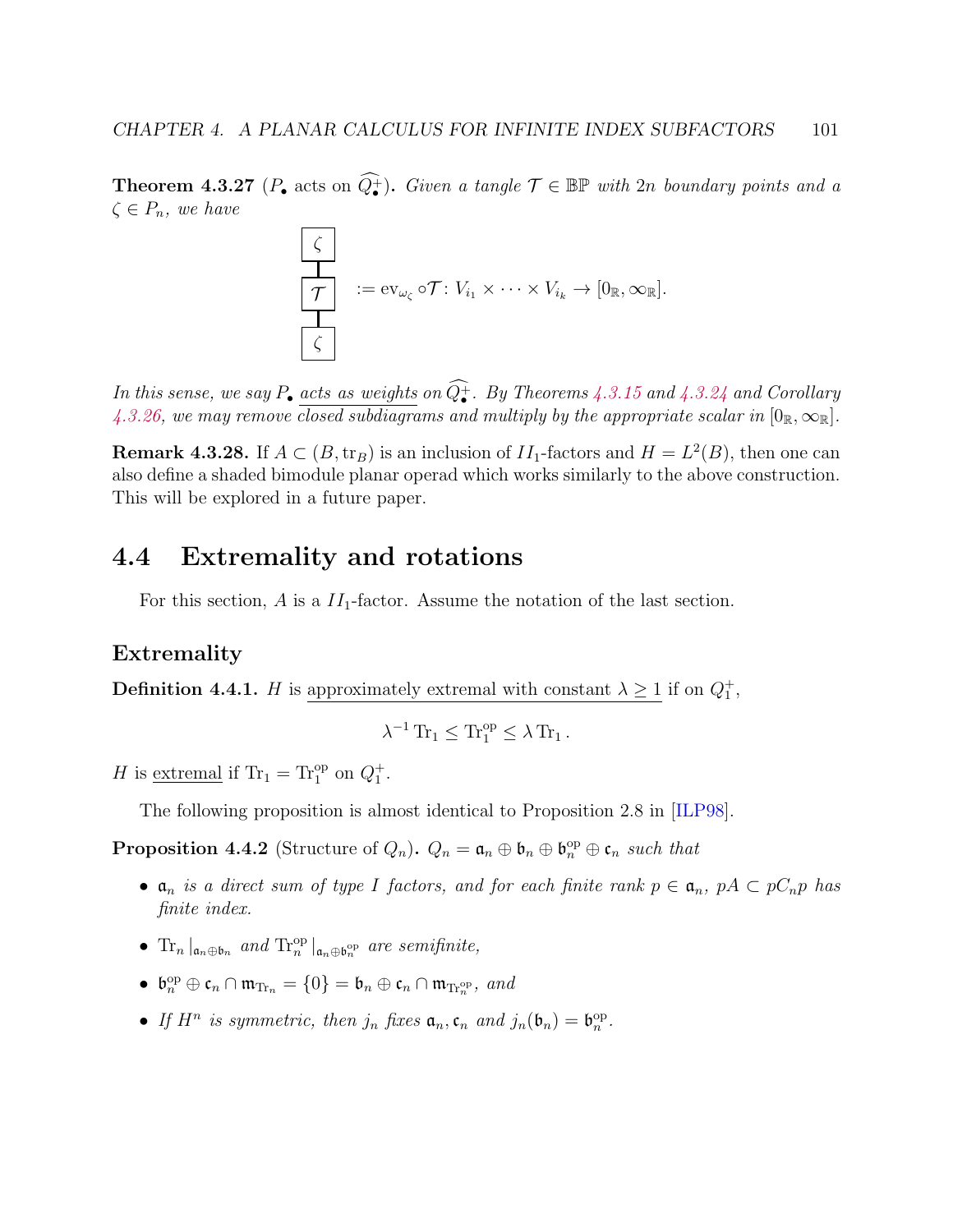*Proof.* By Lemma [4.2.19,](#page-91-2) let  $z_n, z_n^{\text{op}} \in Q_n$  be the unique central projections corresponding to  $A \subset C_n$  and  $A^{\rm op} \subset C_n^{\rm op}$ . Set

$$
\begin{aligned} \mathfrak{a}_n&=z_nz_n^{\mathrm{op}}Q_n\\ \mathfrak{b}_n^{\mathrm{op}}&=(1-z_n)z_n^{\mathrm{op}}Q_n\end{aligned} \qquad\qquad \begin{aligned} \mathfrak{b}_n&=z_n(1-z_n^{\mathrm{op}})Q_n\\ \mathfrak{c}_n&=(1-z_n)(1-z_n^{\mathrm{op}})Q_n, \end{aligned}
$$

 $\Box$ 

and the rest follows immediately.

**Proposition 4.4.3.** Let  $Q_1 = \mathfrak{a}_1 \oplus \mathfrak{b}_1 \oplus \mathfrak{b}_1^{\text{op}} \oplus \mathfrak{c}_1$  as in Proposition [4.4.2.](#page-105-1) The following are equivalent:

- (1) H is approximately extremal with constant  $\lambda \geq 1$ , and
- (2)  $\mathfrak{b}_1 = \mathfrak{b}_1^{\text{op}} = \{0\}$  and there is  $a \lambda \geq 1$  such that on  $Q_1^+ \cap \mathfrak{a}_1$ ,  $\lambda^{-1} \operatorname{Tr}_1 \leq \operatorname{Tr}_1^{\text{op}} \leq \lambda \operatorname{Tr}_1$ .

A similar result holds for the extremal case.

Proof.

 $(1) \Rightarrow (2)$ : Suppose H is approximately extremal. We show  $\mathfrak{b}_1 = \{0\}$ . As Tr<sub>1</sub> $\vert_{\mathfrak{a}_1 \oplus \mathfrak{b}_1}$  is semifinite by Proposition [4.4.2,](#page-105-1) we choose  $z \in \mathfrak{b}_1$  such that  $z \geq 0$  and  $z \in \mathfrak{m}_{T_1}$ . Then  $z \in \mathfrak{m}_{\text{Tr}_1^{\text{op}}}, \text{ but } \mathfrak{b}_1 \cap \mathfrak{m}_{\text{Tr}_1^{\text{op}}} = \{0\}. \text{ Similarly } \mathfrak{b}_1^{\text{op}} = \{0\}.$ 

$$
\underline{(2) \Rightarrow (1):} \operatorname{Tr}_1 |_{\mathfrak{c}_1 \cap Q_1^+} = \operatorname{Tr}_1^{\operatorname{op}} |_{\mathfrak{c}_1 \cap Q_1^+} = \infty.
$$

**Corollary 4.4.4.** H is extremal if and only if for each Hilbert  $A - A$  bimodule  $K \subset H$ , the left and right von Neumann dimensions agree.

**Remark 4.4.5.** If H has a two-sided basis  $\{\gamma\}$ , then H is extremal as

$$
\mathrm{Tr}_1 = \sum_{\gamma} \langle \cdot \gamma, \gamma \rangle = \mathrm{Tr}_1^{\mathrm{op}}.
$$

**Remark 4.4.6.** If H is approximately extremal, then there is a  $\lambda \geq 1$  such that for all  $z \in Q_1^+,$ 

$$
\lambda^{-1} \sum_{\beta} z(\omega_{\beta}) \leq \sum_{\alpha} z(\omega_{\alpha}) \leq \lambda \sum_{\beta} z(\omega_{\beta}).
$$

If H is extremal, then  $\lambda = 1$  works.

- **Theorem 4.4.7.** (1) If H is (approximately) extremal (with constant  $\lambda \geq 1$ ), then H<sup>n</sup> is (approximately) extremal for all  $n \geq 1$  (with constant  $\lambda^n$ ).
	- (2) If  $H^n$  is (approximately) extremal for some  $n \geq 1$ , then H is (approximately) extremal.

Proof. We prove the extremal case, and the approximately extremal case is similar.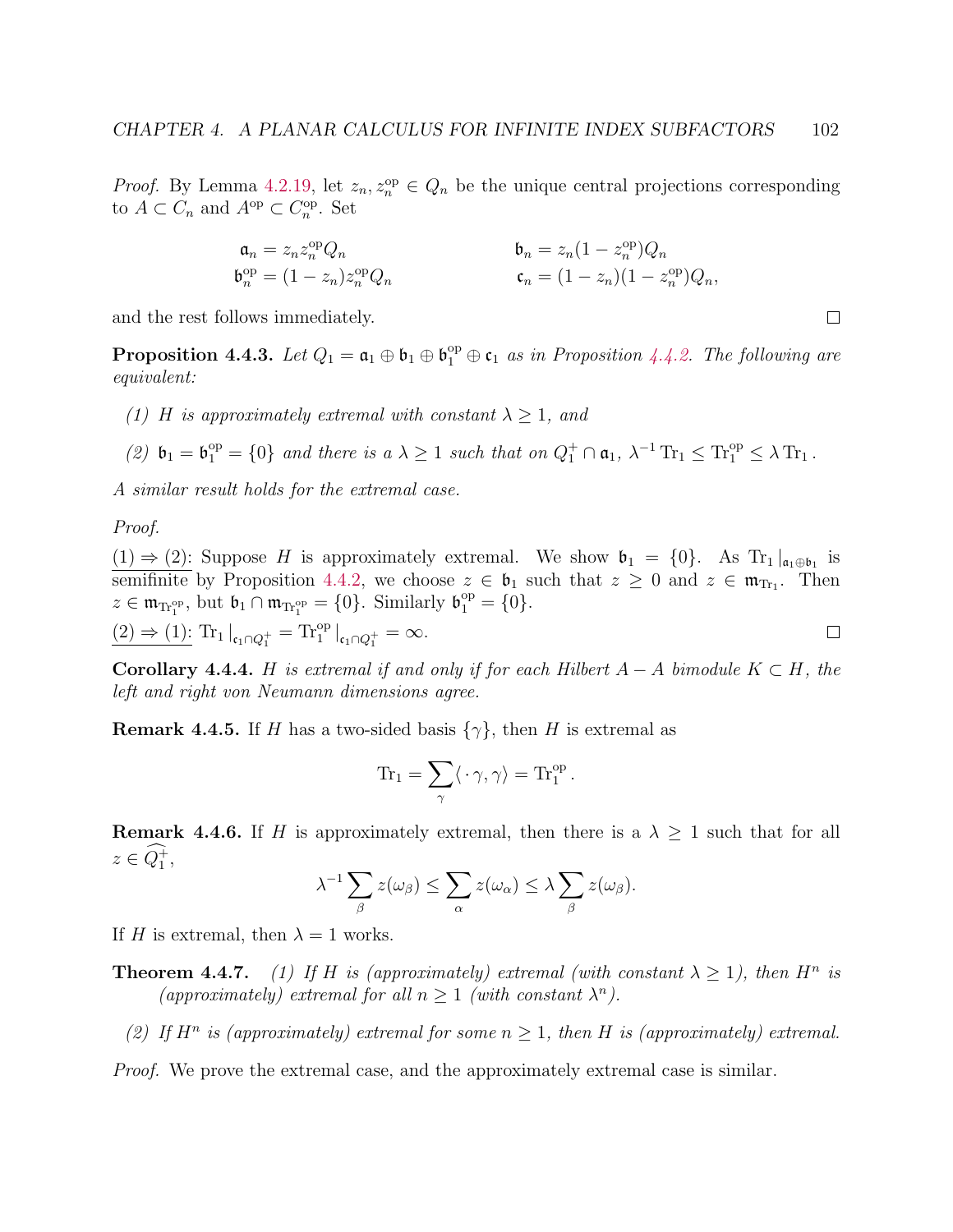(1) We use strong induction on n. Suppose  $H^1$  and  $H^n$  are extremal. If  $z \in Q_{n+1}^+$ ,

$$
\mathrm{Tr}_{n+1}(z) = \sum_{n+1} z \leftarrow \sum_{n+1} z \leftarrow \sum_{n+1} z \leftarrow \sum_{n+1} z \leftarrow \sum_{n+1} z \leftarrow \mathrm{Tr}_{n+1}^{\mathrm{op}}(z).
$$

Hence  $H^{n+1}$  is extremal.

(2) Suppose  $H^n$  is extremal and  $z \in Q_1^+$ . Then  $z \otimes_A \cdots \otimes_A z \in Q_n^+$ . By the bimodule planar calculus,



In equations:

$$
\mathrm{Tr}_1(z)^n = \mathrm{Tr}_n(z \otimes_A \cdots \otimes_A z) = \mathrm{Tr}_n^{\mathrm{op}}(z \otimes_A \cdots \otimes_A z) = \mathrm{Tr}_1^{\mathrm{op}}(z)^n.
$$

Taking  $n<sup>th</sup>$  roots gives the desired result.

 $\Box$ 

 $\Box$ 

Proposition 4.4.8. If H is extremal and  $z \in \tilde{Q}_n^+$ , then  $\sum_{\beta} R_{\beta}^* z R_{\beta} = \sum_{\alpha} R_{\alpha}^*$  $\sum$  $zR_{\alpha}$  and  $_{\alpha}L_{\alpha}^{*}zL_{\alpha} = \sum_{\beta}L_{\beta}^{*}zL_{\beta}.$ 

Proof. Immediate from Propositions [4.3.11](#page-96-1) and [4.3.14.](#page-98-2)

### Rotations

**Definition 4.4.9** (Inspired by [\[Bur03\]](#page-139-0)). A <u>Burns rotation</u> is a map  $\rho: P_n \to P_n$  such that for all  $\zeta \in P_n$  and  $b_1, \ldots, b_n \in B$ ,

$$
\langle \rho(\zeta), b_1 \otimes \cdots \otimes b_n \rangle = \langle \zeta, b_2 \otimes \cdots \otimes b_n \otimes b_1 \rangle. \tag{4.3}
$$

An opposite Burns rotation is defined similarly:

$$
\langle \rho^{\rm op}(\zeta), b_1 \otimes \cdots \otimes b_n \rangle = \langle \zeta, b_n \otimes b_1 \otimes \cdots \otimes b_{n-1} \rangle.
$$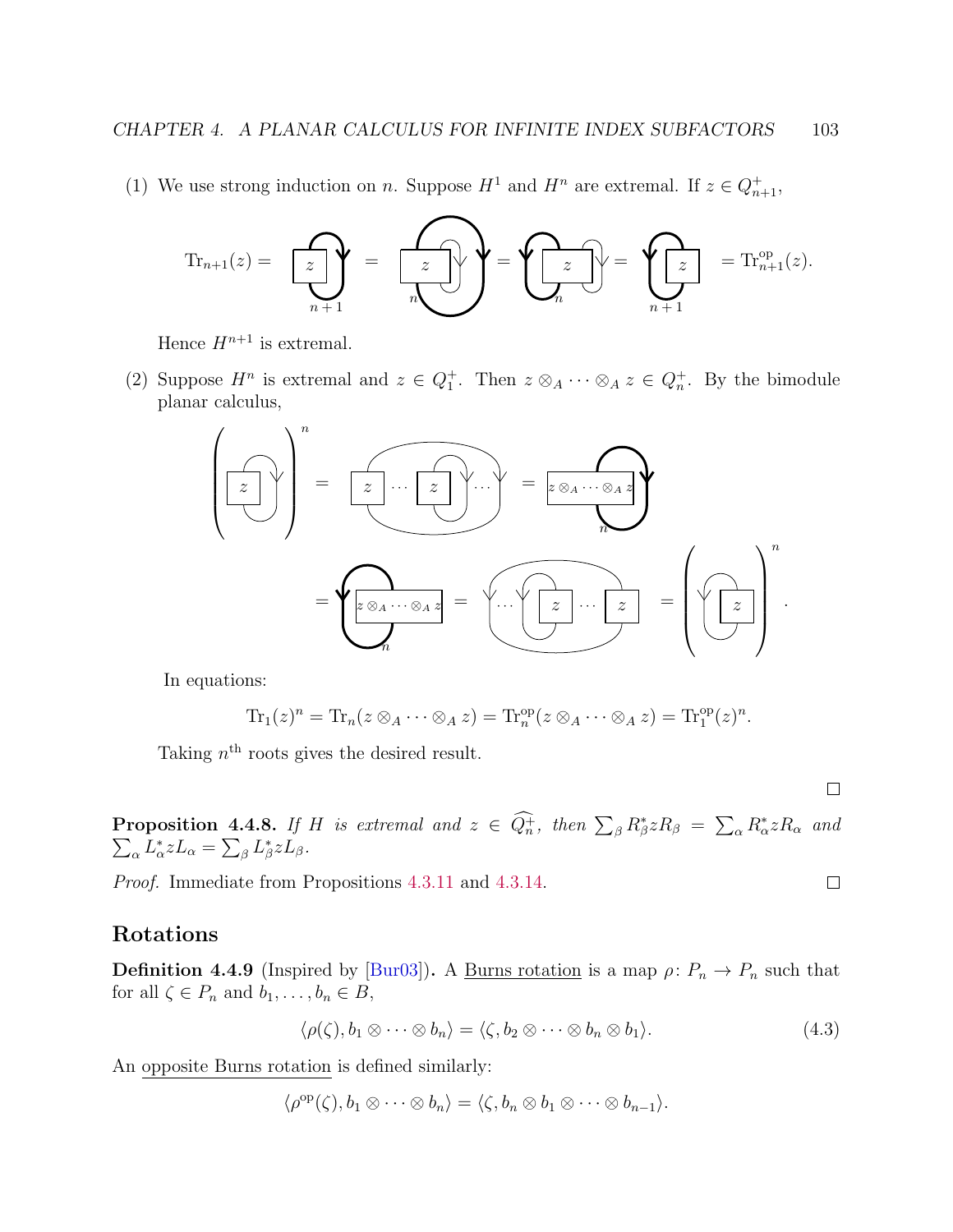**Remark 4.4.10.** Note that if such a  $\rho$  exists, it is unique, and  $\rho^n = id_{P_n}$ . In this case,  $\rho^{\rm op} = \rho^{-1}.$ 

**Theorem 4.4.11** (Essentially due to [\[Bur03\]](#page-139-0)). If  $\rho = \sum_{\beta} L_{\beta} R_{\beta}^*$  converges strongly on  $P_n$ , then  $\rho$  is a Burns rotation. Similarly, if  $\rho^{op} = \sum_{\alpha} R_{\alpha} L_{\alpha}^*$  converges strongly on  $P_n$ , then  $\rho^{op}$ is an opposite Burns rotation.

*Proof.* We must show that  $\rho$  preserves  $P_n$  and that  $\rho$  satisfies Equation [\(4.3\)](#page-107-0). The latter follows from:

$$
\langle \rho(\zeta), b_1 \otimes \cdots \otimes b_n \rangle = \sum_{\beta} \langle \zeta, R_{\beta} L_{\beta}^*(b_1 \otimes \cdots \otimes b_n) \rangle
$$
  

$$
= \sum_{\beta} \langle \zeta, \langle \beta | b_1 \rangle_A b_2 \otimes \cdots \otimes b_n \otimes \beta \rangle
$$
  

$$
= \sum_{\beta} \langle \langle \beta | b_1 \rangle_A^* \zeta, b_2 \otimes \cdots \otimes b_n \otimes \beta \rangle
$$
  

$$
= \sum_{\beta} \langle \zeta \langle \beta | b_1 \rangle_A^*, b_2 \otimes \cdots \otimes b_n \otimes \beta \rangle
$$
  

$$
= \sum_{\beta} \langle \zeta, b_2 \otimes \cdots \otimes b_n \otimes \beta \langle \beta | b_1 \rangle_A \rangle
$$
  

$$
= \langle \zeta, b_2 \otimes \cdots \otimes b_n \otimes b_1 \rangle.
$$

Now  $\rho$  is independent of the choice of  $\{\beta\}$ . In particular, for any  $u \in U(A)$ ,  $\{u\beta\}$  is an  $H_A$ -basis, and

$$
u\rho(\zeta)u^* = u\left(\sum_{\beta} L_{\beta}R_{\beta}^*\zeta\right)u^* = \sum_{\beta} L_{u\beta}R_{u\beta}^*\zeta = \rho(\zeta) \in P_n.
$$

## Diagrammatic representation of the Burns rotation

For this section, we assume the Burns rotation  $\rho$  exists on  $P_n$  for all  $n \geq 0$ . Recall for all  $k \geq 0, \, \rho^{-k} = (\rho^{\rm op})^k.$ 

**Notation 4.4.12.** For  $\zeta \in P_{m+n}$ , we denote  $\rho^m(\zeta) = (\rho^{\rm op})^n(\zeta) \in P_{m+n}$  by moving m strings around the bottom counterclockwise or by moving n strings around the bottom clockwise:

$$
\sum_{\alpha=1}^{m} \frac{1}{\beta} \sum_{\beta=1}^{m} \rho^{\beta}(\zeta) = (\rho^{\text{op}})^n(\zeta) = \sum_{\alpha=1}^{m} \frac{1}{\beta} \sum_{\beta=1}^{m} \rho^{\beta}(\zeta)
$$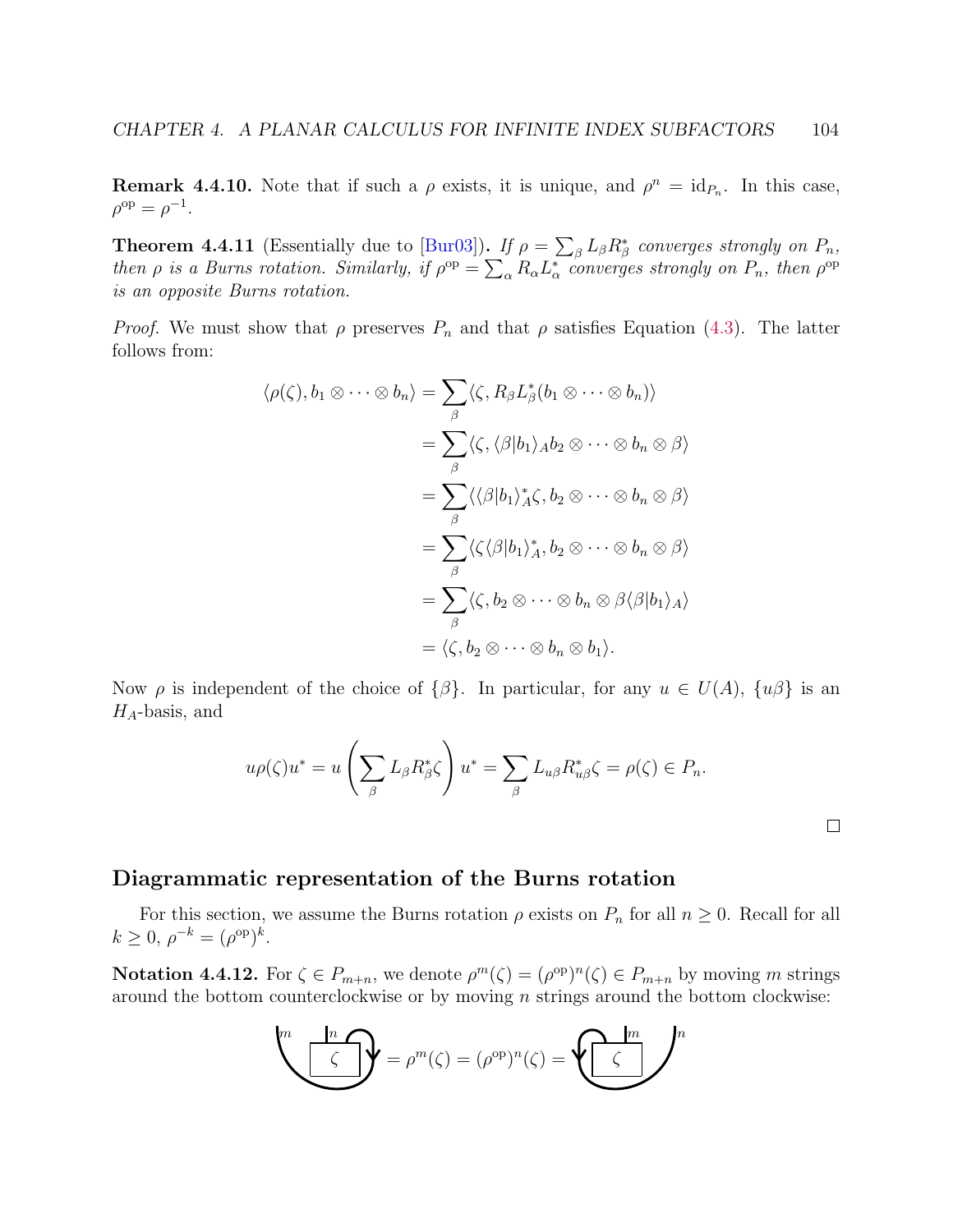**Proposition 4.4.13.** If  $\eta \in P_m$  and  $\xi \in P_n$ , then  $\rho^n(\eta \otimes \xi) = \xi \otimes \eta$ :



*Proof.* Suppose  $\alpha \in B^m$  and  $\beta \in B^n$ . Then by (1) of Lemma [4.3.23,](#page-0-0)

$$
\langle \rho^n(\eta \otimes \xi), \beta \otimes \alpha \rangle = \langle \eta \otimes \xi, \alpha \otimes \beta \rangle = \langle \langle \alpha | \eta \rangle_A \xi, \beta \rangle = \langle \xi_A \langle \eta, \alpha \rangle, \beta \rangle = \langle \xi \otimes \eta, \beta \otimes \alpha \rangle.
$$

**Definition 4.4.14.** For  $0 \le j < m$ , define  $\mu_j$ :  $P_m \times P_n \to P_{m+n}$  by  $\mu_j(\eta, \xi) = \rho^{-j}(\rho^j(\eta) \otimes \xi)$ . We represent  $\mu_j$  diagrammatically as follows:

$$
\mu_j(\eta,\xi) = \frac{m-j}{\pi} \frac{\left|\frac{n}{\xi}\right|}{\eta}.
$$

That this diagram is well-defined relies on the following proposition.

**Proposition 4.4.15.** The  $\mu_i$ 's are associative, i.e., if  $\sigma \in P_\ell$ ,  $\eta \in P_m$ , and  $\xi \in P_n$ , and  $i \leq \ell, j \leq m, \text{ then}$ 

$$
\mu_i(\kappa, \mu_j(\eta, \xi)) = \mu_{i+j}(\mu_i(\kappa, \eta), \xi).
$$

*Proof.* Suppose  $\alpha \in B^{\ell-i}$ ,  $\beta \in B^{m-j}$ ,  $\gamma \in B^n$ ,  $\delta \in B^j$ , and  $\varepsilon \in B^i$ . Then

$$
\langle \mu_i(\kappa, \mu_j(\eta, \xi)), \alpha \otimes \beta \otimes \gamma \otimes \delta \otimes \varepsilon \rangle = \langle \rho^{-i} (\rho^i(\kappa) \otimes \rho^{-j} (\rho^j(\eta) \otimes \xi)), \alpha \otimes \beta \otimes \gamma \otimes \delta \otimes \varepsilon \rangle
$$
  
\n
$$
= \langle \rho^i(\kappa) \otimes \rho^{-j} (\rho^j(\eta) \otimes \xi), \varepsilon \otimes \alpha \otimes \beta \otimes \gamma \otimes \delta \rangle
$$
  
\n
$$
= \langle \rho^{-j} (\rho^j(\eta) \otimes \xi), \langle \rho^i(\kappa) | \varepsilon \rangle_A \alpha \otimes \beta \otimes \gamma \otimes \delta \rangle
$$
  
\n
$$
= \langle \rho^j(\eta) \otimes \xi, \delta \otimes \langle \rho^i(\kappa) | \varepsilon \rangle_A \alpha \otimes \beta \otimes \gamma \rangle
$$
  
\n
$$
= \langle \rho^j(\eta), \delta \otimes \langle \rho^i(\kappa) | \varepsilon \rangle_A \alpha \otimes \beta_A \langle \gamma, \xi \rangle \rangle
$$
  
\n
$$
= \langle \eta, \langle \rho^i(\kappa) | \varepsilon \rangle_A \alpha \otimes \beta_A \langle \gamma, \xi \rangle \otimes \delta \rangle
$$
  
\n
$$
= \langle \rho^i(\kappa) \otimes \eta, \varepsilon \otimes \alpha \otimes \beta_A \langle \gamma, \xi \rangle \otimes \delta \rangle
$$
  
\n
$$
= \langle \rho^j (\rho^i(\kappa) \otimes \eta), \delta \otimes \varepsilon \otimes \alpha \otimes \beta_A \langle \gamma, \xi \rangle \rangle
$$
  
\n
$$
= \langle \rho^{-i-j} (\rho^{i+j} (\rho^{-i} (\rho^i(\kappa) \otimes \eta)) \otimes \xi), \alpha \otimes \beta \otimes \gamma \otimes \delta \otimes \varepsilon \rangle
$$
  
\n
$$
= \langle \mu_{i+j} (\mu_i(\kappa, \eta), \xi), \alpha \otimes \beta \otimes \gamma \otimes \delta \otimes \varepsilon \rangle.
$$

 $\Box$ 

 $\Box$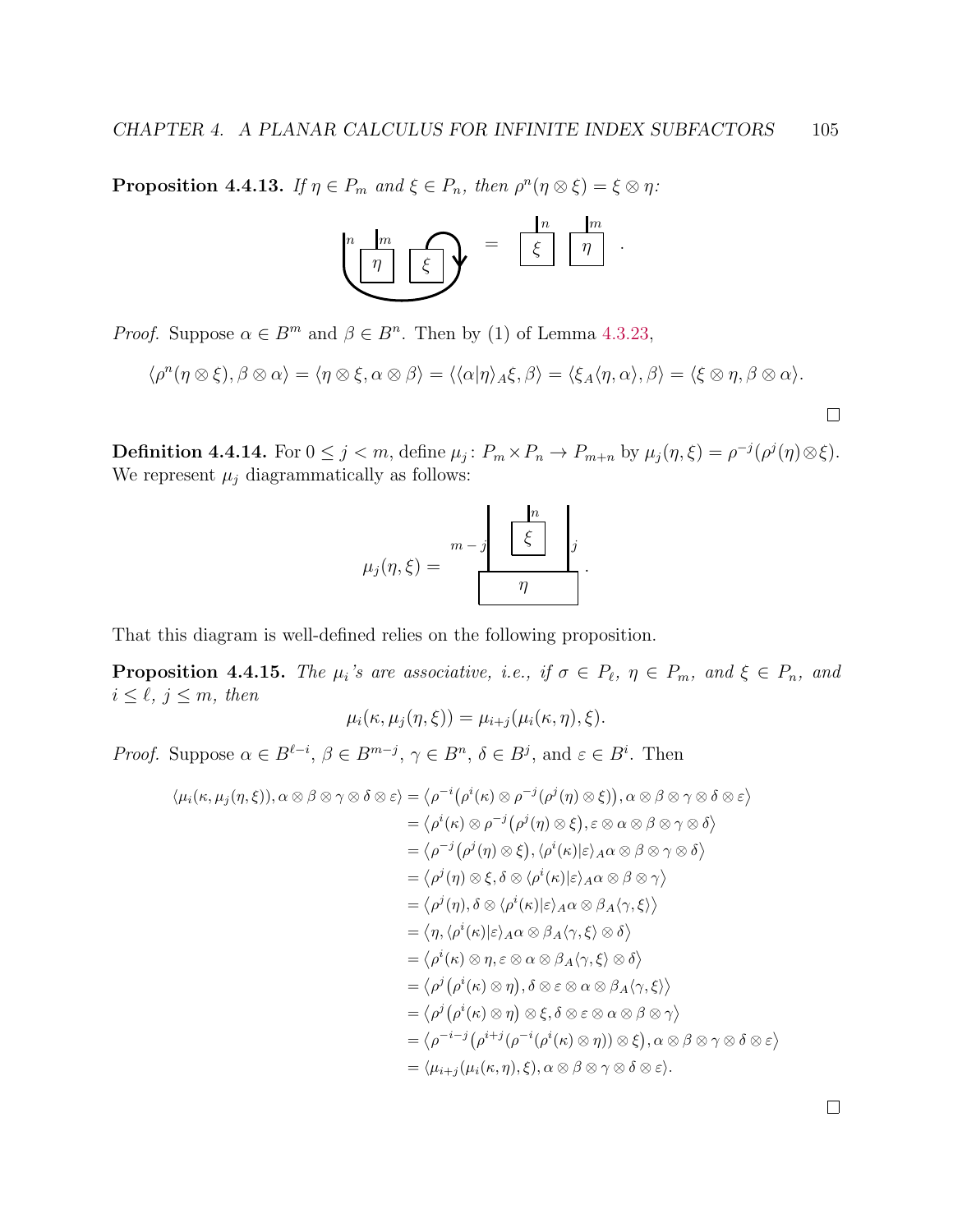<span id="page-110-0"></span>**Corollary 4.4.16.**  $P_{\bullet}$  naturally forms an algebra over the operad generated by the unshaded, oriented tangles



for  $m, n \geq 0$  up to planar isotopy.

The Burns rotation is also compatible with the  $\mathbb{BP}$ -algebra  $\widehat{Q}_{\bullet}^+$ .

**Theorem 4.4.17.** (1) For all  $\zeta \in P_{m+n}$  and  $x \in Q_m$ , and  $y \in Q_n$ ,  $\rho^n((x \otimes_A y)\zeta) =$  $(y \otimes_A x)\rho^n(\zeta)$ :



(2) If  $\rho$  is unitary, then for all  $\zeta \in P_{m+n}$  and  $x \in Q_m^+$ , and  $y \in Q_n^+$ ,  $(y \otimes_A x)(\omega_{\rho^n \zeta}) =$  $(x \otimes_A y)(\omega_{\zeta})$ :



*Proof.* (1) For 
$$
\eta \in B^n
$$
 and  $\xi \in B^m$ ,  
\n
$$
\langle \rho^n((x \otimes_A y)\zeta), \eta \otimes \xi \rangle = \langle (x \otimes_A y)\zeta, \xi \otimes \eta \rangle = \langle \zeta, (x^* \otimes_A y^*)(\xi \otimes \eta) \rangle
$$
\n
$$
= \langle \zeta, (x^*\xi) \otimes (y^*\eta) \rangle = \langle \rho^n(\zeta), (y^*\eta) \otimes (x^*\xi) \rangle
$$
\n
$$
= \langle (y \otimes_A x)\rho^n(\zeta), \eta \otimes \xi \rangle.
$$

(2) Pick  $(x_i) \subset Q_m^+$  and  $(y_j) \subset Q_n^+$  with  $x_i \nearrow x$  and  $y_j \nearrow y$ . Then by (1), for all *i*,

$$
(y_j \otimes_A x_i)(\omega_{\rho^n \zeta}) = ||(y_j^{1/2} \otimes_A x_i^{1/2})\rho^n \zeta||_2^2 = ||\rho^n((x_i^{1/2} \otimes_A y_j^{1/2})\zeta)||_2^2
$$
  
= 
$$
||(x_i^{1/2} \otimes_A y_j^{1/2})\zeta||_2^2 = (x_i \otimes_A y_j)(\omega_{\zeta}).
$$

We are finished by Theorem [4.6.13,](#page-125-0) since  $x_i \otimes_A y_j \nearrow x \otimes_A y$  and  $y_j \otimes_A x_i \nearrow y \otimes_A x$ .  $\Box$ 

**Remark 4.4.18.** When the operads for  $P_{\bullet}$  and  $Q_{\bullet}^{+}$  interact as in Theorem [4.3.27,](#page-105-0) we may remove closed subdiagrams and multiply by the appropriate scalar in  $[0_R,\infty_R]$  by Corollary [4.4.16](#page-110-0) and Theorem [4.4.17.](#page-0-0)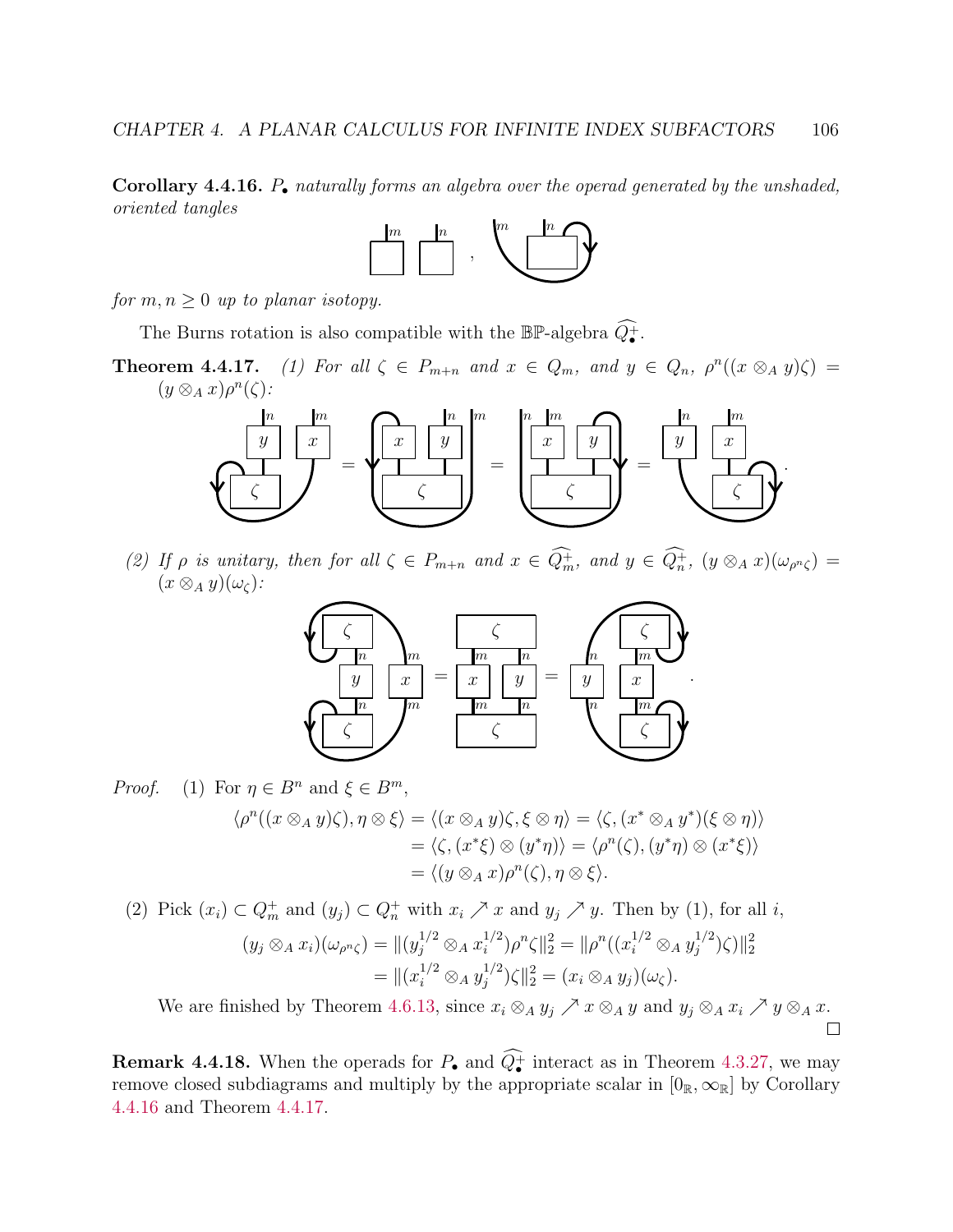### Extremality implies the existence of the Burns rotation

We will show in the next lemma and theorem that (approximate) extremality implies the existence of the Burns rotation. The intuition comes from the bimodule planar calculus. In diagrams, for the extremal case, we have:



Although these diagrams are not yet well-defined, they tell us how to proceed. They become well-defined after the Burns rotation exists by Theorems [4.3.24](#page-103-0) and [4.4.17.](#page-0-0)

<span id="page-111-0"></span>**Lemma 4.4.19.** Let  $p_n$  be the projection in  $B(H^n)$  with range  $P_n$ .

(1) If H is approximately extremal with constant  $\lambda \geq 1$ , then

$$
\left(\sum_{\beta} p_n R_{\beta} R_{\beta}^* p_n\right) \leq \lambda^{n-1} p_n \text{ and } \left(\sum_{\alpha} p_n L_{\alpha} L_{\alpha}^* p_n\right) \leq \lambda^{n-1} p_n.
$$

(2) If H is extremal, then on  $P_n$ ,  $\sum_{\beta} p_n R_{\beta} R_{\beta}^* p_n = p_n = \sum_{\alpha} p_n L_{\alpha} L_{\alpha}^* p_n$ .

*Proof.* (1) We prove the first inequality. Note that  $R_{\beta}^* \zeta \in D(AH^{n-1})$ , and  $R(R_{\beta}^* \zeta) =$  $R_{\beta}^*R(\zeta): L^2(A) \to H^{n-1}$ . Since H is (approximately) extremal, so is  $H^{n-1}$  with constant  $\lambda^{n-1}$ , and

$$
\left\langle \left( \sum_{\beta} p_n R_{\beta} R_{\beta}^* p_n \right) \zeta, \zeta \right\rangle_{P_n} = \sum_{\beta} \| R_{\beta}^* \zeta \|_2^2 = \sum_{\beta} \text{tr}_A \left( {}_A \langle R_{\beta}^* \zeta, R_{\beta}^* \zeta \rangle \right)
$$
  
\n
$$
= \sum_{\beta} \text{Tr}_{n-1}^{\text{op}} \left( R_{\beta}^* R(\zeta) R(\zeta)^* R_{\beta} \right) = \text{Tr}_{n-1}^{\text{op}} T_{n-1} (R(\zeta) R(\zeta)^*)
$$
  
\n
$$
\leq \lambda^{n-1} \text{Tr}_{n-1} T_{n-1} (L(\zeta) L(\zeta)^*) = \lambda^{n-1} \text{Tr}_n (L(\zeta) L(\zeta)^*)
$$
  
\n
$$
= \lambda^{n-1} \| \zeta \|_2^2 = \langle (\lambda^{n-1} p_n) \zeta, \zeta \rangle_{P_n}.
$$

(2) As  $\lambda = 1$ , by (1),  $/(\nabla$ β  $p_n R_\beta R_\beta^* p_n$  $\bigg\langle \zeta,\zeta\rangle = \langle \zeta,\zeta\rangle$ 

for all  $\zeta \in P_n$ , and the result follows from polarization.

 $\Box$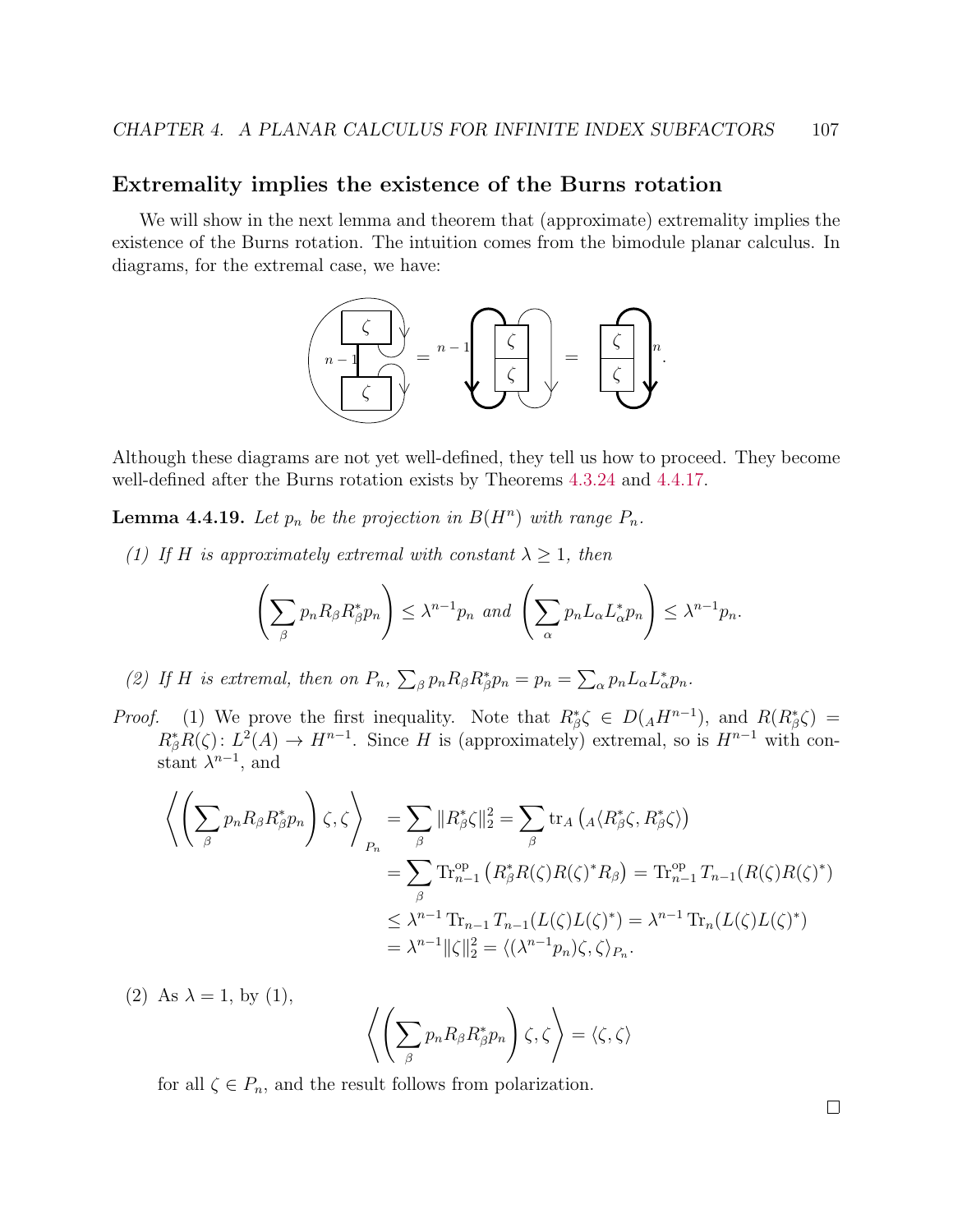<span id="page-112-0"></span>**Theorem 4.4.20.** Suppose H is approximately extremal. Then  $\rho = \sum_{\beta} L_{\beta} R_{\beta}^*$  converges strongly on  $P_n$ . Moreover if H is extremal,  $\rho$  is unitary. A similar result holds for  $\rho^{\rm op} =$  $\sum_{\alpha} R_{\alpha} L_{\alpha}^*$ .

*Proof.* We begin as in the proof of Proposition 3.3.19 of  $\lbrack \text{Bur03} \rbrack$ , but as we do not have Jones projections, we use Lemma [4.4.19.](#page-111-0)

Suppose  $\zeta \in P_n$ , and enumerate  $\{\beta\} = {\beta_i\}_{i \in \mathbb{N}}$ . We will show

$$
\left\| \sum_{i=r}^{s} L_{\beta_i} R_{\beta_i}^* \zeta \right\|_2^2 \to 0 \text{ as } r, s \to \infty.
$$

First note that the infinite matrix  $(L_{\beta_j}^* L_{\beta_i})$  is a projection, so it is dominated by  $1 = \delta_{i,j}$ . Hence each corner  $(L_{\beta_j}^* L_{\beta_i})_{i,j=r}^s$  is dominated by  $1 = \delta_{i,j}$ , and

$$
\left\|\sum_{i=r}^s L_{\beta_i} R_{\beta_i}^* \zeta\right\|_2^2 = \sum_{i,j=r}^s \left\langle (L_{\beta_j}^* L_{\beta_i}) R_{\beta_i}^* \zeta, R_{\beta_j}^* \zeta \right\rangle \le \sum_{i=r}^s \langle R_{\beta_i}^* \zeta, R_{\beta_i}^* \zeta \rangle.
$$

We need to show that the right hand side tends to zero, which is certainly true if the infinite sum  $\sum_{\beta} ||R_{\beta}^* \zeta||_2^2$  converges. But this follows immediately from Lemma [4.4.19.](#page-111-0) Hence  $\rho$ converges and  $||\rho|| \leq \sqrt{\lambda^{n-1}}$  (where  $\lambda$  is the approximate extremality constant). If  $\lambda = 1$ , then  $\|\rho\| \leq 1$  and  $\rho^n = \text{id}_{P_n}$ , so  $\rho$  is necessarily isometric and thus unitary.  $\Box$ 

#### Symmetric bimodules and a converse of Theorem [4.4.20](#page-112-0)

We prove a converse of Theorem  $4.4.20$ , with some additional structure on H.

**Remark 4.4.21.** For the rest of this section, we assume H is symmetric (see Remark [4.3.5\)](#page-95-0).

<span id="page-112-1"></span>Lemma 4.4.22. For all  $\eta, \xi \in B^n$ ,  $\langle \eta | \xi \rangle_A = {}_A \langle J\eta, J\xi \rangle$ .

*Proof.* Suppose  $a_1, a_2 \in A$ . Then

$$
\langle A \langle J\eta, J\xi \rangle \hat{a_1}, \hat{a_2} \rangle = \langle JR(J\eta)^* R(J\xi) J\hat{a_1}, \hat{a_2} \rangle = \langle \hat{a_2^*}, R(J\eta)^* R(J\xi) \hat{a_1^*} \rangle = \langle a_2^* J\eta, a_1^* J\xi \rangle
$$
  
=  $\langle J(\eta a_2), J(\xi a_1) \rangle = \langle \xi a_1, \eta a_2 \rangle = \langle \langle \eta | \xi \rangle_A \hat{a_1}, \hat{a_2} \rangle.$ 

 $\Box$ 

**Definition 4.4.23.** Using Lemma [4.4.22,](#page-112-1) we define an algebra structure on  $B^n \otimes_A B^n$  as follows: if  $\eta_1, \eta_2, \xi_1, \xi_2 \in B^n$ , then

$$
(\eta_1 \otimes \xi_1)(\eta_2 \otimes \xi_2) = \eta_1 \langle J\xi_1 | \eta_2 \rangle_A \otimes \xi_2 = \eta_{1A} \langle \xi_1, J\eta_2 \rangle \otimes \xi_2.
$$

<span id="page-112-2"></span>**Proposition 4.4.24** ([\[Sau83,](#page-143-0) [HO89\]](#page-140-0)). The map  $B^n \otimes_A B^n \to C_n$  by  $\eta \otimes J_n \xi \mapsto L(\eta)L(\xi)^*$ gives a  $*$ -algebra isomorphism onto its image, and it extends to a  $C_n - C_n$  bimodule isomorphism  $\theta_n: H^{2n} \to L^2(C_n, \text{Tr}_n)$ . The same result holds swapping <sup>op</sup>.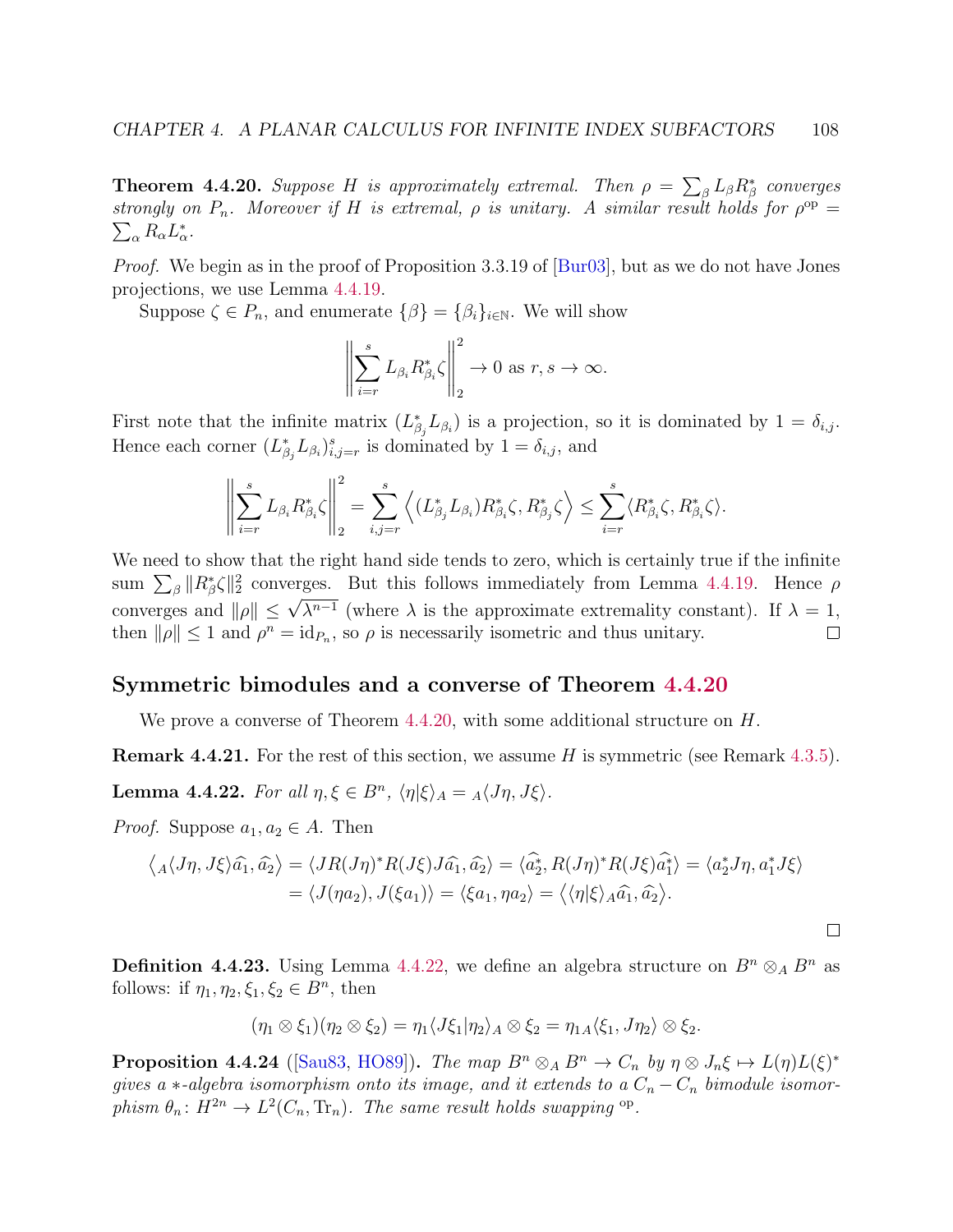Proof. The map is well defined as it is A-middle linear:

$$
\eta a \otimes J_n \xi \mapsto L(\eta a)L(\xi)^* = L(\eta)aL(\xi)^* = L(\eta)L(\xi a^*)^* \text{ and}
$$
  

$$
\eta \otimes aJ_n \xi \mapsto L(\eta)L(J_n(aJ_n\xi))^* = L(\eta)L(\xi a^*)^*.
$$

The map clearly preserves the multiplicative structure and is isometric by construction. If  $\eta_1, \eta_2, \xi_1, \xi_2 \in B^n$ , then

$$
\langle L(\eta_1)L(\xi_1)^*, L(\eta_2)L(\xi_2)^* \rangle_{L^2(C_n, \text{Tr}_n)} = \text{Tr}_n (L(\xi_2)L(\eta_2)^*L(\eta_1)L(\xi_1)^*)
$$
  
\n
$$
= \text{Tr}_n (L(\xi_2)\langle \eta_2|\eta_1\rangle_A L(\xi_1)^*)
$$
  
\n
$$
= \text{Tr}_n (L(\xi_2\langle \eta_2|\eta_1\rangle_A)L(\xi_1)^*)
$$
  
\n
$$
= \langle \xi_2 \langle \eta_2|\eta_1\rangle_A, \xi_1\rangle_{H^n}
$$
  
\n
$$
= \langle J_n \xi_1, J_n(\xi_2 \langle \eta_2|\eta_1\rangle_A) \rangle_{H^n}
$$
  
\n
$$
= \langle J_n \xi_1, \langle \eta_1|\eta_2\rangle_A J_n \xi_2 \rangle_{H^n}
$$
  
\n
$$
= \langle \eta_1 \otimes J_n \xi_1, \eta_2 \otimes J_n \xi_2 \rangle_{H^{2n}}.
$$

Hence it clearly extends to a  $C_n - C_n$  bilinear bimodule isomorphism.

Corollary 4.4.25.  $C_{n-k} \subseteq C_n \subseteq C_{n+k}$  is standard (isomorphic to the basic construction) for all  $n, k \geq 0$ .

Proof. By Remark [4.3.9](#page-96-0) and Proposition [4.4.24,](#page-112-2)

$$
J_{2n}(C_{n-k}\otimes_A id_{n+k})'J_{2n}=J_{2n}(id_{n-k}\otimes_A C_{n+k}^{\text{op}})J_{2n}=C_{n+k}\otimes_A id_{n-k}.
$$

 $\Box$ 

<span id="page-113-0"></span>**Lemma 4.4.26** ([\[Bur03\]](#page-139-0), Theorem 3.3.13). Let N be a von Neumann subalgebra of a semifinite von Neumann algebra  $M$  with n.f.s. trace  $\text{Tr}_M$ . Then

\n- (1) 
$$
N' \cap L^2(M) = \overline{N' \cap \mathfrak{n}_{\text{Tr}_M}}^{\|\cdot\|_2}
$$
\n- (2)  $(N' \cap L^2(M))^{\perp} = \overline{[N, \mathfrak{n}_{\text{Tr}_M}]}^{\|\cdot\|_2}$ , the closure of the span of the commutators in  $L^2(M)$ .
\n

**Remark 4.4.27.** By Proposition [4.4.24](#page-112-2) and Lemma [4.4.26,](#page-113-0)  $\theta_n$  yields an isomorphsim

$$
P_{2n} = A' \cap H^{2n} \cong A' \cap L^2(C_n, \text{Tr}_n) = \overline{A' \cap \mathfrak{n}_{\text{Tr}_n}}^{\|\cdot\|_2} = \overline{C_n^{\text{op}} \cap \mathfrak{n}_{\text{Tr}_n}}^{\|\cdot\|_2} = L^2(Q_n, \text{Tr}_n)
$$

of  $Q_n - Q_n$  bimodules. A similar result holds swapping <sup>op</sup>.

<span id="page-113-1"></span>**Theorem 4.4.28.** If  $\rho$  exists on  $P_{2n}$ , then  $H^n$  is approximately extremal. If  $\rho$  is unitary, then  $H^n$  is extremal.

Proof. The main step is to show the following lemma, whose proof is essentially the same as in [\[Bur03\]](#page-139-0).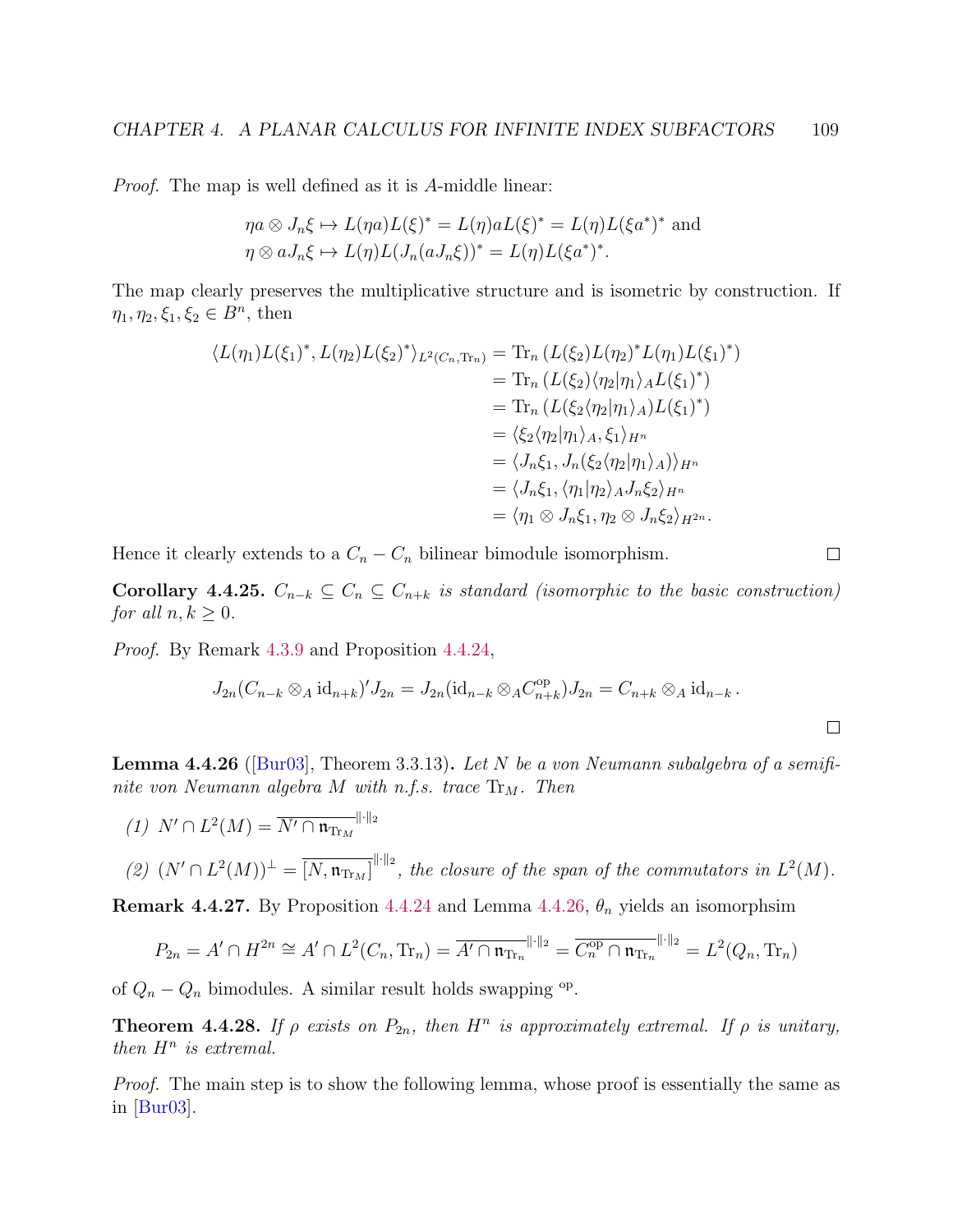**Lemma 4.4.29** (3.3.21.(ii) of [\[Bur03\]](#page-139-0)). If  $\rho$  exists on  $P_{2n}$ , then for all  $x \in C_n^{\text{op}} \cap \mathfrak{n}_{\text{Tr}_n}$ ,  $\rho^{n}(\theta_{n}^{-1}(\widehat{x})) = \theta_{n}^{-1}(\widehat{j_{n}(x)}) \in C_{n}^{\text{op}} \cap \mathfrak{n}_{\text{Tr}_{n}}$ . In particular,  $C_{n}^{\text{op}} \cap \mathfrak{n}_{\text{Tr}_{n}} = \mathfrak{n}_{\text{Tr}_{n}^{\text{op}}} \cap \mathfrak{n}_{\text{Tr}_{n}}$ . A similar result holds swapping op.

Using this lemma, Burns' proof shows  $\text{Tr}_n^{\text{op}} \leq ||\rho^n|| \text{Tr}_n$  on  $Q_n^+$ . Suppose  $z \in Q_n$ . If  $\text{Tr}_n(z^*z) = \infty$ , we are finished. Otherwise,  $z \in C_n^{\text{op}} \cap \mathfrak{n}_{\text{Tr}_n} = \mathfrak{n}_{\text{Tr}_n^{\text{op}}} \cap \mathfrak{n}_{\text{Tr}_n}$ , and

$$
\begin{split} \text{Tr}_{n}^{\text{op}}(z^{*}z) &= \text{Tr}_{n} \circ j_{n}(z^{*}z) = \text{Tr}_{n}(j_{n}(z)^{*}j_{n}(z)) = \left\langle \widehat{j_{n}(z)}, \widehat{j_{n}(z)} \right\rangle_{L^{2}(Q_{n}, \text{Tr}_{n})} \\ &= \left\langle \theta_{n}^{-1}(\widehat{j_{n}(z)}), \theta_{n}^{-1}(\widehat{j_{n}(z)}) \right\rangle_{P_{n}} = \left\langle \rho^{n}(\theta_{n}^{-1}(\widehat{z})), \rho^{n}(\theta_{n}^{-1}(\widehat{z})) \right\rangle_{P_{n}} \\ &= \|\rho^{n}(\theta_{n}^{-1}(\widehat{z}))\|_{P_{n}}^{2} \le \|\rho^{n}\|^{2} \|\theta_{n}^{-1}(\widehat{z})\|_{P_{n}}^{2} = \|\rho^{n}\|^{2} \|\widehat{z}\|_{L^{2}(Q_{n}, \text{Tr}_{n})}^{2} \\ &= \|\rho^{n}\|^{2} \text{Tr}_{n}(z^{*}z). \end{split}
$$

Similarly  $\text{Tr}_n \leq ||\rho^n||^2 \text{Tr}_n^{\text{op}}$  on  $Q_n^+$ , and  $H^n$  is approximately extremal. In particular, if  $\|\rho\|=1$ ,  $H^n$  is extremal.  $\Box$ 

Remark 4.4.30. Theorem [4.1.4](#page-82-0) now follows immediately from Theorems [4.4.7,](#page-0-0) [4.4.20,](#page-112-0) and [4.4.28.](#page-113-1)

## 4.5 Examples

# Centralizer algebras and central  $L^2$ -vectors

<span id="page-114-0"></span>**Example 4.5.1** (Bifinite bimodules). In the case that H is a symmetric, bifinite  $A - A$ bimodule, then the  $\mathbb{BP}$ -algebra structure encodes the  $C^*$ -tensor category whose objects are the sub-bimodules of  $H<sup>n</sup>$  for some n and whose morphisms are intertwiners.

**Example 4.5.2.** Suppose  $A_0 = A \subset B = A_1$  is an infinite index inclusion of  $II_1$ -factors. Then  $H = L<sup>2</sup>(B)$  gives an  $A - A$  bimodule. In this case, letting  $A_{n+1}$  be the n<sup>th</sup> iterated basic construction of  $A_{n-1} \subset A_n$ , we have

- $H^n \cong L^2(A_n, \text{Tr}_n),$
- $C_n$ ,  $C_n^{\text{op}}$  is the left, right action respectively of  $A_{2n}$ , and
- $Q_n = A'_0 \cap A_{2n}$ .

Theorem [4.1.4](#page-82-0) was proven for this case by [\[Bur03\]](#page-139-0).

<span id="page-114-1"></span>**Example 4.5.3.** Suppose A is a  $II_1$ -factor, and  $\sigma \in \text{Aut}(A)$ . Define  $H_{\sigma} = {}_A L^2(A)_{\sigma(A)}$  by  $a\widehat{bc} = \widehat{ab\sigma(c)}$  for all  $a, b, c, \in A$ . Suppose that  $\sigma$  is outer and not periodic, and  $\sigma^n$  is outer for all  $n \in \mathbb{N}$ . Then  $H_{\sigma}^{n} \cong H_{\sigma^{n}}$  is extremal and  $P_{n} = (0)$  for all  $n \geq 1$ .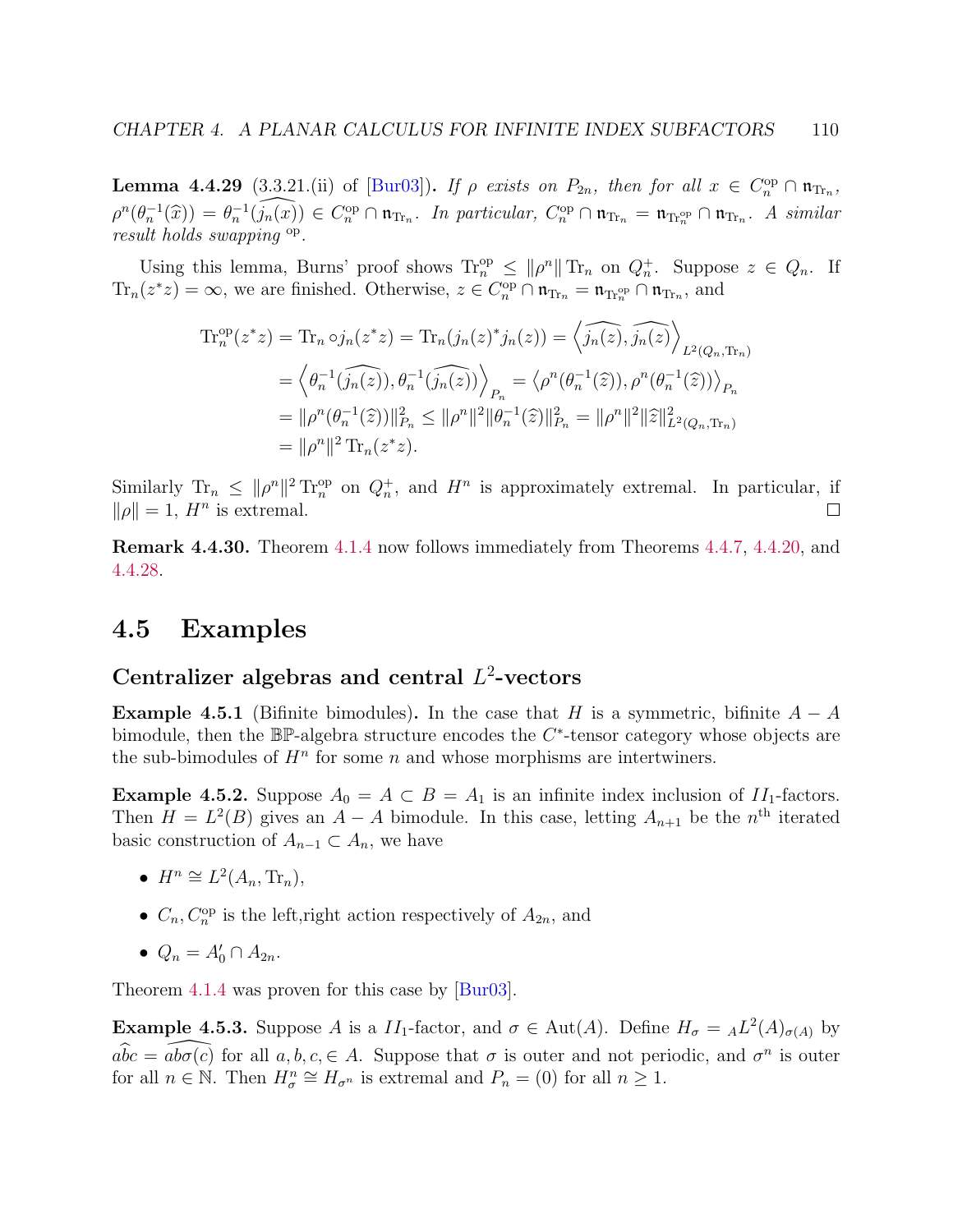<span id="page-115-0"></span>**Example 4.5.4** (Group actions). Suppose G is a countable i.c.c. group, and  $\pi: G \to U(K)$ is a unitary representation. We can define two bimodules:

(1)  $H = K \otimes_{\mathbb{C}} \ell^2(G)$  where the left action is given by the diagonal action  $\pi \otimes \lambda$  and the right action is given by  $1 \otimes \rho$  where  $\lambda, \rho$  are the left,right regular representation of G on  $\ell^2(G)$ . Hence  $K \otimes_{\mathbb{C}} \ell^2(G)$  gives an  $A - A$  bimodule where  $A = LG$ . Then we may identify

$$
H^n = K^n \otimes_{\mathbb{C}} \ell^2(G)
$$

where we write  $K^n = K^{\otimes_{\mathbb{C}^n}}$ , and the left action is the diagonal action  $\pi^n \otimes \lambda$  and the right action is  $1_n \otimes \rho$ . It is clear that projections in  $Q_n$  correspond to  $LG - LG$ invariant subspaces of  $H^n$ . Every G-invariant subspace of  $K^n$  yields such a subspace, but in general, they do not exhaust all possible subspaces.

(2) To fix this problem, we use an idea of Richard Burstein and add a copy of the hyperfinite  $II_1$ -factor R. Suppose  $\alpha: G \to \text{Aut}(R)$  is an outer action, so  $A = R \rtimes_{\alpha} G$  is a  $II_1$ -factor. Set  $H = K \otimes_{\mathbb{C}} L^2(R) \otimes_{\mathbb{C}} \ell^2(G)$ , and consider the left and right actions where

$$
r_1(k \otimes \widehat{r}_2 \otimes \delta_g) r_3 = k \otimes \widehat{r_1 r_2 \alpha_g(r_3)} \otimes \delta_g
$$

$$
g_1(k \otimes \widehat{r} \otimes \delta_{g_2}) g_3 = (\pi_{g_1} k) \otimes \widehat{\alpha_{g_1(r)}} \otimes \delta_{g_1 g_2 g_3}
$$

for  $r, r_i \in R$  and  $g, g_i \in G$  for  $i = 1, 2, 3$ . Hence  $g \in G$  acts on the left by  $\pi_g \otimes \alpha_g \otimes \lambda_g$ and on the right by  $1 \otimes 1 \otimes \rho_g$ . Then similarly we may identify

$$
H^n = K^n \otimes_{\mathbb{C}} L^2(R) \otimes_{\mathbb{C}} \ell^2(G).
$$

<span id="page-115-1"></span>**Theorem 4.5.5.** For  $A = R \rtimes_{\alpha} G$  and  $H^n$  as above,  $A - A$  invariant subspaces of  $H^n$ correspond to  $G$ -invariant subspaces of  $K<sup>n</sup>$ .

*Proof.* First, if  $L_0 \subset K^n$  is a G-invariant subspace, then  $L_0 \otimes L^2(A)$  is an  $A - A$  invariant subspace of  $H^n$ .

Now suppose  $L \subset H^n$  is an  $A - A$  invariant subspace, and let  $p \in Q_n$  be the projection onto L. Note that

$$
p \in \left(1_{K^n} \otimes R\right)' \cap \left(1_{K^n} \otimes A^{op}\right)'
$$
  
= 
$$
\left(B(K^n) \otimes (R' \cap B(L^2(A)))\right) \cap \left(B(K^n) \otimes A\right)
$$
  
= 
$$
B(K^n) \otimes (R' \cap A) = B(K^n) \otimes 1_{L^2(A)}.
$$

Hence there is a  $q \in B(K^n)$  such that  $p = q \otimes 1_{L^2(A)}$ . But since q commutes with the left G-action on  $H^n$ , we have  $q \in \pi(G)' \cap B(K^n)$ .  $\Box$ 

Corollary 4.5.6.  $A - A$  invariant vectors of  $H^n$  correspond to G-invariant vectors of  $K^n$ .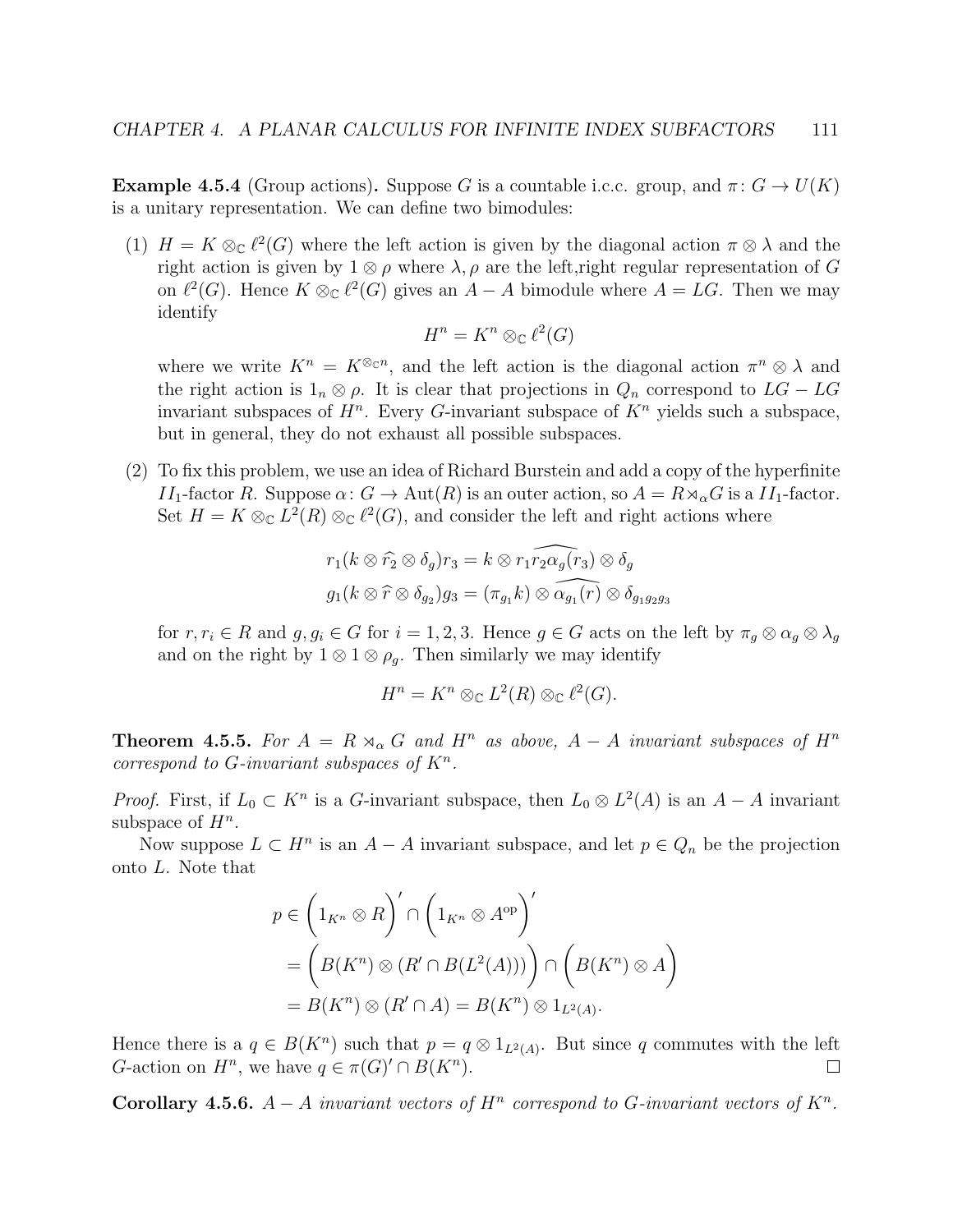<span id="page-116-0"></span>**Example 4.5.7** (Group-subgroup). Suppose  $G_0 \subseteq G_1$  is an inclusion of countable i.c.c. groups, and let  $K = \ell^2(G_1/G_0)$ . As in Example [4.5.4,](#page-115-0) we consider two cases:

- (1)  $A_0 = LG_0$ ,  $A_1 = LG_1$ , and  $H = K \otimes_{\mathbb{C}} \ell^2(G_1)$ .
- (2)  $A_0 = R \rtimes G_0$ ,  $A_1 = R \rtimes G_1$ , and  $H = K \otimes_{\mathbb{C}} L^2(R) \otimes \ell^2(G_1)$ .

Note that in either case,  $H^n \cong L^2(A_{n+1})$ , where  $A_{n+1} = J_n A'_{n-1} J_n$  is the basic construction of  $A_{n-1} \subset A_n$ . As in the usual subfactor treatment, we can consider  $H^n$  as an  $A_i - A_j$ bimodule for  $i, j \in \{0, 1\}.$ 

**Theorem 4.5.8.** Let  $G_1 = S_{\infty}$ , the group of finite permutations of N, and let  $G_0 = \text{Stab}(1)$ be the permutations which fix 1. Let  $A_0 = R \rtimes G_0$  and  $A_1 = R \rtimes G_1$ , and let  $H = K \otimes_{\mathbb{C}}$  $L^2(R) \otimes \ell^2(G_1)$  as in (2) of Example [4.5.7.](#page-116-0) Then considering  $H^n$  as an  $A_0 - A_0$  or as an  $A_1 - A_1$  bimodule, we have that  $\dim(Q_n) < \infty$  for all  $n \in \mathbb{N}$ .

*Proof.* Since  $A'_i \cap A_j \cong A'_{i+2} \cap A_{j+2}$  for all  $i, j \ge 0$  by [\[EN96\]](#page-140-1), it suffices to show that  $\dim(A'_1 \cap A_{2n+1}) < \infty$  for all  $n \geq 0$ . Also by [\[EN96\]](#page-140-1),

$$
A'_1 \cap A_{2n+1} \cong \text{End}_{A_1 - A_1}(L^2(A_{n+1})) \cong \text{End}_{A_1 - A_1}(H^n).
$$

By Theorem [4.5.5,](#page-115-1)  $A_1 - A_1$  invariant subspaces of  $H^n$  correspond to  $G_1$ -invariant subspaces of  $K<sup>n</sup>$ . The result now follows by [\[Lie72\]](#page-141-0).  $\Box$ 

**Corollary 4.5.9.** The infinite index  $II_1$ -subfactor  $R \rtimes G_0 \subset R \rtimes G_1$  for  $G_0 = \text{Stab}(1) \subset$  $S_{\infty} = G_1$  has finite dimensional higher relative commutants.

<span id="page-116-1"></span>**Theorem 4.5.10.** Suppose  $G_0 \subset G_1$  and K are as in Example [4.5.7](#page-116-0) such that  $[G_1: G_0] = \infty$ and  $\#G_0 \backslash G_1/G_0 = 2$ . Then

- (1) the space of  $G_0$ -invariant vectors in  $K^n$  is one dimensional, and
- (2) zero is the only  $G_1$ -invariant vector in  $K^n$ .

*Proof.* Let  ${g_i}_{i>0}$  be a set of coset representatives for  $G_1/G_0$  with  $g_0 = e$ . Since  $\#G_0 \backslash G_1/G_0 =$ 2, for  $i, j \geq 1$ , there are  $h_{i,j} \in G_0$  such that  $h_{i,j}g_iG_0 = g_iG_0$ .

(1) Suppose

$$
\xi = \sum_{i_1,\dots,i_n} \lambda_{i_1,\dots,i_n} \delta_{g_{i_1}G_0} \otimes \dots \otimes \delta_{g_{i_n}G_0} \in K^n
$$

is G<sub>0</sub>-invariant. Then since  $\pi_{h_i,j} \xi = \xi$  for all  $i,j \geq 1$ , we must have  $\lambda_{i_1,\dots,i_n} = 0$  unless  $i_j = 0$  for all  $j = 1, \ldots, n$ . (Otherwise, there would be infinitely many coefficients which would be nonzero and equal, a contradiction to  $\xi \in K^n \cong \ell^2((G_1/G_0)^n)$ .) Hence  $\xi \in \text{span}\{\delta_{G_0} \otimes \cdots \otimes \delta_{G_0}\}.$ 

(2) Since  $\delta_{G_0} \otimes \cdots \otimes \delta_{G_0}$  is not  $G_1$ -invariant, the result follows from (1).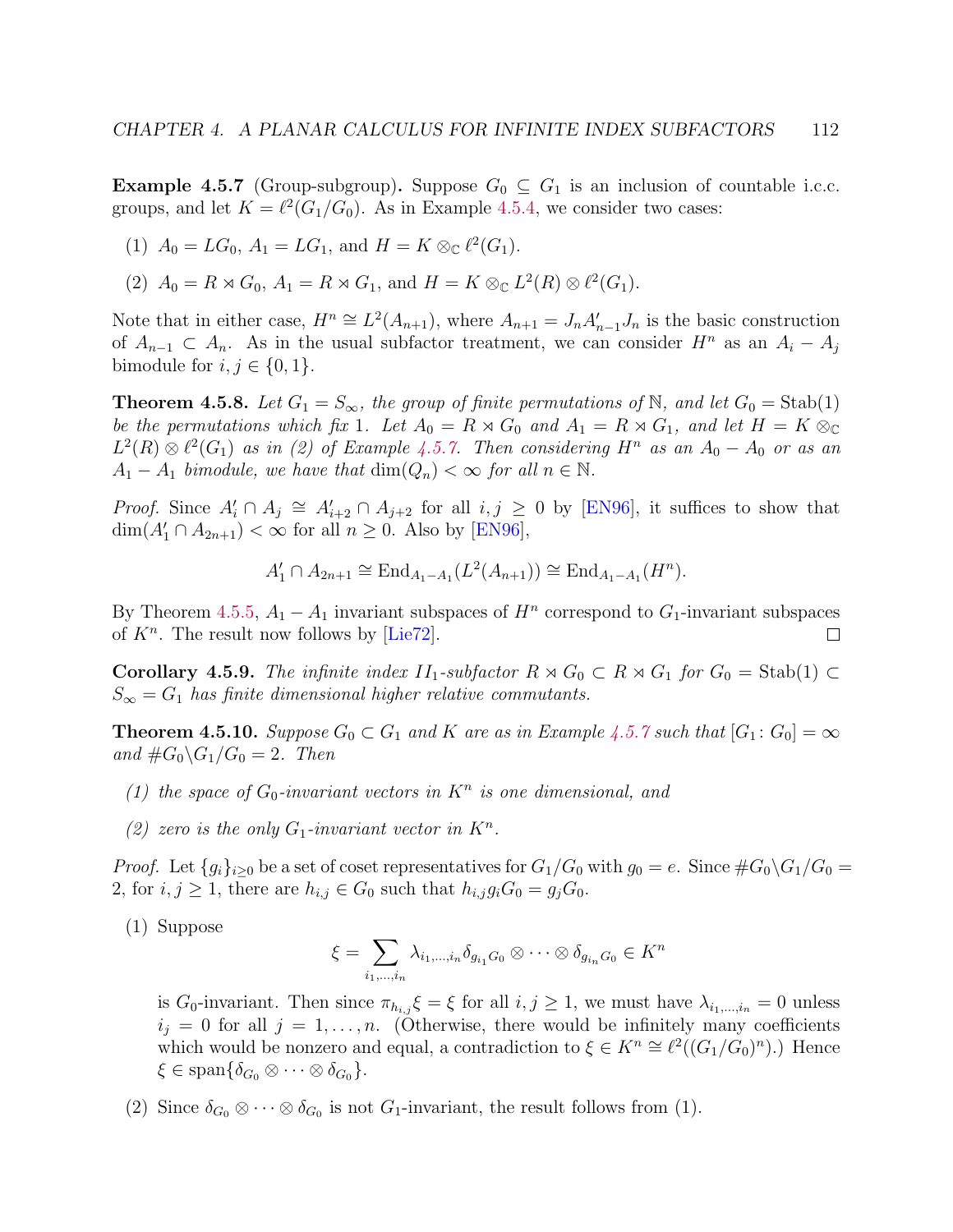**Corollary 4.5.11.** Let  $G_0 = \text{Stab}(1) \subset S_\infty = G_1$ . Let  $A_i = R \rtimes G_i$  for  $i = 0, 1$ , and let  $K = \ell^2(G_1/G_0).$ 

- (1) When we consider  $H = K \otimes_C L^2(R) \otimes_{\mathbb{C}} \ell^2(G_1)$  as an  $A_1 A_1$  bimodule,  $P_n = (0)$ .
- (2) When we consider  $H = L^2(A_1) = L^2(R) \otimes_{\mathbb{C}} \ell^2(G_1)$  as an  $A_0 A_0$  bimodule,

$$
H^n \cong L^2(A_n) \cong K^{n-1} \otimes_{\mathbb{C}} L^2(R) \otimes_{\mathbb{C}} \ell^2(G_1),
$$

and for all  $n \geq 0$ ,  $P_n$  is one-dimensional and spanned by

$$
\widehat{1} \otimes \cdots \otimes \widehat{1} \in \bigotimes_{A_0}^n L^2(A_1) \cong L^2(A_n).
$$

In joint work with Steven Deprez, we have shown an even stronger result:

**Theorem 4.5.12.** The algebras  $Q_n$  for the bimodules in (1) and (2) in Example [4.5.7](#page-116-0) are finite dimensional, and the dimensions grow super-factorially.

Corollary 4.5.13. The infinite index  $II_1$ -subfactor  $LG_0 \subset LG_1$  where  $G_0 = \text{Stab}(1) \subset$  $S_{\infty} = G_1$  has finite dimensional higher relative commutants.

## (Approximate) Extremality

**Example 4.5.14.** If  $_AH_A$  is a bifinite bimodule (e.g., as in Example [4.5.1\)](#page-114-0), then dim( $Q_1$ ) < ∞ by [\[Jon83\]](#page-141-1). Since any two faithful traces on a finite dimensional von Neumann algebra are comparable, H is approximately extremal.

In the case that  $H = L^2(A_1)$  and  $A = A_0$  where  $A_0 \subset A_1$  is a finite index (not necessarily extremal)  $II_1$ -subfactor, rotations for  $H^n$  were constructed in [\[JP11\]](#page-141-2).

Example 4.5.15. To get an example of an infinite index approximately extremal bimodule, take any bifinite bimodule  $_A H_A$  and tensor it with  $\ell^2$  over  $\mathbb{C}$ .

In the subfactor setting, this is equivalent to looking at the infinite index subfactor  $A_0 \otimes 1 \subset A_1 \otimes R$  where  $A_0 \subset A_1$  is finite index. To get an example which is approximately extremal and not extremal, just take  $A_0 \subset A_1$  non-extremal (such examples with principal graph  $A_{-\infty,\infty}$  are given in [\[Jon83\]](#page-141-1)).

Example 4.5.16. The bimodules in Example [4.5.3](#page-114-1) and Theorem [4.5.10](#page-116-1) (2) are trivially extremal, and the rotation is trivial.

We will now derive necessary and sufficient conditions for the (approximate) extremality for the infinite index group-subgroup subfactor as in Example [4.5.7.](#page-116-0) For the rest of this subsection, Suppose  $G_0 \subset G_1$  is an inclusion of countable groups with  $[G_1: G_0] = \infty$ , and  $\alpha\colon G_1\to \text{Aut}(R)$  is an outer action. Set  $A_0 = R\rtimes_\alpha G_0 \subset R\rtimes_\alpha G_1 = A_1$  and  $H = L^2(A_1)$ , and note that  $A_0 \subset A_1$  is an irreducible inclusion of  $II_1$ -factors, i.e.,  $A'_0 \cap A_1 = \mathbb{C}1$ .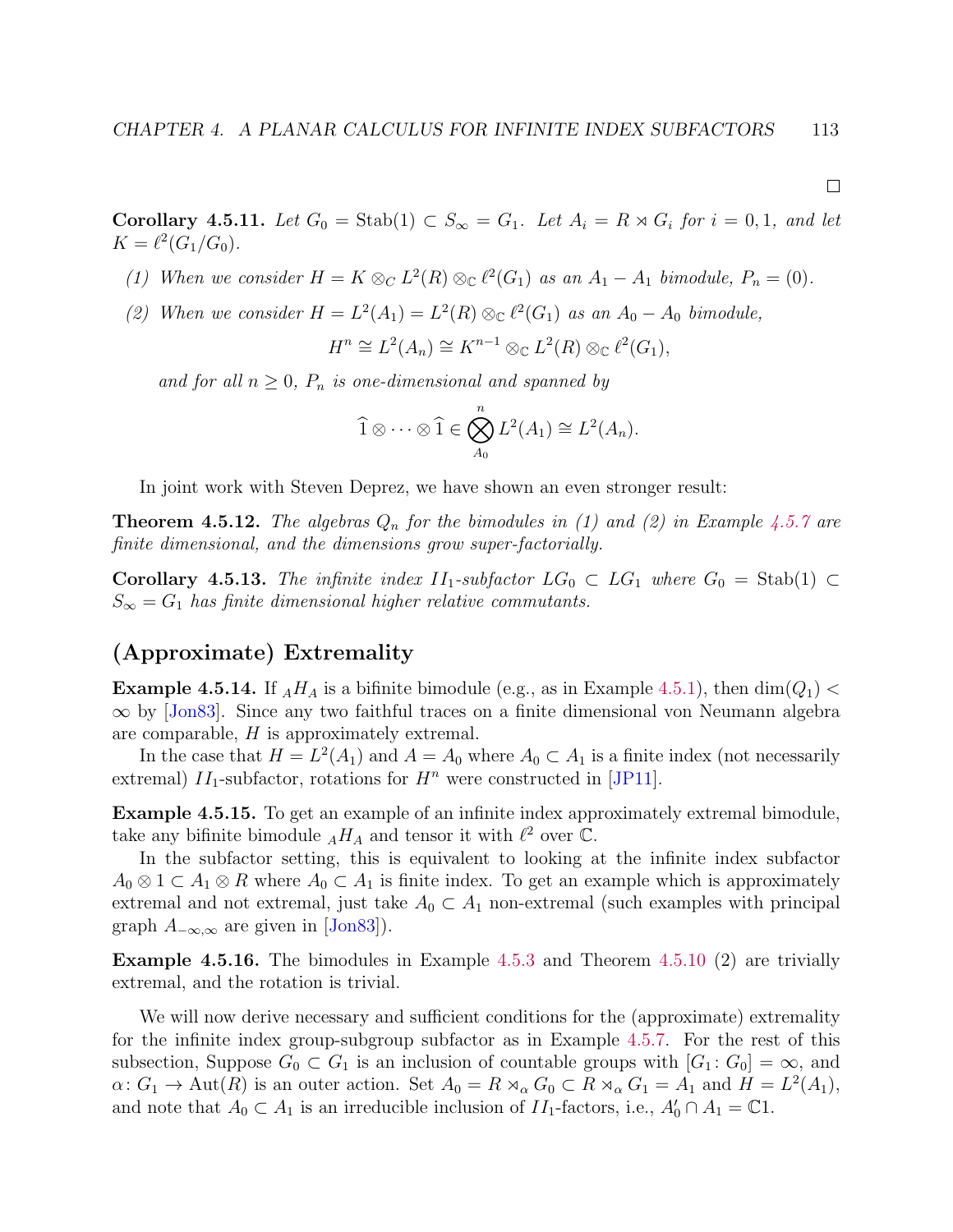Example 4.5.17 (Two-sided bases). As stated in Remark [4.4.5,](#page-106-0) any time H has a two-sided basis, H is extremal. For example, if  $G_0 = \{e\}$  is trivial, then  $H = L^2(A_1) \cong L^2(R) \otimes \ell^2(G_1)$ is extremal, since  $\left\{\widehat{1} \otimes \delta_g \middle| g \in G_1\right\}$  is a two-sided basis.

In fact, an  $H_A$ -basis is obtained from a set of left coset representatives for  $G_1/G_0$ , and an  $_AH$ -basis is obtained from a set of right coset representatives. Hence if  $G_1$  has a set of simultaneous left and right coset representatives, then  $H$  is extremal by Remark [4.4.5.](#page-106-0) For example, if  $G_0 = \text{Stab}(1) \subset S_\infty = G_1$ , then such a set of representatives is given by the transpositions  $\{(1\ n)|n \in \mathbb{N}\}.$ 

<span id="page-118-0"></span>**Proposition 4.5.18** (Similar to [\[ILP98\]](#page-140-2), Example 3.5). For  $g \in G_1$ , let  $|\mathcal{O}_{gG_0}|$  denote the size of the orbit of  $gG_0$  in the  $G_0$ -set  $G_1/G_0$ . Then

- (1)  $Q_1 \cong \ell^{\infty}(G_0 \backslash G_1/G_0)$ , where we denote the minimal projection onto  $\mathbb{C}\delta_{G_0gG_0}$  by  $p_g$  for  $a \in G_1$ .
- (2)  $\text{Tr}_1(p_g) = |\mathcal{O}_{gG_0}| = [G_0: G_0 \cap gG_0g^{-1}],$  and
- (3) Since  $j_1(p_q) = p_{q^{-1}}$ ,

 $\mathrm{Tr}^{\mathrm{op}}_1(p_g) = |\mathcal{O}_{g^{-1}G_0}| = [G_0: G_0 \cap g^{-1}G_0 g] = [g G_0 g^{-1}: G_0 \cap g G_0 g^{-1}].$ 

**Theorem 4.5.19.** Assume the notation of Proposition [4.5.18.](#page-118-0) Then exactly one of the following occurs:

- (1)  $|\mathcal{O}_{gG_0}| = |\mathcal{O}_{g^{-1}G_0}|$  for all  $g \in G_1$  and H is extremal, or
- (2) there is a  $g \in G_1$  for which  $|\mathcal{O}_{gG_0}| \neq |\mathcal{O}_{g^{-1}G_0}|$ , and H is not approximately extremal.

*Proof.* If there is a  $g \in G$  where exactly one of  $|\mathcal{O}_{gG_0}|, |\mathcal{O}_{g^{-1}G_0}|$  is finite, then H is not approximately extremal. Hence we must only consider the case where for all  $g \in G$ , both  $|\mathcal{O}_{gG_0}|, |\mathcal{O}_{g^{-1}G_0}|$  are finite or infinite. Recall that the commensurator

$$
\mathrm{Comm}_{G_1}(G_0) = \{ g \in G_1 | | \mathcal{O}_{gG_0} |, | \mathcal{O}_{g^{-1}G_0} | < \infty \}
$$

is a subgroup of  $G_1$ , and the map  $\varphi$ :  $\mathrm{Comm}_{G_1}(G_0) \to \mathbb{Q}_{>0}$  by

$$
g \mapsto \frac{|\mathcal{O}_{gG_0}|}{|\mathcal{O}_{g^{-1}G_0}|}
$$

is a homomorphism. Hence if there is a  $g \in \text{Comm}_{G_1}(G_0)$  with  $\varphi(g) > 1$ , then for each  $n \in \mathbb{N}$ , there is a  $k_n \in \mathbb{N}$  such that

$$
n < \varphi(g)^{k_n} = \varphi(g^{k_n}) = \frac{|\mathcal{O}_{g_n^k G_0}|}{|\mathcal{O}_{g^{-k_n} G_0}|} = \frac{\text{Tr}_1(p_{g^{k_n}})}{\text{Tr}_1^{\text{op}}(p_{g^{k_n}})},
$$

and  $H$  is not approximately extremal.

 $\Box$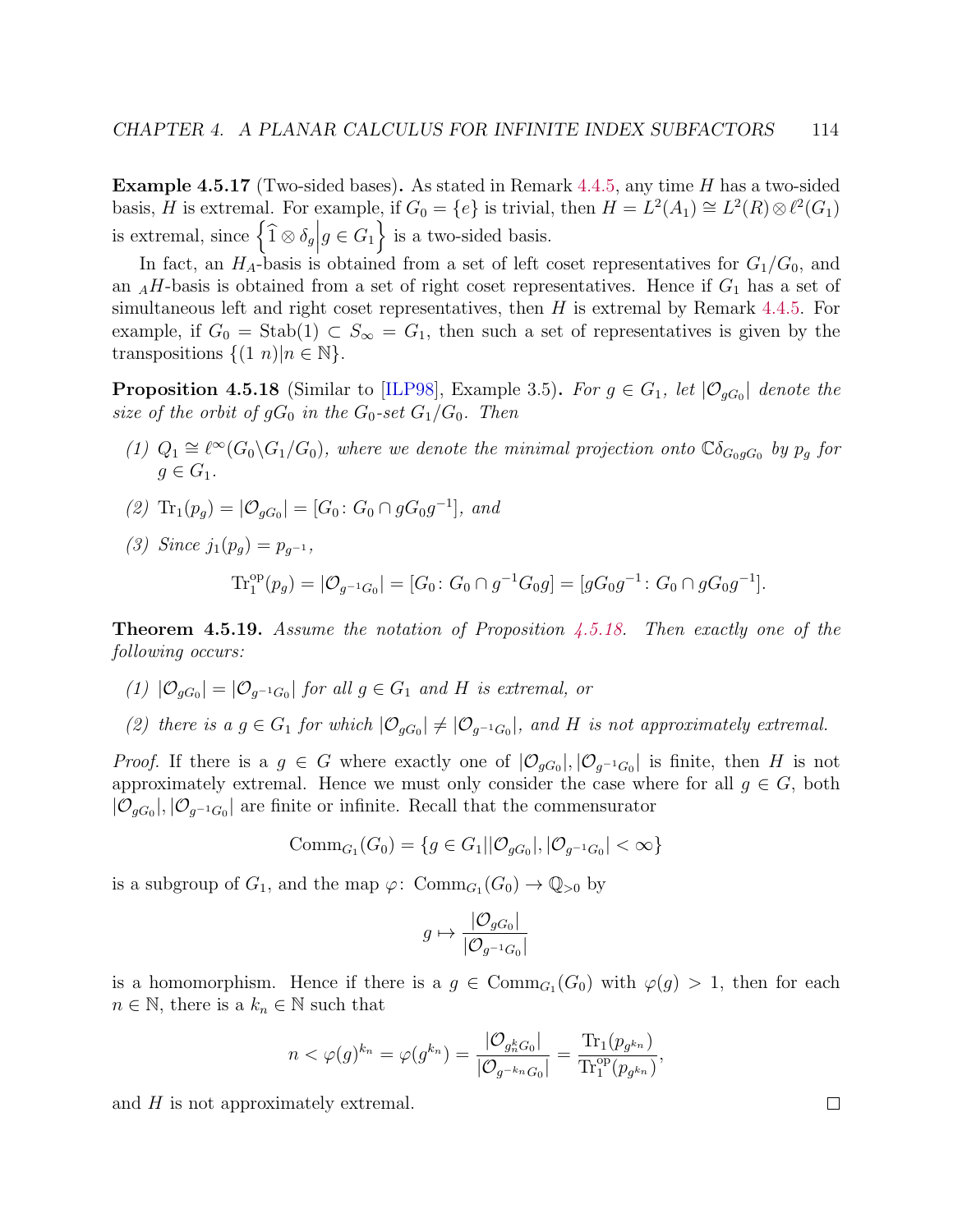**Corollary 4.5.20.** (1) If H is approximately extremal, then H is extremal.

(2) If  $\#G_0 \backslash G_1/G_0 = 2$ , then H is extremal.

(3) If there is a  $g \in G_1$  such that  $gG_0g^{-1} \subsetneq G_0$ , then H is not approximately extremal.

**Remark 4.5.21.** In [\[ILP98\]](#page-140-2), Izumi, Longo, and Popa give an example of  $G_0 \subset G_1$  where there is a  $g \in G_1$  such that  $gG_0g^{-1} \subsetneq G_0$  (so  $|\mathcal{O}_{g^{-1}G_0}| = 1$ ) and  $|\mathcal{O}_{gG_0}| = \infty$ . Thus they give an example of an irreducible infinite index subfactor which is not approximately extremal.

Finally, we leave the reader with an open question:

**Question 4.5.22.** Is there an irreducible infinite index  $II_1$ -subfactor which is approximately extremal and not extremal?

# <span id="page-119-1"></span>4.6 Relative tensor products of extended positive cones

**Notation 4.6.1.** For this section, let  $H_A$  be a right Hilbert A-module,  $_A K_B$  be a Hilbert  $A - B$  bimodule, and  $_B L$  be a left Hilbert B-module where A, B are finite von Neumann algebras. We write:

• 
$$
X = (A^{\rm op})' \cap B(H),
$$

- $_A K$  when we ignore the right B-action,
- $Y_0 = A' \cap B(K)$ ,
- $Y = A' \cap (B^{\rm op})' \cap B(K)$ ,
- $Z = B' \cap B(L)$ ,
- $X \otimes_A Y_0 = \{x \otimes_A y | x \in X \text{ and } y \in Y_0\}''$ , and
- $X \otimes_A Y \otimes_B Z = \{x \otimes_A y \otimes_B z | x \in X, y \in Y, \text{ and } z \in Z\}''$ .

The goal of this section is to define the operator  $x \otimes_A y \in (\widehat{X \otimes_A Y_0})^+$  for  $x \in \widehat{X^+}$  and  $y \in Y_0^+$  such that certain properties, e.g., associativity, are satisfied.

The next three lemmata are straightforward, but we include some proofs for completeness and for the convenience of the reader.

<span id="page-119-0"></span>**Lemma 4.6.2.** Suppose  $x \in M^+$  and  $(x_i)_{i \in I} \subset M^+$  is a directed net, with  $x_i \leq x$  for all  $i \in I$ . The following are equivalent:

(1)  $x_i \to x$  strongly (if and only if  $\sigma$ -strongly as  $||x_i||_{\infty} \le ||x||_{\infty}$  for all i)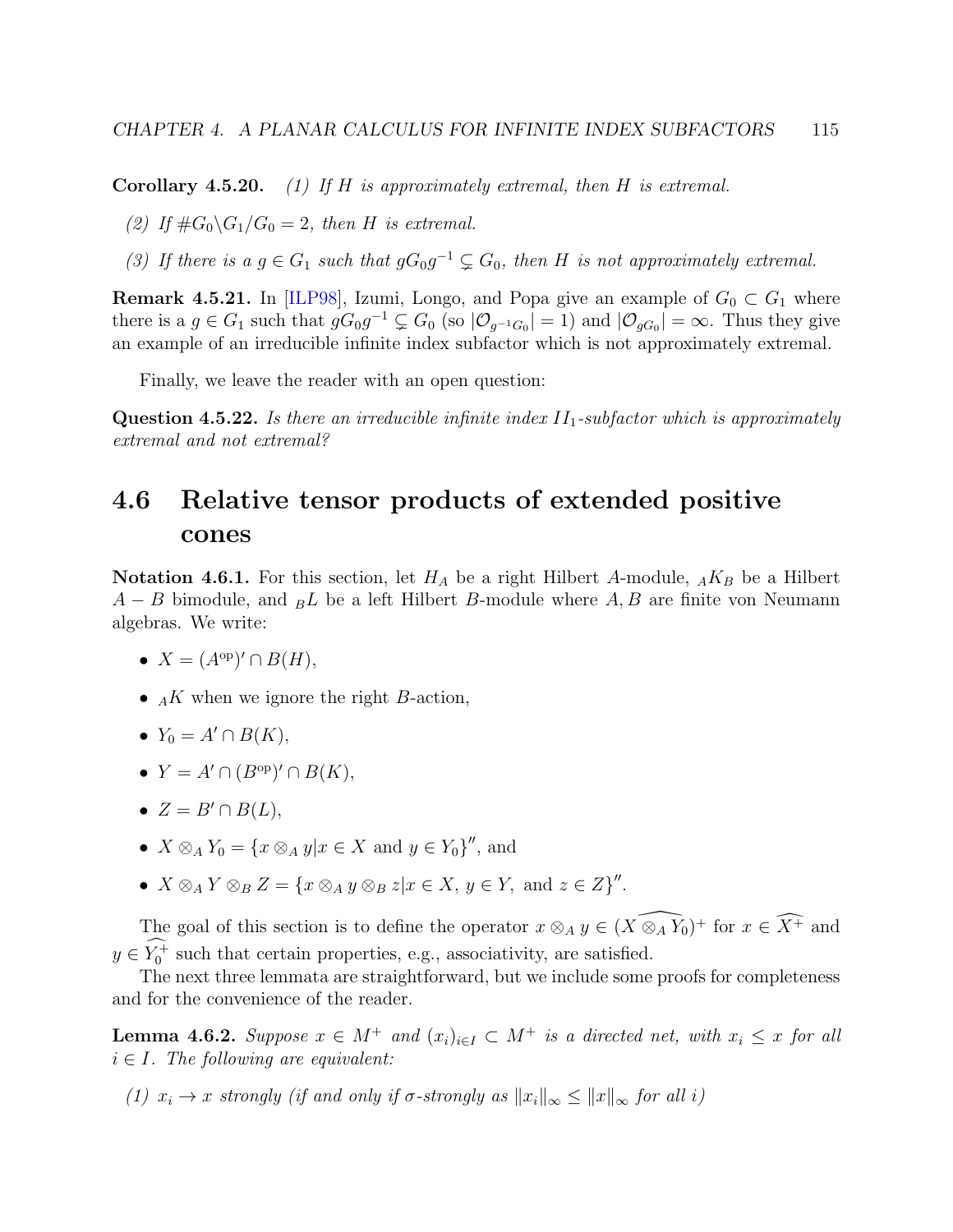- (2)  $x_i \to x$  weakly (if and only if  $\sigma$ -weakly as  $||x_i||_{\infty} \le ||x||_{\infty}$  for all i)
- (3)  $x_i \nearrow x$ , i.e.,  $x_i(\omega_{\xi}) \nearrow x(\omega_{\xi})$  for all  $\xi \in H$ ,
- (4)  $x_i(\omega_{\xi}) \nearrow x(\omega_{\xi})$  for all  $\xi$  in a dense subspace D of H.

*Proof.* Clearly  $(1) \Rightarrow (2) \Rightarrow (3) \Rightarrow (4)$ .

 $(3) \Rightarrow (1)$ : Suppose  $(x - x_i)(\omega_{\xi}) \rightarrow 0$  for all  $\xi \in H$ . Then  $\parallel$  $\sqrt{x-x_i}\xi\|_2\to 0$ , so  $\sqrt{x-x_i}\to 0$ strongly. Hence  $x_i \to x$  strongly as multiplication is strongly continuous on bounded sets.  $(4) \Rightarrow (3)$ : Choose an orthonormal basis  $\{e_n\}_{n\geq 1} \subset D$  for H. Suppose  $\xi = \sum_n \lambda_n e_n \in H \setminus \{0\},$ and let  $\varepsilon > 0$ . Then there is an  $N > 0$  such that

$$
\xi_N := \sum_{n>N} \lambda_n e_n \Longrightarrow \|\xi_N\|_2^2 = \sum_{n>N} |\lambda_n|^2 < \frac{\varepsilon^2}{16 \|x\|_\infty^2 \|\xi\|_2^2}.
$$

For  $n = 1, \ldots, N$ , there are  $i_n \in I$  such that  $i > i_n$  implies

$$
|\langle (x-x_i)\lambda_n e_n, \xi \rangle| \le ||(x-x_i)\lambda_n e_n||_2 ||\xi||_2 < \frac{\varepsilon}{2^{n+1}}.
$$

Now choose  $i' > i_n$  for all  $n = 1, ..., N$ . We calculate that for  $i > i'$ ,

$$
(x - x_i)(\omega_{\xi}) = \langle (x - x_i)\xi, \xi \rangle
$$
  
\n
$$
\leq \sum_{n=1}^{N} |\langle (x - x_i)\lambda_n e_n, \xi \rangle| + |\langle (x - x_i)\xi_N, \xi \rangle|
$$
  
\n
$$
\leq \sum_{n=1}^{N} \frac{\varepsilon}{2^{n+1}} + |\langle x\xi_N, \xi \rangle| + |\langle x_i\xi_N, \xi \rangle|
$$
  
\n
$$
\leq \sum_{n=1}^{N} \frac{\varepsilon}{2^{n+1}} + 2||x||_{\infty} ||\xi_N||_2 ||\xi||_2
$$
  
\n
$$
< \frac{\varepsilon}{2} + 2||x||_{\infty} \frac{\varepsilon}{4||x||_{\infty} ||\xi||_2} ||\xi||_2 = \varepsilon.
$$

As  $\varepsilon$  was arbitrary, we are finished.

<span id="page-120-0"></span>**Lemma 4.6.3.** If  $x, y \in M^+$ , and  $(x_i)_{i \in I}$ ,  $(y_j)_{j \in J} \subset M^+$  are directed nets of increasing operators such that

 $\Box$ 

- any two elements in  $\{x, y\} \cup \{x_i | i \in I\} \cup \{y_j | j \in J\}$  commute and
- $x_i \nearrow x$  and  $y_j \nearrow y$ ,

then  $x_i y_j \nearrow xy$  (and Lemma [4.6.2](#page-119-0) applies).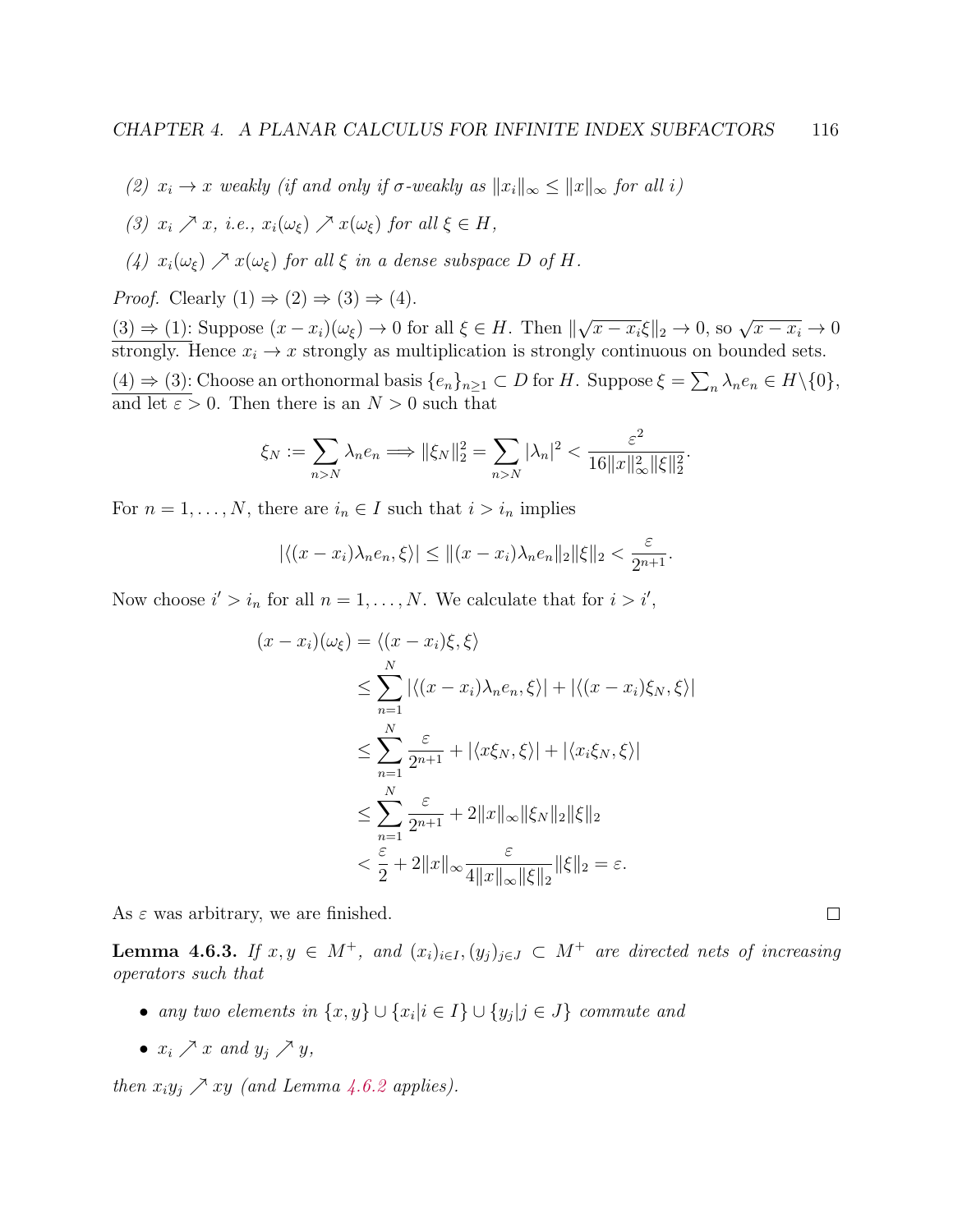**Lemma 4.6.4.** Suppose  $x \in X$  and  $y \in Y_0$ . Then  $x \otimes_A y$ :  $H \otimes_A K \to H \otimes_A K$  given by the unique extension of  $\xi \otimes \eta \mapsto (x\xi) \otimes (y\eta)$  where  $\xi \in D(H_A)$  and  $\eta \in D({}_AK)$  is well-defined and bounded, and  $||x \otimes_A y||_{\infty} \le ||x||_{\infty} ||y||_{\infty}$ . Hence the  $\ast$ -algebra map  $x \odot_{\mathbb{C}} y \mapsto x \otimes_A y$  is a binormal representation of  $X \odot_{\mathbb{C}} Y_0$  on  $H \otimes_A K$ .

*Proof.* (1) Fix  $\xi_1, \ldots, \xi_k \in D(H_A)$  and  $\eta_1, \ldots, \eta_k \in D(AK)$ , and let  $\xi = (\xi_1, \ldots, \xi_k)$  and  $\eta = (\eta, \ldots, \eta_k)$ . Since the matrices  $m = (A \langle y \eta_i, y \eta_j \rangle)_{i,j}, n = (\langle \xi_j, \xi_i \rangle_A)_{i,j} \in M_k(A)$  are positive (see Lemma 1.8 of [\[Bis97\]](#page-139-1)), we have

$$
\left\|\sum_{i=1}^{k} (x\xi_i) \otimes (y\eta_i)\right\|_2^2 = \sum_{i,j=1}^{k} \langle (x\xi_i) \otimes (y\eta_i), (x\xi_j) \otimes (y\eta_j) \rangle
$$
  
\n
$$
= \sum_{i,j=1}^{k} \langle (x\xi_i)_A \langle y\eta_i, y\eta_j \rangle, (x\xi_j) \rangle = \langle (x\xi)n, (x\xi) \rangle
$$
  
\n
$$
= ||(x\xi)n^{1/2}||_2^2 = ||x(\xi n^{1/2})||_2^2
$$
  
\n
$$
\leq ||x||_{\infty}^2 ||\xi n^{1/2}||_2^2 = ||x||_{\infty}^2 \sum_{i,j=1}^{k} \langle \xi_{iA} \langle y\eta_i, y\eta_j \rangle, \xi_j \rangle
$$
  
\n
$$
= ||x||_{\infty}^2 \sum_{i,j=1}^{k} \langle \langle \xi_j, \xi_i \rangle_A (y\eta_i), (y\eta_j) \rangle = ||x||_{\infty}^2 ||m^{1/2}(y\eta)||_2^2
$$
  
\n
$$
= ||x||_{\infty}^2 ||y(m^{1/2}\eta)||_2^2 \leq ||x||_{\infty}^2 ||y||_{\infty}^2 ||m^{1/2}\eta||_2^2
$$
  
\n
$$
= ||x||_{\infty}^2 ||y||_{\infty}^2 \left\|\sum_{i=1}^{k} \xi_i \otimes \eta_i\right\|_2^2.
$$

(2) That  $x \mapsto x \otimes_A 1_K$  is a normal representation of X follows from the density of  $D(H_A) \otimes_A$ K and (4) of Lemma [4.6.2.](#page-119-0) Similar for  $y \mapsto 1_H \otimes_A y$ .

 $\Box$ 

<span id="page-121-1"></span>**Notation 4.6.5.** Let B be the Borel  $\sigma$ -algebra of subsets of  $[0_{\mathbb{R}}, \infty_{\mathbb{R}}]$ . For a spectral measure  $E: \mathcal{B} \to P(H)$ , we use the conventions  $E_{\lambda} = E([0, \lambda])$ , so  $E_{\infty} = 1$ , and  $E^{\infty} = E(\{\infty\})$  (in general, our spectral measures on  $\beta$  have non-trivial mass at  $\infty$ ).

<span id="page-121-0"></span>**Lemma 4.6.6.** Suppose  $E: \mathcal{B} \to P(X) \subset B(H_A)$  is a spectral measure. Suppose  $f: [0, \infty] \to$  $[0,\infty)$  is a bounded Borel-measurable function, and  $(\varphi_n)$  is a sequence of positive simple functions increasing pointwise to f. Then

$$
\int_0^\infty f(\lambda) dE_\lambda := \sup_n \int_0^\infty \varphi_n(\lambda) dE_\lambda
$$

is well-defined.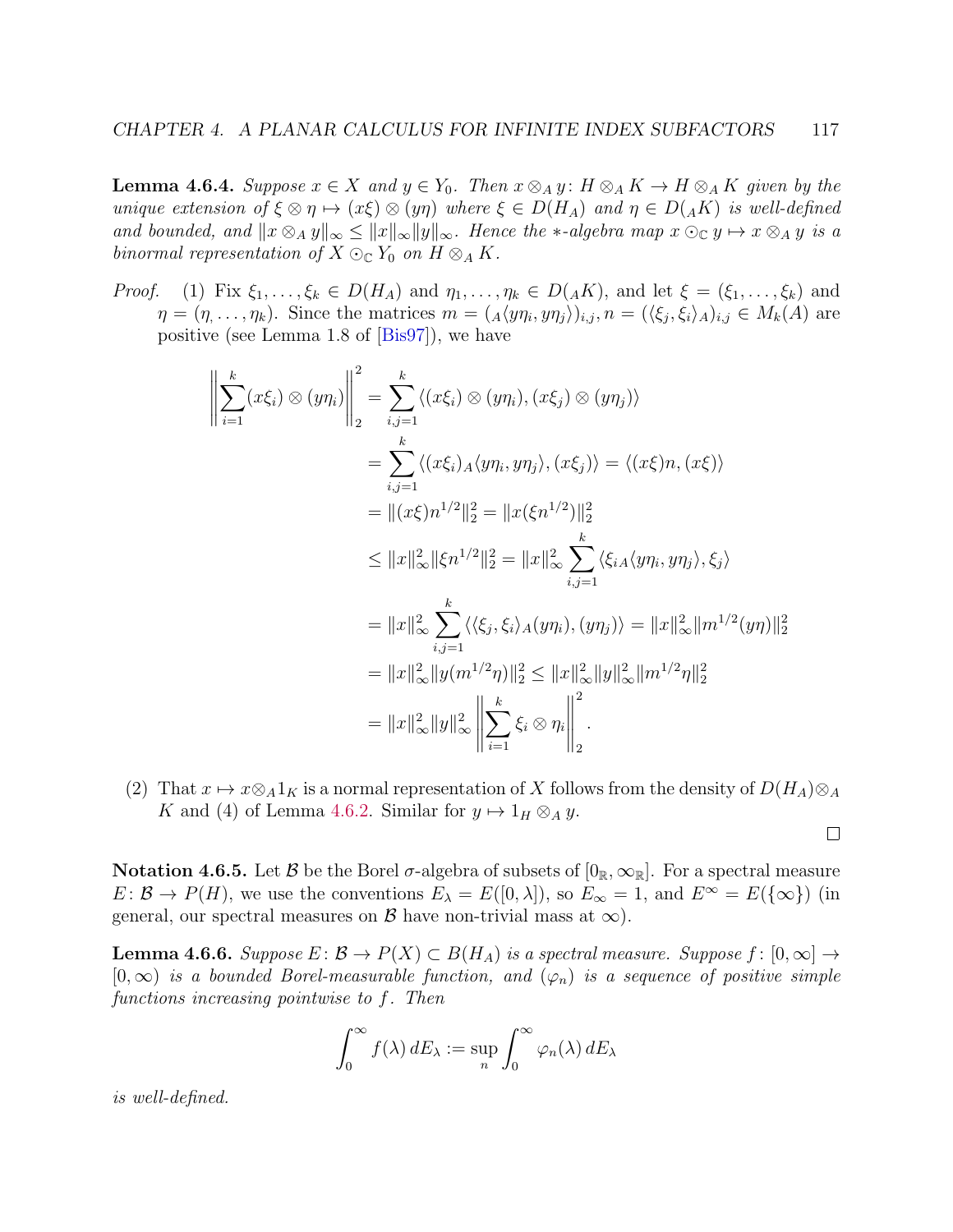*Proof.* Suppose  $\xi \in H$ . Then as  $\omega_{\xi}$  is normal,  $\omega_{\xi} \circ E$  is a Borel measure, and

$$
\int_0^\infty f(\lambda) d(\omega_{\xi}(E_\lambda)) = \sup_n \int_0^\infty \varphi_n(\lambda) d(\omega_{\xi}(E_\lambda))
$$

is independent of the choice of positive simple functions  $\varphi_n$  increasing to f.

<span id="page-122-0"></span>Proposition 4.6.7. Suppose

$$
E: \mathcal{B} \longrightarrow P(X) \subset B(H_A) \text{ and}
$$
  

$$
F: \mathcal{B} \longrightarrow P(Y_0) \subset B(AK)
$$

are spectral measures.

(1) The map  $E \otimes_A F : \mathcal{B} \otimes \mathcal{B} \longrightarrow P(X \otimes_A Y_0)$  by

$$
(I_1, I_2) \longmapsto \int_{I_1 \times I_2} d(E_\lambda \otimes_A F_\mu) := E(I_1) \otimes_A F(I_2)
$$

extends uniquely to a spectral measure by countable additivity.

(2) If  $\varphi, \psi : [0, \infty] \to [0, \infty)$  are positive simple functions, then

$$
\int_0^\infty \int_0^\infty \varphi(\lambda) \psi(\mu) d(E_\lambda \otimes_A F_\mu) = \left( \int_0^\infty \varphi(\lambda) dE_\lambda \right) \otimes_A \left( \int_0^\infty \psi(\mu) dF_\mu \right) \in X \otimes_A Y_0.
$$

(3) If f, g are bounded, B-measurable functions and  $(\varphi_m), (\psi_n)$  are sequences of positive simple functions increasing to  $f, g$ , then

$$
\sup_{m,n}\int_0^\infty\int_0^\infty \varphi_m(\lambda)\psi_n(\mu)\,d(E_\lambda\otimes_A F_\mu)=\left(\int_0^\infty f(\lambda)\,dE_\lambda\right)\otimes_A\left(\int_0^\infty g(\mu)\,dF_\mu\right)\in X\otimes_A Y_0.
$$

- *Proof.* (1) One simply needs to check countable additivity (pointwise on  $H \otimes_A K$ ), which follows from countably additivity on products of intervals, which is straightforward.
	- (2) Obvious.
	- (3) Immediate from (2) together with Lemmas [4.6.3](#page-120-0) and [4.6.6.](#page-121-0)

 $\Box$ 

 $\Box$ 

**Lemma 4.6.8.** The relative tensor product of spectral measures as in Proposition [4.6.7](#page-122-0) is associative, i.e., if

$$
E: \mathcal{B} \longrightarrow P(X) \subset B(H_A),
$$
  

$$
F: \mathcal{B} \longrightarrow P(Y) \subset B(AK_B), \text{ and}
$$
  

$$
G: \mathcal{B} \longrightarrow P(Z) \subset B(BL)
$$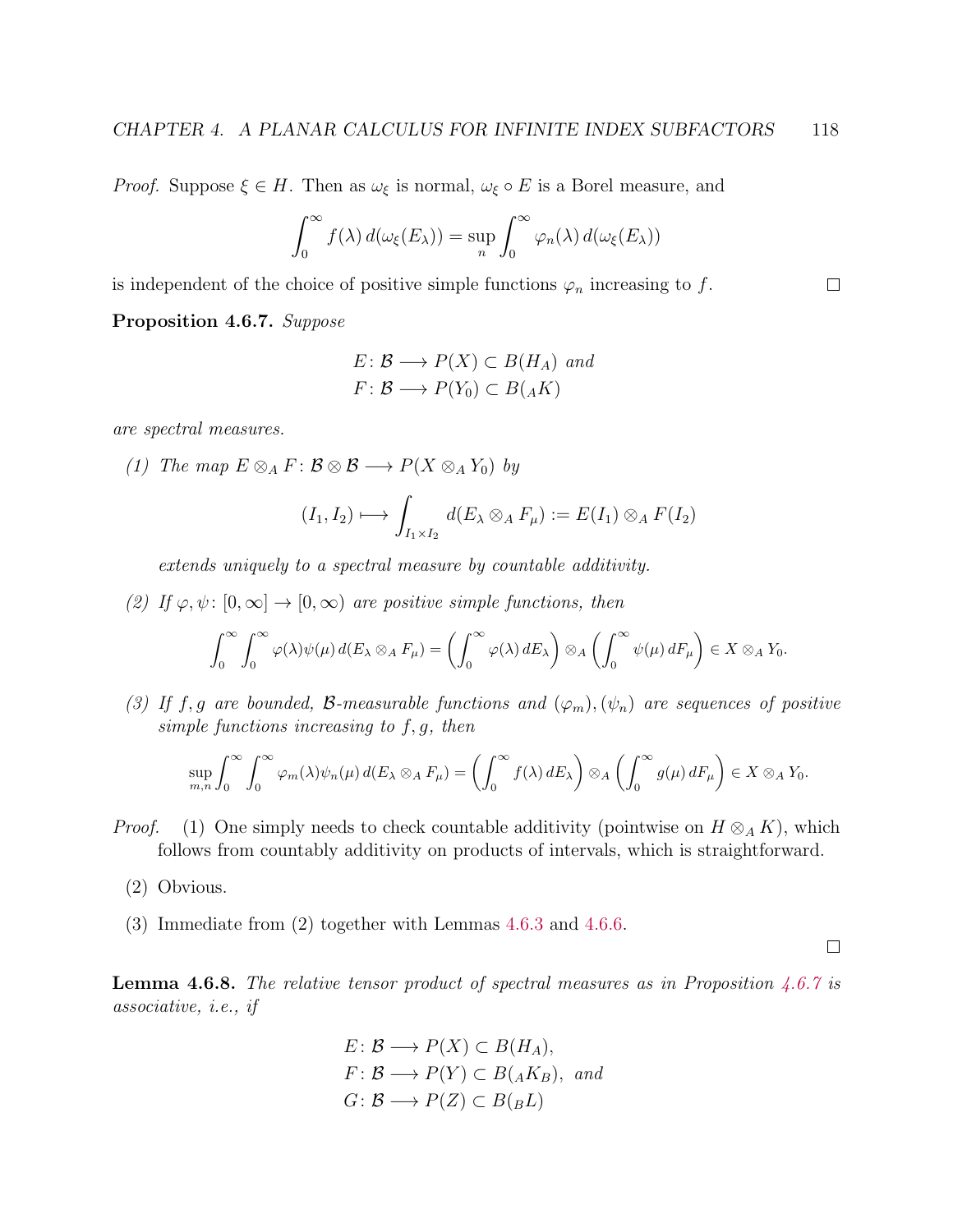are spectral measures on B, then  $(E \otimes_A F) \otimes_B G = E \otimes_A (F \otimes_B G)$ . Moreover, if  $f, g, h : [0, \infty] \rightarrow$  $[0,\infty)$  are bounded B-measurable functions, and  $(\varphi_m),(\psi_n),(\gamma_k)$  are positive simple functions increasing to  $f, g, h$  respectively, then

$$
\sup_{m,n,k} \int_0^\infty \int_0^\infty \int_0^\infty \varphi_m(\lambda) \psi_n(\mu) \gamma_\ell(\nu) d(E_\lambda \otimes_A F_\mu \otimes_B G_\nu) =
$$
\n
$$
= \left( \int_0^\infty f(\lambda) dE_\lambda \right) \otimes_A \left( \int_0^\infty g(\mu) dF_\mu \right) \otimes_B \left( \int_0^\infty h(\nu) dG_\nu \right) \in X \otimes_A Y \otimes_B Z.
$$
\nsumediate from a geometricity of the relative tensor and the real Proposition 4.

*Proof.* Immediate from associativity of the relative tensor product and Proposition [4.6.7.](#page-122-0)  $\Box$ 

<span id="page-123-0"></span>**Definition 4.6.9.** Suppose  $x \in \widehat{X^+}$  and  $y \in Y_0^+$  have spectral resolutions

$$
x = \int_{[0,\infty)} \lambda \, dE_{\lambda} + \infty E^{\infty} \text{ and } y = \int_{[0,\infty)} \mu \, dF_{\mu} + \infty F^{\infty}
$$

(recall Notation [4.6.5\)](#page-121-1). Then

$$
E: \mathcal{B} \longrightarrow P(X) \subset B(H_A) \text{ and}
$$
  

$$
F: \mathcal{B} \longrightarrow P(Y_0) \subset B(AK)
$$

are two spectral measures as in Proposition [4.6.7.](#page-122-0) For  $m, n \in \mathbb{N}$ , set

$$
x_m = \int_{[0,m]} \lambda \, dE_\lambda + mE^\infty \text{ and } y_n = \int_{[0,n]} \mu \, dF_\mu + nF^\infty.
$$

Applying Lemma [4.2.23](#page-93-0) to the directed set

$$
\mathcal{F} = \{x_m \otimes_A y_n | m, n \in \mathbb{N}\} \subset (X \otimes_A Y_0)^+,
$$

we get a positive, self-adjoint operator affiliated to  $X \otimes_A Y_0$  and densely-defined in an affiliated subspace of  $X \otimes_A Y_0$ . We denote this operator as  $x \otimes_A y$ .

<span id="page-123-1"></span>**Remark 4.6.10.** Assume the notation of Definition [4.6.9.](#page-123-0) When we work with  $x \otimes_A y$ , it helps to consider the following 3 projections:

$$
p_0 = (E_0 \otimes_A 1_K) \vee (1_H \otimes F_0),
$$
  
\n
$$
p_{\infty} = ((1 - E_0) \otimes_A F^{\infty}) + (E^{\infty} \otimes_A (1 - F_0)) + E^{\infty} \otimes_A F^{\infty},
$$
 and  
\n
$$
p_f = \sup_{\lambda, \mu < \infty} E_{\lambda} \otimes_A F_{\mu} = (1 - E^{\infty}) \otimes_A (1 - F^{\infty}),
$$

which we should think of as having the following "supports" given by the shaded areas in  $[0_{\mathbb{R}}, \infty_{\mathbb{R}}]^2$  below:

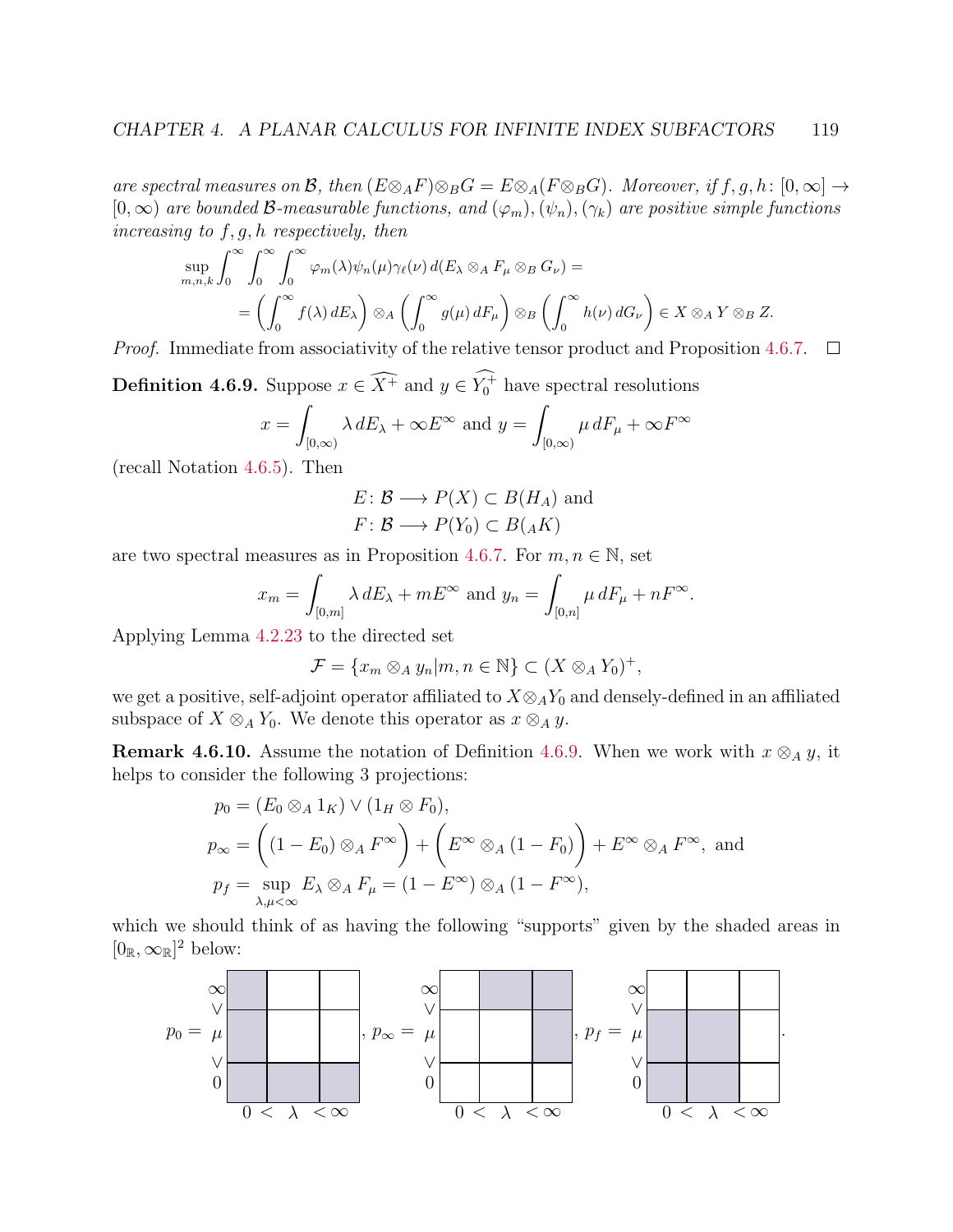- These three projections commute with  $x \otimes_A y$ .
- Dom $((x \otimes_A y)^{1/2}) \subset (1 p_\infty)(H \otimes_A K)$ , and  $(x \otimes_A y)(1 p_\infty)$  is densely defined on  $(1-p_{\infty})(H \otimes_A K).$
- $(x \otimes_A y)p_f = \sup_{m,n < \infty} \int_{[0,m]} \int_{[0,n]} \lambda \mu d(E_\lambda \otimes_A F_\mu).$
- $(x \otimes_A y)p_0 = 0.$

<span id="page-124-0"></span>**Lemma 4.6.11.** Let  $x \in \overline{X^+}$  and  $y \in Y_0^+$ , and assume the notation of Definition [4.6.9](#page-123-0) and Remark [4.6.10.](#page-123-1) Suppose  $x' \in X^+$ ,  $y' \in Y_0^+$  with  $x' \leq x$  and  $y' \leq y$ . Then

- (1)  $(x' \otimes_A y')p_0 = p_0(x' \otimes_A y') = 0,$
- (2) for all  $\xi \in H \otimes_A K$ ,  $(x \otimes_A y)(\omega_{\xi}) = (x \otimes_A y)(\omega_{(1-n_0)\xi})$ , and
- (3)  $x' \otimes_A y' \leq x \otimes_A y$ .
- *Proof.* (1) Suppose  $\eta \in D((E_0H)_A)$  and  $\kappa \in D(AK)$  (recall  $E_0 \in X$  and  $F^{\infty} \in Y_0$ ). Then since  $x' \leq x$ , we must have

$$
\|(x')^{1/2}\eta\|_H^2 = \langle x'\eta, \eta \rangle = x'(\omega_\eta) \le x(\omega_\eta) = x(\omega_{E_0\eta}) = xE_0(\omega_\eta) = 0.
$$

But this implies  $x'\eta = 0$ . Hence we have

$$
(x' \otimes_A y')(\eta \otimes \kappa) = 0.
$$

Similarly, for all  $\eta \in D(H_A)$  and  $\kappa \in D(A(F_0 K))$ ,  $(x' \otimes_A y')(\eta \otimes \kappa) = 0$ . By density of  $D(H_A) \otimes_A D(AK)$ , we have  $(x' \otimes_A y')p_0 = 0$ . Taking adjoints gives  $p_0(x' \otimes_A y') = 0$ .

(2) By (1), for all  $m, n > 0$ ,  $p_0(x_m \otimes_A y_n) = (x_m \otimes_A y_n)p_0 = 0$ , so

$$
(x \otimes_A y)(\omega_{\xi}) = \sup_{m,n} (x_m \otimes_A y_n)(\omega_{\xi})
$$
  
= 
$$
\sup_{m,n} \left( (x_m \otimes_A y_n)(\omega_{(1-p_0)\xi}) + \langle (x_m \otimes_A y_n)p_0\xi, p_0\xi \rangle \right)
$$
  
+ 
$$
\langle (x_m \otimes_A y_n)p_0\xi, \xi \rangle + \langle (x_m \otimes_A y_n)\xi, p_0\xi \rangle
$$
  
= 
$$
\sup_{m,n} (x_m \otimes_A y_n)(\omega_{(1-p_0)\xi}) = (x \otimes_A y)(\omega_{(1-p_0)\xi}).
$$

(3) By (2), it suffices to show that for all  $\xi \in \text{Dom}((x \otimes_A y)^{1/2})$  with  $\xi = p_f \xi$ ,

$$
\left(p_f(x'\otimes_A y')p_f\right)(\omega_{\xi})=(x'\otimes_A y')(\omega_{\xi})\leq (x\otimes_A y)(\omega_{\xi})=\left(p_f(x\otimes_A y)p_f\right)(\omega_{\xi}).
$$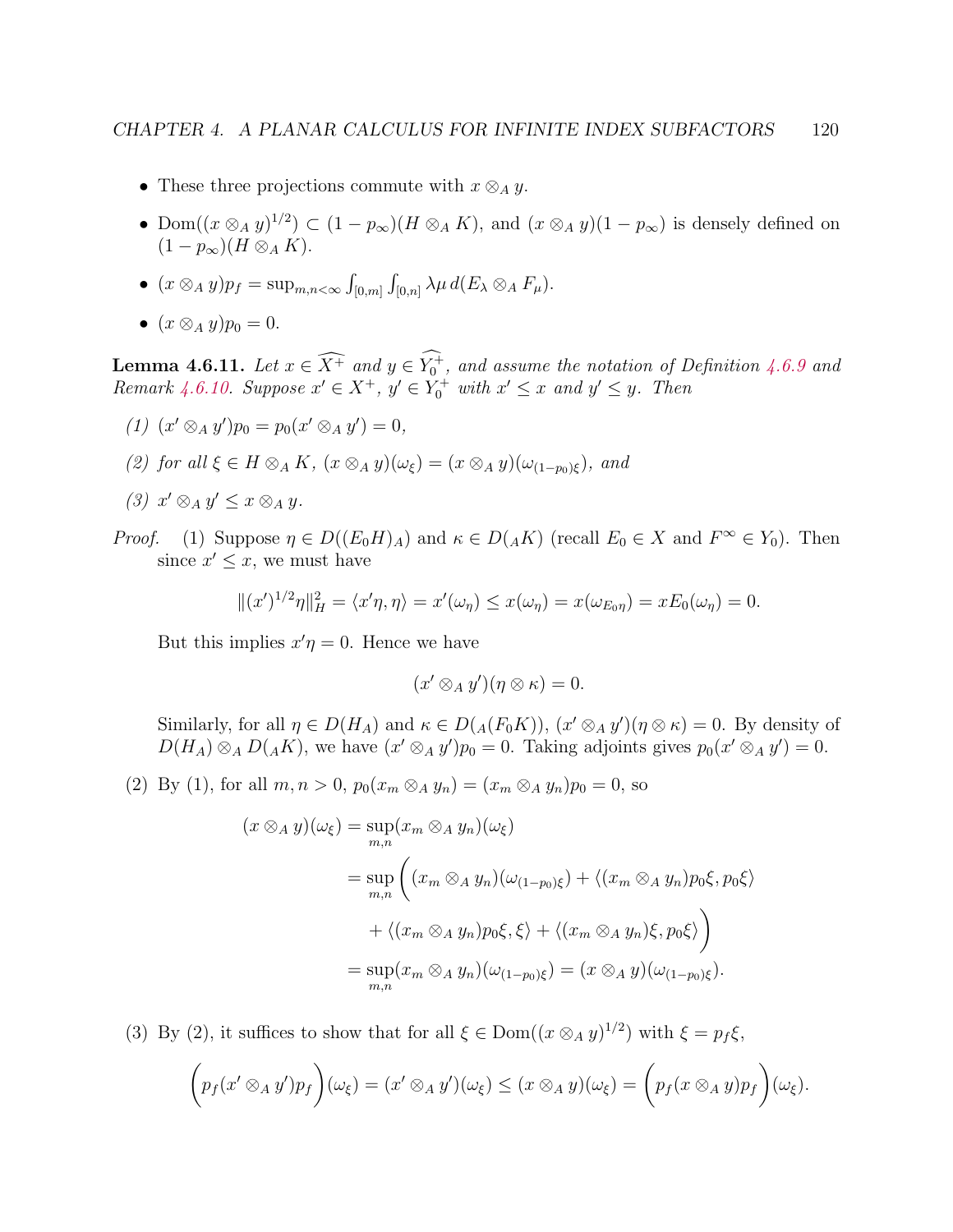Fix such a  $\xi$ , and let  $\varepsilon > 0$ . As  $E_{\lambda} \otimes_A F_{\mu} \to p_f$  strongly as  $\lambda, \mu \to \infty$  from below, there is an  $N > 0$  such that for all  $\lambda, \mu > N$ ,

$$
\bigg(p_f(x'\otimes_A y')p_f-(E_\lambda x'E_\lambda\otimes_A F_\mu y'F_\mu)\bigg)(\omega_\xi)<\varepsilon.
$$

Since  $x' \le x$  and  $y' \le y$ , we have  $E_N x' E_N \le x E_N$ ,  $F_N y' F_N \le y F_N$  by Lemma [4.2.21,](#page-0-0) so  $E_N x' E_N \otimes_A F_N y' F_N \leq x E_N \otimes_A y F_N$  as all these operators mutually commute. Hence

$$
\left(p_f(x' \otimes y')p_f\right)(\omega_{\xi}) = \left(p_0(x_m \otimes_A y_n)p_0 - (E_Nx'E_N \otimes_A F_Ny'F_N)\right)(\omega_{\xi})
$$

$$
+ (E_Nx'E_N \otimes_A F_Ny'F_N)(\omega_{\xi})
$$

$$
< \varepsilon + (xE_N \otimes_A yF_N)(\omega_{\xi}) \leq \varepsilon + (x \otimes_A y)(\omega_{\xi}).
$$

Since  $\varepsilon$  was arbitrary, the result follows.

<span id="page-125-1"></span>**Lemma 4.6.12.** Suppose  $(x'_j)_{j\in J} \subset \overline{X^+}$  increases to  $x \in \overline{X^+}$ . Suppose  $p, q \in P(X)$  are spectral projections of x such that  $p + q = 1$ . Then  $\langle x'_j p \xi, q \xi \rangle \to 0$  for all  $\xi \in \text{Dom}(x^{1/2})$ .

*Proof.* For  $k = 0, 1, 2, 3$ ,  $p\xi + i^k q \xi \in \text{Dom}(x^{1/2}) \subseteq \text{Dom}((x'_j)^{1/2})$  for all  $j \in J$ . Since  $x'_j$ increases to  $x$ , by polarization

$$
\lim_{j \in J} \langle (x'_j)^{1/2} p \xi, (x'_j)^{1/2} q \xi \rangle = \lim_{j \in J} \frac{1}{4} \sum_{k=0}^3 i^k x'_j (\omega_{p\xi + i^k q \xi}) = \frac{1}{4} \sum_{k=0}^3 i^k x (\omega_{p\xi + i^k q \xi})
$$

$$
= \langle x^{1/2} p \xi, x^{1/2} q \xi \rangle = 0
$$

as  $p, q$  commute with  $x^{1/2}$ .

<span id="page-125-0"></span>**Theorem 4.6.13.** Let  $x \in \widehat{X^+}$  and  $y \in Y_0^+$ , and assume the notation of Definition [4.6.9](#page-123-0) and Remark [4.6.10.](#page-123-1) Suppose there are sequences  $(x'_m) \subset X^+$ ,  $(y'_n) \subset Y_0^+$  which increase to x, y respectively. Then  $x'_m \otimes_A y'_n$  increases to  $x \otimes_A y$ .

Proof.

<u>Case 1</u>: Suppose  $\xi \notin \text{Dom}((x \otimes_A y)^{1/2})$  and  $M > 0$ . Since  $\sup_{m,n} x_m \otimes_A y_n = x \otimes_A y$ , there is an  $N_0 \in \mathbb{N}$  such that for all  $m, n \ge N_0$ ,  $(x_m \otimes_A y_n)(\omega_{\xi}) > M$ . Since  $p_0 \xi \neq \xi$  by Lemma [4.6.11,](#page-124-0) we must have

$$
(1_H \otimes_A (1_K - F_0))\xi \neq 0 \text{ and } ((1_H - E_0) \otimes_A 1_K)\xi \neq 0.
$$

Claim: There is an  $N_1 > N_0$  such that  $(x'_m \otimes 1_K)\xi \neq 0 \neq (1_H \otimes_A y'_n)\xi$  for all  $m, n > N_1$ .

 $\Box$ 

 $\Box$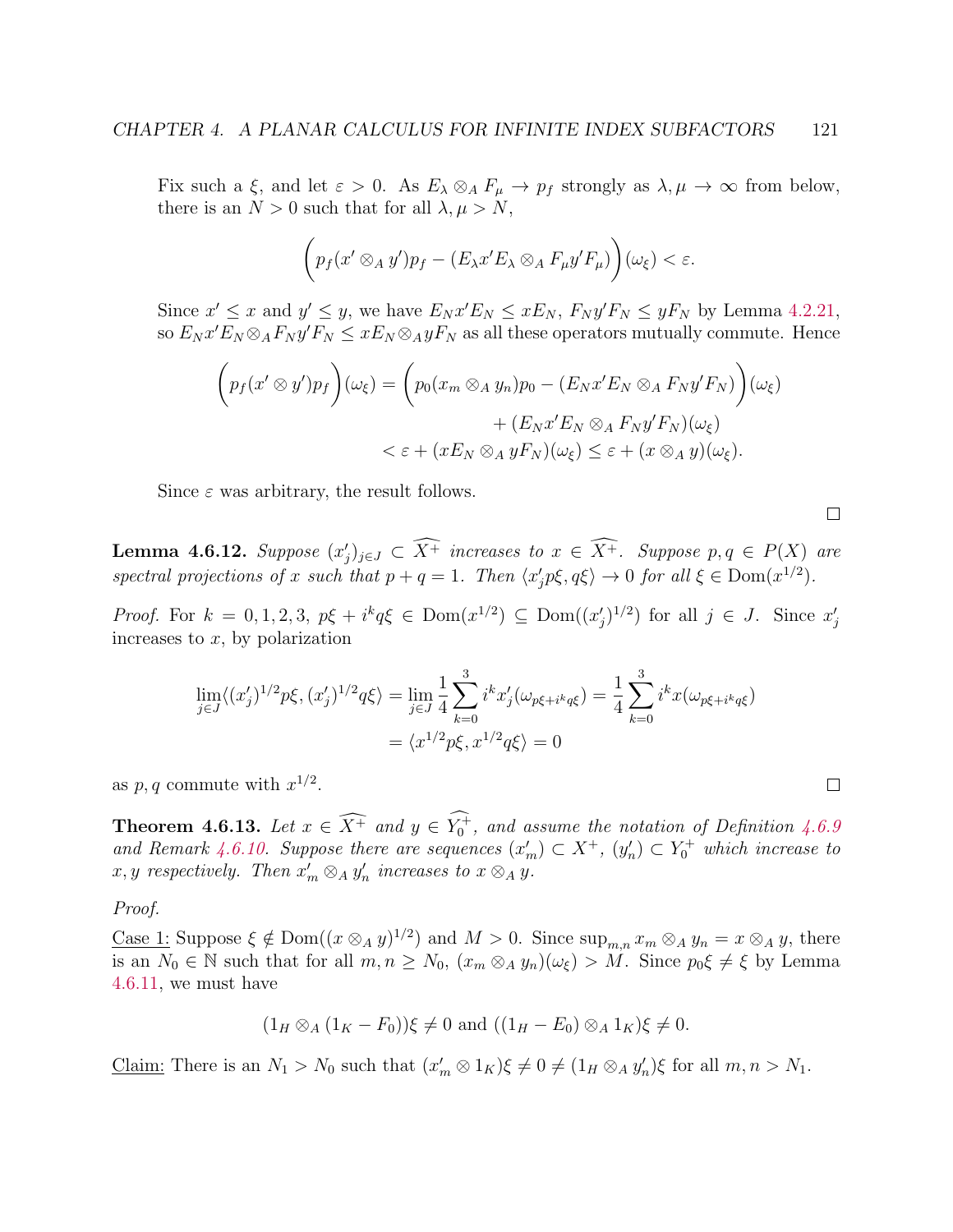*Proof.* We prove the second non-equality. Suppose not. Then for each  $n > 0$ , there is an  $k > n$  such that  $(1 \otimes_A y'_k)\xi = 0$ . But then

$$
(1_H \otimes_A y'_n)(\omega_{\xi}) \leq (1_H \otimes_A y'_k)(\omega_{\xi}) = 0,
$$

so  $(1_H \otimes_A y'_n)\xi = 0$  for all  $n \in \mathbb{N}$ . Since  $(1_H \otimes_A (1-F_0))\xi \neq 0$ , and  $D(H_A) \otimes_A D(A((1-F_0)K))$ is dense in  $H \otimes_A ((1_K - F_0)K)$ , there is an  $\eta \in D(H_A)$  such that  $L_{\eta}^* \xi \in ((1_K - F_0)K) \setminus \{0\}$ and  $L_{\eta}L_{\eta}^* \leq 1_H \otimes_A 1_K$ . Now since  $y'_n$  increases to y, and  $y(\omega_{L_{\eta}^* \xi}) > 0$ , there is an  $N' > 0$ such that for all  $n > N'$ ,

$$
0 < y_n'(\omega_{L^*_{\eta}\xi}) = (L_{\eta}y_n L^*_{\eta})(\omega_{\xi}) = \left(L_{\eta}L^*_{\eta}(1_H \otimes_A y_n')\right)(\omega_{\xi}) \leq (1_H \otimes_A y_n')(\omega_{\xi}) = 0,
$$

 $\Box$ 

a contradiction.

Choose  $N_1$  as in the claim, and suppose  $n > N_1$ . Let  $\{\alpha_i\} \subset D(AK)$  be an  $_AK$ -basis, and let  $\eta = (1_H \otimes_A (y_{N_1})^{1/2})\xi \neq 0$ , and note  $(x_{N_1} \otimes_A 1_K)(\omega_{\eta}) > M$ . Then

$$
M < (x_{N_1} \otimes 1_K)(\omega_\eta) = \left( (x_{N_1} \otimes_A 1_K) \left( \sum_i R_{\alpha_i} R_{\alpha_i}^* \right) \right) (\omega_\eta) = \sum_i (R_{\alpha_i}(x_{N_1}) R_{\alpha_i}^*) (\omega_\eta),
$$

so there is an  $N_2 > 0$  such that

$$
M < \sum_{i=1}^{N_2} (R_{\alpha_i} x_{N_1} R_{\alpha_i}^*)(\omega_\eta) = \sum_{i=1}^{N_2} x_{N_1} (\omega_{R_\alpha^* \eta}) \le \sum_{i=1}^{N_2} x(\omega_{R_\alpha^* \eta}).
$$

Now as  $x'_m$  increases to x, there is an  $N_3 > N_1$  such that  $m > N_3$  implies

$$
M < \sum_{i=1}^{N_2} x'_m(\omega_{R^*_\alpha\eta}) = \sum_{i=1}^{N_2} (R_{\alpha_i} x'_m R^*_{\alpha_i})(\omega_\eta) \le \sum_i (R_{\alpha_i} x'_m R^*_{\alpha_i})(\omega_\eta)
$$
\n
$$
= \left( (x'_m \otimes_A 1_K) \left( \sum_i R_{\alpha_i} R^*_{\alpha_i} \right) \right) (\omega_\eta) = (x'_m \otimes y_{N_1})(\omega_\xi).
$$

Repeating the above argument for  $y'_n$  yields an  $N_4$  such that  $m, n > N_4$  implies  $M <$  $(x'_m \otimes_A y'_n)(\omega_{\xi}).$ 

Case 2: Suppose  $\xi \in \text{Dom}((x \otimes_A y)^{1/2})$ . Then  $\xi = (1 - p_{\infty})\xi$ . We want to show

$$
\sup_{m,n}(x'_m \otimes_A y'_n)(\omega_{\xi}) = (x \otimes_A y)(\omega_{\xi}) = \sup_{m,n}(x_m \otimes_A y_n)(\omega_{\xi}),
$$

so by Lemma [4.6.11,](#page-124-0) we may assume  $\xi = (1 - p_0)\xi$ , and thus  $\xi = p_f \xi$ . Let  $\varepsilon > 0$ . Since

$$
p_f(x \otimes_A y)p_f = \sup_{\lambda,\mu < \infty} xE_\lambda \otimes_A yF_\mu,
$$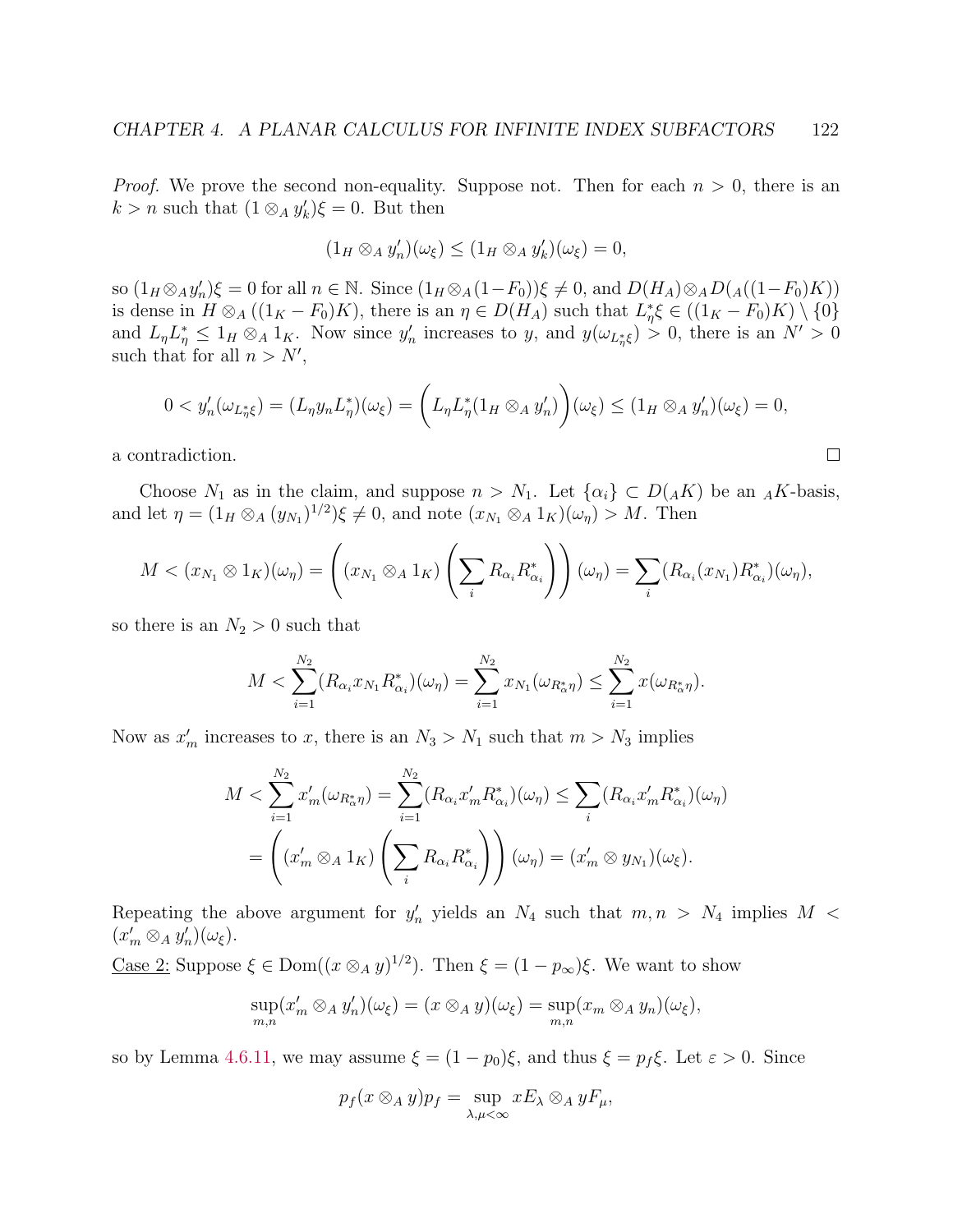there is an  $N_0 \in \mathbb{N}$  such that for all  $\lambda, \mu \ge N_0$ ,

$$
\left((x \otimes_A y) - (xE_\lambda \otimes_A yF_\mu)\right)(\omega_\xi) < \frac{\varepsilon}{4}.
$$

By Lemma [4.6.11,](#page-124-0)  $x'_m \otimes_A y'_n \le x \otimes_A y$  for all  $m, n$ , so using Lemma [4.2.21,](#page-0-0) we have

$$
\left( (x'_m \otimes_A y'_n) - (E_{N_0} x'_m E_{N_0}) \otimes_A (F_{N_0} y'_n F_{N_0}) \right) \leq \left( (x \otimes_A y) - (x E_{N_0} \otimes_A y F_{N_0}) \right) \text{ and}
$$
  

$$
E_{N_0} x'_m E_{N_0} \otimes_A F_{N_0} y'_n F_{N_0} \leq x E_{N_0} \otimes_A y F_{N_0}
$$

by multiplying on either side by  $1_{H\otimes_A K} - (E_{N_0}\otimes_A F_{N_0})$  and  $E_{N_0}\otimes_A F_{N_0}$  respectively. Now since  $x'_m, y'_n$  increase to  $x, y$  respectively, by Lemma [4.2.21,](#page-0-0)  $E_{N_0} x'_m E_{N_0}$ ,  $F_{N_0} y'_n F_{N_0}$  increases to  $xE_{N_0}, yF_{N_0}$  respectively. Thus  $E_{N_0}x'_mE_{N_0}\otimes_A F_{N_0}y'_nF_{N_0}$  increases to  $xE_{N_0}\otimes_A yF_{N_0}$  by Lemma [4.6.3,](#page-120-0) and there is an  $N_1 > N_0$  such that for all  $m, n \ge N_1$ ,

$$
\left((xE_{N_0}\otimes_A yF_{N_0})-(E_{N_0}x_m'E_{N_0}\otimes_A F_{N_0}y_n'F_{N_0})\right)(\omega_{\xi})<\frac{\varepsilon}{4}.
$$

By Lemma [4.6.12,](#page-125-1) there is an  $N_2 > N_1$  such that for all  $m, n > N_2$ ,

$$
\left| \left\langle (x'_m \otimes y'_n)(1_{H\otimes_A K} - E_{N_0}\otimes_A F_{N_0})\xi, (E_{N_0}\otimes_A F_{N_0})\xi \right\rangle \right| < \frac{\varepsilon}{4}.
$$

Now we calculate that for all  $m, n > N_2$ ,

$$
(x \otimes_A y - x'_m \otimes y'_n)(\omega_{\xi}) = (1 - E_{N_0} \otimes_A F_{N_0})(x \otimes_A y - x'_m \otimes y'_n)(1 - E_{N_0} \otimes_A F_{N_0})(\omega_{\xi})
$$
  
+ 
$$
(1_{H \otimes_A K} - E_{N_0} \otimes_A F_{N_0})(x \otimes_A y - x'_m \otimes y'_n)(E_{N_0} \otimes_A F_{N_0})(\omega_{\xi})
$$
  
+ 
$$
(E_{N_0} \otimes_A F_{N_0})(x \otimes_A y - x'_m \otimes y'_n)(1_{H \otimes_A K} - E_{N_0} \otimes_A F_{N_0})(\omega_{\xi})
$$
  
+ 
$$
(E_{N_0} \otimes_A F_{N_0})(x \otimes_A y - x'_m \otimes y'_n)(E_{N_0} \otimes_A F_{N_0})(\omega_{\xi})
$$
  

$$
\leq ((x \otimes_A y) - (x E_{N_0} \otimes_A y F_{N_0}))(\omega_{\xi})
$$
  
+ 
$$
|((1_{H \otimes_A K} - E_{N_0} \otimes_A F_{N_0})(x'_m \otimes_A y'_n)(E_{N_0} \otimes_A F_{N_0})(\omega_{\xi})|
$$
  
+ 
$$
|(E_{N_0} \otimes_A F_{N_0})(x'_m \otimes_A y'_n)(1 - E_{N_0} \otimes_A F_{N_0})(\omega_{\xi})|
$$
  
+ 
$$
((x E_{N_0} \otimes_A y F_{N_0}) - (E_{N_0} x'_m E_{N_0} \otimes_A F_{N_0} y'_n F_{N_0}))(\omega_{\xi})
$$
  

$$
< \frac{\varepsilon}{4} + \frac{\varepsilon}{4} + \frac{\varepsilon}{4} + \frac{\varepsilon}{4} + \frac{\varepsilon}{4} = \varepsilon.
$$

Corollary 4.6.14. If  $x \in \widehat{X^+}$ ,  $y \in \widehat{Y^+}$ , and  $z \in \widehat{Z^+}$ , then  $(x \otimes_A y) \otimes_B z = x \otimes_A (y \otimes_B z)$ .

 $\Box$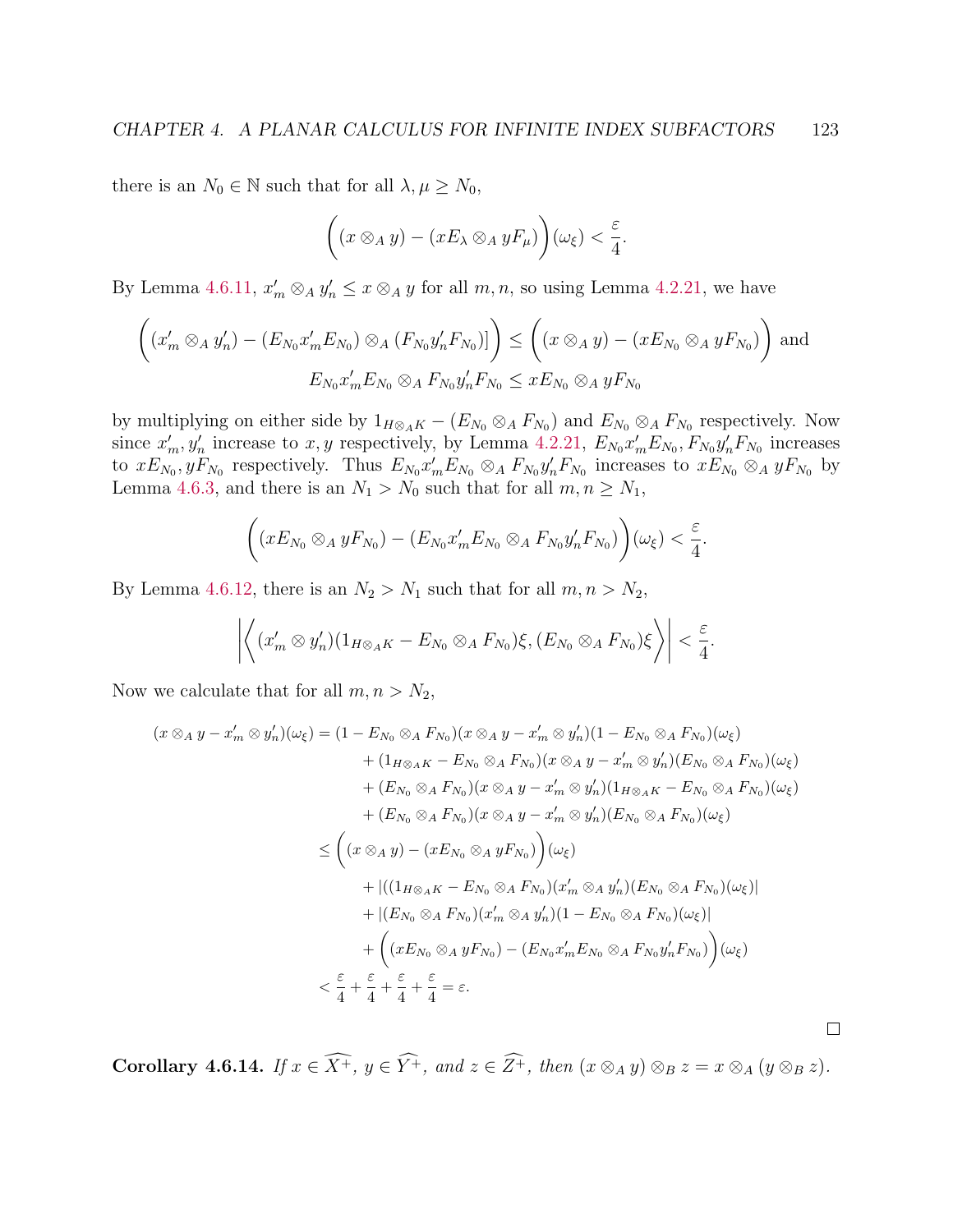*Proof.* Take sequences  $(x_m) \subset X^+$ ,  $(y_n) \subset Y^+$ , and  $(z_\ell) \subset Z^+$  which increase to  $x, y, z$ respectively. Then

$$
(x \otimes_A y) \otimes_B z = \sup_{m,n,\ell} (x_m \otimes_A y_n) \otimes_B z_\ell = \sup_{m,n,\ell} x_m \otimes_A (y_n \otimes_B z_\ell) = x \otimes_A (y \otimes_B z).
$$

 $\Box$ 

<span id="page-128-1"></span>Corollary 4.6.15. If  $x, w \in \overline{X^+}$ ,  $y \in Y_0^+$ , and  $\lambda \in [0, \infty]$ , then  $(\lambda x + w) \otimes_A y = \lambda (x \otimes_A y)$  $y) + (w \otimes_A y).$ 

*Proof.* Choose  $X^+ \ni x_m, w_n \nearrow x, w \in \widehat{X^+}$  respectively and  $Y_0^+ \ni y_\ell \nearrow y \in Y_0^+$ . Then  $(\lambda x_m + w_n) \otimes_A y_\ell = \lambda (x_m \otimes_A y_\ell) + (w_n \otimes_A y_\ell)$ , and the result follows by Remark [4.2.22](#page-93-1) and Theorem [4.6.13.](#page-125-0)  $\Box$ 

By taking sups appropriately, and with a little more care, Lemma [4.6.11](#page-124-0) and Theorem [4.6.13](#page-125-0) can be generalized to prove:

**Theorem 4.6.16.** Let  $x \in \widehat{X^+}$  and  $y \in Y_0^+$ . Suppose there are nets  $(x_i)_{i \in I} \subset \widehat{X^+}$ ,  $(y_j)_{j \in J} \subset \widehat{X^-}$  $Y_0^+$  which increase to x, y respectively. Then  $x_i \otimes_A y_j \nearrow x \otimes_A y$ .

# 4.7 The action of  $\mathbb{BP}$  is well-defined

In this section, we show the action of BP is well-defined in Theorem [4.3.18.](#page-100-0) We do so in two steps. First, we define a sub-operad  $\mathbb{BP}_1 \subset \mathbb{BP}$ , define the action of  $\mathbb{BP}_1$  on the extended positive cones  $Q_n^+$ , and show the action is well-defined. We show that each connected tangle (see Definition [4.7.1\)](#page-128-0) has a unique standard form (see Algorithm [4.7.4\)](#page-130-0) that behaves well under composition, analogous to the methods of [\[Pen12a\]](#page-142-0). Second, we extend the action to BP and show it is well-defined by considering the possibilities that occur when inserting connected  $\mathbb{BP}_1$ -tangles into the quadratic pairing tangle  $\tau_n$  or  $\tau_n^{\text{op}}$  (see Definition [4.7.7\)](#page-132-0).

## The operad  $\mathbb{BP}_1$

<span id="page-128-0"></span>**Definition 4.7.1.** We will define  $\mathbb{BP}_1$ , an operad of unshaded, oriented tangles up to planar isotopy. First, we require for tangles  $\mathcal{T} \in \mathbb{BP}_1$ :

- (1)  $\mathcal{T}$  has an external disk  $D_0$  and internal disks  $D_1, \ldots, D_s$ , each with an even number  $2k_i$  of market boundary points and a distinguished interval marked  $\ast$ . The boundary points of  $D_i$  are numbered  $1, \ldots, 2k_i$  clockwise from  $\ast$ , and and we use the convention that for  $1 \le n \le 2k_i$ , the  $-n^{\text{th}}$  boundary point is the point numbered  $2k_i - n + 1$ .
- (2) Each boundary point of  $\mathcal T$  is connected to exactly one oriented string. Each oriented string is either a closed loop, or it is attached to two distinct boundary points.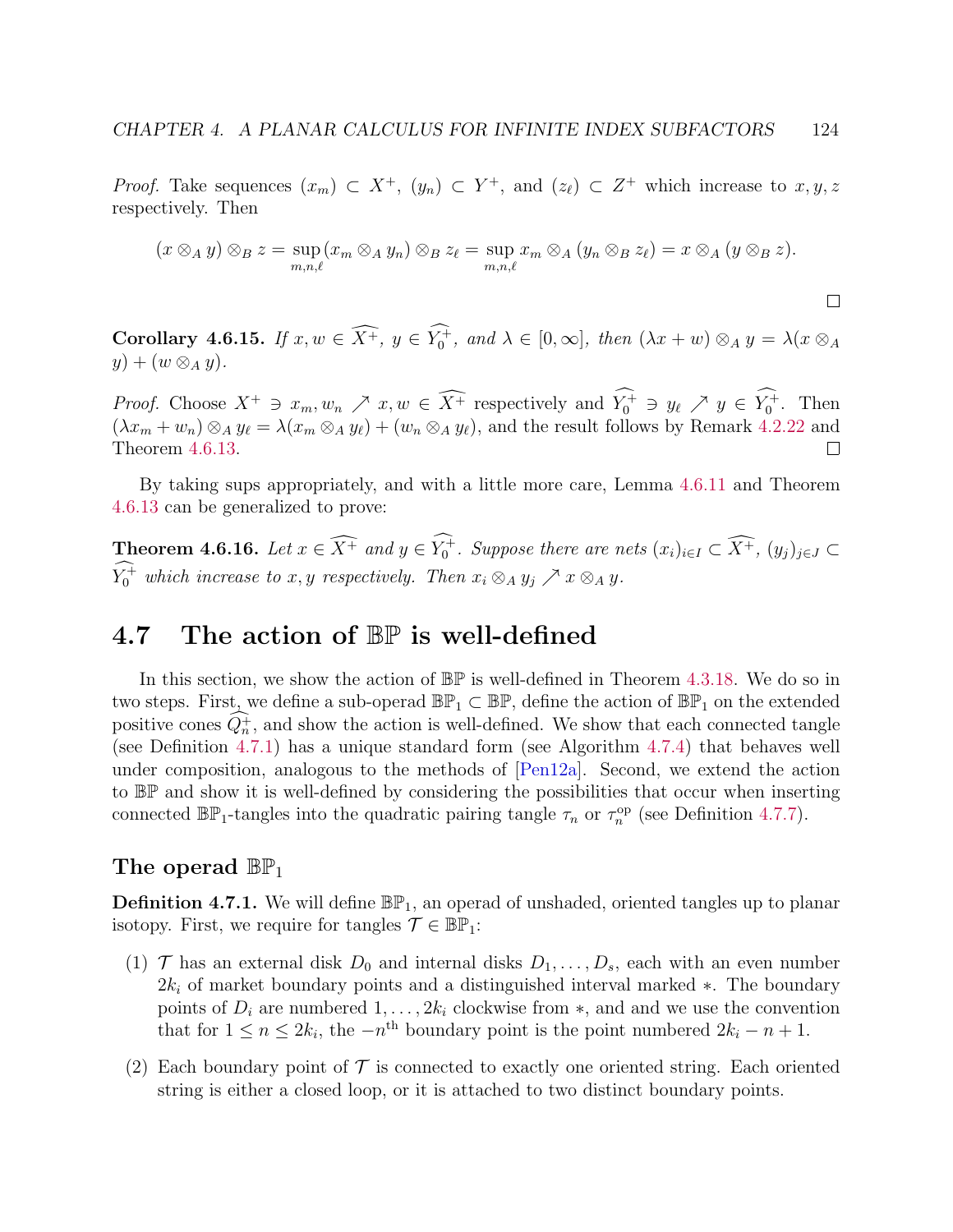- (3) For  $i = 1, \ldots, s$ , reading counter-clockwise from  $\ast$ , the strings attached to the first  $k_i$  boundary points of  $D_i$  are oriented away from  $D_i$ , and the second  $k_i$  strings are oriented toward  $D_i$ ,
- (4) Reading counter-clockwise from  $*$ , the strings attached to the first  $k_0$  boundary points of  $D_0$  are oriented toward  $D_0$ , and the second  $k_0$  strings are oriented away from  $D_0$ ,

When we draw such a tangle, we draw all disks  $D_i$  ( $0 \le i \le s$ ) as rectangles with  $k_i$  strings connected to the top and bottom, we suppress the external disk, we draw one thick string labelled n for n individual strings, and we orient all strings upward unless otherwise specified.

A tangle with disks  $\{D_i\}_{i=0}^s$  and strings  $\{S_j\}_{j=1}^t$  satisfying (1)-(4) is called:

- <u>connected</u> if  $\{D_i\}_{i=0}^s \cup \{S_j\}_{j=1}^t$  is connected in  $\mathbb{R}^2$ , and
- internally connected if  $\mathcal T$  has no external boundary points and  $\{D_i\}_{i=1}^s\cup\{S_j\}_{j=1}^t$  is connected in  $\mathbb{R}^2$ .

Let  $\mathbb{BP}_1$  be the operad generated by the following tangles:

Temperley-Lieb: For  $n \geq 0$ , the "Temperley-Lieb" tangle  $1_n$  with no inputs and  $2n$  boundary points:  $\blacksquare$ 

$$
1_n = \begin{array}{c} \n \end{array}
$$

Note that  $1_0$  is the empty tangle.

Partial trace: For  $n \geq 0$ , the tangles  $t_{n+1}$ ,  $t_{n+1}^{\text{op}}$  with  $2n+2$  internal boundary points and  $2n$ external boundary points and only one right, left cap respectively:

$$
t_{n+1} = \boxed{\begin{array}{c} n \\ n \end{array}} \text{ and } t_{n+1}^{\text{op}} = \boxed{\begin{array}{c} n \\ n \end{array}} \end{array},
$$

Tensoring: For  $m, n \geq 0$ , the tangles  $\otimes_{m,n}$  with internal disks  $D_1, D_2$  with  $2m, 2n$  internal boundary points and  $2(m + n)$  external boundary points as follows:

$$
\otimes_{m,n} = \n\begin{array}{c}\n\boxed{m} & \boxed{n} \\
\boxed{m} & \boxed{n}\n\end{array}.
$$

<span id="page-129-0"></span>**Theorem 4.7.2.** The following relations hold in  $\mathbb{BP}_1$  for  $m, n \geq 0$  (compare with (1)-(3) in Theorem  $\angle 4.3.15$ :

(1)  $t_m t_{m+1}^{\text{op}} = t_m^{\text{op}} t_{m+1},$  $(2) \otimes_{\ell,m+n} (-, \otimes_{m,n} (-,-)) = \otimes_{\ell+m,n} (\otimes_{\ell,m} (-,-), -),$  and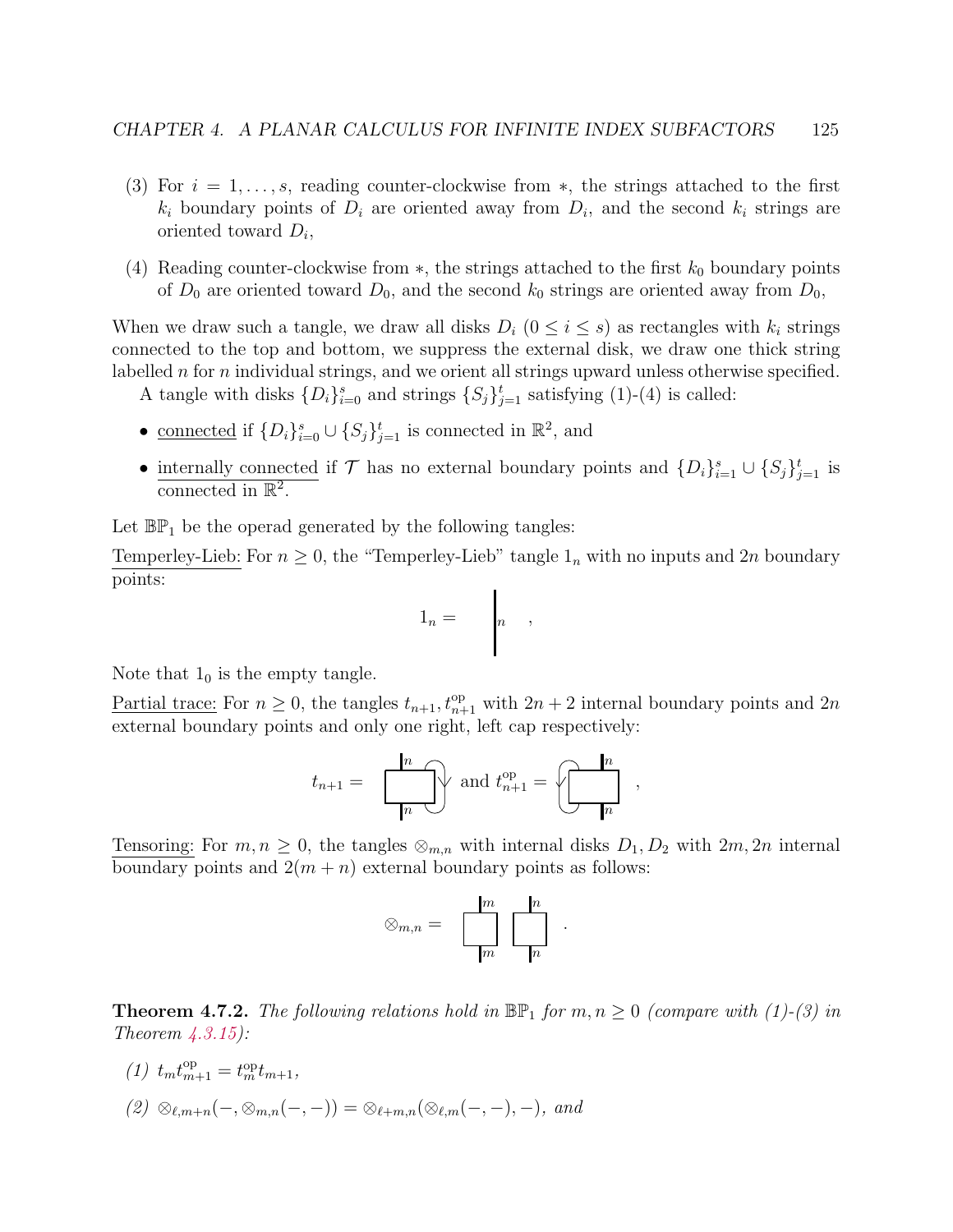$$
(3) t_{m+n}(\otimes_{m,n}(-,-)) = \otimes_{m,n-1}(-,t_n(-)) \text{ and } t_{m+n}^{\text{op}}(\otimes_{m,n}(-,-)) = \otimes_{m-1,n}(t_m^{\text{op}}(-),-).
$$

Proof. Clear by drawing pictures.

<span id="page-130-1"></span>**Theorem 4.7.3.** Suppose  $\mathcal{T}$  is an unshaded, oriented tangle which satisfies requirements  $(1)-(4)$  in Definition [4.7.1.](#page-128-0) Then

• (BP0) If boundary points m and n of  $D_0$  are connected by a string, then  $m = -n$ (recall the convention  $-n = 2k_i - n + 1$  from (1) of Definition [4.7.1\)](#page-128-0).

The tangle  $\mathcal T$  is in  $\mathbb{BP}_1$  if and only if the following conditions are satisfied:

- (BP1) No string may connect the input disks  $D_i$  and  $D_j$  for  $i \neq j$ .
- (BP2) If the string S connects the  $n^{th}$  boundary point of  $D_i$  to the  $m^{th}$  boundary point of  $D_0$ , then there is a string S' connecting the  $-n^{th}$  boundary point of  $D_i$  to the the  $-m^{th}$ boundary point of  $D_0$ , and any other string connected to  $D_i$  must only be connected to  $D_i$  or  $D_0$ .

If (BP1) and (BP2) hold, then the following condition also holds:

• (BP3) If the string S connects boundary points m and n of  $D_i$ , then  $m = -n$ . Such a string is called an *i*-cap of  $\mathcal{T}$ . We call the *i*-cap a left *i*-cap if when we connect boundary points n and  $\overline{-n}$  by an imaginary string S' inside  $D_i$ , the loop  $S\cup S'$  contains the distinguished interval of  $D_i$ . The *i*-cap is a right *i*-cap otherwise.

*Proof.* (BP0) follows from  $(1)-(4)$  in Definition [4.7.1](#page-128-0) by a simple counting argument. Similarly, (BP3) follows from (BP0)-(BP2). Clearly tangles in  $\mathbb{BP}_1$  satisfy (BP1) and (BP2), since these properties are preserved under composition of the tangles which generate  $\mathbb{BP}_1$ .

Now suppose  $\mathcal T$  satisfies (BP0)-(BP3). If  $\mathcal T$  is internally connected, then either  $\mathcal T$  is a closed loop, or  $\mathcal T$  has only one input disk  $D_1$ , and we may write  $\mathcal T$  uniquely as

<span id="page-130-2"></span>
$$
\mathcal{T} = t_1^{\text{op}} \cdots t_\ell^{\text{op}} t_{\ell+1} t_{\ell+2} \cdots t_{\ell+r} \tag{4.4}
$$

 $\Box$ 

where  $\ell$  is the number of left caps and r is the number of right caps of  $D_1$  of  $\mathcal T$ . Hence, we may reduce to the case that  $\mathcal T$  is connected. Now Algorithm [4.7.4](#page-130-0) expresses the connected tangle  $\mathcal T$  in a standard form as a composite of generators of  $\mathbb{BP}_1$ .  $\Box$ 

<span id="page-130-0"></span>**Algorithm 4.7.4** (Standard form of connected  $\mathbb{BP}_1$ -tangles). Suppose  $\mathcal T$  satisfies (1)-(4) of Definition [4.7.1](#page-128-0) and (BP1)-(BP3) in Theorem [4.7.3,](#page-130-1) and suppose  $\mathcal T$  is connected. Then we can use  $\otimes_{m,n}$  to "parenthesize" the  $D_i$ 's  $(i \geq 0)$  and groups of through strings  $1_b$  from right to left. Before we give the algorithm we give an example:

$$
\left\{\left\{\prod_{i=1}^{m_1}\left\{\prod_{j=2}^{m_2}r_2\right\}}\right\}=\otimes_{m_1,t+m_2}(t_{m_1+1}^{\text{op}}\cdots t_{m_1+\ell_1}^{\text{op}},\otimes_{b,m_2}(1_b,t_{m_2+1}\cdots t_{m_2+r_2})).
$$

The following algorithm expresses  $\mathcal T$  in a standard form as a composite of generators of  $\mathbb{BP}_1$ :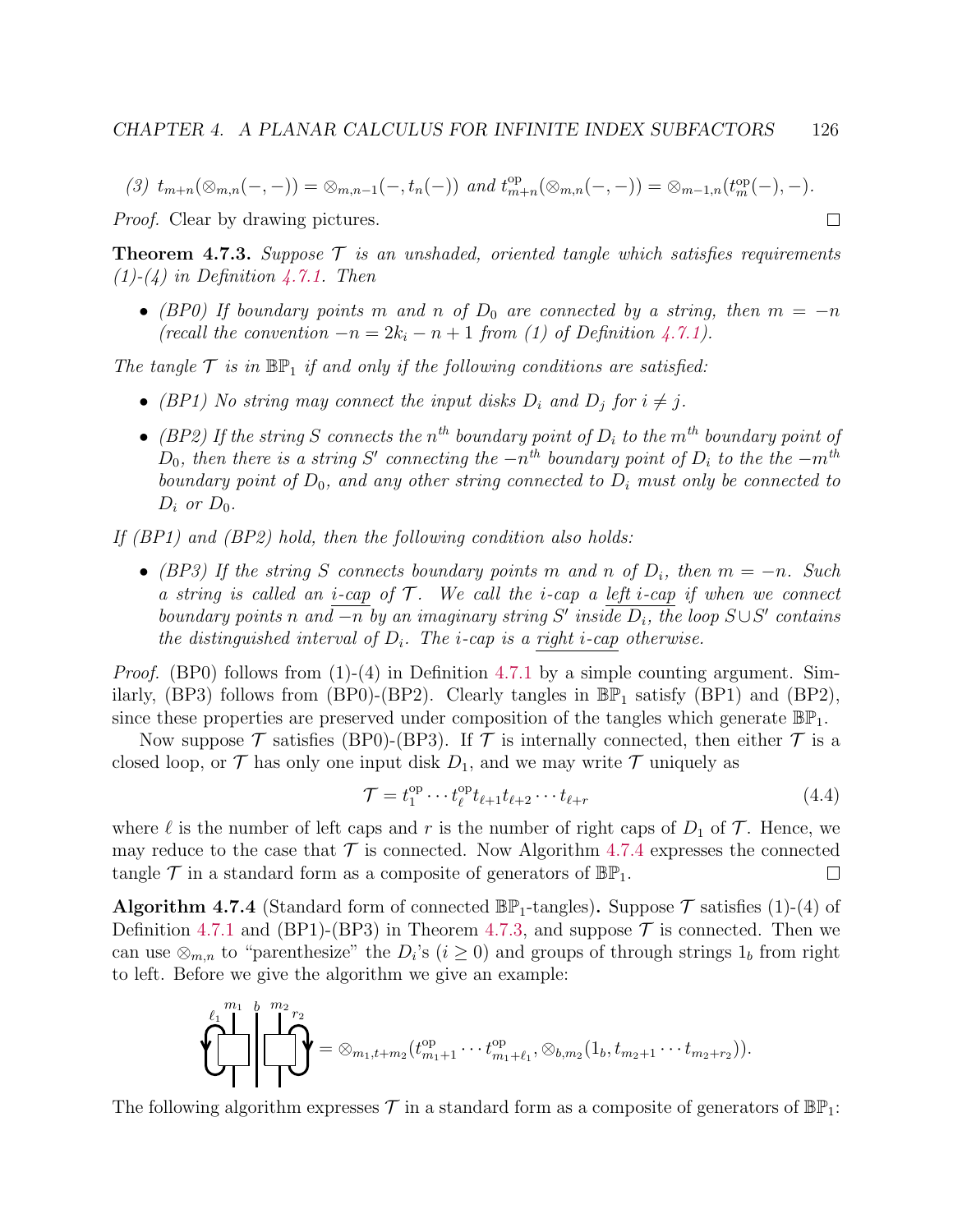- (0) If  $\mathcal T$  is the empty tangle, break.
- (1) Start at  $*$  on the external boundary. Going clockwise along  $D_0$ , denote the strings oriented toward  $D_0$  by  $S_1, \ldots, S_{k_0}$  (note  $k_0 > 0$ ). Set:
	- $a = k_0$  (a is the number of strings  $S_1, \ldots, S_{k_0}$  remaining to be examined) and
	- $n = 0$  ( $S_{n+1}$  is the string we are currently examining).

Record a place holder ? to be replaced.

- (2) If  $S_{n+1}$  connects  $D_0$  to  $D_0$ , find b maximal such that  $S_{n+1}, \ldots, S_{n+b}$  all connect  $D_0$  to D<sub>0</sub>. Set  $a = a - b$ .
	- (2a) If  $a = 0$ , replace the last ? with  $1<sub>b</sub>$  and break.
	- (2b) If  $a > 0$  and  $b > 0$ , replace the last ? with  $\otimes_{b,a}(1_b, ?)$ , where ? will be replaced later, and set  $n = n + b$ .
- (3) Now  $a > 0$ , and  $S_{n+1}$  is the first string connecting  $D_0$  to some input disk  $D_i$ . Find  $m_i$ maximal such that  $S_{n+1}, \ldots, S_{n+m_i}$  connect  $D_0$  to  $D_i$ . Set  $a = a - m_i$ , let  $\ell_i$  be the number of left caps of  $D_i$ , and let  $r_i$  be the number of right caps of  $D_i$ .
	- (3b) If  $a = 0$ , replace the last ? with  $t_{m_i+1}^{\text{op}} \cdots t_{m_i}^{\text{op}}$  ${}_{m_i+\ell_i}^{\text{op}} t_{m_i+\ell_i+1} \cdots t_{m_i+\ell_i+r_i}$  and break.
	- (3a) If  $a > 0$ , replace the last ? with  $\otimes_{m_i,a} (t^{\text{op}}_{m_i+1} \cdots t^{\text{op}}_{m_i})$  $t_{m_i+\ell_i}^{\text{op}} t_{m_i+\ell_i+1} \cdots t_{m_i+\ell_i+r_i},$ ?), where ? will be replaced later, set  $n = n + m_i$ , and go to (2).

<span id="page-131-0"></span>**Definition 4.7.5** (Action of tangles in  $\mathbb{BP}_1$ ). We may now describe the action of a tangle  $\mathcal{T} \in \mathbb{BP}$  on a tuple

$$
(z_1,\ldots,z_s)\in \prod_{i=1}^s\widehat{Q_{n_i}^+}.
$$

If  $\mathcal T$  is connected, we put  $\mathcal T$  in the standard form afforded by Algorithm [4.7.4,](#page-130-0) label the inputs with the  $z_i$ 's, and replace  $1_n$  with  $id_{H_n}$ ;  $t_n$ ,  $t_n^{op}$  with  $T_n$ ,  $T_n^{op}$ ; and  $\otimes_{m,n}$  with  $\otimes_A$ .

If  $\mathcal T$  is not connected, then there are internally connected subtangles which are either closed loops, or which can be uniquely written as in Equation [\(4.4\)](#page-130-2). These subtangles will act as scalars in  $\widehat{Q_0^+} = \widehat{Z(A)^+} = [0_R, \infty_R]$ , and the order of scalar multiplication does not matter, so it suffices to define the scalar given by a single internally connected subtangle.

First, closed loops count for a multiplicative factor:

$$
\dim_{-A}(H) = T_1(1) = 1
$$
  $\bigodot$  and  $\dim_{A-}(H) = T_1^{\text{op}}(1) = \bigodot$  1.

Suppose S is a closed, internally connected subtangle of  $\mathcal T$  with only one input disk. Then we may write S uniquely as in Equation [\(4.4\)](#page-130-2), label the tangle by  $z_i$ , and replace  $t_n, t_n^{\text{op}}$  with  $T_n, T_n^{\text{op}}.$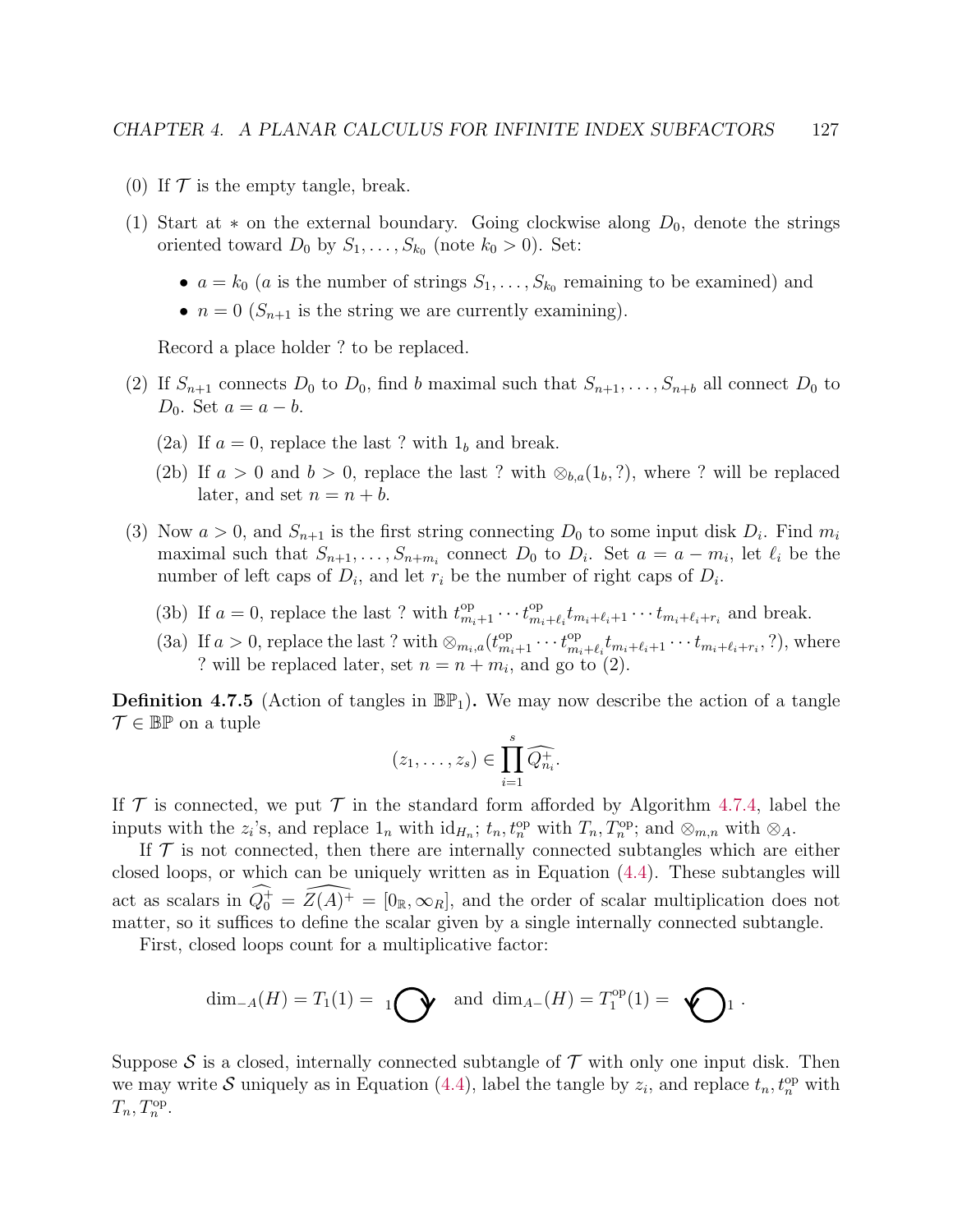**Theorem 4.7.6.** Definition [4.7.5](#page-131-0) gives a well-defined action of  $\mathbb{BP}_1$ .

Proof. The methods of [\[Pen12a\]](#page-142-0) show that the standard forms of connected and internally connected tangles given in Algorithm [4.7.4](#page-130-0) and Equation [\(4.4\)](#page-130-2) and the maps given in Subsection [4.3](#page-94-0) behave the same under composition by Theorems [4.3.15](#page-98-0) and [4.7.2.](#page-129-0) We briefly sketch such an argument.

We need only consider the composites  $\mathcal{R} \circ \mathcal{S}$  and  $\mathcal{S} \circ_i \mathcal{T}$  where  $\mathcal{R}, \mathcal{S}, \mathcal{T} \in \mathbb{BP}_1$  such that  $\mathcal R$  is internally connected with 1 input disk and  $\mathcal S$ ,  $\mathcal T$  are connected. That the action is welldefined follows from using the relations in Theorems [4.3.15](#page-98-0) and [4.7.2](#page-129-0) and (4) in Corollary [4.3.16](#page-99-0) to get the standard form of the composite from the composite of the standard forms (push all  $\otimes_{m,n}$ ,  $\otimes_A$  as far to the left as possible, and push all left caps  $t^{op}$ ,  $T^{op}$  to the left of the right caps t, T). Once again, since internally connected tangles act as scalars in  $[0_R,\infty_R]$ , the order in which we remove them and multiply by the scalar does not matter. П

## The operad BP

We now include the pairing tangles to get the operad  $\mathbb{BP}$  and show its action is welldefined.

<span id="page-132-0"></span>**Definition 4.7.7.** Let  $\mathbb{BP}$  be the operad generated by  $\mathbb{BP}_1$  and the following tangles:

Pairing: For  $n \geq 1$ , the tangles  $\tau_n, \tau_n^{\text{op}}$  with two input disks, each with  $2n$  internal boundary points, and no external boundary points such that boundary point m of input disk  $D_1$  is connected to boundary point  $2n - m + 1$  of input disk  $D_2$  for each  $m = 1, \ldots, 2n$  as follows:



There are similar notions of connectivity and internal connectivity for tangles  $\mathcal{T} \in \mathbb{BP}$ .

**Remark 4.7.8.**  $\tau_n(\mathcal{T}_1(-), \mathcal{T}_2(-)) = \tau_n(\mathcal{T}_2(-), \mathcal{T}_1(-))$  and similarly for  $\tau_n^{\text{op}}$  for all  $\mathcal{T}_1, \mathcal{T}_2 \in \mathbb{BP}$ up to reindexing internal disks.

<span id="page-132-1"></span>**Theorem 4.7.9.** Suppose  $\mathcal{T}$  is an unshaded, oriented, internally connected tangle which satisfies (1)-(4) in Definition [4.7.1.](#page-128-0) Then  $\mathcal{T} \in \mathbb{BP}$  if and only if conditions (BP0), (BP2), and (BP3) from Theorem [4.7.3](#page-130-1) are satisfied (we now exclude  $(BPI)$ ) along with the following conditions:

- (BP4) If the string S connects boundary point m of  $D_i$  to boundary point n of  $D_j$  where  $1 \leq i \leq j \leq s$ , then
	- (i) no string of  $D_i$  or  $D_j$  connects to  $D_0$ , and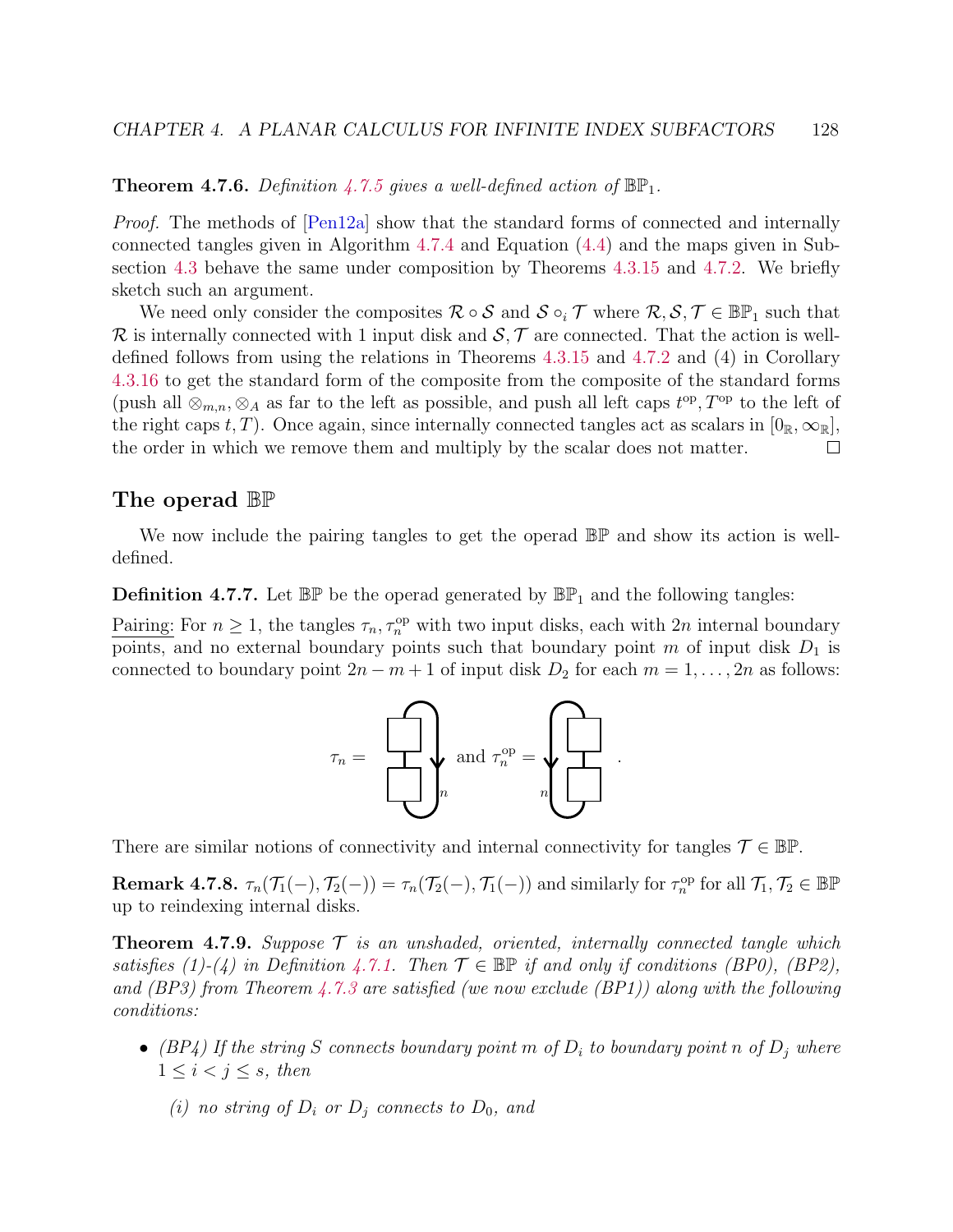(ii) there is another string S' connecting boundary points  $-m$  of  $D_i$  and  $-n$  of  $D_j$ .

We call  $S \cup S'$  an i, j-cap of  $\mathcal T$ . In this case, if we connect boundary points m and  $-m$ of  $D_i$  and boundary points n and  $2k_j - n + 1$  of  $D_j$  by imaginary strings  $S_i$ ,  $S_j$  inside  $D_i, D_j$  respectively, then the loop  $S \cup S' \cup S_i \cup S_j$  either

- (i) contains the \*'d intervals of  $D_i$  and  $D_j$ , and the i, j-cap is a left i, j-cap, or
- (ii) does not contain the  $*$ 'd intervals, and the i, j-cap is a right i, j-cap.
- (BP5) The i, j-caps of  $\mathcal T$  are either all right or all left caps, and they form concentric circles.

Proof. Once again, it is clear that any tangle in  $\mathbb{BP}$  satisfies the desired properties, since these properties are preserved under composition of tangles (the total number of  $i$ ,  $j$ -caps can only decrease under composition of connected and internally connected tangles), and the generating tangles satisfy these properties. The other direction follows from Algorithm [4.7.11,](#page-133-0) which shows how to 'comb' the tangle into a unique standard form.  $\Box$ 

**Example 4.7.10.** The tangle on the left is in  $\mathbb{BP}$  (see Algorithm [4.7.11\)](#page-133-0), but the tangle on the right is not:



<span id="page-133-0"></span>**Algorithm 4.7.11.** Suppose  $\mathcal{T}$  is an internally connected tangle which satisfies (1)-(4) of Definition [4.7.1](#page-128-0) and (BP0),(BP2),(BP3) in Theorem [4.7.3](#page-130-1) and (BP4),(BP5) in Theorem [4.7.9.](#page-132-1) Suppose further that  $\mathcal T$  has at least two input disks, so there is an i, j-cap. Let  $C_1$  be the outermost i, j-cap of  $\mathcal T$ . Then there is a unique smallest  $n \in \mathbb N$  and two unique connected tangles  $\mathcal{T}_1, \mathcal{T}_2 \in \mathbb{BP}_1$  up to swapping such that:

Right: if  $C_1$  is a right i, j-cap,  $\mathcal{T} = \tau_n(\mathcal{T}_1(-), \mathcal{T}_2(-))$ , and

Left: if  $C_1$  is a left *i*, *j*-cap,  $\mathcal{T} = \tau_n^{\text{op}}(\mathcal{T}_1(-), \mathcal{T}_2(-))$ .

We give an algorithm for the right-cap case, and the left-cap case is similar. We will build  $\mathcal{T}_1$ and  $\mathcal{T}_2$  by partitioning the internal disks of  $\mathcal T$  into two sets U and L, standing for "upper" and "lower." All *i*, *j*-caps of  $\mathcal{T}$  will be between a  $D_i \in U$  and a  $D_j \in L$ . We form  $\mathcal{T}_1$  by putting a box around the  $D_i \in U$  together with all "contractible" *i*-caps, and we form  $\mathcal{T}_2$  by doing the same to the  $D_j \in L$ .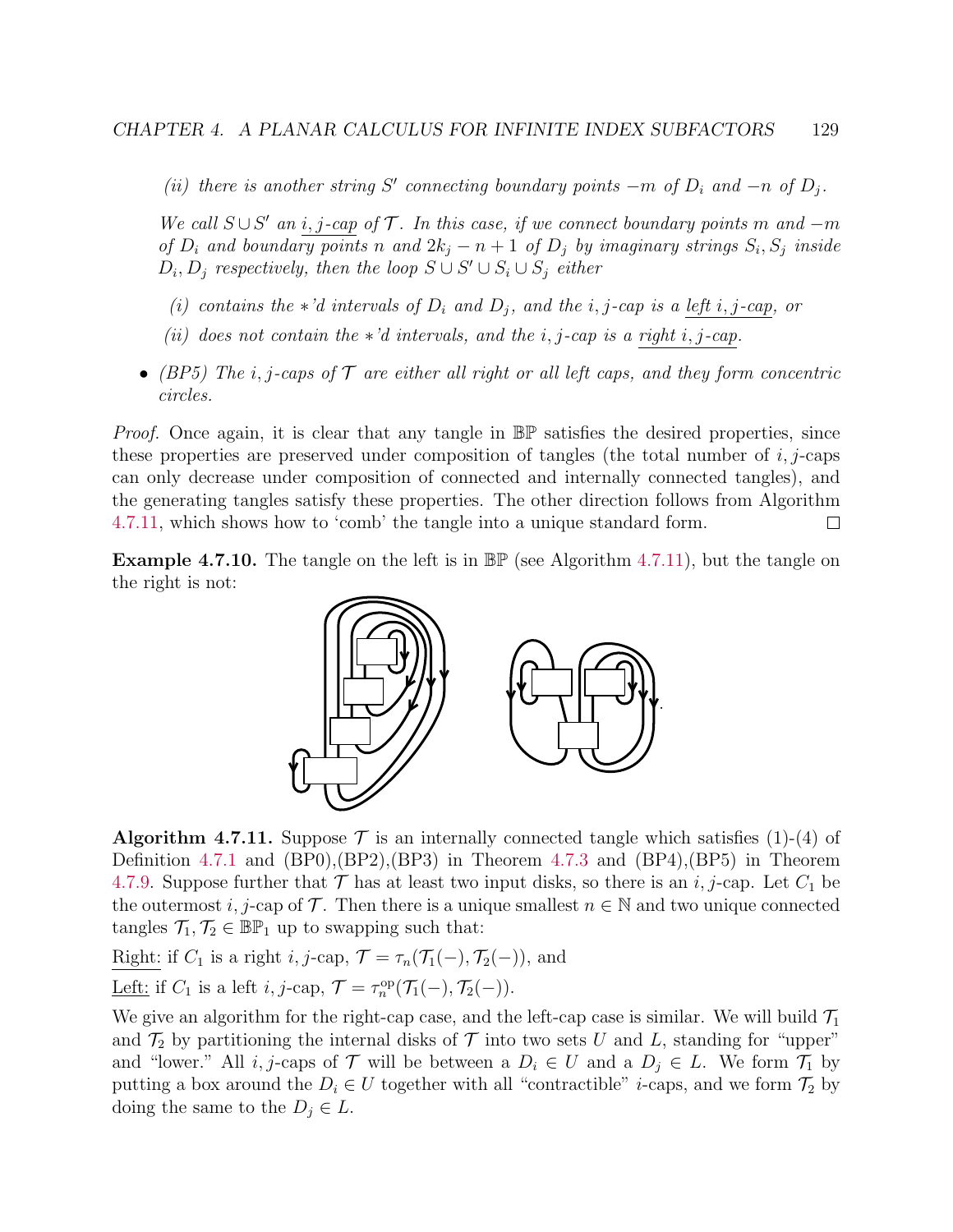Before we describe the algorithm, we give an example:



- (1) Start at the  $*$  on the external boundary. Set  $U = L = \emptyset$ . Let c be the number of *i*, *j*-caps of  $\mathcal{T}$ .
- (2) If  $c = 0$ , then go to (4).
- (3) Find the next outermost i, j-cap C in T, where  $i < j$ . Set  $c = c 1$ .
	- (3a) If  $U = L = \emptyset$ , then set  $U = \{D_i\}$  and  $L = \{D_j\}$ .
	- (3b) If  $D_i$  or  $D_j$  is not in  $U \cup L$  (note that at least one of  $D_i, D_j$  is in  $U \cup L$ ), put the missing one where the other one is not, e.g., if  $D_i \notin U \cup L$  and  $D_j \in L$ , then set  $U = U \cup \{D_i\}$ . (There are 4 cases here.)
	- (3c) Isotope the tangle so that
		- all disks in U and L appear on the same horizontal levels, with  $L$  below  $U$ ,
		- any string connecting a disk  $D_u \in U$  to a disk  $D_\ell \in L$  travels upward from  $D_\ell$  to  $D_u$  with no critical points, or travels in a large arc from  $D_u$  to  $D_\ell$  with only two critical points,
		- all k-caps which enclose the  $i, j$ -cap C are large arcs with only two critical points,
		- all k-caps for  $D_k \in U \cup L$  which do not enclose an a, b-cap are close to  $D_k$ .

(3d) Go to (2).

(4) Put boxes around the disks and caps in U, L as desired. We have  $\tau_n(\mathcal{T}_1(-), \mathcal{T}_2(-))$  for some  $n \in \mathbb{N}$  and some connected tangles  $\mathcal{T}_1, \mathcal{T}_2 \in \mathbb{BP}_1$ .

Note that the n is determined by the i, j-caps and the k-caps which enclose an i, j-cap, and this *n* is minimal when all other  $\ell$ -caps are contracted so they are close to  $D_{\ell}$ . Moreover, the only choice we made was the initial choice  $U = \{D_i\}$  and  $L = \{D_j\}$  with  $i < j$ , but if we swapped U and L, we would have ended up with  $\tau_n(\mathcal{T}_2(-), \mathcal{T}_1(-))$ . Hence  $\mathcal{T}_1, \mathcal{T}_2$  are unique up to swapping.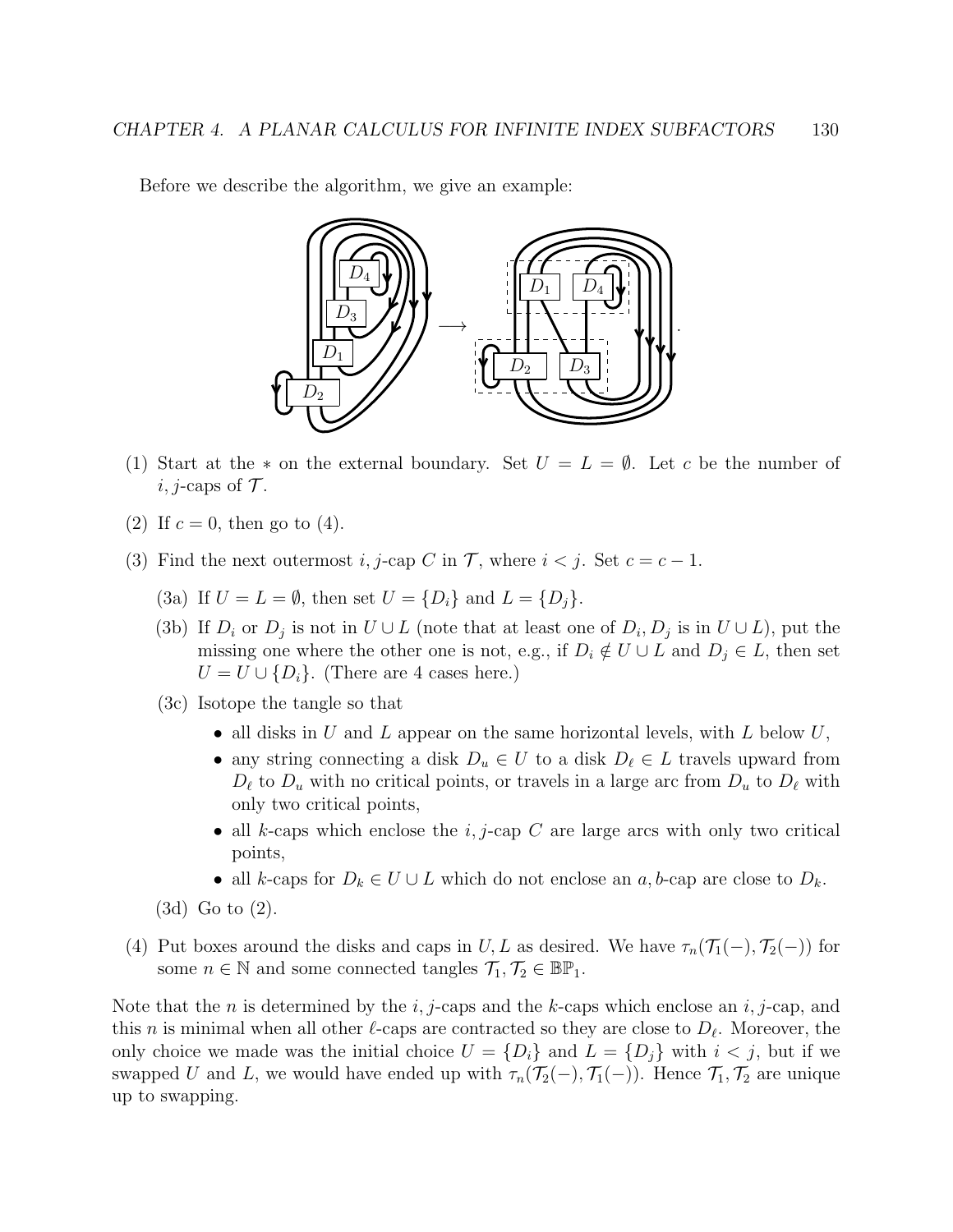<span id="page-135-0"></span>**Definition 4.7.12** (Action of tangles in  $\mathbb{BP}$ ). We extend the action of  $\mathbb{BP}_1$  to an action of BP. Note that it suffices to define the action of an internally connected tangle with at least 2 input disks (so there is necessarily an  $i, j$ -cap), and any such tangle can be written uniquely as  $\tau_n(\mathcal{T}_1, \mathcal{T}_2)$  (or  $\tau_n^{\text{op}}$ ) with n minimal and  $\mathcal{T}_1, \mathcal{T}_2 \in \mathbb{BP}_1$  unique up to swapping by Algorithm [4.7.11.](#page-133-0) Simply use the action prescribed by Definition [4.7.5](#page-131-0) for  $\mathcal{T}_1$  and  $\mathcal{T}_2$ , and then the action of  $\tau_n, \tau_n^{\text{op}}$  is given by replacing it with  $\text{Tr}_n, \text{Tr}_n^{\text{op}}$ .

**Theorem 4.7.13.** Definition [4.7.12](#page-135-0) gives a well-defined action of  $\mathbb{BP}$ .

*Proof.* We show that for any connected  $S_1, S_2 \in \mathbb{BP}_1$  and  $m \in \mathbb{N}$ , that the action of the composite tangle  $\tau_m(\mathcal{S}_1, \mathcal{S}_2)$  is the same as the composite of the actions of  $\tau_m$  and the actions of the tangles  $S_1, S_2 \in \mathbb{BP}_1$ . A similar result holds for  $\tau_m^{\text{op}}$ .

First, note that (4) and (5) of Corollary [4.3.16](#page-99-0) allow us to reduce to the case where  $\tau_m(\mathcal{S}_1, \mathcal{S}_2)$  is internally connected. If  $\tau_m(\mathcal{S}_1, \mathcal{S}_2)$  is internally connected, then Algorithm [4.7.11](#page-133-0) gives a standard form  $\tau_n(\mathcal{T}_1, \mathcal{T}_2) = \tau_m(\mathcal{S}_1, \mathcal{S}_2)$  where  $n \in \mathbb{N}$  is minimal and  $\mathcal{T}_1, \mathcal{T}_2 \in \mathbb{BP}_1$ are unique connected tangles up to swapping. If  $m > n$ , then setting  $b = m - n$ , we must have (up to swapping) that  $\mathcal{T}_1 = t_{n+1} \cdots t_{n+b}(\mathcal{S}_1)$  and  $\mathcal{S}_2 = \otimes_{n,b}(\mathcal{T}_2, 1_b)$ . A similar statement holds for  $\tau_m^{\rm op}$  using  $t^{\rm op}$ 's and  $\otimes_{b,n}(1_b, -)$ .



Now the result follows from (5) in Theorem [4.3.15](#page-98-0) (which is also Proposition [4.8.11\)](#page-138-0).  $\Box$ 

# 4.8 Extended positive cones

For the bimodule planar calculus, we need to make multiplication by  $\infty_{\mathbb{R}}$  rigorous. We do so by generalizing the notion of an extended positive cone.

**Definition 4.8.1.** An extended positive cone is a set V together with a partial order  $\leq$ , an addition +:  $V \times V \to \overline{V}$ , and a scalar multiplication  $\cdot : [0_{\mathbb{R}}, \infty_{\mathbb{R}}] \times V \to V$  such that Additivity axioms:

- (Zero) There is a  $0_V \in V$  such that  $0_V + v = v + 0_V = v$  for all  $v \in V$ .
- (Infinity) There is an  $\infty_V \in V \setminus \{0\}$  such that  $v + \infty_V = \infty_V + v = \infty_V$  for all  $v \in V$ .
- (Associativity)  $v_1 + (v_2 + v_3) = (v_1 + v_2) + v_3$  for all  $v_1, v_2, v_3 \in V$ .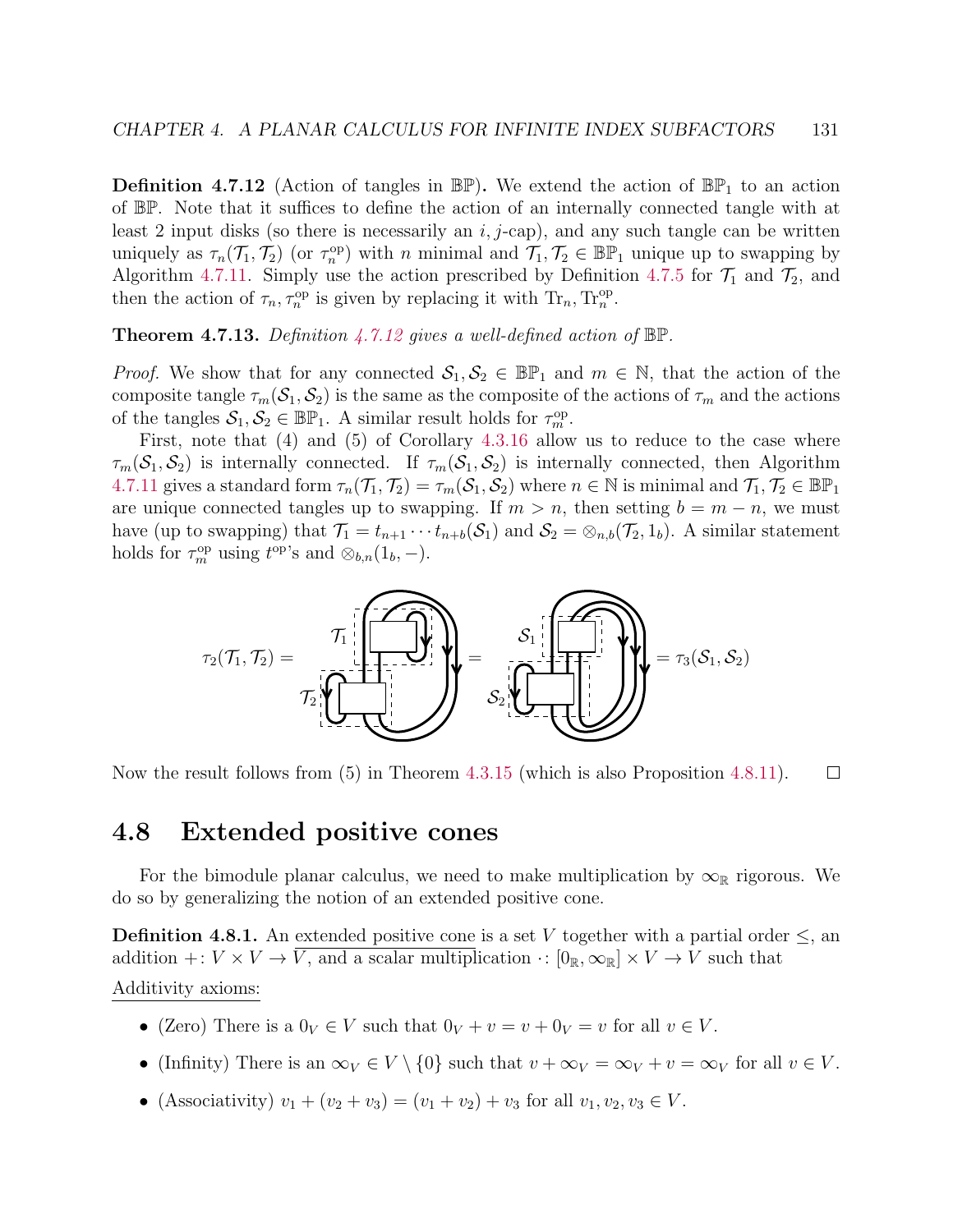• (Commutativity)  $v_1 + v_2 = v_2 + v_1$  for all  $v_1, v_2 \in V$ .

#### Multiplicative axioms:

- (Unit)  $1_{\mathbb{R}}v = v$  for all  $v \in V$ .
- (Associativity)  $(\lambda \mu)v = \lambda(\mu v)$  for all  $\lambda, \mu \in [0_{\mathbb{R}}, \infty_{\mathbb{R}}]$  and  $v \in V$ .
- (Zero)  $0_{\mathbb{R}}v = 0_V$  for all  $v \in V$ .
- (Infinity)  $\lambda \infty_V = \infty_V$  for all  $\lambda > 0_{\mathbb{R}}$ .

#### Distributivity:

- (Scalars distribute)  $\lambda(v_1 + v_2) = \lambda v_1 + \lambda v_2$  for all  $\lambda \in [0_{\mathbb{R}}, \infty_{\mathbb{R}}]$  and  $v_1, v_2 \in V$ .
- (V distributes)  $(\lambda_1 + \lambda_2)v = \lambda_1v + \lambda_2v$  for all  $\lambda_1, \lambda_2 \in [0_{\mathbb{R}}, \infty_{\mathbb{R}}]$  and  $v \in V$ .

#### Partial order axioms:

- (Non-degeneracy)  $0_V \le x \le \infty_V$  for all  $x \in V$ .
- (Linearity) if  $x_i \leq y_i$  for  $i = 0, 1$  and  $\lambda \in [0_{\mathbb{R}}, \infty_{\mathbb{R}}]$ , then  $\lambda x_0 + x_1 \leq \lambda y_0 + y_1$ .

**Remark 4.8.2.** (1)  $0_V, \infty_V \in V$  are unique.

- (2) If  $\lambda v = 0_V$ , then  $v = 0_V$  or  $\lambda = 0_{\mathbb{R}}$ .
- **Examples 4.8.3.** (1) The set  $[0_{\mathbb{R}}, \infty_{\mathbb{R}}]$  with the usual ordering and the convention that  $\lambda\infty_{\mathbb{R}} = \infty\lambda = \infty_{\mathbb{R}}$  for all  $\lambda \in \mathbb{R}_{>0}$  and  $0_{\mathbb{R}}\infty_{\mathbb{R}} = \infty_{\mathbb{R}}0_{\mathbb{R}} = 0_{\mathbb{R}}$  is an extended positive cone.
	- (2) Let X be a nonempty set. The space of functions  $\{f: X \to [0_{\mathbb{R}}, \infty_{\mathbb{R}}]\}$  is an extended positive cone with pointwise addition and scalar multiplication, where  $f \leq g$  if  $f(x) \leq$  $g(x)$  for all  $x \in X$ . Similarly, the space of extended positive measurable functions on a measure space is an extended positive cone.
	- (3) If M is a von Neumann algebra,  $\omega(M)$ , the set of normal weights  $\omega: M^+ \to [0_R, \infty_R]$ , is an extended positive cone where  $\infty_{\omega(M)}$  is the map which sends  $0_M$  to  $0_R$  and all other elements of  $M^+$  to  $\infty_{\mathbb{R}}$ , and  $\varphi \leq \psi$  if  $\varphi(x) \leq \psi(x)$  for all  $x \in M^+$ .
	- (4) If M is a von Neumann algebra,  $\widehat{M^+}$  is an extended positive cone where  $\infty_{\widehat{M^+}}$  is the unbounded operator affiliated to M with domain (0), and  $m_1 \leq m_2$  if  $m_1(\phi) \leq m_2(\phi)$ for all  $\phi \in M_*^+$ .
	- (5) If V, W are extended positive cones, then so is  $V \times W$  where  $(v_1, w_1) + (v_2, w_2) =$  $(v_1 + v_2, w_1 + w_2), \lambda(v_1, w_1) = (\lambda v_1, \lambda w_1), 0_{V \times W} = (0_V, 0_W), \infty_{V \times W} = (\infty_V, \infty_W),$  and  $(v_1, w_1) \le (v_2, w_2)$  if  $v_1 \le v_2$  and  $w_1 \le w_2$ .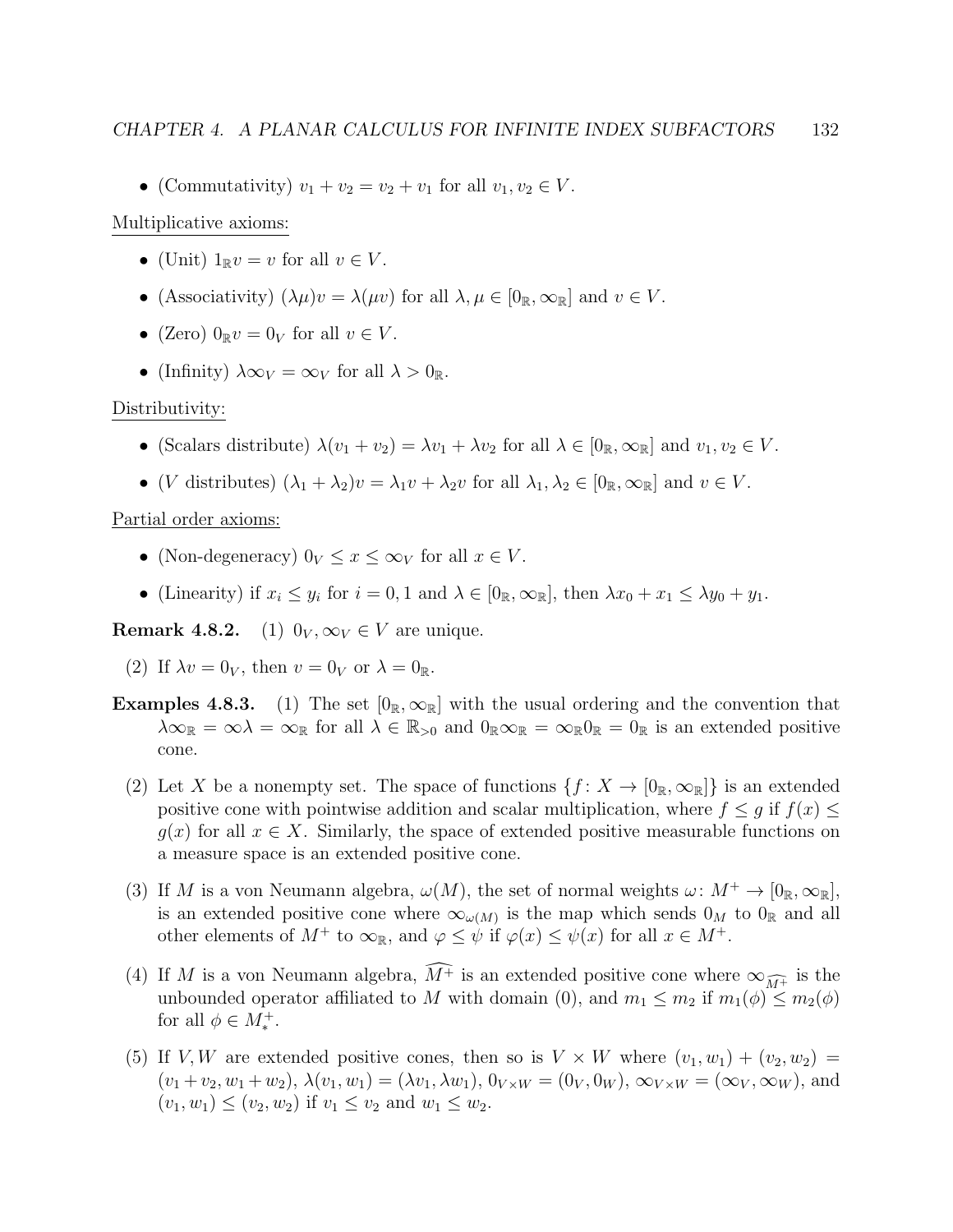**Definition 4.8.4.** Let V, W be extended positive cones. A function  $T: V \to W$  is a linear map (of extended positive cones) if

- $T(\lambda u + v) = \lambda Tu + Tv$  for all  $u, v \in V$  and  $\lambda \in [0_{\mathbb{R}}, \infty_{\mathbb{R}}]$ , and
- if  $u, v \in V$  with  $u \leq v$ , then  $Tu \leq Tv$ .

We define a multi-linear map of extended positive cones  $V_1 \times \cdots \times V_n \to V_0$  similarly.

- **Examples 4.8.5.** (1) For a fixed scalar  $\lambda \in [0_{\mathbb{R}}, \infty_{\mathbb{R}}]$ , multiplication by  $\lambda$  is a map of extended positive cones.
	- (2) Suppose  $\omega: M^+ \to [0_{\mathbb{R}}, \infty_{\mathbb{R}}]$  is a normal weight. Then its unique extension to a normal weight  $\omega: \widehat{M^+} \to [0_{\mathbb{R}}, \infty_{\mathbb{R}}]$  is a map of extended positive cones.
	- (3) If  $m \in \widehat{M^+}$ , then  $m: \omega(M) \to [0_{\mathbb{R}}, \infty_{\mathbb{R}}]$  given by  $\varphi \mapsto m(\varphi)$  is a map of extended positive cones.
	- (4) Suppose  $N \subset M$  is an inclusion of von Neumann algebras,  $i: \widehat{N^+} \to \widehat{M^+}$  is the inclusion (well-defined by Equation [\(4.1\)](#page-89-0)), and  $T: \widehat{M^+} \to \widehat{N^+}$  is the unique extension of an operator valued weight  $M^+ \to \widehat{N^+}$ . Then i, T are maps of extended positive cones.
	- (5) Using the notation of Section [4.6,](#page-119-1) the map  $\widehat{X^+} \times \widehat{Y_0^+} \to \widehat{X \otimes_A Y_0^+}$  given by  $(x, y) \mapsto$  $x \otimes_A y$  is a multilinear map of extended positive cones by Lemma [4.6.15.](#page-128-1)

**Definition 4.8.6.** An increasing net  $(x_i)_{i\in I} \subset V$  converges to  $x \in V$  if x is the unique least upper bound for  $(x_i)_{i\in I}$ . We denote this convergence by  $\sup_{i\in I} x_i = x$  or  $x_i \nearrow x$ .

- V is complete if each increasing net  $(x_i)_{i\in I}$  has a unique least upper bound.
- A map  $T: V \to W$  is <u>normal</u> if  $x_i \nearrow x$  implies  $Tx_i \nearrow Tx$ .

Remark 4.8.7. The maps in Examples [4.8.5](#page-0-0) are all normal.

**Definition 4.8.8.** The dual space of V, denoted  $V^*$ , is the set of all normal maps  $V \rightarrow$  $[0_{\mathbb{R}}, \infty_{\mathbb{R}}]$ . Note that  $V^*$  is a complete extended positive cone with

- (1)  $(\lambda \varphi + \psi)(v) = \lambda \varphi(v) + \psi(v)$  for all  $v \in V$ ,  $\lambda \in [0_{\mathbb{R}}, \infty_{\mathbb{R}}]$ , and  $\varphi, \psi \in V^*$ , with the convention that  $0_{\mathbb{R}} \cdot \infty_{\mathbb{R}} = 0_{\mathbb{R}}$ ,
- (2)  $0_{V^*}$  is the zero map,

(3) 
$$
\infty_{V^*}(v) = \begin{cases} 0 & \text{if } v = 0 \\ \infty_V & \text{else, and} \end{cases}
$$

(4)  $(\sup_{i \in I} \varphi_i)(v) := \sup_{i \in I} \varphi_i(v)$ .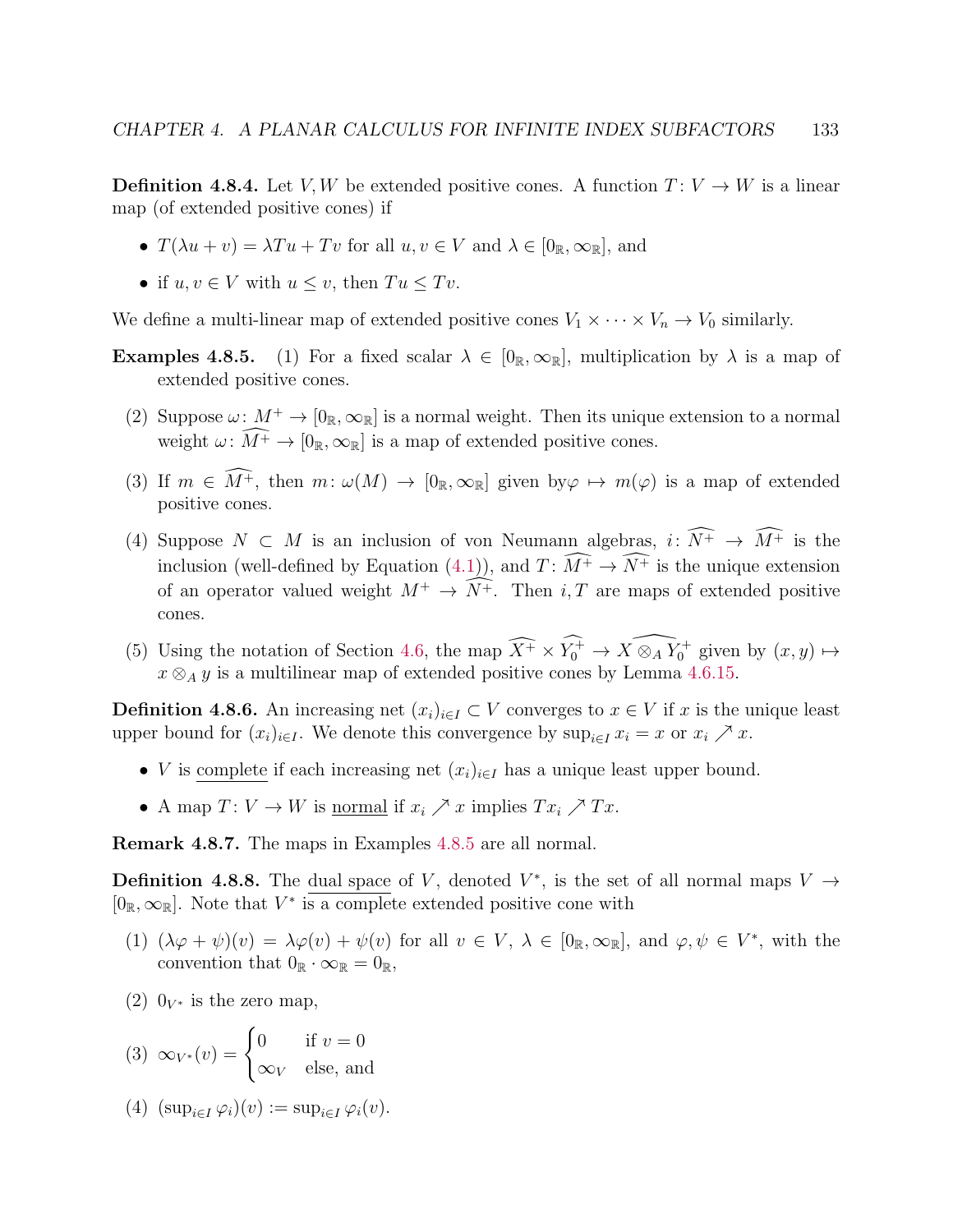- There is a natural inclusion  $V \to V^{**}$  by  $x \mapsto (ev_x : \varphi \mapsto \varphi(x)).$
- The completion of V is the set of sups of increasing nets in the image of V in  $V^{**}$ .

**Theorem 4.8.9.** Let M be a semifinite von Neumann algebra with n.f.s. trace  $Tr_M$ . Let  $\omega(M)$  be the set of normal weights on  $M^+$ .

- (1)  $\widehat{M^+}$  is the dual extended positive cone of  $\omega(M)$  (the ordering on each is given in Examples  $\angle 4.8.3$ .
- (2) The map  $\widehat{M^+} \ni x \mapsto \text{Tr}_M(x \cdot) \in \omega(M)$  is a normal isomorphism of extended positive cones.

Proof. This is a rewording of Theorem [4.2.14](#page-90-0) into the language of this subsection.  $\Box$ 

**Definition 4.8.10.** If  $T: V \to W$  is a normal map of extended positive cones, we get a map of dual spaces  $T^*: W^* \to V^*$  by  $T^*(\phi) = \phi \circ T$  for all  $\phi \in W^*$ . We can characterize it as the unique map satisfying

$$
\langle T(v), \varphi \rangle_W = \varphi(T(v)) = \langle v, T^*(\varphi) \rangle_V
$$

for all  $v \in V$  and  $\varphi \in W$ .

<span id="page-138-0"></span>**Proposition 4.8.11.** Suppose  $N \subset M$  is an inclusion of semifinite von Neumann algebras with n.f.s. traces  $\text{Tr}_N$ ,  $\text{Tr}_M$  respectively. Let  $i: \omega(N) \cong \widehat{N^+} \to \widehat{M^+} \cong \omega(M)$  be the inclusion, and let  $T \colon \widehat{M^+} \to \widehat{N^+}$  be the unique extension to  $\widehat{M^+}$  of the unique trace-preserving operator valued weight. Then i, T are normal and  $T = i^*$ ,  $T^* = i$ .

*Proof.* Clearly *i*, *T* are normal. Suppose  $n \in \overline{N^+}$  and  $m \in (\overline{M^+})^* = \overline{M^+}$ . Then

$$
\langle i(n), m \rangle_{\widehat{M^+}} = \text{Tr}_M(m \cdot n) = \text{Tr}_N(T(m) \cdot n) = \langle n, T(m) \rangle_{\widehat{N^+}},
$$

so  $T = i^*$ . Since  $\text{Tr}_M(m \cdot n) = \text{Tr}_M(n \cdot m), i = T^*$ .

 $\Box$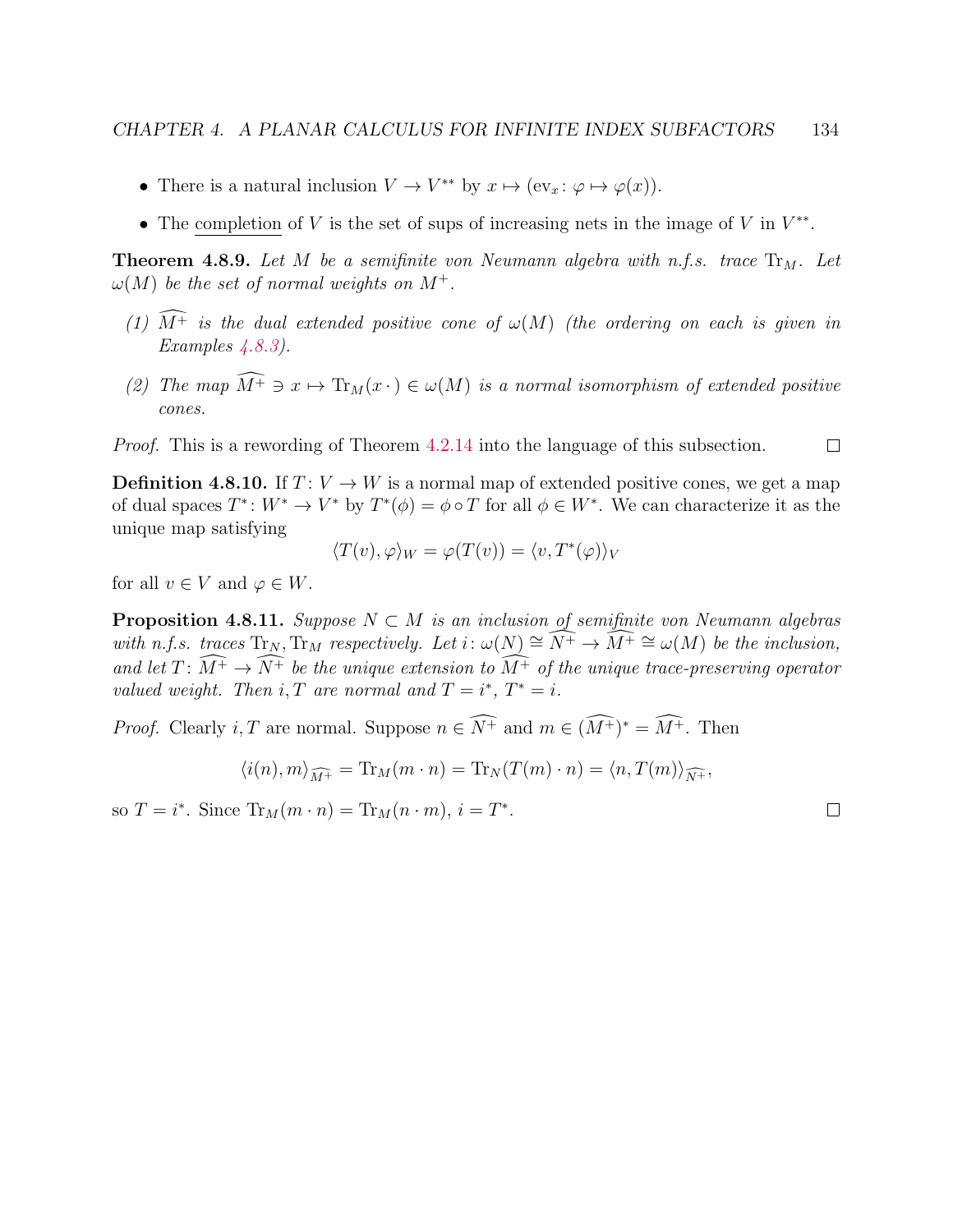# Bibliography

- [BCP97] W. Bosma, J. Cannon, and C. Playoust, The Magma algebra system. I. The user language, J. Symbolic Comput. 24 (1997), 235–265, [MR1484478](http://www.ams.org/mathscinet-getitem?mr=MR1484478).
- [BDH88] Michel Baillet, Yves Denizeau, and Jean-François Havet, *Indice d'une espérance* conditionelle. (French) [Index of a conditional expectation], Compositio Math. 66 (1988), no. 2, 199–236, [MR945550](http://www.ams.org/mathscinet-getitem?mr=MR945550).
- <span id="page-139-1"></span>[Bis97] Dietmar Bisch, Bimodules, higher relative commutants and the fusion algebra associated to a subfactor, Operator algebras and their applications (Waterloo, ON, 1994/1995), 13-63, Fields Inst. Commun., 13, Amer. Math. Soc., Providence, RI, 1997, [MR1424954](http://www.ams.org/mathscinet-getitem?mr=MR1424954), (preview at [google books\)](http://books.google.com/books?id=_InIRTO8Y7gC).
- [BMPS09] Stephen Bigelow, Scott Morrison, Emily Peters, and Noah Snyder, Constructing the extended Haagerup planar algebra, 2009, [arXiv:0909.4099](http://arxiv.org/abs/0909.4099), to appear Acta Mathematica.
- <span id="page-139-0"></span>[Bur03] Michael Burns, Subfactors, planar algebras, and rotations, Ph.D. thesis at the University of California, Berkeley, 2003, [arXiv:1111.1362](http://arxiv.org/abs/1111.1362).
- [Con74] Alain Connes, *Caractérisation des espaces vectoriels ordonnés sous-jacents aux* algèbres de von Neumann, Ann. Inst. Fourier (Grenoble) 24 (1974), no. 4, x, 121–155 (1975), [MR0377533](http://www.ams.org/mathscinet-getitem?mr=MR0377533).
- [Con80] , On the spatial theory of von Neumann algebras, J. Funct. Anal. 35 (1980), no. 2, 153–164, [MR561983](http://www.ams.org/mathscinet-getitem?mr=MR561983).
- [Con83] \_\_\_\_, Cohomologie cyclique et foncteurs Ext<sup>n</sup>, C.R. Acad. Sci. Paris 296 (1983), 953–958, [MR0777584](http://www.ams.org/mathscinet-getitem?mr=MR0777584).
- [Con94] , Noncommutative geometry, Academic Press Inc., San Diego, CA, 1994, [MR1303779](http://www.ams.org/mathscinet-getitem?mr=MR1303779).
- [EK98] David E. Evans and Yasuyuki Kawahigashi, Quantum symmetries on operator algebras, Oxford Mathematical Monographs. Oxford Science Publications. The Clarendon Press, Oxford University Press, New York, 1998, xvi+829 pp. ISBN: 0-19-851175-2, [MR1642584](http://www.ams.org/mathscinet-getitem?mr=MR1642584).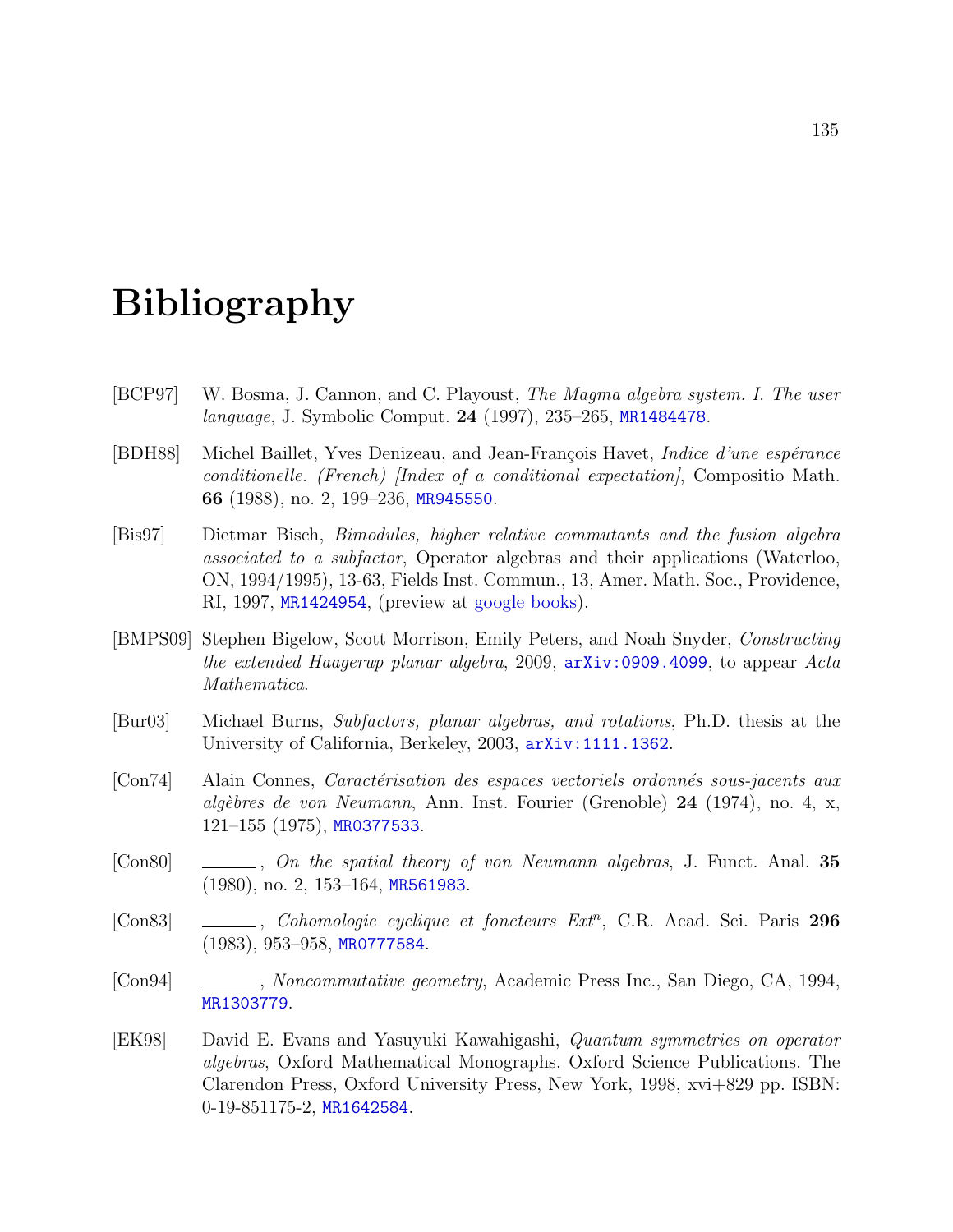- <span id="page-140-1"></span>[EN96] Michel Enock and Ryszard Nest, Irreducible inclusions of factors, multiplicative unitaries, and Kac algebras, J. Funct. Anal.  $137$  (1996), no. 2, 466–543, [MR1387518](http://www.ams.org/mathscinet-getitem?mr=MR1387518).
- [ENO05] Pavel Etingof, Dmitri Nikshych, and Viktor Ostrik, On fusion categories, Ann. of Math. (2) **162** (2005), no. 2, 581–642, [MR2183279](http://www.ams.org/mathscinet-getitem?mr=MR2183279) [DOI:10.4007/annals.2005.162.581](http://dx.doi.org/10.4007/annals.2005.162.581) [arXiv:math.QA/0203060](http://arxiv.org/abs/math.QA/0203060).
- [EV00] Michel Enock and Jean-Michel Vallin, Inclusions of von Neumann algebras, and quantum groupoids, J. Funct. Anal. 172 (2000), no. 2, 249–300, [MR1753177](http://www.ams.org/mathscinet-getitem?mr=MR1753177).
- [GdlHJ89] Frederick M. Goodman, Pierre de la Harpe, and Vaughan F.R. Jones, Coxeter graphs and towers of algebras, Mathematical Sciences Research Institute Publications, 14. Springer-Verlag, New York, 1989, x+288 pp. ISBN: 0-387-96979-9, [MR999799](http://www.ams.org/mathscinet-getitem?mr=MR999799).
- [GJS07] Alice Guionnet, Vaughan F. R. Jones, and Dimitri Shlyakhtenko, Random matrices, free probability, planar algebras and subfactors, 2007, [arXiv:0712.2904](http://arxiv.org/abs/0712.2904).
- [GJS10]  $\qquad \qquad \qquad$ , Random matrices, free probability, planar algebras and subfactors, Quanta of maths, Clay Math. Proc., vol. 11, Amer. Math. Soc., Providence, RI, 2010, [MR2732052](http://www.ams.org/mathscinet-getitem?mr=MR2732052), [arXiv:0712.2904v2](http://arxiv.org/abs/0712.2904v2), pp. 201–239.
- [GL96] John J. Graham and Gus I. Lehrer, *Cellular algebras*, Invent. Math. **123** (1996), 1–34, [MR1376244](http://www.ams.org/mathscinet-getitem?mr=MR1376244).
- [GL98]  $\qquad \qquad \qquad$ , The representation theory of affine Temperley-Lieb algebras, Enseign. Math. (2) 44 (1998), no. 3-4, 173-218, [MR1659204](http://www.ams.org/mathscinet-getitem?mr=MR1659204).
- [Haa79] Uffe Haagerup, Operator-valued weights in von Neumann algebras. I, J. Funct. Anal. **32** (1979), no. 2, 175–206, [MR534673](http://www.ams.org/mathscinet-getitem?mr=MR534673).
- <span id="page-140-0"></span>[HO89] Richard H. Herman and Adrian Ocneanu, Index theory and Galois theory for *infinite index inclusions of factors*, C. R. Acad. Sci. Paris S $\acute{\text{e}}$ r. I Math. **309** (1989), no. 17, 923–927, [MR1055223](http://www.ams.org/mathscinet-getitem?mr=MR1055223).
- [IJMS11] Masaki Izumi, Vaughan F. R. Jones, Scott Morrison, and Noah Snyder, Subfactors of index less than 5, part 3: quadruple points, Comm. Math. Phys. (2011), [arXiv:1109.3190](http://arxiv.org/abs/1109.3190), Accepted October 8, 2011.
- <span id="page-140-2"></span>[ILP98] Masaki Izumi, Roberto Longo, and Sorin Popa, A Galois correspondence for compact groups of automorphisms of von Neumann algebras with a generalization to Kac algebras, J. Funct. Anal. **155** (1998), no. 1, 25–63, [MR1622812](http://www.ams.org/mathscinet-getitem?mr=MR1622812).
- [Izu91] Masaki Izumi, Application of fusion rules to classification of subfac-tors, Publ. Res. Inst. Math. Sci. 27 (1991), no. 6, 953-994, [MR1145672](http://www.ams.org/mathscinet-getitem?mr=MR1145672) [DOI:10.2977/prims/1195169007](http://dx.doi.org/10.2977/prims/1195169007).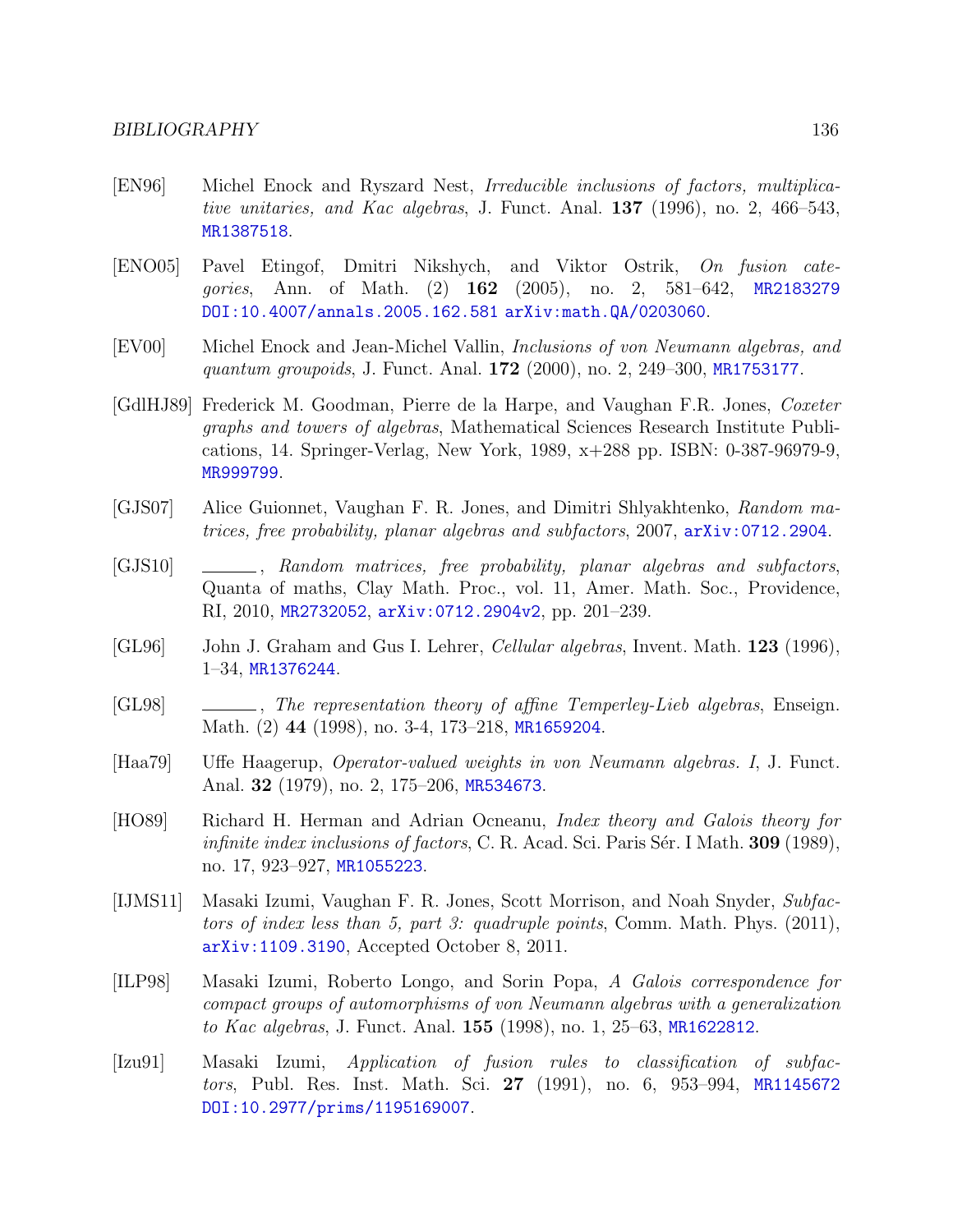- [Jol90] Paul Jolissaint, *Index for pairs of finite von Neumann algebras*, Pacific J. Math. 146 (1990), no. 1, 43–70, [MR1073519](http://www.ams.org/mathscinet-getitem?mr=MR1073519), [euclid.pjm/1102645309](http://projecteuclid.org/getRecord?id=euclid.pjm/1102645309).
- [Jon80] Vaughan F. R. Jones, Actions of finite groups on the hyperfinite type  $II_1$  factor, Mem. Amer. Math. Soc. 28 (1980), no. 237, v+70, [MR715556](http://www.ams.org/mathscinet-getitem?mr=MR715556).
- <span id="page-141-1"></span>[Jon83]  $\quad \_\_\_\_\_\_\_$  *Index for subfactors*, Invent. Math. **72** (1983), no. 1, 1–25, [MR696688](http://www.ams.org/mathscinet-getitem?mr=MR696688), [DOI:10.1007/BF01389127](http://dx.doi.org/10.1007/BF01389127).
- [Jon85] , A polynomial invariant for knots via von Neumann algebras, Bulletin of the American Mathematical Society  $12(1)$  (1985), 103–111, [MR0766964](http://www.ams.org/mathscinet-getitem?mr=MR0766964).
- [Jon86] , Subfactors of  $II_1$ -factors and related topics, Proceedings of the International Congress of Mathematicians, (Berkeley), 1986, pp. 939–947.
- [Jon94]  $\qquad \qquad \qquad$ , A quotient of the affine Hecke algebra in the Brauer algebra, L'Enseignement Math. 40 (1994), 313–344, [MR1309131](http://www.ams.org/mathscinet-getitem?mr=MR1309131).
- $[Jon99]$  , Planar algebras I, 1999,  $arXiv:math/9909027$ .
- [Jon00] , The planar algebra of a bipartite graph, Knots in Hellas '98 (Delphi), 94-117, Ser. Knots Everything, 24, World Sci. Publ., River Edge, NJ, 2000, [MR1865703](http://www.ams.org/mathscinet-getitem?mr=MR1865703), <http://math.berkeley.edu/~vfr/delphi.ps>.
- [Jon01] , The annular structure of subfactors, Essays on geometry and related topics, Vol. 1, 2, Monogr. Enseign. Math., vol. 38, Enseignement Math., Geneva, 2001, [MR1929335](http://www.ams.org/mathscinet-getitem?mr=MR1929335), pp. 401–463.
- $[John10] \quad \_\_\_\_\_$ , Quadratic tangles in planar algebras, 2010,  $arXiv:1007.1158v2$ .
- <span id="page-141-2"></span>[JP11] Vaughan F. R. Jones and David Penneys, The embedding theorem for finite depth subfactor planar algebras, Quantum Topol.  $2$  (2011), no. 3, 301–337, arXiv: 1007. [3173](http://arxiv.org/abs/1007.3173), [MR2812459](http://www.ams.org/mathscinet-getitem?mr=MR2812459), [DOI:10.4171/QT/23](http://dx.doi.org/10.4171/QT/23).
- [JS97] Vaughan F.R. Jones and V.S. Sunder, Introduction to subfactors, London Mathematical Society Lecture Note Series, 234. Cambridge University Press, Cambridge, 1997, xii+162 pp. ISBN: 0-521-58420-5, [MR1473221](http://www.ams.org/mathscinet-getitem?mr=MR1473221).
- [Kau87] Louis H. Kauffman, State models and the Jones polynomial, Topology 26 (1987), no. 3, 395–407, [MR899057](http://www.ams.org/mathscinet-getitem?mr=MR899057), [DOI:10.1016/0040-9383\(87\)90009-7](http://dx.doi.org/10.1016/0040-9383(87)90009-7).
- [KS04] Vijay Kodiyalam and V.S. Sunder, On Jones' planar algebras, J. Knot Theory and Its Ramifications 13 (2004), no. 2, 219–247, [MR2047470](http://www.ams.org/mathscinet-getitem?mr=MR2047470).
- <span id="page-141-0"></span>[Lie72] Arthur Lieberman, The structure of certain unitary representations of infinite symmetric groups, Trans. Amer. Math. Soc. 164 (1972), 189–198, [MR0286940](http://www.ams.org/mathscinet-getitem?mr=MR0286940).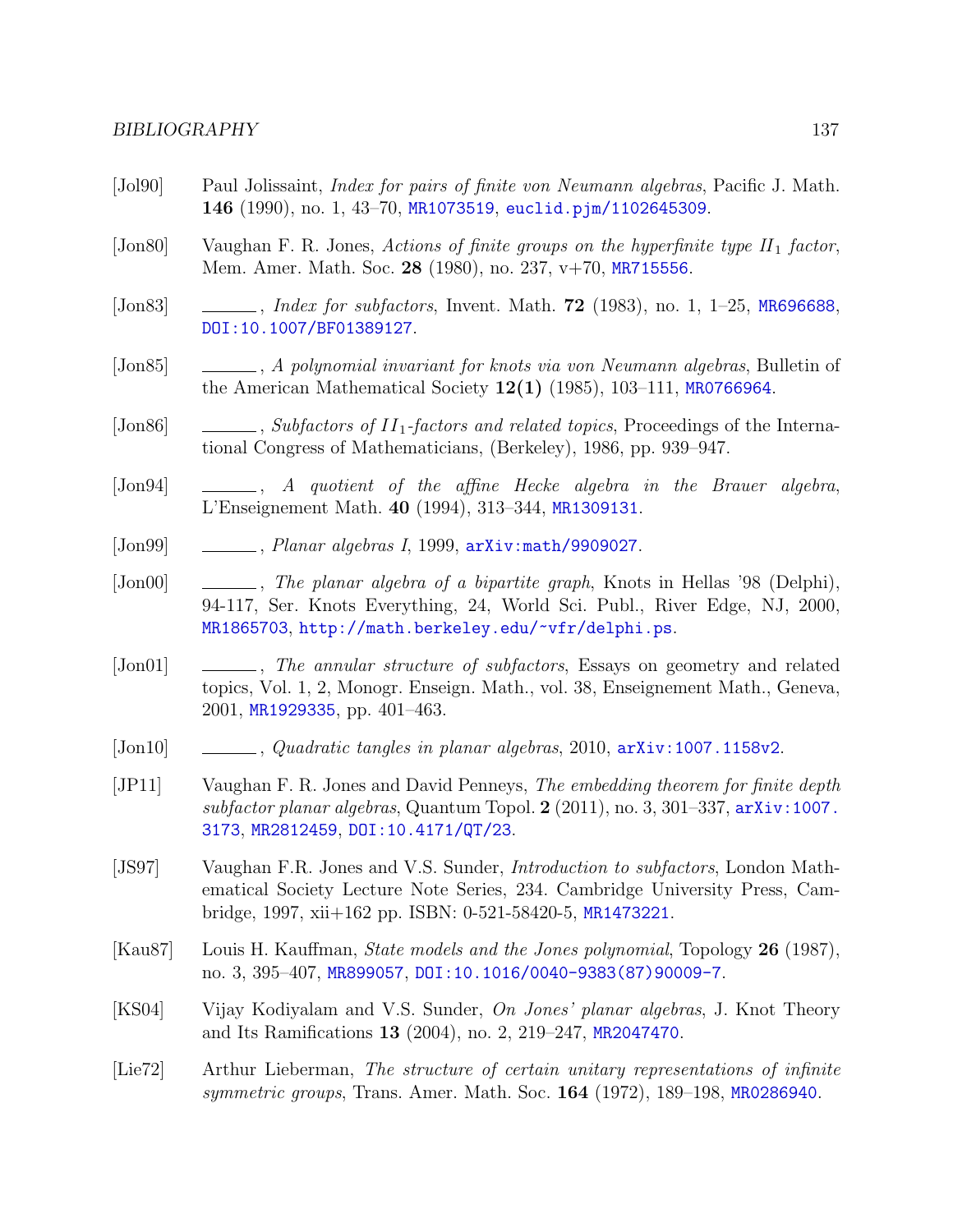- [Lod98] Jean-Louis Loday, Cyclic homology, second ed., Grundlehren der Mathematischen Wissenschaften [Fundamental Principles of Mathematical Sciences], vol. 301, Springer-Verlag, Berlin, 1998, [MR1600246](http://www.ams.org/mathscinet-getitem?mr=MR1600246) (preview at [google books\)](http://books.google.com/books?id=KaLshoPoSlsC). MR MR1600246 (98h:16014)
- [LQ83] Jean-Louis Loday and Daniel Quillen, Cyclic homology and the Lie algebra of matrices, C. r. Acad. Sci. Paris, Série I 296 (1983), 295–297, [MR0695381](http://www.ams.org/mathscinet-getitem?mr=MR0695381).
- [MPPS12] Scott Morrison, David Penneys, Emily Peters, and Noah Snyder, Subfactors of index less than 5, part 2: triple points, Internat. J. Math.  $23$  (2012), no. 3, 1250016 (33 pages), [arXiv:1007.2240](http://arxiv.org/abs/1007.2240), [DOI:10.1142/S0129167X11007586](http://dx.doi.org/10.1142/S0129167X11007586).
- [MPS10] Scott Morrison, Emily Peters, and Noah Snyder, *Skein theory for the*  $D_{2n}$  *planar algebras*, J. Pure and Applied Alg.  $214(2)$  (2010), 117–139,  $arXiv:0808.0764$ , [DOI:10.1016/j.jpaa.2009.04.010](http://dx.doi.org/10.1016/j.jpaa.2009.04.010).
- [MS11] Scott Morrison and Noah Snyder, Subfactors of index less than 5, part 1: the principal graph odometer, Comm. Math. Phys. (2011), [arXiv:1007.1730](http://arxiv.org/abs/1007.1730), Accepted June 28, 2011.
- [Müg03] Michael Müger, From subfactors to categories and topology. I. Frobenius algebras in and Morita equivalence of tensor categories, J. Pure Appl. Algebra 180 (2003), no. 1-2, 81–157, [MR1966524](http://www.ams.org/mathscinet-getitem?mr=MR1966524) [DOI:10.1016/S0022-4049\(02\)00247-5](http://dx.doi.org/10.1016/S0022-4049(02)00247-5) [arXiv:math.CT/0111204](http://arxiv.org/abs/math.CT/0111204).
- [MW10] Scott Morrison and Kevin Walker, The graph planar algebra embedding theorem, 2010, preprint available at [tqft.net/gpa.](http://tqft.net/gpa)
- [NT60a] Masahiro Nakamura and Zirô Takeda, A Galois theory for finite factors, Proc. Japan Acad. 36 (1960), 258–260, [MR0123925](http://www.ams.org/mathscinet-getitem?mr=MR0123925).
- [NT60b] , On the fundamental theorem of the Galois theory for finite factors., Proc. Japan Acad. 36 (1960), 313–318, [MR0123926](http://www.ams.org/mathscinet-getitem?mr=MR0123926).
- [Ocn88] Adrian Ocneanu, Quantized groups, string algebras and Galois theory for algebras, Operator algebras and applications, Vol. 2, London Math. Soc. Lecture Note Ser., vol. 136, Cambridge Univ. Press, Cambridge, 1988, [MR996454](http://www.ams.org/mathscinet-getitem?mr=MR996454), pp. 119–172.
- <span id="page-142-0"></span>[Pen12a] David Penneys, A cyclic approach to the annular Temperley-Lieb category, J. Knot Theory and its Ramifications  $21$  (2012), no. 6, 1250049 (40 pages), [arXiv:0912.1320](http://arxiv.org/abs/0912.1320), [DOI:10.1142/S0218216511010012](http://dx.doi.org/10.1142/S0218216511010012).
- [Pen12b] , A planar calculus for infinite index subfactors, Comm. Math. Phys. (2012), [arXiv:1110.3504](http://arxiv.org/abs/1110.3504), Accepted May 8, 2012.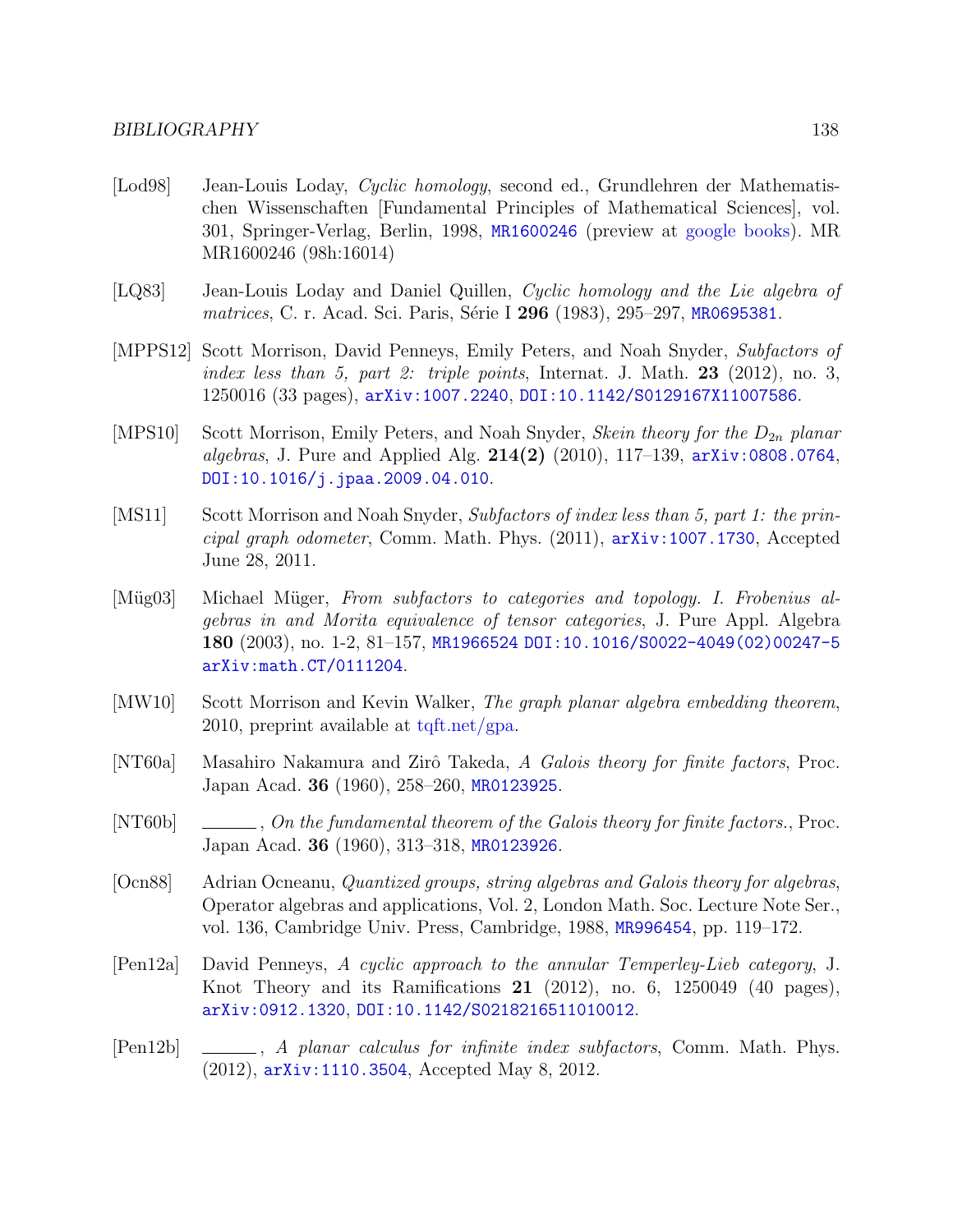#### BIBLIOGRAPHY 139

- [Pet10] Emily Peters, A planar algebra construction of the Haagerup subfactor, International Journal of Mathematics 21 (2010), no. 8, 987–1045, [arXiv:0902.1294](http://arxiv.org/abs/0902.1294).
- [Pop86] Sorin Popa, Correspondences, INCREST Preprint, 1986.
- [Pop90] , Classification of subfactors: the reduction to commuting squares, Invent. Math. 101 (1990), no. 1, 19–43, [MR1055708](http://www.ams.org/mathscinet-getitem?mr=MR1055708), [DOI:10.1007/BF01231494](http://dx.doi.org/10.1007/BF01231494).
- [Pop93] , Markov traces on universal Jones algebras and subfactors of finite index, Invent. Math. 111 (1993), no. 2, 375–405, [MR1198815](http://www.ams.org/mathscinet-getitem?mr=MR1198815) [DOI:10.1007/BF01231293](http://dx.doi.org/10.1007/BF01231293).
- [Pop94] , Classification of amenable subfactors of type II, Acta Math. 172 (1994), no. 2, 163–255, [MR1278111](http://www.ams.org/mathscinet-getitem?mr=MR1278111), [DOI:10.1007/BF02392646](http://dx.doi.org/10.1007/BF02392646).
- [Pop95] , An axiomatization of the lattice of higher relative commutants of a subfactor, Invent. Math. **120** (1995), no. 3, 427–445, [MR1334479](http://www.ams.org/mathscinet-getitem?mr=MR1334479) [DOI:10.1007/BF01241137](http://dx.doi.org/10.1007/BF01241137).
- [PP86] Mihai Pimsner and Sorin Popa, Entropy and index for subfactors, Ann. Sci. Ecole ´ Norm. Sup. (4) **19** (1986), no. 1, 57–106, [MR860811](http://www.ams.org/mathscinet-getitem?mr=MR860811).
- [PP88] , Iterating the basic construction, Trans. Amer. Math. Soc. 310 (1988), no. 1, 127–133, [MR965748](http://www.ams.org/mathscinet-getitem?mr=MR965748).
- [PT12] David Penneys and James Tener, Subfactors of index less than 5, part 4: vines, Internat. J. Math. 23 (2012), no. 3, 1250017 (18 pages), [arXiv:1010.3797](http://arxiv.org/abs/1010.3797), [DOI:10.1142/S0129167X11007641](http://dx.doi.org/10.1142/S0129167X11007641).
- <span id="page-143-0"></span>[Sau83] Jean-Luc Sauvageot, Sur le produit tensoriel relatif d'espaces de Hilbert, J. Operator Theory 9 (1983), no. 2, 237–252, [MR703809](http://www.ams.org/mathscinet-getitem?mr=MR703809).
- [Sau85] , Produits tensoriels de Z-modules et applications, Operator algebras and their connections with topology and ergodic theory (1983), Lecture Notes in Math., vol. 1132, Springer, Berlin, 1985, [MR799587](http://www.ams.org/mathscinet-getitem?mr=MR799587), pp. 468–485.
- [Tak02] Masamichi Takesaki, Theory of operator algebras. I, Encyclopaedia of Mathematical Sciences, vol. 124, Springer-Verlag, Berlin, 2002, Reprint of the first (1979) edition, Operator Algebras and Non-commutative Geometry, 5, ISBN: 3-540- 42248-X, [MR1873025](http://www.ams.org/mathscinet-getitem?mr=MR1873025).
- [Tak03] , Theory of operator algebras. II, Encyclopaedia of Mathematical Sciences, vol. 125, Springer-Verlag, Berlin, 2003, Operator Algebras and Non-commutative Geometry, 6 [MR1943006](http://www.ams.org/mathscinet-getitem?mr=MR1943006).